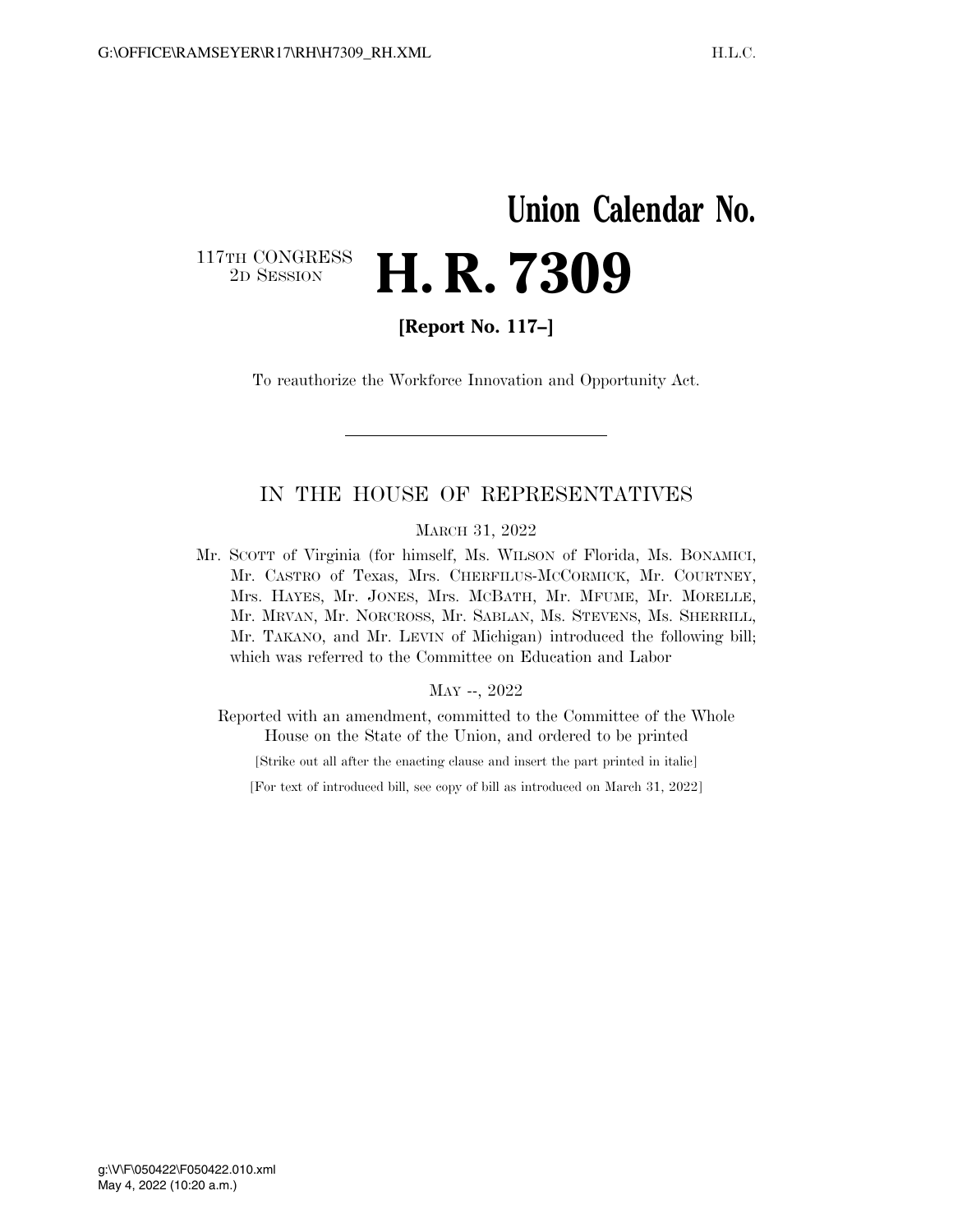# **A BILL**

To reauthorize the Workforce Innovation and Opportunity

Act.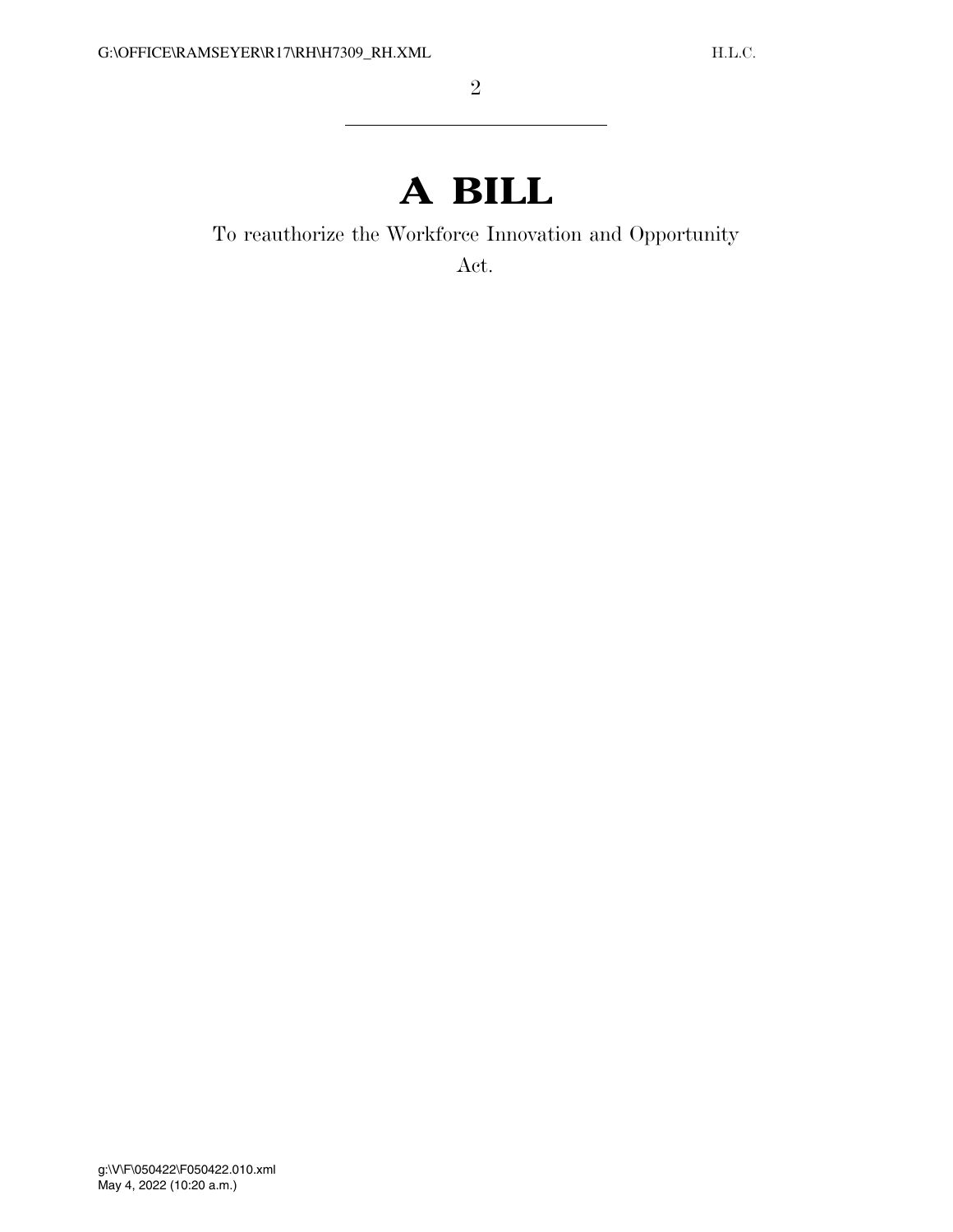*Be it enacted by the Senate and House of Representa-tives of the United States of America in Congress assembled,* 

## *SECTION 1. SHORT TITLE.*

 *This Act may be cited as the ''Workforce Innovation and Opportunity Act of 2022''.* 

## *SEC. 2. REFERENCES.*

 *Except as otherwise expressly provided, whenever in this Act an amendment or repeal is expressed in terms of an amendment to, or repeal of, a section or other provision, the reference shall be considered to be made to a section or other provision of the Workforce Innovation and Oppor-tunity Act (29 U.S.C. 3101 et seq.).* 

## *SEC. 3. TRANSITION PROVISIONS.*

 *(a) WORKFORCE DEVELOPMENT SYSTEMS AND IN- VESTMENT ACTIVITIES.—The Secretary of Labor and the Secretary of Education shall take such actions as the Secre- taries determine to be appropriate to provide for the orderly transition from any authority under subtitle A of title I of the Workforce Innovation and Opportunity Act (29 U.S.C. 3111 et seq.), as in effect on the day before the date of enactment of this Act, to any authority under subtitle A of title I of such Act (29 U.S.C. 3111 et seq.), as amended by this Act. Such actions shall include the provision of guidance related to unified State planning, combined State*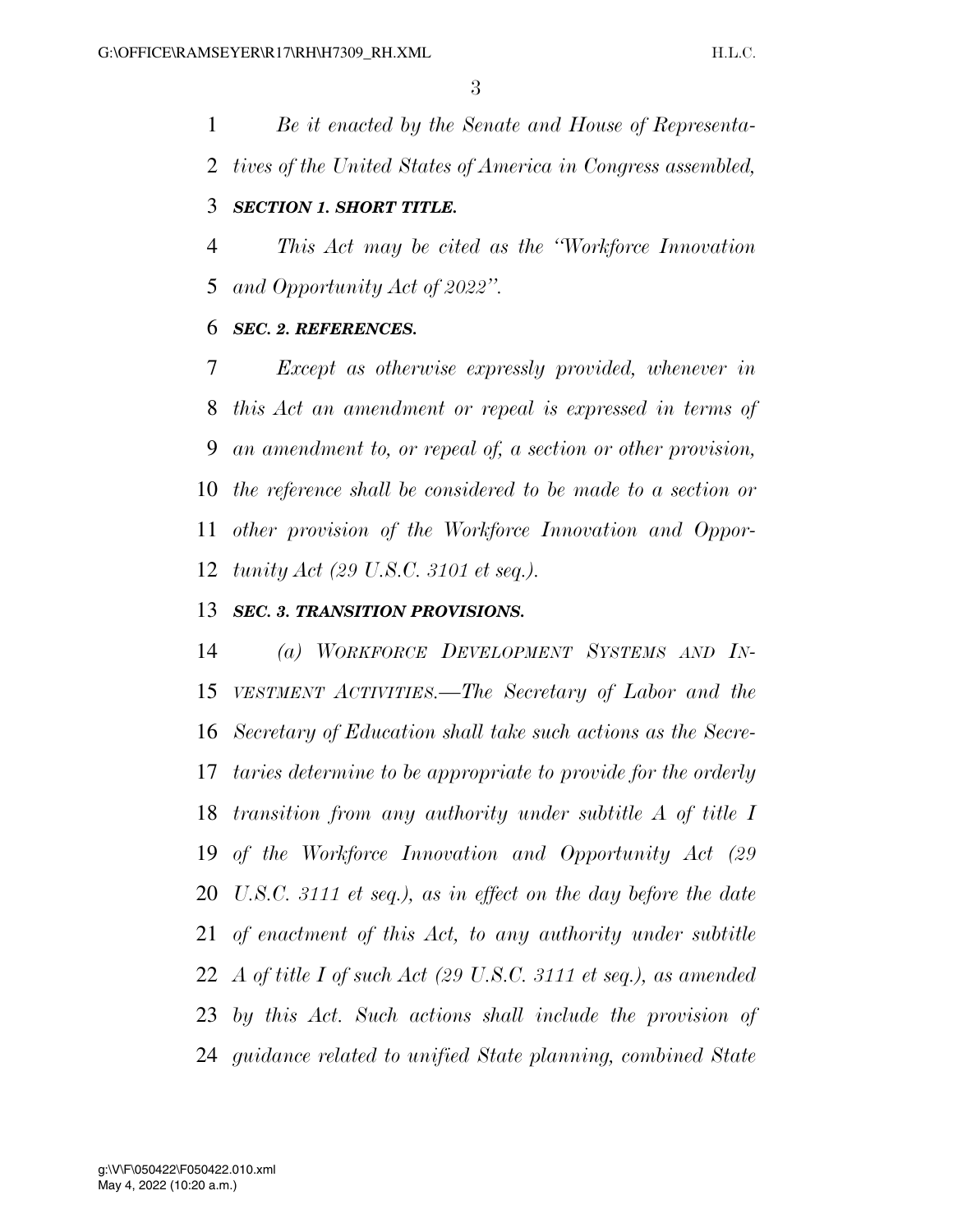*planning, and the performance accountability system de-scribed in such subtitle.* 

 *(b) WORKFORCE INVESTMENT ACTIVITIES.—The Sec- retary of Labor shall take such actions as the Secretary de- termines to be appropriate to provide for the orderly transi- tion from any authority under the subtitles B through E of title I of the Workforce Innovation and Opportunity Act (29 U.S.C. 3151 et seq.), as in effect on the day before the date of enactment of this Act, to any authority under sub- titles B through E of title I of such Act, as amended by this Act.* 

 *(c) ADULT EDUCATION AND LITERACY PROGRAMS.— The Secretary of Education shall take such actions as the Secretary determines to be appropriate to provide for the orderly transition from any authority under the Adult Edu- cation and Family Literacy Act (20 U.S.C. 9201 et seq.), as in effect on the day before the date of enactment of this Act, to any authority under the Adult Education and Fam-ily Literacy Act, as amended by this Act.* 

 *(d) EMPLOYMENT SERVICES ACTIVITIES.—The Sec- retary of Labor shall take such actions as the Secretary de- termines to be appropriate to provide for the orderly transi- tion from any authority under the Wagner-Peyser Act (29 U.S.C. 49 et seq.), as in effect on the day before the date*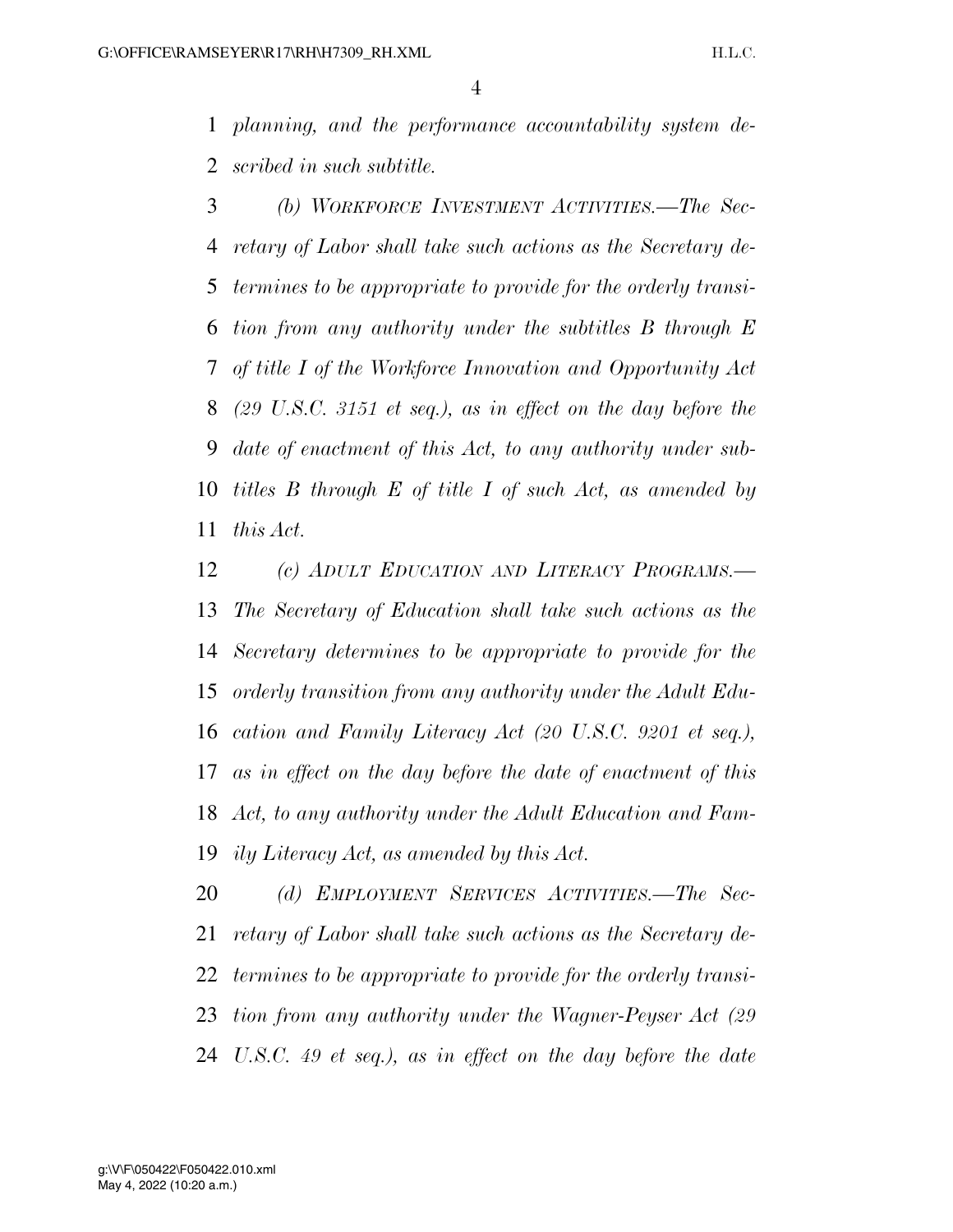*of enactment of this Act, to any authority under the Wag-ner-Peyser Act, as amended by this Act.* 

*(e) REGULATIONS.—* 

 *(1) PROPOSED REGULATIONS.—Not later than 180 days after the date of enactment of this Act, the Secretary of Labor and the Secretary of Education, as appropriate, shall develop and publish in the Federal Register proposed regulations relating to the transi- tion to, and implementation of, the Workforce Innova- tion and Opportunity Act, as amended by this Act, and the Wagner-Peyser Act, as amended by this Act. (2) FINAL REGULATIONS.—Not later than 18 months after the date of enactment of this Act, the Secretaries described in paragraph (1), as appro- priate, shall develop and publish in the Federal Reg- ister final regulations relating to the transition to, and implementation of, the Workforce Innovation and Opportunity Act, as amended by this Act, and the Wagner-Peyser Act, as amended by this Act.* 

 *(f) EXPENDITURE OF FUNDS DURING TRANSITION.— (1) IN GENERAL.—Subject to paragraph (2) and in accordance with regulations developed under sub- section (f), States, grant recipients, administrative entities, and other recipients of financial assistance under the Workforce Innovation and Opportunity Act*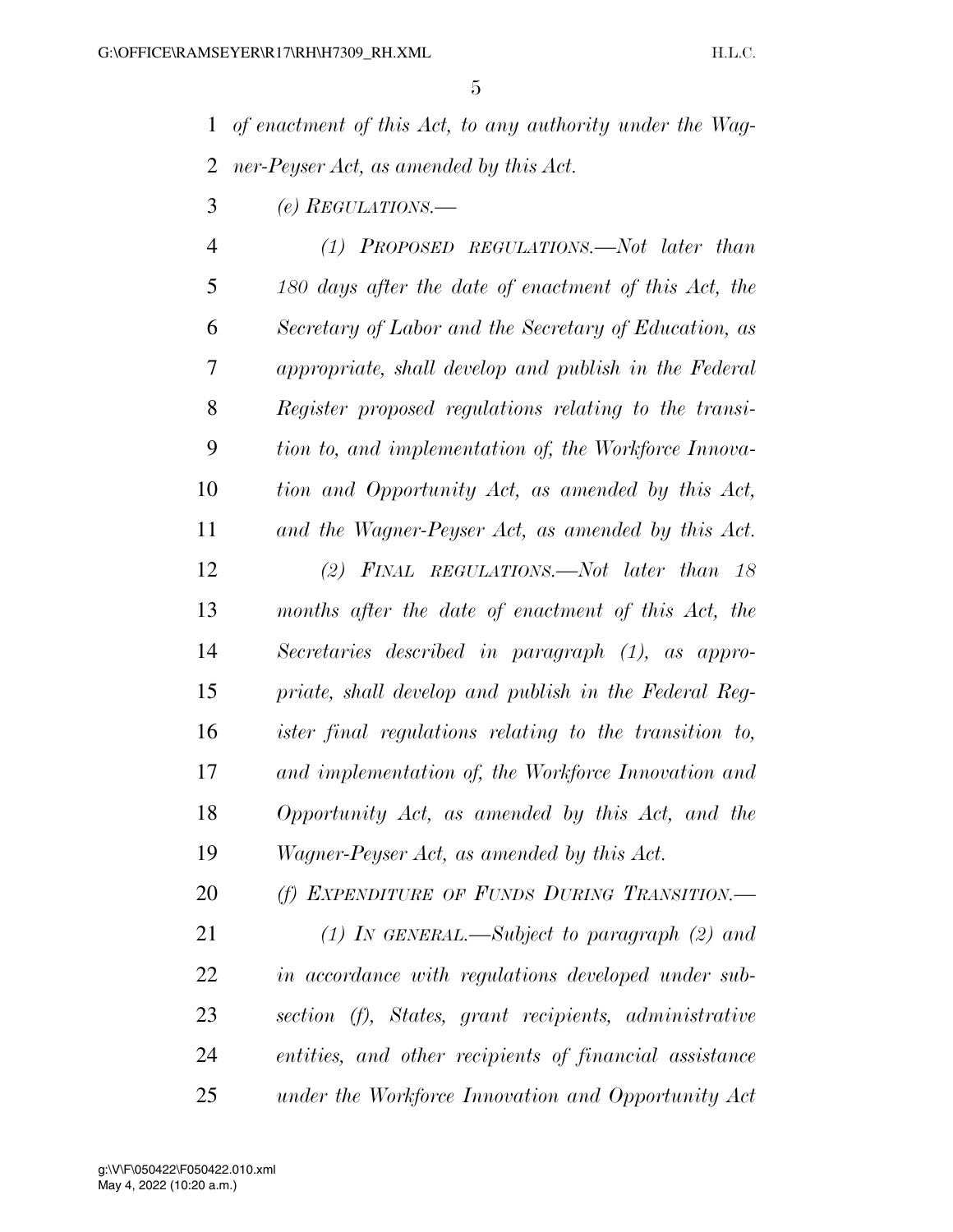*(29 U.S.C. 3101 et seq.), as in effect before the date of enactment of this Act, may expend funds received under such Act in order to plan and implement pro- grams and activities under the Workforce Innovation and Opportunity Act, as amended by this Act.* 

 *(2) ADDITIONAL REQUIREMENTS.—Not more than 2 percent of any allotment to any State from amounts appropriated under the Workforce Innova- tion and Opportunity Act (29 U.S.C. 3101 et seq.), as in effect on the day before the date of enactment of this Act, for fiscal year 2022 may be made avail- able to carry out activities authorized under para- graph (1) and not less than 50 percent of any amount used to carry out activities authorized under para- graph (1) shall be made available to local entities for the purposes of the activities described in such para-graph.* 

*SEC. 4. EFFECTIVE DATE.* 

 *(a) IN GENERAL.—Except as otherwise provided in this Act, this Act, including the amendments made by this Act, shall take effect on the first day of the first full program year after the date of enactment of this Act.* 

 *(b) EXCEPTIONS.—Sections 102, 103, and 108 of the Workforce Innovation and Opportunity Act, as amended by this Act, shall apply to plans for the second full program*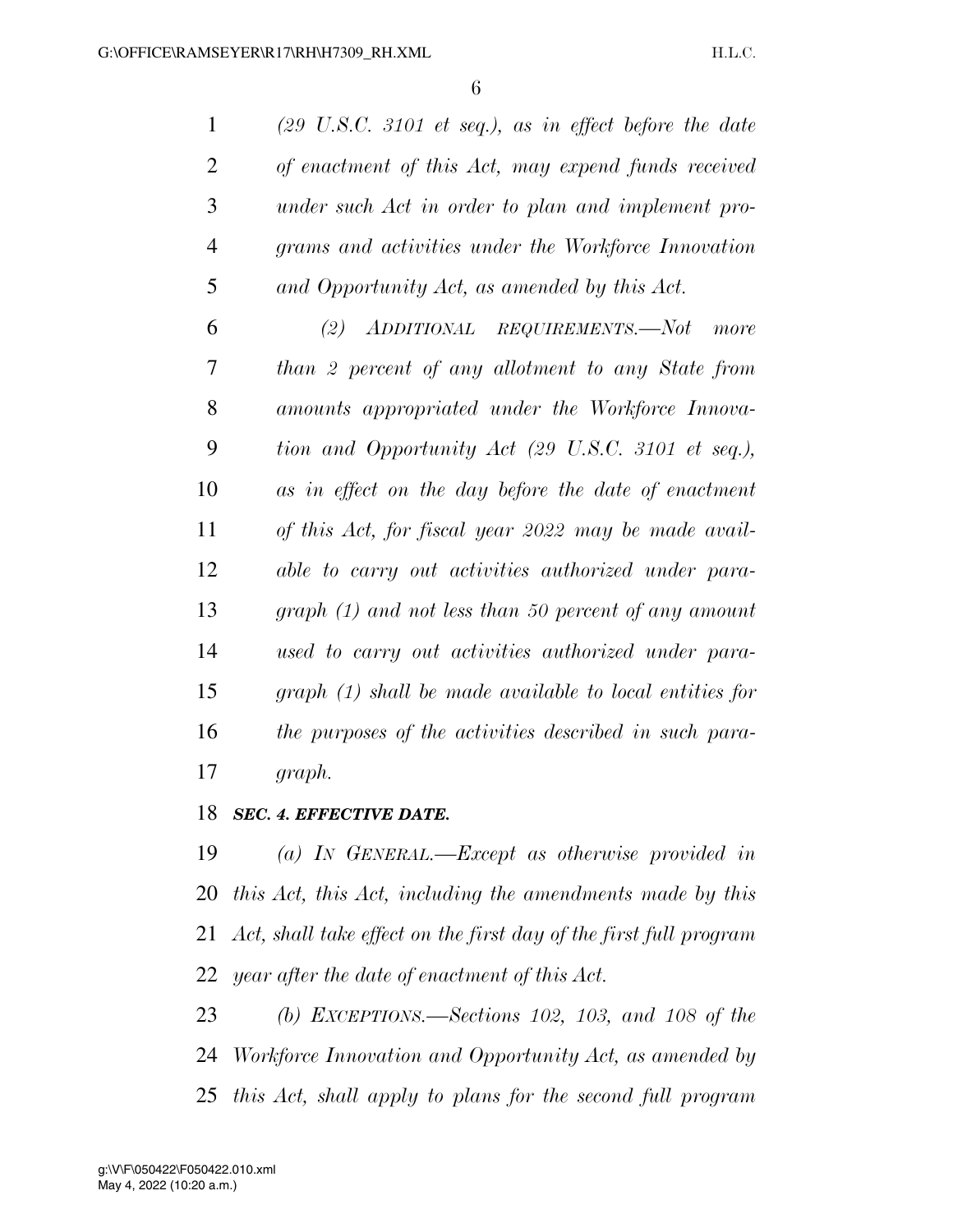- 1 *year after the date of enactment of this Act, including the*
- 2 *development, submission, and approval of such plans dur-*
- 3 *ing the first full program year after such date.*

## 4 *SEC. 5. TABLE OF CONTENTS.*

### 5 *The table of contents for this Act is as follows:*

- *Sec. 1. Short title.*
- *Sec. 2. References.*
- *Sec. 3. Transition provisions.*
- *Sec. 4. Effective date.*
- *Sec. 5. Table of contents.*

#### *TITLE I—DEFINITIONS AND OTHER GENERAL MATTERS*

- *Sec. 101. Definitions.*
- *Sec. 102. WIOA table of contents.*

#### *TITLE II—WORKFORCE DEVELOPMENT ACTIVITIES*

#### *Subtitle A—System Alignment*

#### *CHAPTER 1—STATE PROVISIONS*

- *Sec. 201. State workforce development boards.*
- *Sec. 202. Unified State plan.*
- *Sec. 203. Combined State plan.*

#### *CHAPTER 2—LOCAL PROVISIONS*

- *Sec. 206. Workforce development areas.*
- *Sec. 207. Local workforce development boards.*
- *Sec. 208. Local plan.*

#### *CHAPTER 3—PERFORMANCE ACCOUNTABILITY*

*Sec. 211. Performance accountability system.* 

*Subtitle B—Workforce Investment Activities and Providers* 

#### *CHAPTER 1—WORKFORCE INVESTMENT ACTIVITIES AND PROVIDERS*

- *Sec. 221. Establishment of one-stop delivery systems.*
- *Sec. 222. Identification of eligible providers of training services.*

#### *CHAPTER 2—YOUTH WORKFORCE INVESTMENT ACTIVITIES*

- *Sec. 231. State allotments.*
- *Sec. 232. Within State allocations.*
- *Sec. 233. Use of funds for youth workforce investment activities.*
- *Sec. 234. Summer and year-round employment for youth.*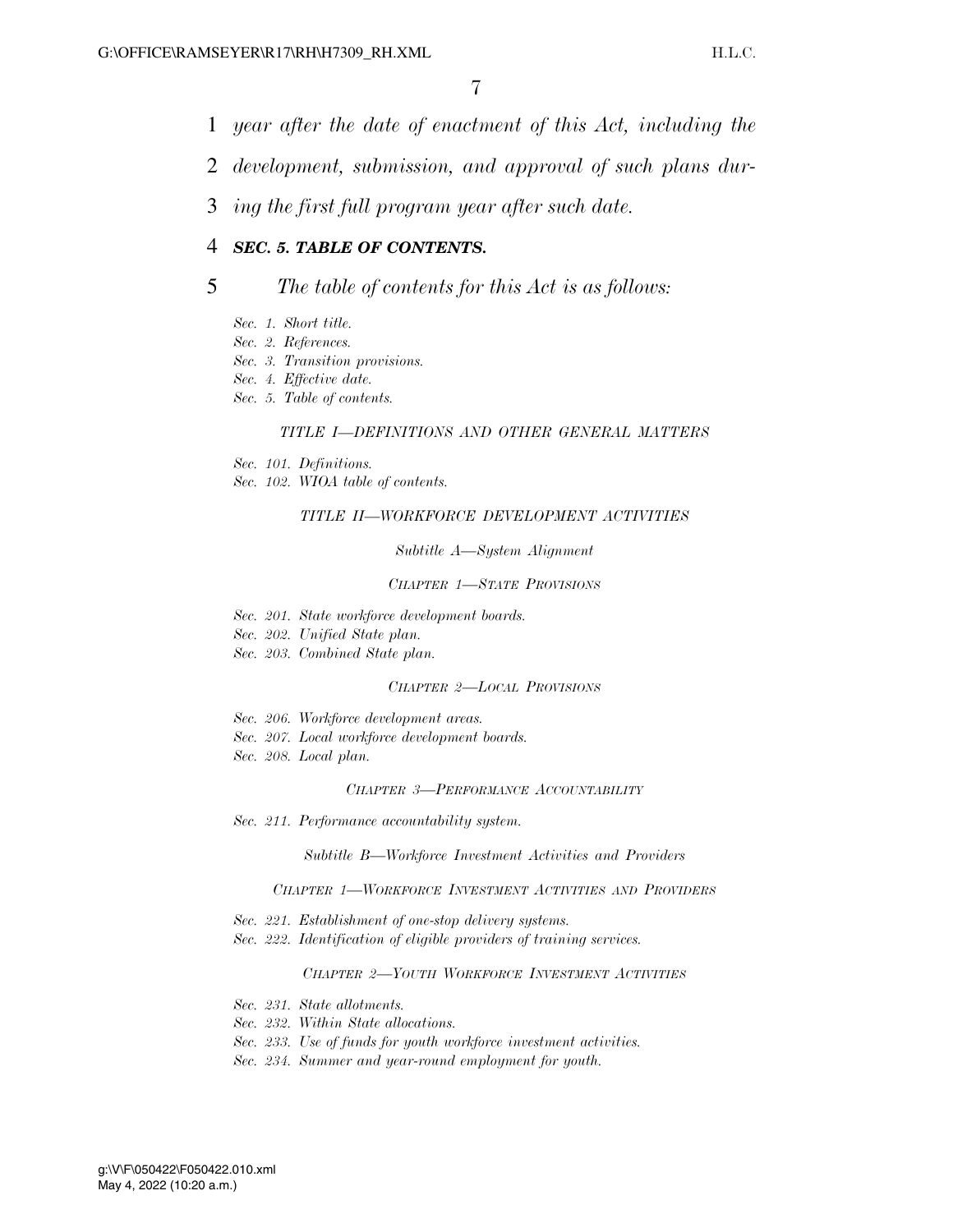#### *CHAPTER 3—ADULT AND DISLOCATED WORKER EMPLOYMENT AND TRAINING ACTIVITIES*

*Sec. 241. Within State allocations.* 

*Sec. 242. Use of funds for employment and training activities.* 

*CHAPTER 4—GENERAL WORKFORCE INVESTMENT PROVISIONS*

*Sec. 251. Authorization of appropriations.* 

#### *Subtitle C—Job Corps*

*Sec. 261. Amendments relating to Job Corps.* 

#### *Subtitle D—National Programs*

- *Sec. 271. Native American Programs.*
- *Sec. 272. Migrant and seasonal farmworker programs.*
- *Sec. 273. Technical assistance.*
- *Sec. 274. Evaluations and research.*
- *Sec. 275. National dislocated worker grants.*
- *Sec. 276. YouthBuild program.*
- *Sec. 277. Strengthening community colleges training grants program.*
- *Sec. 278. Reentry employment opportunities.*
- *Sec. 279. Sectoral employment through career training for occupational readiness (sector) program.*
- *Sec. 280. Workforce Data Quality Initiative Grants.*
- *Sec. 281. Authorization of appropriations.*

#### *Subtitle E—Administration*

- *Sec. 291. Nondiscrimination.*
- *Sec. 292. Secretarial administrative authorities and responsibilities.*
- *Sec. 293. Guard rails for program integrity.*

#### *TITLE III—ADULT EDUCATION AND FAMILY LITERACY*

- *Sec. 301. Family literacy.*
- *Sec. 302. Purpose.*
- *Sec. 303. Definitions.*
- *Sec. 304. Authorization of appropriations.*
- *Sec. 305. Performance accountability system.*
- *Sec. 306. State distribution of funds; matching requirement.*
- *Sec. 307. State leadership activities.*
- *Sec. 308. Grants and contracts for eligible providers.*
- *Sec. 309. Local administrative cost limits.*
- *Sec. 310. National leadership activities.*
- *Sec. 311. Integrated English literacy and civics education.*
- *Sec. 312. Technical corrections to other laws.*

#### *TITLE IV—GENERAL PROVISIONS*

- *Sec. 401. Prohibition of national database management.*
- *Sec. 402. Accessibility.*

#### *TITLE V—AMENDMENTS TO THE WAGNER-PEYSER ACT*

*Sec. 501. Inclusion of Commonwealth of the Northern Mariana Islands and American Samoa.*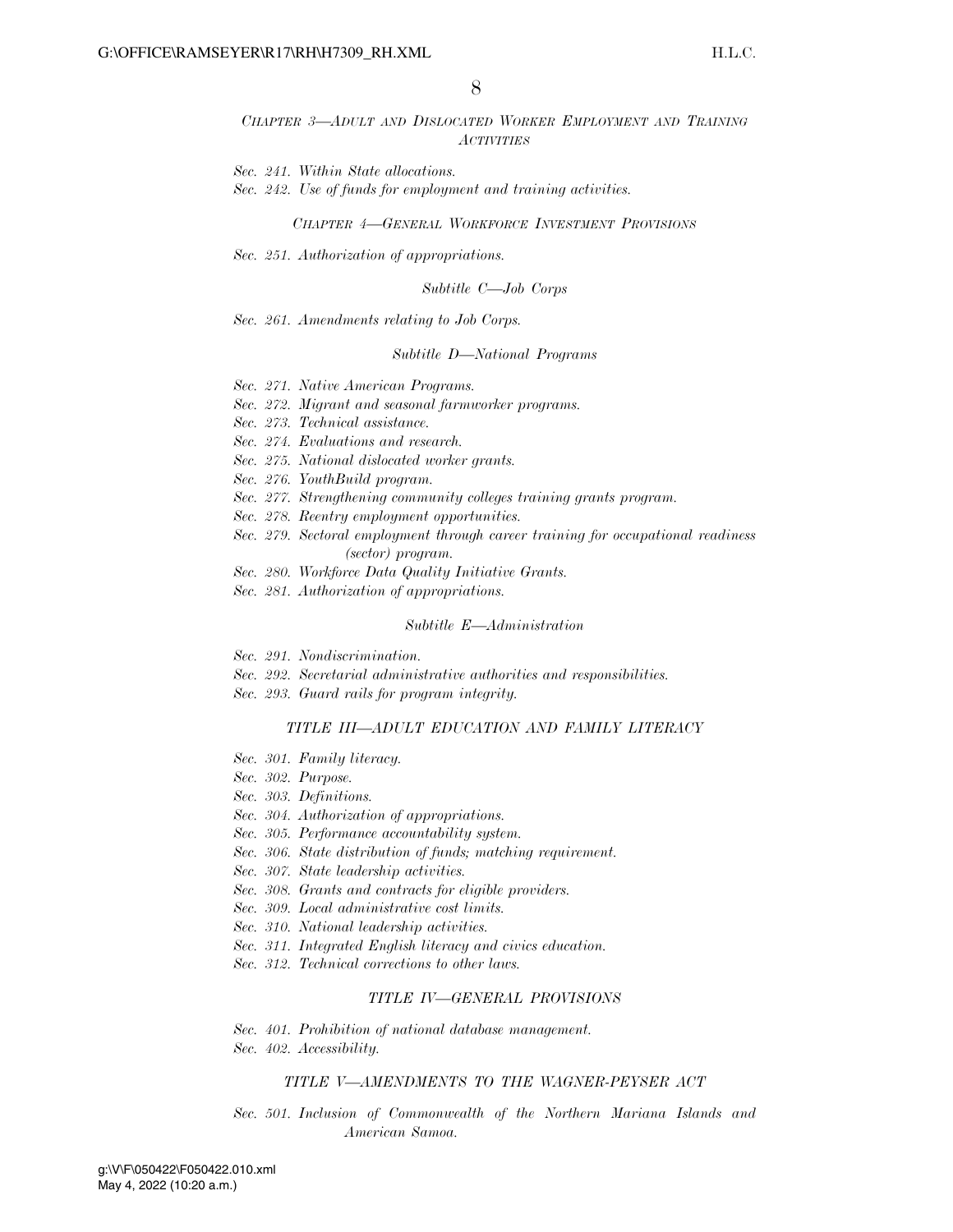*Sec. 502. Workforce and labor market information system.* 

*TITLE VI—AMENDMENTS TO THE REHABILITATION ACT OF 1973 Sec. 601. Authorization of appropriations.* 

## *TITLE I—DEFINITIONS AND OTHER GENERAL MATTERS*

## *SEC. 101. DEFINITIONS.*

 *(a) FOUNDATIONAL SKILL NEEDS.—Paragraph (5) of section 3 (29 U.S.C. 3102) is amended to read as follows: ''(5) FOUNDATIONAL SKILL NEEDS.—The term 'foundational skill needs' means, with respect to an individual—* 

 *''(A) who is a youth or adult, that the indi- vidual has English reading, writing, or com- puting skills at or below the 8th grade level on a generally accepted standardized test; or* 

 *''(B) who is a youth or adult, that the indi- vidual is unable to compute or solve problems, or read, write, or speak English, or does not possess digital literacy, interpersonal communication, time management, critical thinking, or financial literacy skills at a level necessary to function on the job, in the individual's family, or in soci-ety.''.* 

 *(b) CAREER PATHWAY.—Paragraph (7) of section 3 (29 U.S.C. 3102) is amended to read as follows:*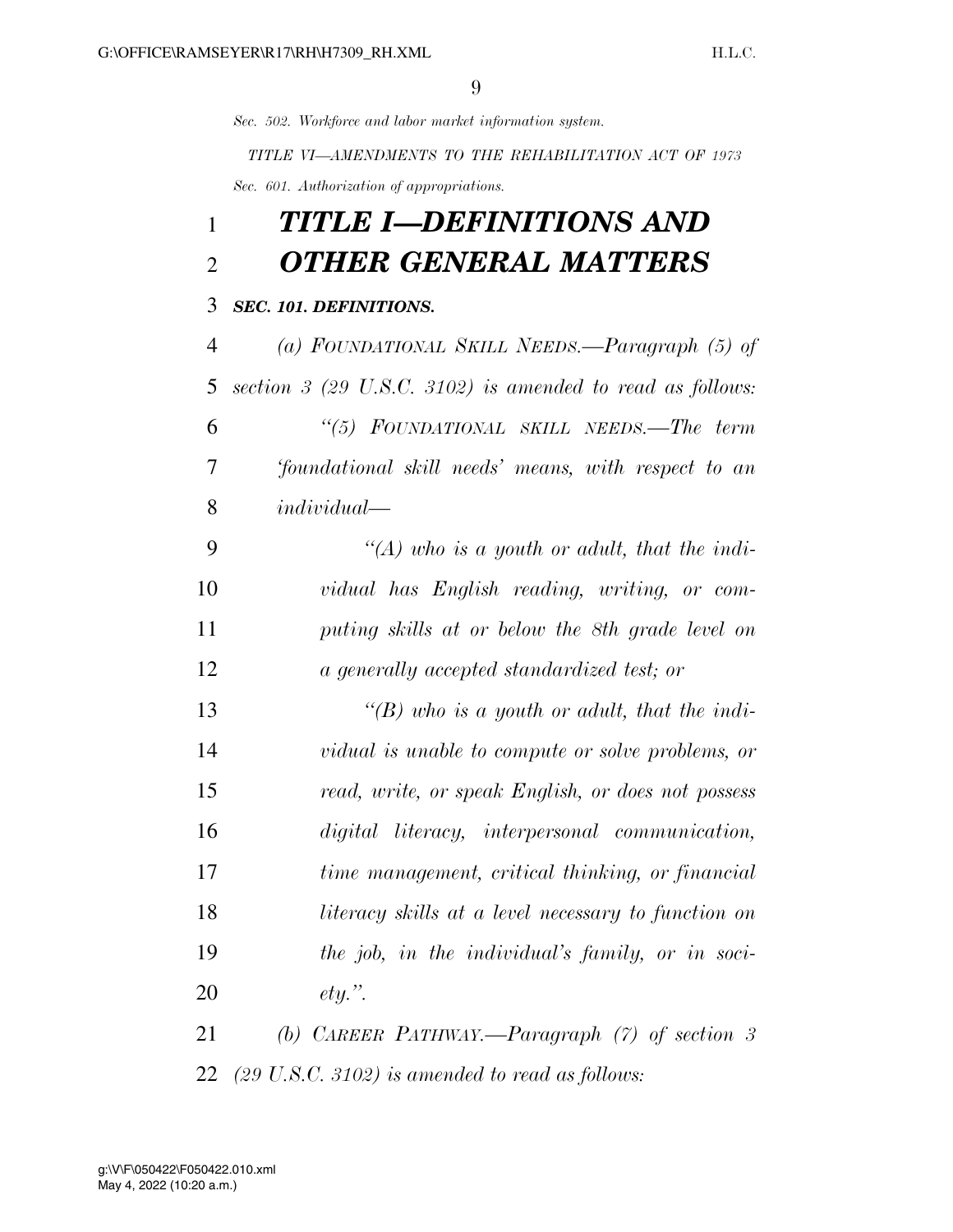| $\mathbf{1}$   | "(7) CAREER PATHWAY.—The term 'career path-         |
|----------------|-----------------------------------------------------|
| $\overline{2}$ | way' means a combination of rigorous and high-qual- |
| 3              | ity education, training, and other services that—   |
| $\overline{4}$ | $\lq (A)$ are designed to support progression to-   |
| 5              | wards attainment of a recognized postsecondary      |
| 6              | <i>credential</i> ;                                 |
| 7              | $\lq\lq B$ align with the skill needs of industries |
| 8              | in the economy of the State or regional economy     |
| 9              | <i>involved</i> ;                                   |
| 10             | $\lq\lq$ include multiple entry and exit points;    |
| 11             | "(D) prepare an individual to be successful         |
| 12             | in any of a full range of secondary or postsec-     |
| 13             | ondary education options, including apprentice-     |
| 14             | ship programs;                                      |
| 15             | $\lq\lq (E)$ provide career services, including     |
| 16             | counseling to support an individual in achieving    |
| 17             | the individual's education and career goals, and    |
| 18             | helping the individual to identify and access a     |
| 19             | path to skills and credentials that are needed for  |
| 20             | the educational and career advancement of the       |
| 21             | <i>individual</i> ;                                 |
| 22             | $\lq\lq(F)$ include supportive services or provides |
| 23             | assistance in applying for and accessing direct     |
| 24             | support services, means-tested Federal benefit      |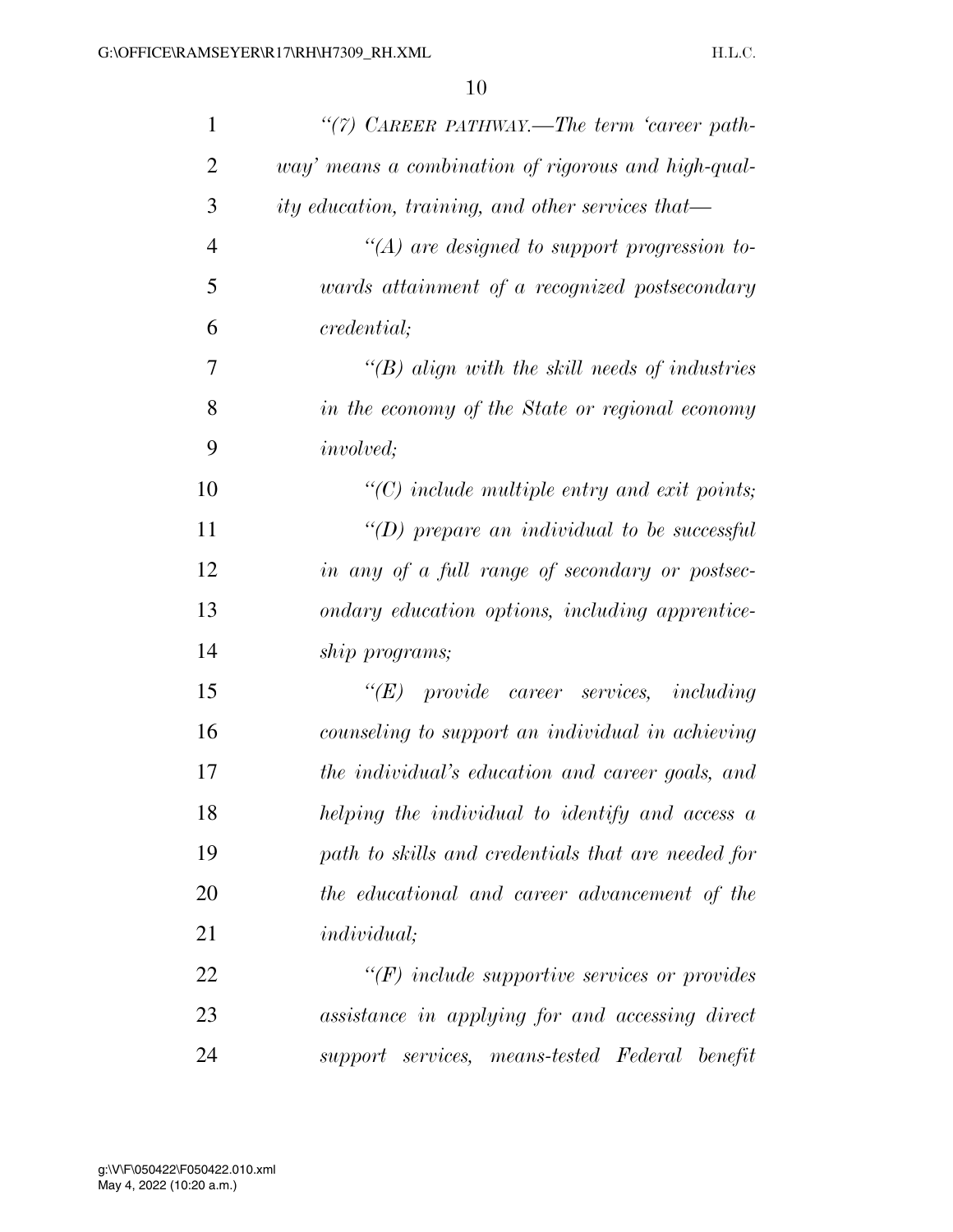| $\mathbf{1}$   | programs, or similar State, tribal, or local ben-       |
|----------------|---------------------------------------------------------|
| $\overline{2}$ | efit programs;                                          |
| 3              | $\lq\lq G$ include, as appropriate, education of-       |
| $\overline{4}$ | fered concurrently with and in the same context         |
| 5              | as workforce preparation activities and training        |
| 6              | for a specific occupation or occupational cluster       |
| 7              | (such as through work-based learning opportuni-         |
| 8              | ties);                                                  |
| 9              | $H$ organize education, training, and                   |
| 10             | other services to meet the particular needs of an       |
| 11             | <i>individual in a manner that accelerates the edu-</i> |
| 12             | cational and career advancement of the indi-            |
| 13             | vidual to the extent practicable;                       |
| 14             | $\lq (I)$ enable an individual to attain a sec-         |
| 15             | ondary school diploma or its recognized equiva-         |
| 16             | lent as applicable, and at least 1 recognized post-     |
| 17             | secondary credential; and                               |
| 18             | $\lq (J)$ help an individual enter or advance           |
| 19             | within a specific occupation or occupational            |
| 20             | $cluster.$ ";                                           |
| 21             | (c) DISLOCATED WORKER.—Paragraph $(15)$ of section      |
|                | 22 $\beta$ (29 U.S.C. 3102) is amended—                 |
| 23             | $(1)$ in subparagraph $(A)$ —                           |
| 24             | $(A)$ in clause (i), by adding "and" at the             |
| 25             | end;                                                    |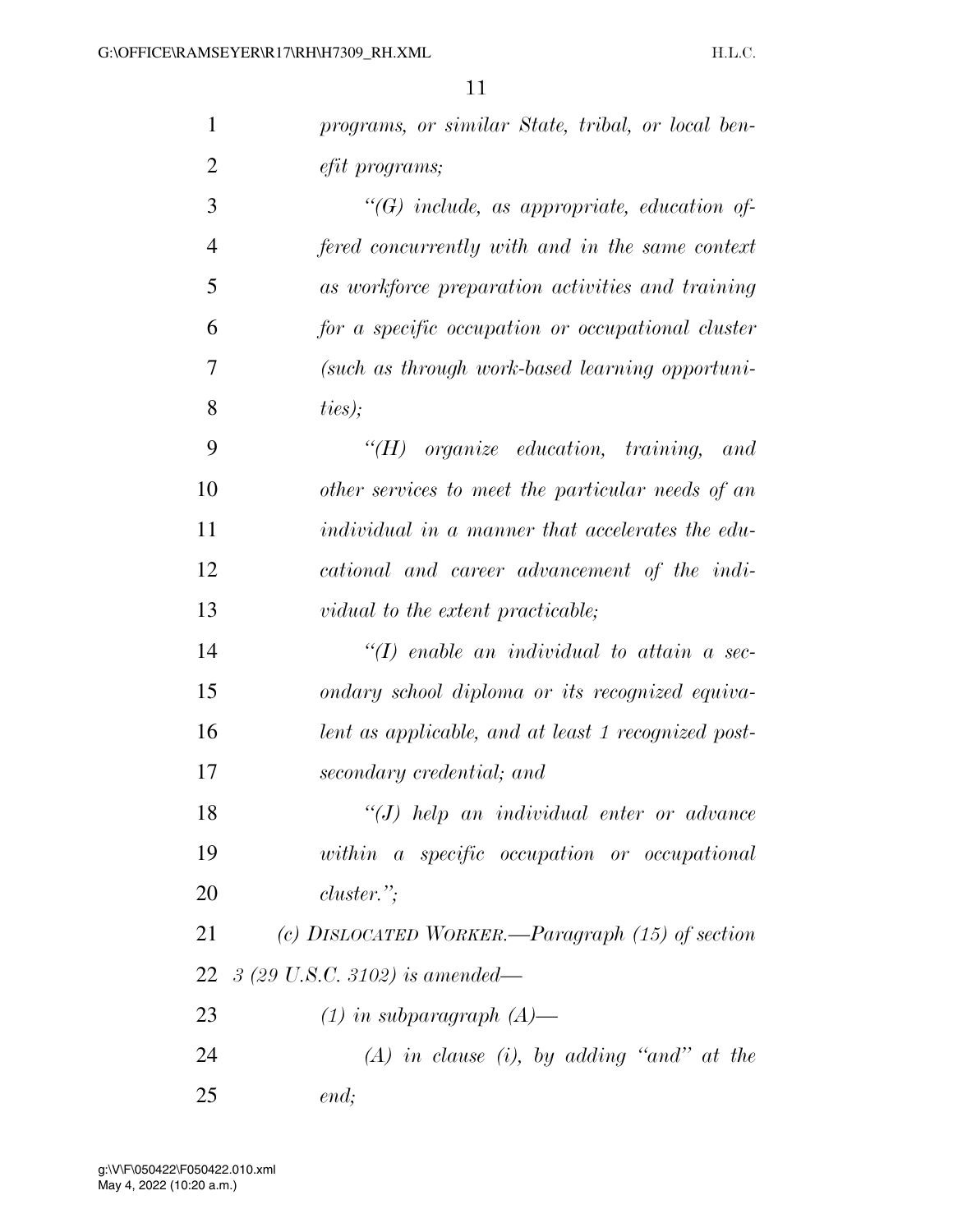| $\mathbf{1}$   | $(B)$ in clause $(ii)$ —                             |
|----------------|------------------------------------------------------|
| $\overline{2}$ | (i) in subclause (I), by striking "or" at            |
| 3              | the end;                                             |
| $\overline{4}$ | $(ii)$ in subclause $(II)$ , by striking             |
| 5              | "and" at the end and inserting "or"; and             |
| 6              | $(iii)$ by adding at the end the fol-                |
| 7              | lowing:                                              |
| 8              | "(III) has been an unemployed individual             |
| 9              | for 27 weeks or more;"; and                          |
| 10             | $(C)$ by striking clause (iii);                      |
| 11             | (2) by redesignating subparagraphs $(D)$ and $(E)$   |
| 12             | as subparagraphs $(E)$ and $(F)$ , respectively; and |
| 13             | $(3)$ by adding after subparagraph $(C)$ the fol-    |
| 14             | lowing:                                              |
| 15             | $\lq (D)(i)$ is currently underemployed and en-      |
| 16             | gaged in the occasional performance of services      |
| 17             | for remuneration; and                                |
| 18             | $"(ii)$ is self-employed, is seeking part-time       |
| 19             | employment, and does not have sufficient work        |
| 20             | history to qualify, or otherwise would not qualify   |
| 21             | for regular unemployment or extended benefits        |
| 22             | under State or Federal law;"; and                    |
| 23             | $(4)$ in subparagraph $(E)$ , as so redesignated, by |
| 24             | striking "homemaker" and inserting "caregiver".      |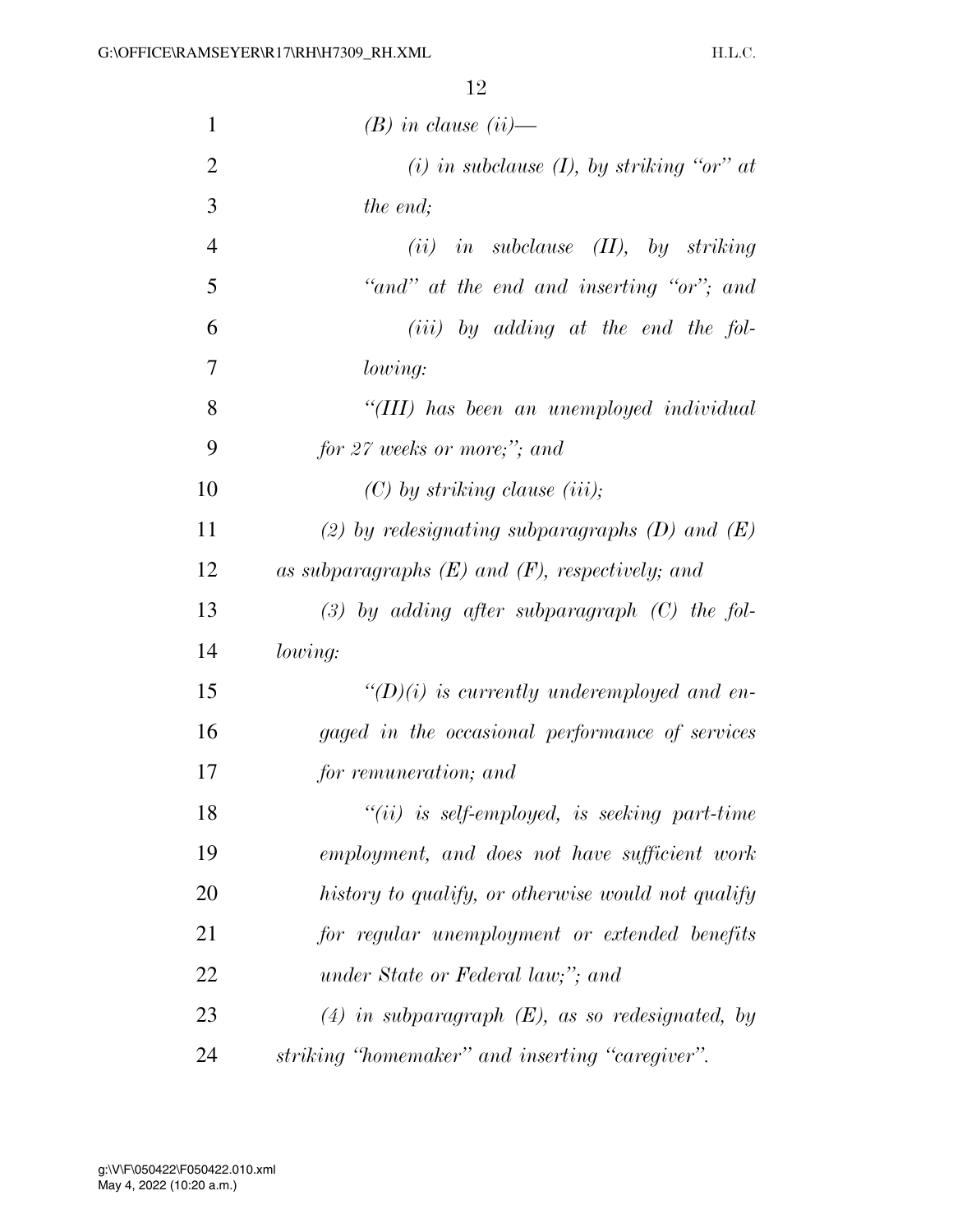| 1              | (d) DISPLACED CAREGIVER.—Paragraph $(16)$ of sec-          |
|----------------|------------------------------------------------------------|
| 2              | tion 3 (29 U.S.C. 3102) is amended—                        |
| 3              | $(1)$ in the heading, by striking "HOMEMAKER"              |
| $\overline{4}$ | and inserting "CAREGIVER";                                 |
| 5              | (2) in the matter preceding subparagraph $(A)$ —           |
| 6              | $(A)$ by striking "homemaker" and inserting                |
| 7              | "caregiver";                                               |
| 8              | $(B)$ by striking "family members" and in-                 |
| 9              | serting "a family member";                                 |
| 10             | $(3)$ in subparagraph $(A)$ —                              |
| 11             | $(A)$ in clause (i), by striking "or" at the               |
| 12             | end;                                                       |
| 13             | $(B)$ in clause (ii), by striking "and" at the             |
| 14             | end and inserting "or"; and                                |
| 15             | $(C)$ by adding at the end the following:                  |
| 16             | "(iii) has involuntarily left the labor mar-               |
| 17             | ket to provide care for a relative or dependent,           |
| 18             | which may be validated through self-attestation            |
| 19             | in a manner consistent with section $402A(e)$ of           |
| 20             | the Higher Education Act of 1965 (20 U.S.C.                |
| 21             | $1070a - 11(e)$ ; and".                                    |
| 22             | (e) ELIGIBLE YOUTH.—Paragraph $(18)$ of section 3          |
| 23             | $(29 \text{ U.S.C. } 3102)$ is amended to read as follows: |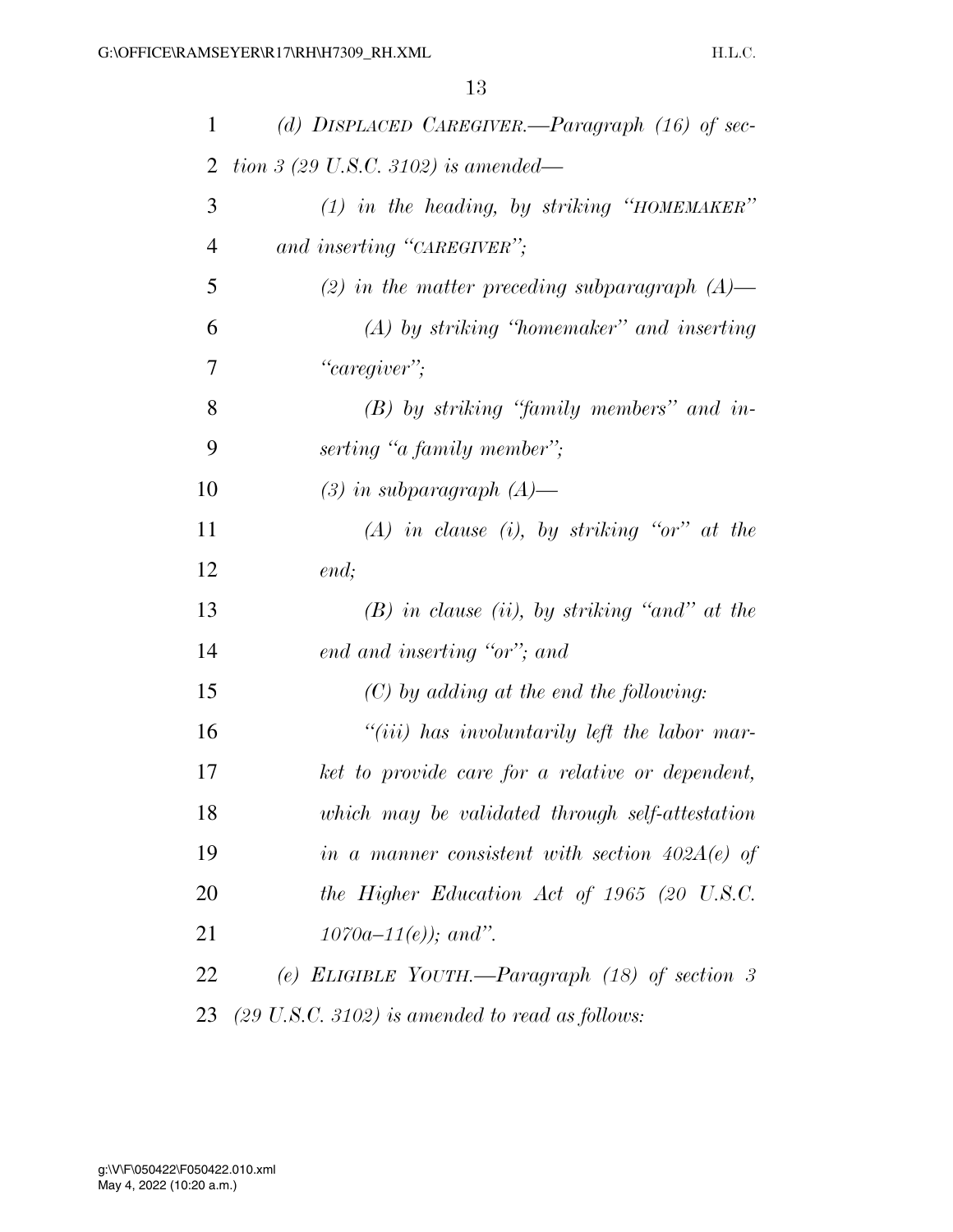| $\mathbf{1}$   | "(18) ELIGIBLE YOUTH.—Except as provided in                    |
|----------------|----------------------------------------------------------------|
| $\overline{2}$ | subtitles $C$ and $D$ of title $I$ , the term 'eligible youth' |
| 3              | $means$ —                                                      |
| $\overline{4}$ | "(A) an opportunity youth; or                                  |
| 5              | "(B) a youth who is not younger than 14                        |
| 6              | years of age and not older than 24 years of age,               |
| 7              | who can self-attest, in a manner consistent with               |
| 8              | section $402A(e)$ of the Higher Education Act of               |
| 9              | 1965 (20 U.S.C. 1070a–11(e)), that the youth—                  |
| 10             | $``(i)$ is attending school (as defined by                     |
| 11             | State law);                                                    |
| 12             | $``(ii)$ is a low-income individual; and                       |
| 13             | $``(iii)$ is one or more of the following:                     |
| 14             | "(I) An English learner.                                       |
| 15             | "(II) An individual impacted by                                |
| 16             | the juvenile or adult justice system.                          |
| 17             | "( $III$ ) A homeless individual (as                           |
| 18             | defined in section $41403(6)$ of the Vio-                      |
| 19             | lence Against Women Act of 1994 (42)                           |
| 20             | U.S.C. 14043e-2 $(6)$ ), a homeless child                      |
| 21             | or youth (as defined in section $725(2)$ )                     |
| 22             | of the McKinney-Vento Homeless As-                             |
| 23             | sistance Act (42 U.S.C. 11434 $a(2)$ )), a                     |
| 24             | runaway, a child or youth in foster                            |
| 25             | care or who has aged out of the foster                         |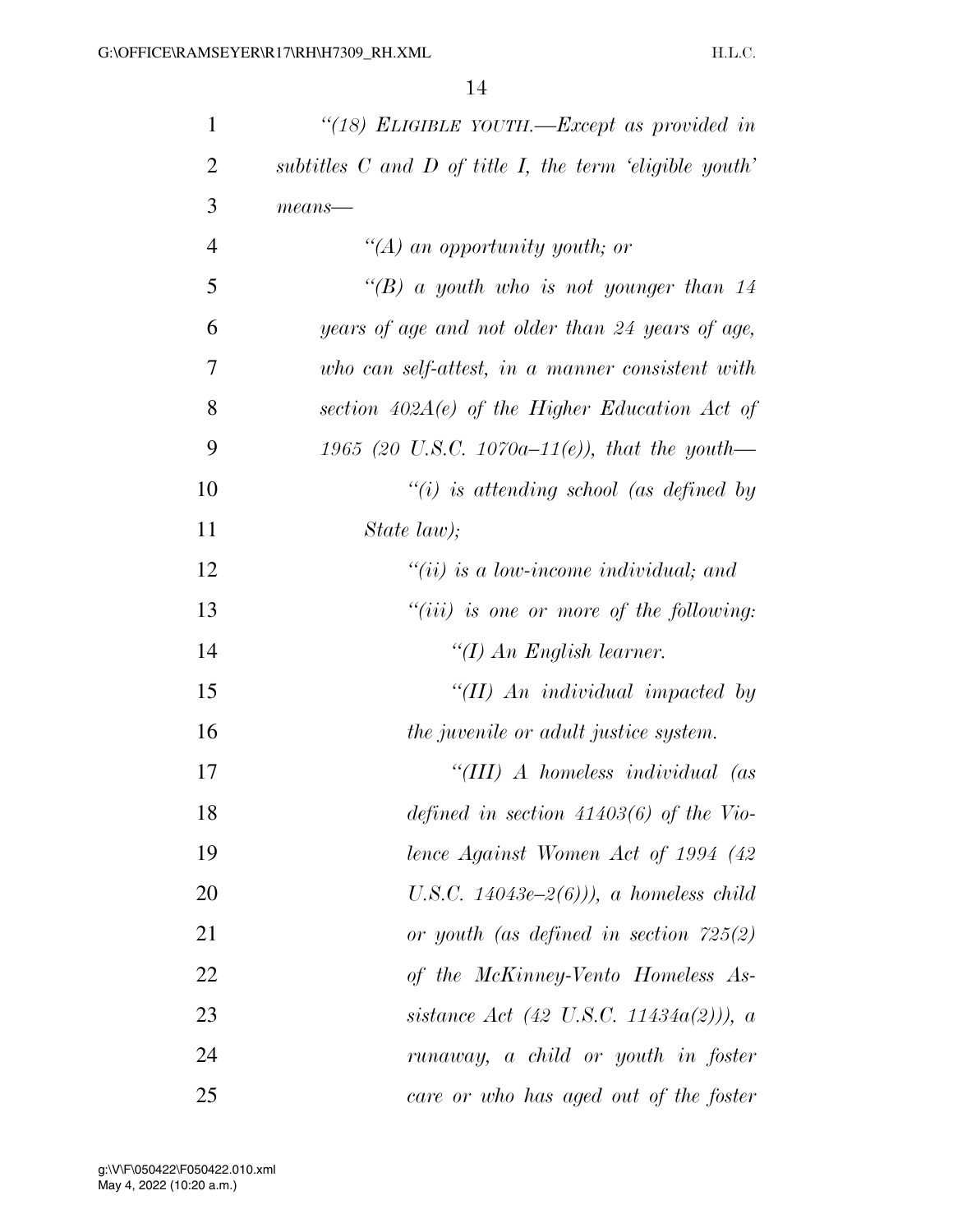| 1              | care system, a child or youth eligible                               |
|----------------|----------------------------------------------------------------------|
| $\overline{2}$ | for assistance under section 477 of the                              |
| 3              | Social Security Act (42 U.S.C. 677), or                              |
| $\overline{4}$ | a child or youth in an out-of-home                                   |
| 5              | placement.                                                           |
| 6              | "(IV) An individual who is preg-                                     |
| 7              | nant or parenting.                                                   |
| 8              | $\lq (V)$ An individual with a dis-                                  |
| 9              | $ability.$ ".                                                        |
| 10             | (f) ENGLISH LEARNER.—Paragraph $(21)$ of section 3                   |
| 11             | $(29 \text{ U.S.C. } 3102)$ is amended—                              |
| 12             | $(1)$ in the heading, by striking "LANGUAGE"; and                    |
| 13             | $(2)$ by striking 'language''.                                       |
| 14             | (g) INDIVIDUAL WITH A BARRIER TO EMPLOYMENT.—                        |
| 15             | Paragraph $(24)$ of section 3 $(29 \text{ U.S.C. } 3102)$ is amended |
| 16             | to read as follows:                                                  |
| 17             | "(24) INDIVIDUAL WITH A BARRIER TO EMPLOY-                           |
| 18             | MENT.—The term 'individual with a barrier to em-                     |
| 19             | ployment' means a member of 1 or more of the fol-                    |
| 20             | <i>lowing populations:</i>                                           |
| 21             | "(A) Displaced caregivers.                                           |
| 22             | $\lq\lq B$ ) Low-income individuals.                                 |
| 23             | "(C) Indians, Alaska Natives, and Native                             |
| 24             | Hawaiians, as such terms are defined in section                      |
| 25             | 166.                                                                 |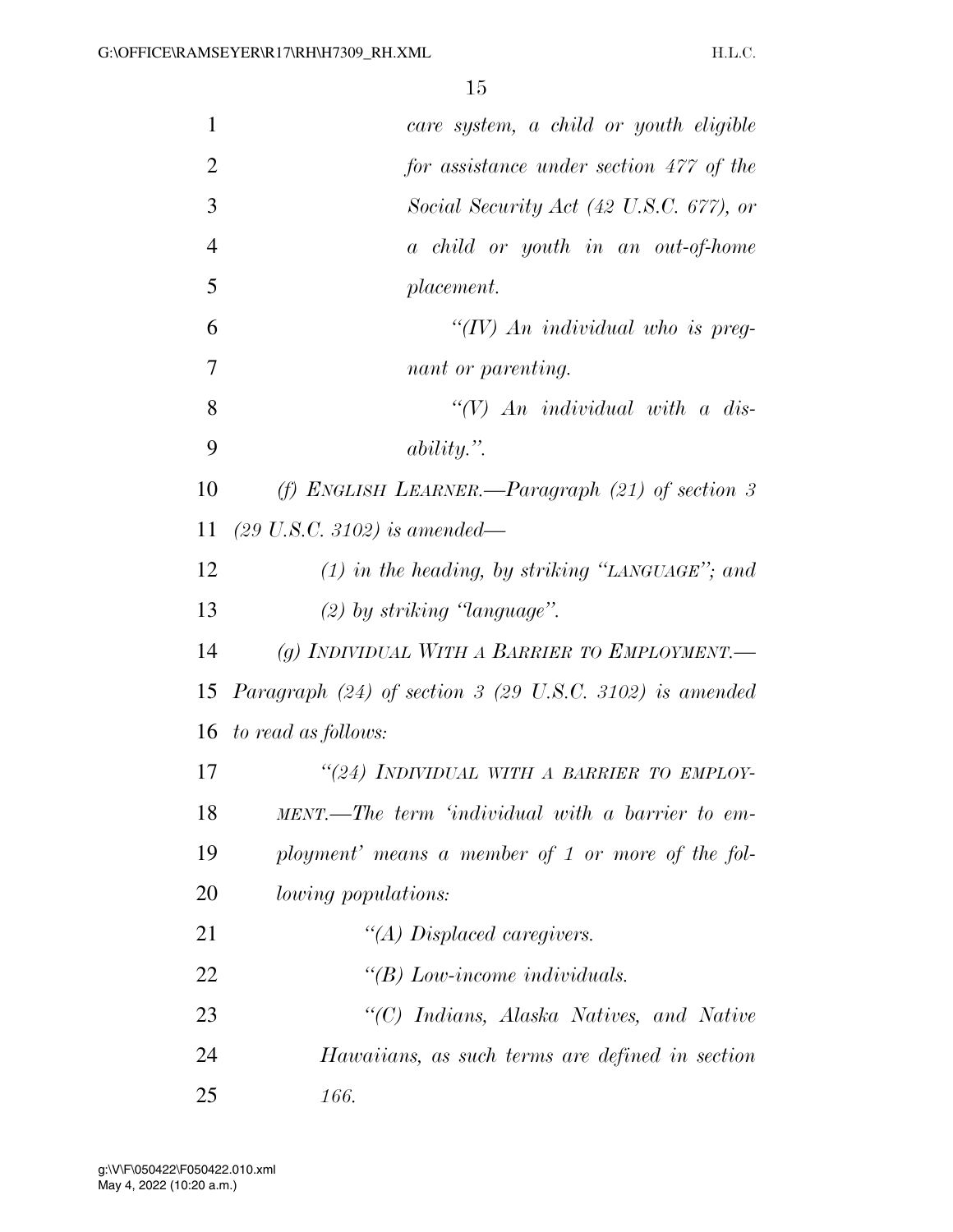| $\mathbf{1}$   | $\lq\lq D$ ) Individuals with disabilities, includ- |
|----------------|-----------------------------------------------------|
| $\overline{2}$ | ing youth who are individuals with disabilities.    |
| 3              | $\lq\lq E$ ) Older individuals.                     |
| $\overline{4}$ | $\lq (F)$ Justice-involved individuals.             |
| 5              | $\lq\lq G$ Homeless individuals (as defined in      |
| 6              | section $41403(6)$ of the Violence Against Women    |
| 7              | Act of 1994 (42 U.S.C. 14043e-2(6))), or home-      |
| 8              | less children and youths (as defined in section     |
| 9              | 725(2) of the McKinney-Vento Homeless Assist-       |
| 10             | ance Act (42 U.S.C. 11434 $a(2)$ )).                |
| 11             | "(H) Youth who are in or have aged out of           |
| 12             | the foster care system.                             |
| 13             | "(I) Individuals who are English learners,          |
| 14             | individuals who have low levels of literacy in-     |
| 15             | cluding digital literacy, or individuals facing     |
| 16             | substantial cultural barriers.                      |
| 17             | "(J) Eligible migrant and seasonal farm-            |
| 18             | workers, as defined in section $167(i)$ .           |
| 19             | " $(K)$ Individuals who exhausted lifetime eli-     |
| 20             | gibility under part A of title IV of the Social Se- |
| 21             | curity $Act$ (42 U.S.C. 601 et seq.).               |
| 22             | $\lq (L)$ Single parents (including single preg-    |
| 23             | nant women).                                        |
| 24             | "(M) Long-term unemployed individuals.              |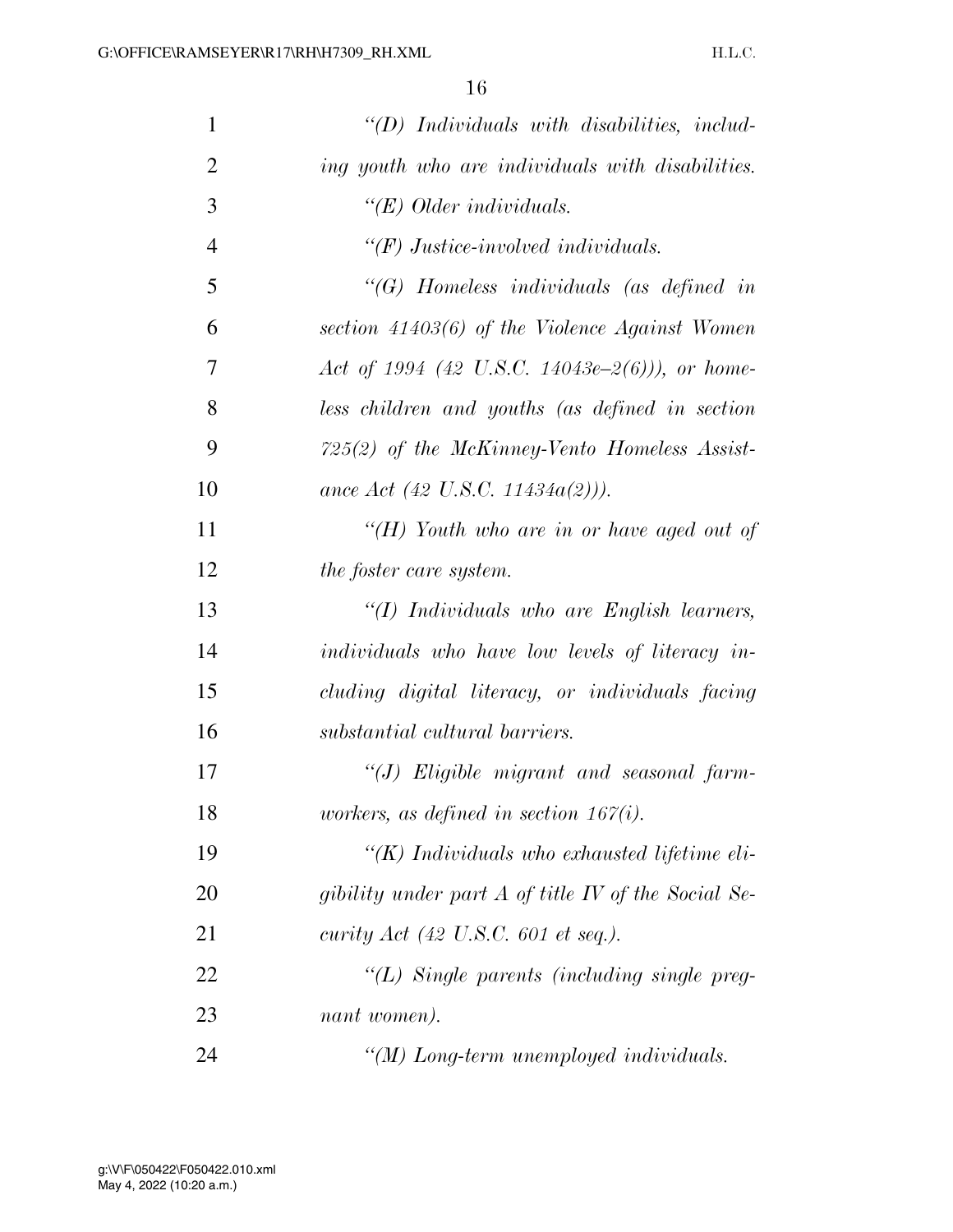| $\mathbf{1}$   | "(N) The spouse of, or youth with a parent                        |
|----------------|-------------------------------------------------------------------|
| $\overline{2}$ | $who\ is-$                                                        |
| 3              | "(i) a member of the armed forces (as                             |
| $\overline{4}$ | such term is defined in section $101(a)(4)$ of                    |
| 5              | <i>title 10, United States Code)</i> ;                            |
| 6              | $``(ii)$ on active duty (as such term is                          |
| 7              | defined in section $101(d)(1)$ of such title);                    |
| 8              | and                                                               |
| 9              | "( <i>iii</i> ) deployed or recently transferred.                 |
| 10             | " $(0)$ Individuals who have been historically                    |
| 11             | underserved and marginalized as a result of                       |
| 12             | race, color, national origin, sexual orientation,                 |
| 13             | or gender identity.                                               |
| 14             | "(P) Such other groups as the Governor in-                        |
| 15             | volved determines to have barriers to employ-                     |
| 16             | ment.".                                                           |
| 17             | (h) LABOR MARKET AREA.—Paragraph $(30)$ of section                |
|                | 18 $\beta$ (29 U.S.C. 3102) is amended by inserting "and the eco- |
| 19             | nomic development agency" after "Department of Labor".            |
| 20             | (i) LOW-INCOME INDIVIDUAL.—Paragraph $(36)$ of sec-               |
| 21             | tion 3 (29 U.S.C. 3102) is amended—                               |
| 22             | $(1)$ in subparagraph $(A)$ —                                     |
| 23             | $(A)$ by amending subclause $(I)$ of clause $(ii)$                |
| 24             | to read as follows:                                               |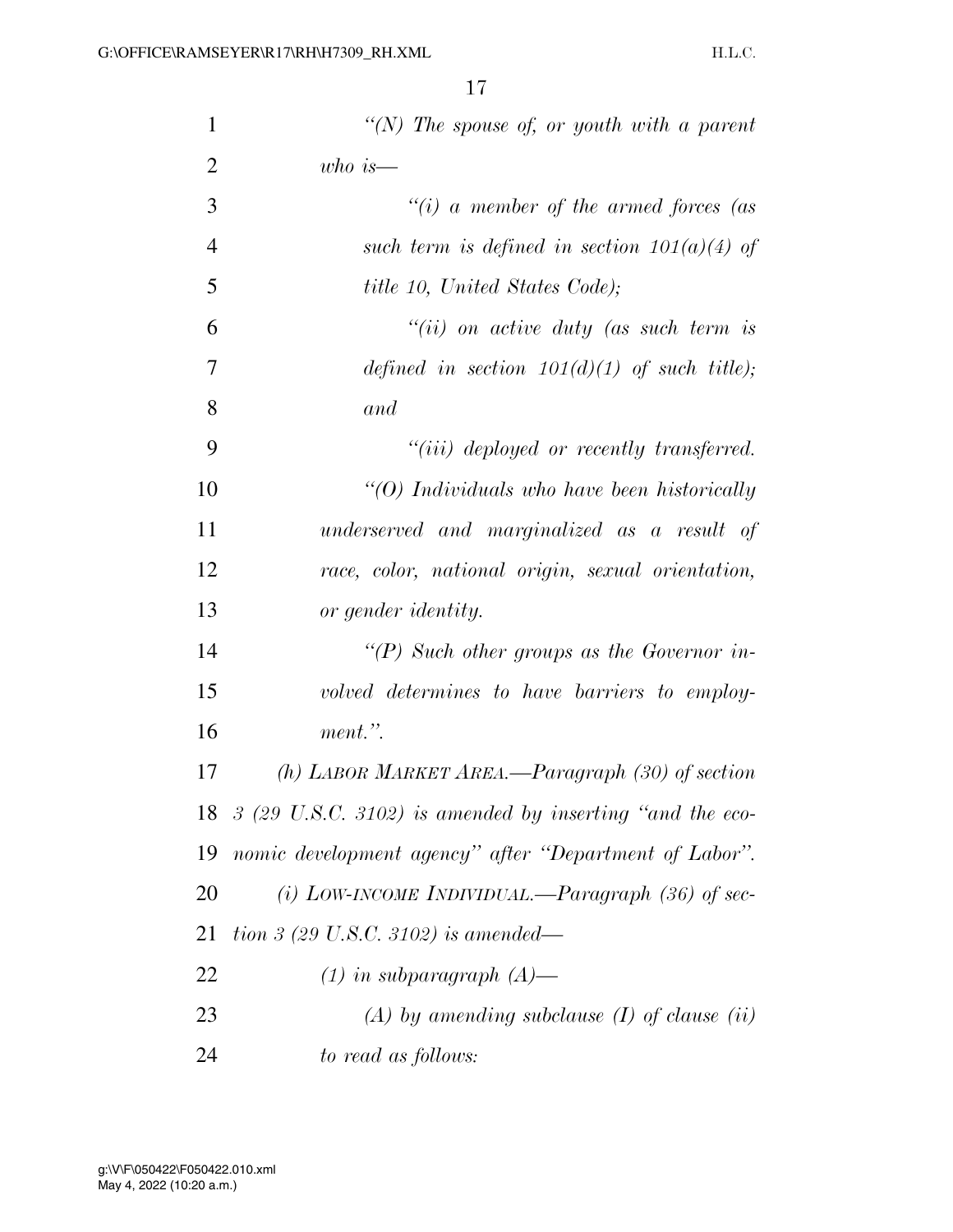| $\mathbf{1}$   | $\lq (I)$ 150 percent of the poverty                               |
|----------------|--------------------------------------------------------------------|
| $\overline{2}$ | <i>line</i> (exclusive of unemployment com-                        |
| 3              | pensation, child support payments,                                 |
| $\overline{4}$ | payments described in this subpara-                                |
| 5              | graph, and old-age and survivors in-                               |
| 6              | surance benefits received under section                            |
| 7              | 202 of the Social Security Act (42                                 |
| 8              | U.S.C. $402$ ); or";                                               |
| 9              | $(B)$ in clause $(v)$ , by striking "or" at the                    |
| 10             | end;                                                               |
| 11             | $(C)$ in clause (vi), by striking the period at                    |
| 12             | the end and inserting "; or"; and                                  |
| 13             | $(D)$ by adding at the end the following:                          |
| 14             | "(vii) is an individual who is—                                    |
| 15             | $\lq (I)$ an eligible migrant or sea-                              |
| 16             | sonal farmworker, as defined in section                            |
| 17             | $167(i)$ ; and                                                     |
| 18             | "(II) in a family with total fam-                                  |
| 19             | ily income that does not exceed 150                                |
| 20             | percent of the poverty line."; and                                 |
| 21             | $(2)$ in subparagraph $(B)$ , by striking "based on                |
| 22             | the most recent lower living family budget issued by               |
| 23             | the Secretary".                                                    |
| 24             | $(j)$ NONTRADITIONAL EMPLOYMENT.—Paragraph $(37)$                  |
| 25             | of section $\beta$ (29 U.S.C. 3102) is amended to read as follows: |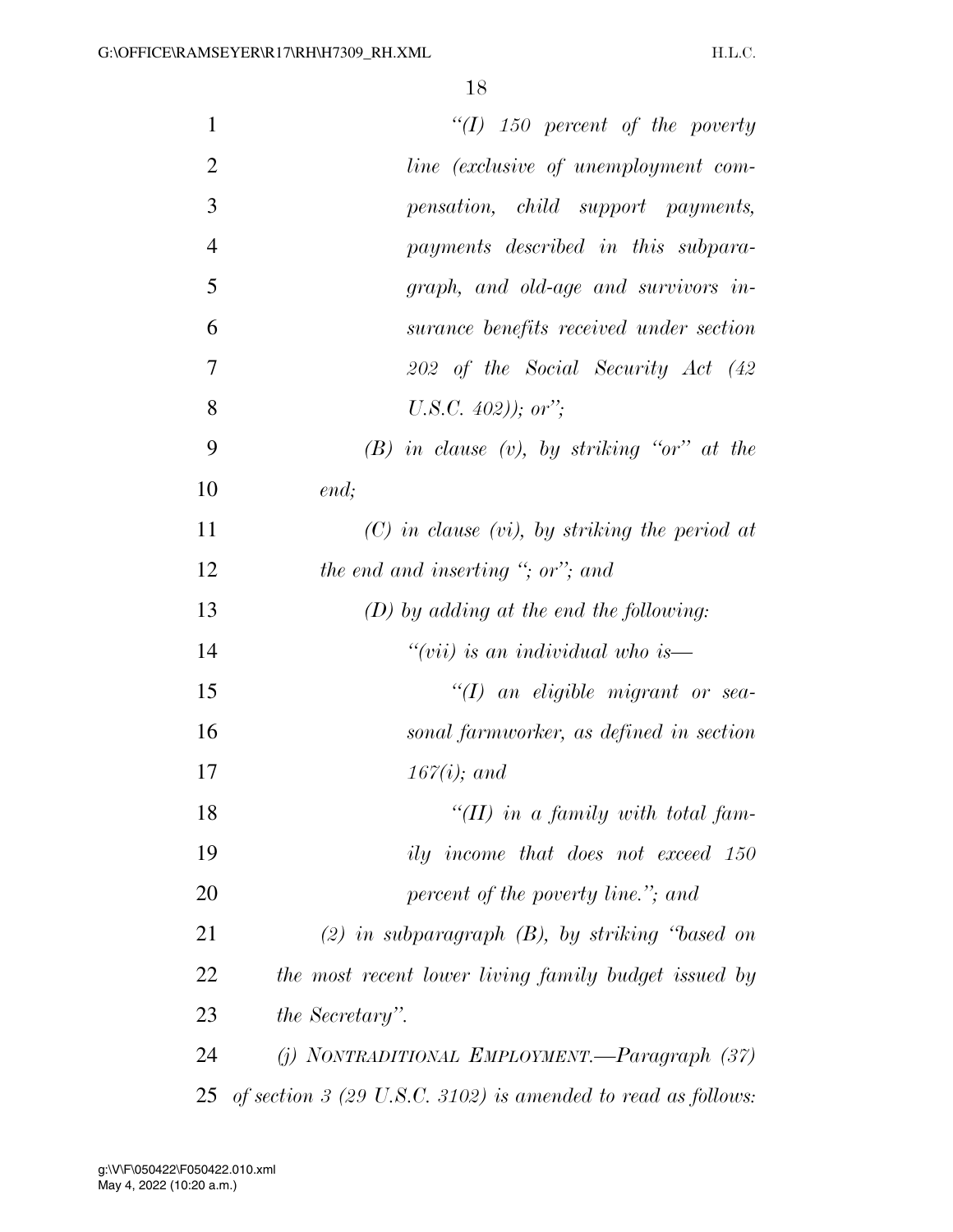| $\mathbf{1}$   | (37)<br>NONTRADITIONAL EMPLOYMENT.—The                      |
|----------------|-------------------------------------------------------------|
| $\overline{2}$ | term 'nontraditional employment' refers to occupa-          |
| 3              | tions or fields of work, for which a group of individ-      |
| $\overline{4}$ | uals (such as individuals from the same gender, race,       |
| 5              | or ethnicity), the members of which—                        |
| 6              | $\lq (A)$ comprise less than 25 percent of the              |
| 7              | individuals employed in each such occupation or             |
| 8              | field of work; or                                           |
| 9              | $\lq\lq B$ comprise a percentage of individuals             |
| 10             | employed in such occupation that is lower than              |
| 11             | the percentage of the total population comprised            |
| 12             | by such members, based on the most recent data              |
| 13             | from the Bureau of the Census.".                            |
| 14             | (k) JUSTICE-INVOLVED INDIVIDUAL.—Paragraph (38)             |
| 15             | of section 3 (29 U.S.C. 3102) is amended—                   |
| 16             | $(1)$ in the heading, by striking "OFFENDER" and            |
| 17             | inserting "JUSTICE-INVOLVED INDIVIDUAL"; and                |
| 18             | $(2)$ by striking "offender" and inserting "justice-        |
| 19             | <i>involved individual</i> ".                               |
| 20             | (1) OPPORTUNITY YOUTH.—Paragraph $(46)$ of section          |
| 21             | $3(29 \text{ U.S.C. } 3102)$ is amended to read as follows: |
| 22             | "(46) OPPORTUNITY YOUTH.—The term 'oppor-                   |
| 23             | $tunity$ youth'—                                            |
| 24             | $\lq (A)$ means an individual—                              |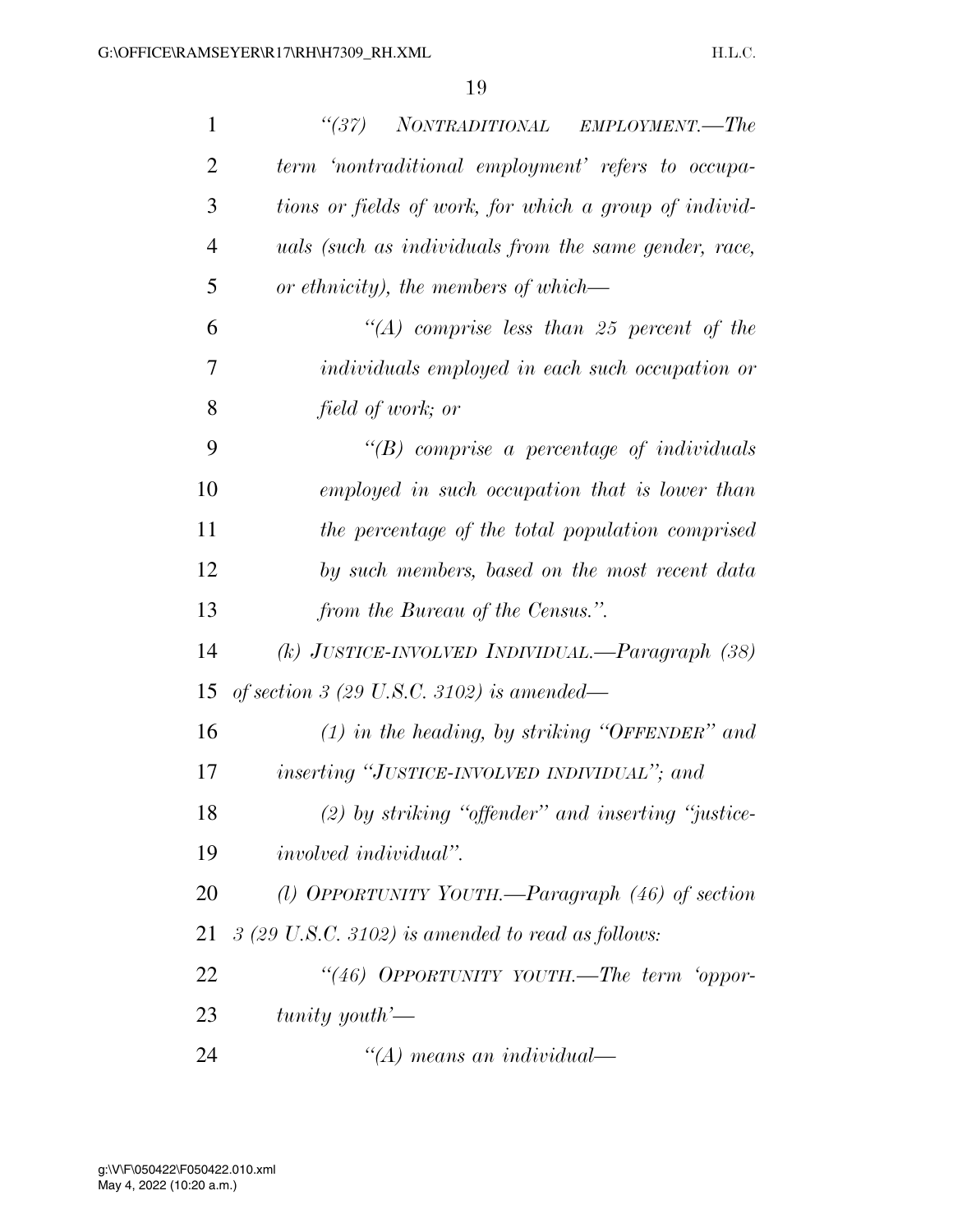| $\mathbf{1}$   | "(i) who is not younger than 16 years                        |
|----------------|--------------------------------------------------------------|
| $\overline{2}$ | of age and not older than 24 years of age;                   |
| 3              | and                                                          |
| $\overline{4}$ | "(ii) who can self-attest to a one-stop                      |
| 5              | operator or one-stop center, in a manner                     |
| 6              | consistent with section $402A(e)$ of the High-               |
| 7              | er Education Act of 1965 $(20 \text{ U.S.C.})$               |
| 8              | $1070a-11(e)$ ) that the individual is—                      |
| 9              | $\lq (I)$ not attending any school (as                       |
| 10             | defined under State law); and                                |
| 11             | $\lq\lq (II)$ not employed; and                              |
| 12             | $\lq\lq B$ except in the case of an individual               |
| 13             | $a$ low-income individual and has<br>who<br>is               |
| 14             | foundational skill needs, does not include any in-           |
| 15             | dividual who is a recipient of a secondary school            |
| 16             | diploma or its recognized equivalent.".                      |
| 17             | (m) RAPID RESPONSE ACTIVITY.—Paragraph (51) of               |
|                | 18 section 3 (29 U.S.C. 3102) is amended by inserting "in a  |
| 19             | job position of similar wages and benefits, to the greatest  |
| 20             | extent possible, or on the job training for a new occupation |
| 21             | or industry," after "reemployment".                          |
| 22             | (n) STATE.—Paragraph $(56)$ of section 3 (29 U.S.C.          |
| 23             | $(3102)$ is amended by striking "the Commonwealth of".       |
| 24             | (o) SUPPORTIVE SERVICES.—Paragraph $(59)$ of sec-            |
| 25             | tion $\beta$ (29 U.S.C. 3102) is amended to read as follows: |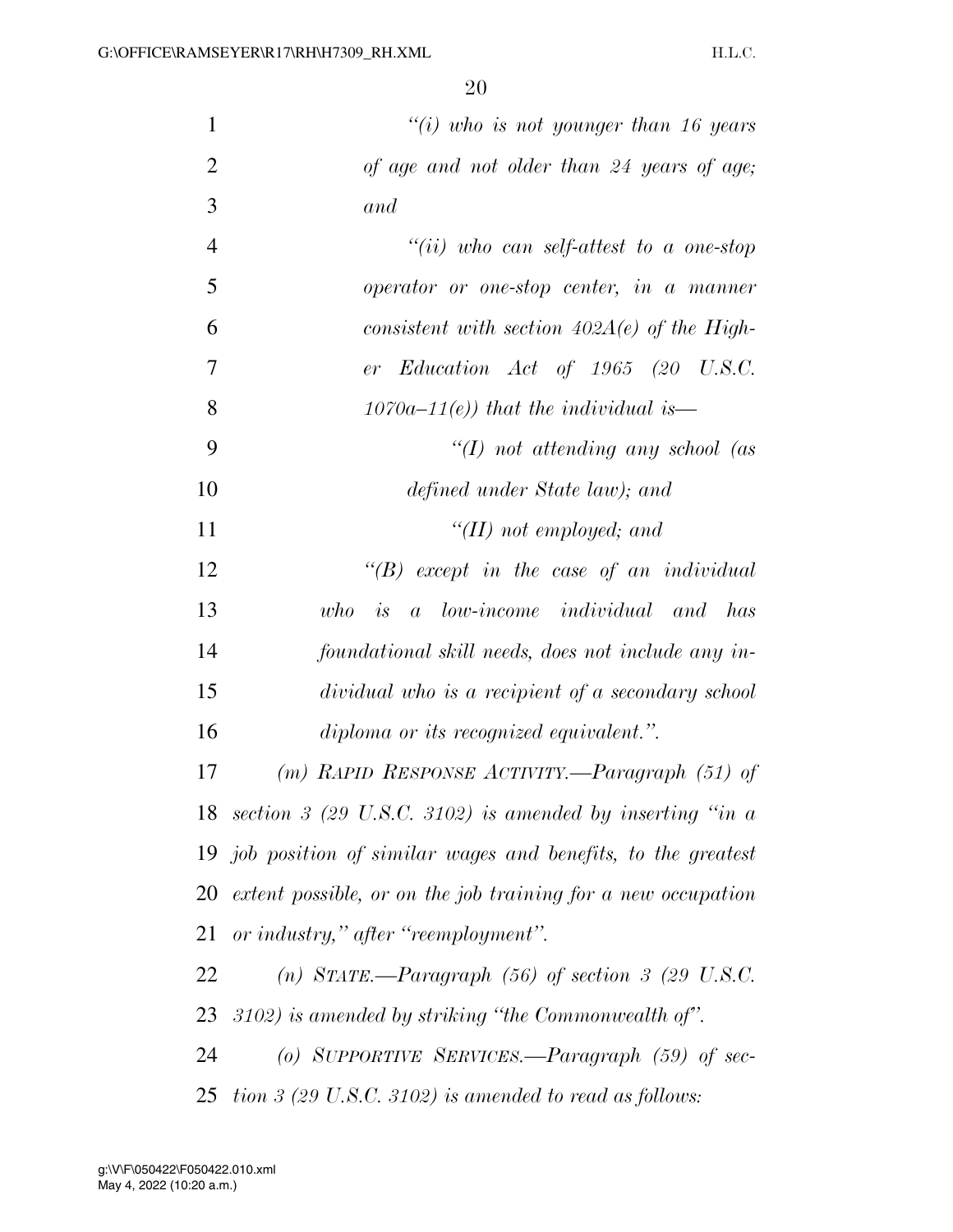| $\mathbf{1}$   | "(59) SUPPORTIVE SERVICES.—The term 'sup-                 |
|----------------|-----------------------------------------------------------|
| $\overline{2}$ | portive services' means services such as transpor-        |
| 3              | tation, child care, dependent care, housing, food and     |
| $\overline{4}$ | nutrition services, mental health care supports, sub-     |
| 5              | stance use disorder treatment, access to broadband, af-   |
| 6              | fordable internet connection, or digital devices with     |
| 7              | connection to the internet, assistive technology, and     |
| 8              | needs-related payments, that are necessary to enable      |
| 9              | an individual to participate in workforce development     |
| 10             | <i>activities.</i> ".                                     |
| 11             | (p) ADDITIONAL DEFINITIONS.—Section 3 (29 U.S.C.          |
| 12             | $3102$ ), as amended by this section, is further amended— |
| 13             | $(1)$ by adding at the end the following new para-        |
| 14             | graphs:                                                   |
| 15             | "(72) APPRENTICESHIP PROGRAM.—The term                    |
| 16             | 'apprenticeship program' means a program registered       |
| 17             | under the Act of August 16, 1937 (commonly known          |
| 18             | as the 'National Apprenticeship Act'; 50 Stat. 664,       |
| 19             | chapter 663; 29 U.S.C. 50 et seq.).                       |
| 20             | "(73) COENROLLMENT.—The term 'coenrollment'               |
| 21             | means simultaneous enrollment in more than one of         |
| 22             | the programs or activities carried out by a one-stop      |
| 23             | partner in section $121(b)(1)(B)$ .                       |
| 24             | COMPETENCY.—The term 'competency'<br>(74)                 |
| 25             | means the attainment of knowledge, skills, and abili-     |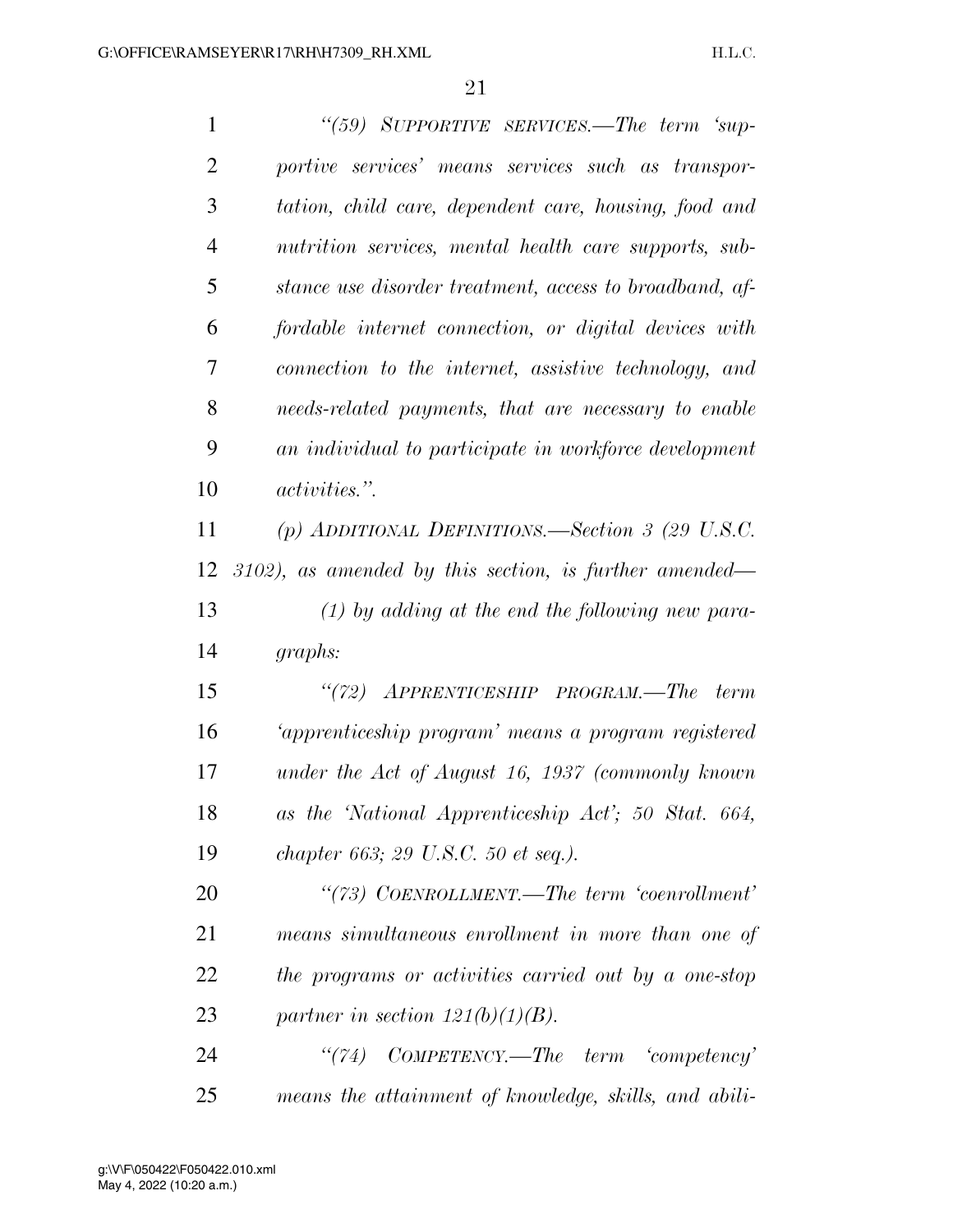| $\mathbf{1}$   | ties in a subject area, as specified by an occupational  |
|----------------|----------------------------------------------------------|
| 2              | skill standard and demonstrated by an appropriate        |
| 3              | written, oral, hands-on, or other appropriate pro-       |
| $\overline{4}$ | ficiency measurement.                                    |
| 5              | "(75) DIGITAL LITERACY SKILLS.—The term                  |
| 6              | 'digital literacy skills' has the meaning given the term |
| 7              | in section $202(A)$ of the Museum and Library Serv-      |
| 8              | ices Act (20 U.S.C. 9101(2)).                            |
| 9              | "(76) EVIDENCE-BASED.—The term 'evidence-                |
| 10             | based', when used with respect to an activity, strat-    |
| 11             | egy, or intervention, means an activity, strategy or     |
| 12             | <i>intervention that—</i>                                |
| 13             | $\lq (A)$ demonstrates a statistically significant       |
| 14             | effect on improving participant outcomes or              |
| 15             | other relevant outcomes based on—                        |
| 16             | $``(i)$ strong evidence from at least 1                  |
| 17             | well-designed and well-implemented experi-               |
| 18             | mental study;                                            |
| 19             | $``(ii)$ moderate evidence from at least 1               |
| 20             | well-designed and well-implemented quasi-                |
| 21             | experimental study; or                                   |
| 22             | "(iii) promising evidence from at least                  |
| 23             | 1 well-designed and well-implemented cor-                |
| 24             | relational study with statistical controls for           |
| 25             | selection bias; or                                       |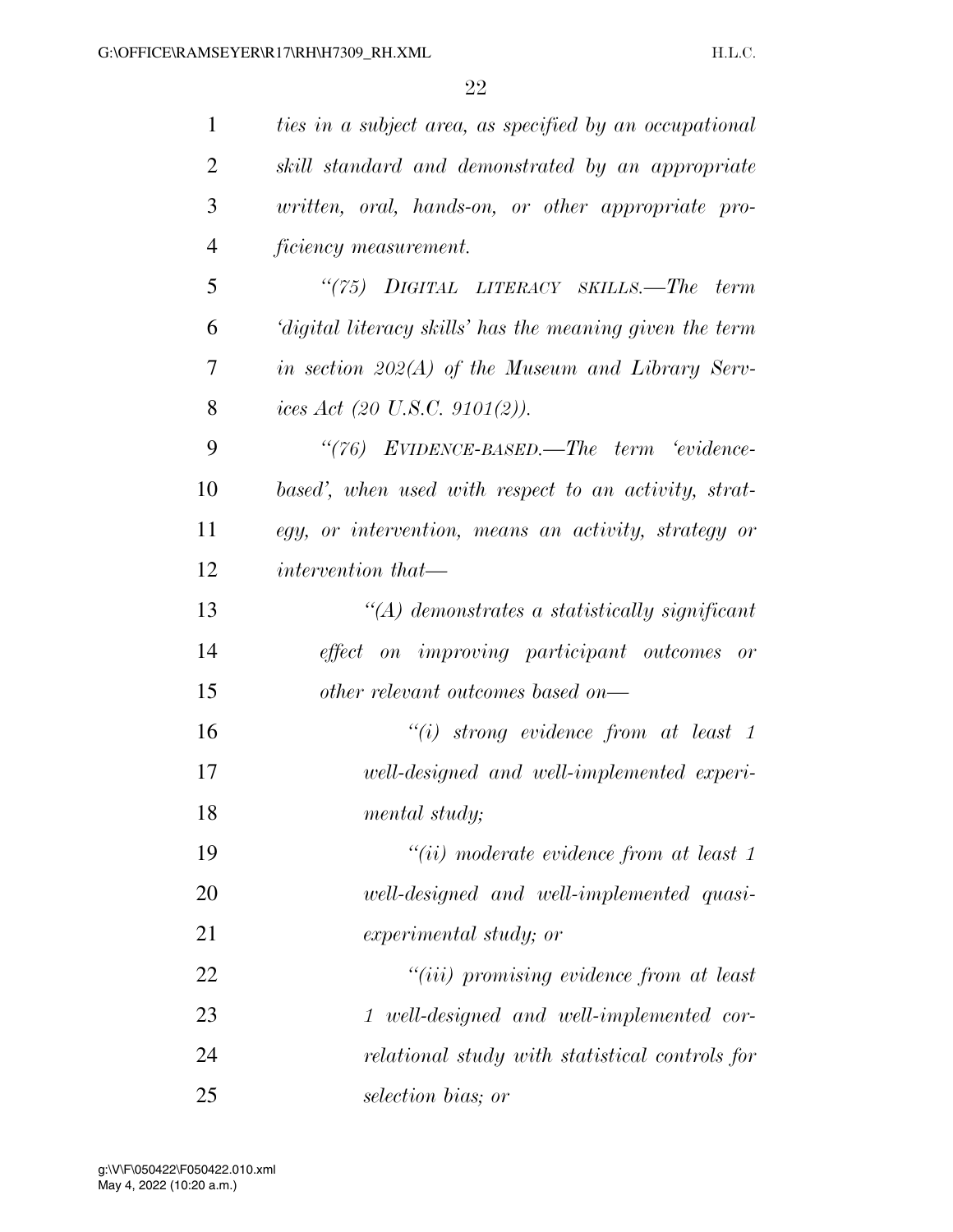| $\mathbf{1}$   | $\lq\lq (B)(i)$ demonstrates a rationale based on           |
|----------------|-------------------------------------------------------------|
| $\overline{2}$ | high-quality research findings or positive evalua-          |
| 3              | tion that such activity, strategy, or intervention          |
| $\overline{4}$ | is likely to improve student outcomes or other              |
| 5              | relevant outcomes; and                                      |
| 6              | $``(ii)$ includes ongoing efforts to examine the            |
| 7              | <i>effects of such activity, strategy, or intervention.</i> |
| 8              | "(77) LABOR ORGANIZATION.—The term 'labor                   |
| 9              | <i>organization'</i> has the meaning given the term in sec- |
| 10             | tion 2(5) of the National Labor Relations Act (29           |
| 11             | U.S.C. 152(5)), except that such term shall also in-        |
| 12             | clude                                                       |
| 13             | "(A) any organization composed of labor                     |
| 14             | organizations, such as a labor union federation             |
| 15             | or a State or municipal labor body; and                     |
| 16             | $\lq\lq B$ any organization which would be in-              |
| 17             | cluded in the definition for such term under such           |
| 18             | section $2(5)$ but for the fact that the organization       |
| 19             | $represents -$                                              |
| 20             | $"(i)$ individuals employed by the                          |
| 21             | United States, any wholly owned Govern-                     |
| 22             | corporation, any Federal Reserve<br>ment                    |
| 23             | Bank, or any State or political subdivision                 |
| 24             | <i>thereof;</i>                                             |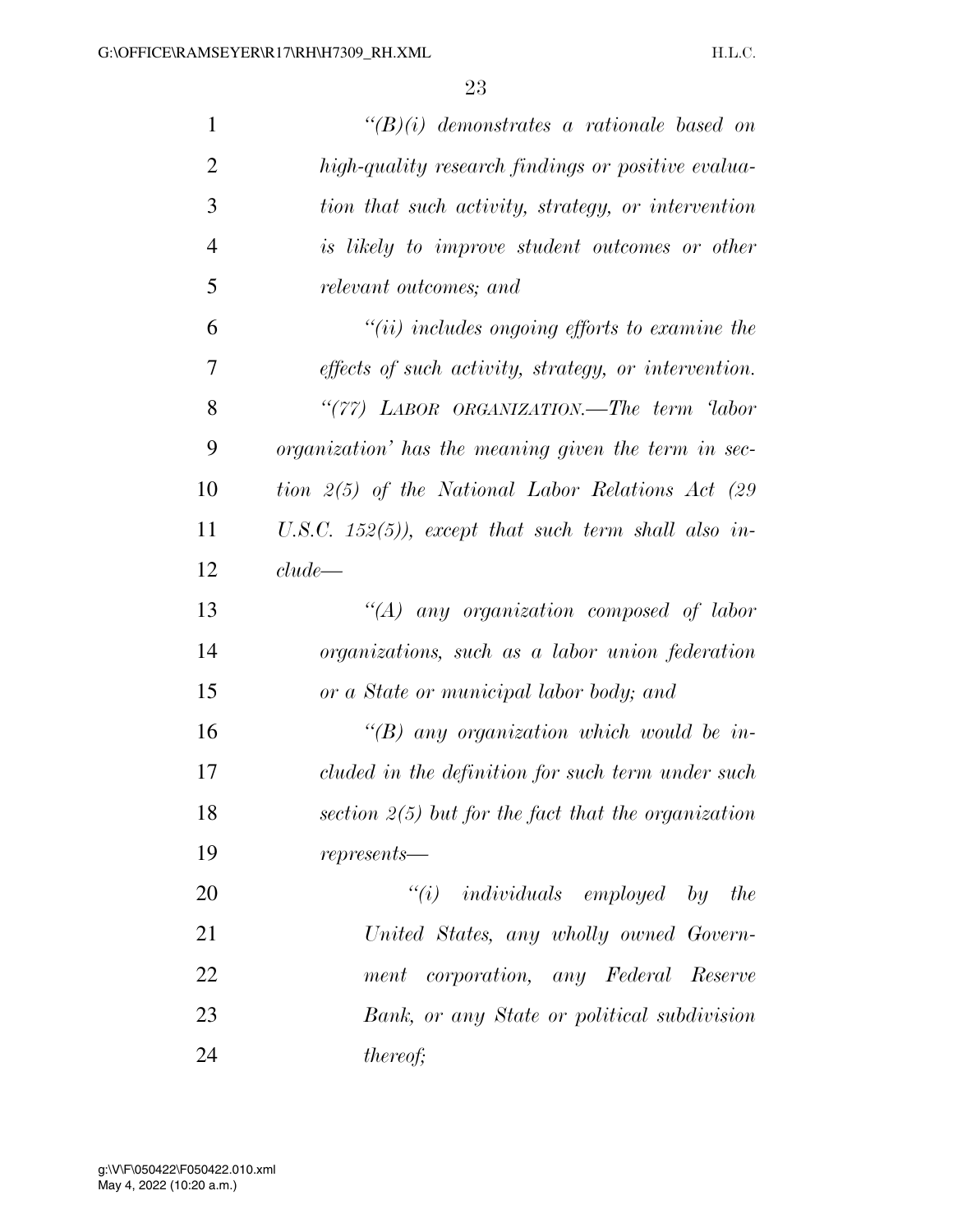| $\mathbf{1}$   | $``(ii)$ individuals employed by persons                |
|----------------|---------------------------------------------------------|
| $\overline{2}$ | subject to the Railway Labor Act (45 25                 |
| 3              | U.S.C. 151 et seq.); or                                 |
| $\overline{4}$ | $``(iii)$ individuals employed as agricul-              |
| 5              | tural laborers.                                         |
| 6              | "(78) PERKINS-ELIGIBLE AGENCY.—The term                 |
| 7              | Perkins-eligible agency' has the meaning given the      |
| 8              | term 'eligible agency' in section 3 of the Carl D. Per- |
| 9              | kins Career and Technical Education Act of 2006 (20     |
| 10             | U.S.C. 2302).                                           |
| 11             | "(79) PRE-APPRENTICESHIP PROGRAM.—The                   |
| 12             | term 'pre-apprenticeship program' means a training      |
| 13             | model or program that-                                  |
| 14             | $\lq (A)$ is designed to prepare participants to        |
| 15             | enter an apprenticeship program;                        |
| 16             | $\lq\lq B$ has a written agreement with 1 or            |
| 17             | more sponsors of apprenticeship programs that           |
| 18             | would enable participants who successfully com-         |
| 19             | plete the pre-apprenticeship program—                   |
| 20             | $"(i)$ to enter into the apprenticeship                 |
| 21             | program if a place in the program is avail-             |
| 22             | able and if the participant meets the quali-            |
| 23             | fications of the apprenticeship program;                |
| 24             | and                                                     |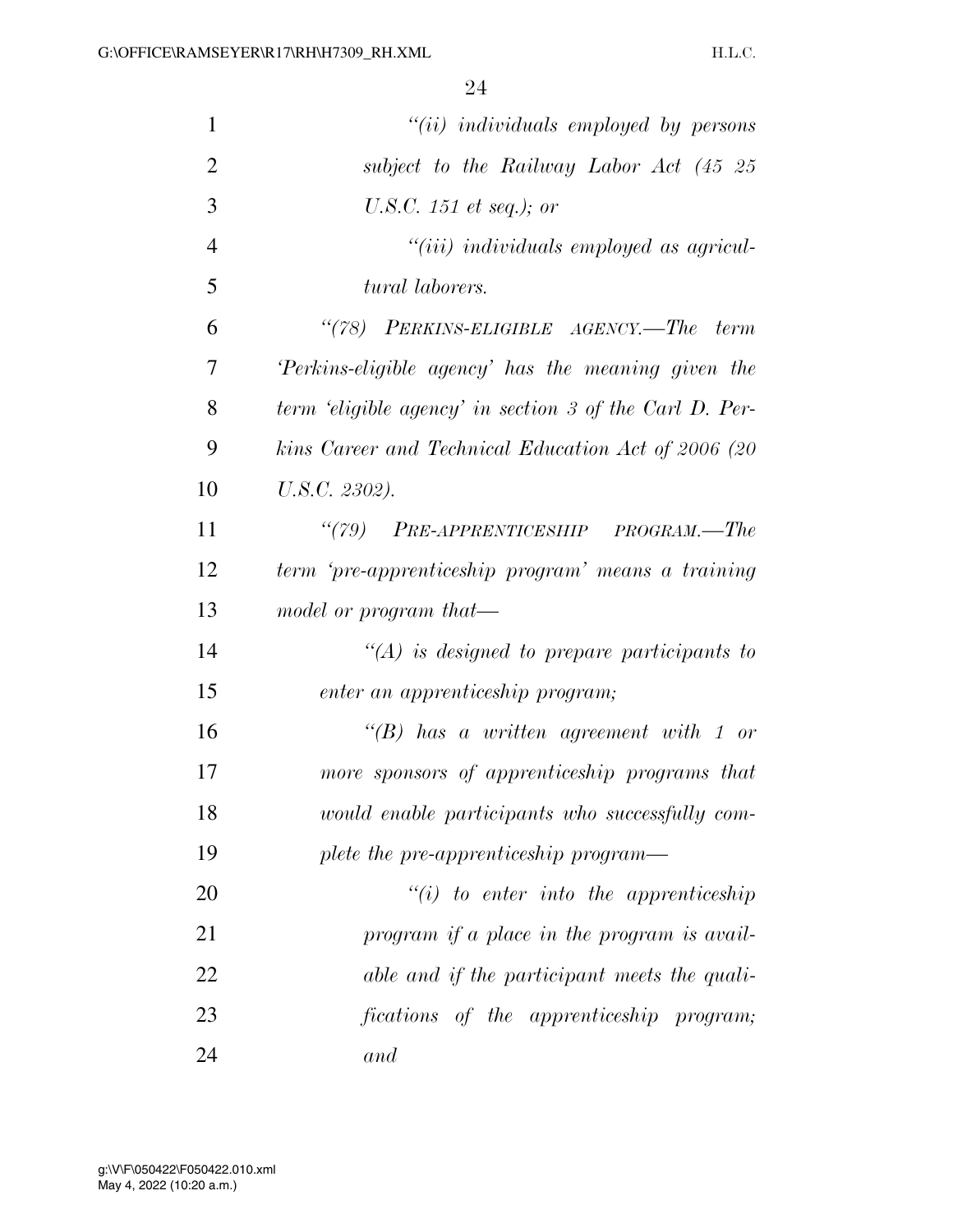| $\mathbf{1}$   | $``(ii)$ to earn credits towards the ap-                  |
|----------------|-----------------------------------------------------------|
| $\overline{2}$ | prenticeship program;                                     |
| 3              | "(C) includes skills development (including               |
| $\overline{4}$ | a curriculum for the skills development) aligned          |
| 5              | with industry standards related to an appren-             |
| 6              | ticeship program created in consultation with             |
| 7              | sponsors of the apprenticeship program that are           |
| 8              | parties to the written agreement under subpara-           |
| 9              | $graph (B)$ , and that will prepare participants by       |
| 10             | teaching the skills and competencies needed to            |
| 11             | enter 1 or more apprenticeship programs; and              |
| 12             | "(D) does not displace a paid employee.                   |
| 13             | "(80) WORK-BASED LEARNING.—The term 'work-                |
| 14             | based learning' has the meaning given the term in         |
| 15             | section 3 of the Carl D. Perkins Career and Technical     |
| 16             | <i>Education Act of 2006 (20 U.S.C. 2302).</i>            |
| 17             | "(81) WORKFORCE AGENCY.—The term 'work-                   |
| 18             | force agency' means the State agency or local agency      |
| 19             | responsible for administering workforce development       |
| 20             | <i>activities or the workforce development system.</i> "; |
| 21             | $(2)$ by striking paragraphs $(27)$ and $(54)$ ; and      |
| 22             | $(3)$ by reordering paragraphs $(1)$ through $(71)$ ,     |

 *as amended by this section, and the paragraphs added by paragraph (1) of this subsection in alpha-*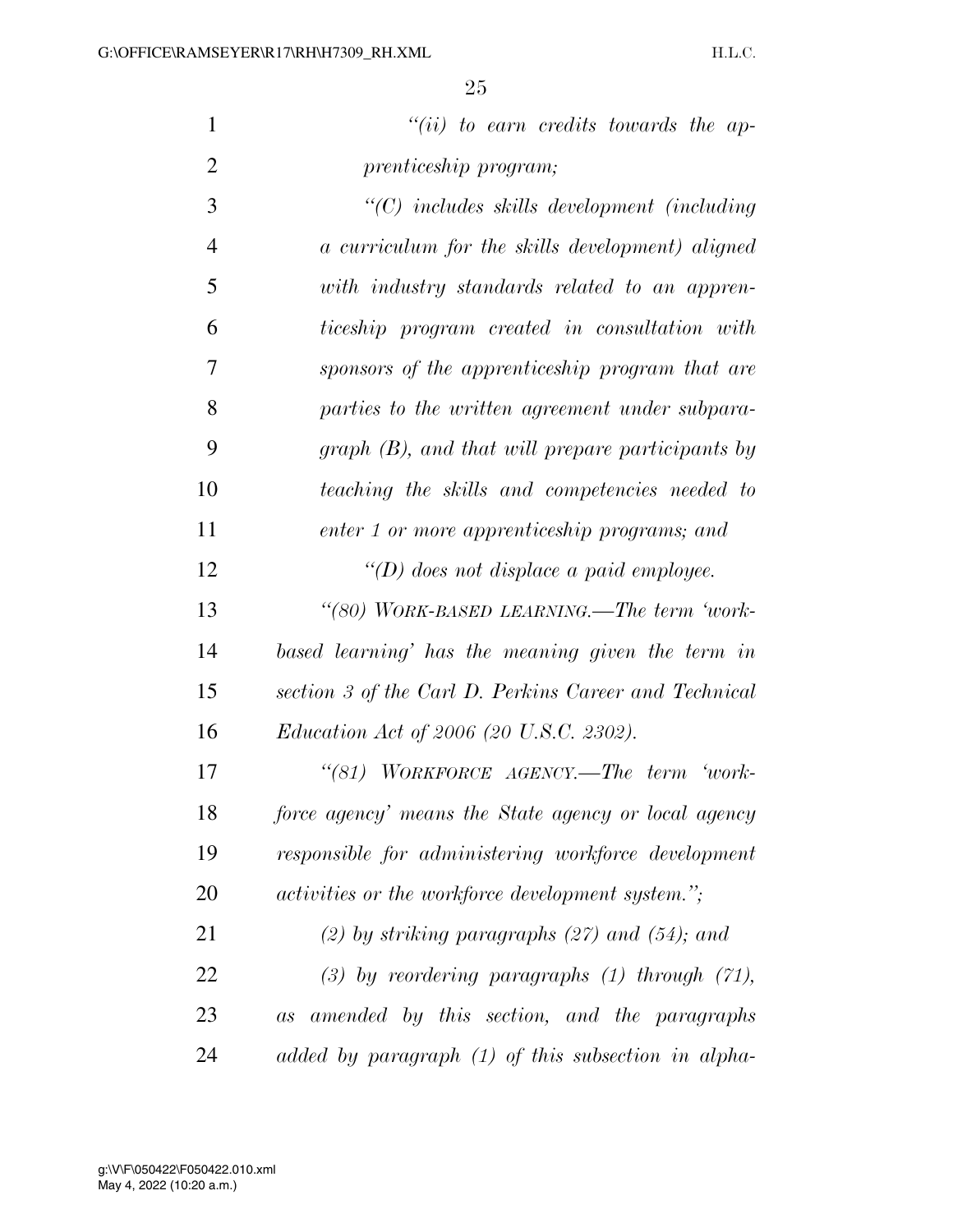| 1              | betical order, and renumbering such paragraphs as so                                                                                                                                                                            |
|----------------|---------------------------------------------------------------------------------------------------------------------------------------------------------------------------------------------------------------------------------|
| $\overline{2}$ | <i>reordered.</i>                                                                                                                                                                                                               |
| 3              | SEC. 102. WIOA TABLE OF CONTENTS.                                                                                                                                                                                               |
| $\overline{4}$ | The table of contents in section $1(b)$ of the Workforce                                                                                                                                                                        |
| 5              | Innovation and Opportunity Act is amended—                                                                                                                                                                                      |
| 6              | $(1)$ by adding at the end of the items relating to                                                                                                                                                                             |
| 7              | chapter 2 of subtitle $B$ of title $I$ the following:                                                                                                                                                                           |
|                | "Sec. 130. Summer and year-round employment for youth.";                                                                                                                                                                        |
| 8              | $(2)$ by striking the item relating to section 172                                                                                                                                                                              |
| 9              | and inserting the following:                                                                                                                                                                                                    |
|                | "Sec. 172. Strengthening Community Colleges Training Grants Program.<br>"Sec. 173. Reentry employment opportunities<br>"Sec. 174. Sectoral employment through career training for occupational readi-<br>ness (sector) program. |
|                | "Sec. 175. Workforce data quality initiative grants.<br>"Sec. 176. Authorization of appropriations."; and                                                                                                                       |
| 10             | $(3)$ by adding at the end of the item relating to                                                                                                                                                                              |
| 11             | subtitle $A$ of title V, the following:                                                                                                                                                                                         |
|                | "Sec. 507. Accessibility.".                                                                                                                                                                                                     |
| 12             | TITLE II—WORKFORCE                                                                                                                                                                                                              |
| 13             | <i>DEVELOPMENT ACTIVITIES</i>                                                                                                                                                                                                   |
| 14             | <b>Subtitle A—System Alignment</b>                                                                                                                                                                                              |
| 15             | <b>CHAPTER 1-STATE PROVISIONS</b>                                                                                                                                                                                               |
| 16             | <b>SEC. 201. STATE WORKFORCE DEVELOPMENT BOARDS.</b>                                                                                                                                                                            |
| 17             | (a) MEMBERSHIP.—Section $101(b)(1)(C)$ of the Work-                                                                                                                                                                             |
|                | 18 force Innovation and Opportunity Act (29 U.S.C.                                                                                                                                                                              |
|                | 19 $3111(b)(1)(C)$ is amended—                                                                                                                                                                                                  |
| 20             | $(1)$ in clause $(ii)$ —                                                                                                                                                                                                        |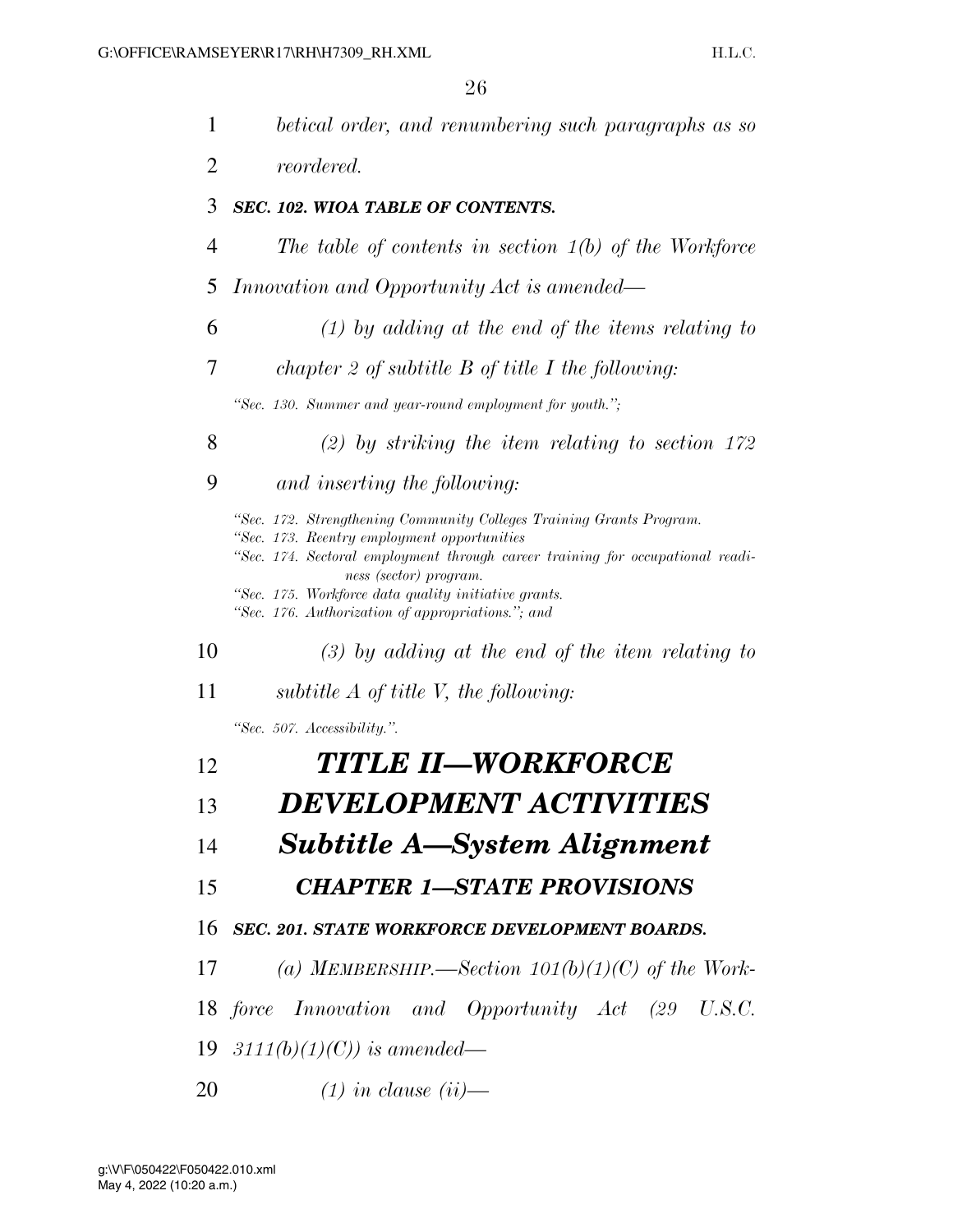| $\mathbf{1}$   | $(A)$ in the matter preceding subclause $(I)$ ,   |
|----------------|---------------------------------------------------|
| $\overline{2}$ | by striking "20 percent" and inserting "30 per-   |
| 3              | cent                                              |
| $\overline{4}$ | $(B)$ in subclause (III), by inserting ", jus-    |
| 5              | tice-involved individuals," after "veterans"; and |
| 6              | $(C)$ in subclause $(IV)$ , by striking "out-of-  |
| 7              | school" and inserting "opportunity"; and          |
| 8              | $(2)$ in clause $(iii)$ —                         |
| 9              | $(A)$ in subclause $(I)$ —                        |
| 10             | $(i)$ by striking "and" at the end of             |
| 11             | item (aa); and                                    |
| 12             | $(ii)$ by adding at the end the following:        |
| 13             | "(cc) State agency officials                      |
| 14             | responsible for the daily adminis-                |
| 15             | tration of education programs in                  |
| 16             | the State, including secondary                    |
| 17             | education and adult education                     |
| 18             | programs, and chief executive offi-               |
| 19             | cers (or their representatives) of                |
| 20             | community colleges and other in-                  |
| 21             | stitutions of higher education;                   |
| 22             | $and$ "; and                                      |
| 23             | $(B)$ in subclause $(II)$ —                       |
| 24             | $(i)$ by amending item (bb) to read as            |
| 25             | follows:                                          |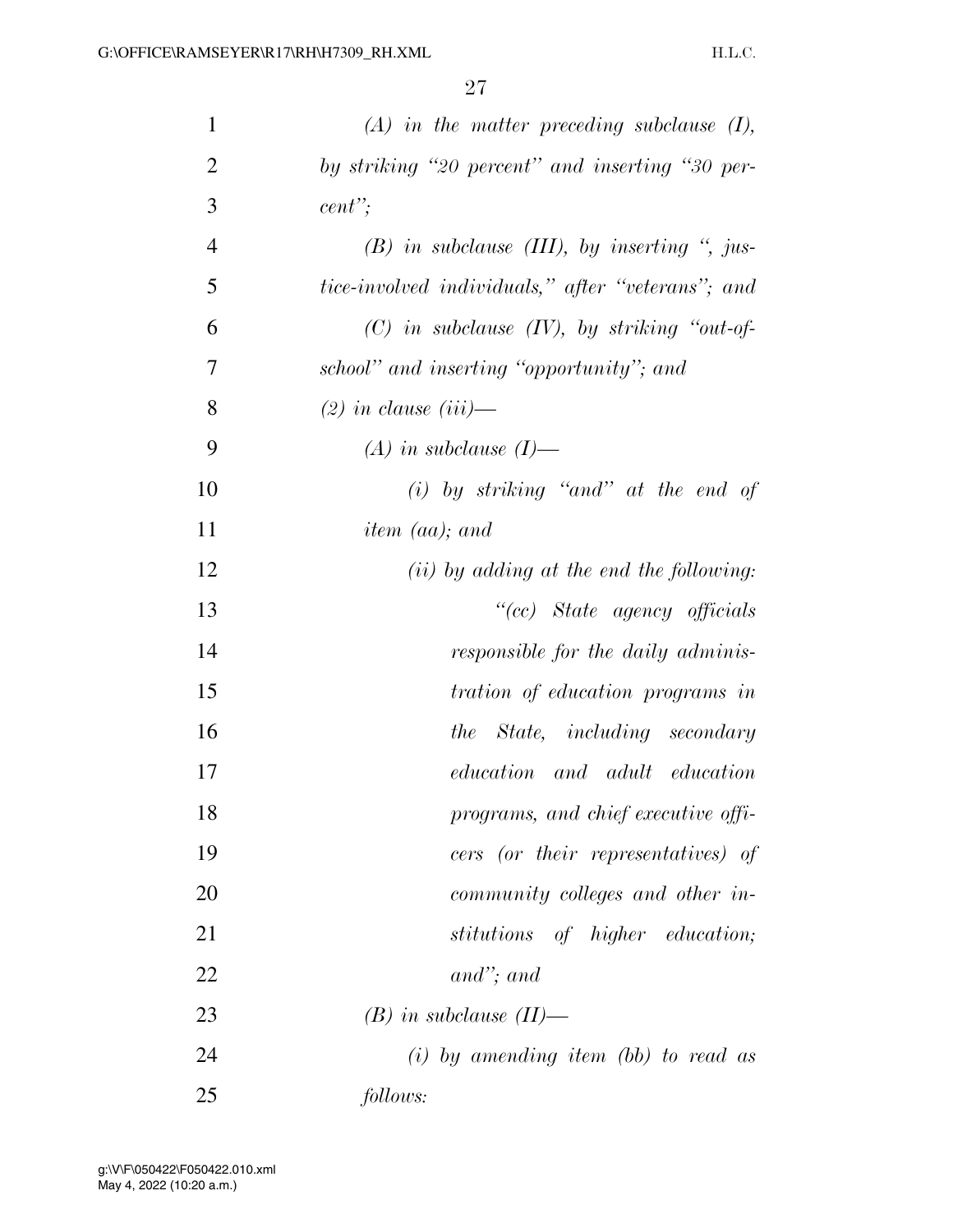| $\mathbf{1}$   | "(bb) State agency officials                                   |
|----------------|----------------------------------------------------------------|
| $\overline{2}$ | responsible for adult or juvenile                              |
| 3              | <i>justice programs in the State;"</i> ;                       |
| $\overline{4}$ | $(ii)$ by striking "and" at the end of                         |
| 5              | <i>item (cc)</i> ; and                                         |
| 6              | $(iii)$ by striking item (dd); and                             |
| $\overline{7}$ | $(iv)$ by adding at the end the following:                     |
| 8              | "(dd) State agency officials                                   |
| 9              | responsible for vocational rehabili-                           |
| 10             | tation; and                                                    |
| 11             | "(ee) State agency officials                                   |
| 12             | responsible for economic develop-                              |
| 13             | ment.".                                                        |
| 14             | (b) DIVERSE AND DISTINCT REPRESENTATION.-Sec-                  |
| 15             | tion $101(b)(2)$ (29 U.S.C. 3111(b)(2)) is amended by insert-  |
| 16             | ing before the period at the end the following: ", and diverse |
| 17             | demographic populations of the State".                         |
| 18             | (c) FUNCTIONS.—Section $101(d)$ (29 U.S.C. 3111(d))            |
| 19             | <i>is amended—</i>                                             |
| 20             | $(1)$ in paragraph $(3)$ —                                     |
| 21             | $(A)$ in subparagraph $(A)$ , strike "and avoid"               |
| 22             | duplication" and insert "avoid duplication, and                |
| 23             | leverage resources and expertise";                             |
| 24             | $(B)$ in subparagraph $(B)$ —                                  |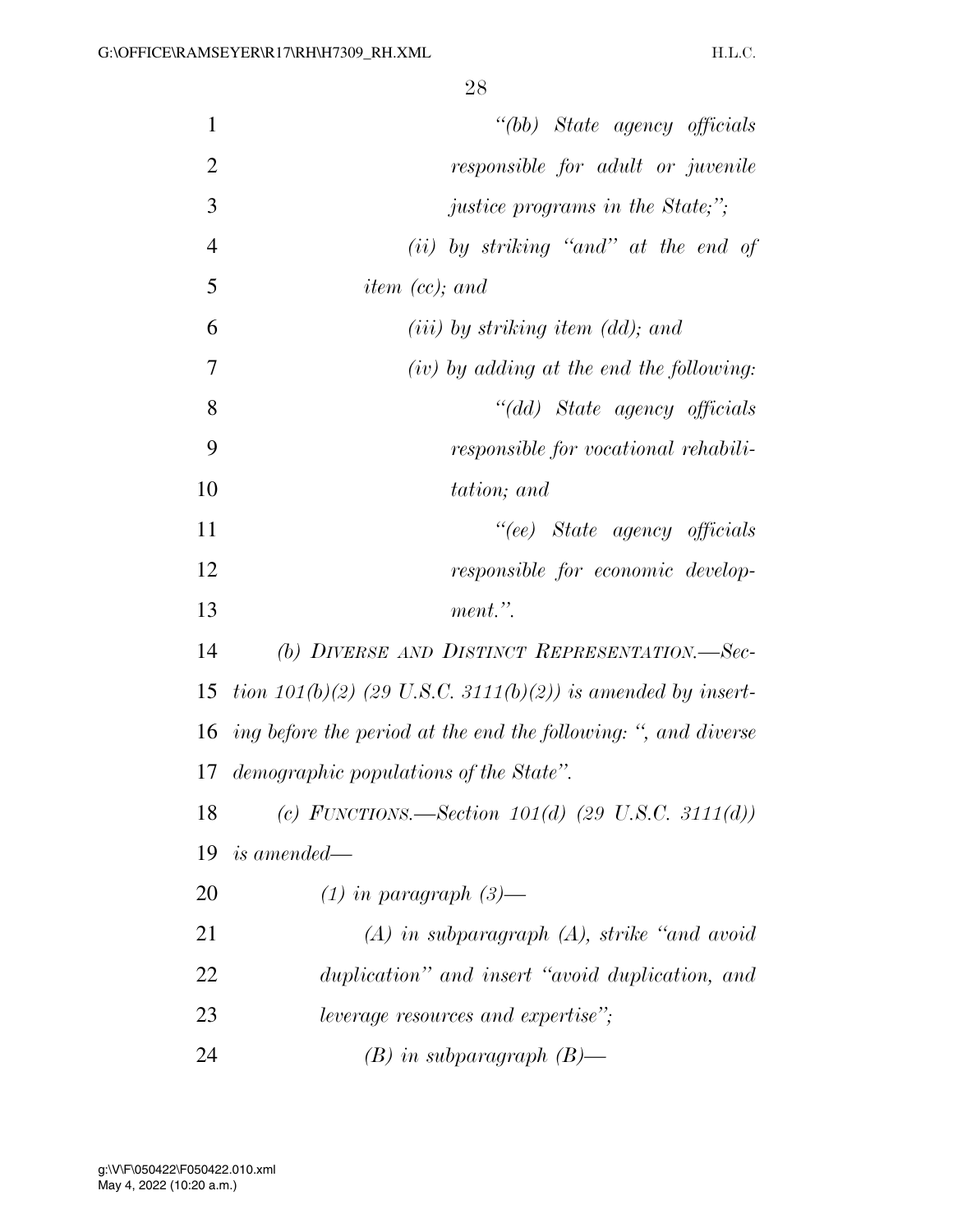| $\mathbf{1}$   | $(i)$ by inserting "and expand" after           |
|----------------|-------------------------------------------------|
| $\overline{2}$ | "support"; and                                  |
| 3              | $(ii)$ by striking "enter or retain em-         |
| $\overline{4}$ | ployment" and inserting "enter in, retain,      |
| 5              | or progress in employment";                     |
| 6              | $(C)$ in subparagraph $(C)$ —                   |
| 7              | $(i)$ by inserting "and equitable" after        |
| 8              | "effective"; and                                |
| 9              | $(ii)$ by inserting ", including individ-       |
| 10             | <i>uals</i> with barriers to employment" after  |
| 11             | "system";                                       |
| 12             | $(D)$ in subparagraph $(E)$ , by striking       |
| 13             | "identification of" and inserting "continued"   |
| 14             | <i>identification of and support for"</i> ;     |
| 15             | $(E)$ in subparagraph $(F)$ —                   |
| 16             | $(i)$ by inserting "affiliated sites," after    |
| 17             | "partners,"; and                                |
| 18             | (ii) by striking "services and sup-             |
| 19             | portive" and inserting "services, career        |
| 20             | services, and supportive"; and                  |
| 21             | $(F)$ in subparagraph $(G)$ , by inserting "on- |
| 22             | <i>going</i> " <i>after</i> " <i>support</i> "; |
| 23             | $(2)$ in paragraph $(5)$ —                      |
| 24             | $(A)$ in subparagraph $(A)$ , by striking "cen- |
| 25             | ters, relating to the use of business outreach, |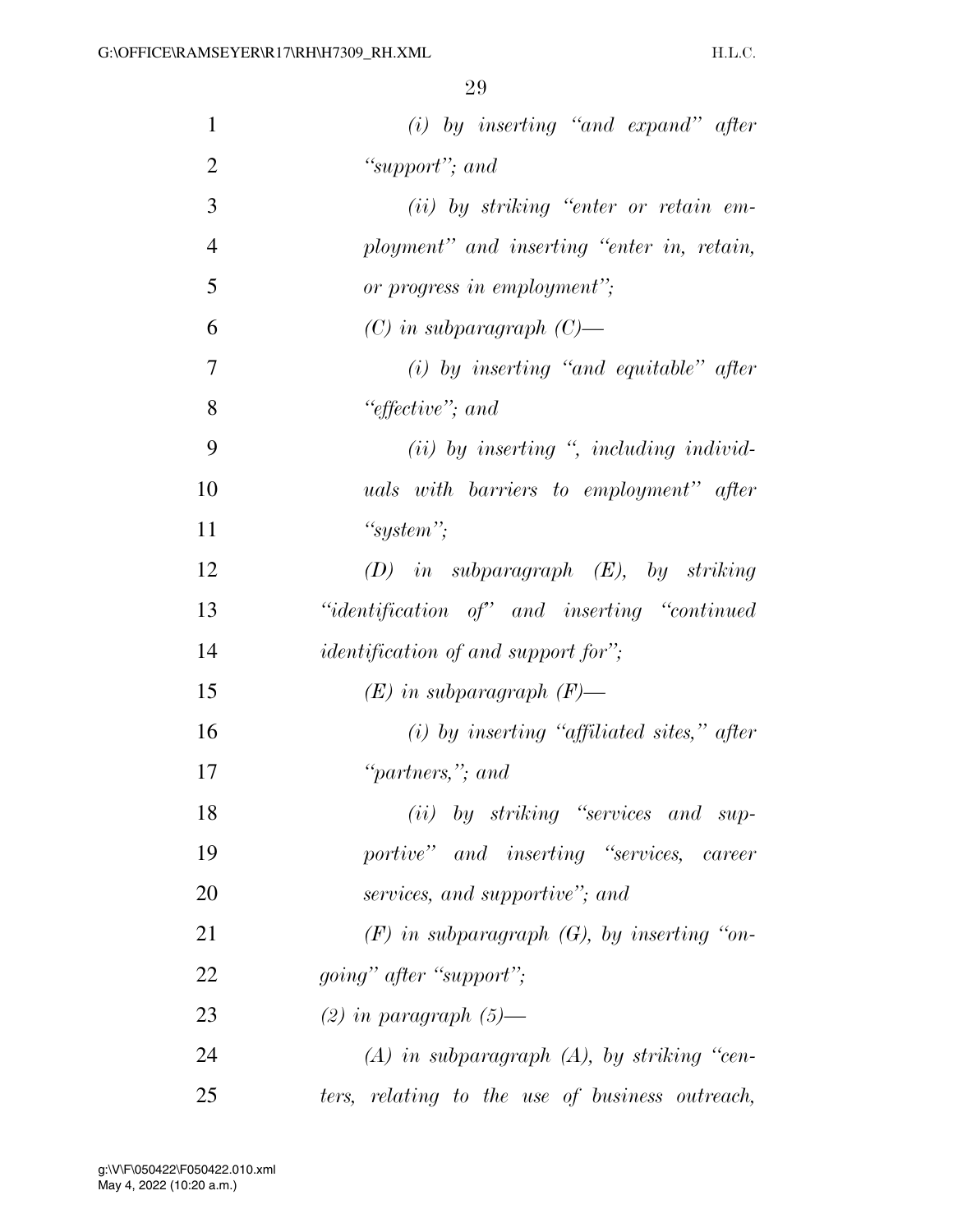| $\mathbf{1}$   | partnerships, and service delivery strategies, in-       |
|----------------|----------------------------------------------------------|
| $\overline{2}$ | cluding" and inserting "centers, including the           |
| 3              | use of evidence-based strategies for such oper-          |
| $\overline{4}$ | ations, the latest in digital technology and tools,      |
| 5              | and the use of partnerships to expand and im-            |
| 6              | prove services to jobseekers and workers, includ-        |
| 7              | $ing$ <sup>"</sup> ;                                     |
| 8              | $(B)$ by redesignating subparagraphs<br>(B)              |
| 9              | and $(C)$ as subparagraphs $(C)$ and $(D)$ , respec-     |
| 10             | tively;                                                  |
| 11             | $(C)$ by inserting after subparagraph $(A)$ the          |
| 12             | following:                                               |
| 13             | $\lq\lq B$ local boards and one-stop centers on          |
| 14             | <i>effective outreach and enhanced services to busi-</i> |
| 15             | nesses, joint labor-management partnerships, in-         |
| 16             | dustry associations, and industry or sector part-        |
| 17             | nerships, to provide employment and training             |
| 18             | activities reflective of regional economic prior-        |
| 19             | <i>ities and the skill and competency needs of in-</i>   |
| 20             | demand industry sectors and occupations;"; and           |
| 21             | $(D)$ in subparagraph $(D)$ , as so redesig-             |
| 22             | nated, by striking "adaptability, to" and insert-        |
| 23             | ing "adaptablity to reduce the time required for         |
| 24             | attainment of a recognized postsecondary creden-         |
| 25             | tial or reskilling, and"; and                            |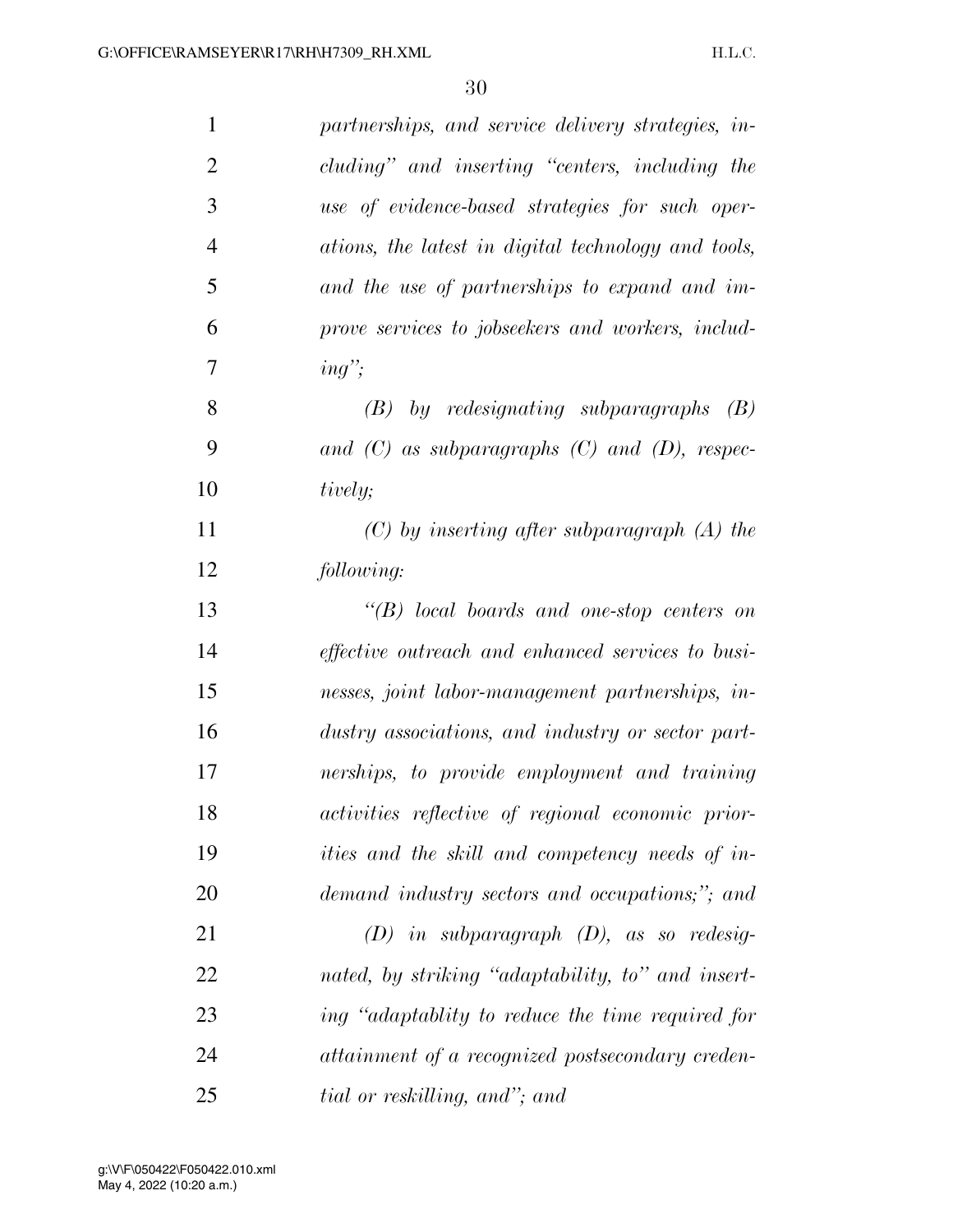| $\mathbf{1}$   | $(3)$ in paragraph $(7)$ —                         |
|----------------|----------------------------------------------------|
| $\overline{2}$ | $(A)$ in the matter preceding subparagraph         |
| 3              | $(A)$ , by striking "technological improvements to |
| $\overline{4}$ | facilitate access" and inserting "improvements"    |
| 5              | in the use of digital technology to facilitate and |
| 6              | expand access";                                    |
| 7              | $(B)$ by amending subparagraphs $(B)$ and          |
| 8              | $(C)$ to read as follows:                          |
| 9              | $\lq (B)$ accelerate—                              |
| 10             | $``(i)$ the acquisition of skills, com-            |
| 11             | petencies, and recognized postsecondary cre-       |
| 12             | dentials by participants with respect to an        |
| 13             | in-demand industry sector or occupation in         |
| 14             | a State or local area; and                         |
| 15             | $``(ii)$ the matching of participants to           |
| 16             | career pathways and employment opportu-            |
| 17             | nities based on the skills, competencies, and      |
| 18             | recognized postsecondary credentials at-           |
| 19             | <i>tained by such participants;</i>                |
| 20             | $"$ (C) strengthen the professional develop-       |
| 21             | ment of providers and workforce professionals,     |
| 22             | ensuring professional development activities in-   |
| 23             | $clude$ —                                          |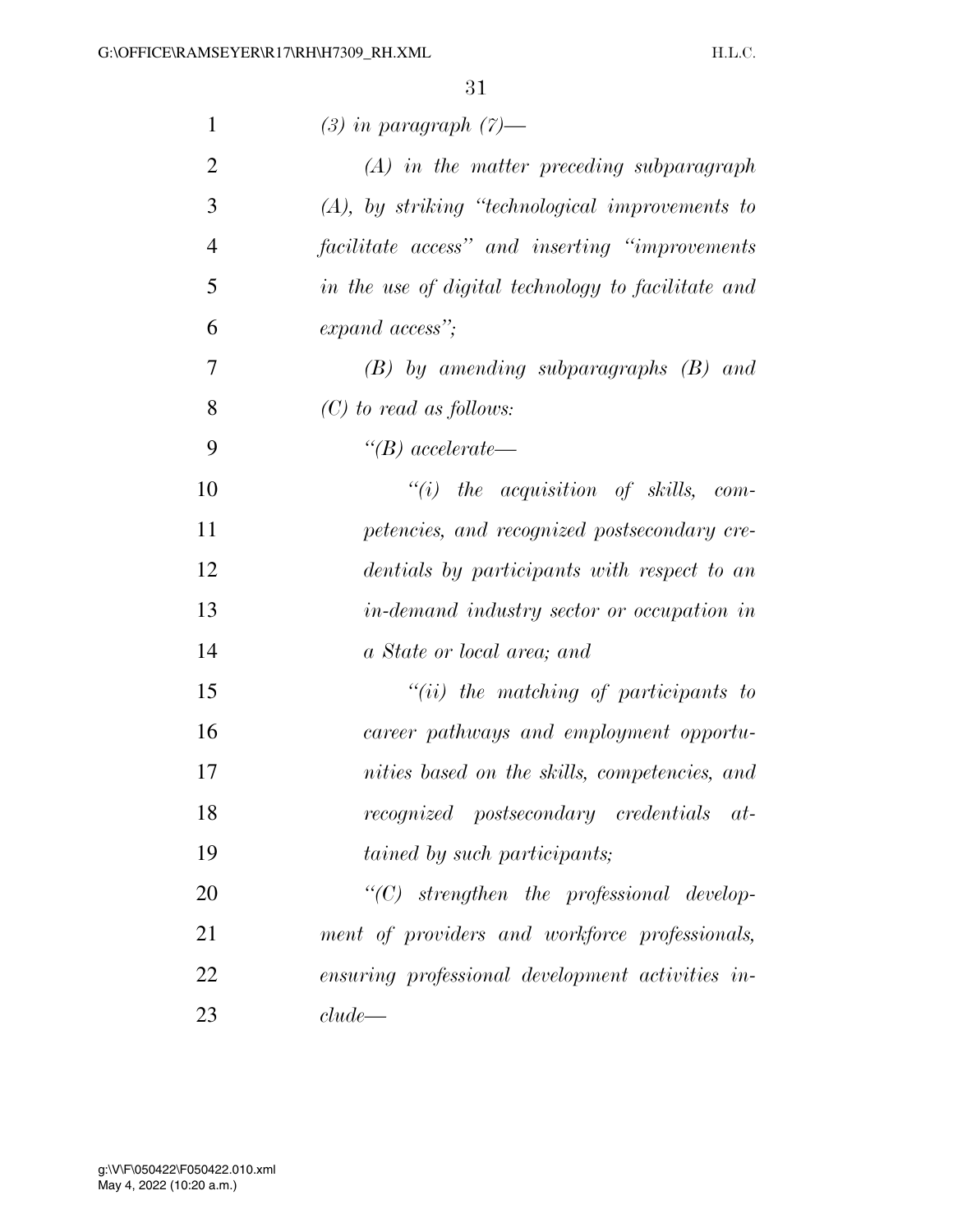| $\mathbf{1}$   | $``(i)$ trauma-informed practices and            |
|----------------|--------------------------------------------------|
| $\overline{2}$ | human-centered design that serve individ-        |
| 3              | <i>uals with barriers to employment;</i>         |
| $\overline{4}$ | $``(ii)$ preparing providers and work-           |
| 5              | force professionals to use the latest tech-      |
| 6              | nology;                                          |
| $\overline{7}$ | $``(iii)$ accessing and understanding            |
| 8              | labor market data; and                           |
| 9              | $``(iv)$ ensuring equitable access and           |
| 10             | service delivery for individuals who have        |
| 11             | been historically underserved, marginalized,     |
| 12             | and adversely affected as a result of race,      |
| 13             | ethnicity, or gender, including training on      |
| 14             | customer-centered service delivery, racial       |
| 15             | bias, cultural competence, occupational          |
| 16             | stereotyping, and strategies for increasing      |
| 17             | participant and worker voices; and"; and         |
| 18             | $(C)$ in subparagraph $(D)$ , by striking "with" |
| 19             | disabilities and individuals" and inserting      |
| 20             | "with barriers to employment, including indi-    |
| 21             | viduals with disabilities, and to individuals".  |
| 22             | SEC. 202. UNIFIED STATE PLAN.                    |
| 23             | Section 102 (29 U.S.C. 3112) is amended—         |
| 24             | $(1)$ in subsection $(b)$ —                      |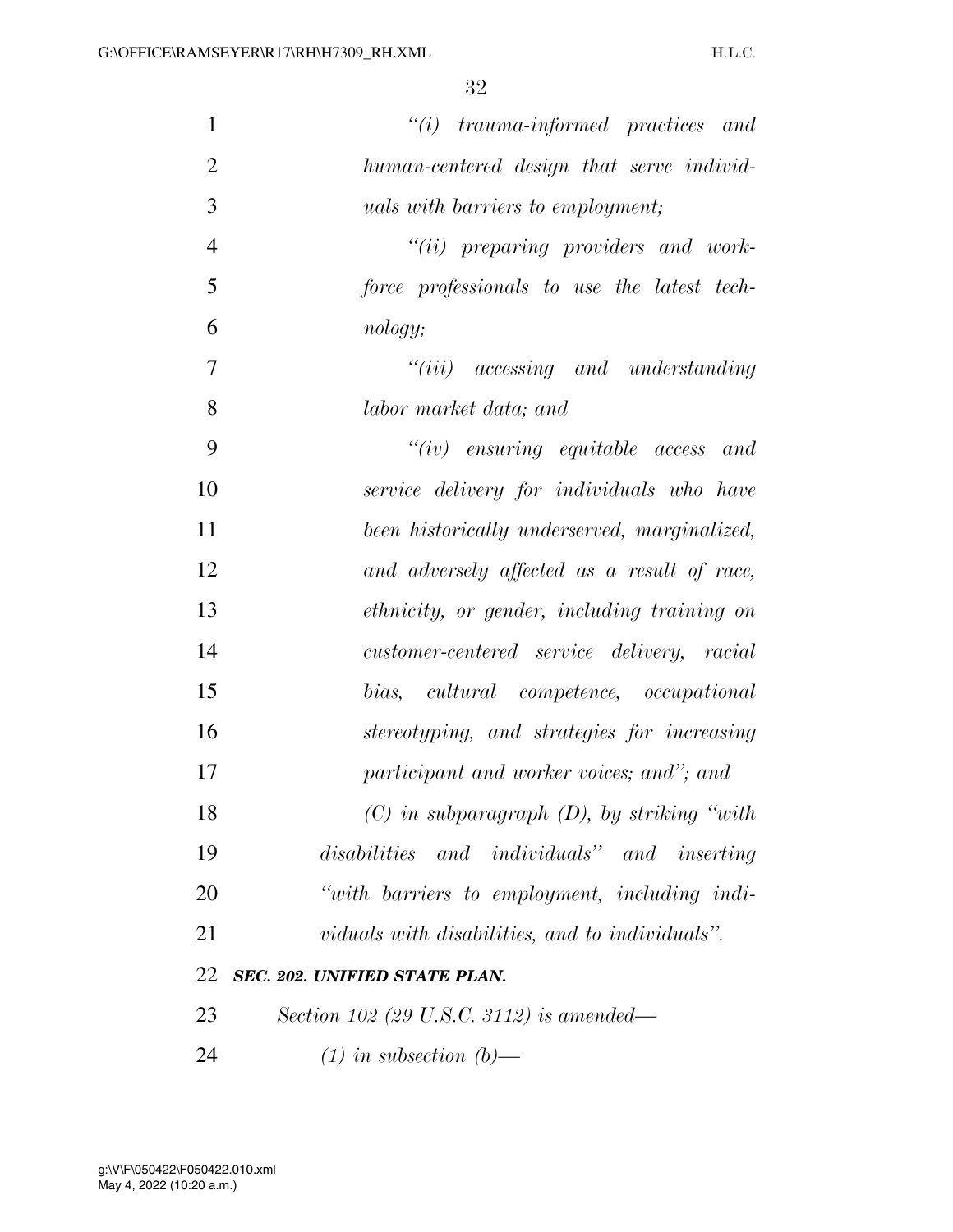| $\mathbf{1}$   | $(A)$ by amending paragraph $(1)$ to read as            |
|----------------|---------------------------------------------------------|
| $\overline{2}$ | follows:                                                |
| 3              | "(1) STRATEGIC PLANNING ELEMENTS.—The                   |
| $\overline{4}$ | unified State plan shall include strategic planning     |
| 5              | elements consisting of a strategic vision and goals for |
| 6              | preparing an educated and skilled workforce, that in-   |
| 7              | clude                                                   |
| 8              | "(A) a summary and conclusions of anal-                 |
| 9              | <i>ysis conducted of the economic conditions in the</i> |
| 10             | State using labor market information, includ-           |
| 11             | $ing-$                                                  |
| 12             | $"(i)$ existing and emerging in-demand                  |
| 13             | <i>industry sectors and occupations;</i>                |
| 14             | $"(ii)$ the industry or sector partner-                 |
| 15             | ships within the State and the opportunities            |
| 16             | for expansion of such partnerships to sup-              |
| 17             | port sector-specific initiatives;                       |
| 18             | "( <i>iii</i> ) projected industries or sectors         |
| 19             | within the State expected to decline or face            |
| 20             | significant changes in employment opportu-              |
| 21             | nities; and                                             |
| 22             | "(iv) the employment needs of employ-                   |
| 23             | ers, including a description of the knowl-              |
| 24             | edge, skills, competencies, and abilities cur-          |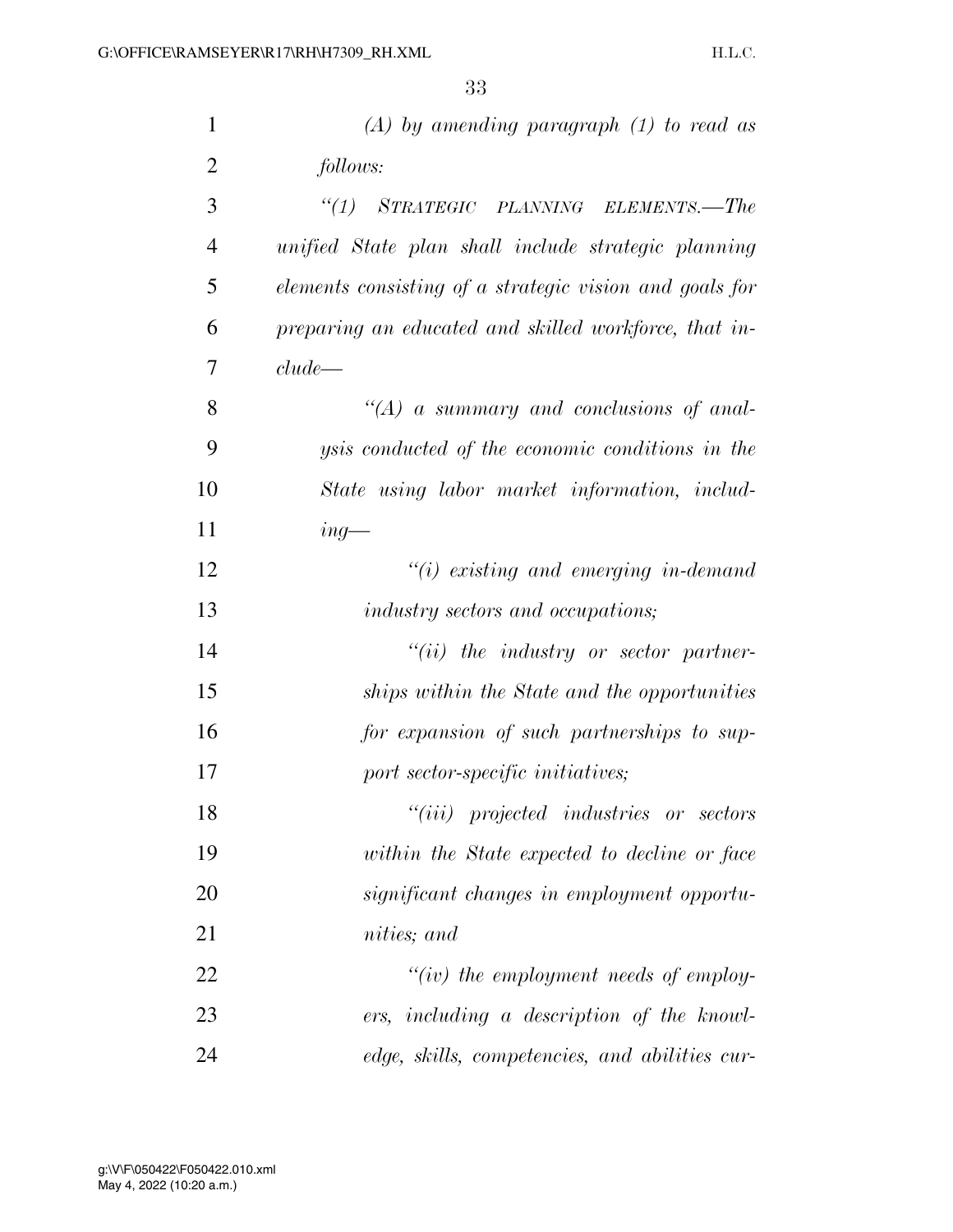| $\mathbf{1}$   | rently needed and projected to be needed, in         |
|----------------|------------------------------------------------------|
| $\overline{2}$ | those industries and occupations;                    |
| 3              | $\lq\lq(B)$ a summary and conclusions of anal-       |
| $\overline{4}$ | <i>ysis</i> conducted of the current workforce using |
| 5              | labor market information, employment and un-         |
| 6              | employment data, labor market trends, and the        |
| 7              | educational and skill levels of the workforce, in-   |
| 8              | cluding individuals with barriers to employment,     |
| 9              | <i>in the State</i> ;                                |
| 10             | $\lq\lq C$ and analysis of the workforce develop-    |
| 11             | ment activities (including supportive services,      |
| 12             | career services, education, and training) in the     |
| 13             | State, in coordination with the Perkins-eligible     |
| 14             | agency in the State, in order to address the iden-   |
| 15             | tified education and skill needs of the workforce    |
| 16             | and the employment needs of employers in the         |
| 17             | $State, including-$                                  |
| 18             | " $(i)$ an analysis of the strengths and             |
| 19             | <i>weaknesses of such activities;</i>                |
| 20             | "(ii) the capacity of State entities to              |
| 21             | provide such activities that meet the specific       |
| 22             | of youth, including opportunity<br>needs             |
| 23             | youth, and individuals with barriers to em-          |
| 24             | ployment;                                            |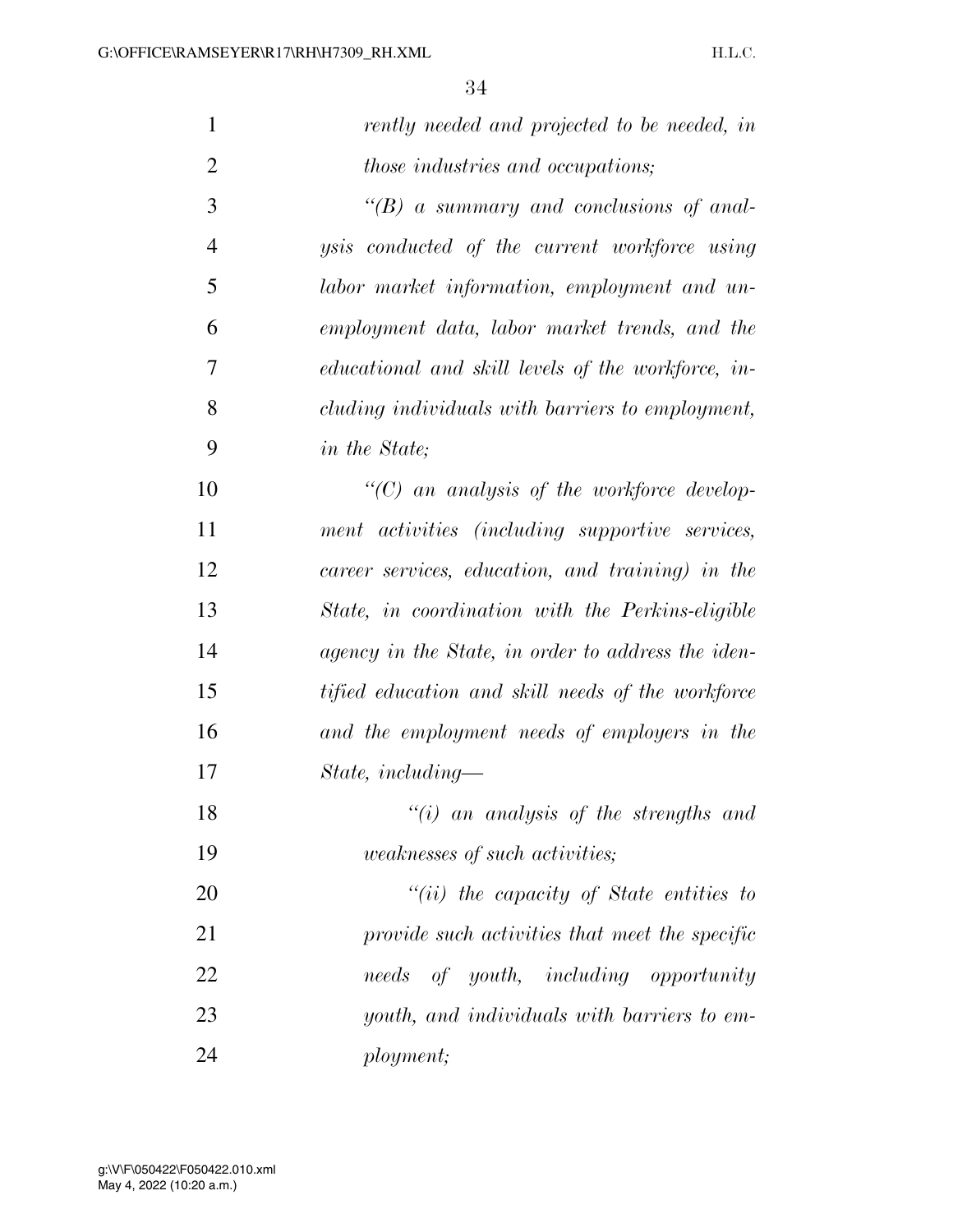| $\mathbf{1}$   | $"(iii)$ an analysis of educational, skill,     |
|----------------|-------------------------------------------------|
| $\overline{2}$ | and competency levels of individuals served     |
| 3              | by the workforce system as compared to          |
| $\overline{4}$ | such levels required to address the employ-     |
| 5              | ment needs in the State; and                    |
| 6              | " $(iv)$ an analysis of the career path-        |
| 7              | ways offered within the State, including an     |
| 8              | analysis of how such pathways are aligned       |
| 9              | to the education and training needs of the      |
| 10             | current and future workforce within the         |
| 11             | State, and the development and expansion        |
| 12             | of career pathways to meet current and fu-      |
| 13             | ture workforce needs;                           |
| 14             | "(D) a description of —                         |
| 15             | $``(i)$ the State's strategic vision and        |
| 16             | goals for preparing an educated and skilled     |
| 17             | workforce, including preparing youth (in-       |
| 18             | cluding opportunity youth), and individ-        |
| 19             | <i>uals with barriers to employment and for</i> |
| 20             | meeting the skilled workforce needs of em-      |
| 21             | ployers (including in existing and emerging     |
| 22             | in-demand industry sectors and occupations      |
| 23             | as identified by the State), and goals of the   |
| 24             | State relating to performance accountability    |
| 25             | measures based on primary indicators of         |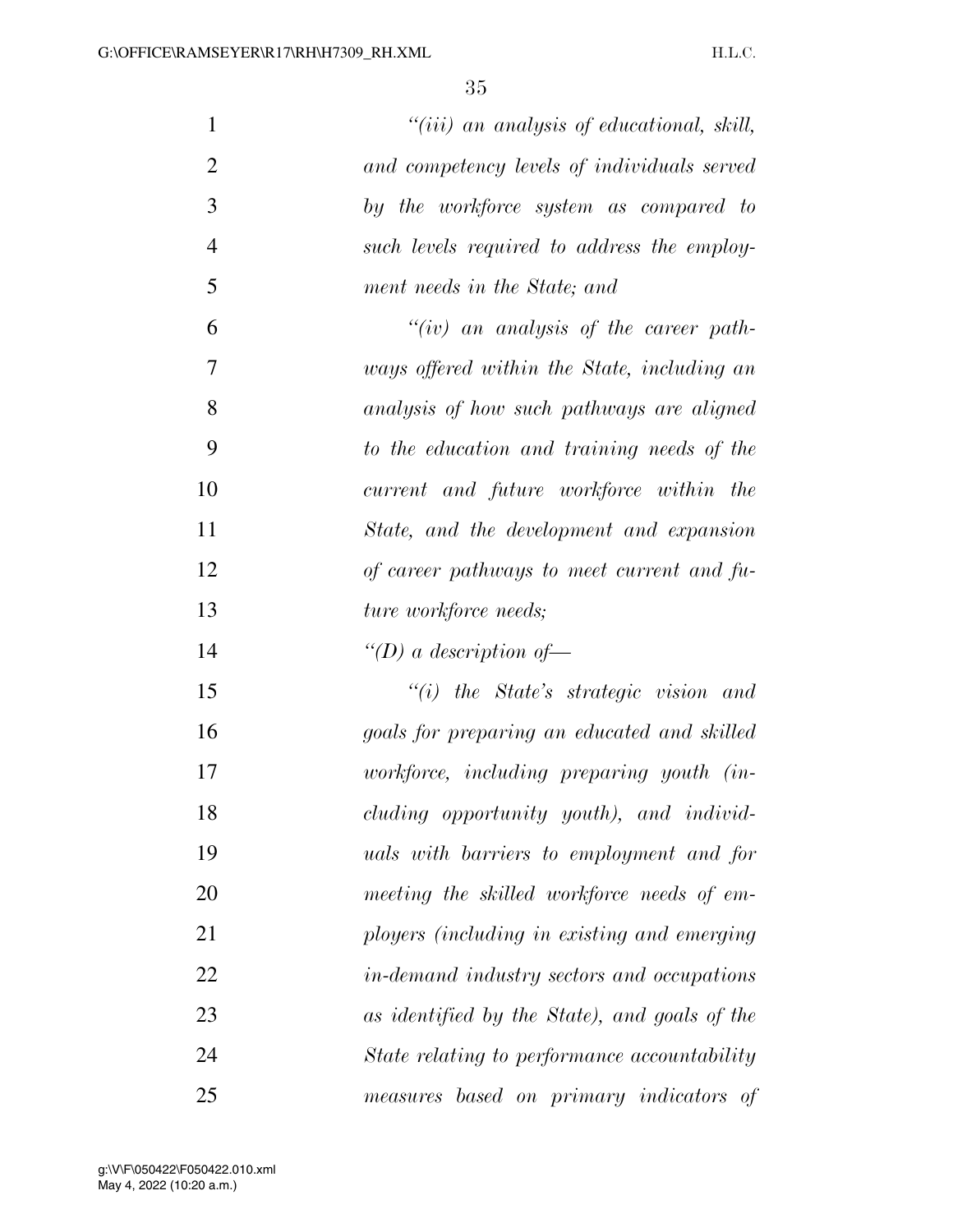| $\mathbf{1}$   | performance described<br>in<br>section          |
|----------------|-------------------------------------------------|
| $\overline{2}$ | $116(b)(2)(A)$ , in order to support economic   |
| 3              | growth and economic self-sufficiency;           |
| $\overline{4}$ | $``(ii)$ how the State will assess the over-    |
| 5              | all effectiveness of the workforce investment   |
| 6              | system in the State;                            |
| 7              | $``(iii)$ the career pathways offered with-     |
| 8              | in the State, including an analysis of how      |
| 9              | such pathways are aligned to the education      |
| 10             | and training needs of the current and fu-       |
| 11             | ture workforce within the State, and the de-    |
| 12             | velopment and expansion of career path-         |
| 13             | ways to meet current and future workforce       |
| 14             | needs; and                                      |
| 15             | $``(iv)$ how the State will work with           |
| 16             | local areas to achieve equitable service deliv- |
| 17             | ery and outcomes for individuals with bar-      |
| 18             | riers to employment, including employment       |
| 19             | and earnings outcomes by applying the in-       |
| 20             | formation provided in the State equity re-      |
| 21             | port, for such State under section $116(f)$ ;   |
| 22             | "(E) a description of strategies the State in-  |
| 23             | tends to adopt to achieve the vision and each   |
| 24             | goal described in subparagraph $(D)$ through—   |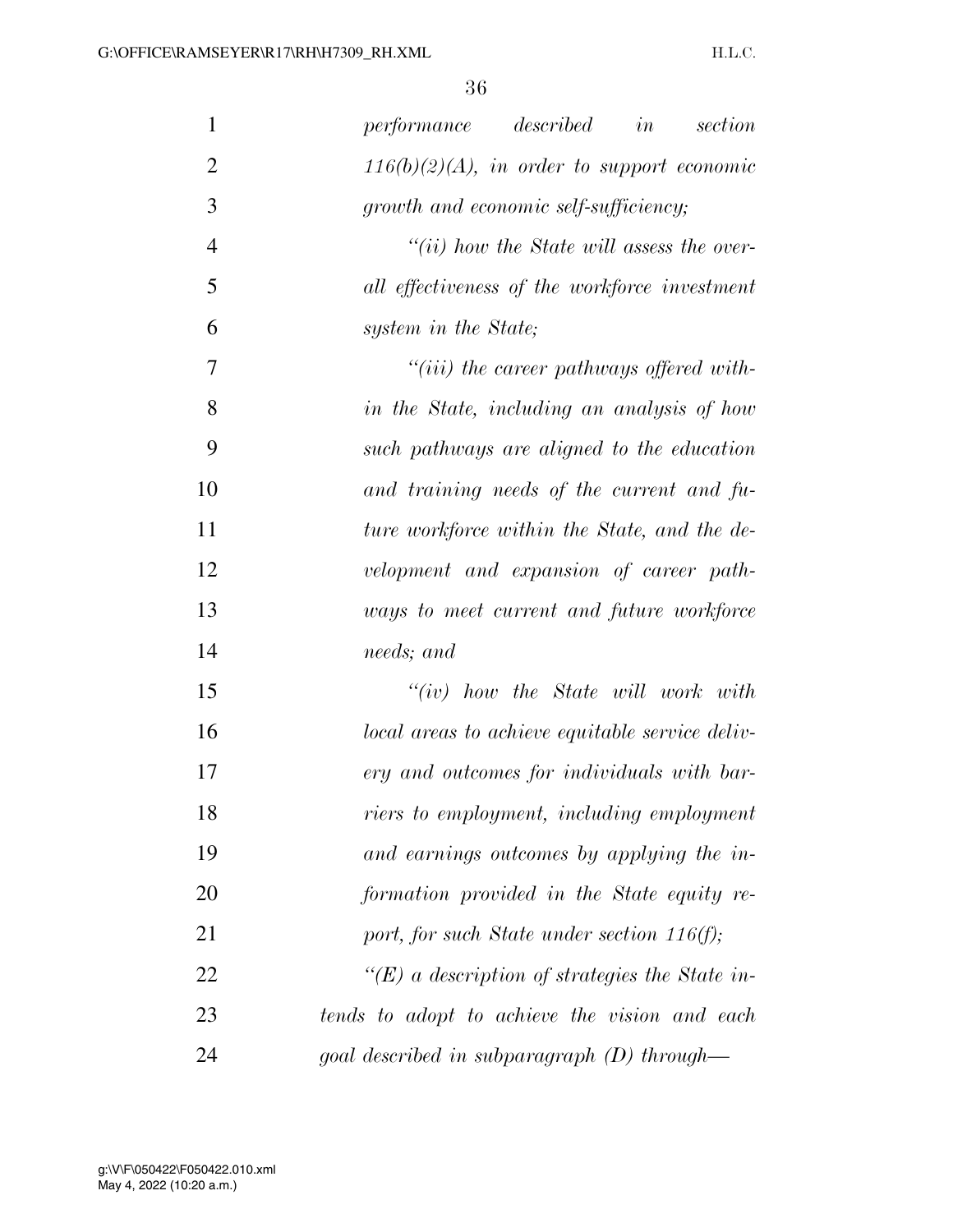| $\mathbf{1}$   | $``(i) joint planning, alignment, coordi-$ |
|----------------|--------------------------------------------|
| $\overline{2}$ | nation, and leveraging of funds between—   |
| 3              | "(I) core programs under this $Act;$       |
| $\overline{4}$ | and                                        |
| 5              | " $(II)$ other Federal programs, as        |
| 6              | determined appropriate by the State,       |
| $\overline{7}$ | such as-                                   |
| 8              | $``(aa)$ programs and activi-              |
| 9              | ties under the Carl D. Perkins             |
| 10             | Career and Technical Education             |
| 11             | Act of 2006 (20 U.S.C. 2301 et             |
| 12             | $seq.$ );                                  |
| 13             | "(bb) programs under the $El$ -            |
| 14             | ementary and Secondary Edu-                |
| 15             | cation Act of 1965 (20 U.S.C.              |
| 16             | 6301 et seq.);                             |
| 17             | "(cc) programs under the In-               |
| 18             | dividuals with Disabilities Edu-           |
| 19             | cation $Act$ (20 U.S.C. 1400 $et$          |
| 20             | $seq.$ );                                  |
| 21             | "(dd) programs under the                   |
| 22             | Higher Education Act of 1965 (20           |
| 23             | U.S.C. 1001 et seq.);                      |
| 24             | "(ee) apprenticeship pro-                  |
| 25             | grams; and                                 |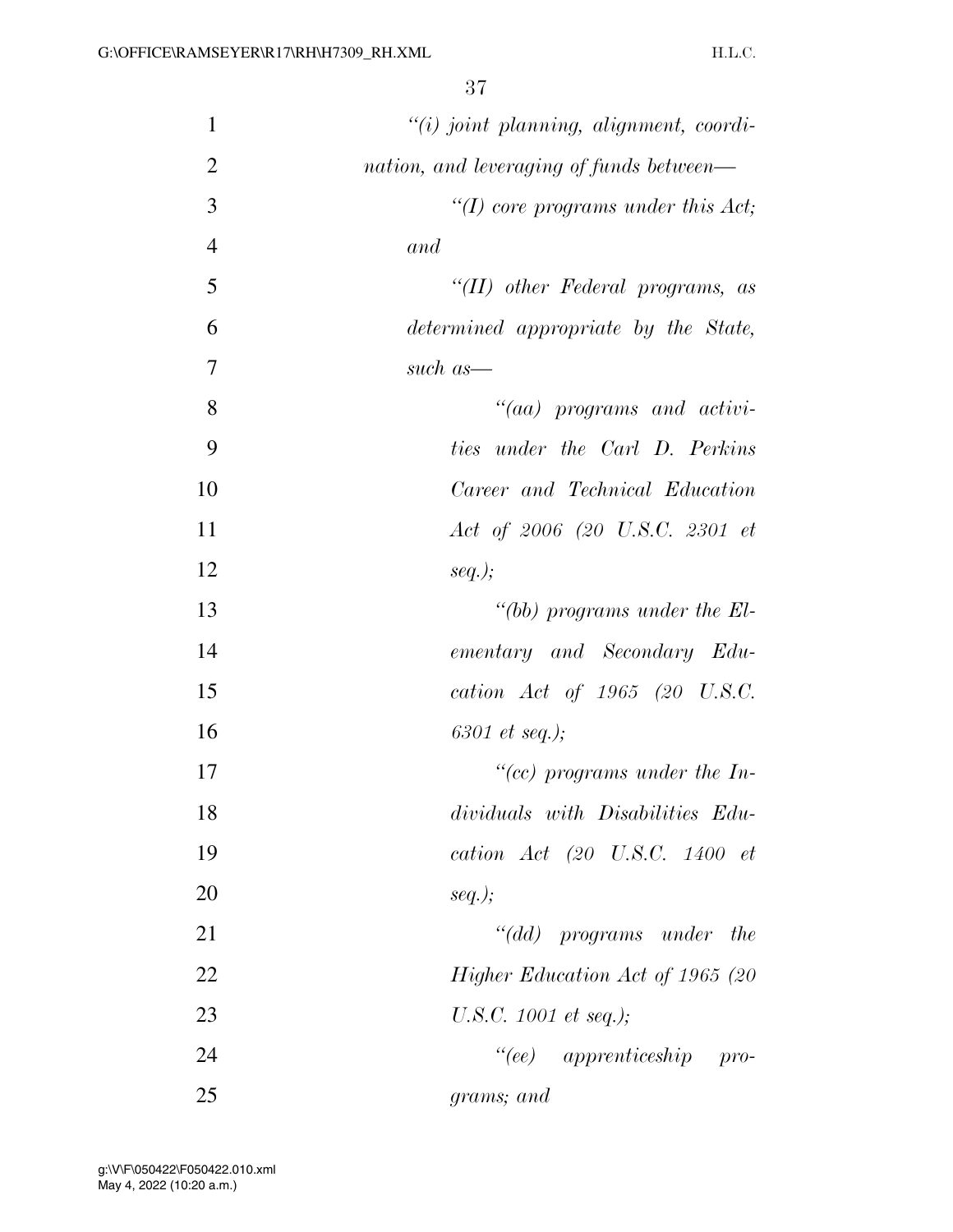| $\mathbf{1}$   | "(ff) the Medicaid program                              |
|----------------|---------------------------------------------------------|
| $\overline{2}$ | under title XIX of the Social Se-                       |
| 3              | curity $Act$ (42 U.S.C. 1396 $et$                       |
| $\overline{4}$ | seq.); and                                              |
| 5              | $``(ii)$ the provision of information                   |
| 6              | about access to available State assistance or           |
| 7              | assistance under related Federal programs,              |
| 8              | including such assistance under—                        |
| 9              | "(I) section $6(d)$ of the Food and                     |
| 10             | Nutrition Act of 2008 (7 U.S.C.                         |
| 11             | $2015(d)$ ;                                             |
| 12             | "(II) section 3672(c)(1) of title 38,                   |
| 13             | United States Code;                                     |
| 14             | "(III) section 231 of the Second                        |
| 15             | Chance Act of 2007 (34 U.S.C. 60541);                   |
| 16             | and                                                     |
| 17             | "(IV) the State Temporary Assist-                       |
| 18             | ance for Needy Families programs                        |
| 19             | under part $A$ of title $IV$ of the Social              |
| 20             | Security Act.";                                         |
| 21             | $(B)$ by redesignating paragraphs $(2)$ and             |
| 22             | $(3)$ as paragraphs $(3)$ and $(4)$ , respectively; and |
| 23             | $(C)$ by inserting after paragraph $(1)$ the fol-       |
| 24             | <i>lowing:</i>                                          |
| 25             | "(2) PLAN DEVELOPMENT.-                                 |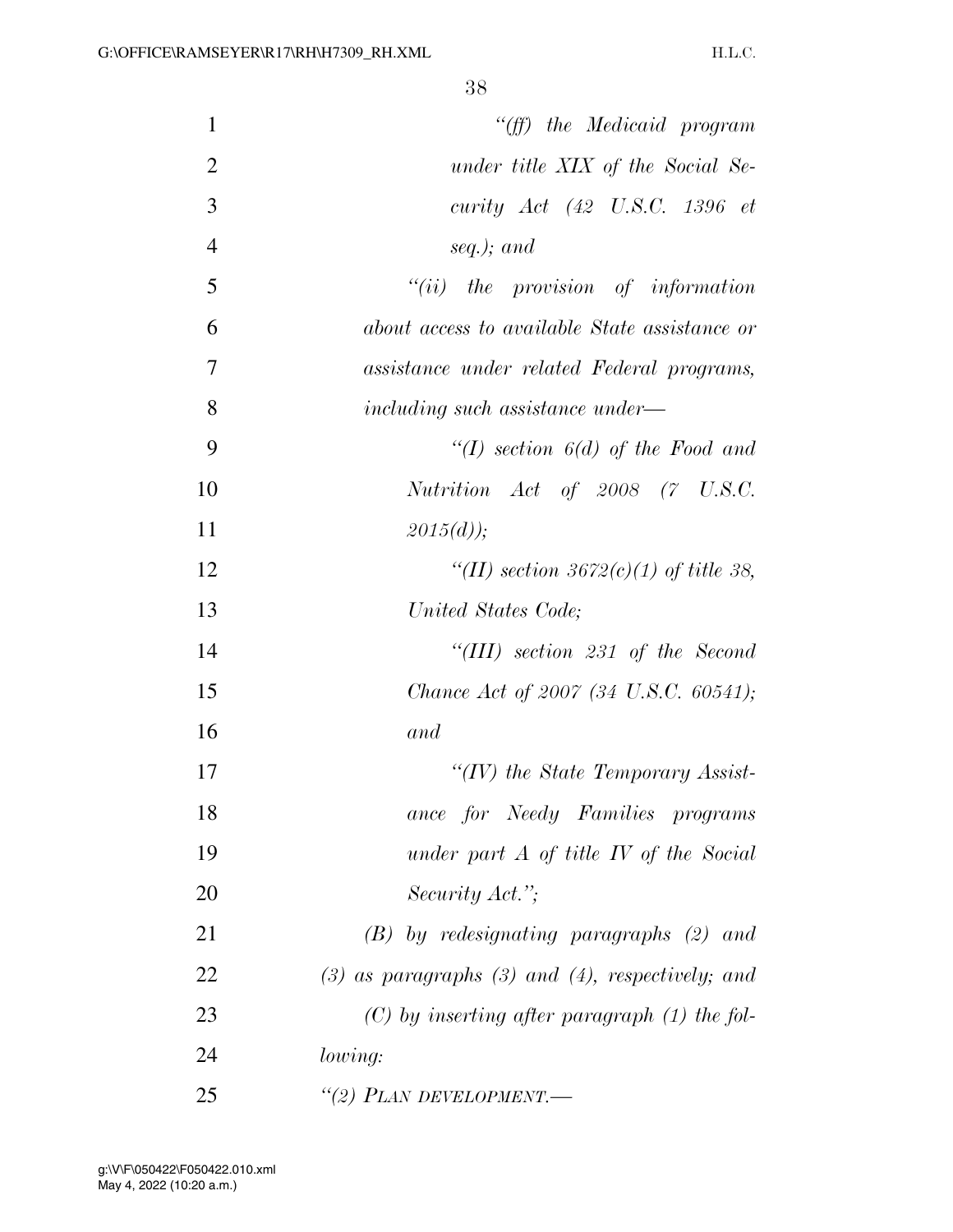| 1              | "(A) IN GENERAL.—The Governor and                    |
|----------------|------------------------------------------------------|
| $\overline{2}$ | State board shall—                                   |
| 3              | $``(i)$ develop the unified State plan in            |
| $\overline{4}$ | consultation with—                                   |
| 5              | $\lq (I)$ representatives of local boards            |
| 6              | and chief elected officials;                         |
| 7              | " $(II)$ the community colleges in                   |
| 8              | the State;                                           |
| 9              | "(III) eligible providers of train-                  |
| 10             | ing services, including eligible pro-                |
| 11             | viders of nontraditional training serv-              |
| 12             | <i>ices</i> and <i>eligible</i> providers of appren- |
| 13             | ticeship programs and pre-apprentice-                |
| 14             | ship programs, and eligible providers                |
| 15             | of on-the-job training, customized                   |
| 16             | training, incumbent worker training,                 |
| 17             | internships, paid or unpaid work expe-               |
| 18             | <i>rience opportunities, or transitional</i>         |
| 19             | jobs, secondary schools and institutions             |
| 20             | of higher education (including institu-              |
| 21             | tions offering career and technical edu-             |
| 22             | cation programs, minority-serving in-                |
| 23             | stitutions, and historically Black col-              |
| 24             | leges and universities), and providers               |
| 25             | of supported employment services;                    |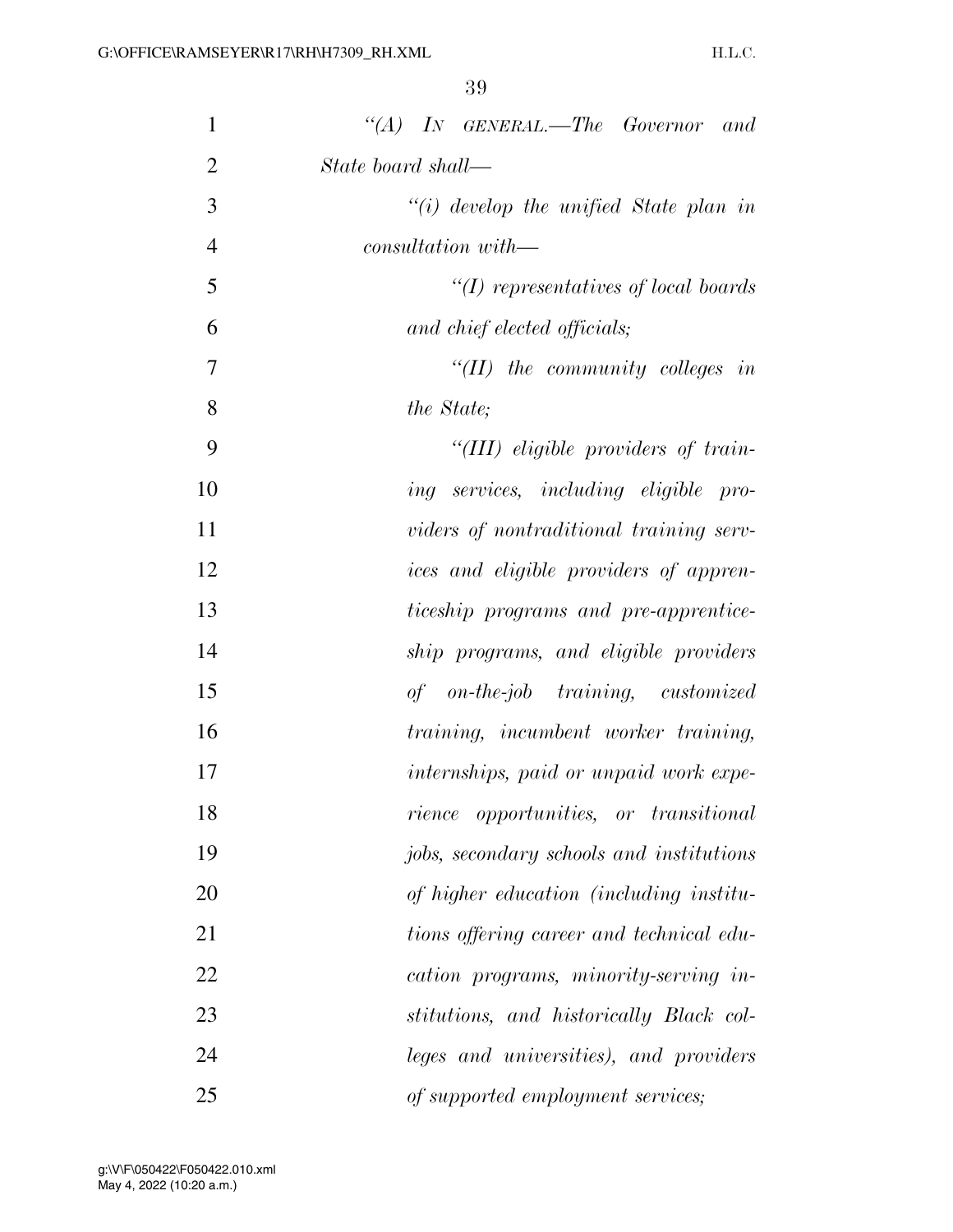| $\mathbf{1}$   | $``(IV)$ interested community rep-       |
|----------------|------------------------------------------|
| $\overline{2}$ | resentatives, including community-       |
| 3              | based organizations;                     |
| $\overline{4}$ | $\lq (V)$ individuals with barriers to   |
| 5              | employment or organizations rep-         |
| 6              | resenting such individuals;              |
| 7              | $``(VI)$ representatives of business     |
| 8              | and industry, including representatives  |
| 9              | of small business and representatives of |
| 10             | industry and sector partnerships in the  |
| 11             | State;                                   |
| 12             | "(VII) representatives of labor or-      |
| 13             | ganizations and joint labor-manage-      |
| 14             | ment organizations in the State;         |
| 15             | "(VIII) representatives of agencies      |
| 16             | serving opportunity youth, and home-     |
| 17             | less children and youth, including the   |
| 18             | State Coordinator for Education of       |
| 19             | Homeless Children and Youths estab-      |
| 20             | lished or designated under section       |
| 21             | $722(d)(3)$ of the McKinney-Vento        |
| 22             | Homeless Assistance Act (42 U.S.C.       |
| 23             | $11432(d)(3)$ );                         |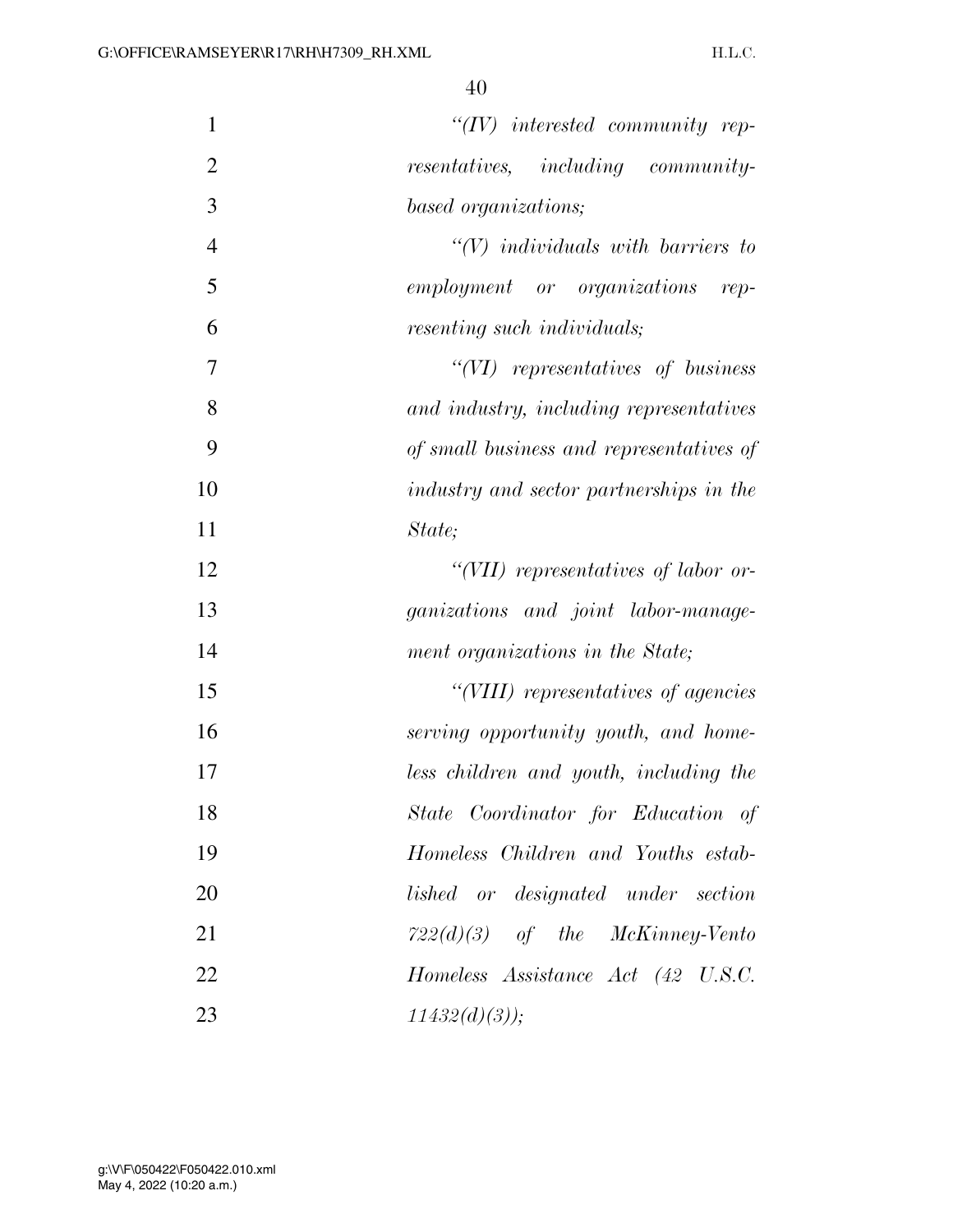| $\mathbf{1}$   | " $(IX)$ representatives of Indian             |
|----------------|------------------------------------------------|
| $\overline{2}$ | tribes and tribal organizations located        |
| 3              | in, or providing services in, the State;       |
| $\overline{4}$ | $\lq (X)$ representatives of the Per-          |
| 5              | kins-eligible agency;                          |
| 6              | "(XI) representatives of the adult             |
| 7              | education and literacy community;              |
| 8              | and                                            |
| 9              | "(XII) other primary stakeholders;             |
| 10             | and                                            |
| 11             | $``(ii)$ consult the heads of other State      |
| 12             | agencies with respect to the development of    |
| 13             | the unified State plan, including the State    |
| 14             | designated unit under subparagraph (A) of      |
| 15             | section $101(a)(11)$ of the Rehabilitation Act |
| 16             | of 1973.                                       |
| 17             | "(B) PUBLIC COMMENT.—                          |
| 18             | ``(i)<br>WRITTEN COMMENTS.—Not less            |
| 19             | than 60 days prior to submission of the        |
| 20             | unified State plan, the Governor shall pro-    |
| 21             | vide stakeholders described in subparagraph    |
| 22             | $(A)(i)$ with the opportunity to provide writ- |
| 23             | ten comments on the unified State plan that    |
| 24             | shall                                          |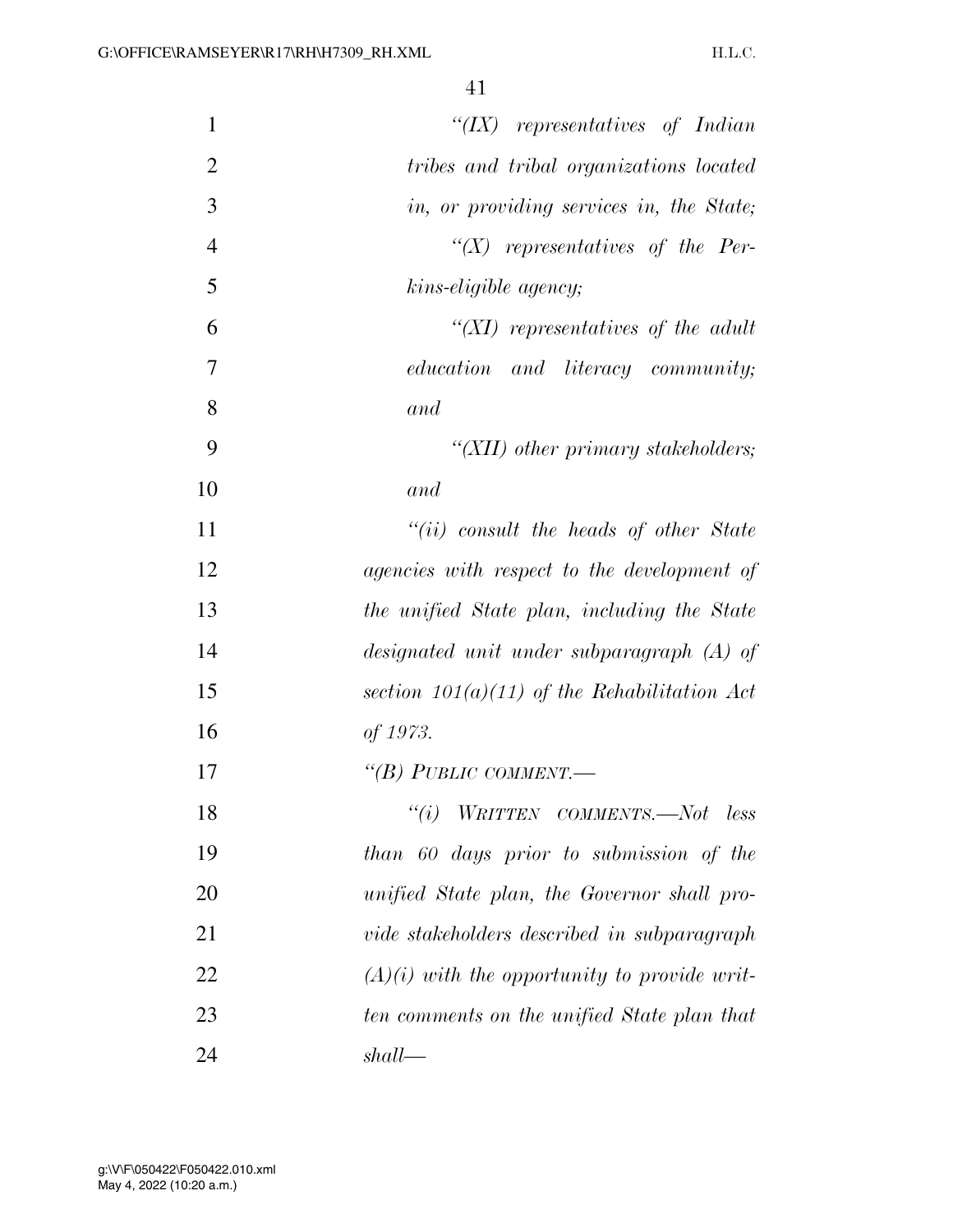| $\mathbf{1}$   | $\lq (I)$ be included in the final uni-  |
|----------------|------------------------------------------|
| $\overline{2}$ | fied State plan; and                     |
| 3              | $H(H)$ include comments on wheth-        |
| $\overline{4}$ | er and how the unified State plan—       |
| 5              | $"(aa)$ meets the requirements           |
| 6              | of this Act;                             |
| 7              | "(bb) supports the improve-              |
| 8              | ment of performance of individ-          |
| 9              | <i>uals with barriers to employment;</i> |
| 10             | $``(cc)$ supports the employ-            |
| 11             | ment needs of the State (including       |
| 12             | <i>the business community, labor or-</i> |
| 13             | <i>ganizations, education and train-</i> |
| 14             | ing providers, and other relevant        |
| 15             | parties), including in the design        |
| 16             | and content of the training, work        |
| 17             | experience, career exploration, on-      |
| 18             | the-job training, and other career       |
| 19             | and training activities (including       |
| 20             | information related to employ-           |
| 21             | ment opportunities, wage rates,          |
| 22             | benefits, career pathways, and in-       |
| 23             | demand industry sectors and oc-          |
| 24             | cupations); and                          |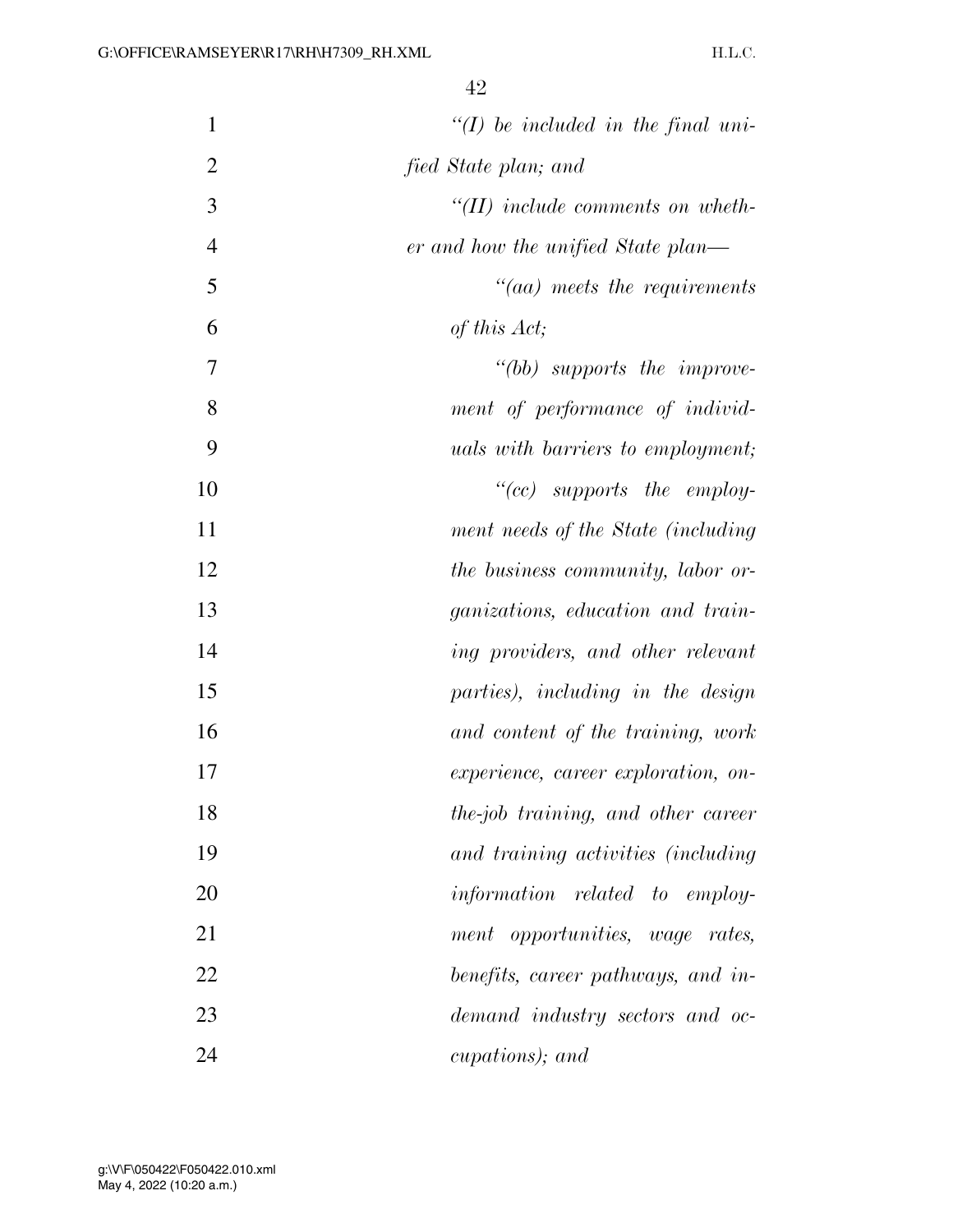| $\mathbf{1}$   | $" (dd)$ takes into account col-                |
|----------------|-------------------------------------------------|
| $\overline{2}$ | <i>lective bargaining agreements that</i>       |
| 3              | include training or subsidized em-              |
| $\overline{4}$ | ployment, including how the ele-                |
| 5              | ments of such training or employ-               |
| 6              | ment may affect the bargaining                  |
| 7              | agreement (such as wages, bene-                 |
| 8              | <i>fits, and other factors).</i>                |
| 9              | "(ii) STATE WORKFORCE AGENCY RE-                |
| 10             | sponse.—Each unified State plan shall in-       |
| 11             | clude a written response to the comments        |
| 12             | provided by stakeholders under clause $(i)$ ."; |
| 13             | (D) in paragraph $(3)$ , as so redesignated—    |
| 14             | $(i)$ in subparagraph $(B)$ —                   |
| 15             | $(I)$ in clause (iv), by striking "col-         |
| 16             | leges and area career and technical             |
| 17             | education schools" and inserting "col-          |
| 18             | leges, secondary schools and area ca-           |
| 19             | reer and technical education schools,           |
| 20             | and adult education providers under             |
| 21             | title $II$ ';                                   |
| 22             | $(II)$ in clause $(v)$ , by striking            |
| 23             | "and" at the end;                               |
| 24             | $(III)$ by amending clause $(vi)$ to            |
| 25             | read as follows:                                |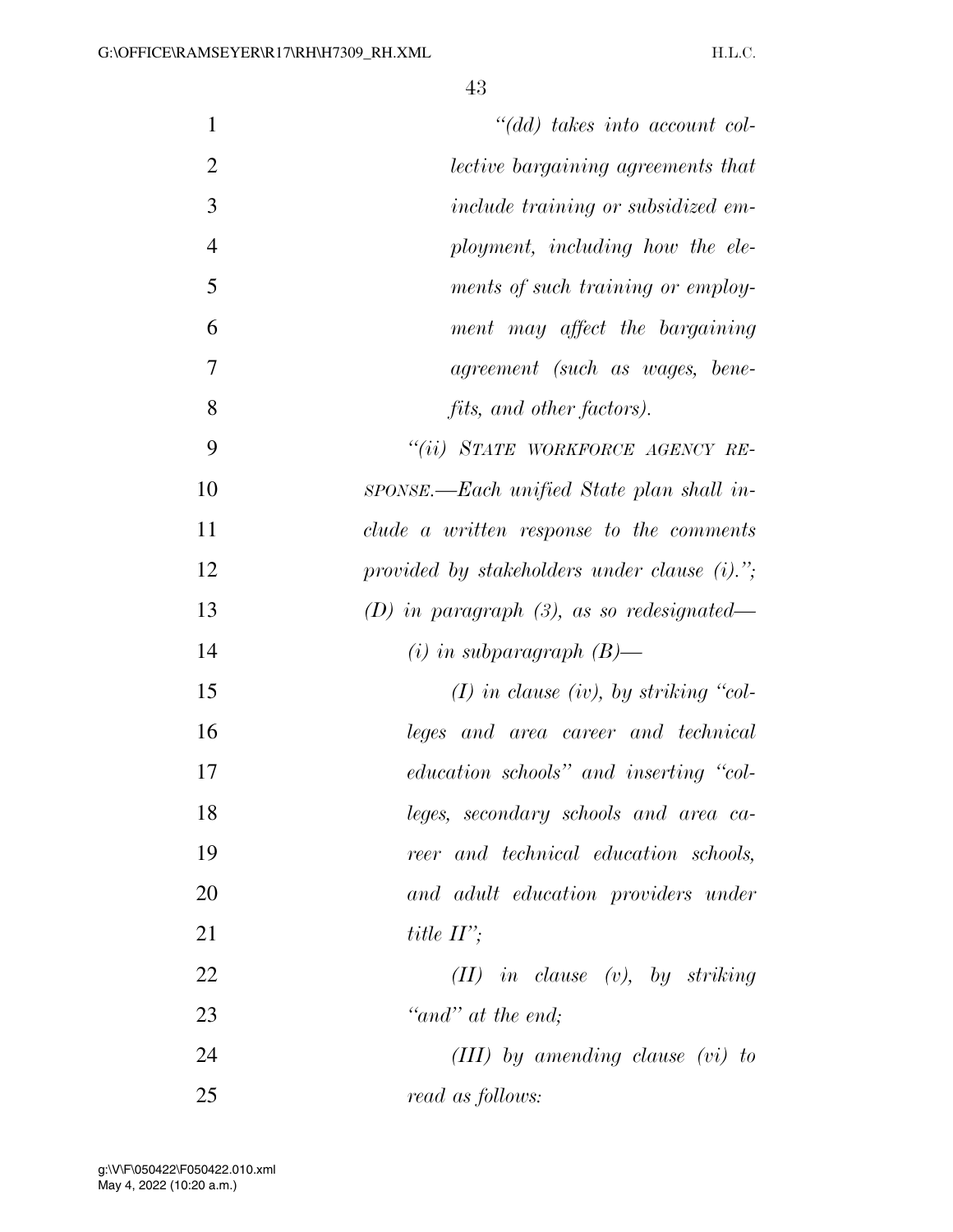| $\mathbf{1}$   | "(vi) how the State's strategy will—            |
|----------------|-------------------------------------------------|
| $\overline{2}$ | $\lq (I)$ improve access to activities          |
| 3              | leading to a recognized postsecondary           |
| $\overline{4}$ | credential (including credentials that          |
| 5              | are portable, stackable, and aligned to         |
| 6              | high-skill, high-wage, or in-demand in-         |
| 7              | dustry sectors and occupations); and            |
| 8              | "(II) assess and validate the skills            |
| 9              | and competencies of such credentials            |
| 10             | and alignment to new or existing ca-            |
| 11             | reer pathways; and"; and                        |
| 12             | $(IV)$ by adding at the end the fol-            |
| 13             | lowing:                                         |
| 14             | $``(vii)$ how the State will work with          |
| 15             | local areas to achieve equitable service deliv- |
| 16             | ery and outcomes for individuals with bar-      |
| 17             | riers to employment by applying the infor-      |
| 18             | mation provided in the State equity report      |
| 19             | for such State under section 116(f).";          |
| 20             | $(ii)$ in subparagraph $(D)$ —                  |
| 21             | $(I)$ in clause $(i)(II)$ , by striking         |
| 22             | "local boards and chief elected officials"      |
| 23             | in determining the planning regions"            |
| 24             | and inserting "State economic develop-          |
| 25             | ment agency to support alignment to             |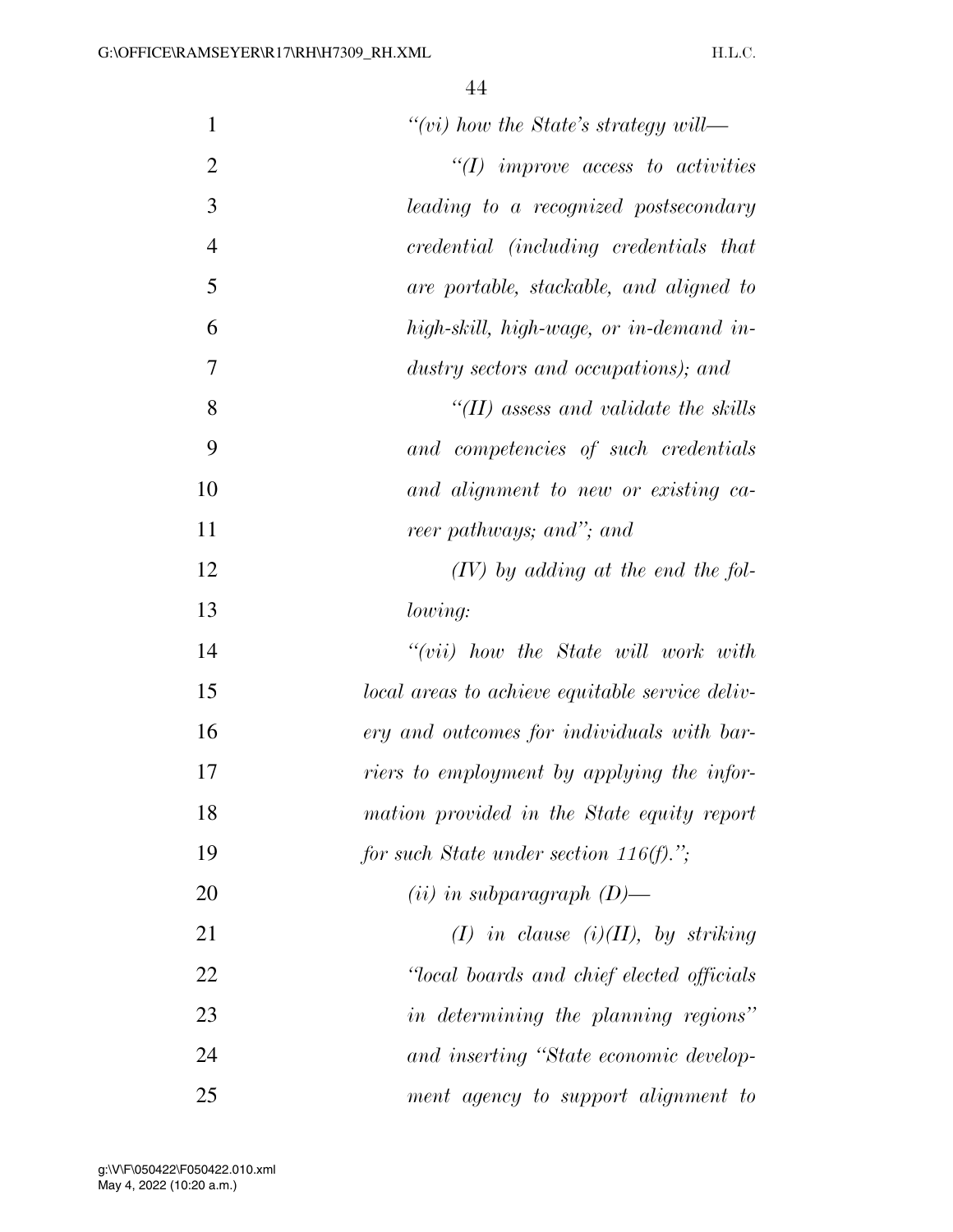| $\mathbf{1}$   | the extent practicable, local boards and |
|----------------|------------------------------------------|
| $\overline{2}$ | chief elected officials in determining   |
| 3              | the planning regions and work of such    |
| $\overline{4}$ | regions"; and                            |
| 5              | $(II)$ in clause $(ii)$ —                |
| 6              | (aa) in subclause $(V)$ , by in-         |
| 7              | serting "and" at the end; and            |
| 8              | (bb) by adding at the end the            |
| 9              | following:                               |
| 10             | "(VI) how the eligible agency will       |
| 11             | promote the professionalization<br>of    |
| 12             | adult education through the adoption     |
| 13             | of full-time staffing models, including, |
| 14             | at the eligible agency's discretion, how |
| 15             | the eligible agency will give funding    |
| 16             | priority to local providers that have    |
| 17             | adopted such models;"; and               |
| 18             | (iii) in subparagraph $(E)$ —            |
| 19             | $(I)$ in clause $(iii)$ —                |
| 20             | $(aa)$ in subclause $(I)$ , by in-       |
| 21             | serting ", ensuring that services        |
| 22             | and<br><i>resources</i> are accessible   |
| 23             | throughout the State and local           |
| 24             | areas, including in urban, rural         |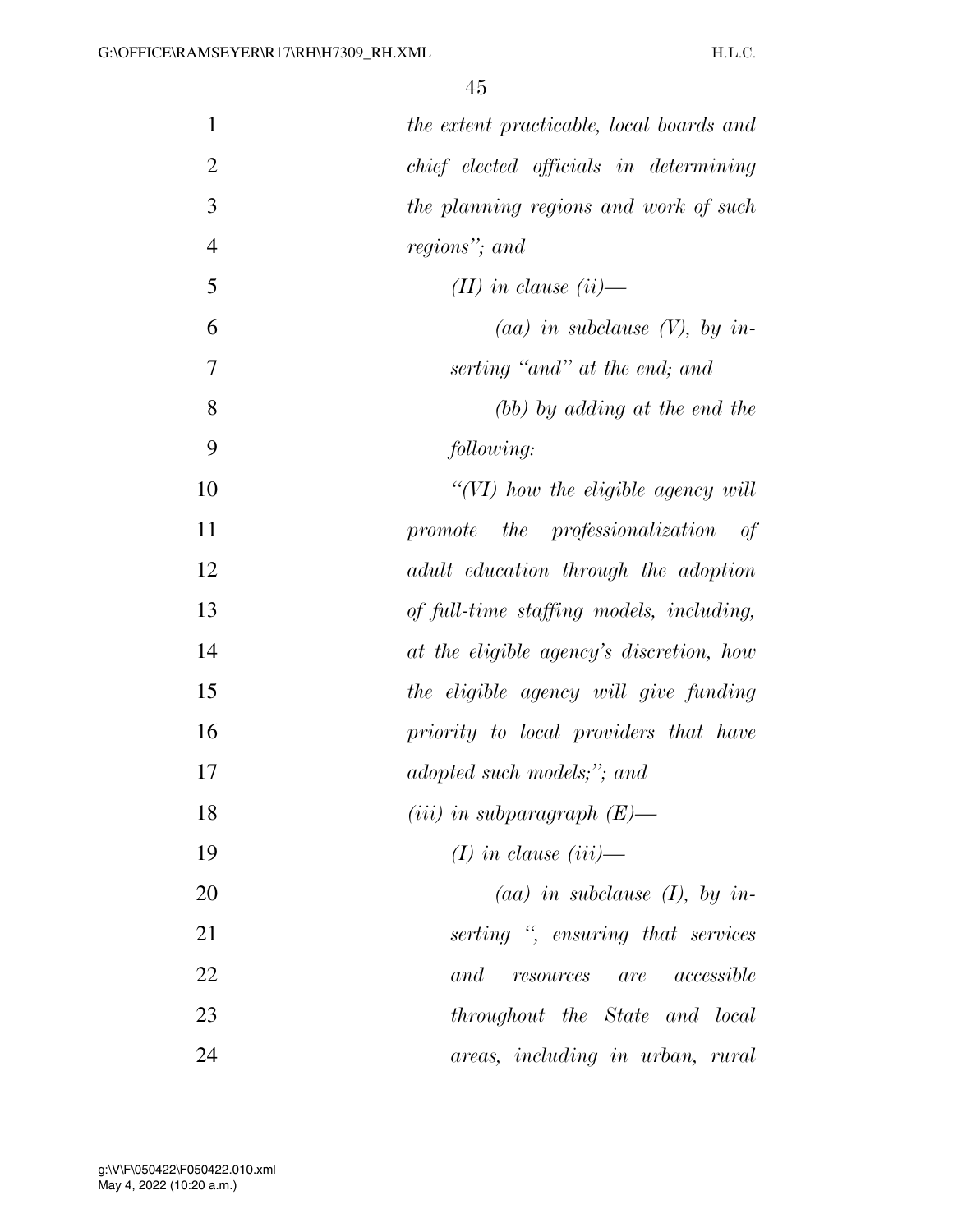| $\mathbf{1}$   | and suburban areas" after "such                    |
|----------------|----------------------------------------------------|
| $\overline{2}$ | programs"; and                                     |
| 3              | (bb) by amending subclause                         |
| $\overline{4}$ | $(II)$ to read as follows:                         |
| 5              | $``(II)$ that the State obtained input             |
| 6              | into the development of the unified State          |
| 7              | plan and provided an opportunity for com-          |
| 8              | ment on the plan by the individuals listed         |
| 9              | in subsection $(b)(2)(A)(i)$ , and that the uni-   |
| 10             | fied State plan is published on a publicly         |
| 11             | <i>accessible website;"; and</i>                   |
| 12             | $(II)$ by striking "and" at the end                |
| 13             | of clause $(ix);$                                  |
| 14             | (III) in clause $(x)$ , by striking the            |
| 15             | period at the end and inserting a semi-            |
| 16             | colon; and                                         |
| 17             | $(IV)$ by adding at the end the fol-               |
| 18             | lowing:                                            |
| 19             | $\lq\lq(xi)$ that the employment services au-      |
| 20             | <i>thorized under sections 1 through 13 of the</i> |
| 21             | Wagner-Peyser Act (29 U.S.C. 49 et seq.)           |
| 22             | are performed by public employees under a          |
| 23             | merit system; and                                  |
| 24             | $\tilde{f}(xii)$ that the State will not prohibit  |
| 25             | self-attestation in a manner consistent with       |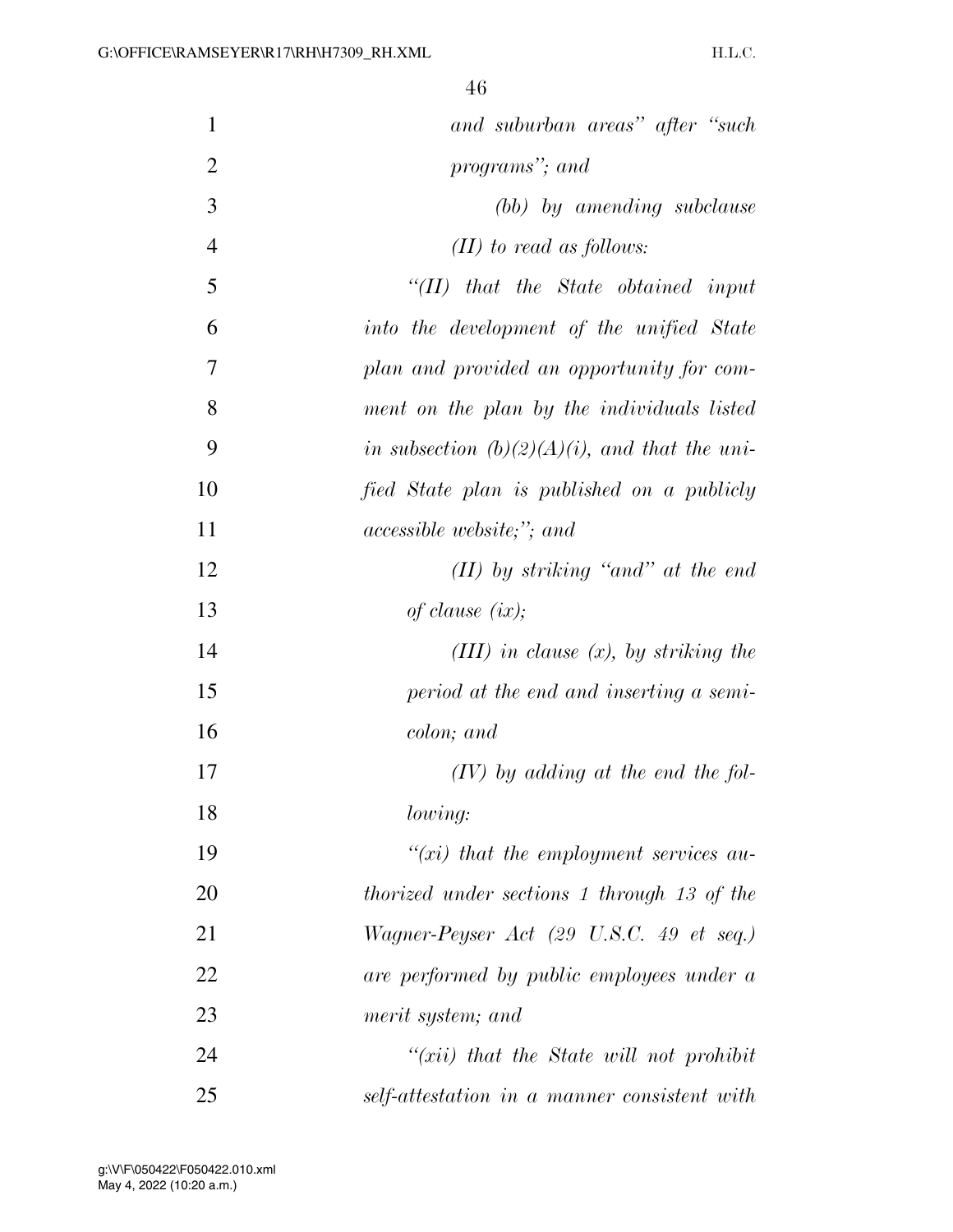| $\mathbf{1}$   | section $402A(e)$ of the Higher Education Act         |
|----------------|-------------------------------------------------------|
| $\overline{2}$ | of 1965 (20 U.S.C. 1070a-11(e)) as a                  |
| 3              | means for determining eligibility for a pro-          |
| $\overline{4}$ | gram or service under this Act of any indi-           |
| 5              | vidual who is so self-attesting."; and                |
| 6              | $(2)$ in subsection $(c)$ —                           |
| 7              | $(A)$ in paragraph $(1)(A)$ , by striking "the        |
| 8              | Workforce Innovation and Opportunity Act" and         |
| 9              | <i>inserting "the Workforce Innovation and Oppor-</i> |
| 10             | tunity Act of 2022"; and                              |
| 11             | $(B)$ by striking paragraph $(4)$                     |
| 12             | <b>SEC. 203. COMBINED STATE PLAN.</b>                 |
| 13             | Section $103(a)(2)$ (29 U.S.C. 3113(a)(2)) is amended |
| 14             | by adding at the end the following:                   |
| 15             | "(L) State Apprenticeship Agencies, as ap-            |
| 16             | $plicable.$ ".                                        |
| 17             | <b>CHAPTER 2-LOCAL PROVISIONS</b>                     |
| 18             | SEC. 206. WORKFORCE DEVELOPMENT AREAS.                |
| 19             | (a) REGIONS.—Section $106(a)(1)$ (29 U.S.C.           |
| 20             | $3121(a)(1)$ ) is amended—                            |
| 21             | $(1)$ by striking "this $Act$ " and inserting "the    |
| 22             | Workforce Innovation and Opportunity Act of 2022"     |
| 23             | $;$ and                                               |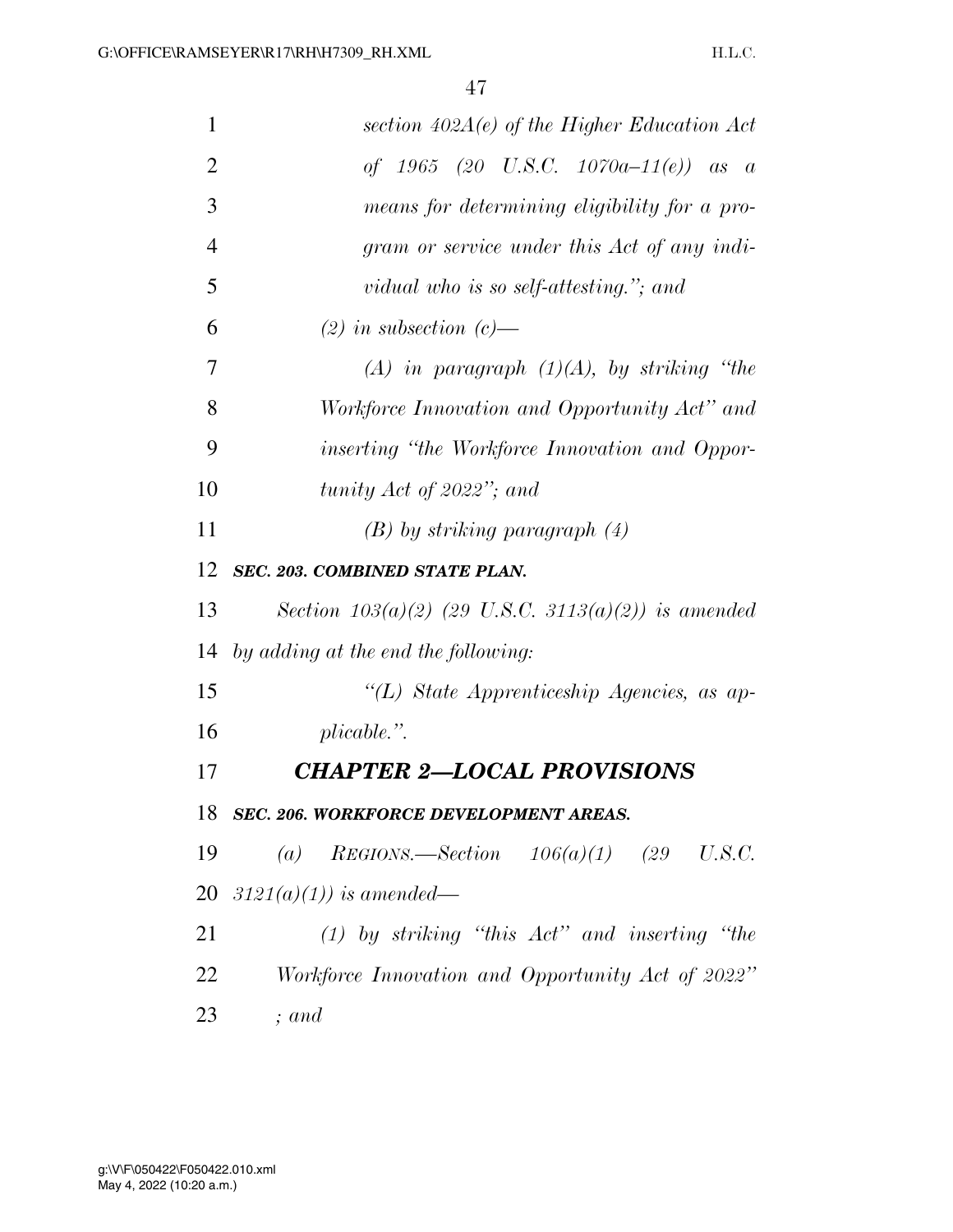| $\mathbf{1}$   | $(2)$ by inserting ", the State economic develop-                  |
|----------------|--------------------------------------------------------------------|
| $\overline{2}$ | ment agency, the State apprenticeship agency, as ap-               |
| 3              | plicable," after "local boards".                                   |
| $\overline{4}$ | (b) $LOCAL$ $AREAS$ —Section $106(b)$ (29 U.S.C.                   |
| 5              | $3121(b)$ ) is amended—                                            |
| 6              | $(1)$ in paragraph $(1)$ —                                         |
| 7              | $(A)$ by amending subparagraph $(A)(ii)$ to                        |
| 8              | read as follows:                                                   |
| 9              | $``(ii)$ after consultation with the State                         |
| 10             | economic development agency, chief elected                         |
| 11             | <i>officials</i> , and <i>local boards</i> , and <i>consider</i> - |
| 12             | ation of comments received through the pub-                        |
| 13             | lic comment process as described in section                        |
| 14             | $102(b)(2)(E)(iii)(II).$ ";                                        |
| 15             | $(B)$ in subparagraph $(B)$ —                                      |
| 16             | $(i)$ in clause (ii), by striking "and" at                         |
| 17             | the end;                                                           |
| 18             | $(ii)$ in clause $(iii)$ —                                         |
| 19             | $(I)$ by striking "higher education"                               |
| 20             | and" and inserting "higher edu-                                    |
| 21             | cation,"; and                                                      |
| 22             | $(II)$ by striking the period at the                               |
| 23             | end and inserting ", and apprentice-                               |
| 24             | ship and pre-apprenticeship programs;                              |
| 25             | $and$ "; and                                                       |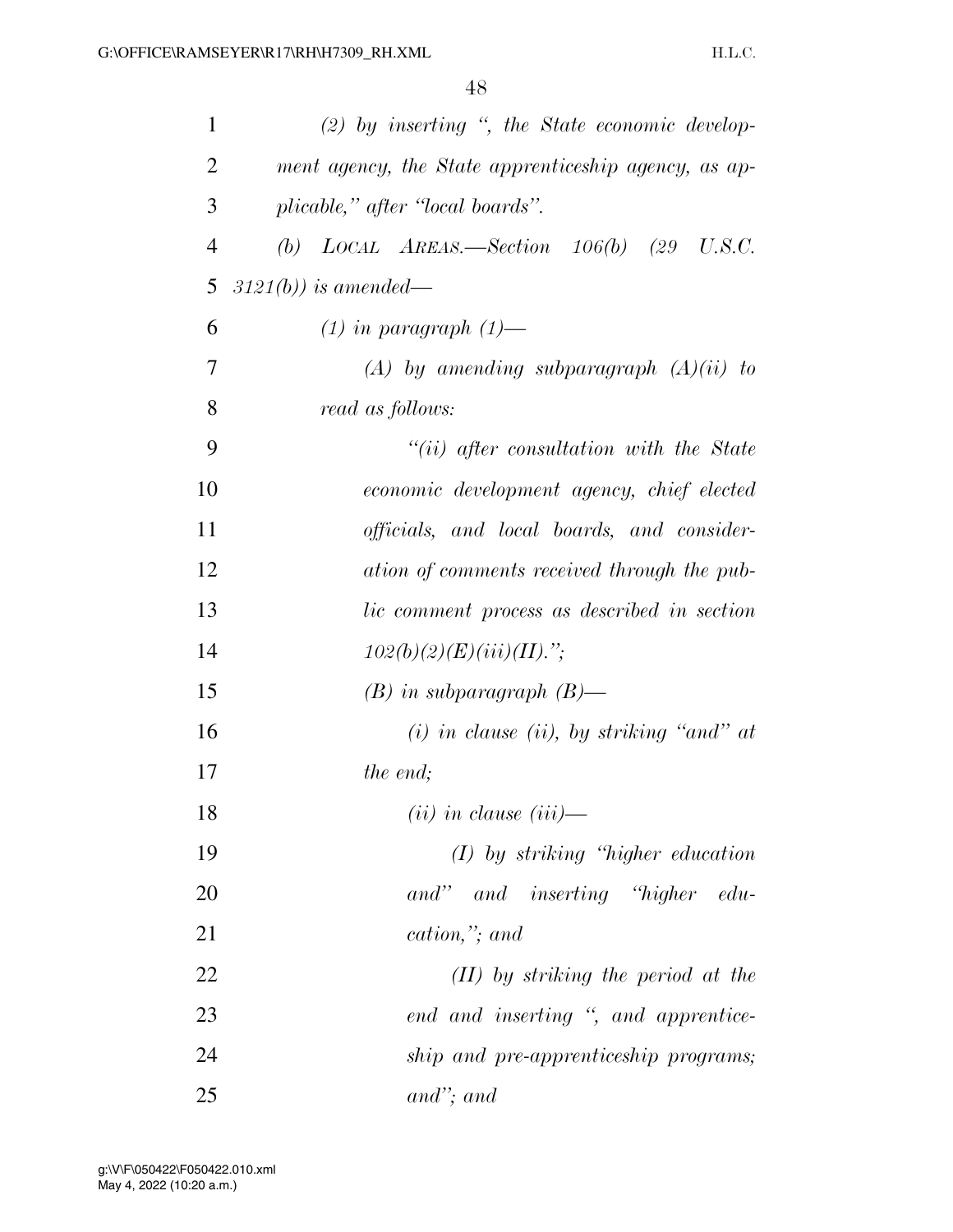| $\mathbf{1}$   | $(iii)$ by adding at the end the fol-                  |
|----------------|--------------------------------------------------------|
| $\overline{2}$ | lowing:                                                |
| 3              | $``(iv)$ improve service delivery and effi-            |
| $\overline{4}$ | ciency under the workforce development sys-            |
| 5              | tem, and provide for sufficient access to              |
| 6              | comprehensive one-stop centers and affili-             |
| 7              | ated sites."; and                                      |
| 8              | $(C)$ by adding at the end the following:              |
| 9              | "(C) CONSULTATIONS.—The State economic                 |
| 10             | development agency, chief elected officials, and       |
| 11             | local boards shall provide such consultations as       |
| 12             | requested by the Governor in a timely manner.";        |
| 13             | $(2)$ by amending paragraph $(2)$ to read as fol-      |
| 14             | lows:                                                  |
| 15             | "(2) INITIAL DESIGNATION.—During the first $2$         |
| 16             | full program years following the date of enactment of  |
| 17             | the Workforce Innovation and Opportunity Act of        |
| 18             | 2022, the Governor shall approve a request for initial |
| 19             | designation as a local area from any area that—        |
| 20             | $\lq (A)$ was designated as a local area for pur-      |
| 21             | poses of this Act for the 2-year period preceding      |
| 22             | the date of enactment of the Workforce Innova-         |
| 23             | tion and Opportunity Act of 2022;                      |
| 24             | $\lq\lq(B)$ performed successfully; and                |
| 25             | "(C) sustained fiscal integrity."; and                 |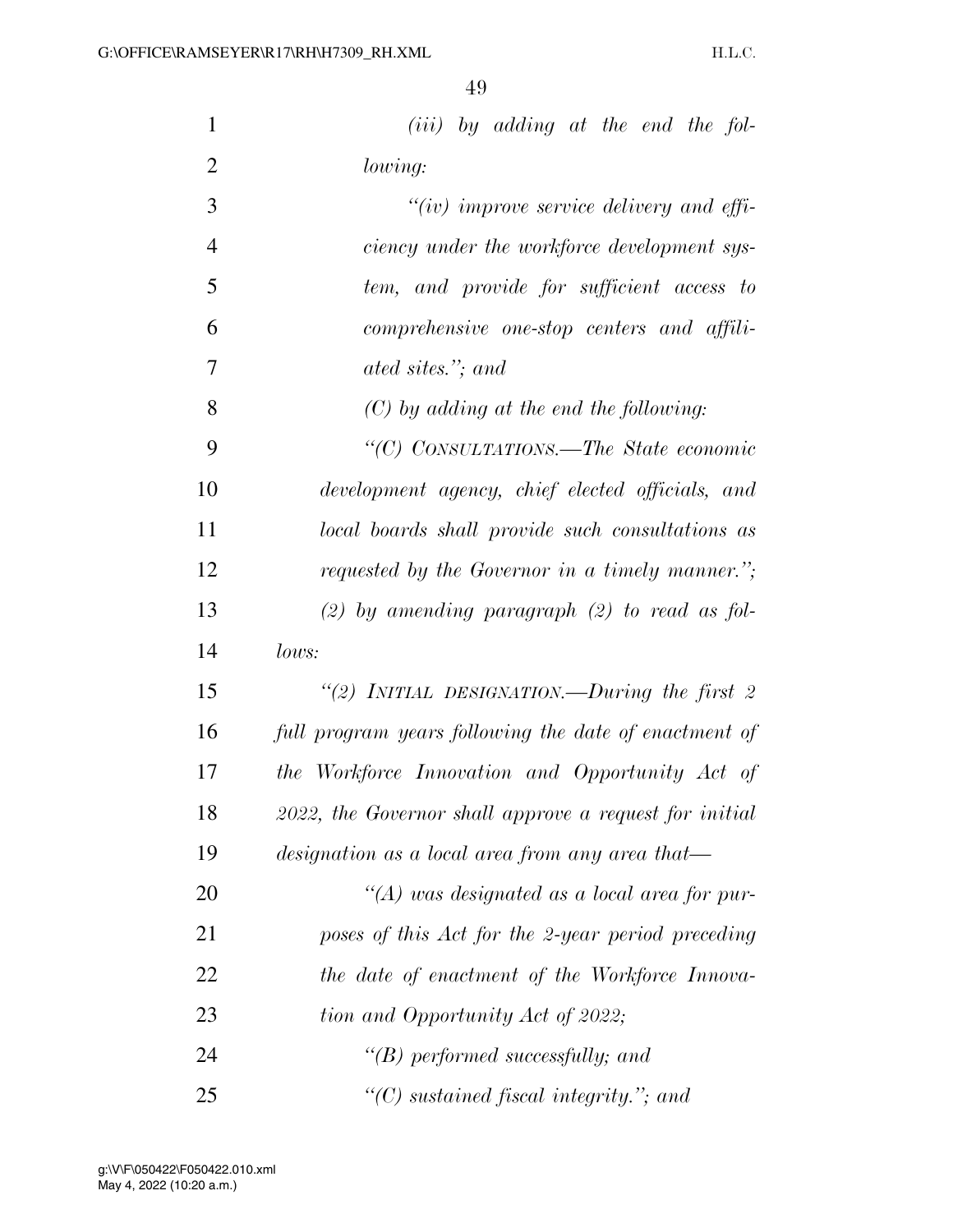| $\mathbf{1}$   | $(3)$ in paragraph $(4)$ , by adding at the end the      |
|----------------|----------------------------------------------------------|
| $\overline{2}$ | following: "Such designation may include the com-        |
| 3              | bining of areas that were designated as local areas      |
| $\overline{4}$ | under this subsection before the date of enactment of    |
| 5              | the Workforce Innovation and Opportunity Act of          |
| 6              | $2022$ within a region described in subsection (a), to   |
| 7              | form a new, redesignated local area under this sub-      |
| 8              | section, if all chief elected officials and local boards |
| 9              | in the affected areas agree to such a redesignation.".   |
| 10             | (c) REGIONAL COORDINATION.—Section $106(c)(1)$ (29       |
| 11             | U.S.C. 3121(c)(1)) is amended—                           |
| 12             | $(1)$ in subparagraph $(F)$ , by inserting "and          |
| 13             | prioritizing such services for individuals with bar-     |
| 14             | <i>riers to employment," after "services,"</i> ;         |
| 15             | (2) in subparagraph $(G)$ , by striking "and" at         |
| 16             | the end;                                                 |
| 17             | $(3)$ in subparagraph $(H)$ , by striking the period     |
| 18             | at the end and inserting "; and"; and                    |
| 19             | $(4)$ by adding at the end the following:                |
| 20             | $\lq (I)$ the analysis of in-demand skills and           |
| 21             | competencies within the region, and<br>$cor-$            |
| 22             | responding wages offered for jobs requiring such         |
| 23             | skills and competencies.".                               |
| 24             | (d) DEFINITIONS.—Section 106(e) (29 U.S.C. 3121(e))      |
| 25             | <i>is amended—</i>                                       |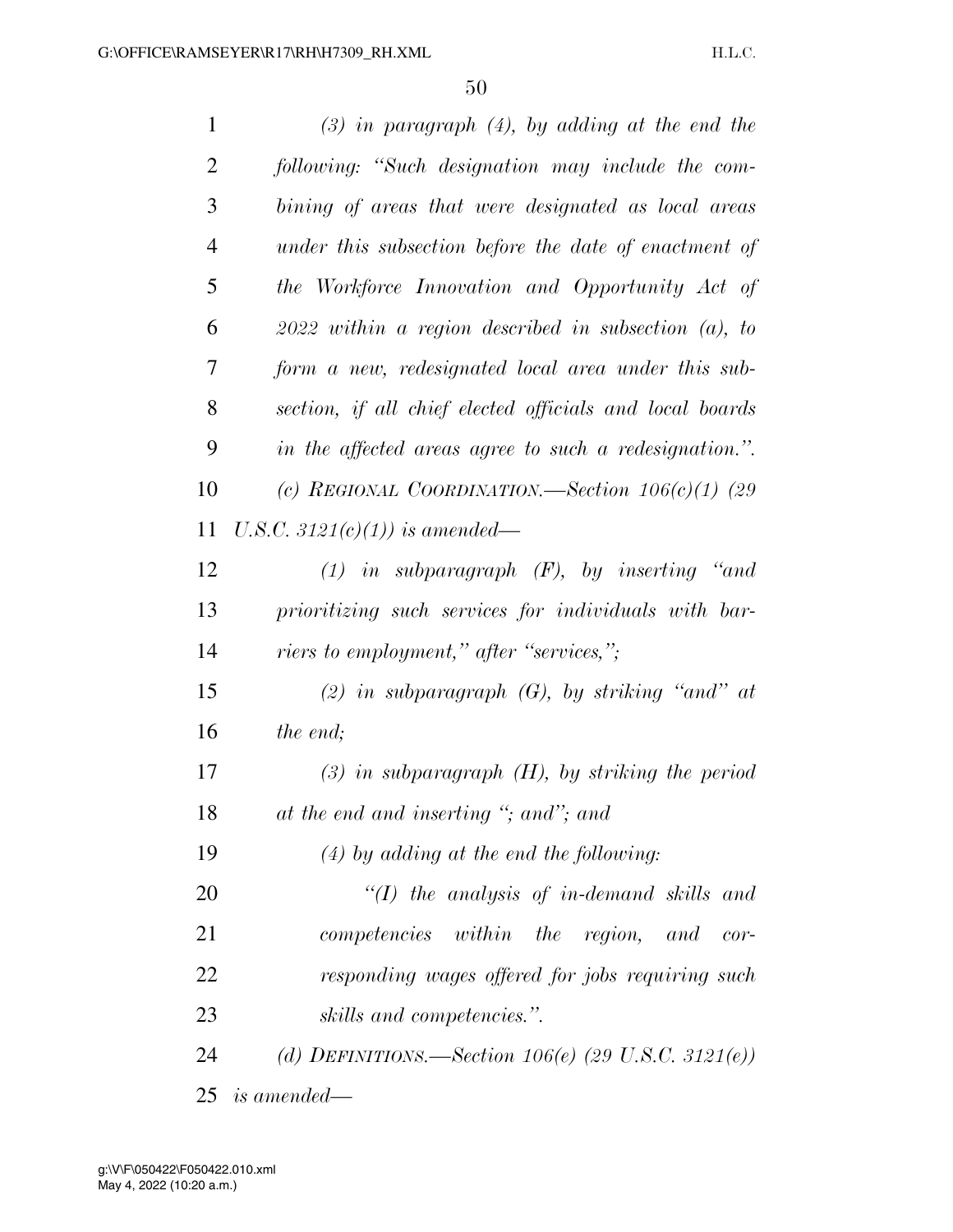| 1              | $(1)$ in paragraph $(1)$ , by striking "(or, if appli-    |
|----------------|-----------------------------------------------------------|
| 2              | cable, core indicators of performance described in sec-   |
| 3              | tion $136(b)(2)(A)$ of the Workforce Investment Act of    |
| $\overline{4}$ | 1998, as in effect the day before the date of enactment   |
| 5              | of this $Act)$ "; and                                     |
| 6              | $(2)$ in paragraph $(2)$ , by striking "(or, if appli-    |
| 7              | cable, title I of the Workforce Investment Act of 1998    |
| 8              | as in effect prior to the effective date of such subtitle |
| 9              | $B)$ ".                                                   |
| 10             | SEC. 207. LOCAL WORKFORCE DEVELOPMENT BOARDS.             |
| 11             | (a) MEMBERSHIP.—Section $107(b)$ (29)<br>U.S.C.           |
| 12             | $3122(b)$ ) is amended—                                   |
| 13             | $(1)$ in paragraph $(2)$ —                                |
| 14             | $(A)$ in subparagraph $(B)$ —                             |
| 15             | $(i)$ in the matter preceding clause $(i)$ ,              |
| 16             | by striking "20" and inserting "30"; and                  |
| 17             | $(ii)$ in clause $(iv)$ —                                 |
| 18             | $(I)$ by inserting "eligible youth                        |
| 19             | and" after "include"; and                                 |
| 20             | $(II)$ by striking "out-of-school"                        |
| 21             | and inserting "opportunity"; and                          |
| 22             | $(B)$ in subparagraph $(C)(ii)$ , by striking the         |
| 23             | semicolon and inserting "; and";                          |
| 24             | $(C)$ by striking "and" at the end of sub-                |
| 25             | paragraph $(D)(v)$ ;                                      |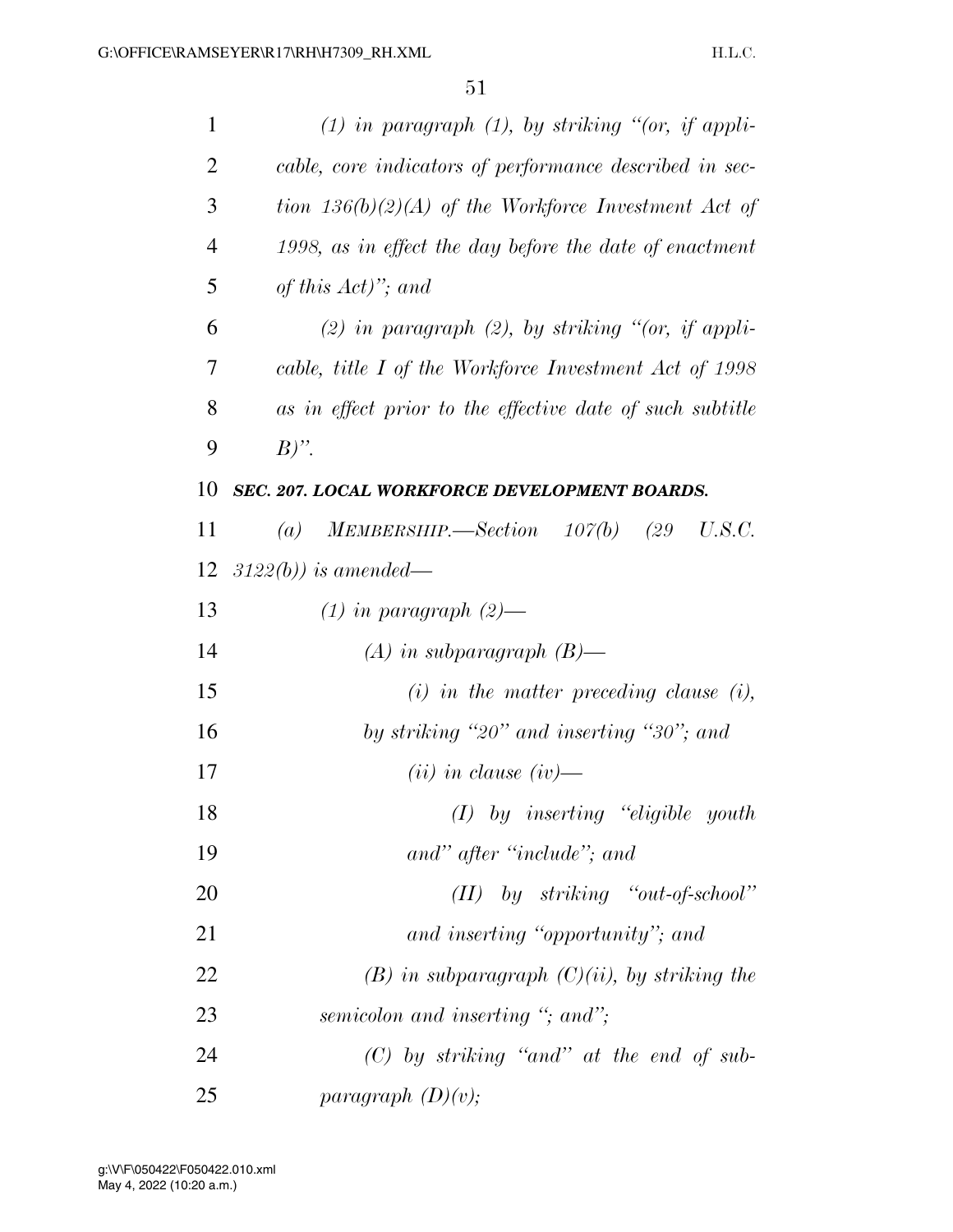| $\mathbf{1}$   | $(D)$ by striking the period at the end of sub-            |
|----------------|------------------------------------------------------------|
| $\overline{2}$ | paragraph $(E)$ and inserting "; and"; and                 |
| 3              | $(E)$ by adding at the end the following:                  |
| $\overline{4}$ | $\lq (F)$ the members of each local board shall            |
| 5              | represent diverse demographic populations of the           |
| 6              | local area.";                                              |
| 7              | $(2)$ in paragraph $(3)$ , by adding at the end the        |
| 8              | following: "Each chairperson shall ensure that each        |
| 9              | new board member is provided with information on           |
| 10             | the local area, employment opportunities (including        |
| 11             | youth employment opportunities), industry or sector        |
| 12             | partnerships, eligible providers or training services,     |
| 13             | and demographic information of participants served         |
| 14             | including individuals with barriers to employment.";       |
| 15             | and                                                        |
| 16             | (3) in paragraph $(4)(A)$ —                                |
| 17             | $(A)$ in clause (ii), by inserting ", if applica-          |
| 18             | ble, YouthBuild operators, and" after "include";           |
| 19             | $(B)$ in clause (iii), by inserting before the             |
| 20             | period at the end the following: ", which include          |
| 21             | <i>individuals with disabilities or representatives of</i> |
| 22             | organizations serving individuals with disabil-            |
| 23             | $ities"$ ; and                                             |
| 24             | $(C)$ by adding at the end the following:                  |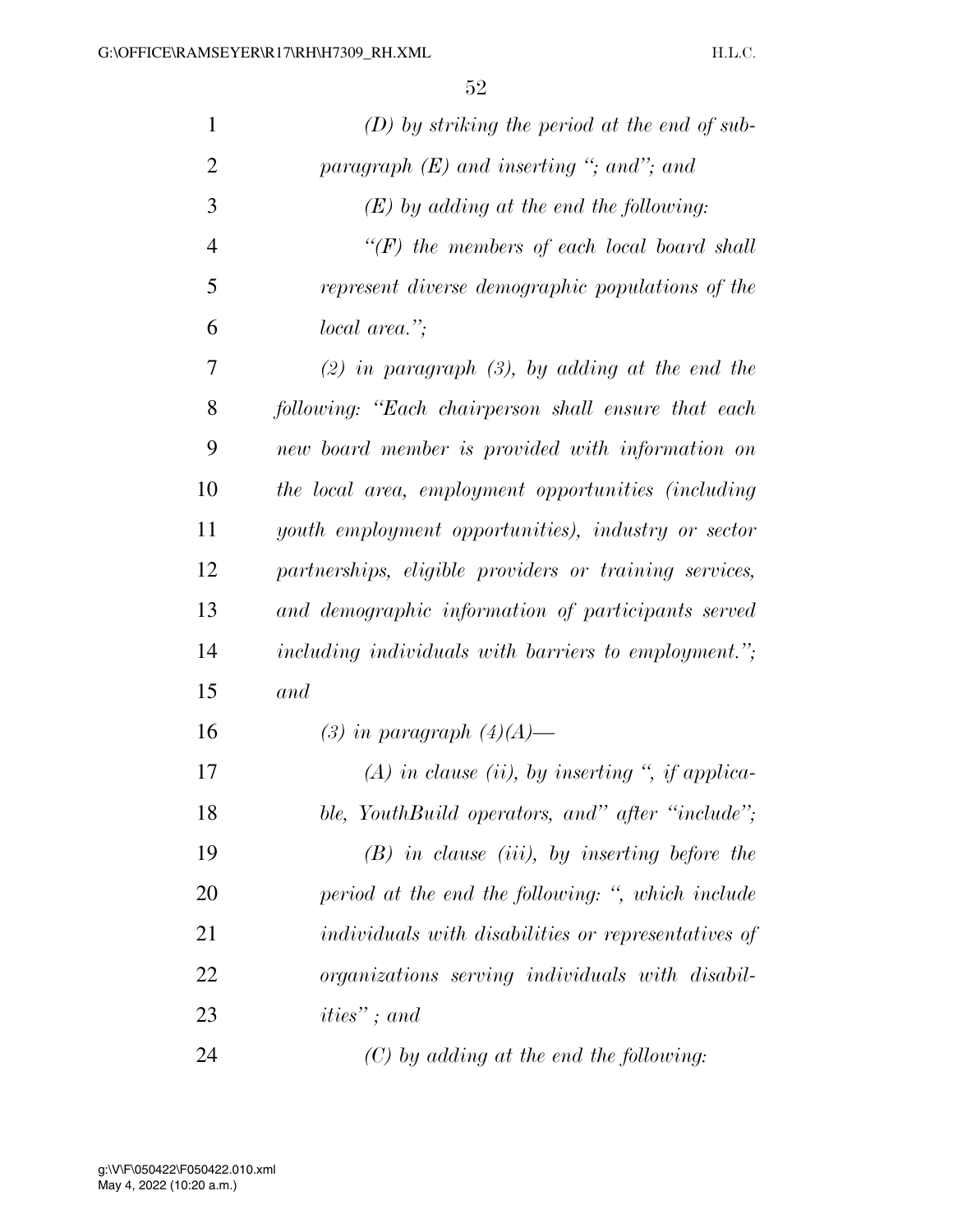| $\mathbf{1}$   | "(iv) $\Lambda$ standing committee to provide     |
|----------------|---------------------------------------------------|
| $\mathfrak{2}$ | information to assist with planning, oper-        |
| 3              | ational, and other issues relating to the pro-    |
| $\overline{4}$ | vision of adult education services, which         |
| 5              | shall include providers of adult education        |
| 6              | carried out under title II of this Act.           |
| $\tau$         | $``(v)$ A standing committee to provide           |
| 8              | information related to work-based learning        |
| 9              | opportunities, which shall include a rep-         |
| 10             | resentative from a provider of work-based         |
| 11             | learning, including a provider of related in-     |
| 12             | struction under an apprenticeship.                |
| 13             | $``(vi)$ A standing committee, which              |
| 14             | shall include representatives of workers and      |
| 15             | communities (including labor and<br><i>their</i>  |
| 16             | <i>community-based organizations), to provide</i> |
| 17             | information to assist with responding to          |
| 18             | rapid changes in the economy such as-             |
| 19             | "(I) mass layoffs;                                |
| 20             | $H(II)$ unexpected increases in un-               |
| 21             | employment; and                                   |
| 22             | $``(III)$ introduction of new<br>$em-$            |
| 23             | ployment opportunities, including the             |
| 24             | assessment of the in-demand skills and            |
| 25             | competencies of the local area.".                 |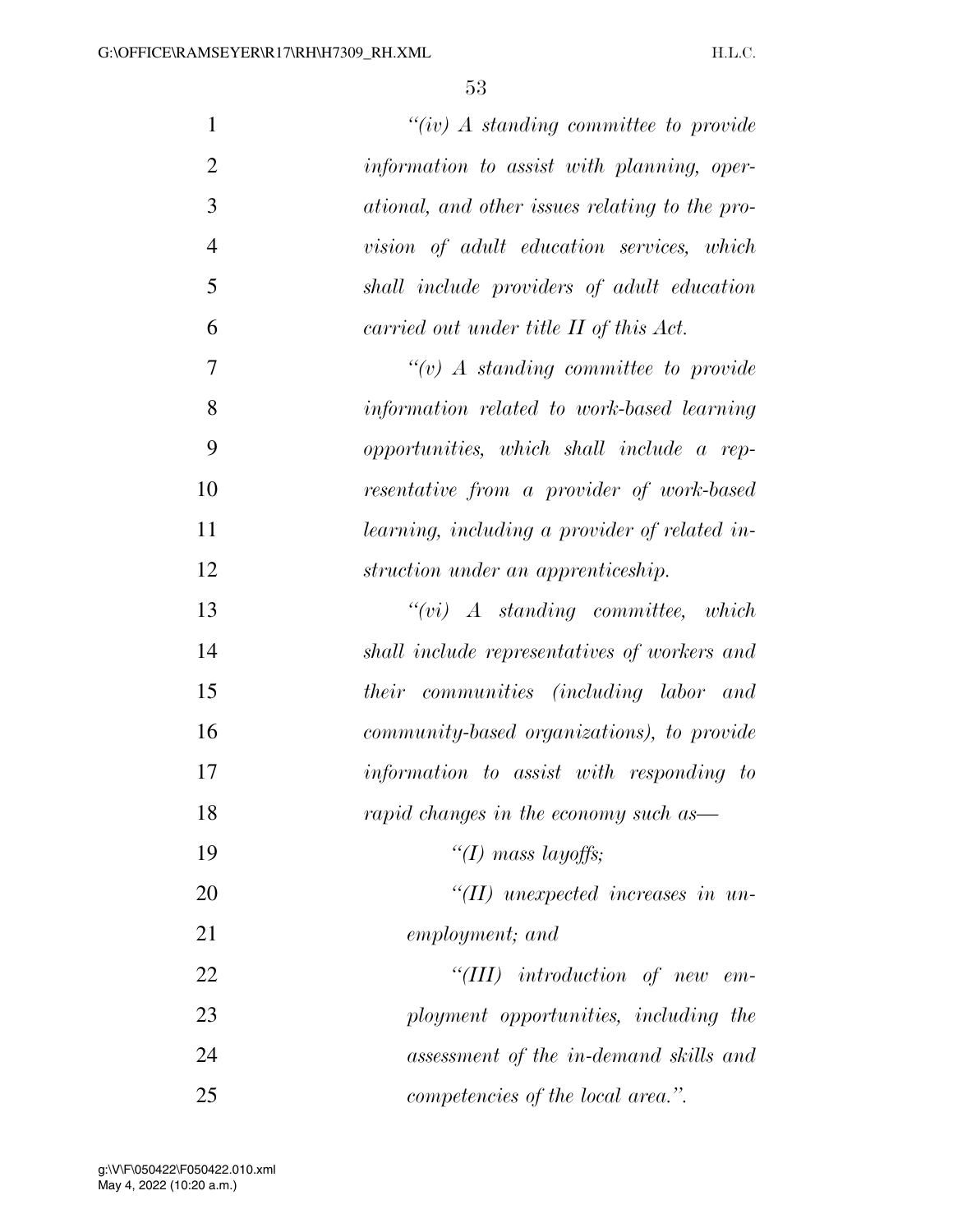| 1              | (b) APPOINTMENT AND CERTIFICATION OF BOARD.          |
|----------------|------------------------------------------------------|
| 2              | Section 107(c) (29 U.S.C. 3122(c)) is amended—       |
| 3              | $(1)$ in paragraph $(1)$ , by adding at the end the  |
| $\overline{4}$ | following:                                           |
| 5              | "(D) PUBLICATION.—The chief elected offi-            |
| 6              | cial or officials appointing the board for a local   |
| 7              | area shall make publicly available the member-       |
| 8              | ship of the board (including information identi-     |
| 9              | fying how the membership composition require-        |
| 10             | ments of subsection (b) have been met (other than    |
| 11             | the requirements of paragraph $(2)(F)$ of such       |
| 12             | subsection)), including by posting that informa-     |
| 13             | tion on the website of the appropriate unit of       |
| 14             | local government included in the local area.";       |
| 15             | and                                                  |
| 16             | (2) in paragraph $(4)(A)$ , by striking "and $(2)$ " |
| 17             | and inserting ", $(2)$ , and $(3)$ ".                |
| 18             | (c) FUNCTIONS OF LOCAL BOARD. Section $107(d)$ (29)  |
| 19             | U.S.C. 3122(d)) is amended—                          |
| 20             | (1) in paragraph $(2)(A)$ , by striking "skills" and |
| 21             | inserting ", skills, and competencies";              |
| 22             | (2) in paragraph (3), in the first sentence, by in-  |
| 23             | serting ", including supportive services offered by  |
| 24             | community-based organizations," after "resources";   |
| 25             | $(3)$ in paragraph $(4)$ —                           |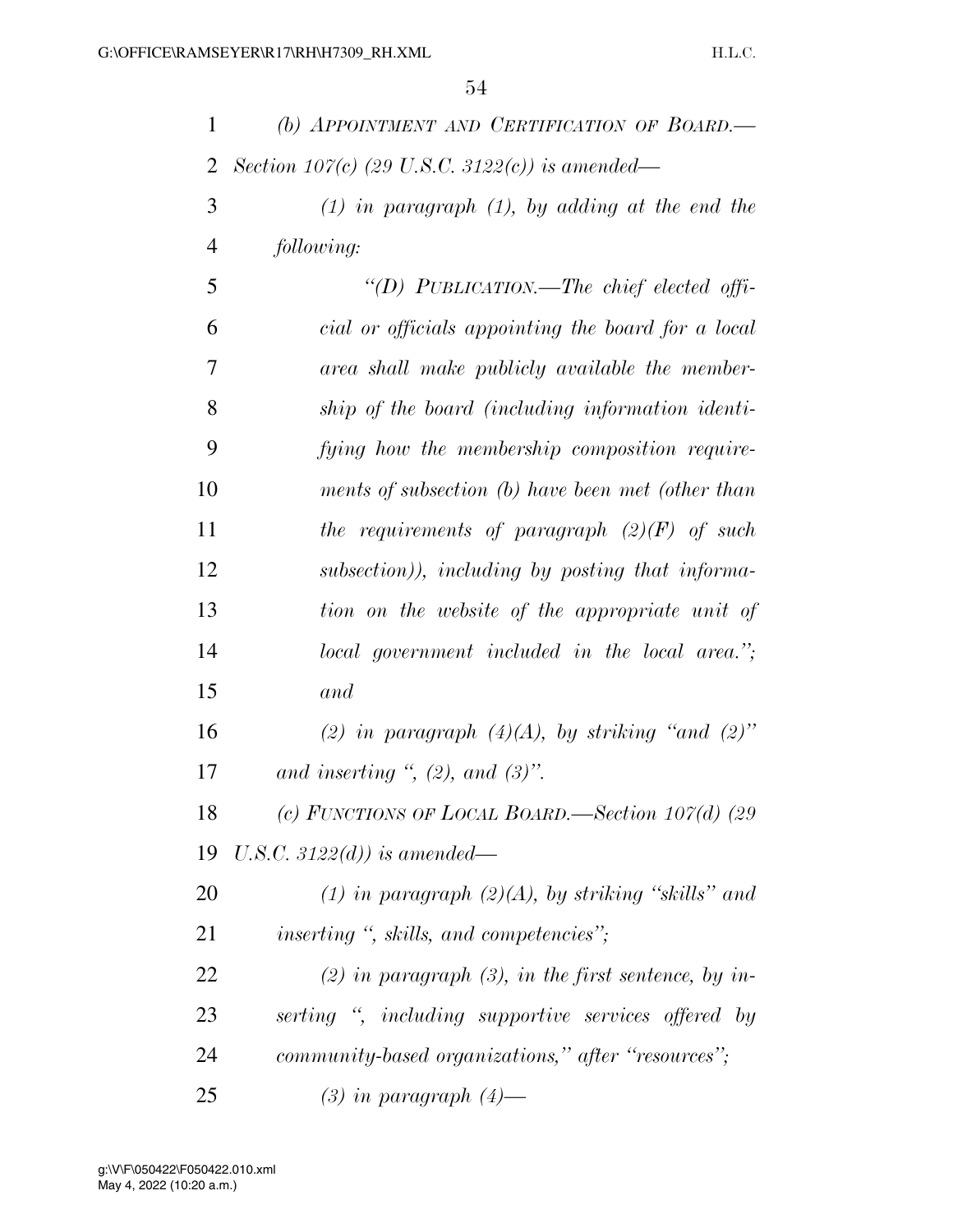| $\mathbf{1}$   | $(A)$ in subparagraph $(B)$ , by inserting         |
|----------------|----------------------------------------------------|
| $\overline{2}$ | "and" after the semicolon;                         |
| 3              | $(B)$ by amending subparagraph $(C)$ to read       |
| $\overline{4}$ | <i>as follows:</i>                                 |
| 5              | $\lq\lq C$ to ensure that workforce investment ac- |
| 6              | tivities meet the skilled workforce needs of em-   |
| 7              | ployers and support economic growth in the re-     |
| 8              | gion by enhancing communication, coordination,     |
| 9              | and collaboration among employers, economic        |
| 10             | development entities, and service providers, in-   |
| 11             | cluding by developing and implementing proven      |
| 12             | or promising strategies for-                       |
| 13             | $\lq\lq(i)$ meeting the employment, skill, and     |
| 14             | competency needs of workers and employers          |
| 15             | (including the establishment of industry           |
| 16             | and sector partnerships) and supporting            |
| 17             | skill and competency-based hiring;                 |
| 18             | $"(ii)$ improving access to jobs in high-          |
| 19             | skill, high-wage, or in-demand industry sec-       |
| 20             | tors and occupations, to expand employ-            |
| 21             | ment and career advancement opportunities          |
| 22             | for workforce development system partici-          |
| 23             | pants in in-demand industry sectors or oc-         |
| 24             | cupations; and                                     |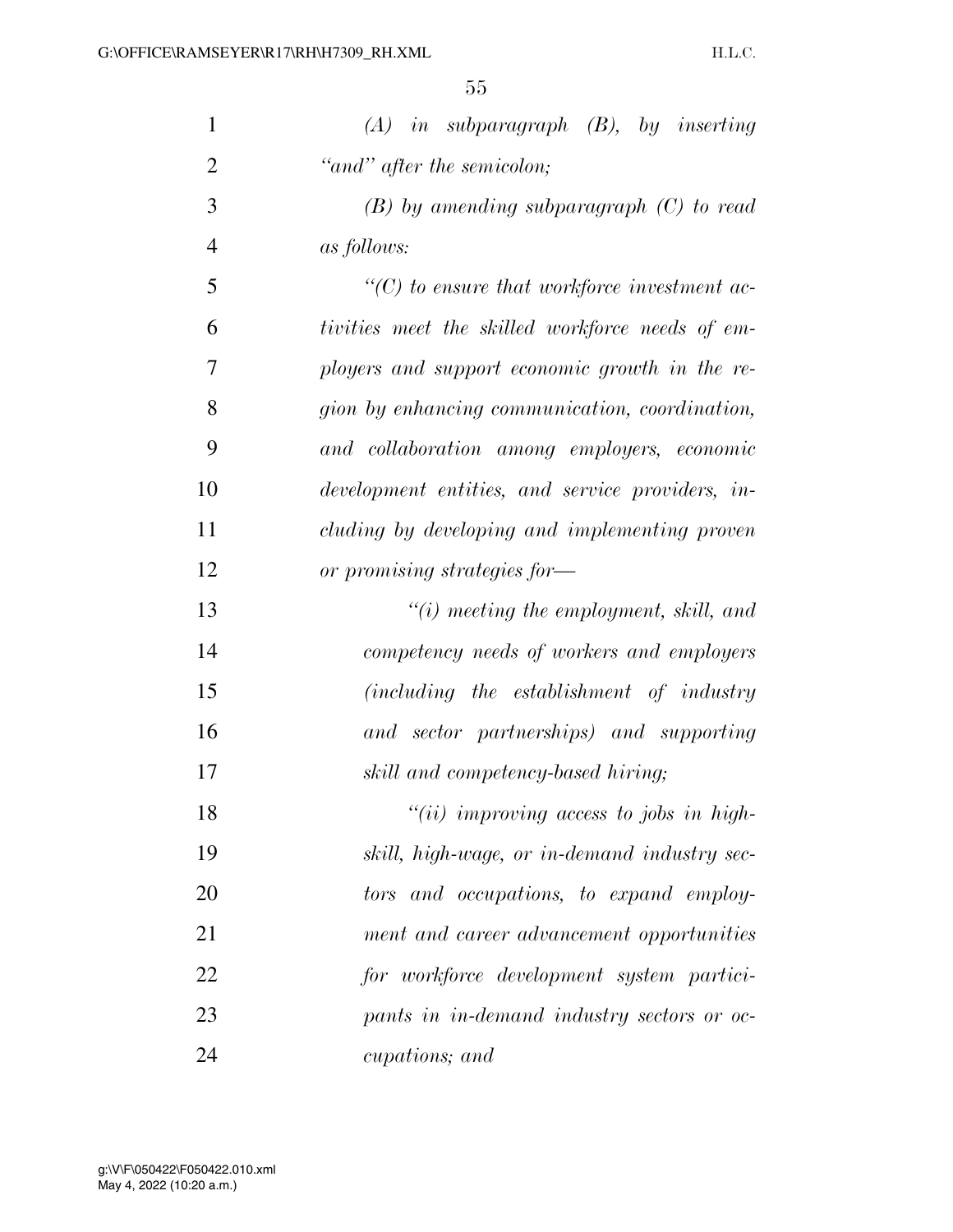| $\mathbf{1}$   | $"(iii)$ recruiting a more diverse work-             |
|----------------|------------------------------------------------------|
| $\overline{2}$ | force."; and                                         |
| 3              | $(C)$ by striking subparagraph $(D)$ ;               |
| $\overline{4}$ | $(4)$ in paragraph $(5)$ —                           |
| 5              | $(A)$ by striking "and postsecondary" and            |
| 6              | <i>inserting</i> ", postsecondary, and adult";       |
| 7              | $(B)$ by inserting ", systems, and programs"         |
| 8              | after "pathways"; and                                |
| 9              | $(C)$ by inserting "and opportunity youth"           |
| 10             | after "to employment";                               |
| 11             | $(5)$ by amending subparagraph $(A)$ of paragraph    |
| 12             | $(6)$ to read as follows:                            |
| 13             | $\lq\lq (A)$ identify and promote strategies and     |
| 14             | initiatives to the one-stop delivery system for      |
| 15             | meeting the needs of employers, workers, and job-    |
| 16             | seekers (including individuals with barriers to      |
| 17             | employment) in the local workforce development       |
| 18             | $system, including-$                                 |
| 19             | $``(i)$ providing physical and pro-                  |
| 20             | grammatic accessibility, in accordance with          |
| 21             | section 188, if applicable, and applicable           |
| 22             | provisions of the Americans with Disabil-            |
| 23             | <i>ities Act of 1990 (42 U.S.C. 12101 et seq.)</i> ; |
| 24             | and                                                  |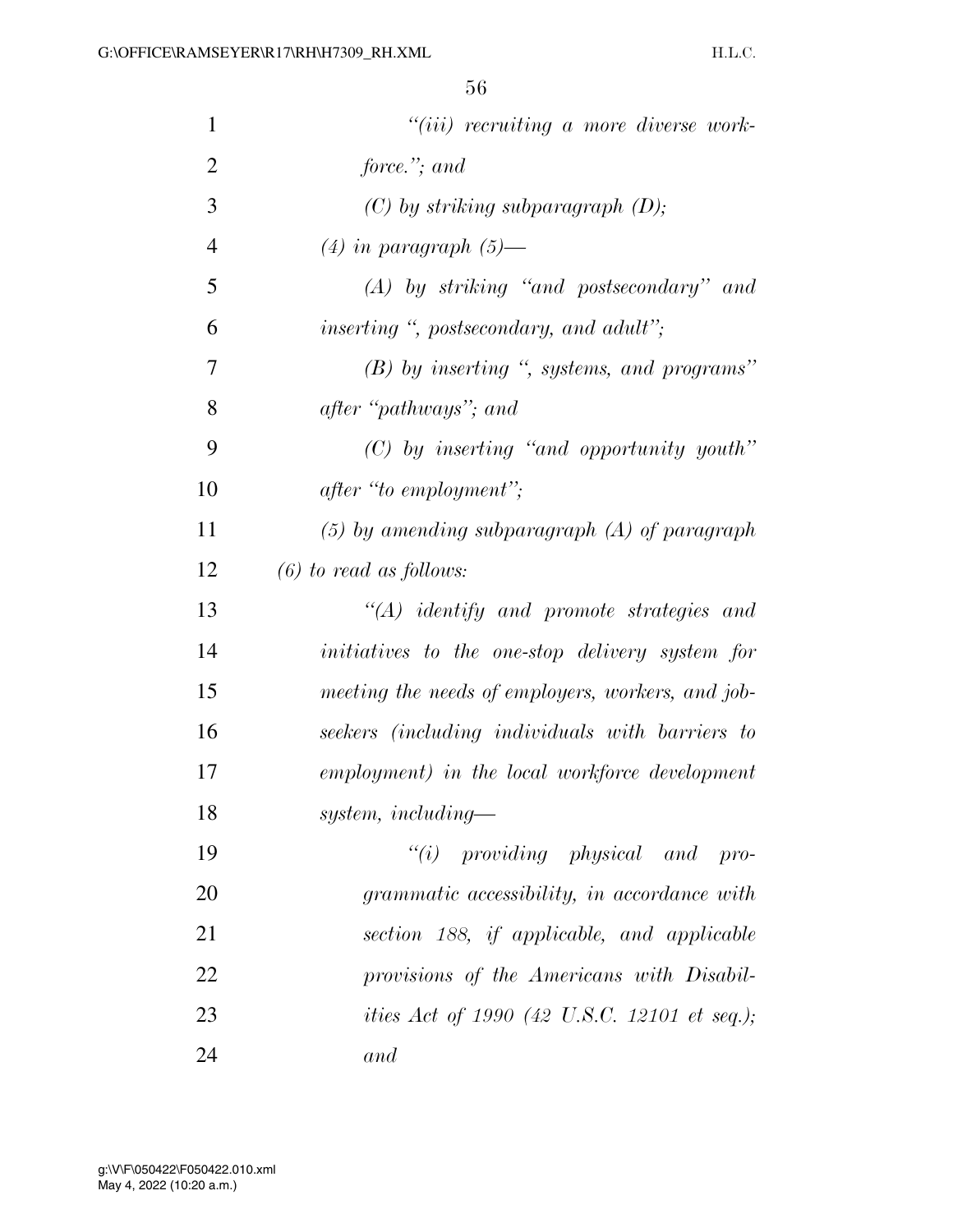| $\mathbf{1}$   | $``(ii)$ identifying and implementing                   |
|----------------|---------------------------------------------------------|
| $\overline{2}$ | strategies to assure service delivery is acces-         |
| 3              | sible to all eligible individuals, including            |
| $\overline{4}$ | <i>individuals with barriers to employment;</i>         |
| 5              | $and$ ";                                                |
| 6              | $(6)$ by amending paragraph $(7)$ to read as fol-       |
| 7              | lows:                                                   |
| 8              | "(7) TECHNOLOGY.—The local board shall de-              |
| 9              | velop strategies for using technology to maximize the   |
| 10             | accessibility and effectiveness of the local workforce  |
| 11             | development system, including in remote areas, for      |
| 12             | employers, workers, and jobseekers, by-                 |
| 13             | $"(A)$ identifying and integrating new dig-             |
| 14             | <i>ital technologies into business services, career</i> |
| 15             | navigation, and employment and training ac-             |
| 16             | tivities, and working with the State to offer serv-     |
| 17             | ices virtually or through in-person service deliv-      |
| 18             | ery strategies that are augmented through the use       |
| 19             | of technology;                                          |
| 20             | $\lq\lq(B)$ facilitating connections among the in-      |
| 21             | take and case management information systems            |
| 22             | of the one-stop partner programs to support a           |
| 23             | comprehensive workforce development system in           |
| 24             | the local area, including through coordination          |
| 25             | and collaboration with one-stop partner pro-            |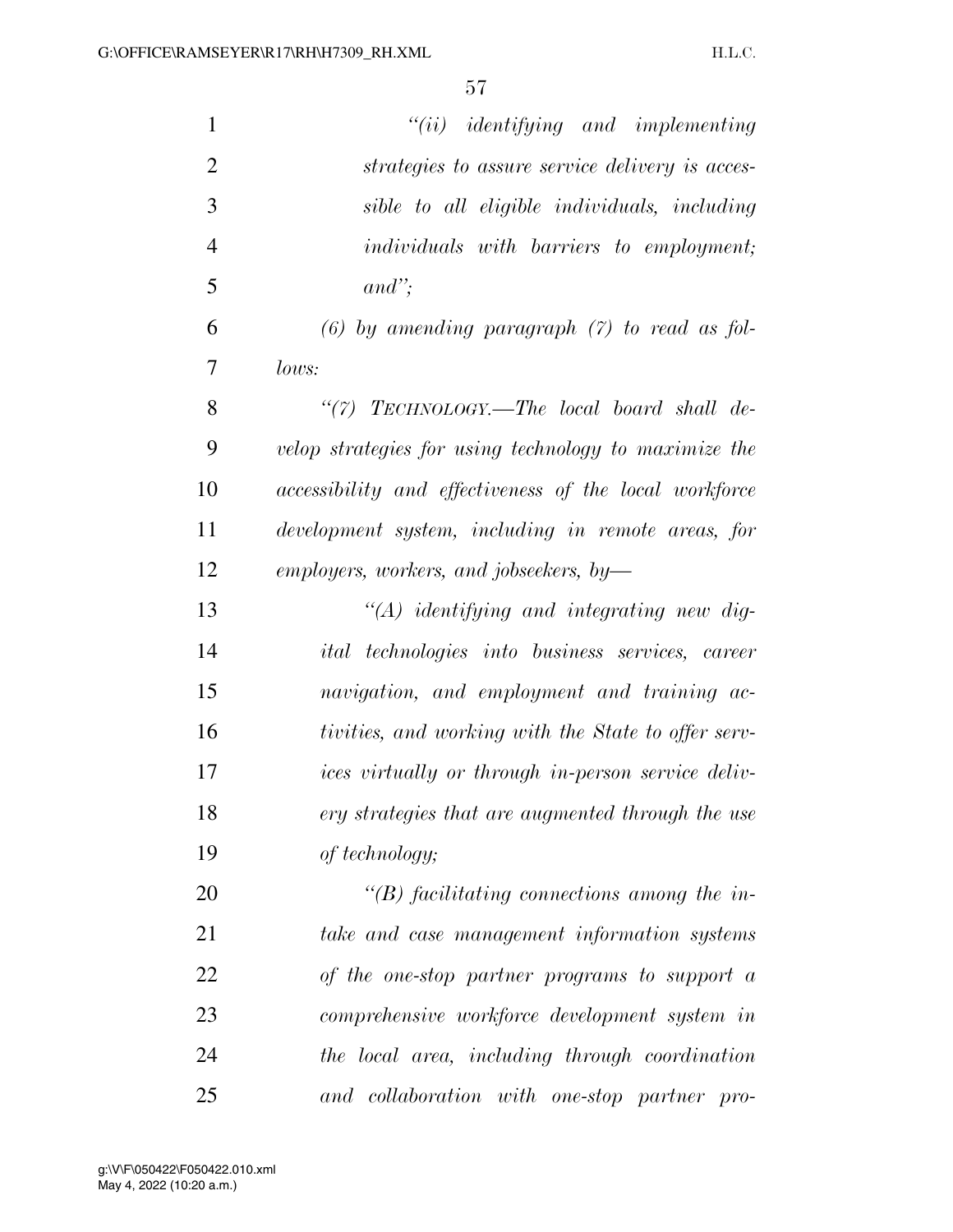*grams to support coenrollment of programs, as applicable;* 

 *''(C) identifying strategies for better meet- ing the needs of individuals with barriers to em- ployment, including strategies that augment tra- ditional service delivery, and increase access to services and programs of the one-stop delivery system, such as improving digital literacy skills, assessments of skills and competencies, and prior learning assessments assisted through the use of technology; and* 

 *''(D) leveraging resources and capacity within the local workforce development system, including resources and capacity for services for individuals with barriers to employment.'';* 

*(7) in paragraph (10)—* 

 *(A) in subparagraph (B)(ii), by inserting ''as described in section 122'' after ''providers''; (B) in subparagraph (C), by inserting ''and make information about such providers publicly available, including to community-based organi-zations'' after ''local area''; and* 

 *(C) in subparagraph (D), by inserting ''and make information about such providers publicly*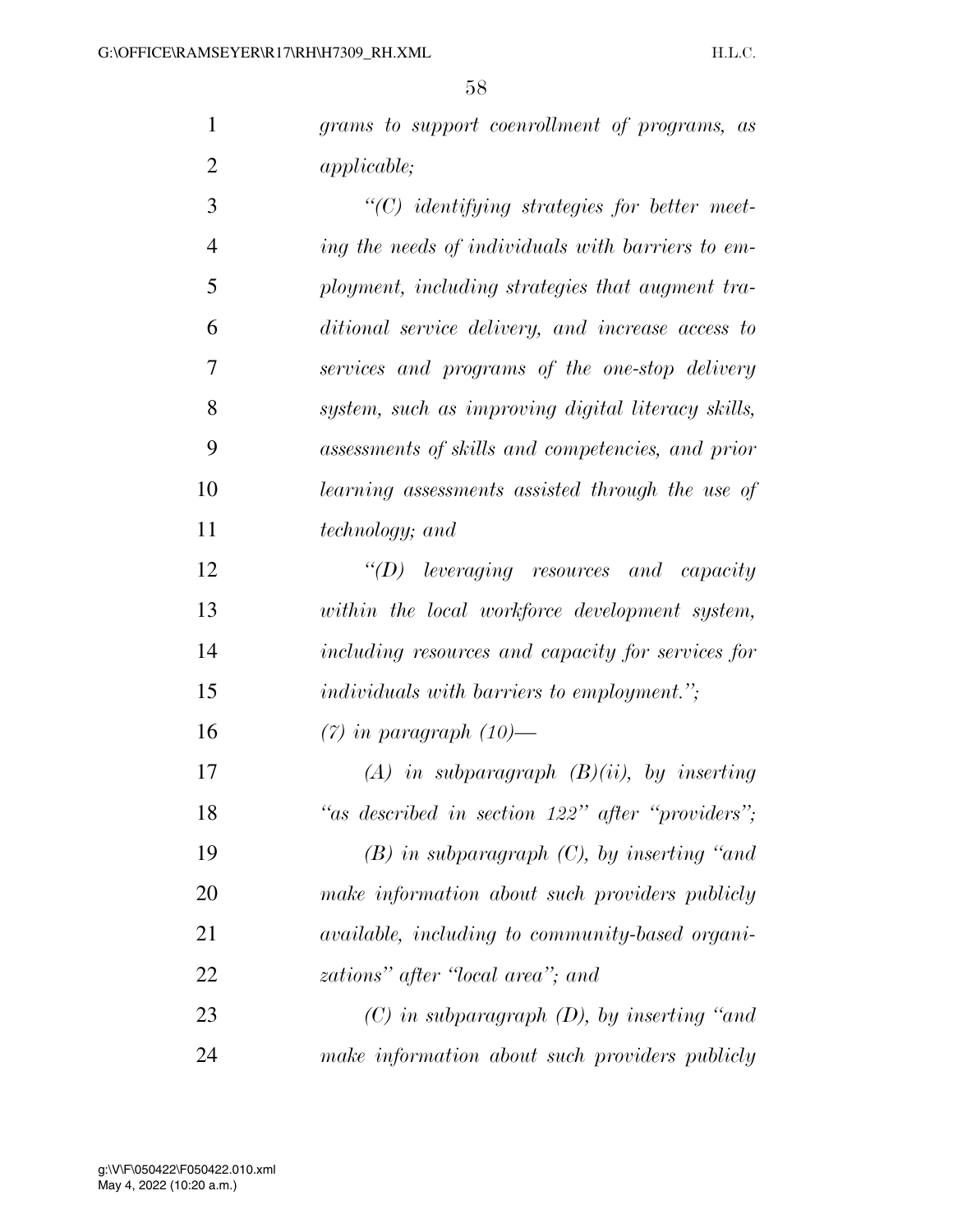| $\mathbf{1}$   | <i>available, including to community-based organi-</i>       |
|----------------|--------------------------------------------------------------|
| $\overline{2}$ | zations" after "contracts";                                  |
| 3              | (8) in paragraph $(11)(A)$ , by inserting ", local           |
| $\overline{4}$ | educational agencies, institutions of higher education       |
| 5              | located in the local area, including minority-serving        |
| 6              | institutions, historically Black colleges and univer-        |
| 7              | sities, and Tribally controlled colleges or universities,    |
| 8              | as appropriate," after "2302))"; and                         |
| 9              | (9) in paragraph $(12)(A)$ , by striking "for the"           |
| 10             | and inserting "for all funds not otherwise reserved by       |
| 11             | the State allocated to local areas under section $128(b)$    |
| 12             | and section $133(b)$ , for local youth workforce activities  |
| 13             | authorized under section $129(c)$ , and for local employ-    |
| 14             | ment and training activities authorized under sub-           |
| 15             | section (b) of section 134, and".                            |
| 16             | (d) SUNSHINE PROVISION.—Section $107(e)$ (29 U.S.C.          |
| 17             | $3122(e)$ ) is amended by inserting "that conforms at a min- |
|                | 18 imum, to Level AA of the Web Content Accessibility Guide- |
| 19             | lines 2.0 of the Web Accessibility Initiative (or any suc-   |
|                | 20 cessor guidelines)" after "means".                        |
| 21             | (e) STAFF.—Section $107(f)$ (29 U.S.C. 3122(f)) is           |
|                | $22$ amended—                                                |
| 23             | $(1)$ by amending paragraph $(2)$ to read as fol-            |

*lows:*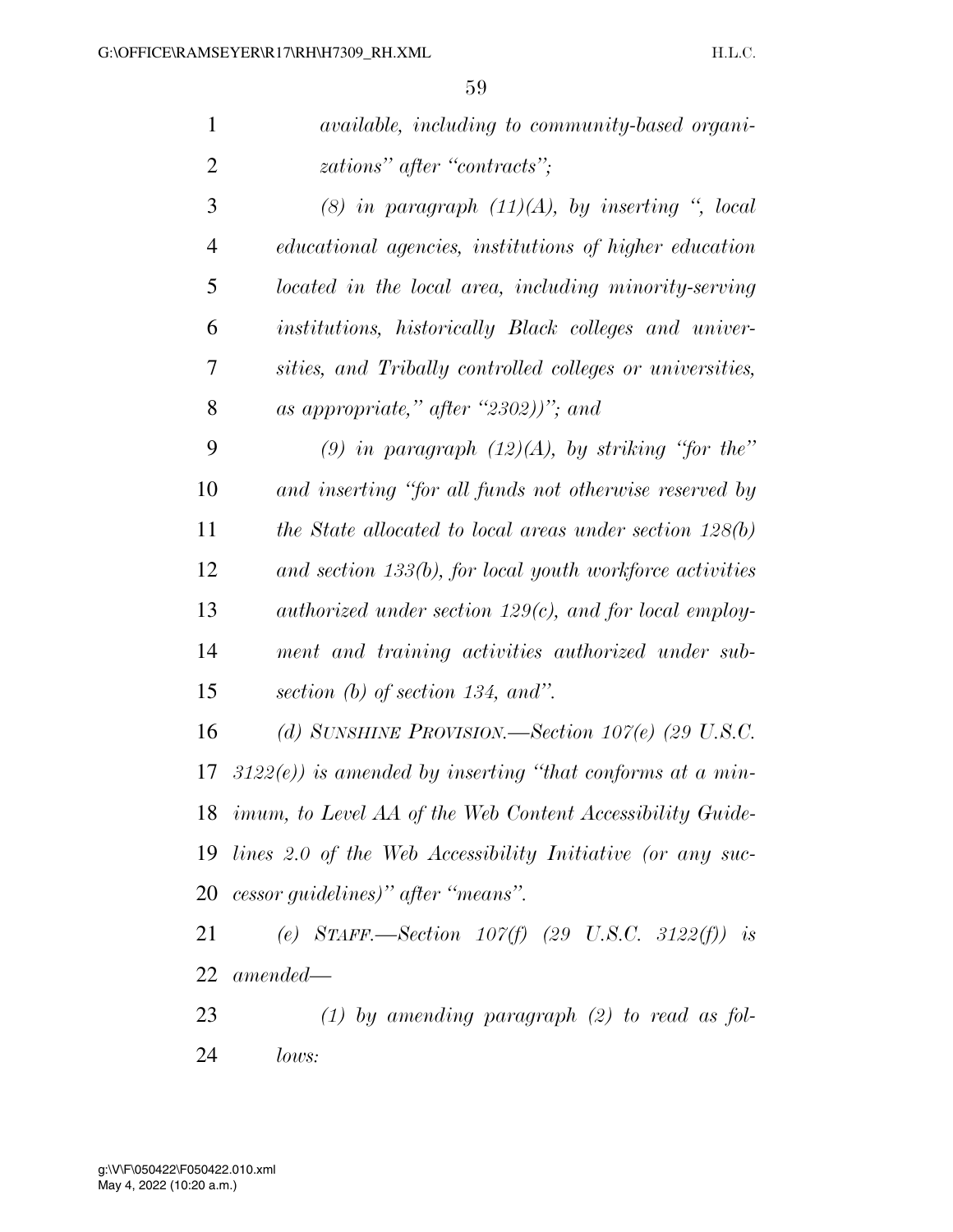| $\mathbf{1}$   | "(2) QUALIFICATIONS.—The local board shall es-             |
|----------------|------------------------------------------------------------|
| $\overline{2}$ | tablish and apply a set of qualifications for the posi-    |
| 3              | tion of director that ensures that the individual se-      |
| $\overline{4}$ | lected has the requisite knowledge, skills, and abilities, |
| 5              | to meet identified benchmarks and effectively carry        |
| 6              | out the functions of the local board."; and                |
| 7              | $(2)$ by adding at the end the following:                  |
| 8              | "(4) PROFESSIONAL DEVELOPMENT.-The local                   |
| 9              | board shall ensure the provision of training to local      |
| 10             | board and one-stop delivery system staff on—               |
| 11             | $\lq (A)$ the expanded use of digital technology           |
| 12             | and tools for augmenting and improving the de-             |
| 13             | <i>livery of services to participants and employers;</i>   |
| 14             | $\lq\lq B$ ) the implementation of evidence-based          |
| 15             | strategies, such as career pathways and sector             |
| 16             | initiatives, and trauma-informed and gender-re-            |
| 17             | sponsive counseling for meeting the needs of indi-         |
| 18             | viduals with barriers to employment; and                   |
| 19             | $\lq\lq C$ ) how to improve and ensure equitable           |
| 20             | service delivery and outcomes for individuals              |
| 21             | been historically underserved,<br>who<br>have              |
| 22             | marginalized, and adversely affected as a result           |
| 23             | of race, ethnicity, or gender, including training          |
| 24             | on customer-centered service delivery, gender and          |
| 25             | racial bias, cultural competence, occupational             |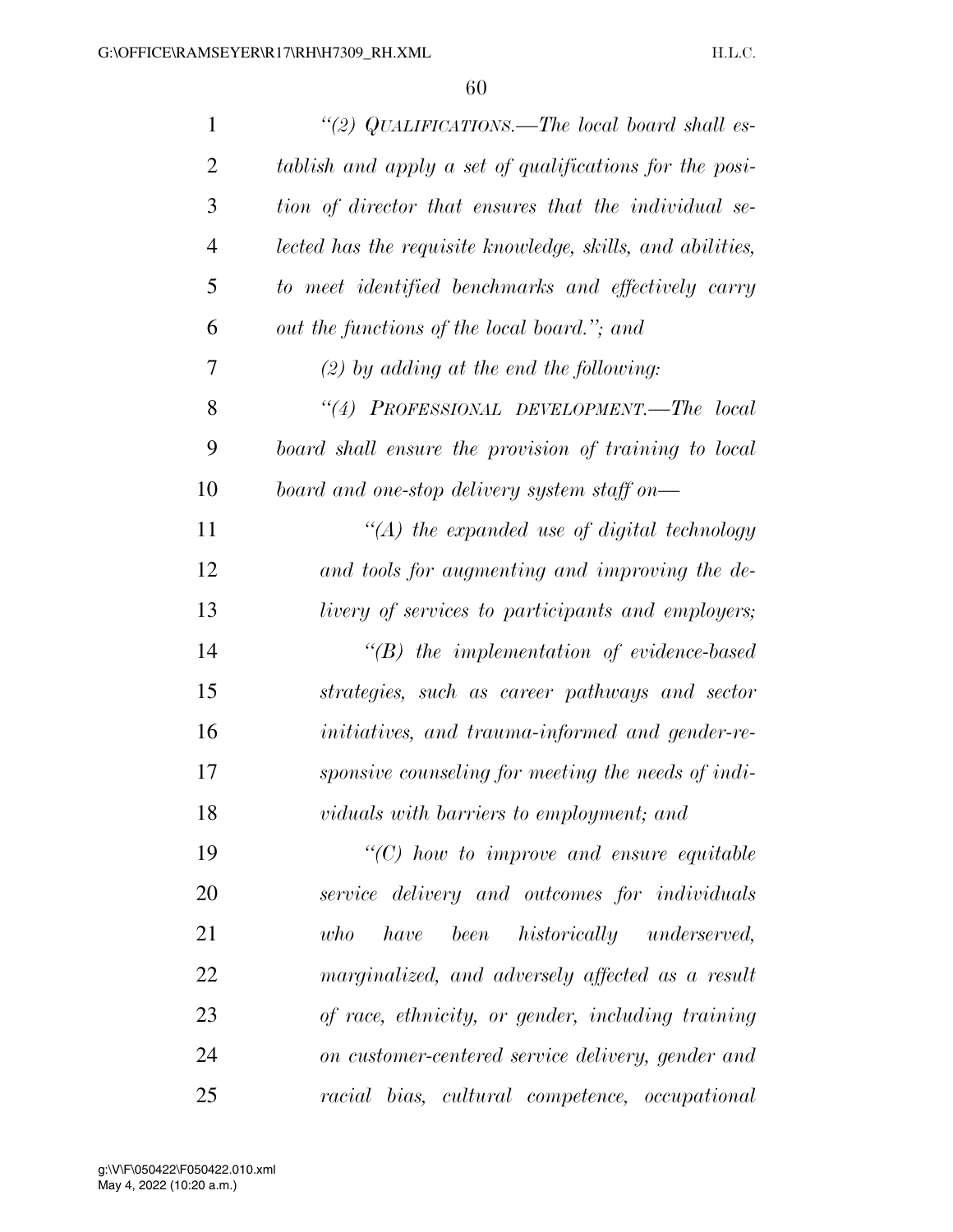| 1              | stereotyping, and strategies for increasing par-    |
|----------------|-----------------------------------------------------|
| $\overline{2}$ | <i>ticipant and worker voice.</i> ".                |
| 3              | SEC. 208. LOCAL PLAN.                               |
| $\overline{4}$ | Section 108(b) (29 U.S.C. 3123(b)) is amended—      |
| 5              | $(1)$ in paragraph $(1)$ —                          |
| 6              | $(A)$ in subparagraph $(A)$ —                       |
| 7              | $(i)$ in clause $(i)$ , by striking "and" at        |
| 8              | the end;                                            |
| 9              | $(ii)$ in clause (ii), by inserting "and"           |
| 10             | at the end; and                                     |
| 11             | $(iii)$ by adding at the end the fol-               |
| 12             | lowing:                                             |
| 13             | $``(iii)$ projected industries or sectors           |
| 14             | within the local area expected to decline or        |
| 15             | face significant changes in employment op-          |
| 16             | <i>portunities;"</i> ;                              |
| 17             | $(B)$ in subparagraph $(B)$ , by striking "and      |
| 18             | skills" and inserting ", skills, and competencies"; |
| 19             | and                                                 |
| 20             | $(C)$ in subparagraph $(C)$ , by striking "(and     |
| 21             | unemployment)" and inserting "(unemployment,        |
| 22             | and underemployment)";                              |
| 23             | $(2)$ by amending paragraph $(2)$ to read as fol-   |
| 24             | lows:                                               |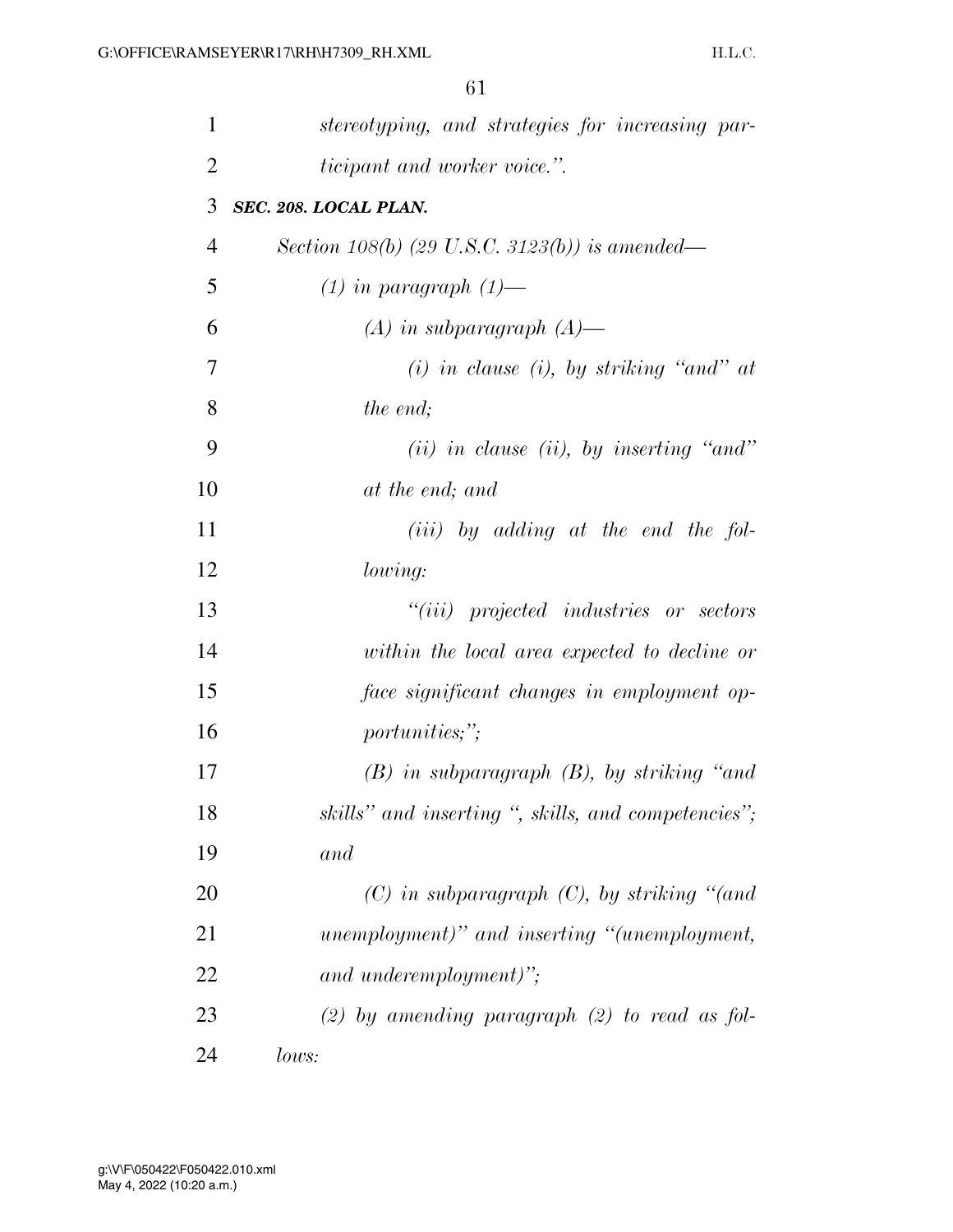| $\mathbf{1}$   | $\lq(2)$ a description and assessment of the work-      |
|----------------|---------------------------------------------------------|
| $\overline{2}$ | force development system in the local area that identi- |
| 3              | fies the programs that are included in that system      |
| $\overline{4}$ | and how the local board will work with the entities     |
| 5              | carrying out core programs and other workforce devel-   |
| 6              | opment programs to support alignment of services,       |
| 7              | $including-$                                            |
| 8              | $\lq (A)$ services provided under programs that         |
| 9              | support the strategies identified in the State          |
| 10             | plan under section $102(b)(1)(E)$ , including—          |
| 11             | $``(i)$ programs of study authorized                    |
| 12             | under the Carl D. Perkins Career and Tech-              |
| 13             | nical Education Act of 2006 (20 U.S.C.                  |
| 14             | 2301 et seq.);                                          |
| 15             | $``(ii)$ title II (relating to adult edu-               |
| 16             | cation and family literacy activities), in-             |
| 17             | cluding a description of how the local board            |
| 18             | will carry out, consistent with subpara-                |
| 19             | graphs (A) and (B)(i) of section $107(d)(11)$           |
| 20             | and section 232, the review of local applica-           |
| 21             | tions submitted under title II;                         |
| 22             | "(iii) title $I$ of the Rehabilitation Act              |
| 23             | of 1973 (29 U.S.C. 720 et seq.); and                    |
| 24             | " $(iv)$ apprenticeship programs; and                   |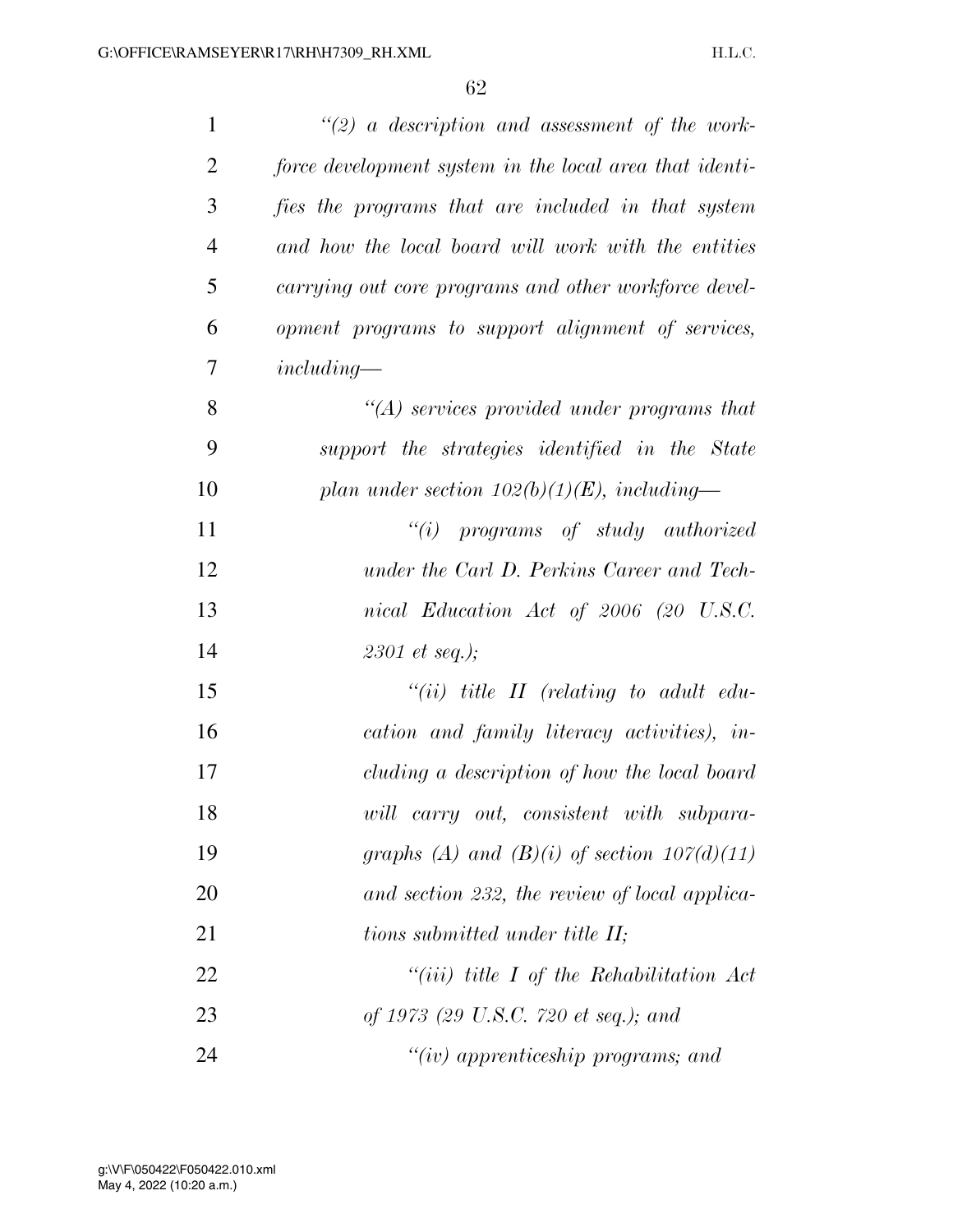| $\mathbf{1}$   | $\lq\lq(B)$ the statewide rapid response activities     |
|----------------|---------------------------------------------------------|
| $\overline{2}$ | under section $134(a)(2)(A);$ ";                        |
| 3              | $(3)$ in paragraph $(3)$ , by inserting "and expan-     |
| $\overline{4}$ | sion" after "development";                              |
| 5              | $(4)$ in paragraph $(4)$ —                              |
| 6              | $(A)$ in subparagraph $(A)$ —                           |
| 7              | $(i)$ in clause $(i)$ , by striking $\degree$ , includ- |
| 8              | ing small employers and employers in in-                |
| 9              | demand industry sectors and occupations,                |
| 10             | in workforce development programs" and                  |
| 11             | inserting "in workforce development pro-                |
| 12             | grams, including small employers, employ-               |
| 13             | ers in high-skill, high-wage, or in-demand              |
| 14             | industry sectors and occupations, and em-               |
| 15             | ployers in industry or sector partnerships";            |
| 16             | $(ii)$ in clause (iii), by striking "and"               |
| 17             | at the end;                                             |
| 18             | $(iii)$ in clause (iv), by inserting ", and             |
| 19             | benefits, such as food and housing security"            |
| 20             | after "unemployment insurance programs";                |
| 21             | and                                                     |
| 22             | $(iv)$ by adding at the end the following:              |
| 23             | " $(v)$ improve the ability of individuals"             |
| 24             | to make informed decisions about career                 |
| 25             | pathways and training services, employ-                 |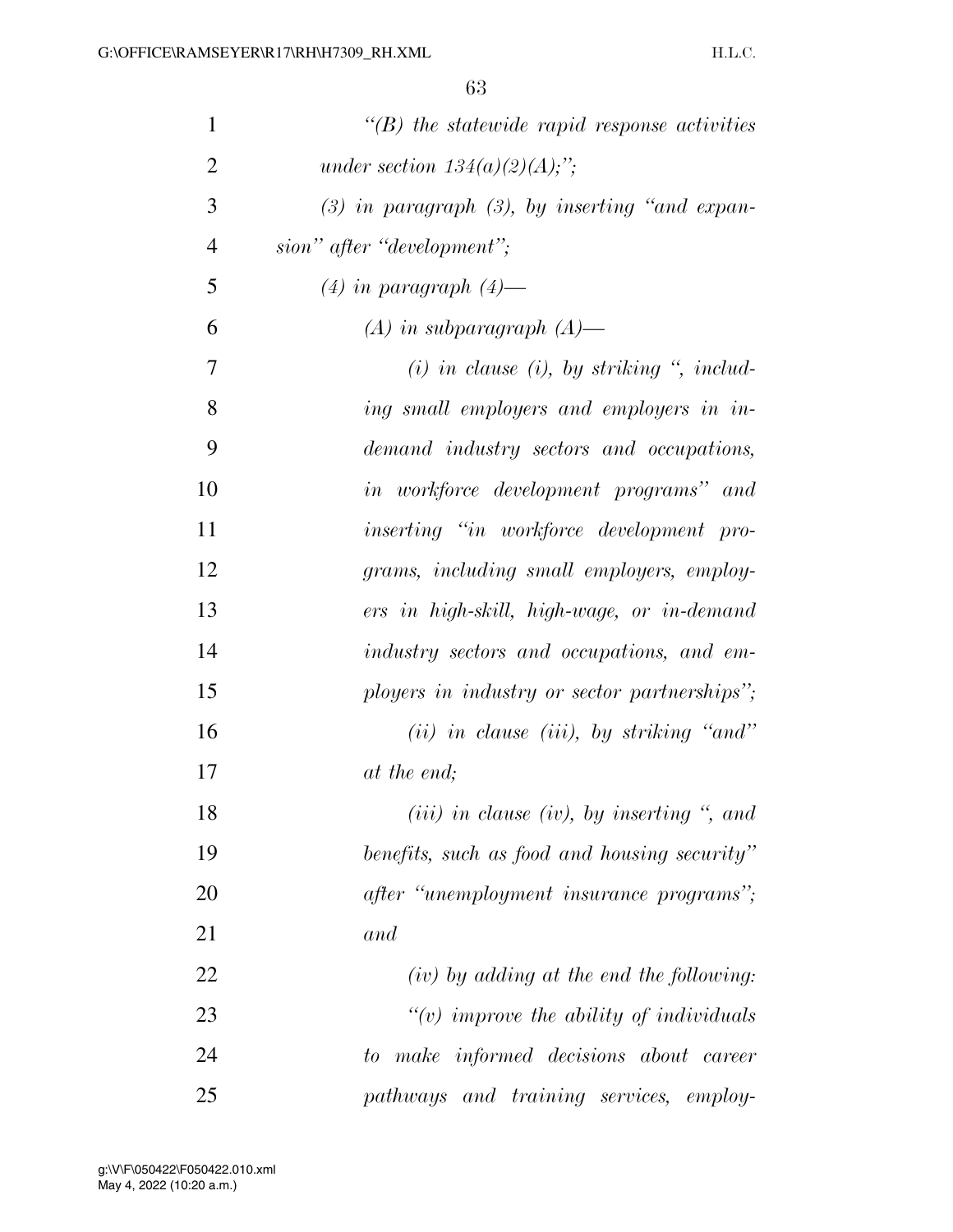| $\mathbf{1}$   | ment opportunities and job quality, and                 |
|----------------|---------------------------------------------------------|
| $\overline{2}$ | <i>workplace rights and responsibilities; and";</i>     |
| 3              | and                                                     |
| $\overline{4}$ | $(B)$ in subparagraph $(B)$ , by inserting "and"        |
| 5              | <i>individuals</i> " <i>after</i> " <i>employers</i> "; |
| 6              | $(5)$ in paragraph $(6)$ —                              |
| 7              | $(A)$ in subparagraph $(B)$ , by inserting ",           |
| 8              | including digital technology," after "technology";      |
| 9              | $(B)$ in subparagraph $(C)$ , by striking "and"         |
| 10             | at the end; and                                         |
| 11             | $(C)$ by adding at the end the following:               |
| 12             | "(E) a description of how the one-stop de-              |
| 13             | livery system, including one-stop operators and         |
| 14             | one-stop partners, will work with employers to          |
| 15             | support the hiring of individuals with barriers         |
| 16             | to employment to ensure equitable service deliv-        |
| 17             | ery and participant outcomes; and                       |
| 18             | $\lq\lq(F)$ a description of how one-stop centers       |
| 19             | are implementing and transitioning to an inte-          |
| 20             | grated, technology-enabled intake and case man-         |
| 21             | agement information system for programs car-            |
| 22             | ried out under this Act and programs carried            |
| 23             | out by one-stop partners;";                             |
| 24             | $(6)$ by striking paragraphs $(7)$ and $(8)$ ;          |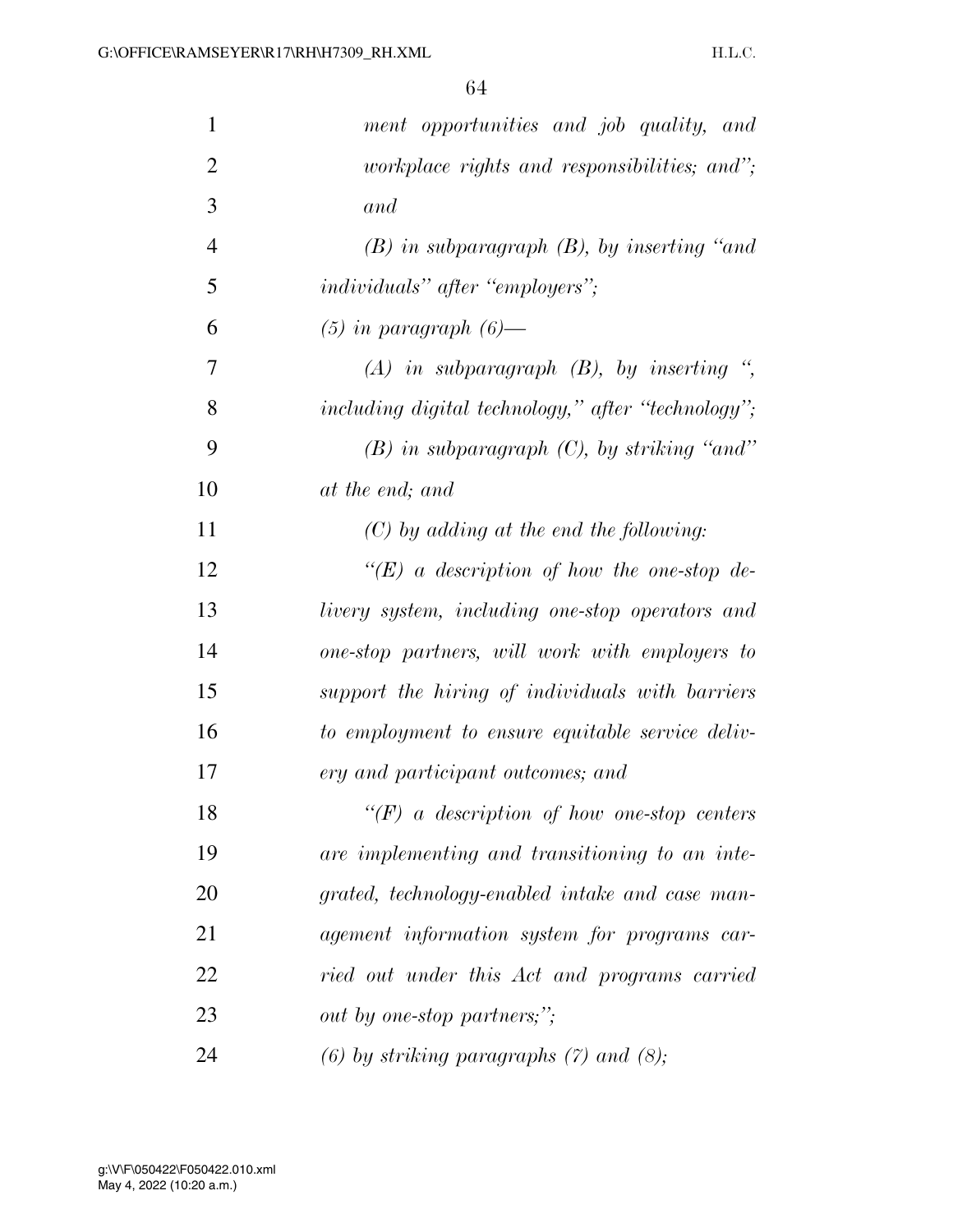| $\mathbf{1}$   | $(7)$ by redesignating paragraphs $(9)$ through $(12)$     |
|----------------|------------------------------------------------------------|
| 2              | as paragraphs $(7)$ through $(10)$ , respectively;         |
| 3              | $(8)$ in paragraph $(7)$ , as so redesignated, by          |
| $\overline{4}$ | striking "assessment of" and inserting "comprehen-         |
| 5              | sive local needs assessment, as described in section       |
| 6              | $129(a)(2)$ of";                                           |
| 7              | $(9)$ by striking paragraph $(13)$ ;                       |
| 8              | $(10)$ by redesignating paragraphs $(14)$ through          |
| 9              | $(20)$ as paragraphs $(11)$ through $(17)$ , respectively; |
| 10             | $(11)$ by inserting after paragraph $(17)$ , as so re-     |
| 11             | designated, the following:                                 |
| 12             | "(18) that the local area will not prohibit self-          |
| 13             | attestation in a manner consistent with section            |
| 14             | $402A(e)$ of the Higher Education Act of 1965 (20          |
| 15             | U.S.C. 1070a-11 $(e)$ ) as a means for determining eli-    |
| 16             | gibility for a program or service under this Act of        |
| 17             | any individual who is so self-attesting; and";             |
| 18             | $(12)$ by striking paragraph $(21)$ ; and                  |
| 19             | $(13)$ by redesignating paragraph $(22)$ as para-          |
| 20             | graph(19).                                                 |
| 21             | <b>CHAPTER 3-PERFORMANCE</b>                               |
| 22             | <b>ACCOUNTABILITY</b>                                      |
| 23             | SEC. 211. PERFORMANCE ACCOUNTABILITY SYSTEM.               |
| 24             | Section 116 of the Workforce Innovation and Oppor-         |
| 25             | tunity Act (29 U.S.C. 3141) is amended—                    |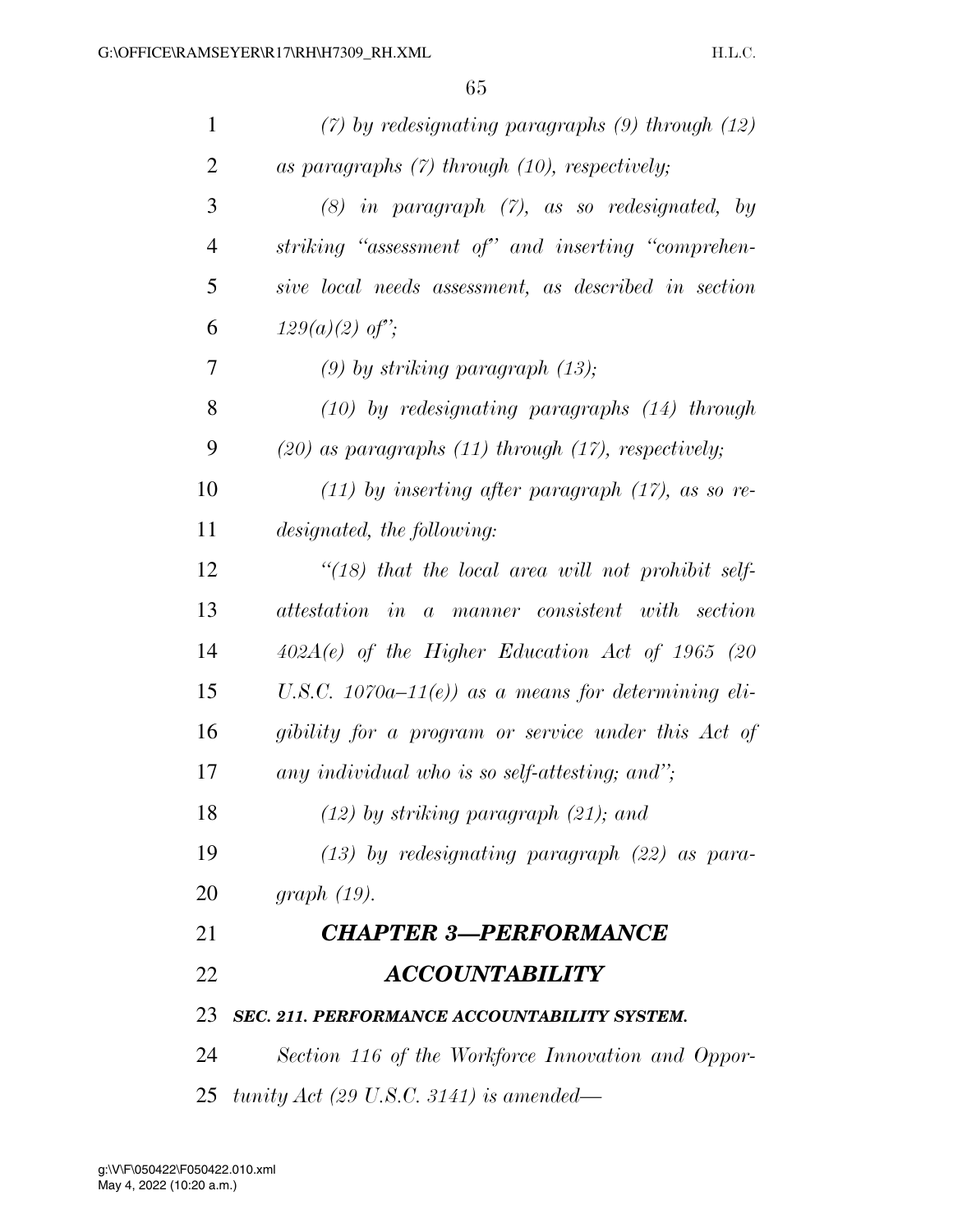H.L.C.

| 1              | $(1)$ in subsection $(b)$ —                             |
|----------------|---------------------------------------------------------|
| $\overline{2}$ | $(A)$ in paragraph $(2)$ —                              |
| 3              | $(i)$ in subparagraph $(A)$ —                           |
| $\overline{4}$ | $(I)$ by amending clause (i) to read                    |
| 5              | <i>as follows:</i>                                      |
| 6              | "(i) In GENERAL.—The State primary                      |
| 7              | indicators of performance for activities pro-           |
| 8              | vided under the adult and dislocated worker             |
| 9              | programs authorized under chapter 3 of                  |
| 10             | subtitle B, the program of adult education              |
| 11             | and family literacy activities authorized               |
| 12             | under title II, the employment services pro-            |
| 13             | gram authorized under sections 1 through                |
| 14             | 13 of the Wagner-Peyser Act (29 U.S.C. 49               |
| 15             | $et\ seq.)$ (except that subclauses $(V)$ and $(VI)$    |
| 16             | shall not apply to such program), and the               |
| 17             | program authorized under title $I$ of the Re-           |
| 18             | habilitation Act of 1973 (29 U.S.C. 720 $et$            |
| 19             | seq.) (other than section 112 or part $C$ of            |
| 20             | that title $(29 \text{ U.S.C. } 732, 741)$ , shall con- |
| 21             | sist of $-$                                             |
| 22             | $\lq (I)$ the percentage of program                     |
| 23             | participants who are in unsubsidized                    |
| 24             | employment during the second quarter                    |
| 25             | after exit from the program;                            |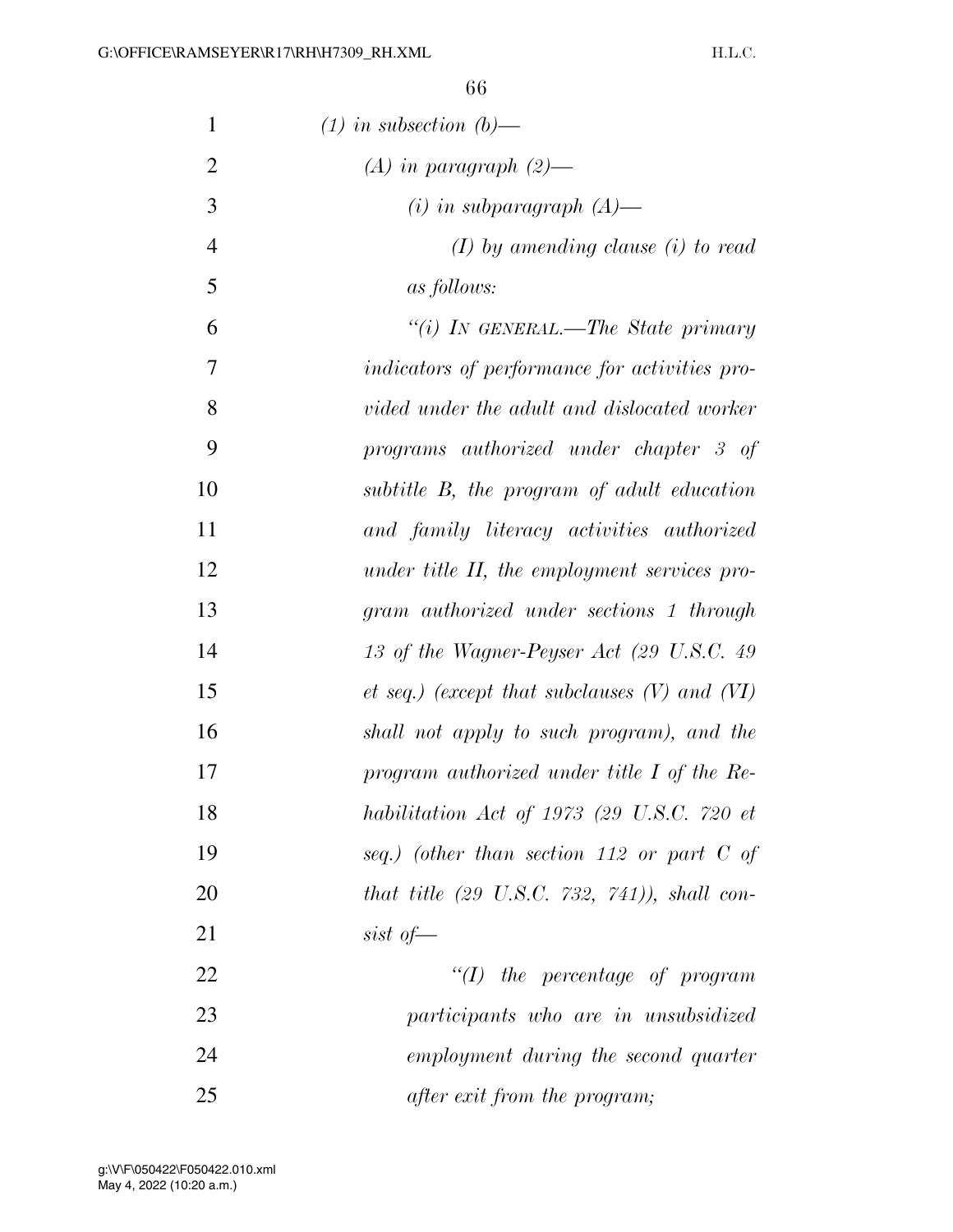| $\mathbf{1}$   | $``(II)$ the percentage of program                                            |
|----------------|-------------------------------------------------------------------------------|
| $\overline{2}$ | participants who are in unsubsidized                                          |
| 3              | employment during the fourth quarter                                          |
| $\overline{4}$ | <i>after exit from the program;</i>                                           |
| 5              | "(III) the median earnings of pro-                                            |
| 6              | gram participants who are in unsub-                                           |
| 7              | sidized employment during the second                                          |
| 8              | quarter after exit from the program;                                          |
| 9              | " $(IV)$ the median earnings of pro-                                          |
| 10             | gram participants who are in unsub-                                           |
| 11             | sidized employment during the fourth                                          |
| 12             | quarter after exit from the program;                                          |
| 13             | $\lq\lq(V)$ the percentage of program                                         |
| 14             | participants who obtain a recognized                                          |
| 15             | $postsecondary\;{\;{\it{creditial,}}\;}{\;}{\it{or}}\;{\;}{\it{a}}$<br>$sec-$ |
| 16             | ondary school diploma or its recog-                                           |
| 17             | nized equivalent (subject to clause                                           |
| 18             | $(iii)$ , during participation in or with-                                    |
| 19             | in 1 year after exit from the program;                                        |
| 20             | and                                                                           |
| 21             | $``(VI)$ the percentage of program                                            |
| 22             | participants who are in an education                                          |
| 23             | or training program that leads to a                                           |
| 24             | recognized postsecondary credential or                                        |
| 25             | employment, and who are achieving                                             |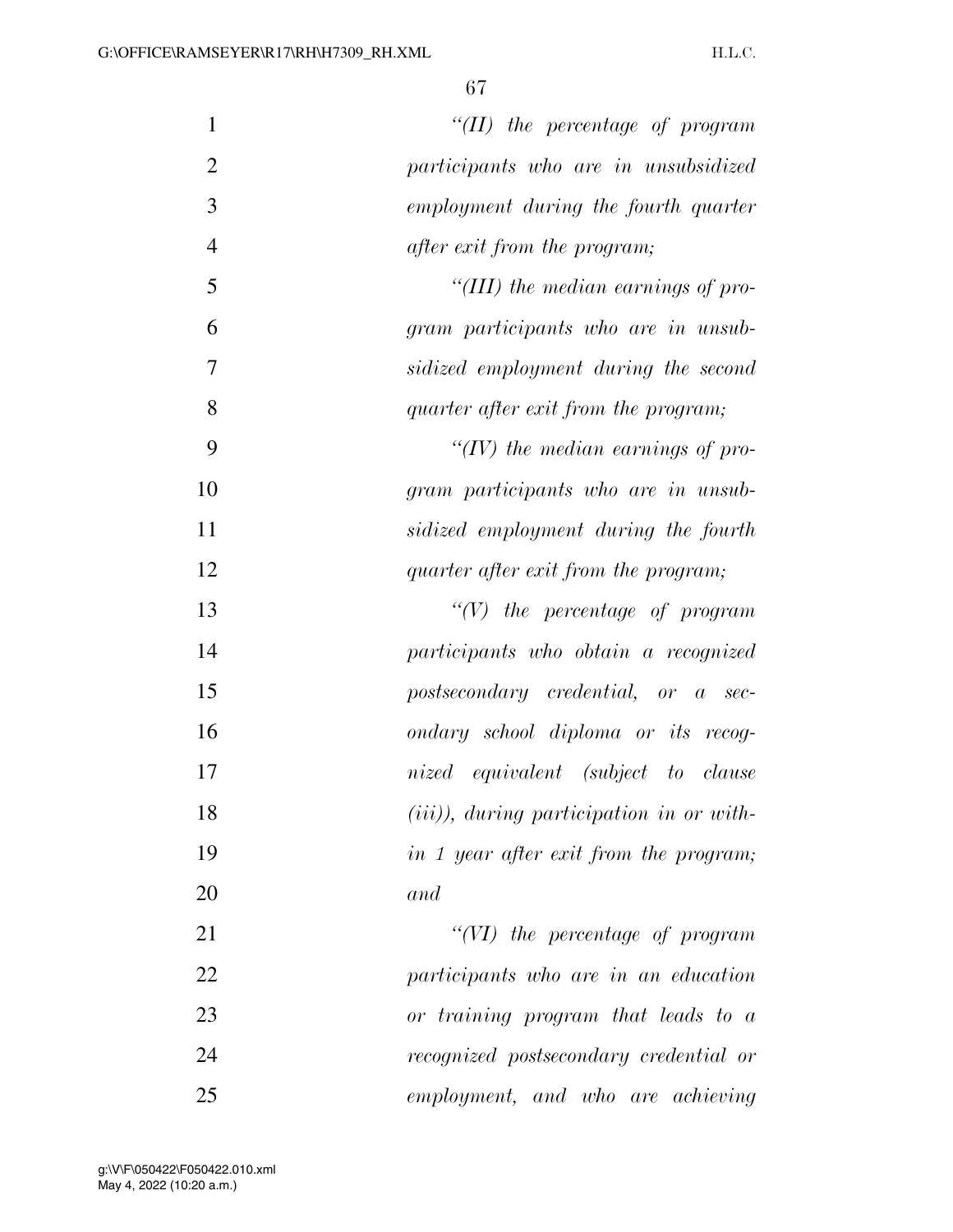| $\mathbf{1}$   | measurable skill gains toward such a              |
|----------------|---------------------------------------------------|
| $\overline{2}$ | <i>credential or employment.</i> ";               |
| 3              | $(II)$ in clause (iii), by inserting              |
| $\overline{4}$ | before the period at the end the fol-             |
| 5              | lowing: ", unless such participants are           |
| 6              | enrolled in services under title $II$ ; and       |
| 7              | $(III)$ by striking clause (iv);                  |
| 8              | (ii) by amending subparagraph $(B)$ to            |
| 9              | read as follows:                                  |
| 10             | "(B) ADDITIONAL INDICATORS.—                      |
| 11             | "(i) STATE IDENTIFIED.—A State may                |
| 12             | <i>identify</i> in the State plan additional per- |
| 13             | formance accountability indicators.               |
| 14             | $``(ii)$ SECRETARY IDENTIFIED.—The                |
| 15             | Secretary may identify additional indica-         |
| 16             | tors related to the quality of participants'      |
| 17             | unsubsidized employment after exit from a         |
| 18             | program, including factors such as avail-         |
| 19             | ability of paid time off, health, and retire-     |
| 20             | ment benefits, workplace safety and non-dis-      |
| 21             | crimination standards, predictable and sta-       |
| 22             | ble work schedule, stackable credentials, and     |
| 23             | advancement opportunities."; and                  |
| 24             | $(B)$ in paragraph $(3)(A)$ —                     |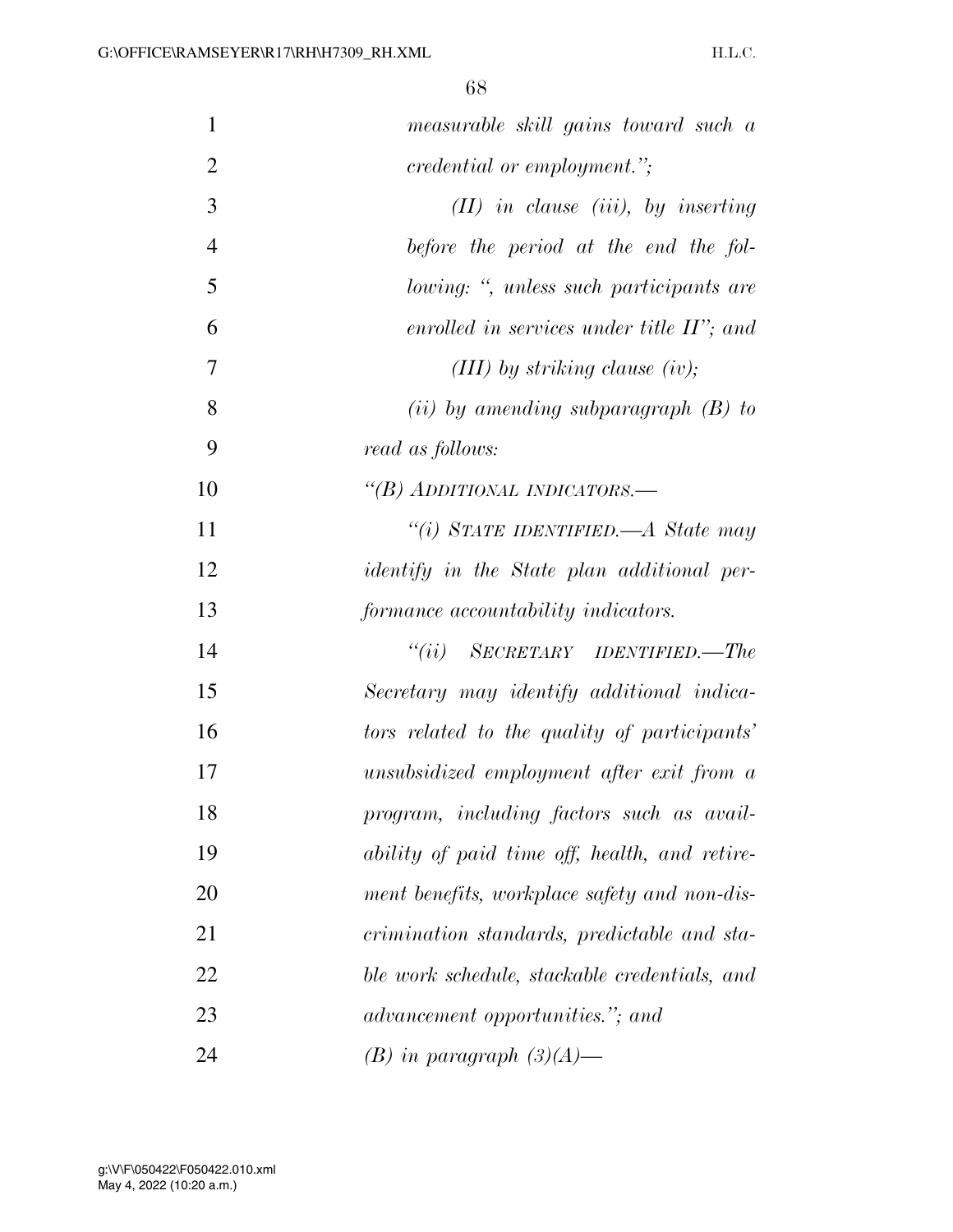| $\mathbf{1}$   | $(i)$ by amending clause $(iii)$ to read as            |
|----------------|--------------------------------------------------------|
| $\overline{2}$ | follows:                                               |
| 3              | ``(iii)<br><i>IDENTIFICATION</i><br>IN<br><b>STATE</b> |
| $\overline{4}$ | PLAN.—The Secretary of Labor in conjunc-               |
| 5              | with the Secretary of Education<br>tion                |
| 6              | shall                                                  |
| 7              | $\lq (I)$ propose expected levels of per-              |
| 8              | formance for each of the corresponding                 |
| 9              | primary indicators of performance for                  |
| 10             | each of the programs described in                      |
| 11             | clause (ii) for each State for the first               |
| 12             | 2 program years covered by the State                   |
| 13             | plan, and for the third and fourth pro-                |
| 14             | gram years covered by the State plan,                  |
| 15             | which shall be consistent with the fac-                |
| 16             | tors listed under clause $(v)$ ; and                   |
| 17             | "(II) publish on a publicly acces-                     |
| 18             | sible website—                                         |
| 19             | $``(aa)$ the statistical model                         |
| 20             | developed under clause (viii), and                     |
| 21             | the methodology used to develop                        |
| 22             | each such proposed expected level                      |
| 23             | of performance; and                                    |
| 24             | "(bb) each such proposal.";                            |
| 25             | $(ii)$ in clause $(v)$ —                               |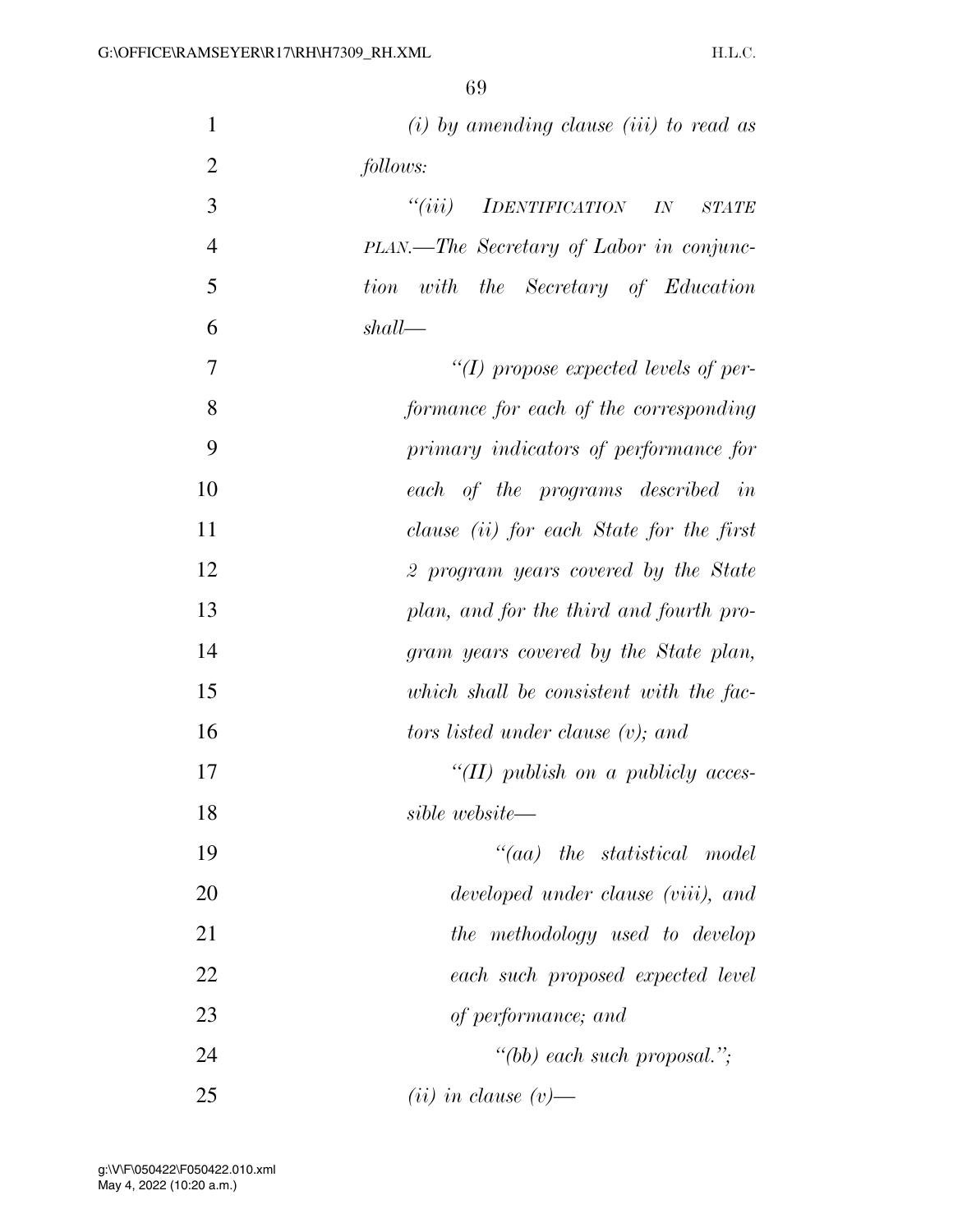| $\mathbf{1}$   | $(I)$ in subclause $(II)(bb)$ —                           |
|----------------|-----------------------------------------------------------|
| $\overline{2}$ | $(aa)$ by striking "ex-offender"                          |
| 3              | status, and welfare dependency"                           |
| $\overline{4}$ | and inserting "justice involve-                           |
| 5              | ment, and receipt of public assist-                       |
| 6              | ance"; and                                                |
| 7              | (bb) by inserting before the                              |
| 8              | semicolon at the end ", and other                         |
| 9              | factors the Secretary determines                          |
| 10             | relevant";                                                |
| 11             | $(II)$ by amending subclause $(III)$                      |
| 12             | to read as follows:                                       |
| 13             | "(III) take into account the extent                       |
| 14             | to which the levels involved promote                      |
| 15             | continuous improvement, which may                         |
| 16             | reflect an increase in the level of per-                  |
| 17             | formance accountability measures, a                       |
| 18             | <i>change in service strategy and delivery,</i>           |
| 19             | or a change in the participants served                    |
| 20             | by such State and ensure optimal re-                      |
| 21             | on the investment of Federal<br>turn                      |
| 22             | funds; and"; and                                          |
| 23             | ( <i>iii</i> ) by amending clause ( <i>viii</i> ) to read |
| 24             | <i>as follows:</i>                                        |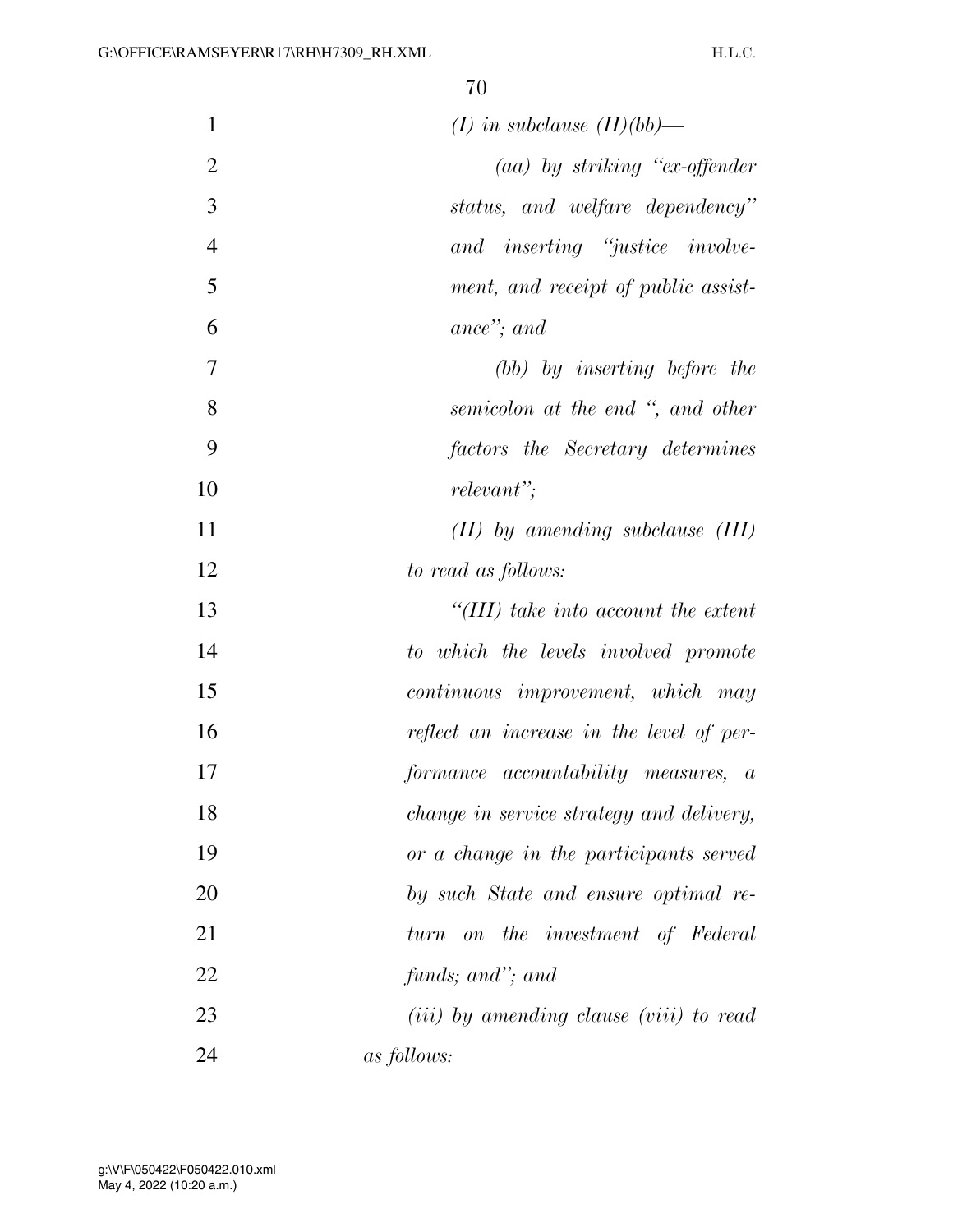| 1              | "(viii) STATISTICAL ADJUSTMENT              |
|----------------|---------------------------------------------|
| $\overline{2}$ | MODEL.—The Secretary of Labor and the       |
| 3              | Secretary of Education, after consultation  |
| $\overline{4}$ | with the representatives described in para- |
| 5              | graph $(4)(B)$ , shall—                     |
| 6              | $\lq (I)$ develop and disseminate an        |
| 7              | objective statistical model that will be    |
| 8              | used to make the adjustments in the         |
| 9              | State adjusted levels of performance for    |
| 10             | actual economic conditions and charac-      |
| 11             | teristics of participants under clauses     |
| 12             | $(v)$ and $(vii)$ ; and                     |
| 13             | "(II) publicly disclose the factors         |
| 14             | included in the statistical adjustment      |
| 15             | model in a report describing the model      |
| 16             | used to determine the adjusted levels of    |
| 17             | <i>performance.</i> ";                      |
| 18             | $(2)$ in subsection $(d)$ —                 |
| 19             | $(A)$ in paragraph $(2)$ —                  |
| 20             | $(i)$ in subparagraph $(F)$ , by inserting  |
| 21             | ", supportive," after "career";             |
| 22             | $(ii)$ in subparagraph $(H)$ , by inserting |
| 23             | "and percentage" after "number"; and        |
| 24             | (iii) by redesignating subparagraph         |
| 25             | $(L)$ as subparagraph $(M)$ ; and           |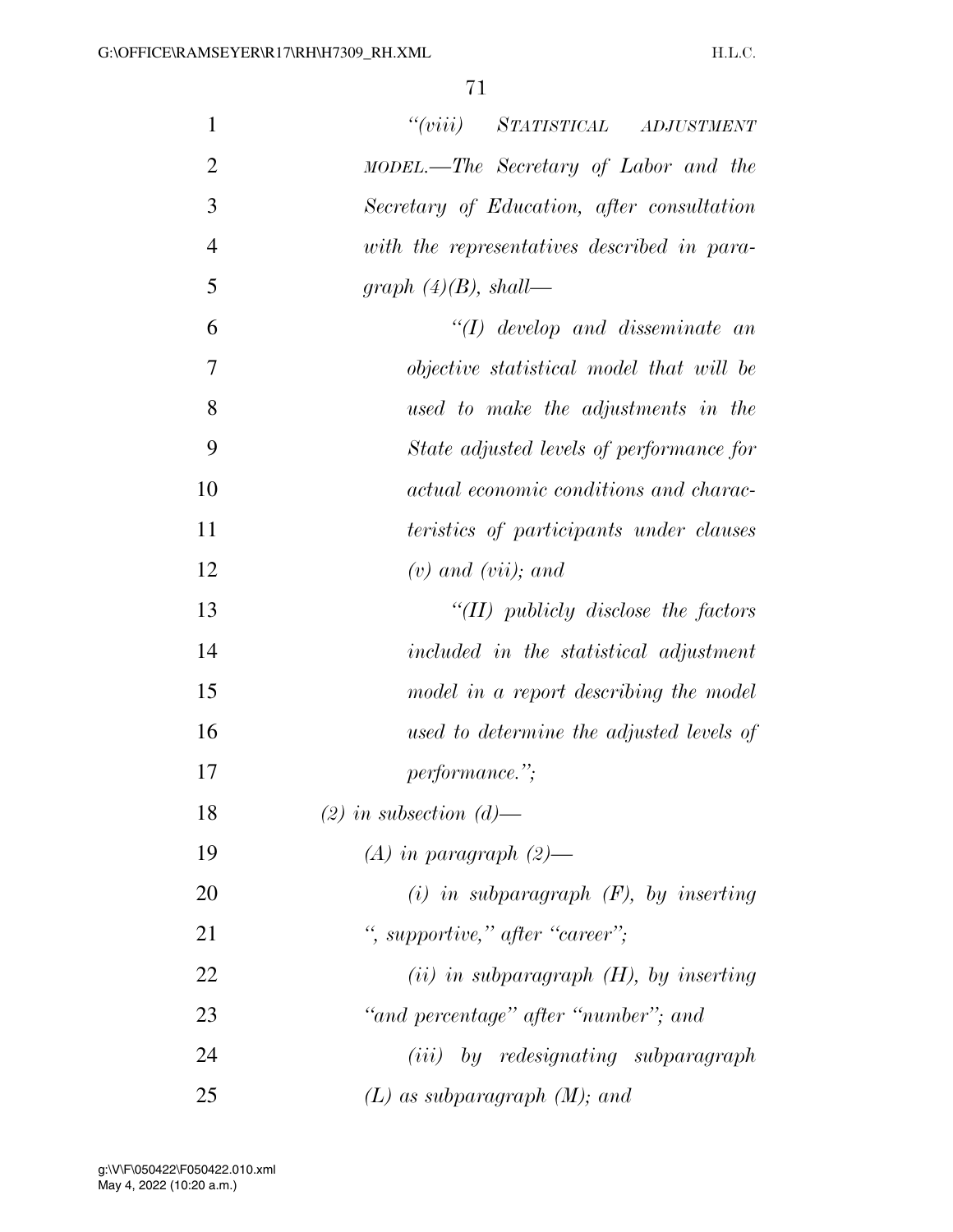| $\mathbf{1}$   | $(iv)$ by inserting after subparagraph              |
|----------------|-----------------------------------------------------|
| $\overline{2}$ | $(K)$ the following:                                |
| 3              | $\lq (L)$ information on earnings of partici-       |
| $\overline{4}$ | pants 4 quarters prior to receiving career and      |
| 5              | training services and, to the extent data is avail- |
| 6              | able, in years 2 and 3 after exit from career and   |
| 7              | <i>training services;"</i> ;                        |
| 8              | $(B)$ in paragraph $(6)$ —                          |
| 9              | $(i)$ by amending subparagraph $(A)$ to             |
| 10             | read as follows:                                    |
| 11             | "(A) STATE PERFORMANCE REPORTS.—The                 |
| 12             | Secretary of Labor and the Secretary of Edu-        |
| 13             | cation shall annually make available the per-       |
| 14             | formance reports for States containing the infor-   |
| 15             | mation described in paragraph (2), which shall      |
| 16             | $include$ $making$ such reports $available$         |
| 17             | $``(i)$ digitally using transparent,                |
| 18             | linked, open, and interoperable data for-           |
| 19             | mats that are human readable and machine            |
| 20             | actionable such that the data from these re-        |
| 21             | ports can be easily included in web-based           |
| 22             | tools and services supporting search, dis-          |
| 23             | comparison, analysis, navigation,<br>covery,        |
| 24             | and guidance;                                       |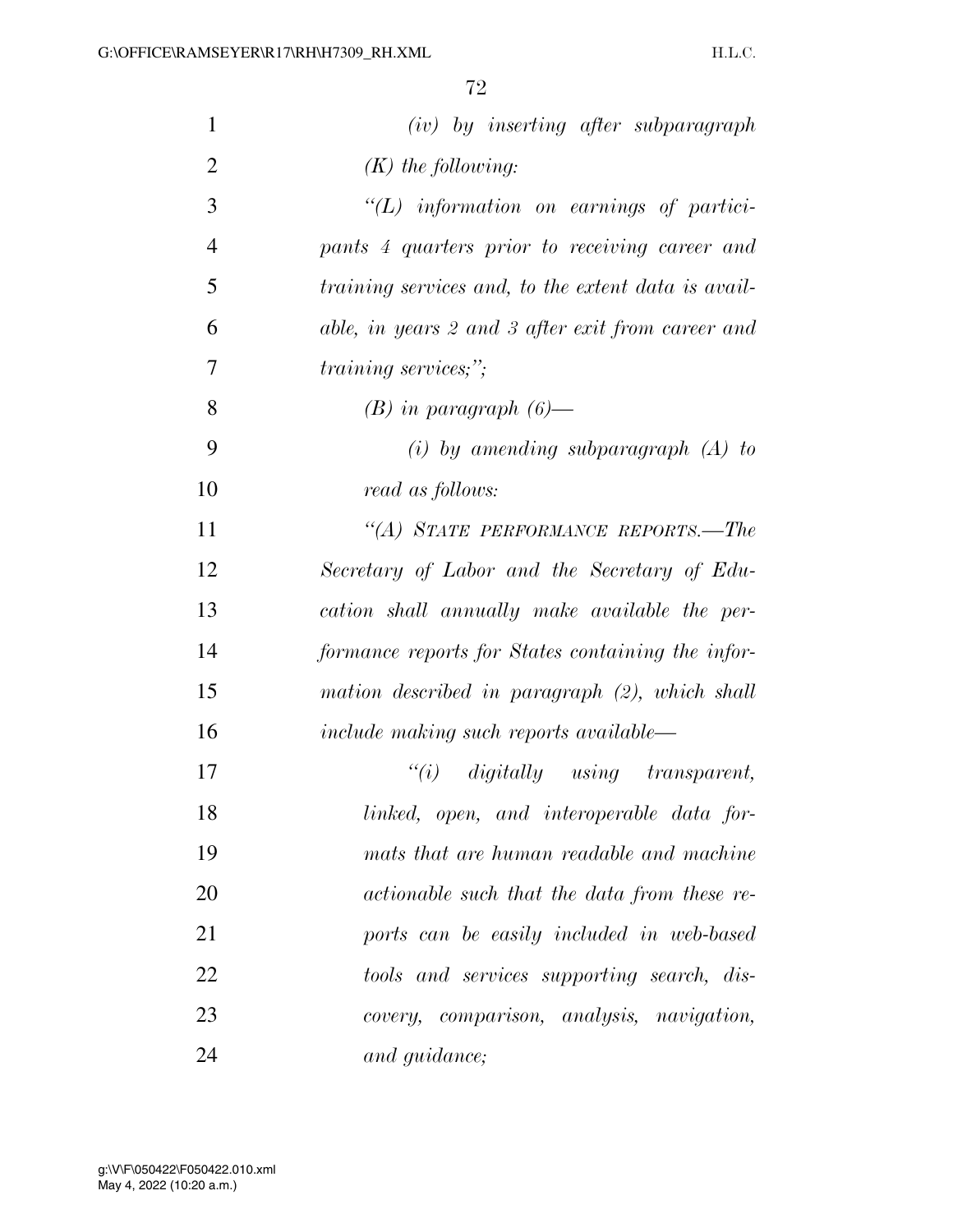| $\mathbf{1}$   | $``(ii)$ electronically in easily under-                               |
|----------------|------------------------------------------------------------------------|
| $\overline{2}$ | standable formats; and                                                 |
| 3              | $``(iii)$ in paper-based formats, as nec-                              |
| $\overline{4}$ | $\emph{essary."};$                                                     |
| 5              | (ii) by amending subparagraph $(B)$ to                                 |
| 6              | read as follows:                                                       |
| $\overline{7}$ | "(B) LOCAL AREA AND ELIGIBLE TRAINING                                  |
| 8              | <b>PROVIDER PERFORMANCE REPORTS.—The State</b>                         |
| 9              | shall, on an annual basis, make available the                          |
| 10             | performance reports for the local areas con-                           |
| 11             | taining the information described in paragraph                         |
| 12             | $(3)$ and the performance reports for eligible pro-                    |
| 13             | viders of training services containing the infor-                      |
| 14             | mation described in paragraph (4), which shall                         |
| 15             | include making such reports available in each of                       |
| 16             | the formats described in clauses $(i)$ through $(iii)$                 |
| 17             | of subparagraph $(A)$ ."; and                                          |
| 18             | $(iii)$ in subparagraph $(D)$ , by striking                            |
| 19             | "the Workforce" and inserting "Labor";                                 |
| 20             | $(3)$ by redesignating subsections $(f)$ , $(g)$ , $(h)$ , and         |
| 21             | $(i)$ as subsections $(g)$ , $(h)$ , $(i)$ , and $(j)$ , respectively; |
| 22             | $(4)$ by inserting the following after subsection $(e)$ :              |
| 23             | "(f) STATE EQUITY REPORTS.-                                            |
| 24             | "(1) IN GENERAL.—Using funds authorized                                |
| 25             | under a core program and made available to carry                       |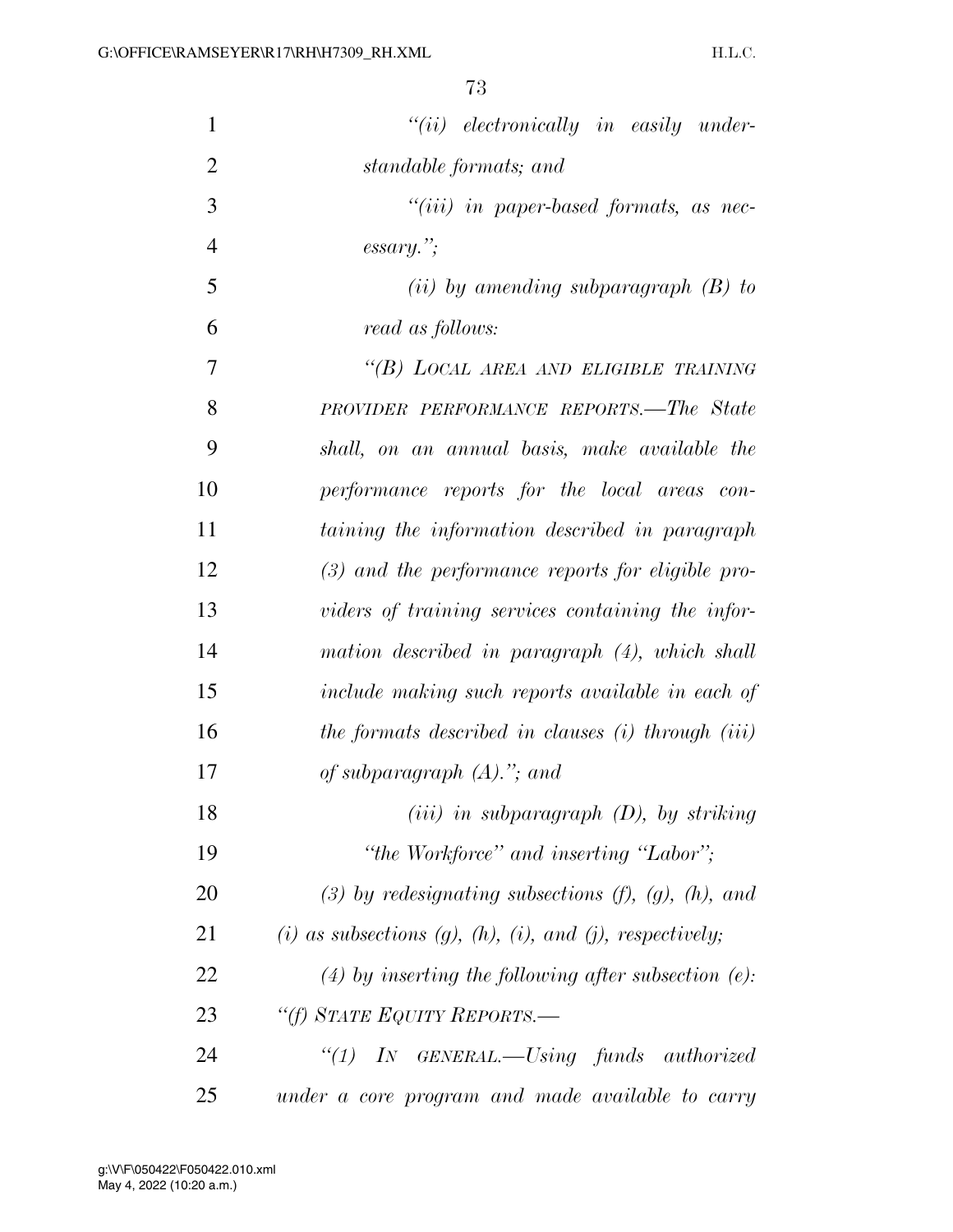| $\mathbf{1}$   | out this section, the State, in coordination with local   |
|----------------|-----------------------------------------------------------|
| $\overline{2}$ | boards in the State and the State agencies responsible    |
| 3              | for the administration of the core programs, shall an-    |
| $\overline{4}$ | nually prepare and submit to the Secretary a report       |
| 5              | on the progress of the State in achieving equitable       |
| 6              | outcomes in the State levels of performance relating to   |
| 7              | indicators described in subsection $(b)(2)(A)$ for a pro- |
| 8              | gram for any program year, which shall—                   |
| 9              | $\lq (A)$ identify and quantify any disparities           |
| 10             | or gaps in performance on such levels of perform-         |
| 11             | ance for each such indicator between—                     |
| 12             | $\lq\lq(i)$ individuals with barriers to em-              |
| 13             | ployment; and                                             |
| 14             | $``(ii)$ individuals without such barriers                |
| 15             | to employment; and                                        |
| 16             | $\lq\lq B$ include a quantifiable description of          |
| 17             | the progress that individuals with barriers to            |
| 18             | employment have made in meeting such levels of            |
| 19             | <i>performance.</i>                                       |
| 20             | "(2) INFORMATION DISAGGREGATION.—The in-                  |
| 21             | formation provided in subparagraphs $(A)$ and $(B)$ of    |
| 22             | paragraph $(1)$ shall be disaggregated—                   |
| 23             | "(A) by industry sector; and                              |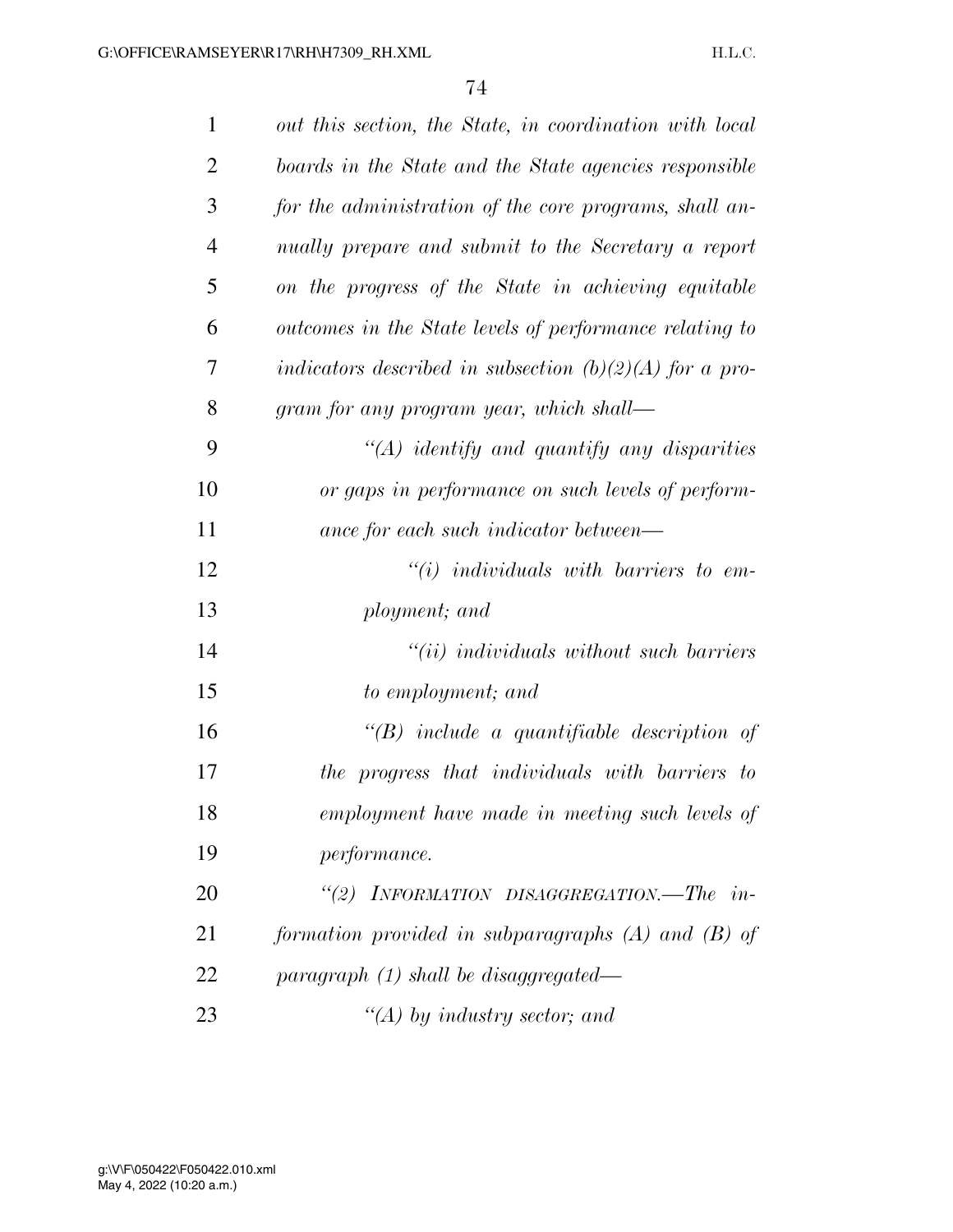| 1              | "(B) by each subpopulation of individuals                    |
|----------------|--------------------------------------------------------------|
| $\overline{2}$ | with barriers to employment (as defined in sec-              |
| 3              | tion $3$ ).                                                  |
| $\overline{4}$ | "(3) INFORMATION DISSEMINATION.—The Sec-                     |
| 5              | retary shall make the information contained in such          |
| 6              | reports available to the general public in a manner          |
| 7              | consistent with the requirements described in sub-           |
| 8              | section $(d)(6)(A)$ .".                                      |
| 9              | <b>Subtitle B—Workforce Investment</b>                       |
| 10             | <b>Activities and Providers</b>                              |
| 11             | <b>CHAPTER 1-WORKFORCE INVESTMENT</b>                        |
| 12             | <b>ACTIVITIES AND PROVIDERS</b>                              |
| 13             | SEC. 221. ESTABLISHMENT OF ONE-STOP DELIVERY SYS-            |
| 14             | <b>TEMS.</b>                                                 |
| 15             | (a) ONE-STOP PARTNERS.—Section $121(b)$ of the               |
| 16             | Workforce Innovation and Opportunity Act (29 U.S.C.          |
|                | 17 $3151(b)$ is amended—                                     |
| 18             | $(1)$ in paragraph $(1)$ —                                   |
| 19             | (A) in subparagraph $(A)(ii)$ , by striking ",               |
| 20             | including payment of the infrastructure costs of             |
| 21             | one-stop centers in accordance with subsection               |
| 22             | $(h)$ " and inserting "(other than payment of the            |
| 23             | physical and virtual infrastructure costs of one-            |
| 24             | stop centers in accordance with subsection $(h)$ ,           |
| 25             | provided<br>under<br>subsection<br>except<br>$\mathfrak{a}s$ |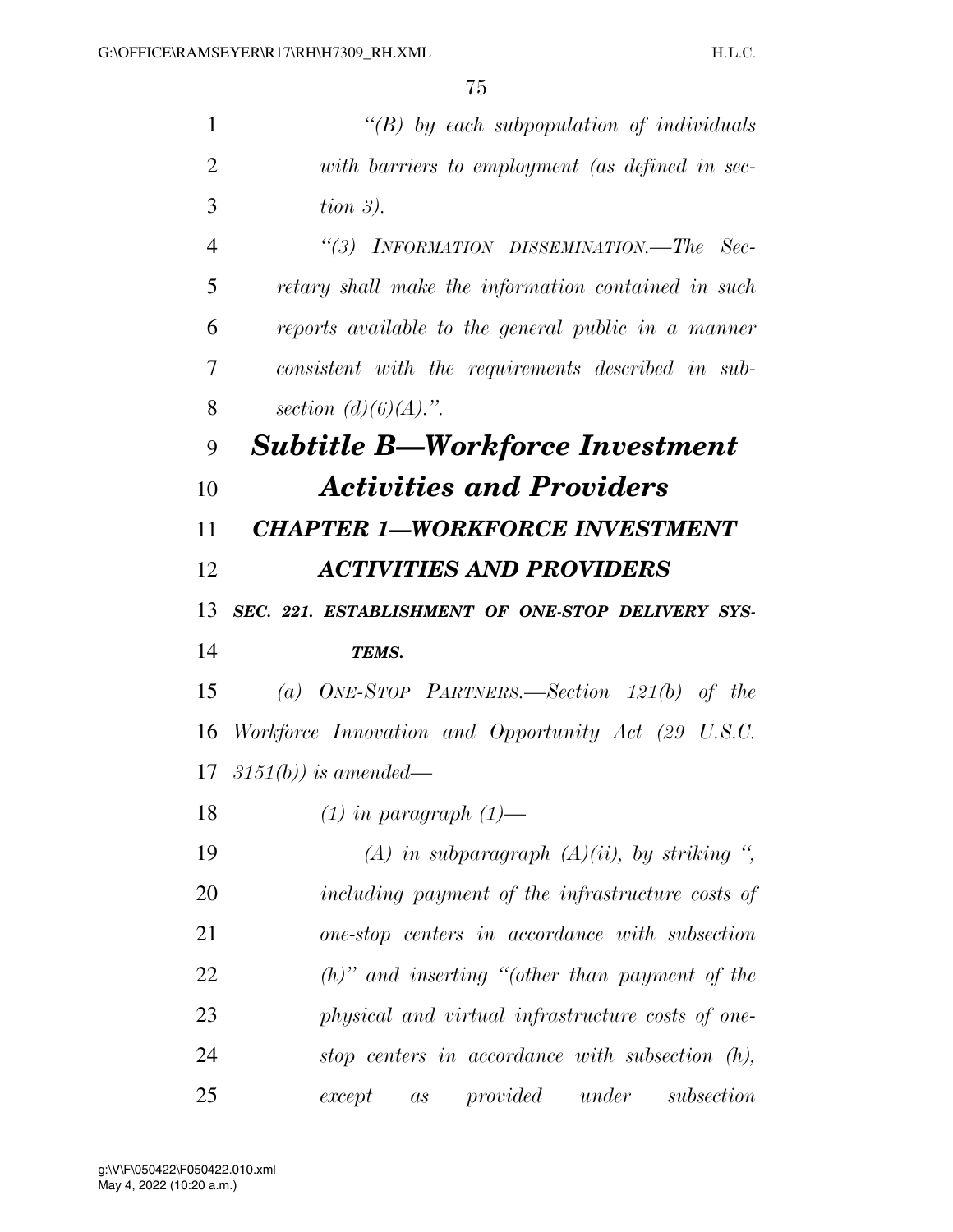| 1              | $(c)(2)(A)(ii)(II)$ in the memorandum of under- |
|----------------|-------------------------------------------------|
| $\overline{2}$ | standing)";                                     |
| 3              | $(B)$ in subparagraph $(B)$ —                   |
| $\overline{4}$ | $(i)$ by inserting "and" at the end of          |
| 5              | clause(xi);                                     |
| 6              | $(ii)$ by striking clause $(xii)$ ; and         |
| 7              | $(iii)$ by redesignating clause $(xiii)$ as     |
| 8              | clause $(xii)$ ; and                            |
| 9              | (C) in subparagraph $(C)(ii)(II)$ , by striking |
| 10             | "and the Secretary of Health and Human Serv-    |
| 11             | ices" and inserting ", the Secretary of Edu-    |
| 12             | cation, and the Secretary of Health and Human   |
| 13             | Services"; and                                  |
| 14             | (2) in paragraph $(2)(B)$ —                     |
| 15             | $(A)$ by redesignating clause (vii) as clause   |
| 16             | (viii);                                         |
| 17             | $(B)$ in clause (vi), by striking "and" after   |
| 18             | the semicolon; and                              |
| 19             | $(C)$ by inserting after clause (vi) the fol-   |
| 20             | lowing:                                         |
| 21             | $``(vii)$ employment and training pro-          |
| 22             | grams carried out by the Economic Devel-        |
| 23             | opment Administration; and".                    |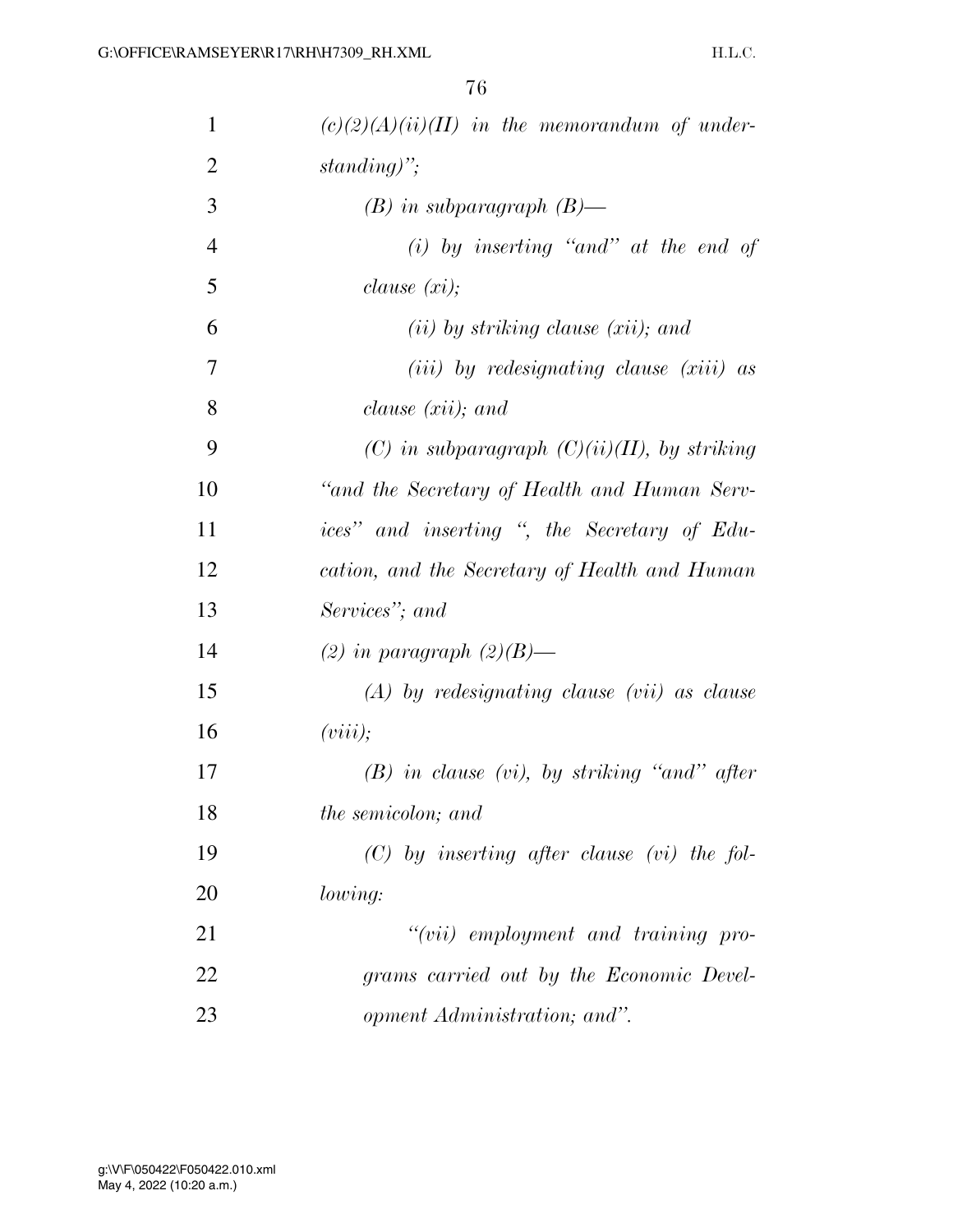| 1              | (b)<br>MEMORANDUM OF UNDERSTANDING.—Section                |
|----------------|------------------------------------------------------------|
| 2              | $121(c)(2)(A)$ of the Workforce Innovation and Opportunity |
| 3              | Act (29 U.S.C. 3151(c)(2)(A)) is amended—                  |
| $\overline{4}$ | $(1)$ in clause $(ii)$ —                                   |
| 5              | $(A)$ in subclause $(I)$ by striking "and" after           |
| 6              | <i>the semicolon;</i>                                      |
| 7              | $(B)$ by amending subclause $(II)$ to read as              |
| 8              | follows:                                                   |
| 9              | "(II) funding of physical and vir-                         |
| 10             | tual infrastructure costs of one-stop                      |
| 11             | centers in accordance with subsection                      |
| 12             | $(h)(3)$ , if funding received by the local                |
| 13             | area under subsection $(h)(2)$ is insuffi-                 |
| 14             | cient to cover such costs;"; and                           |
| 15             | $(2)$ by amending clause $(iv)$ to read as follows:        |
| 16             | $``(iv)$ methods to provide appropriate                    |
| 17             | access of services (including access to tech-              |
| 18             | nology and materials) to workers, youth,                   |
| 19             | and individuals with barriers to employ-                   |
| 20             | ment through the one-stop delivery system                  |
| 21             | to address the needs of such workers and                   |
| 22             | youth, and to increase access, particularly                |
| 23             | <i>in</i> underserved and rural communities;               |
| 24             | $and$ ".                                                   |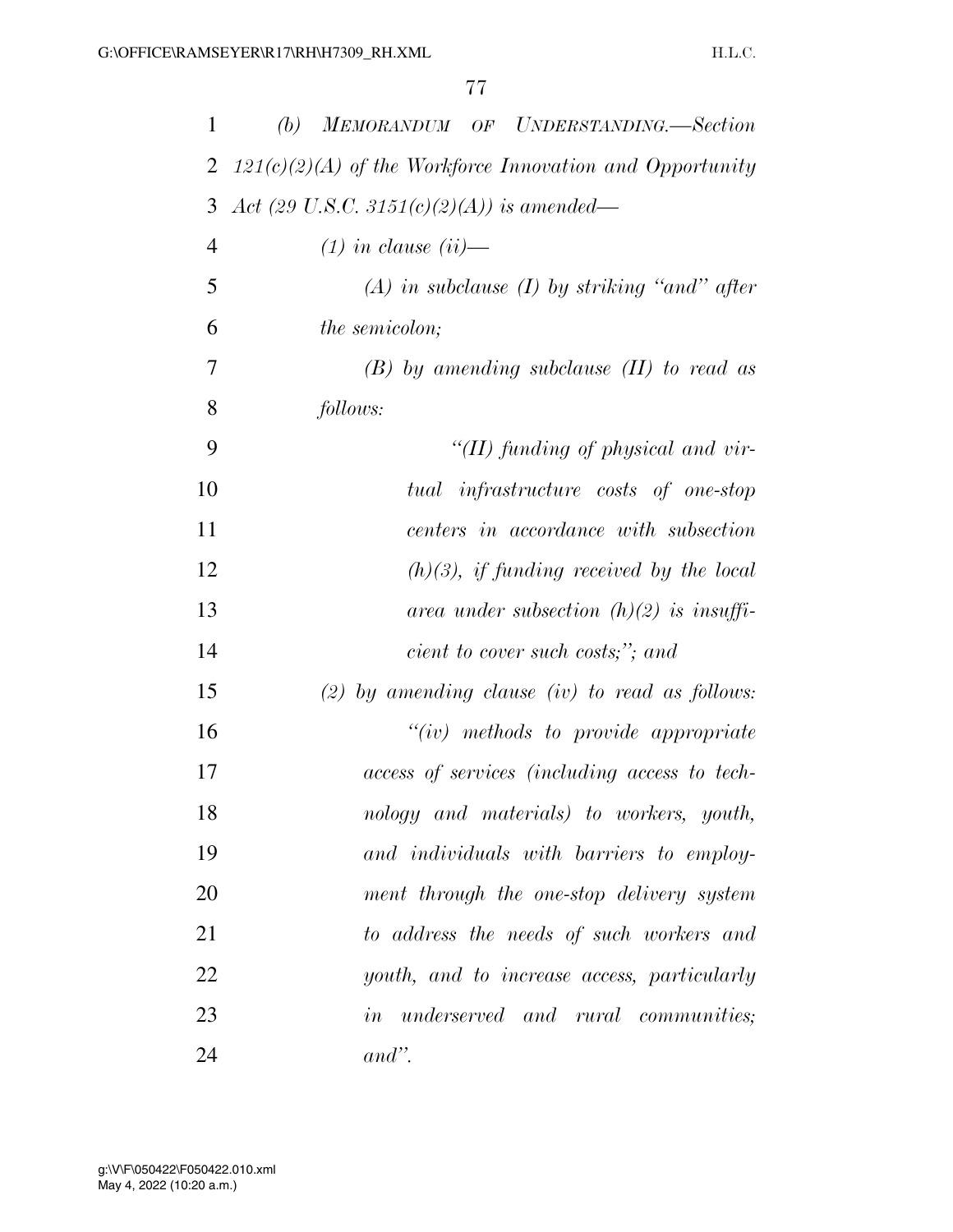| 1  | (c) ONE-STOP OPERATORS.—Section $121(d)$ of the     |
|----|-----------------------------------------------------|
| 2  | Workforce Innovation and Opportunity Act (29 U.S.C. |
| 3  | $3151(d)$ ) is amended—                             |
| 4  | $(1)$ in paragraph $(2)$ —                          |
| 5  | $(A)$ in subparagraph $(A)$ , by striking "proc-    |
| 6  | ess; and" and inserting "process, except as au-     |
| 7  | <i>thorized by paragraph</i> (4); and"; and         |
| 8  | $(B)$ in subparagraph $(B)$ —                       |
| 9  | $(i)$ by amending clause $(i)$ to read as           |
| 10 | follows:                                            |
| 11 | $``(i)$ a secondary school, an area career          |
| 12 | and technical education school, or an insti-        |
| 13 | <i>tution of higher education;"</i> ;               |
| 14 | (ii) in clause (v), by striking "and"               |
| 15 | after the semicolon;                                |
| 16 | $(iii)$ by redesignating clause $(vi)$ as           |
| 17 | clause(vii);                                        |
| 18 | $(iv)$ by inserting after clause $(v)$ the          |
| 19 | following:                                          |
| 20 | " $(vi)$ a public library; and"; and                |
| 21 | $(v)$ in clause $(vii)$ , as so redesignated,       |
| 22 | by inserting "or joint labor-management"            |
| 23 | after "a labor";                                    |
| 24 | (2) by redesignating paragraphs (3) and (4) as      |
| 25 | paragraphs $(5)$ and $(6)$ ;                        |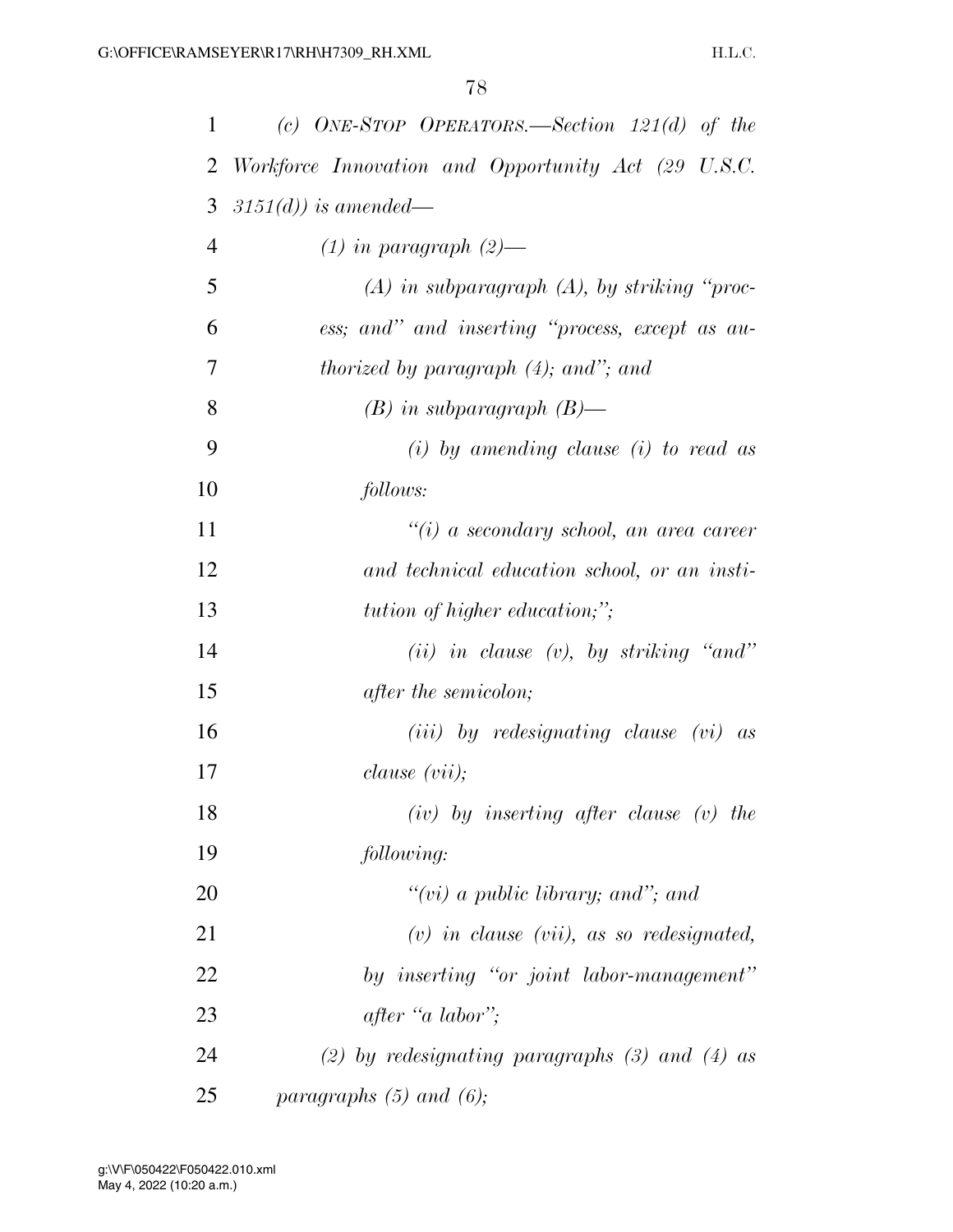| $\mathbf{1}$   | $(3)$ by inserting after paragraph $(2)$ the fol-        |
|----------------|----------------------------------------------------------|
| 2              | lowing:                                                  |
| 3              | "(3) RESPONSIBILITIES.—The responsibilities of           |
| $\overline{4}$ | the one-stop operator—                                   |
| 5              | $\lq (A)$ shall include managing the physical            |
| 6              | and virtual infrastructure and operations of the         |
| 7              | one-stop system in the local area, and facili-           |
| 8              | tating coordination among the partners in the            |
| 9              | one-stop system; and                                     |
| 10             | $\lq\lq B$ may include the provision of direct           |
| 11             | services to job seekers and employers.                   |
| 12             | "(4) LOCAL BOARD AS ONE-STOP OPERATOR.-                  |
| 13             | Subject to approval from the Governor and in accord-     |
| 14             | ance with any other eligibility criteria established by  |
| 15             | the State, a local board may serve as a one-stop oper-   |
| 16             | ator consistent with the requirements of this sub-       |
| 17             | section."; and                                           |
| 18             | $(4)$ in paragraph $(5)$ , as so redesignated, by        |
| 19             | striking "and secondary schools".                        |
| 20             | (d) ESTABLISHMENT OF ONE-STOP DELIVERY SYS-              |
| 21             | TEM.—Section $121(e)(2)$ of the Workforce Innovation and |
| 22             | Opportunity Act (29 U.S.C. 3151(e)(2)) is amended—       |
| 23             | $(1)$ in subparagraph $(A)$ —                            |
| 24             | $(A)$ by inserting "in person or virtually"              |
| 25             | after "accessible"; and                                  |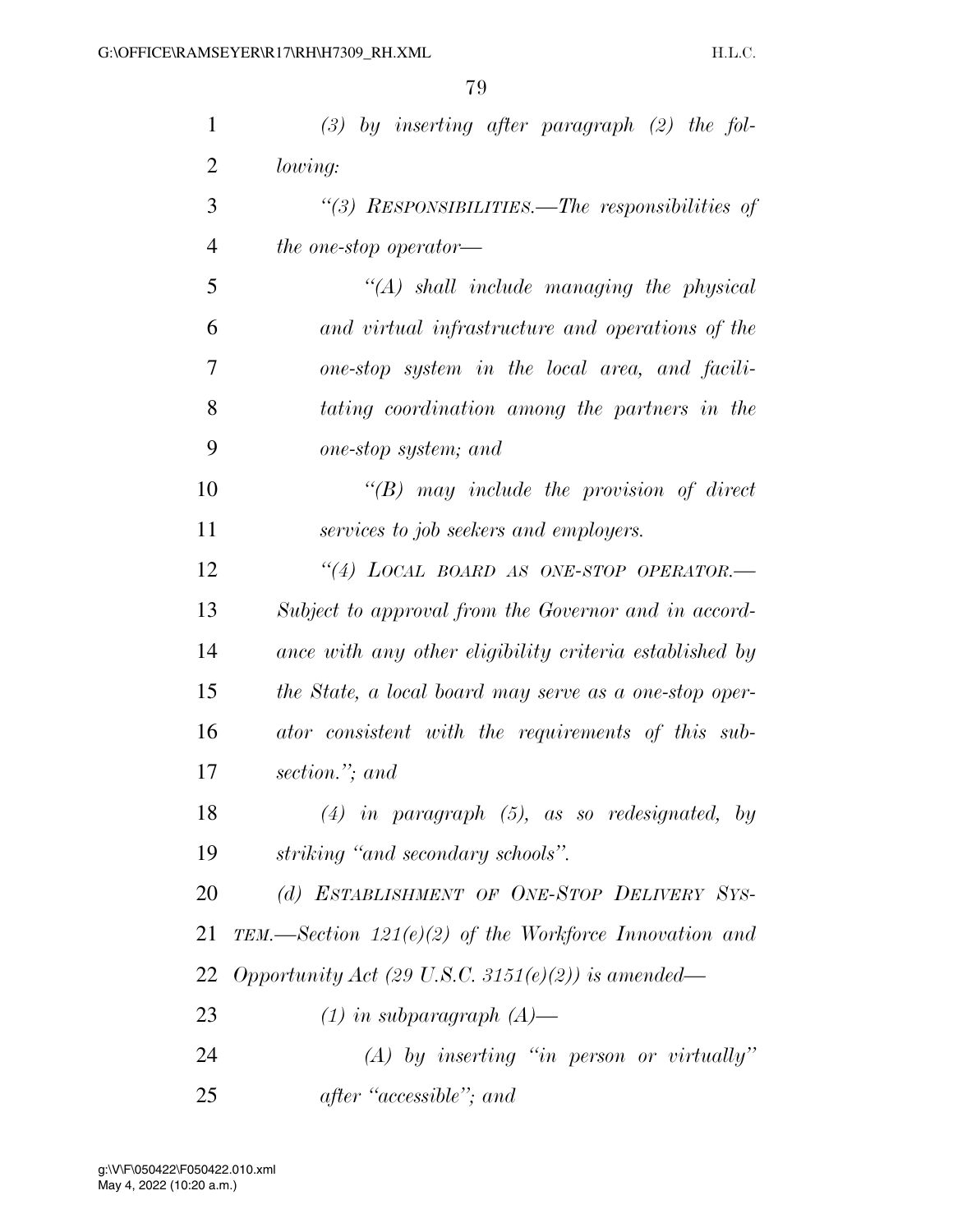| 1              | $(B)$ by inserting "and virtually in a man-                      |
|----------------|------------------------------------------------------------------|
| $\overline{2}$ | ner that improves efficiency, coordination, and                  |
| 3              | quality in the delivery of one-stop partner serv-                |
| $\overline{4}$ | <i>ices</i> " after "State";                                     |
| 5              | $(2)$ in subparagraph $(B)$ —                                    |
| 6              | $(A)$ in clause (i), by inserting "(such as a                    |
| 7              | community college campus, a secondary school,                    |
| 8              | an area career and technical education school, or                |
| 9              | a public library) and through community-based                    |
| 10             | organizations" after "affiliated sites"; and                     |
| 11             | (B) in clause $(ii)(II)$ by adding "and" after                   |
| 12             | <i>the semicolon;</i>                                            |
| 13             | $(3)$ in subparagraph $(C)$ —                                    |
| 14             | $(A)$ by inserting "virtual or physical" after                   |
| 15             | "may have"; and                                                  |
| 16             | $(B)$ by striking "; and" and inserting a pe-                    |
| 17             | riod; and                                                        |
| 18             | $(4)$ by striking subparagraph $(D)$ .                           |
| 19             | (e) CERTIFICATION AND CONTINUOUS IMPROVEMENT                     |
| 20             | OF ONE-STOP CENTERS.—Section $121(g)(2)(A)$ of the               |
| 21             | Workforce Innovation and Opportunity Act (29 U.S.C.              |
|                | 22 3151(g)(2)(A)) is amended by striking "subsections $(h)(1)$ " |
|                | 23 and inserting "subsections $(h)(3)$ ".                        |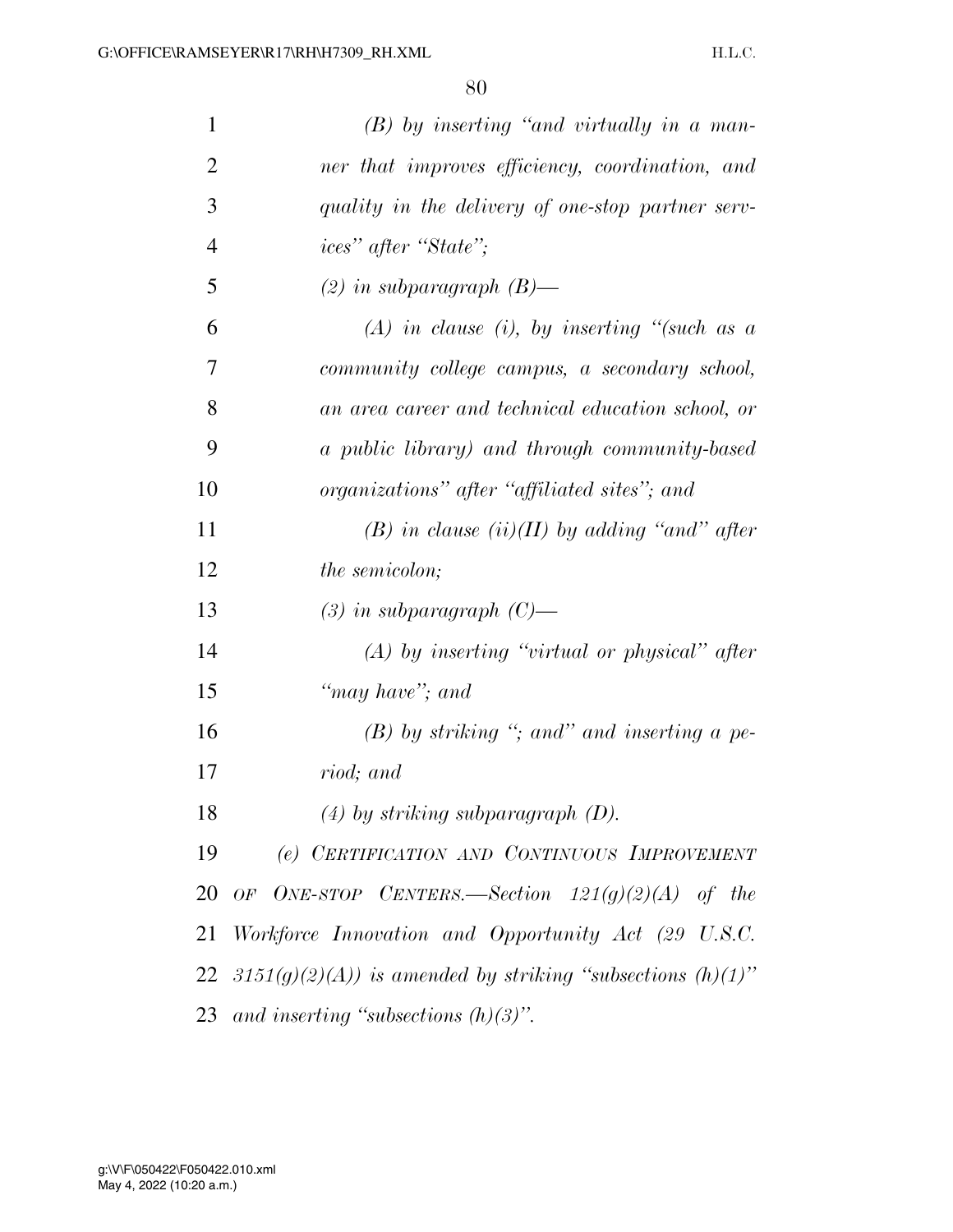| $\mathbf{1}$   | (f) FUNDING OF ONE-STOP INFRASTRUCTURE.-Sec-                      |
|----------------|-------------------------------------------------------------------|
| 2              | tion 121(h) of the Workforce Innovation and Opportunity           |
| 3              | Act $(29 \text{ U.S.C. } 3151(h))$ is amended to read as follows: |
| $\overline{4}$ | "(h) FUNDING OF ONE-STOP INFRASTRUCTURE.-                         |
| 5              | "(1) In GENERAL.—For any program year, not                        |
| 6              | more than 10 percent of the funds allotted under sec-             |
| 7              | tions 127, 132, and 211, and section 6 of the Wagner-             |
| 8              | Peyser Act (29 U.S.C. 49e) shall be used to fund the              |
| 9              | costs of infrastructure of one-stop centers in local              |
| 10             | areas.                                                            |
| 11             | "(2) ALLOCATION BY GOVERNOR.-                                     |
| 12             | "(A) IN GENERAL.—From the funds pro-                              |
| 13             | vided under paragraph (1), the Governor shall                     |
| 14             | allocate the funds to local areas in accordance                   |
| 15             | with the formula established under subparagraph                   |
| 16             | $(B)$ for the purposes of paying the costs of infra-              |
| 17             | structure of one-stop centers.                                    |
| 18             | "(B) ALLOCATION FORMULA.—The State                                |
| 19             | board shall develop a formula to be used by the                   |
| 20             | Governor to allocate the funds provided under                     |
| 21             | $paramph (1) to local areas. The formula shall$                   |
| 22             | be based on factors including the number of one-                  |
| 23             | stop centers in a local area, the intensity of serv-              |
| 24             | ices provided by such centers, the population                     |
| 25             | served by such centers, the services provided by                  |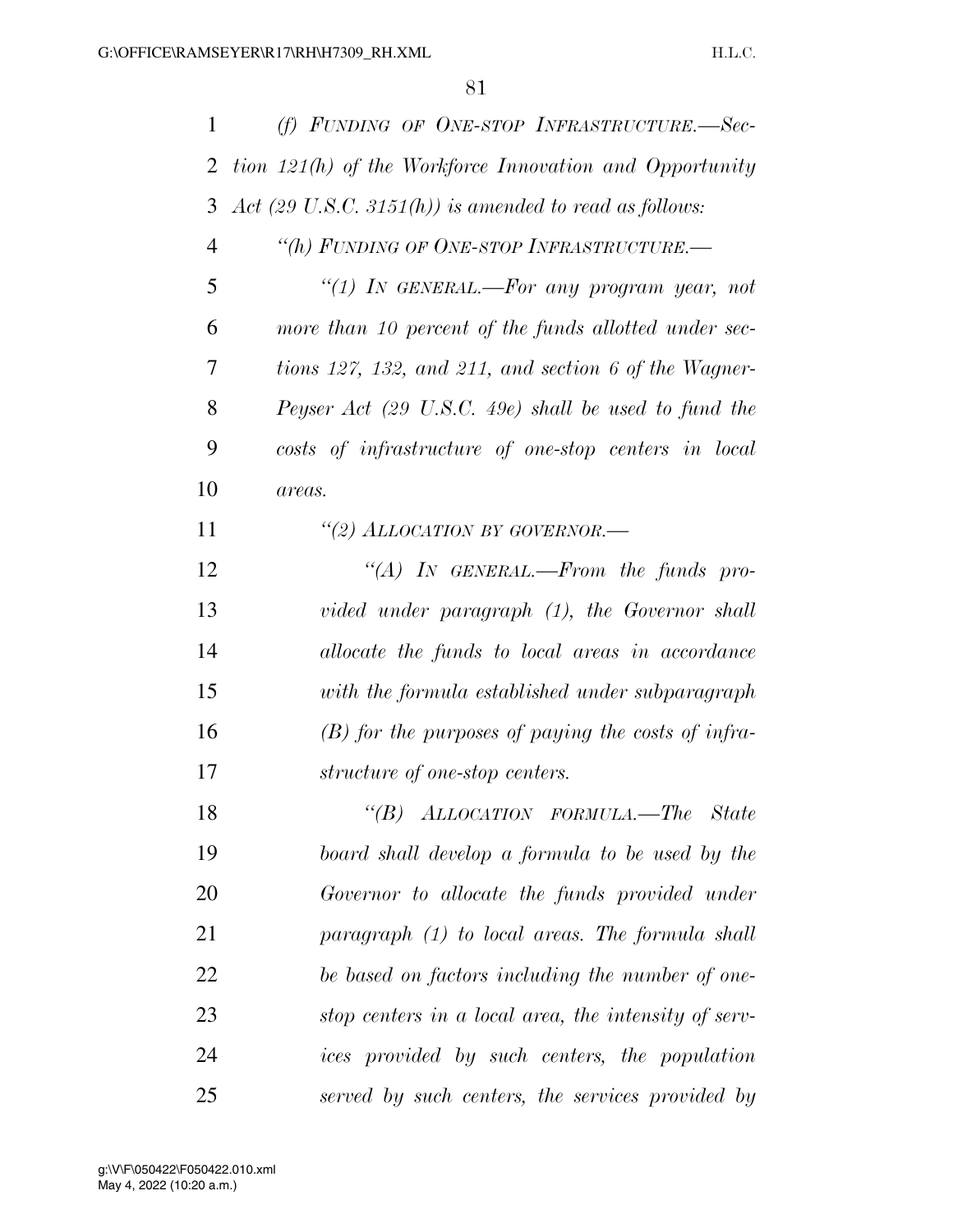*such centers, and other factors relating to the performance of such centers that the State board determines are appropriate.* 

 *''(C) COSTS OF INFRASTRUCTURE.—In this subsection, the term ''costs of infrastructure'', used with respect to a one-stop center, means the nonpersonnel costs that are necessary for the gen- eral operation of the one-stop center (whether for in-person or virtual service delivery), including the rental costs of the facilities, the costs of utili- ties and maintenance, equipment (including as- sessment-related products and assistive tech- nology for individuals with disabilities), and technology to facilitate access to the one-stop cen- ter, including the center's planning and outreach activities.* 

*''(3) ADDITIONAL FUNDING.—* 

 *''(A) IN GENERAL.—In the case of a local area for which funds allocated under paragraph (2) are insufficient to cover the total costs of in- frastructure of one-stop centers in such local area, the local board, chief elected officials, and one-stop partners described in subsection (b)(1) in such local area may fund such costs through methods agreed on by the local board, chief elect-*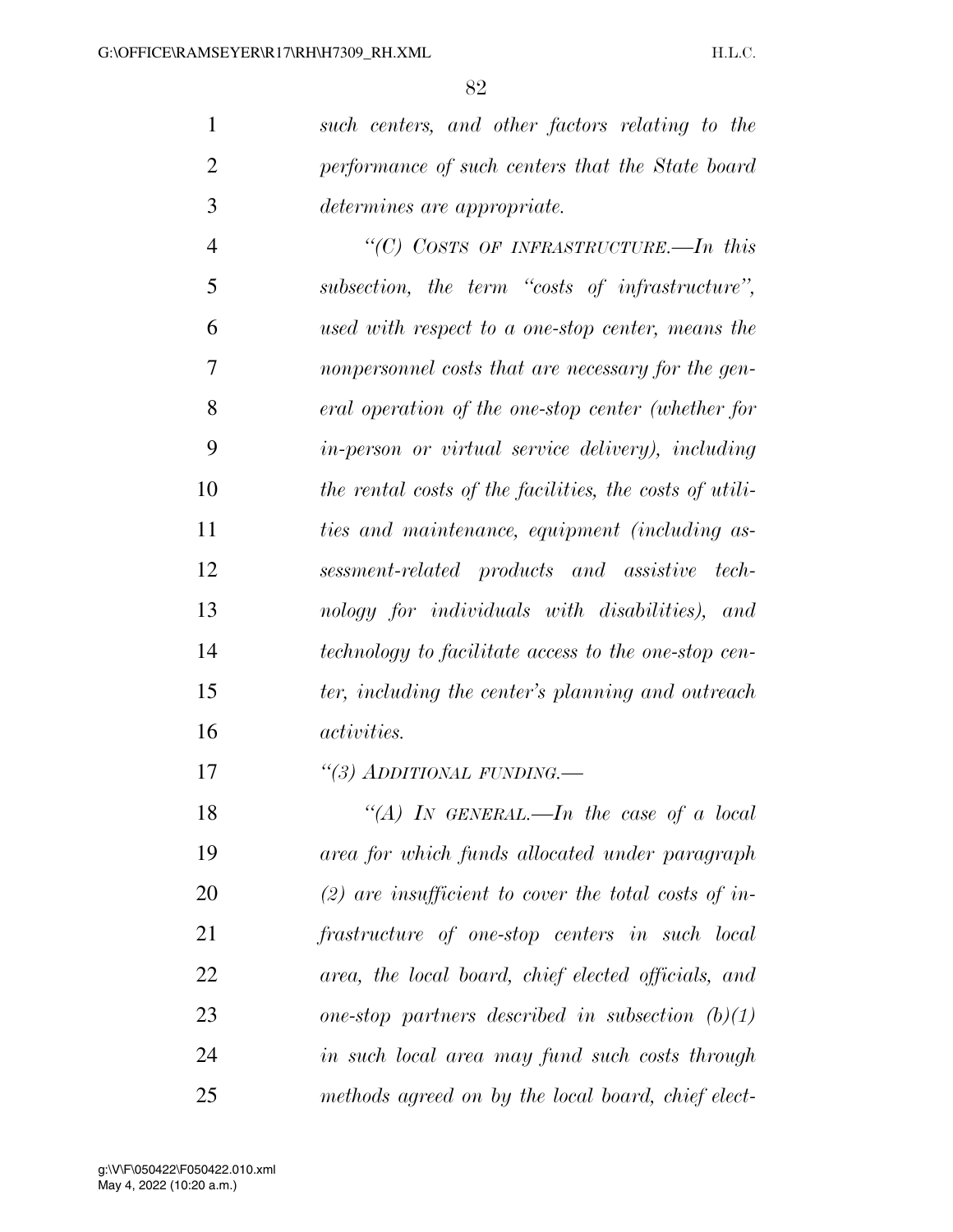*ed officials, and one-stop partners (and described in the memorandum of understanding described in subsection (c)).* 

 *''(B) GUIDANCE FOR INFRASTRUCTURE FUNDING.—The Governor, after consultation with chief elected officials, local boards, and the State board, and consistent with the guidance and policies provided by the State board under subparagraphs (B) and (C)(i) of section 101(d)(7), shall provide, for the use of local areas under subparagraph (A)—* 

 *''(i) guidelines for State-administered one-stop partner programs, for determining such programs' contributions to a one-stop delivery system, based on such programs' proportionate use of such system consistent with chapter II of title 2, Code of Federal Regulations (or any corresponding similar regulation or ruling), including deter- mining funding for the costs of infrastruc- ture, which contributions shall be negotiated pursuant to the memorandum of under-standing under subsection (c); and* 

 *''(ii) guidance to assist local boards, chief elected officials, and one-stop partners*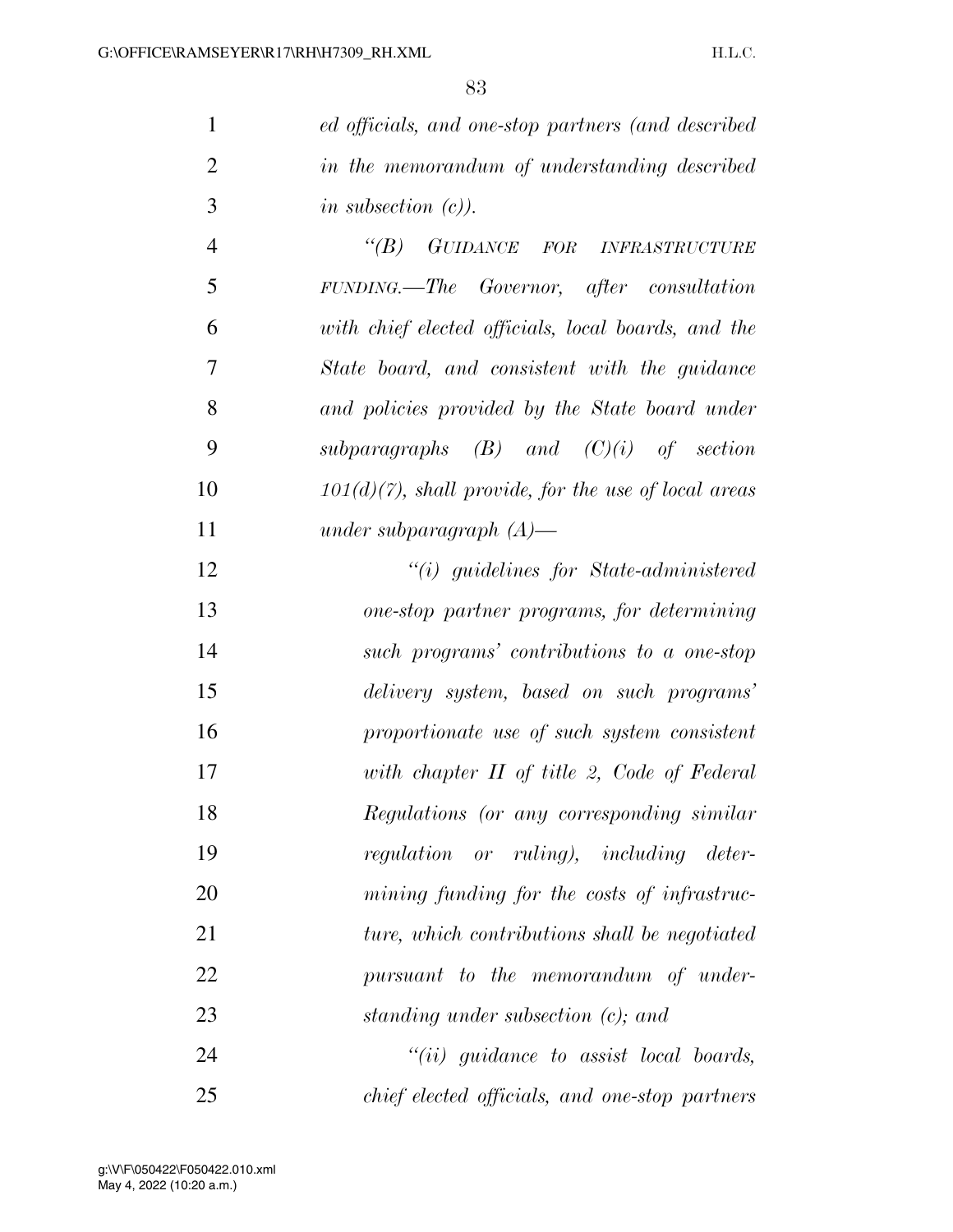| 1              | in local areas in determining equitable and                  |
|----------------|--------------------------------------------------------------|
| $\overline{2}$ | stable methods of funding the costs of infra-                |
| 3              | structure of one-stop centers in such areas.".               |
| $\overline{4}$ | (g) OTHER FUNDS.—Section $121(i)(2)$ (29 U.S.C.              |
| 5              | $3151(i)(2)$ ) is amended by striking "basic skills" and in- |
| 6              | serting "foundational skill needs".                          |
| 7              | SEC. 222. IDENTIFICATION OF ELIGIBLE PROVIDERS OF            |
| 8              | <b>TRAINING SERVICES.</b>                                    |
| 9              | (a) ELIGIBILITY.—Section 122(a) (29 U.S.C. 3152(a))          |
| 10             | is amended by adding at the end the following:               |
| 11             | "(4) CONSUMER CHOICE.—In establishing cri-                   |
| 12             | teria, information requirements, and procedures              |
| 13             | under this subsection, the Governor shall not limit the      |
| 14             | provision of consumer choice under section                   |
| 15             | $134(c)(3)(F)$ .".                                           |
| 16             | (b) CRITERIA AND INFORMATION REQUIREMENTS.-                  |
| 17             | Section 122(b) (29 U.S.C. 3152(b)) is amended—               |
| 18             | $(1)$ in paragraph $(1)$ —                                   |
| 19             | $(A)$ by amending the matter preceding sub-                  |
| 20             | paragraph (A) to read as follows: "The criteria              |
| 21             | established pursuant to subsection $(a)$ shall in-           |
| 22             | clude criteria on each of the following:"; and               |
| 23             | $(B)$ in subparagraph $(A)(i)$ , striking "per-              |
| 24             | formance accountability measures" and inserting              |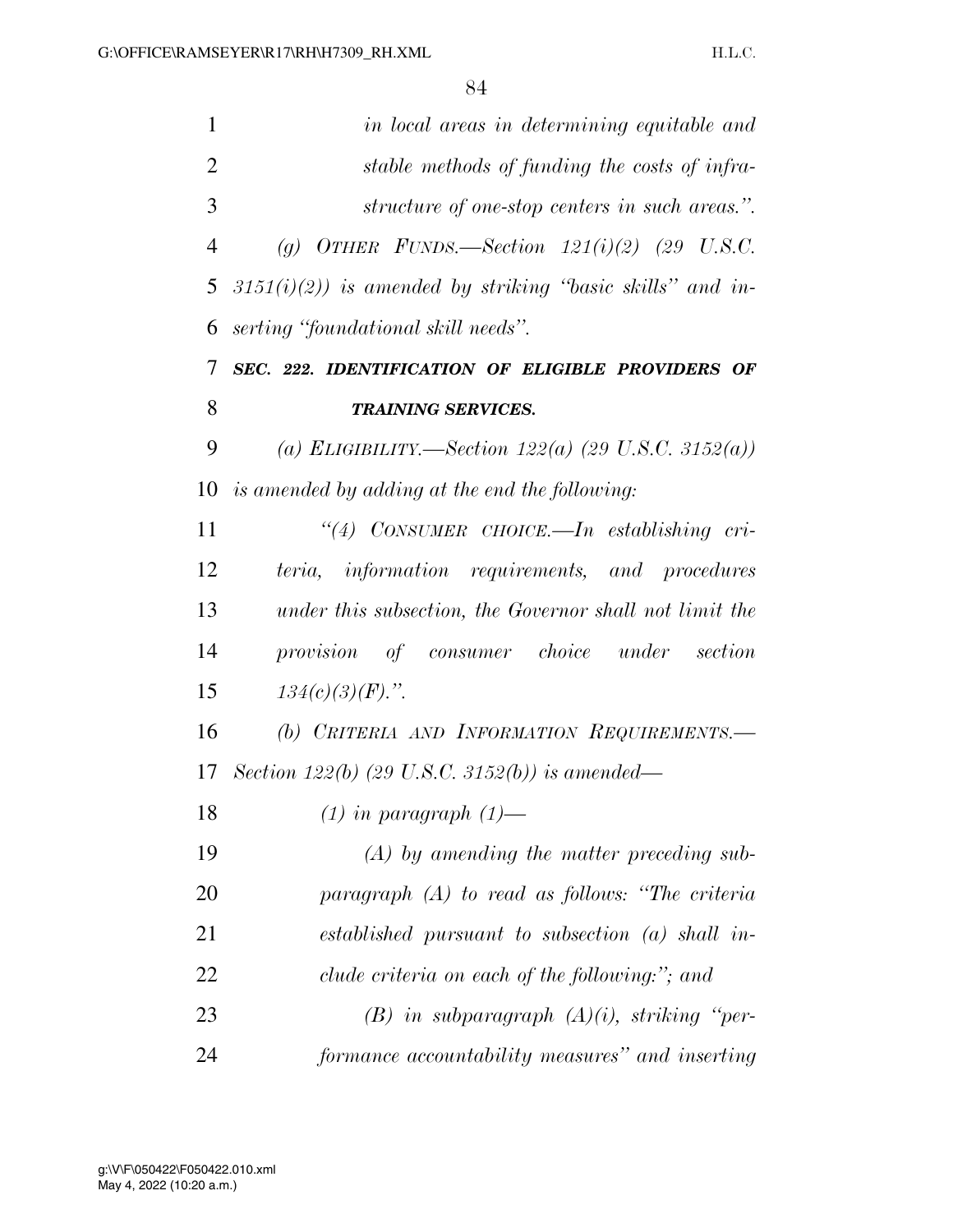| $\mathbf{1}$   | "levels of performance achieved on the indicators" |
|----------------|----------------------------------------------------|
| $\overline{2}$ | described in section $116$ ";                      |
| 3              | $(C)$ in subparagraph $(B)$ —                      |
| $\overline{4}$ | $(i)$ by striking "The need to ensure"             |
| 5              | and inserting "Ensuring"; and                      |
| 6              | (ii) by inserting "and online learning"            |
| 7              | platforms" after "technology";                     |
| 8              | $(D)$ by amending subparagraph $(D)$ to read       |
| 9              | <i>as follows:</i>                                 |
| 10             | $\lq (D)(i)$ With respect to each training pro-    |
| 11             | gram of each such provider—                        |
| 12             | $\lq (I)$ the degree to which the training         |
| 13             | $program-$                                         |
| 14             | $\mathcal{C}(aa)$ relates to in-demand indus-      |
| 15             | try sectors and occupations in the                 |
| 16             | State or local areas within the State,             |
| 17             | based on analysis of labor market data             |
| 18             | and direct engagement with local em-               |
| 19             | ployers; and                                       |
| 20             | "(bb) satisfies any applicable edu-                |
| 21             | cational requirements for professional             |
| 22             | <i>licensure or certification, including li-</i>   |
| 23             | censure or certification examinations              |
| 24             | needed to practice or find employment              |
| 25             | in the sectors or occupations for which            |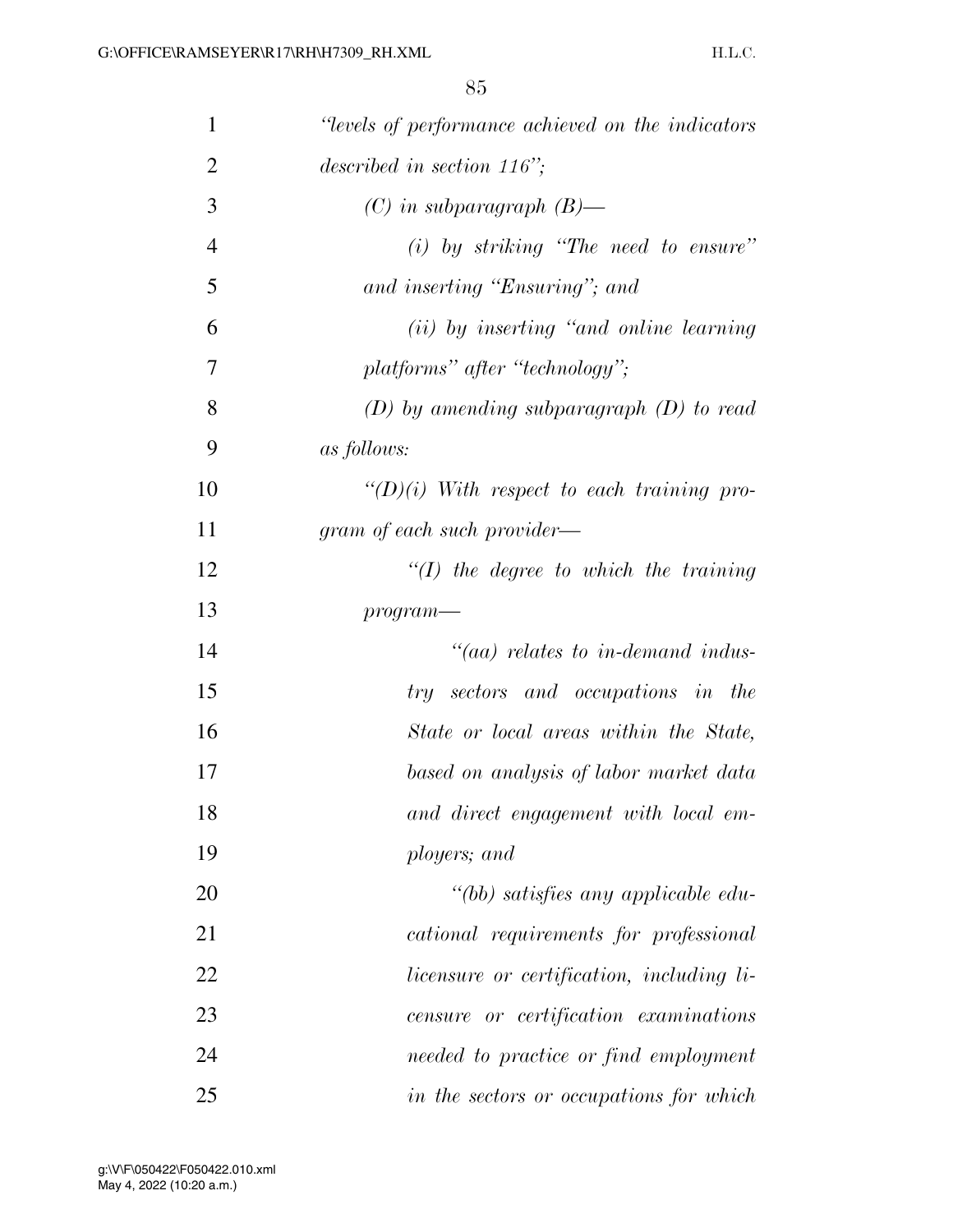| $\mathbf{1}$   | the program prepares the individual in                 |
|----------------|--------------------------------------------------------|
| $\overline{2}$ | <i>the State; and</i>                                  |
| 3              | "(II) the expected—                                    |
| $\overline{4}$ | $``(aa)$ recognized postsecondary                      |
| 5              | credentials earned as part of such pro-                |
| 6              | gram;                                                  |
| 7              | $"(bb)$ employment opportunities                       |
| 8              | upon program completion;                               |
| 9              | "(cc) median earnings of individ-                      |
| 10             | uals during the fourth quarter after                   |
| 11             | exit from the program, as compared to                  |
| 12             | median earnings of occupations for                     |
| 13             | which the program prepares the indi-                   |
| 14             | vidual in the State and local area;                    |
| 15             | "(dd) program cost of such pro-                        |
| 16             | gram;                                                  |
| 17             | "(ee) competencies taught as part                      |
| 18             | of such program that align to expected                 |
| 19             | <i>job opportunities;</i>                              |
| 20             | $\lq\lq(ff)$ time to completion of such                |
| 21             | program; and                                           |
| 22             | "(gg) alignment of such program                        |
| 23             | to career pathways; and                                |
| 24             | " $(ii)(I)$ Subject to subclauses $(II)$ and $(III)$ , |
| 25             | the information described in clause (i) shall be       |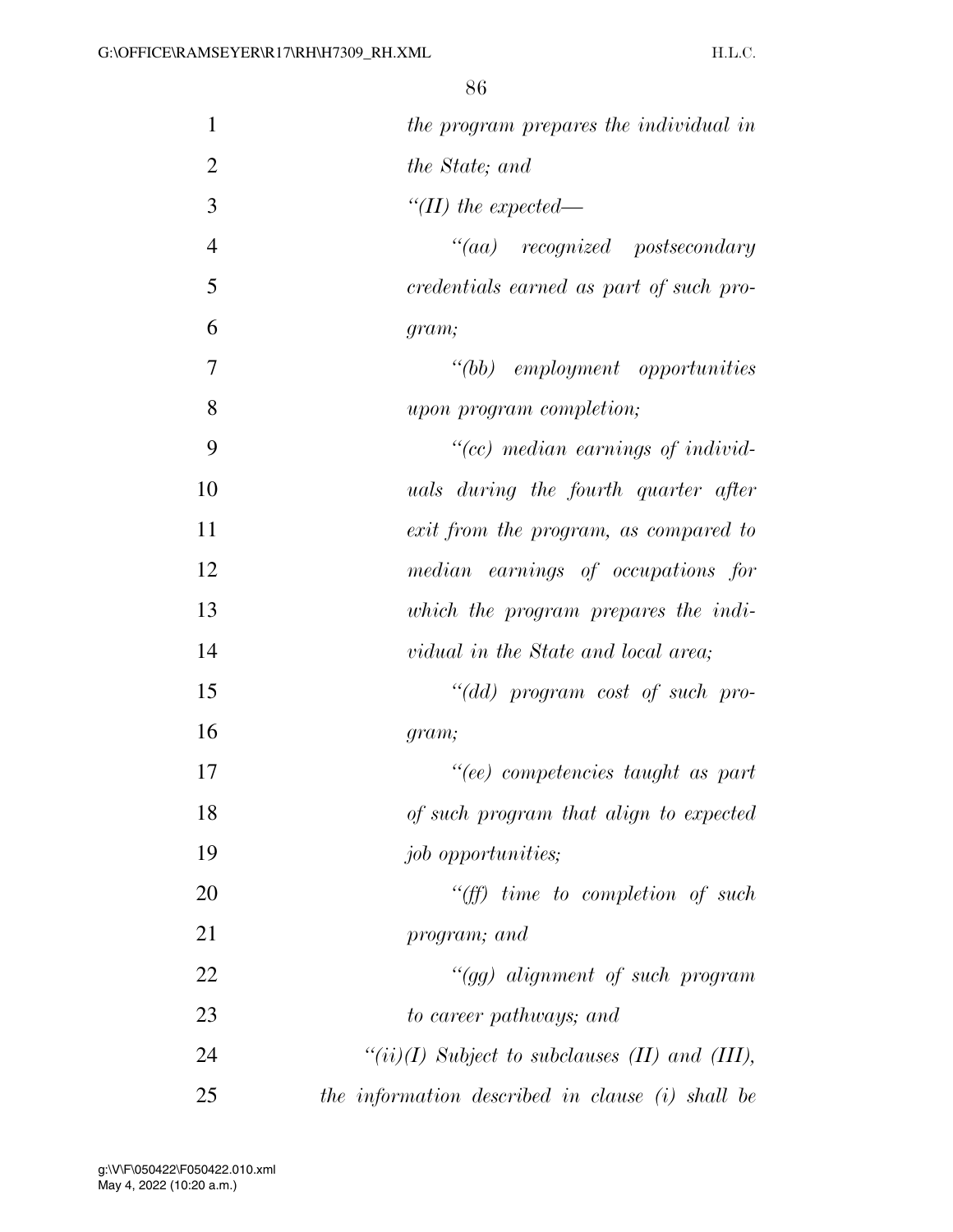| $\mathbf{1}$   | validated in accordance with guidance issued by        |
|----------------|--------------------------------------------------------|
| $\overline{2}$ | the Secretary with respect to each training pro-       |
| 3              | gram of each such provider, which may include          |
| $\overline{4}$ | validation, by at least one of the following enti-     |
| 5              | ties:                                                  |
| 6              | "(aa) 3 or more employers.                             |
| 7              | "(bb) An industry association.                         |
| 8              | "(cc) $\Lambda$ labor organization or joint            |
| 9              | labor-management organization, or an in-               |
| 10             | dustry or sector partnership.                          |
| 11             | "(II) The requirements of subclause $(I)$ shall        |
| 12             | not apply to any program that is—                      |
| 13             | "(aa) offered by a public institution of               |
| 14             | higher education; or                                   |
| 15             | $``(bb)$ accredited by a programmatic                  |
| 16             | accrediting agency (as defined in section              |
| 17             | 602.3 of title 34, Code of Federal Regula-             |
| 18             | <i>tions (or successor regulations)</i> ).             |
| 19             | "(III) An entity listed in item (aa), (bb), or         |
| 20             | $(cc)$ of subclause $(I)$ that is providing validation |
| 21             | under this clause with respect to a training pro-      |
| 22             | gram may not be the provider of such training          |
| 23             | program.";                                             |
| 24             | $(E)$ by striking subparagraphs $(E)$ , $(F)$ ,        |
| 25             | $(G),$ and $(H);$                                      |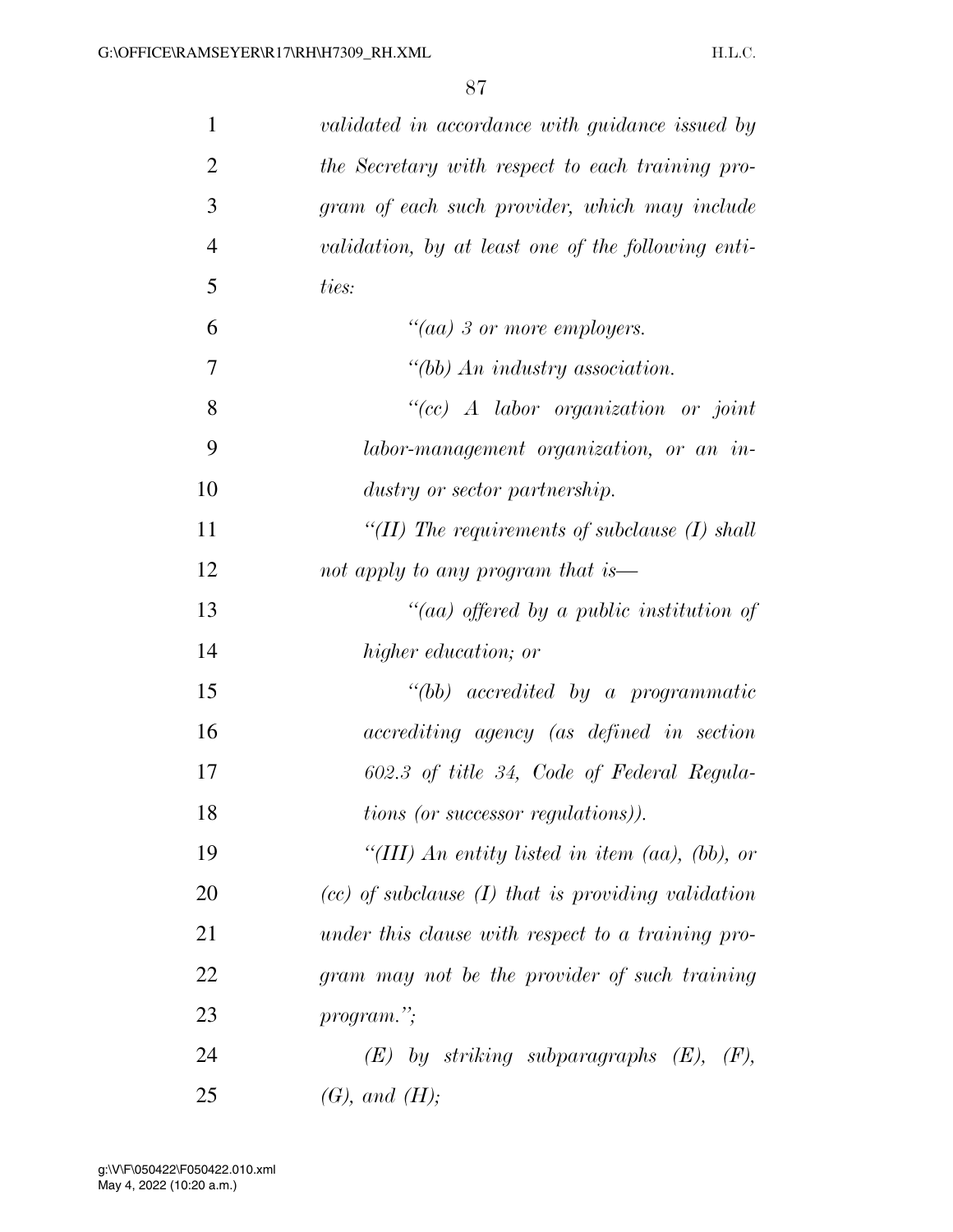| $\mathbf{1}$   | $(F)$ by redesignating subparagraphs $(I)$ and         |
|----------------|--------------------------------------------------------|
| $\overline{2}$ | $(J)$ as subparagraphs $(E)$ and $(F)$ , respectively; |
| 3              | and                                                    |
| $\overline{4}$ | $(G)$ in subparagraph $(F)$ , as so redesig-           |
| 5              | $nated$ —                                              |
| 6              | $(i)$ by amending clause $(i)$ to read as              |
| 7              | follows:                                               |
| 8              | $\lq\lq(i)$ the accountability of the providers,       |
| 9              | including in the case of a training program            |
| 10             | that is offered by an institution of higher            |
| 11             | education, that such institution has not               |
| 12             | been subject, during the 5 years preceding             |
| 13             | the date of the determination of whether               |
| 14             | such a provider meets such criteria, to-               |
| 15             | $``(1)$ any suspension, emergency                      |
| 16             | <i>action</i> , <i>or termination of programs</i>      |
| 17             | under title IV of the Higher Education                 |
| 18             | Act of 1965;                                           |
| 19             | "(II) any adverse action by the                        |
| 20             | accrediting agency or association of the               |
| 21             | institution of higher education; or                    |
| 22             | "(III) any action by the State to                      |
| 23             | revoke a license or other authority to                 |
| 24             | $\textit{operate};$ and                                |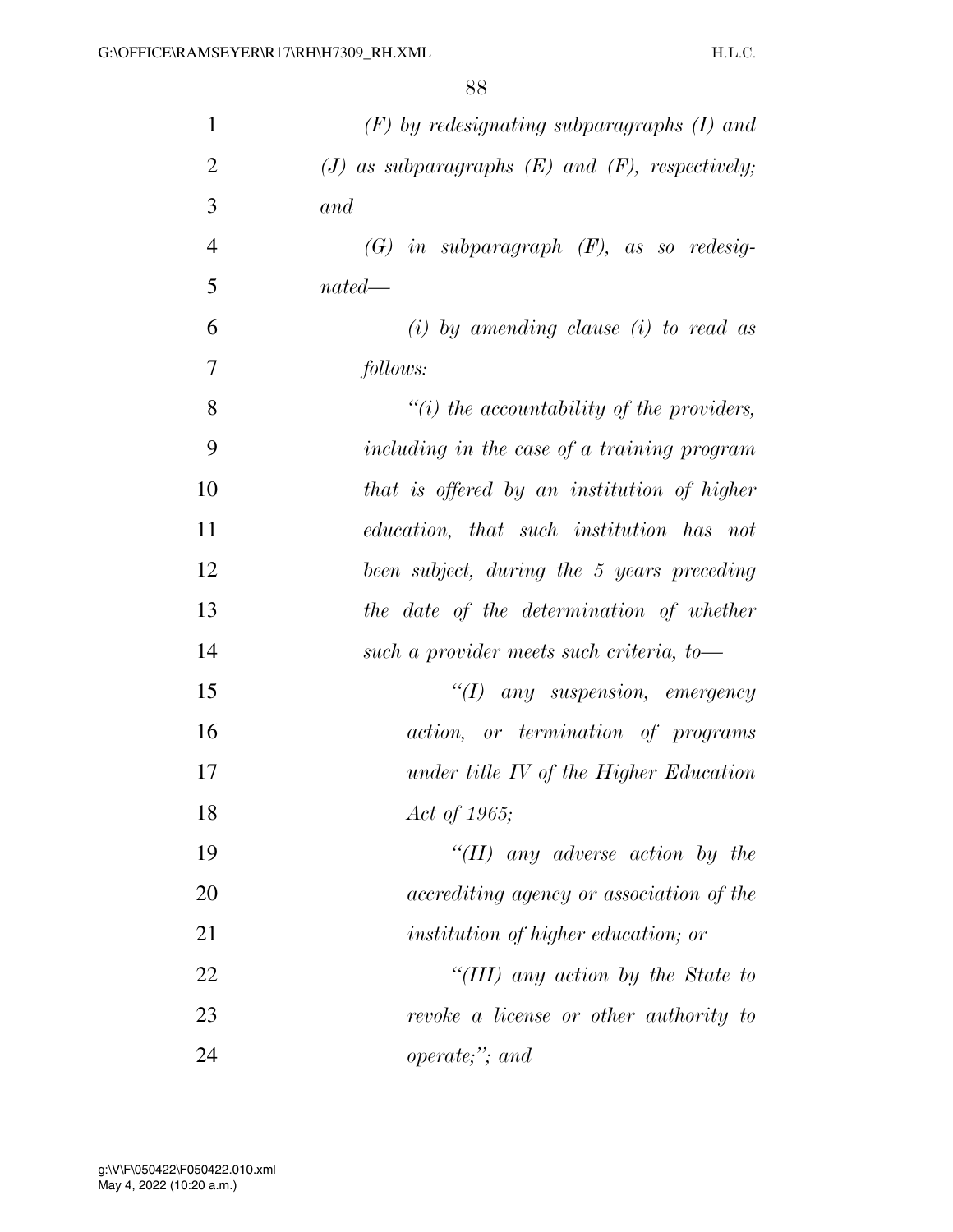| $\mathbf{1}$   | $(ii)$ in clause (ii), by striking "one-stop"        |
|----------------|------------------------------------------------------|
| $\overline{2}$ | centers" and inserting "local boards";               |
| 3              | $(2)$ in paragraph $(2)$ —                           |
| $\overline{4}$ | $(A)$ by striking "The information" and in-          |
| 5              | serting the following:                               |
| 6              | "(A) PROVIDERS OF TRAINING SERVICES.-                |
| 7              | The information"                                     |
| 8              | $(B)$ by redesignating subparagraphs $(A)$           |
| 9              | through $(E)$ as clauses (i) through $(v)$ , respec- |
| 10             | tively: and                                          |
| 11             | $(C)$ by adding at the end the following:            |
| 12             | "(B) STATES.—The State shall make avail-             |
| 13             | able on a publicly accessible website and in a       |
| 14             | manner that does not reveal personally identifi-     |
| 15             | <i>able information—</i>                             |
| 16             | $"(i)$ the criteria, information require-            |
| 17             | ments, and procedures regarding the eligi-           |
| 18             | bility of providers of training services estab-      |
| 19             | lished pursuant to subsection $(a)$ ; and            |
| 20             | $``(ii)$ the appropriate, accurate, and              |
| 21             | timely information each provider of train-           |
| 22             | ing services submits to the State in accord-         |
| 23             | ance with subparagraph $(A)$ of this para-           |
| 24             | $graph.$ ";                                          |
| 25             | $(3)$ in paragraph $(4)$ —                           |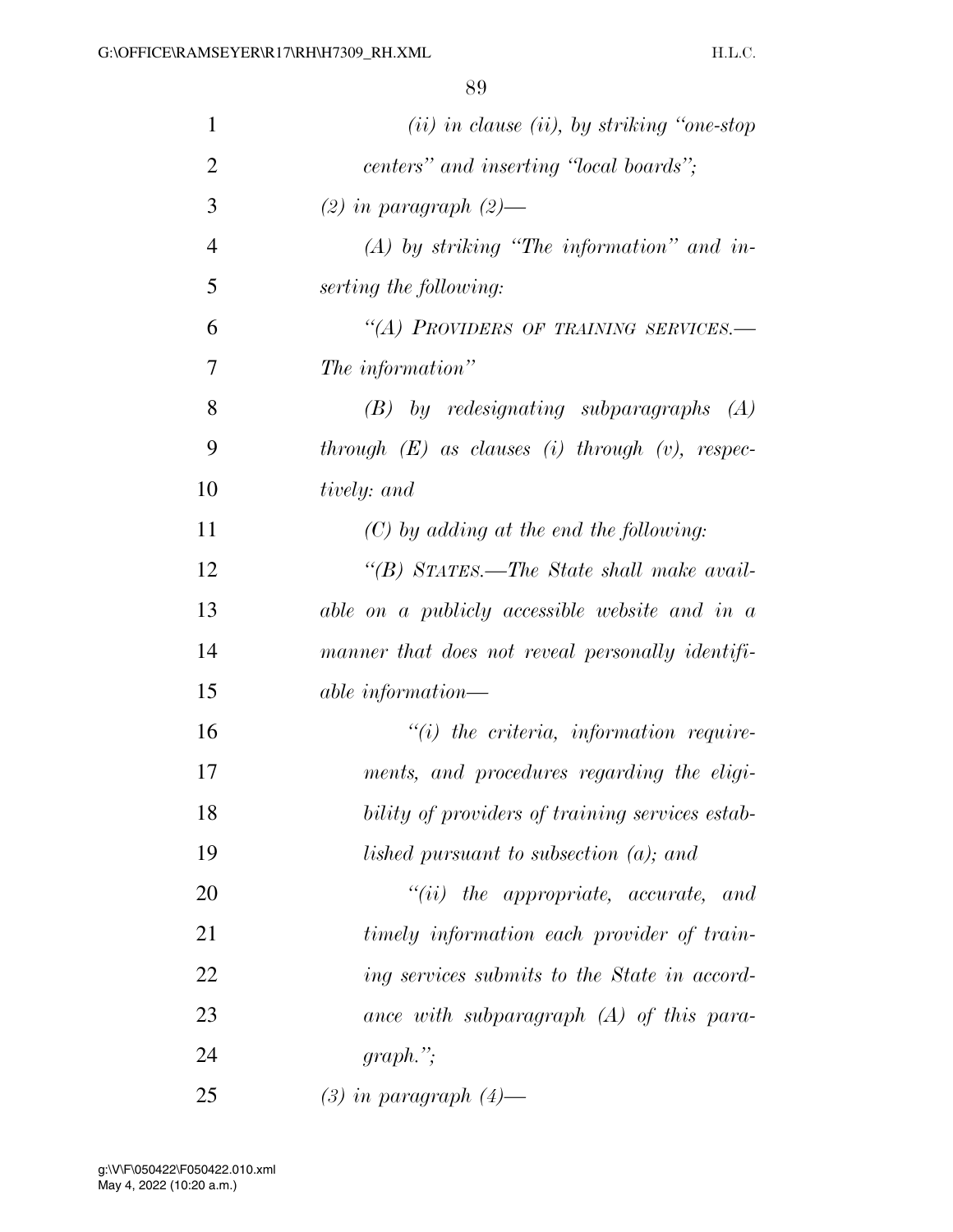| $\mathbf{1}$   | $(A)$ in subparagraph $(B)$ —                      |
|----------------|----------------------------------------------------|
| $\overline{2}$ | $(i)$ by striking "section 122 of the              |
| 3              | Workforce Investment Act of 1998, as in ef-        |
| $\overline{4}$ | fect on the day before the date of enactment       |
| 5              | of this Act" and inserting "section 122, as        |
| 6              | in effect on the date before the date of enact-    |
| 7              | ment of the Workforce Innovation and Op-           |
| 8              | portunity Act of 2022"; and                        |
| 9              | $(ii)$ by inserting at the end the fol-            |
| 10             | lowing: "A Governor shall make an eligi-           |
| 11             | bility determination under this paragraph          |
| 12             | with respect to a provider not later than 60       |
| 13             | days after receipt of an application for such      |
| 14             | <i>a determination from such provider.</i> ";      |
| 15             | $(B)$ in subparagraph $(C)$ by inserting ", in-    |
| 16             | cluding to the extent practicable for the 2-year   |
| 17             | period preceding the date of the provider's appli- |
| 18             | cation under this paragraph" after "subtitle";     |
| 19             | and                                                |
| 20             | $(C)$ in subparagraph $(D)$ —                      |
| 21             | $(i)$ in clause $(i)$ , by striking "a factor"     |
| 22             | and inserting "the levels of performance           |
| 23             | <i>achieved</i> ";                                 |
| 24             | $(ii)$ in clause (iii), by striking "and"          |
| 25             | at the end;                                        |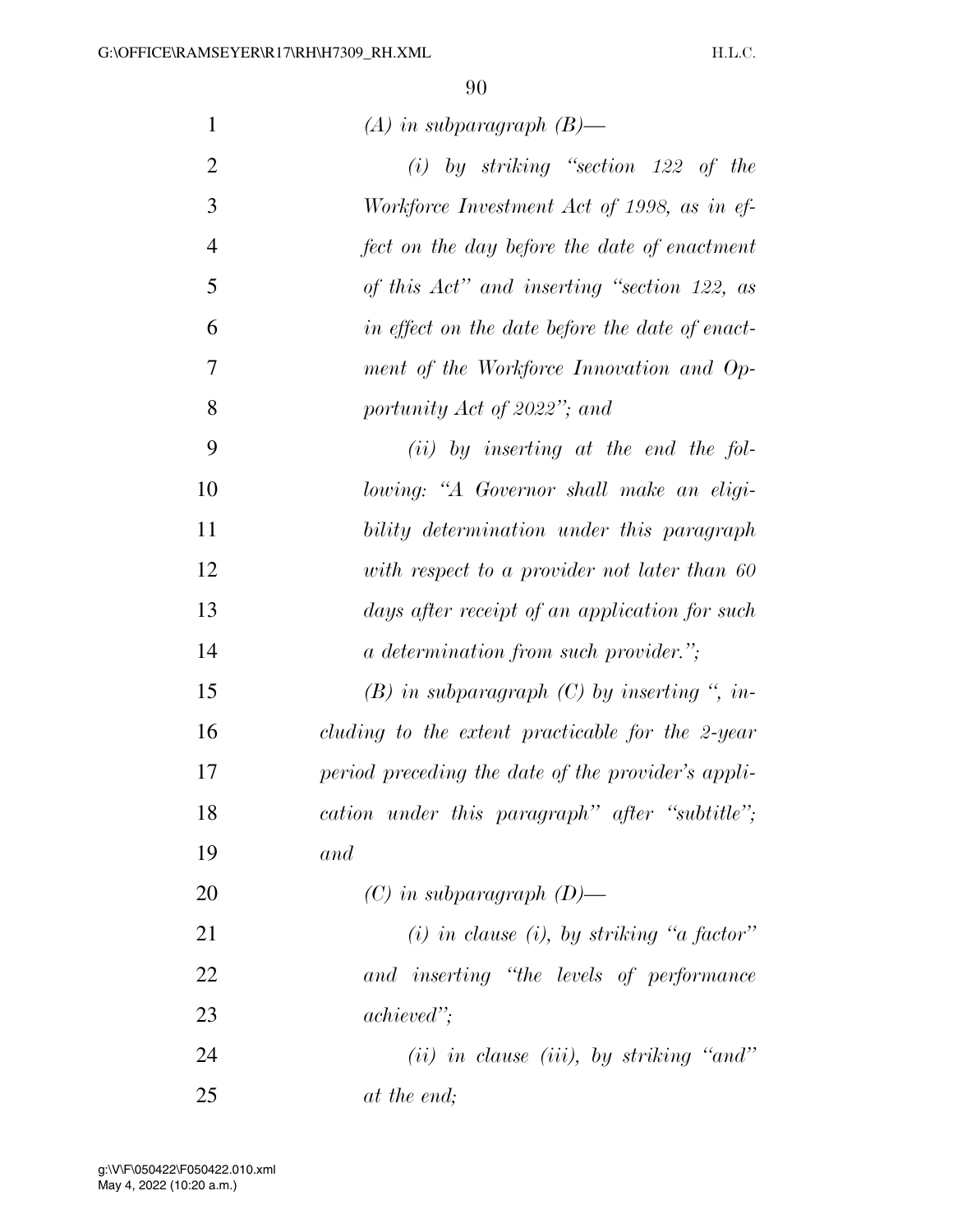| $\mathbf{1}$   | $(iii)$ in clause (iv), by striking the pe-                   |
|----------------|---------------------------------------------------------------|
| $\overline{2}$ | riod at the end and inserting "; and"; and                    |
| 3              | $(iv)$ by adding at the end the following:                    |
| $\overline{4}$ | $\lq\lq(v)$ a factor related to serving individ-              |
| 5              | uals with barriers to employment.".                           |
| 6              | PROCEDURES.—Section $122(c)(2)$ (29 U.S.C.<br>(c)             |
| 7              | $3152(c)(2)$ , by striking "biennial" and inserting "annual". |
| 8              | (d) LIST AND INFORMATION TO ASSIST PARTICIPANTS               |
| 9              | IN CHOOSING PROVIDERS.—Section $122(d)(3)$ (29 U.S.C.         |
| 10             | $3152(d)(3)$ , by inserting "on a publicty accessible website |
| 11             | that is consumer-tested and is searchable and comparable,     |
| 12             | through the use of common, linked, open-data description      |
| 13             | language" after "individual participant".                     |
| 14             | (e) ENFORCEMENT.—Section $122(f)(1)$ (29 U.S.C.               |
| 15             | $3152(f)(1)$ ) is amended to read as follows:                 |
| 16             | $``(1)$ IN GENERAL.—The procedures established                |
| 17             | under this section shall provide the following:               |
| 18             | "(A) FAILURE TO MEET PROGRAM<br>$RE-$                         |
| 19             | $QUIREMENTS.$ addition to the violations de-                  |
| 20             | scribed in subparagraph (B), any provider of                  |
| 21             | training services eligible to receive funds under             |
| 22             | $chapper 3$ —                                                 |
| 23             | $"(i)$ shall have such eligibility termi-                     |
| 24             | nated for a period of 1 year upon a deter-                    |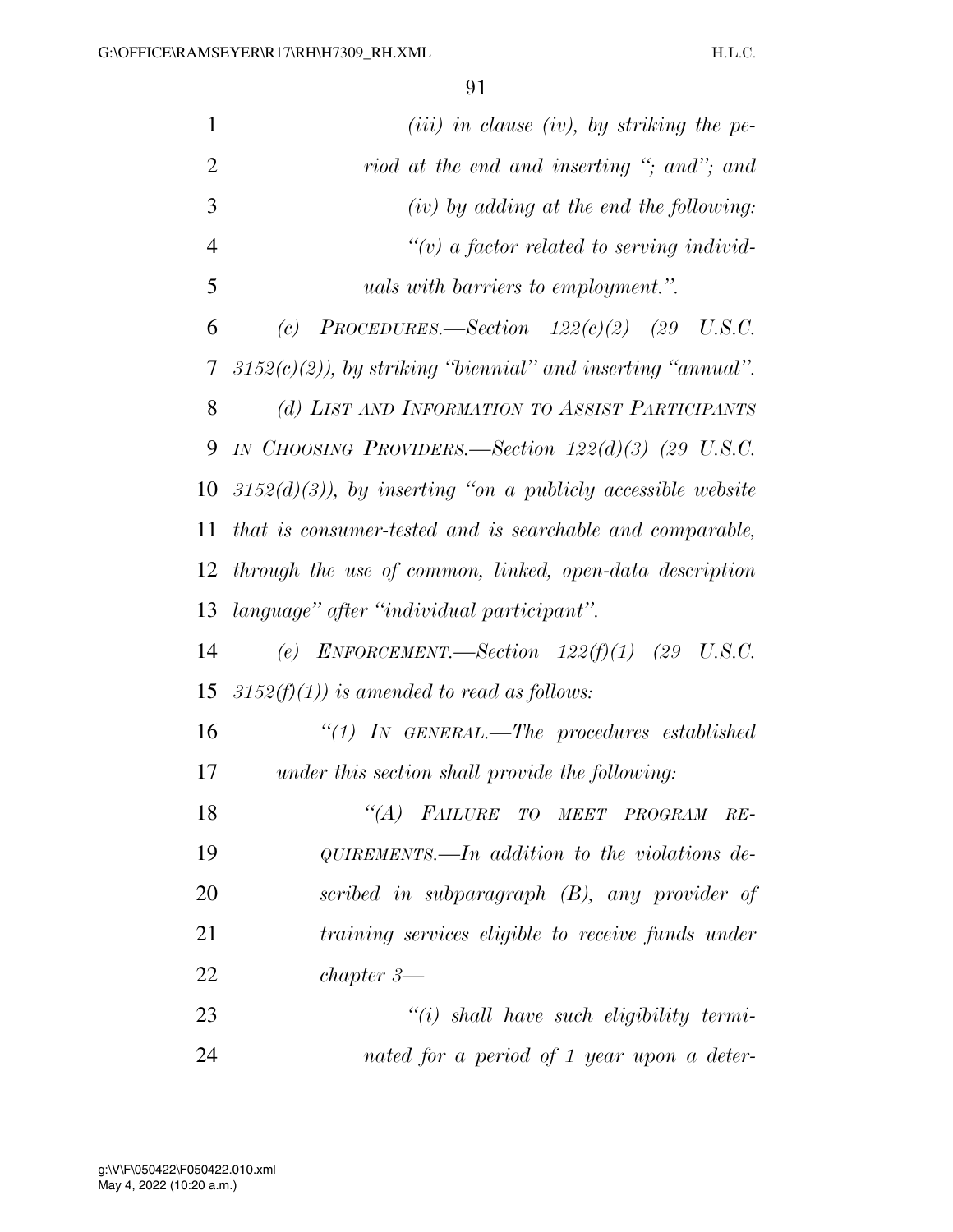| $\mathbf{1}$   | mination by an individual or entity speci-    |
|----------------|-----------------------------------------------|
| $\overline{2}$ | fied in the procedures, that such provider—   |
| 3              | $\lq (I)$ in a case in which the pro-         |
| $\overline{4}$ | vider receives initial eligibility under      |
| 5              | subsection $(b)(4)$ , failed to report infor- |
| 6              | mation as required under subsection           |
| 7              | (b)(4)(C);                                    |
| 8              | "(II) failed to inform the State              |
| 9              | board or local board that the training        |
| 10             | program of such provider has changed,         |
| 11             | and as a result of such change the in-        |
| 12             | formation with respect to such training       |
| 13             | program under subsection $(b)(1)$ used        |
| 14             | by the Governor to determine the pro-         |
| 15             | vider's eligibility to receive such funds     |
| 16             | no longer accurately describes such           |
| 17             | <i>training program; or</i>                   |
| 18             | "(III) failed to meet the expected            |
| 19             | performance as described in subsection        |
| 20             | $(b)(4)(D);$ or                               |
| 21             | $``(ii)$ may have such eligibility termi-     |
| 22             | nated as a result of offering a program for   |
| 23             | a period of less than 2 years—                |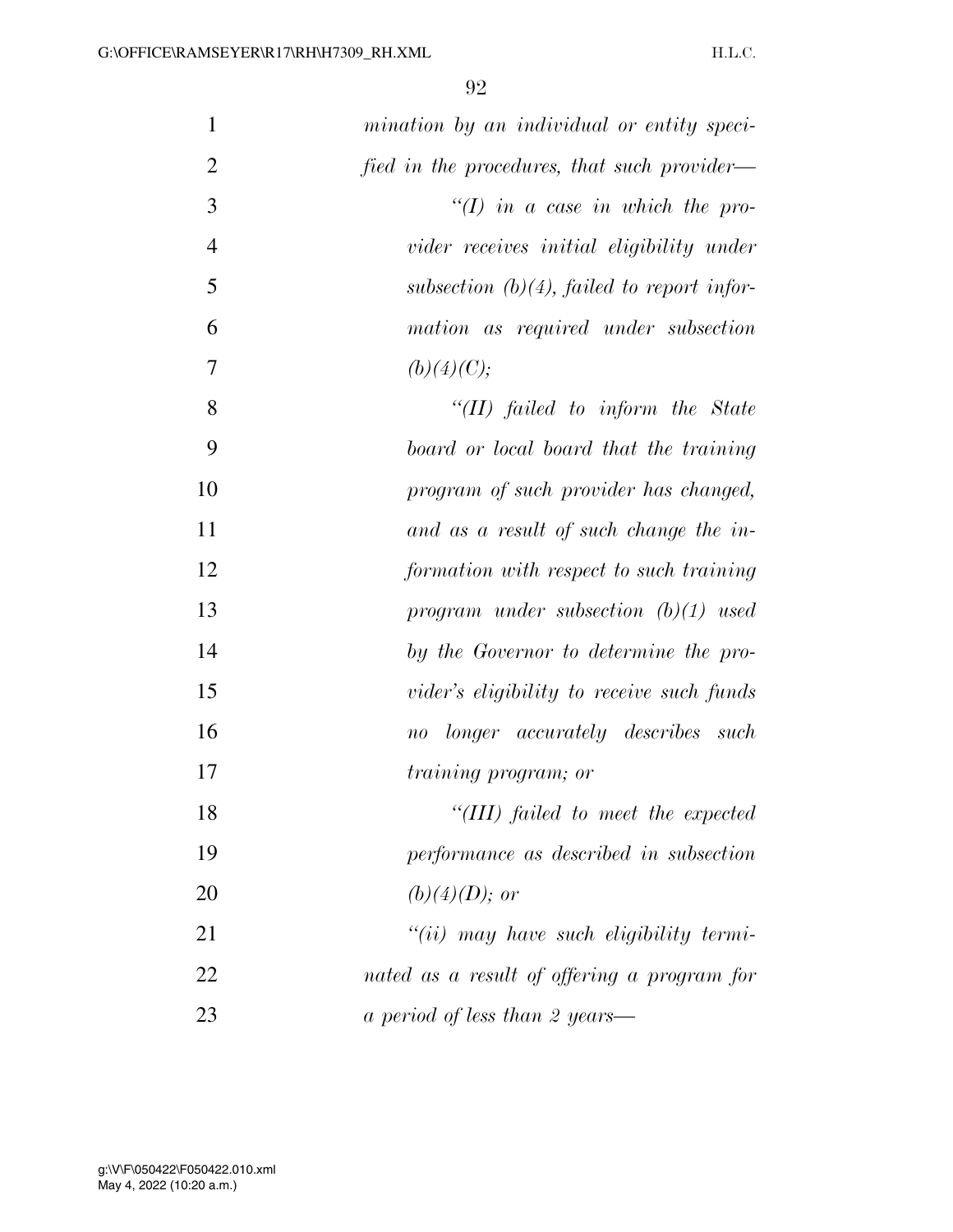| $\mathbf{1}$   | "(I) that is no longer aligned to                    |
|----------------|------------------------------------------------------|
| $\overline{2}$ | in-demand industry sectors or occupa-                |
| 3              | tions; or                                            |
| $\overline{4}$ | $H(II)$ that results in employment                   |
| 5              | with wages below the median earnings                 |
| 6              | for the occupation in the State or local             |
| 7              | area due to the insufficient quality of              |
| 8              | <i>training provided under the program.</i>          |
| 9              | "(B) SUBSTANTIAL VIOLATIONS.—Upon a                  |
| 10             | determination, by an individual or entity speci-     |
| 11             | fied in the procedures, that a provider of train-    |
| 12             | ing services substantially violated any require-     |
| 13             | ment under this title, or that an individual pro-    |
| 14             | viding information on behalf of the provider in-     |
| 15             | tentionally supplied inaccurate information          |
| 16             | under this section, the eligibility of such provider |
| 17             | to receive funds under chapter 3 for the program     |
| 18             | involved shall be terminated for a period of not     |
| 19             | less than 2 years.                                   |
| 20             | "(C) REPAYMENT.—A provider of training               |
| 21             | services whose eligibility is terminated under       |
| 22             | subparagraph $(A)$ or $(B)$ of this paragraph shall  |
| 23             | be liable for the repayment of funds received        |
| 24             | under chapter 3 during a period of violation de-     |
| 25             | scribed in such subparagraph.".                      |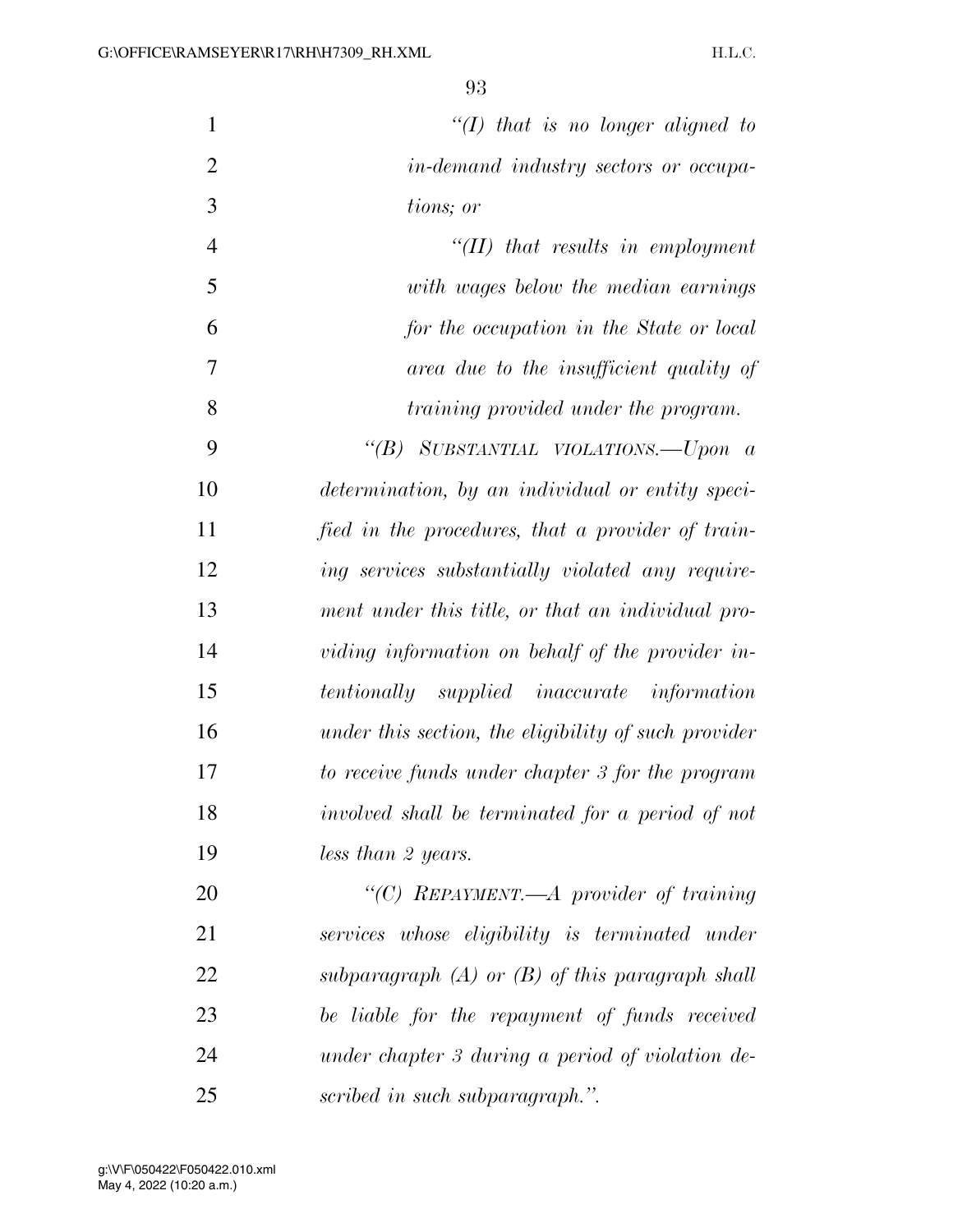*(f) TRANSITION PERIOD.—Section 122(i) ((29 U.S.C. 3152(i)) is amended to read as follows:* 

 *''(i) TRANSITION PERIOD FOR IMPLEMENTATION.— The Governor and local boards shall implement the require- ments of this section, as amended by the Workforce Innova- tion and Opportunity Act of 2022, not later than 12 months after the date of enactment of such Act, except that the cri- teria established under items (ff) and (gg) of subsection (b)(1)(D)(i)(II) may not be used until the date that is 3 years after the date of enactment of such Act.''.* 

## *CHAPTER 2—YOUTH WORKFORCE INVESTMENT ACTIVITIES*

## *SEC. 231. STATE ALLOTMENTS.*

 *Section 127 of the Workforce Innovation and Oppor-tunity Act (29 U.S.C. 3162) is amended—* 

 *(1) by amending subsection (a)(1) to read as fol-lows:* 

 *<i>''(1) reserve*  $1\frac{1}{2}$  *percent of funds appropriated under section 136(a), for each fiscal year for which funds are appropriated under such section, to provide youth workforce investment activities under section 167 (relating to migrant and seasonal farmworkers); and''; and* 

*(2) in subsection (b)(1)—*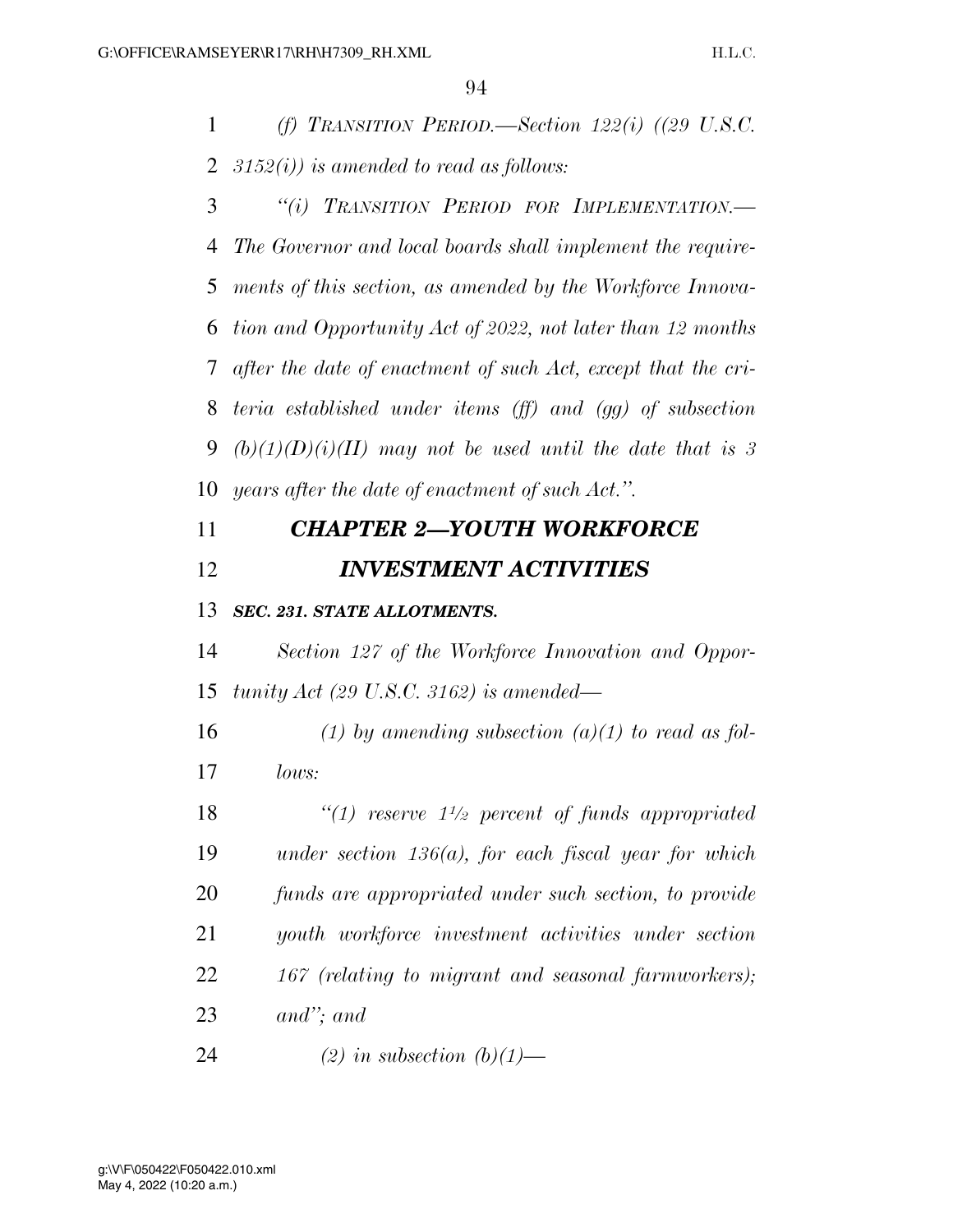| $\mathbf{1}$   | $(A)$ in subparagraph $(A)$ , by striking "not                    |
|----------------|-------------------------------------------------------------------|
| $\overline{2}$ | more than $1\frac{1}{2}$ " and inserting "2"; and                 |
| 3              | (B) in subparagraph $(B)(i)$ , by striking "1/4"                  |
| $\overline{4}$ | of'.                                                              |
| 5              | SEC. 232. WITHIN STATE ALLOCATIONS.                               |
| 6              | Section $128(b)$ of the Workforce Innovation and Op-              |
| 7              | portunity Act $(29 \text{ U.S.C. } 3163(b))$ is amended by adding |
| 8              | at the end the following:                                         |
| 9              | "(5) TRANSFER AUTHORITY.—A local board may                        |
| 10             | transfer, if such a transfer is approved by the Gov-              |
| 11             | ernor, up to and including 100 percent of the funds               |
| 12             | allocated to the local area under section $130(a)(2)$ ,           |
| 13             | and up to and including 100 percent of the funds al-              |
| 14             | located to the local area under this subsection for a             |
| 15             | fiscal year between—                                              |
| 16             | "(A) activities under section 129 $(c)$ ; and                     |
| 17             | $\lq\lq B$ activities under section 130.".                        |
| 18             | SEC. 233. USE OF FUNDS FOR YOUTH WORKFORCE INVEST-                |
| 19             | <b>MENT ACTIVITIES.</b>                                           |
| 20             | (a) COMPREHENSIVE LOCAL NEEDS ASSESSMENT.                         |
| 21             | Section $129(a)$ of the Workforce Innovation and Oppor-           |
|                | 22 tunity Act (29 U.S.C. 3164(a)) is amended to read as fol-      |
| 23             | lows:                                                             |
| 24             | "(a) COMPREHENSIVE LOCAL NEEDS ASSESSMENT.-                       |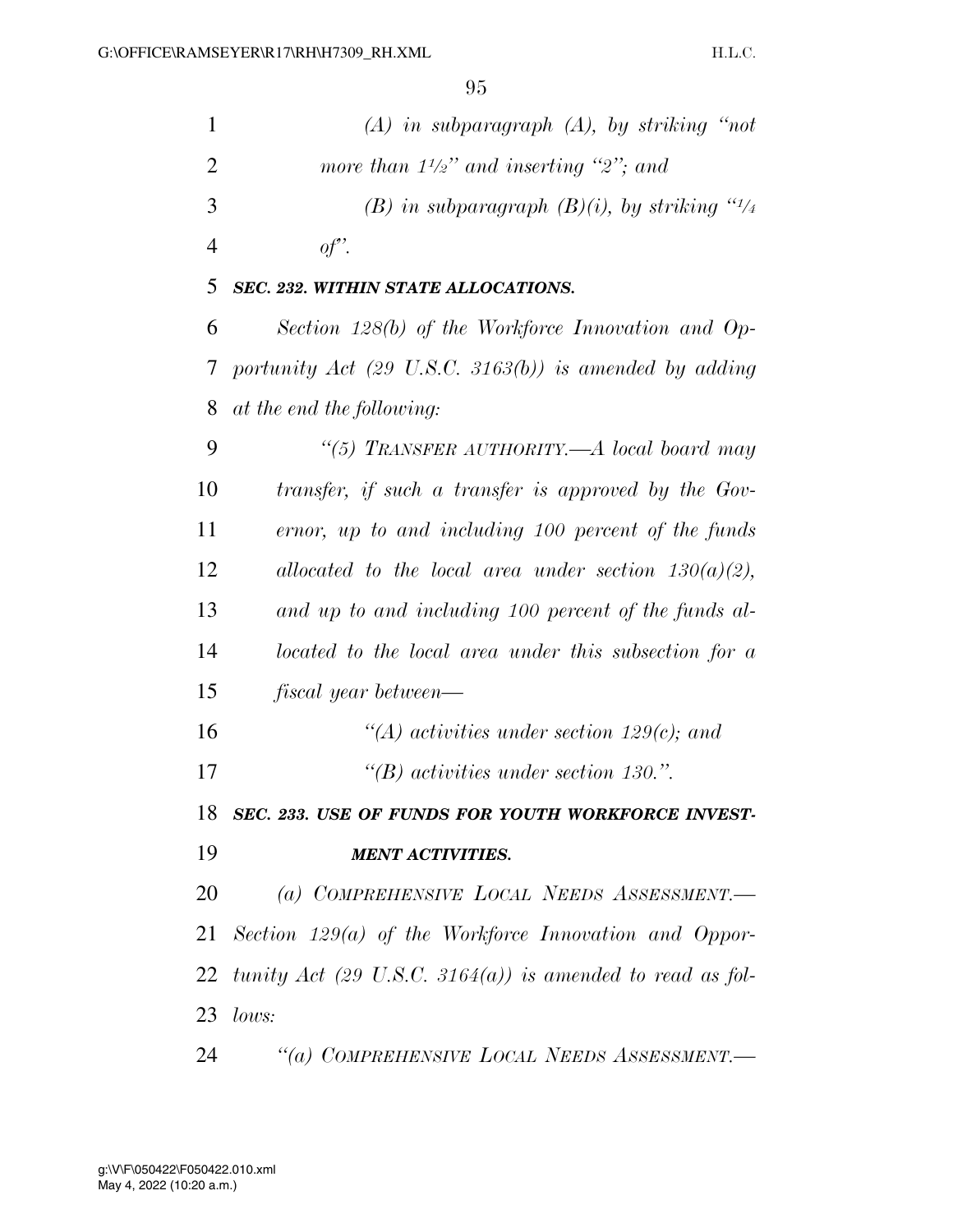| $\mathbf{1}$   | "(1) IN GENERAL.—In order to determine which               |
|----------------|------------------------------------------------------------|
| $\overline{2}$ | subpopulation of eligible youth a local area can best      |
| 3              | serve, a local board shall ensure that the comprehen-      |
| $\overline{4}$ | sive needs assessment related to youth workforce in-       |
| 5              | vestment activities under section $108(b)(9)$ of the local |
| 6              | plan shall meet the requirements of this subsection,       |
| 7              | and shall be updated at least once every 4 years.          |
| 8              | "(2) $REQUIREMENTS. -A$ comprehensive local                |
| 9              | needs assessment described in paragraph (1) with re-       |
| 10             | spect to a local area shall include each of the fol-       |
| 11             | lowing:                                                    |
| 12             | "(A) An evaluation of the performance of                   |
| 13             | the eligible youth served by the local area with           |
| 14             | respect to State determined and local levels of            |
| 15             | performance established pursuant to section 116.           |
| 16             | $\lq\lq B$ A description of how youth workforce            |
| 17             | investment activities offered by the local area            |
| 18             | $are-$                                                     |
| 19             | $"(i)$ sufficient in size, scope, and qual-                |
| 20             | ity to meet the needs of eligible youth in the             |
| 21             | <i>local</i> area;                                         |
| 22             | $``(ii)$ aligned to State, regional, Tribal,               |
| 23             | or local in-demand industry sectors or occu-               |
| 24             | pations (including career pathways), identi-               |
| 25             | fied by the State board or local board; and                |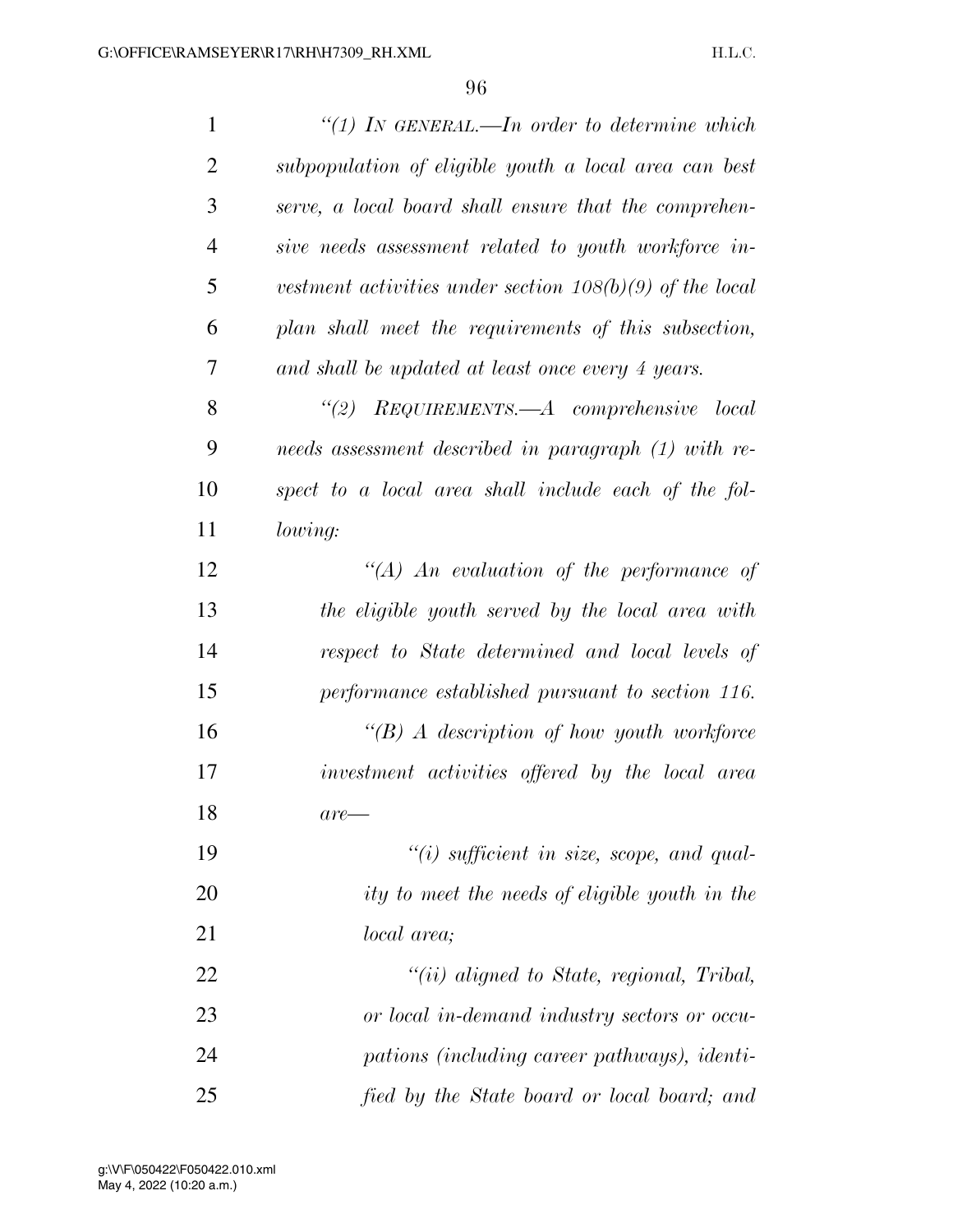| $\mathbf{1}$   | "(iii) developed in partnership with el-          |
|----------------|---------------------------------------------------|
| $\overline{2}$ | igible youth in the local area and aligned        |
| 3              | with their needs, including program ele-          |
| $\overline{4}$ | ments and offerings.                              |
| 5              | $\lq\lq C$ An identification of successful models |
| 6              | of youth workforce investment activities.         |
| 7              | $\lq (D)$ A description of the progress during    |
| 8              | the most recent 2 program years covered by the    |
| 9              | local plan of the local area toward implementa-   |
| 10             | tion of equal access to high-quality youth work-  |
| 11             | force investment activities, including-           |
| 12             | $"(i)$ strategies to provide eligible youth       |
| 13             | access to paid work experience opportunities      |
| 14             | and career pathways;                              |
| 15             | $``(ii)$ strategies to overcome barriers          |
| 16             | that result in lower rates of access to, or       |
| 17             | performance gaps in, youth workforce in-          |
| 18             | vestment activities for eligible youth;           |
| 19             | "(iii) providing programs and activi-             |
| 20             | ties that are designed to enable eligible         |
| 21             | youth to attain a secondary school diploma        |
| 22             | or its equivalent, or recognized postsec-         |
| 23             | ondary credentials;                               |
| 24             | $``(iv)$ providing programs and activi-           |
| 25             | ties to prepare eligible youth for high-skill,    |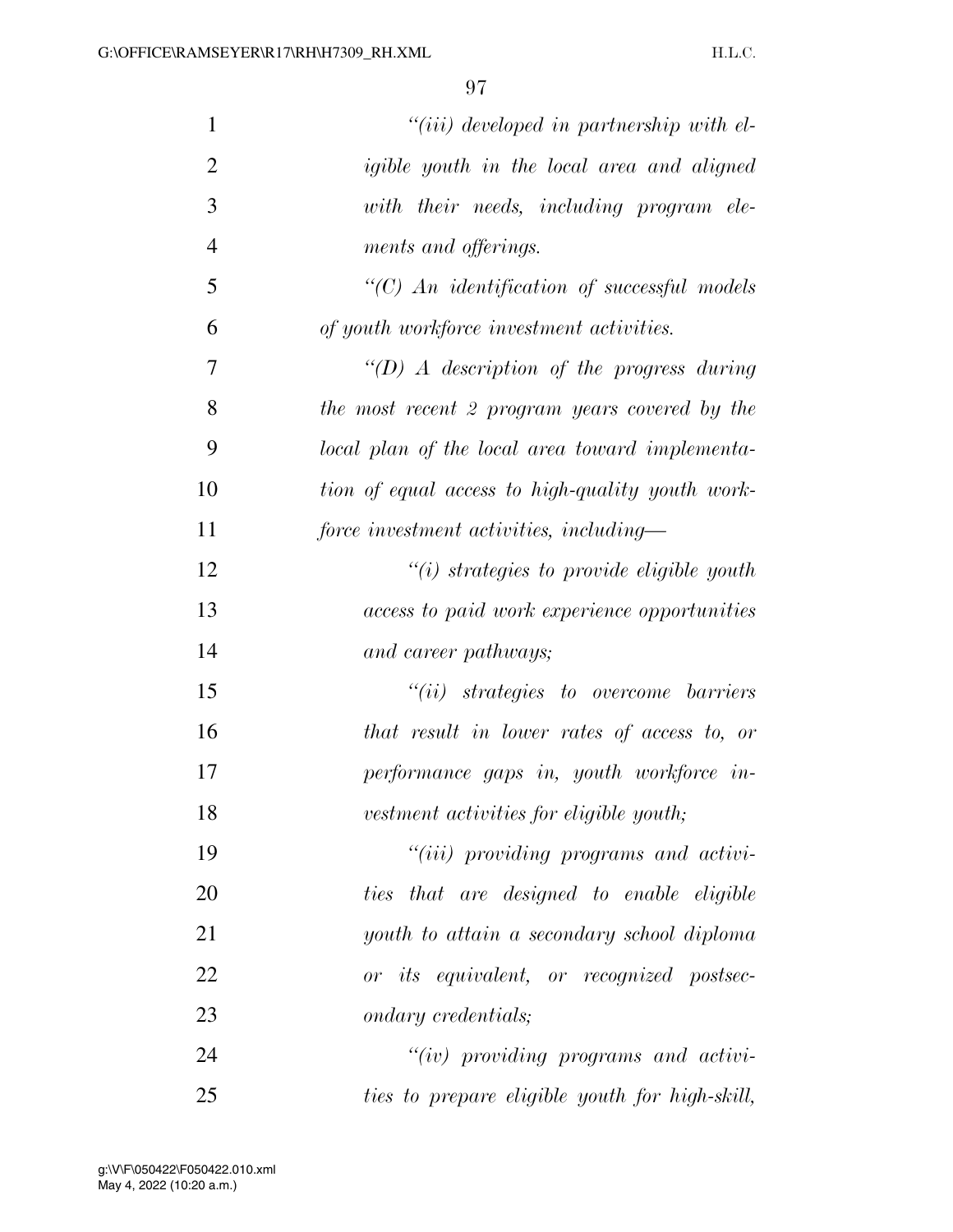| $\mathbf{1}$   | high-wage, or in-demand industry sectors or            |
|----------------|--------------------------------------------------------|
| $\overline{2}$ | occupations that will lead to self-sufficiency;        |
| 3              | and                                                    |
| $\overline{4}$ | $\lq\lq(v)$ strategies to identify the local area      |
| 5              | needs of the subpopulations of eligible youth          |
| 6              | described in section $128(b)(4)(A)(i)$ .               |
| 7              | "(3) $CONSULTATION$ —In conducting the com-            |
| 8              | prehensive needs assessment under paragraph $(1)(A)$ , |
| 9              | the local area shall involve a diverse body of stake-  |
| 10             | holders, including, at a minimum—                      |
| 11             | $\lq\lq (A)$ representatives of local educational      |
| 12             | agencies, including representatives of career and      |
| 13             | technical education programs;                          |
| 14             | $\lq\lq B$ eligible providers of training services,    |
| 15             | including eligible providers of apprenticeship         |
| 16             | programs and pre-apprenticeship programs, and          |
| 17             | providers of internships, paid or unpaid work          |
| 18             | experience opportunities, or transitional jobs;        |
| 19             | $\lq\lq C$ representatives of business and indus-      |
| 20             | try (including representatives of small business),     |
| 21             | which shall include representatives of industry        |
| 22             | and sector partnerships in the State;                  |
| 23             | $\lq\lq D$ interested community representatives,       |
| 24             | including community-based organizations;               |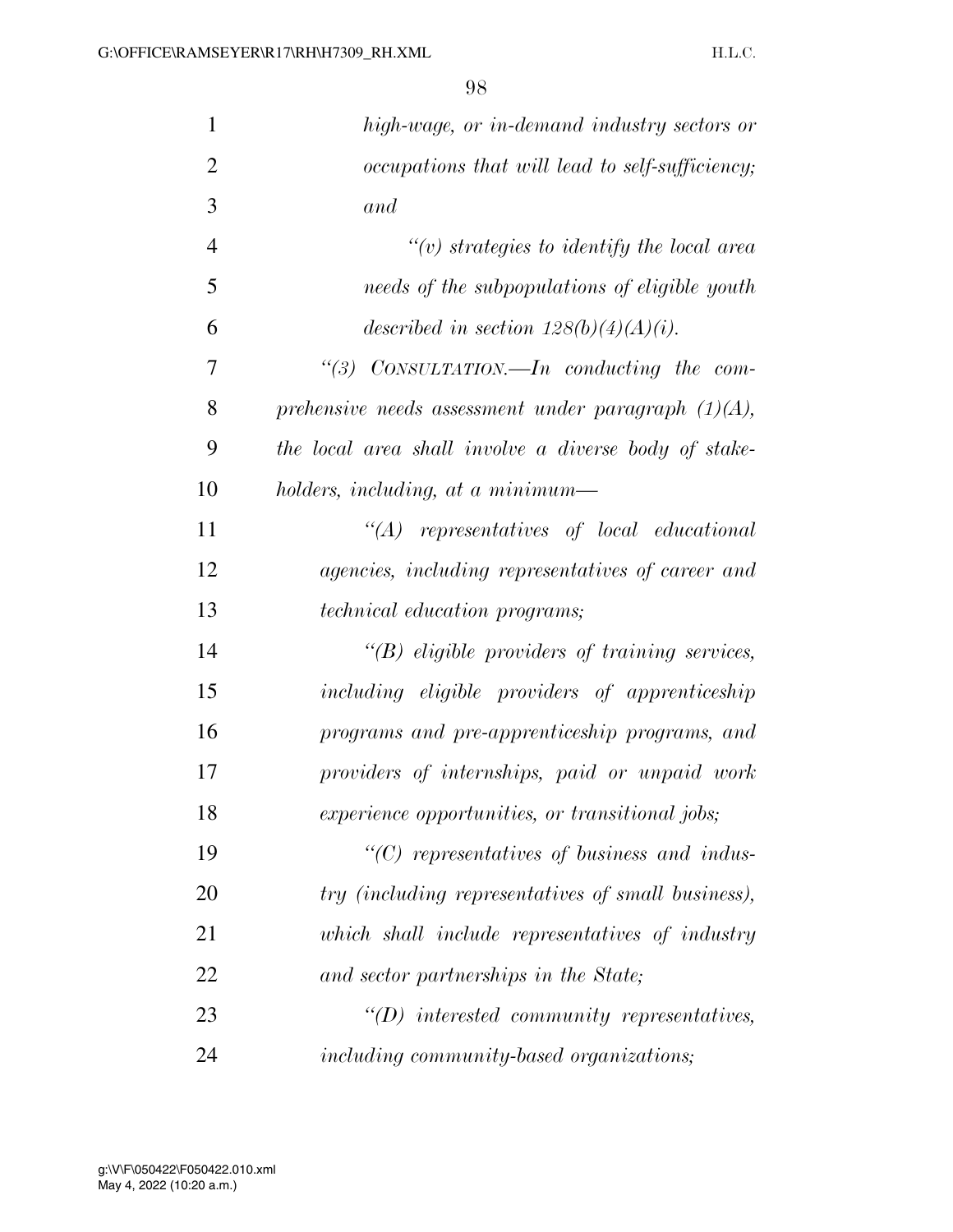| $\mathbf{1}$   | $\lq\lq (E)$ representatives of eligible youth, in-    |
|----------------|--------------------------------------------------------|
| $\overline{2}$ | cluding representatives of regional or local agen-     |
| 3              | cies serving eligible youth;                           |
| $\overline{4}$ | $\lq\lq(F)$ representatives of Indian Tribes and       |
| 5              | Tribal organizations in the State, where applica-      |
| 6              | ble; and                                               |
| 7              | $\lq\lq(G)$ any other stakeholders that the State      |
| 8              | may require the local area to consult.                 |
| 9              | "(4) CONTINUED CONSULTATION.—Each local                |
| 10             | area receiving financial assistance under this chapter |
| 11             | shall consult with stakeholders described in paragraph |
| 12             | $(3)$ on an ongoing basis, as determined by the Gov-   |
| 13             | ernor. This may include consultation in order to-      |
| 14             | $"(A)$ provide input on quadrennial updates            |
| 15             | to the comprehensive needs assessment required         |
| 16             | under paragraph $(1)(A);$                              |
| 17             | $\lq\lq(B)$ ensure youth workforce investment ac-      |
| 18             | tivities—                                              |
| 19             | $``(i)$ are responsive to local area em-               |
| 20             | ployment needs;                                        |
| 21             | $``(ii)$ are responsive to local area                  |
| 22             | youth's career interests and goals;                    |
| 23             | $``(iii)$ are aligned with employment                  |
| 24             | priorities in the State, regional, tribal, or          |
| 25             | local economy identified by employers and              |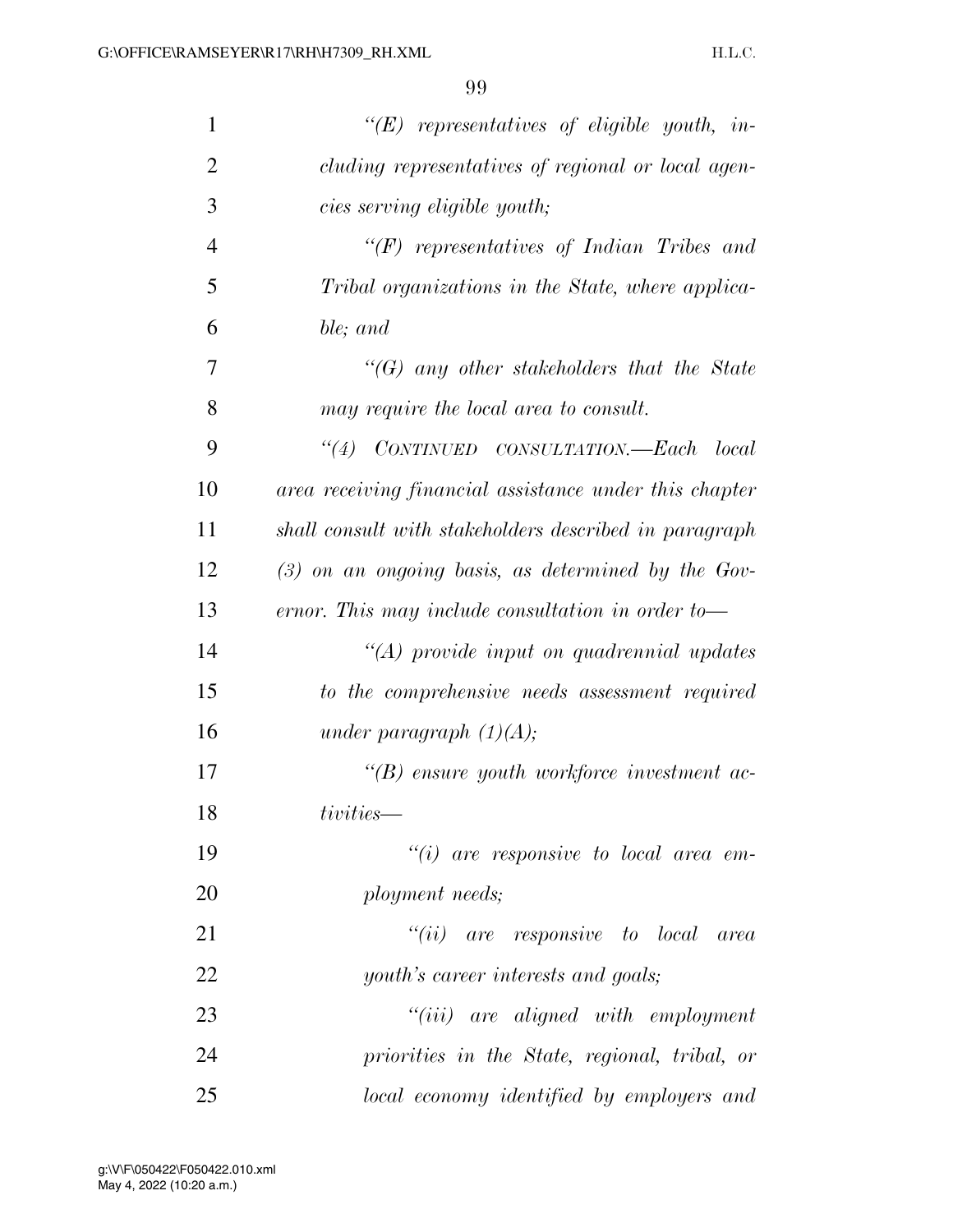| $\mathbf{1}$   | the entities described in paragraph $(3)$ ,      |
|----------------|--------------------------------------------------|
| $\overline{2}$ | which may include high-skill, high-wage, or      |
| 3              | <i>in-demand industry sectors or occupations</i> |
| $\overline{4}$ | <i>identified by the local board</i> ;           |
| 5              | $``(iv)$ are informed by labor market in-        |
| 6              | formation, including information provided        |
| 7              | under section $15(e)(2)(C)$ of the Wagner-       |
| 8              | Peyser Act (29 U.S.C. 491-2(e)(2)(C));           |
| 9              | $\lq\lq(v)$ are designed to meet current, in-    |
| 10             | termediate, or long-term labor market pro-       |
| 11             | <i>jections</i> ; and                            |
| 12             | $``(vi)$ allow employer input, including         |
| 13             | input from industry or sector partnerships       |
| 14             | in the local area, where applicable, into the    |
| 15             | development and implementation of youth          |
| 16             | workforce investment activities to ensure        |
| 17             | such activities align with skills and com-       |
| 18             | petencies required by local employment op-       |
| 19             | portunities, including activities such as the    |
| 20             | <i>identification</i> of relevant skills, com-   |
| 21             | petencies, recognized postsecondary creden-      |
| 22             | tials, and current technology and equip-         |
| 23             | ment;                                            |
| 24             | $"$ (C) identify and encourage opportunities     |
| 25             | for work-based learning; and                     |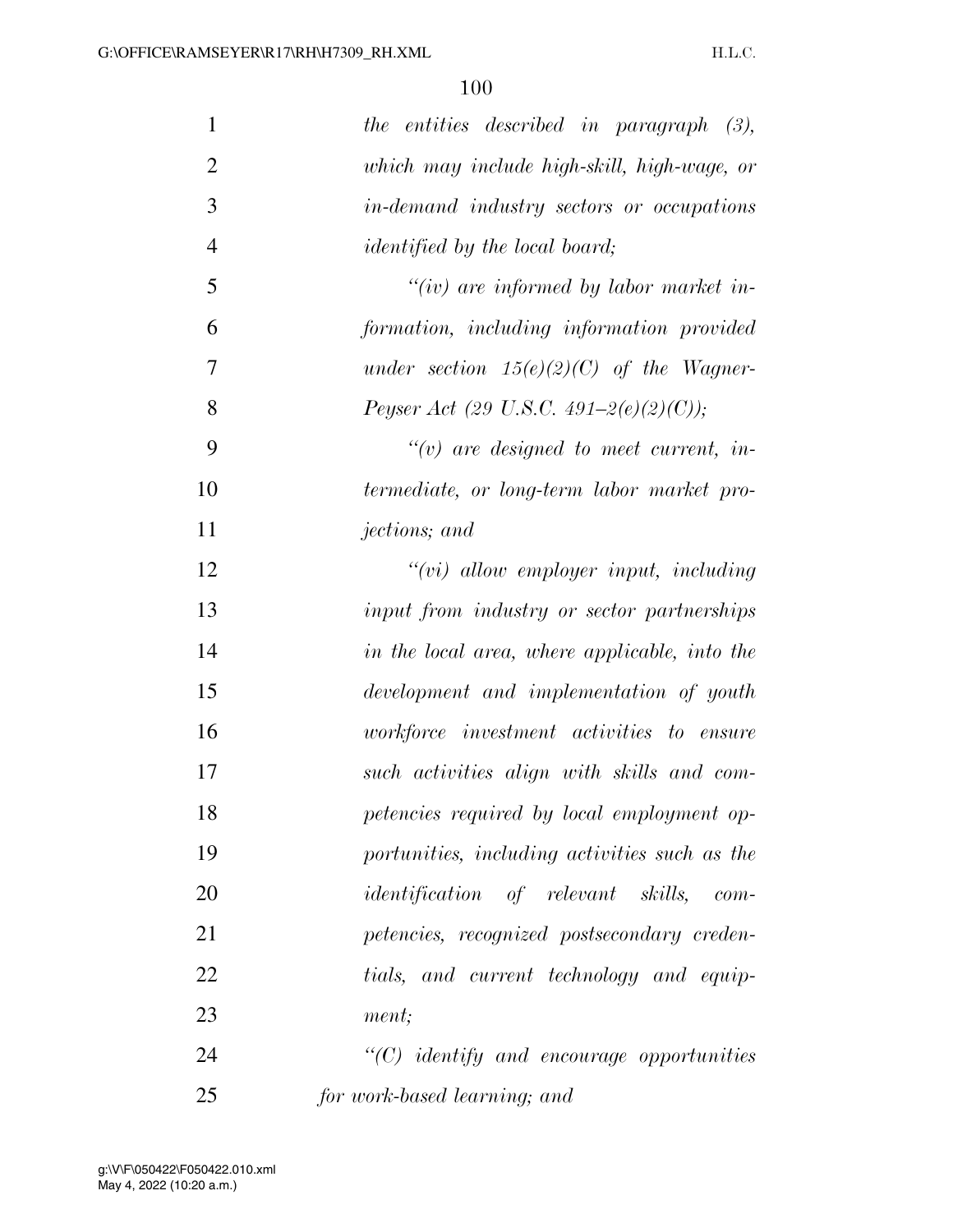| $\mathbf{1}$   | "(D) ensure funding under this part is used           |
|----------------|-------------------------------------------------------|
| $\overline{2}$ | in a coordinated manner with other local re-          |
| 3              | sources.".                                            |
| $\overline{4}$ | (b) STATEWIDE ACTIVITIES.—Section $129(b)$ of the     |
| 5              | Workforce Innovation and Opportunity Act (29 U.S.C.   |
| 6              | $3164(b)$ ) is amended—                               |
| 7              | (1) by amending paragraph $(1)(B)$ to read as         |
| 8              | follows:                                              |
| 9              | $\lq\lq B$ disseminating the list of eligible pro-    |
| 10             | viders of youth workforce investment activities,      |
| 11             | as determined under section 123, including in         |
| 12             | transparent, linked, open, and interoperable data     |
| 13             | formats;"; and                                        |
| 14             | $(2)$ in paragraph $(2)$ —                            |
| 15             | $(A)$ in subparagraph $(C)$ , by striking "de-        |
| 16             | scribed in section $134(c)(2)$ " and inserting ", in- |
| 17             | cluding individualized career services,";             |
| 18             | $(B)$ in subparagraph $(D)(v)$ , by striking          |
| 19             | "and" at the end;                                     |
| 20             | $(C)$ in subparagraph $(E)$ , by striking the         |
| 21             | period at the end and inserting "; and"; and          |
| 22             | $(D)$ by adding at the end the following:             |
| 23             | $``(F)$ establishing, supporting, and expand-         |
| 24             | ing work-based learning opportunities, including      |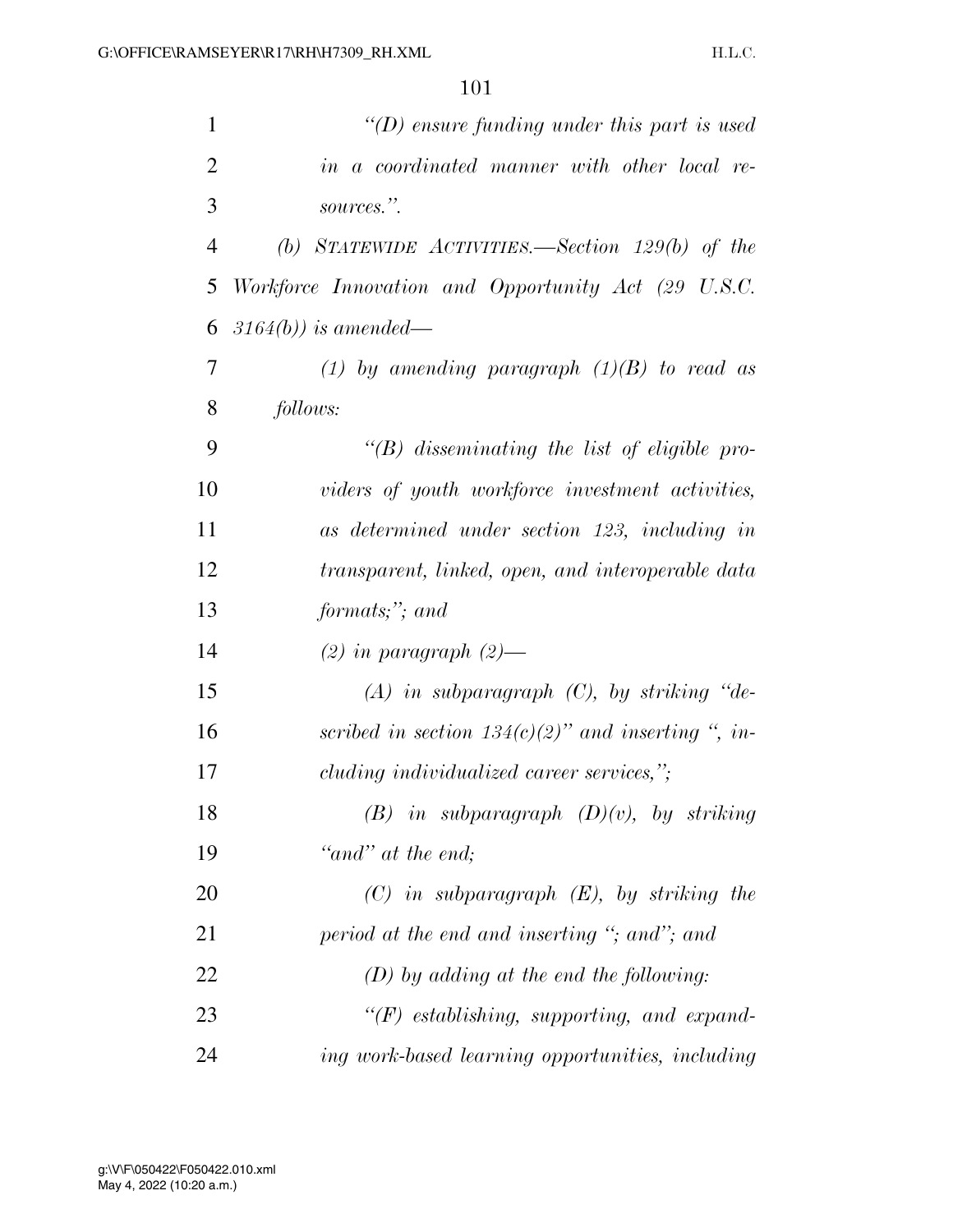| $\mathbf{1}$   | transitional jobs, that are aligned with career        |
|----------------|--------------------------------------------------------|
| $\overline{2}$ | pathways.".                                            |
| 3              | (c) LOCAL ELEMENTS AND REQUIREMENTS.—                  |
| $\overline{4}$ | (1) PROGRAM DESIGN.—Section $129(c)(1)$ of the         |
| 5              | Workforce Innovation and Opportunity Act (29           |
| 6              | U.S.C. 3164(c)(1)) is amended—                         |
| 7              | $(A)$ in subparagraph $(C)$ —                          |
| 8              | $(i)$ in clause $(iv)$ , by striking "in ap-           |
| 9              | propriate cases" and inserting "including              |
| 10             | paid work-based learning opportunities";               |
| 11             | and                                                    |
| 12             | $(ii)$ in clause $(v)$ , by inserting "high-           |
| 13             | skill, high-wage, or" before "in-demand";              |
| 14             | and                                                    |
| 15             | $(B)$ in subparagraph $(D)$ , by striking "10          |
| 16             | percent" and inserting "15 percent".                   |
| 17             | (2) PROGRAM ELEMENTS.—Section $129(c)(2)$ of           |
| 18             | the Workforce Innovation and Opportunity Act (29       |
| 19             | U.S.C. 3164 $(c)(2)$ is amended to read as follows:    |
| 20             | "(2) PROGRAM ELEMENTS.—In order to support             |
| 21             | the attainment of a secondary school diploma or its    |
| 22             | recognized equivalent, entry into postsecondary edu-   |
| 23             | cation, and career readiness for participants, local   |
| 24             | areas shall ensure that each of following elements are |
| 25             | provided under the programs described in paragraph     |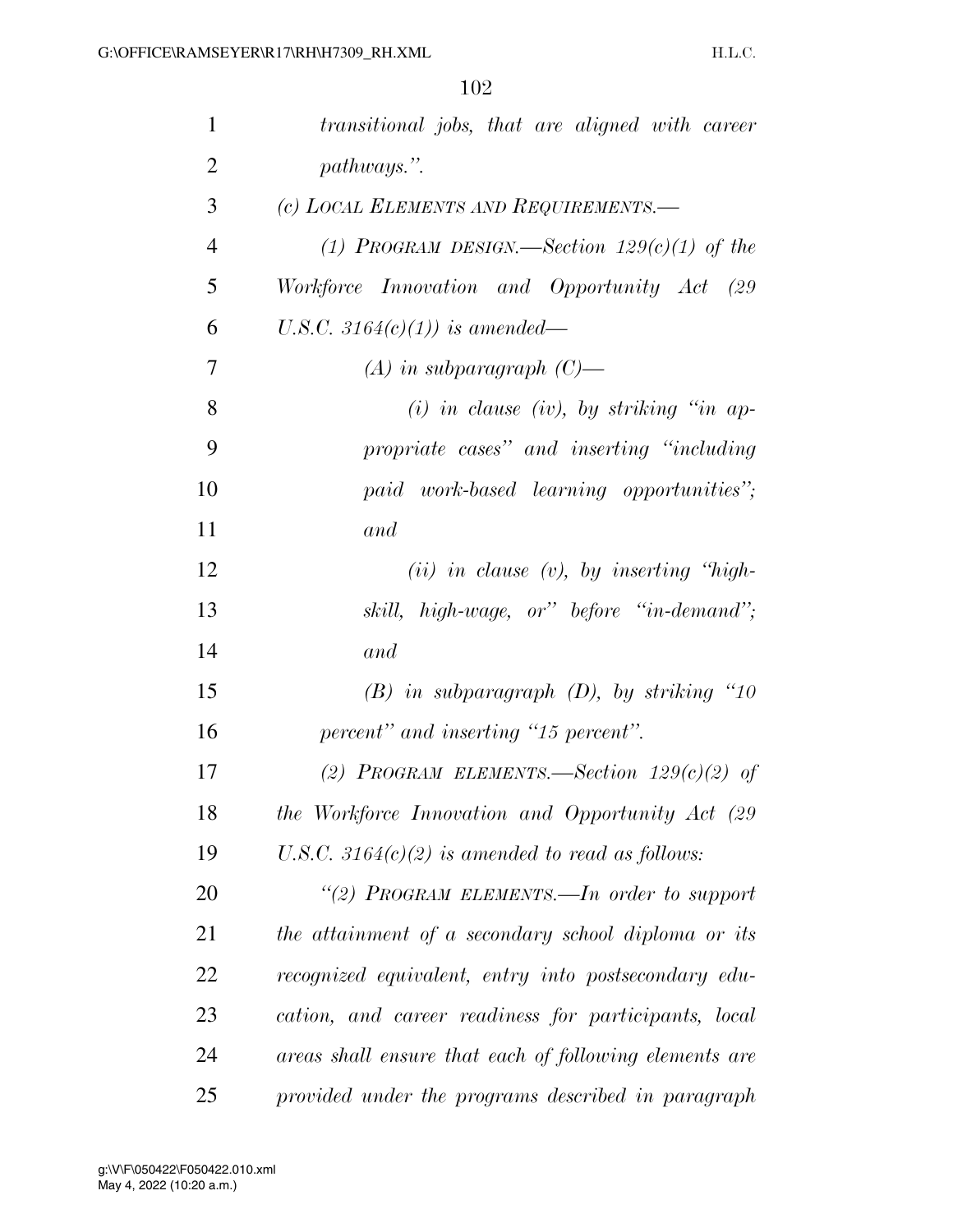|                | 1U5                                                         |
|----------------|-------------------------------------------------------------|
| $\mathbf{1}$   | $(1)$ , as appropriate, to meet the needs of eligible youth |
| $\overline{2}$ | <i>in the local area:</i>                                   |
| 3              | $\lq\lq (A)$ Tutoring, study skills training, in-           |
| $\overline{4}$ | struction, and dropout prevention and recovery              |
| 5              | strategies that lead to completion of the require-          |
| 6              | ments for a secondary school diploma or its rec-            |
| $\overline{7}$ | ognized equivalent (including a recognized cer-             |
| 8              | <i>tificate of attendance or similar document for in-</i>   |
| 9              | dividuals with disabilities) or for a recognized            |
| 10             | postsecondary credential.                                   |
| 11             | "(B) Alternative secondary school services,                 |
| 12             | or dropout recovery services, as appropriate.               |
| 13             | Work-based learning experiences,<br>$\lq\lq C$ )            |

*which—* 

 *''(i) may include summer and year- round employment opportunities that meet the requirements of section 130; and ''(ii) may include, to the extent prac-ticable—* 

 *''(I) pre-apprenticeship or ap- prenticeship programs; ''(II) internships and job shad-owing; and* 

 *''(III) on-the-job training oppor-tunities.*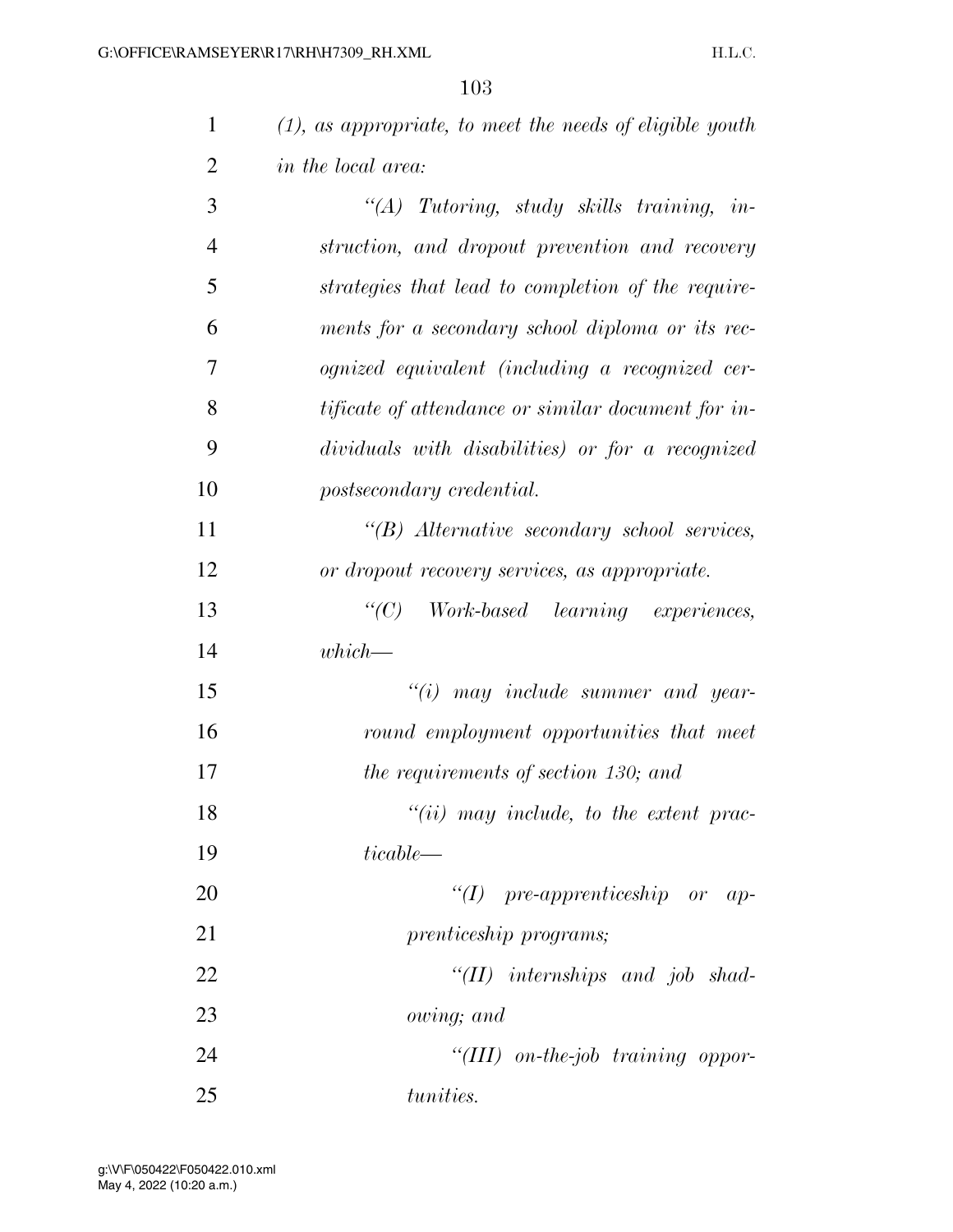| $\mathbf{1}$   | $\lq\lq D$ Occupational skill training, which        |
|----------------|------------------------------------------------------|
| $\overline{2}$ | shall include priority consideration for training    |
| 3              | programs that lead to recognized postsecondary       |
| $\overline{4}$ | credentials that are aligned with high-skill, high-  |
| 5              | wage, or in-demand industry sectors or occupa-       |
| 6              | tions in the local area involved, if the local board |
| 7              | determines that the programs meet the quality        |
| 8              | criteria described in section 123.                   |
| 9              | $\lq\lq (E)$ Education offered concurrently with     |
| 10             | and in the same context as workforce prepara-        |
| 11             | tion activities and training for a specific occu-    |
| 12             | pation or occupational cluster.                      |
| 13             | $H(F)$ Leadership development opportunities,         |
| 14             | which may include community service and peer-        |
| 15             | centered activities encouraging responsibility       |
| 16             | and other positive social and civic behaviors, as    |
| 17             | <i>appropriate.</i>                                  |
| 18             | $\lq\lq G$ Supportive services.                      |
| 19             | "(H) Adult mentoring for the period of par-          |
| 20             | ticipation and a subsequent period, for a total of   |
| 21             | not less than 12 months.                             |
| 22             | "(I) Follow-up services for the longer of 36         |
| 23             | months or the completion of any postsecondary        |
| 24             | education or training to which participants are      |
| 25             | referred after completion of such program.           |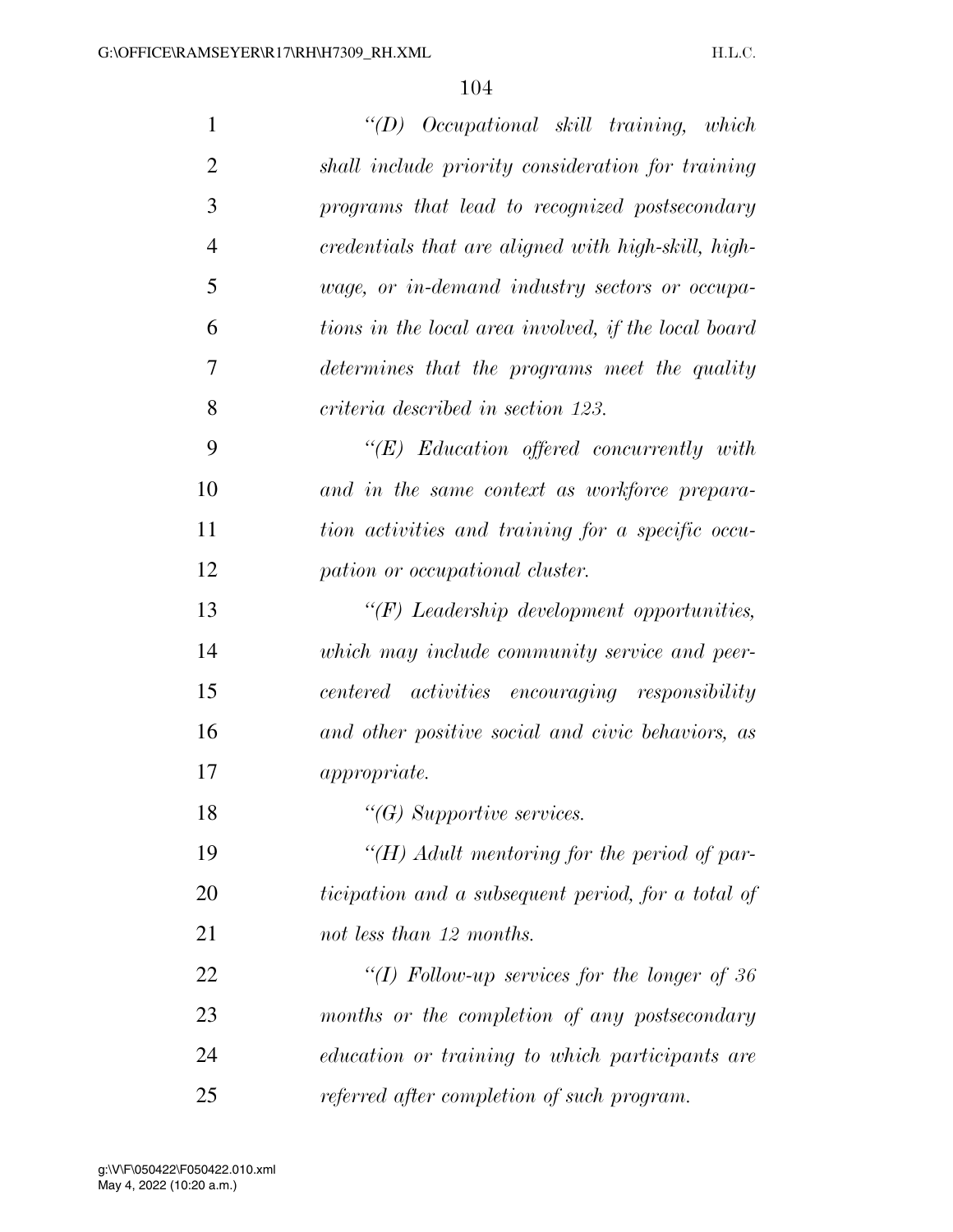| $\mathbf{1}$   | $``(J)$ Comprehensive guidance and coun-               |
|----------------|--------------------------------------------------------|
| $\overline{2}$ | seling, including trauma-informed approaches.          |
| 3              | $\lq (K)$ Financial literacy education.                |
| $\overline{4}$ | "(L) Entrepreneurial skills training.                  |
| 5              | $\lq (M)$ Services that provide labor market           |
| 6              | and employment information about high-skill,           |
| 7              | high-wage, or in-demand industry sectors or oc-        |
| 8              | cupations available in the local area, such as ca-     |
| 9              | reer awareness, career counseling, and career ex-      |
| 10             | ploration services, which may include providing        |
| 11             | such services to elementary and secondary schools      |
| 12             | $(as\ defined\ in\ section\ 8101\ of\ the\ Elementary$ |
| 13             | and Secondary Education Act of 1965 (20                |
| 14             | $U.S.C. 7801)$ ).                                      |
| 15             | "(N) Activities that help youth prepare for            |
| 16             | and transition to postsecondary education and          |
| 17             | <i>training.</i>                                       |
| 18             | "(O) Digital skills training, including ac-            |
| 19             | cess to training that supports basic digital lit-      |
| 20             | $\textit{eracy."}.$                                    |
| 21             | (3) CONSISTENCY WITH COMPULSORY SCHOOL                 |
| 22             | ATTENDANCE LAWS.—Section $129(c)(4)$ (29 U.S.C.        |
| 23             | $3164(c)(4)$ ) is amended to read as follows:          |
| 24             | "(4) CONSISTENCY WITH COMPULSORY SCHOOL                |
| 25             | ATTENDANCE LAWS.—In providing assistance under         |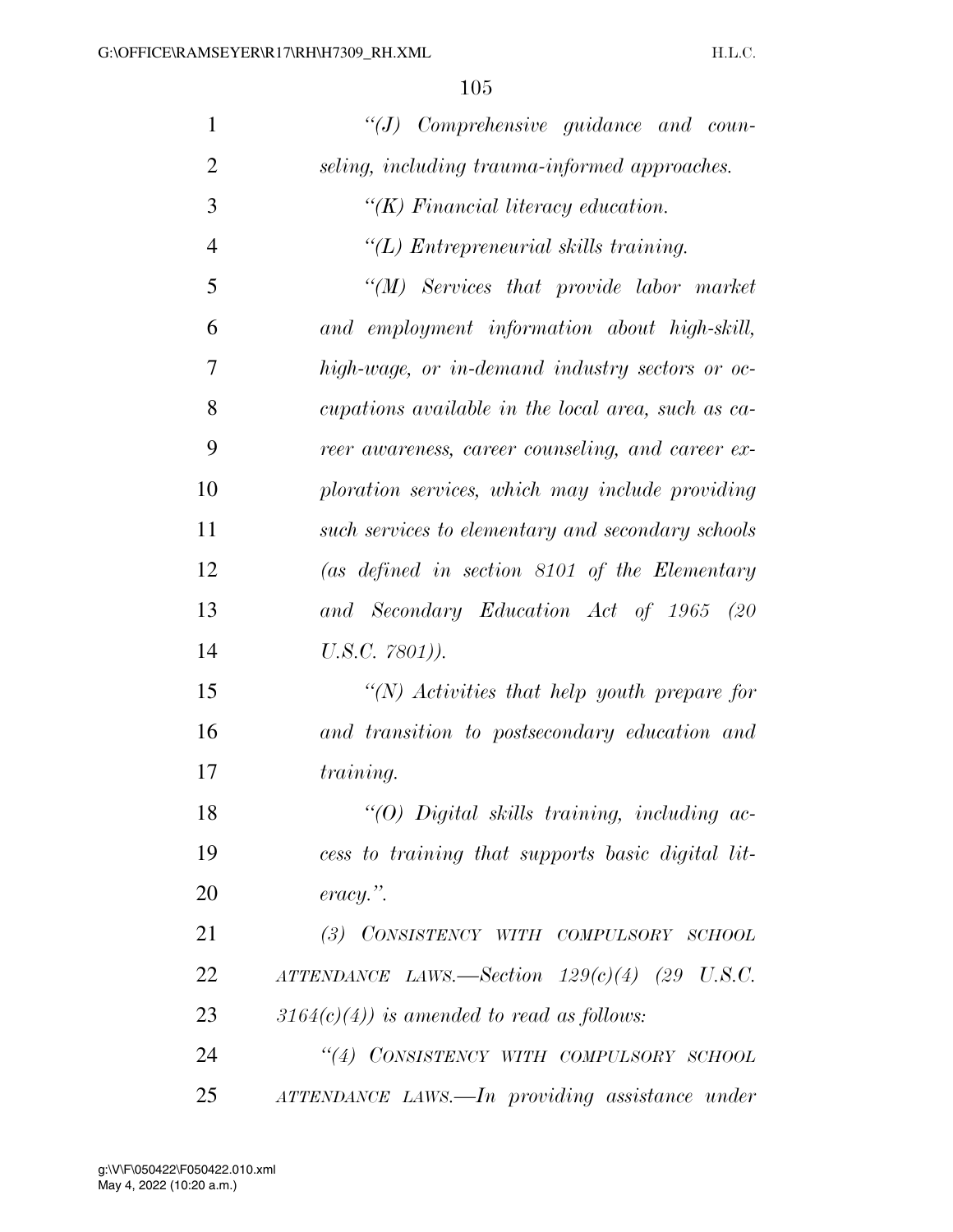*this section to an individual who is required to attend school under applicable State compulsory school at- tendance laws, the priority in providing such assist- ance shall be for the individual to attend school regu- larly.''. SEC. 234. SUMMER AND YEAR-ROUND EMPLOYMENT FOR YOUTH. Chapter 2 of subtitle B of title I of the Workforce Inno- vation and Opportunity Act (29 U.S.C. 3111 et seq.), as amended by the preceding sections, is further amended by adding at the end the following: ''SEC. 130. SUMMER AND YEAR-ROUND EMPLOYMENT FOR YOUTH. ''(a) FUNDING.— ''(1) STATE ALLOTMENT.—From the amount ap- propriated under section 136(b) for a fiscal year, the Secretary shall allot funds to each State on the basis of the relative allotment the State received under sec- tion 127(b) for such fiscal year, compared to the total amount allotted to all States under section 127(b) for such fiscal year. ''(2) LOCAL AREA ALLOCATION.—A State shall use the funds allotted under paragraph (1) for a fiscal year to allocate funds to each local area of the State on the basis of the relative allocation the local area*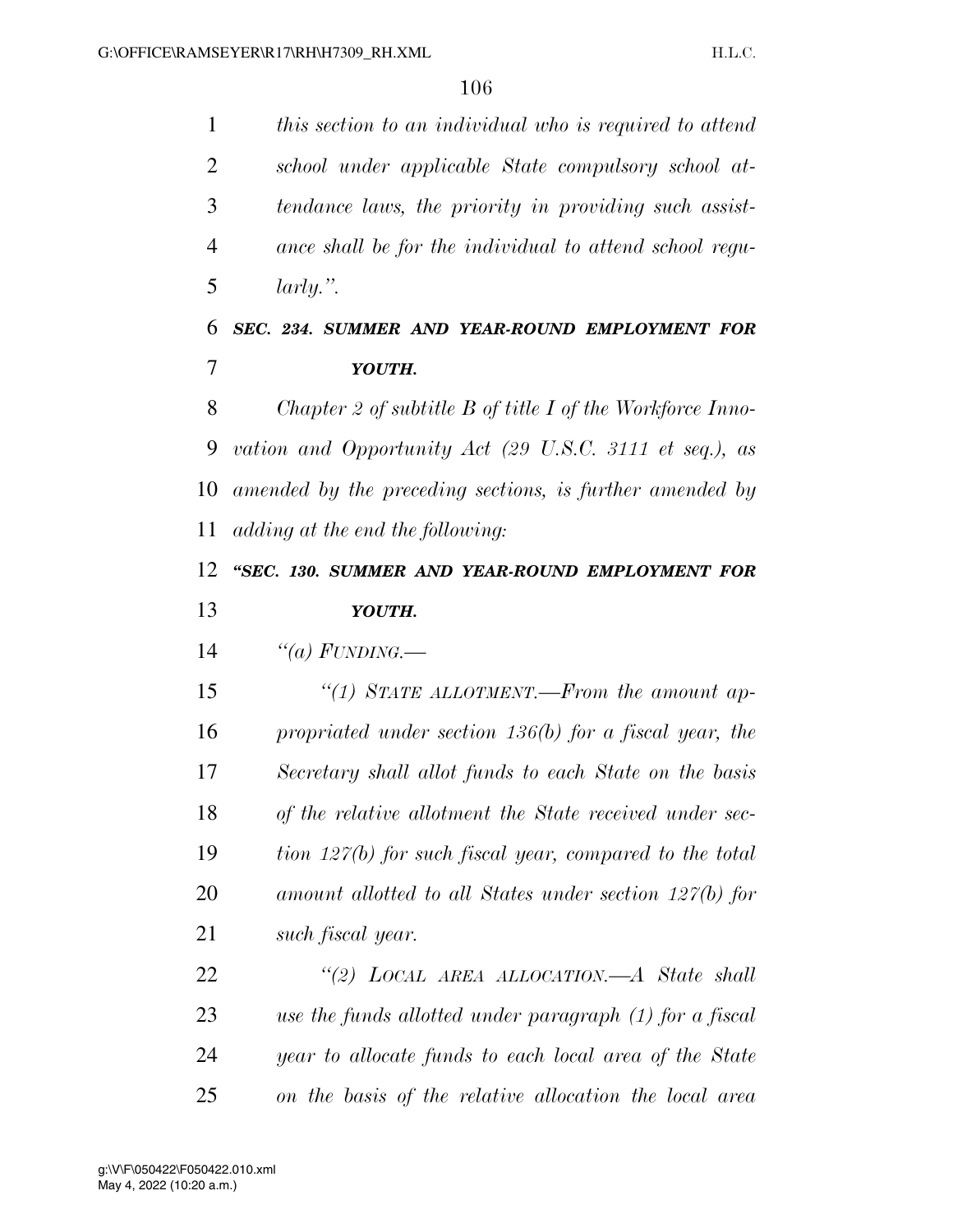| 1              | received under section 128(b) for such fiscal year,      |
|----------------|----------------------------------------------------------|
| $\overline{2}$ | compared to the total amount allocated to all local      |
| 3              | areas in the State under section 128(b) for such fiscal  |
| $\overline{4}$ | year.                                                    |
| 5              | "(b) $ACTIVITIES.$ —The local board of a local area cov- |
| 6              | ered by the local plan submitted under section 108—      |
| 7              | $\lq(1)$ shall use the funds received under this sec-    |
| 8              | $\lim$ to —                                              |
| 9              | $\lq (A)$ plan, develop, and carry out a summer          |
| 10             | employment program or a year-round employ-               |
| 11             | ment program described in subsection $(c)$ ;             |
| 12             | $\lq\lq B$ increase the number of summer or              |
| 13             | year-round employment opportunities offered              |
| 14             | through such program, including unsubsidized or          |
| 15             | partly subsidized opportunities, and opportuni-          |
| 16             | ties in the private sector;                              |
| 17             | $\lq\lq C$ engage or establish industry or sector        |
| 18             | partnerships to determine local employment               |
| 19             | needs to inform the establishment of such a pro-         |
| 20             | gram; and                                                |
| 21             | $\lq (D)$ conduct outreach to eligible youth and         |
| 22             | employers; and                                           |
| 23             | "(2) may—                                                |
| 24             | $\lq (A)$ use the funds received under this sec-         |
| 25             | tion to develop technology infrastructure, includ-       |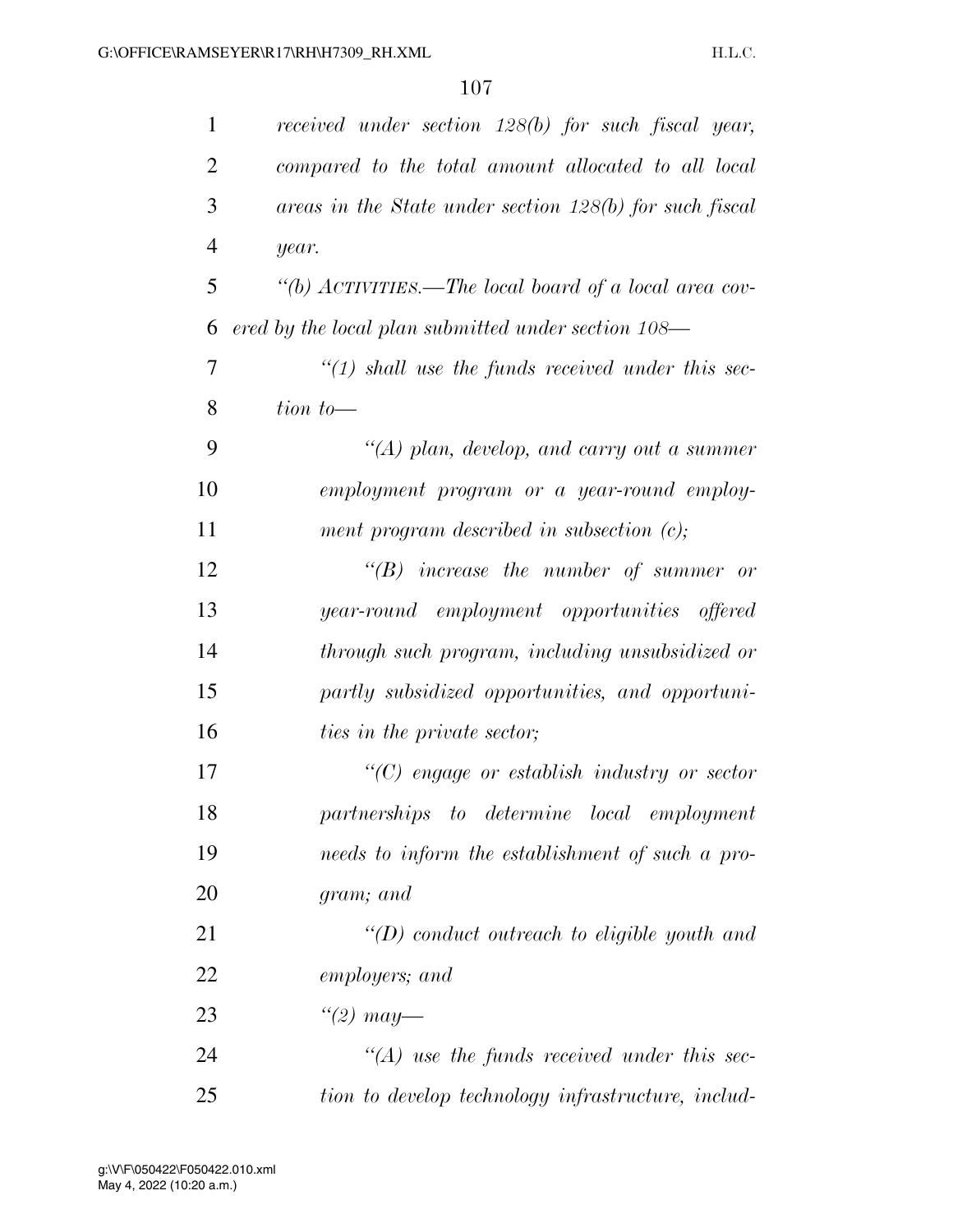| $\mathbf{1}$   | ing data and management systems, to support              |
|----------------|----------------------------------------------------------|
| $\overline{2}$ | such a program;                                          |
| 3              | $\lq\lq(B)$ use such funds to enhance the program        |
| $\overline{4}$ | elements required under subsection $(c)(1)$ ; and        |
| 5              | "(C) use not more than 25 percent of such                |
| 6              | funds to subsidize not more than 65 percent of           |
| 7              | the wages of each eligible youth participating in        |
| 8              | such a program.                                          |
| 9              | "(c) SUMMER AND YEAR-ROUND EMPLOYMENT PRO-               |
| 10             | <b>GRAM REQUIREMENTS.—</b>                               |
| 11             | "(1) PROGRAM ELEMENTS.—A summer employ-                  |
| 12             | ment program or a year-round employment program          |
| 13             | described in this subsection shall include the following |
| 14             | program elements:                                        |
| 15             | $\lq (A)$<br>Work-readiness training (including          |
| 16             | soft skills) and educational programs aligned to         |
| 17             | career pathways for eligible youth to enhance            |
| 18             | their year-round employment opportunities, in-           |
| 19             | cluding digital literacy and online work-readi-          |
| 20             | ness opportunities, as appropriate, and support          |
| 21             | <i>obtaining documentation needed for employment,</i>    |
| 22             | such as identification or licenses.                      |
| 23             | $\lq\lq B$ Coaching and mentoring services for           |
| 24             | <i>eligible youth participating in the program to</i>    |
| 25             | enhance their summer or year-round employ-               |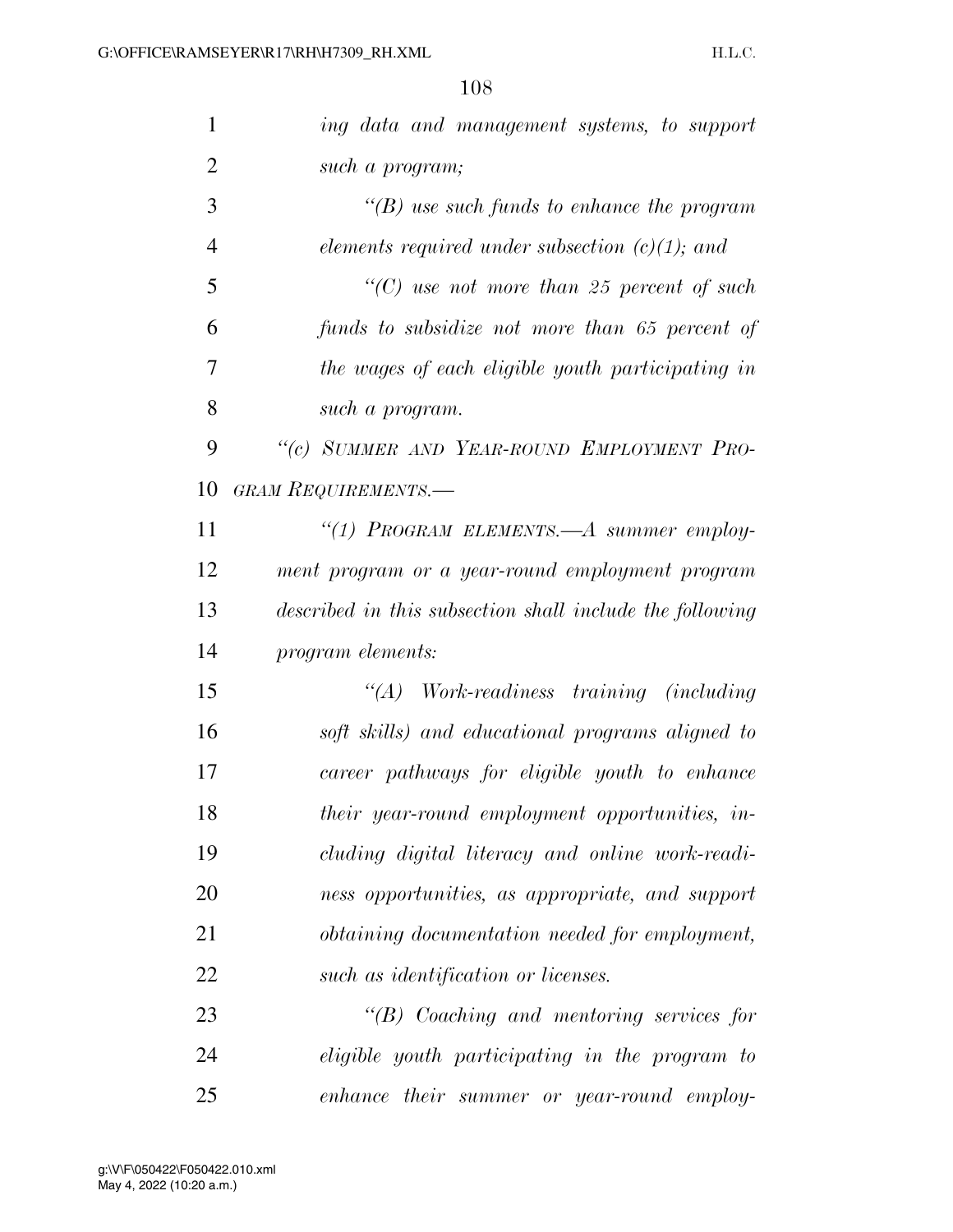*ment opportunities and encourage completion of such opportunities through the program. ''(C) Coaching and mentoring services for* 

 *employers on how to successfully employ each eli- gible youth participating in the program in meaningful work, including providing a safe work and training environment for all partici- pants, regardless of race, color, disability, age, religion, national origin, sexual orientation, or gender identity.* 

 *''(D) Career exploration, career counseling, career planning, and college planning services for eligible youth participating in the program.* 

 *''(E) High-quality financial literacy edu- cation as described in section 129(b)(2)(D), for eligible youth participating in the program, in- cluding education on the use of credit and fi- nancing higher education, and access to safe and affordable banking.* 

 *''(F) Providing supportive services to eligi- ble youth, or connecting such youth to supportive services provided by another entity, to enable participation in the program, which may in- clude food and nutrition services, and health and mental health care supports.*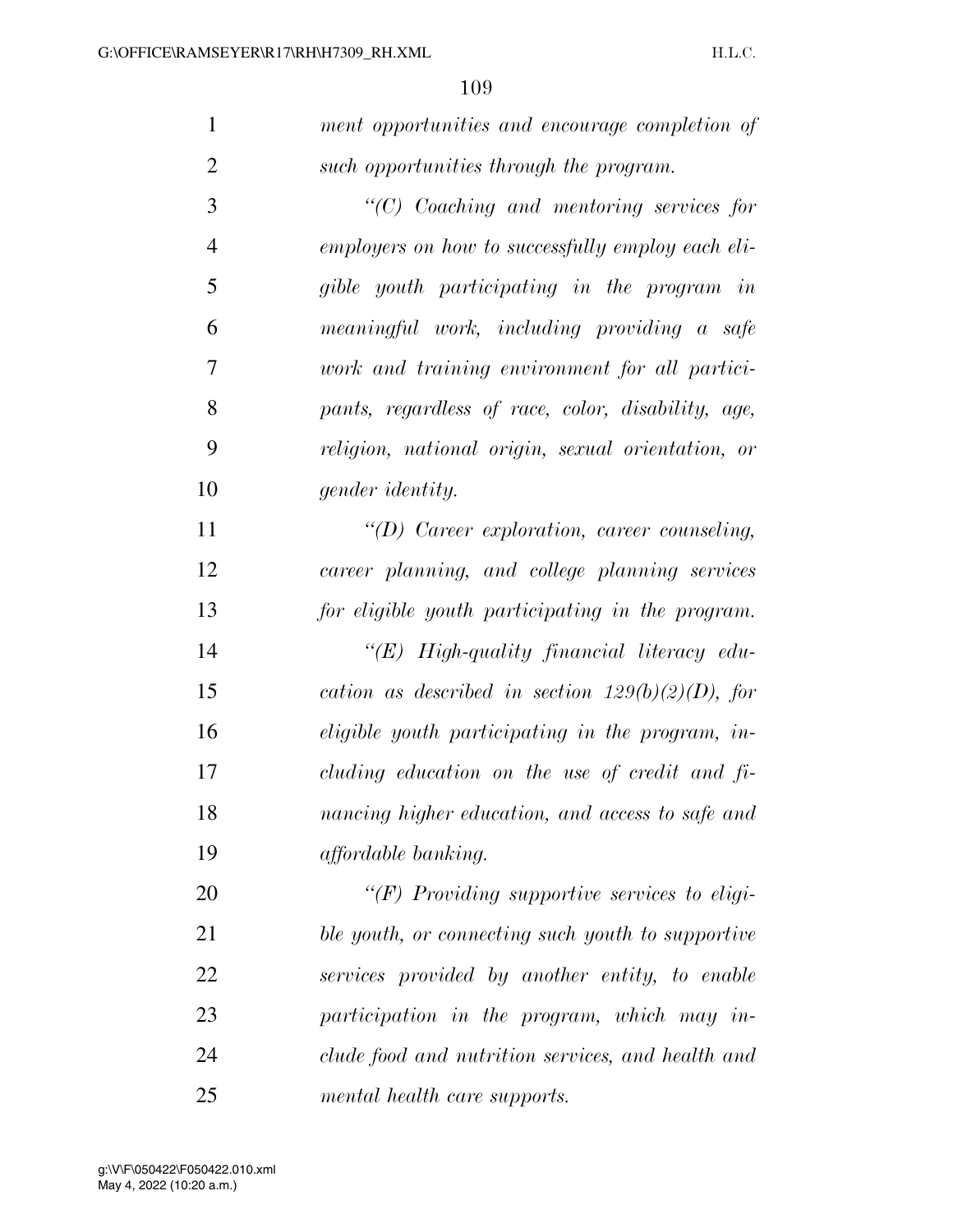*''(G) Follow-up services for not less than 12 months after the completion of participation, as appropriate.* 

 *''(H) Integration of services provided by the program with youth development programs, sec- ondary school programs, career and technical education programs, youth workforce investment activities under this chapter, and skills training programs funded by the State or Federal Govern-ment, as applicable.* 

 *''(I) Connecting youth participating in the program to providers of youth services, adult em- ployment and training services, vocational reha- bilitation services, adult education and family literacy services under title II, career pathways, postsecondary education, or skills training pro- grams funded by the State or Federal Govern-ment, as applicable.* 

 *''(J) Commitment and support from mayors or county executives to support the execution of the program.* 

*''(2) PROGRAM DESIGN.—* 

 *''(A) SUMMER EMPLOYMENT PROGRAM.—In addition to the program elements described in paragraph (1), a summer employment program*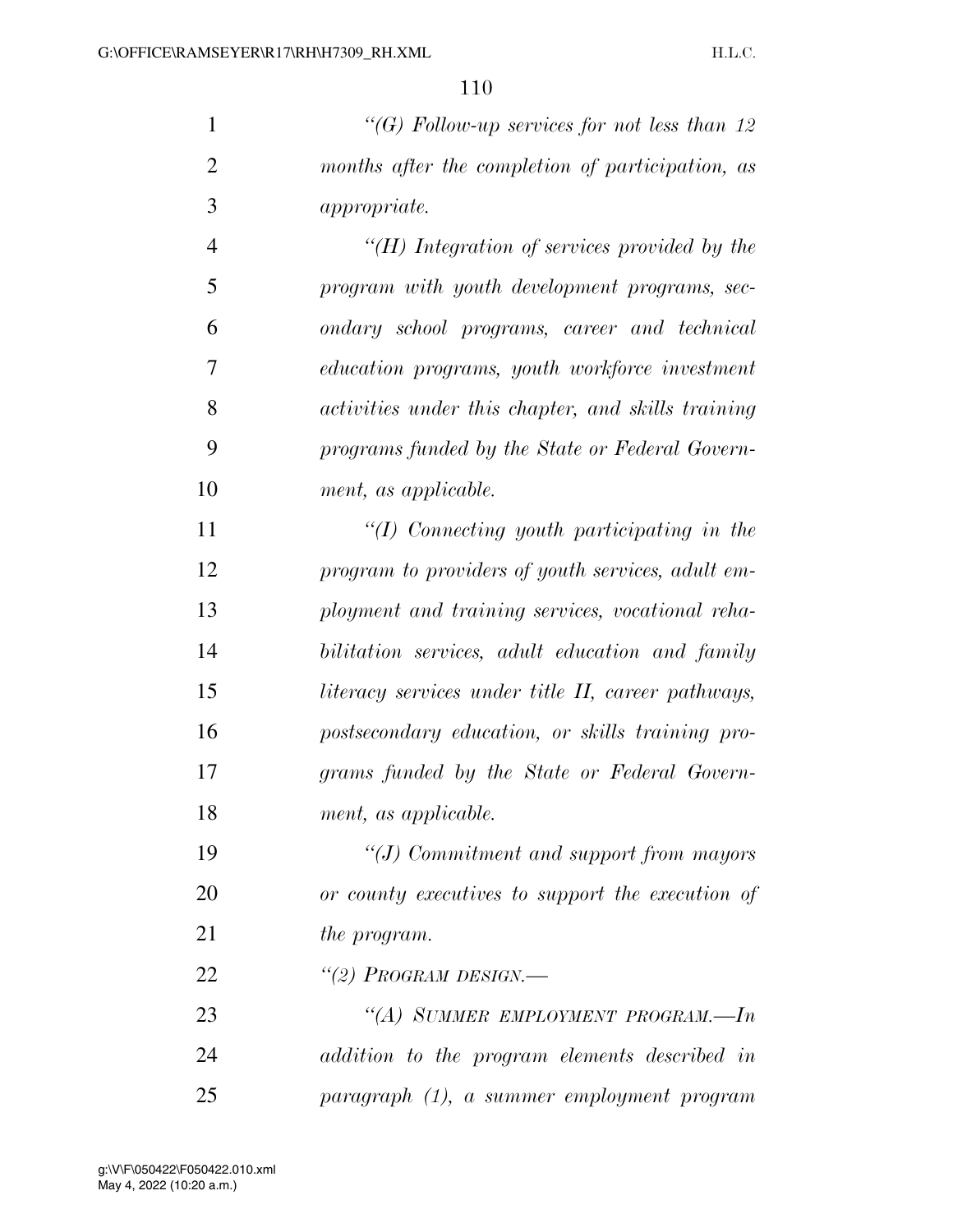| $\mathbf{1}$   | described in this subsection shall be a program                           |
|----------------|---------------------------------------------------------------------------|
| $\overline{2}$ | that matches eligible youth participating in such                         |
| 3              | program with an appropriate employer (based                               |
| $\overline{4}$ | on factors including the needs of the employer                            |
| 5              | and the age, skill, and aspirations of the eligible                       |
| 6              | youth) for high-quality summer employment,                                |
| 7              | $which$ —                                                                 |
| 8              | "(i) may not be less than 4 weeks; and                                    |
| 9              | "(ii) may not pay less than the greater                                   |
| 10             | of the applicable Federal, State, or local                                |
| 11             | minimum wage.                                                             |
| 12             | YEAR-ROUND EMPLOYMENT<br>$\lq(B)$<br>PRO-                                 |
| 13             | $GRAM$ , $\longrightarrow$ <i>In addition to the program elements de-</i> |
| 14             | scribed in paragraph $(1)$ , a year-round employ-                         |
| 15             | ment program described in this subsection shall                           |
| 16             | be a program that matches each eligible youth                             |
| 17             | participating in the program with an appro-                               |
| 18             | priate employer, based on factors (including the                          |
| 19             | needs of the employer and the age, skill, and in-                         |
| 20             | formed aspirations of the participant) for high-                          |
| 21             | quality, year-round employment, which—                                    |
| 22             | "(i) may not be less than 180 days and                                    |
| 23             | more than 1 year;                                                         |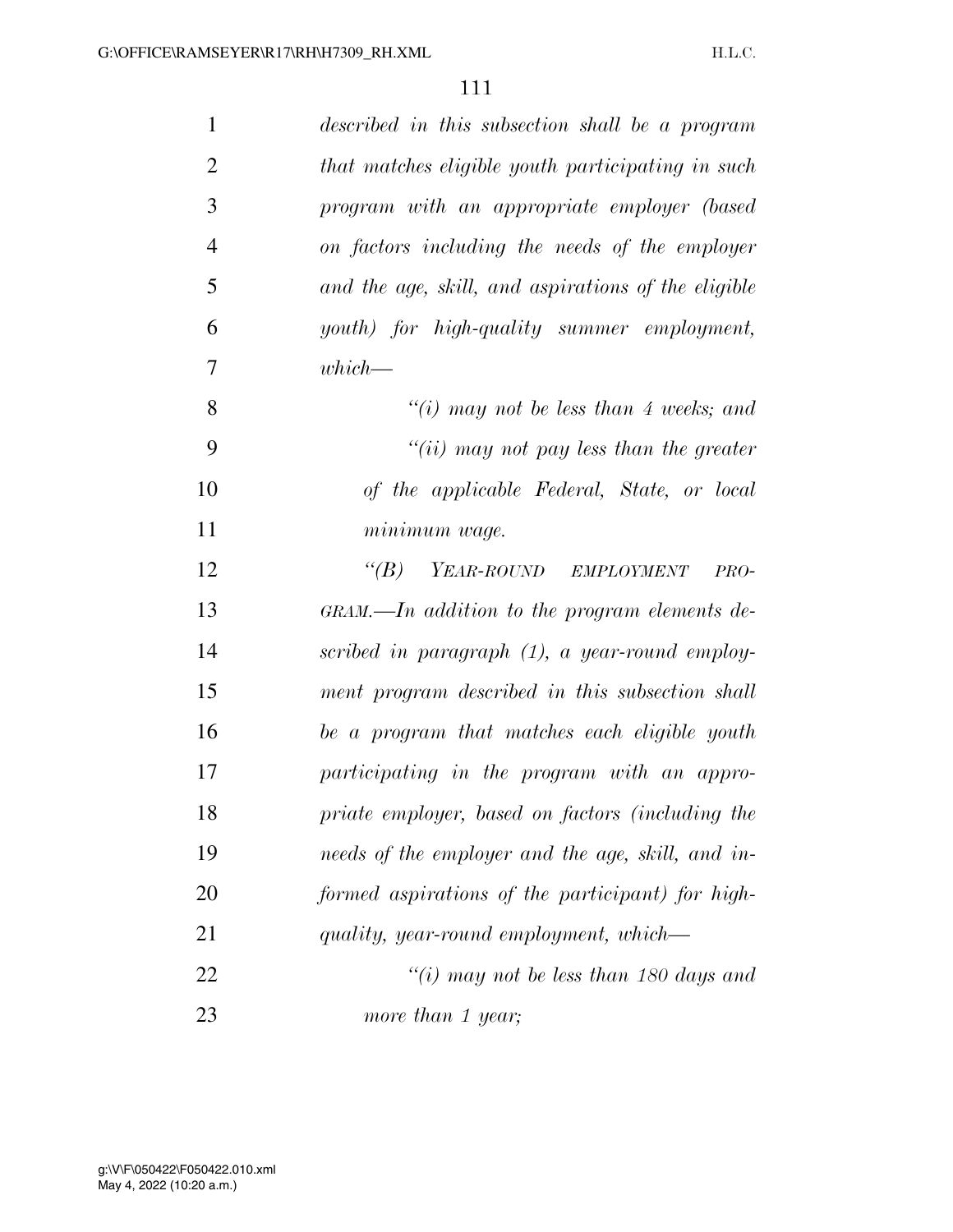| $\mathbf{1}$   | "(ii) may not pay less than the greater                      |
|----------------|--------------------------------------------------------------|
| $\overline{2}$ | of the applicable Federal, State, or local                   |
| 3              | minimum wage; and                                            |
| $\overline{4}$ | $``(iii)$ may not employ the eligible                        |
| 5              | youth for less than 20 hours per week.                       |
| 6              | "(3) PRIORITY.—In carrying out a summer em-                  |
| 7              | ployment program or a year-round employment pro-             |
| 8              | gram receiving assistance under this section, a local        |
| 9              | area shall give priority to year-round employment            |
| 10             | opportunities offered under such program—                    |
| 11             | $\lq (A)$ in existing or emerging high-skill,                |
| 12             | high-wage, or in-demand industry sectors or oc-              |
| 13             | <i>cupations</i> ; <i>or</i>                                 |
| 14             | $\lq\lq B$ that meet community needs in the                  |
| 15             | public, private, or nonprofit sector.                        |
| 16             | "(d) PERFORMANCE ACCOUNTABILITY.—For each local              |
| 17             | board carrying out a summer or year-round employment         |
|                | 18 program receiving assistance under this section, the pri- |
| 19             | mary indicators of performance, with respect to each such    |
| 20             | program, shall include—                                      |
| 21             | $\lq(1)$ the performance metrics described in clause         |
| 22             | $(i)(VI)$ , and subparagraphs (I) and (II) of clause (ii),   |
| 23             | of section $116(b)(2)(A);$                                   |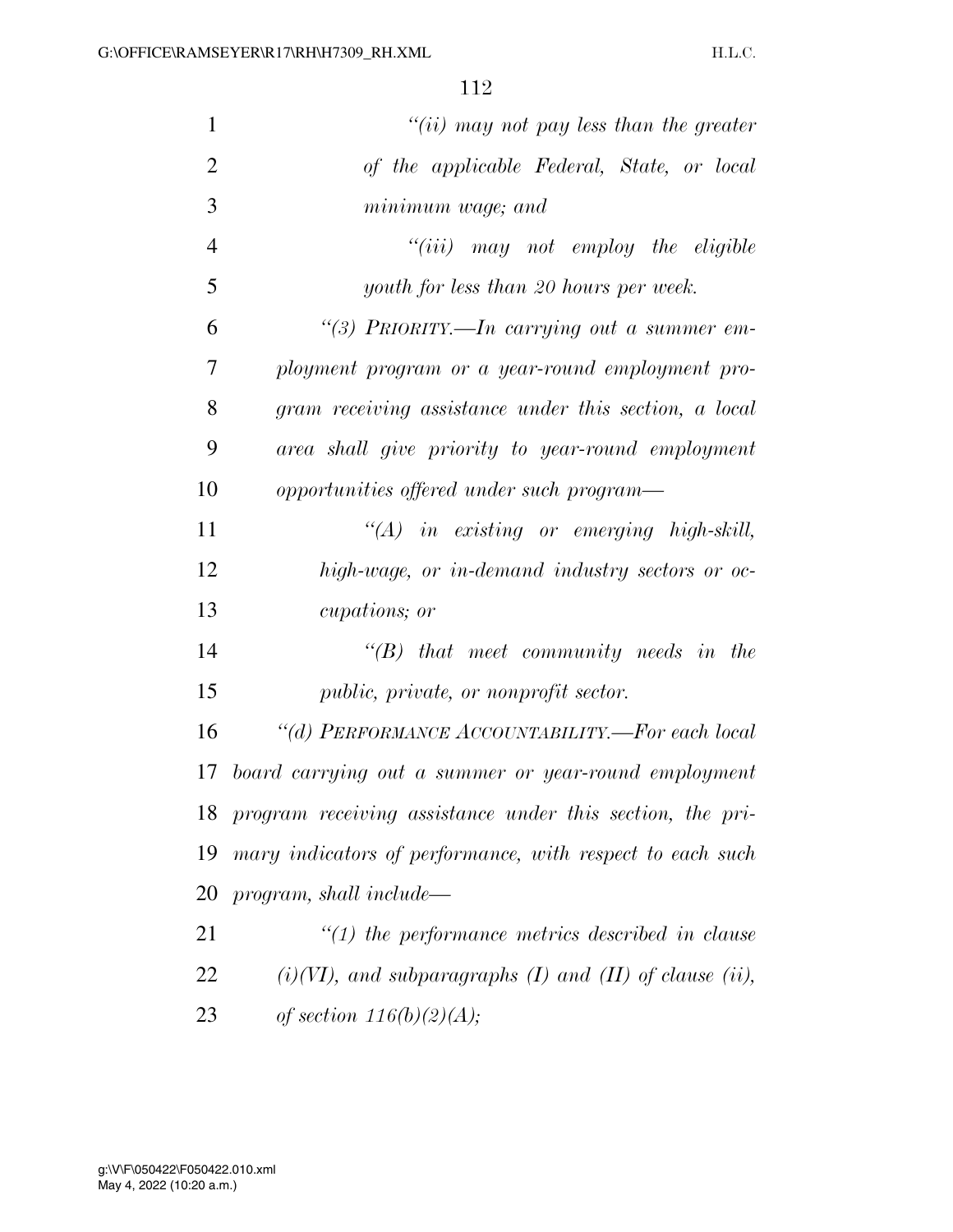| $\mathbf{1}$   | $\lq(2)$ the percentage of eligible youth completing      |
|----------------|-----------------------------------------------------------|
| $\overline{2}$ | the summer or year-round program, as applicable;          |
| 3              | and                                                       |
| $\overline{4}$ | $\lq(3)$ the percentage of youth having participated      |
| 5              | <i>in work-based learning.</i>                            |
| 6              | "(e) $REPORTS$ .                                          |
| 7              | "(1) IN GENERAL.—In addition to information               |
| 8              | required as part of the State performance report de-      |
| 9              | scribed in section $116(d)(2)$ , each State shall include |
| 10             | for each summer and year round employment pro-            |
| 11             | gram receiving assistance under this section—             |
| 12             | $\lq (A)$ the number of eligible youth partici-           |
| 13             | pating in the program who complete a summer               |
| 14             | employment opportunity or a year-round em-                |
| 15             | ployment opportunity through the program;                 |
| 16             | $\lq\lq(B)$ the average cost per participant to de-       |
| 17             | velop or expand such program, and the activities          |
| 18             | and services, and supportive services provided            |
| 19             | <i>under such program;</i>                                |
| 20             | $\lq$ (C) the number of eligible youth partici-           |
| 21             | pating in such program and accessing services as          |
| 22             | described in subparagraph $(B)$ ;                         |
| 23             | "(D) the number of youth participants re-                 |
| 24             | ceiving a subsidized wage, and the total amount           |
| 25             | and source of each such subsidy, including the            |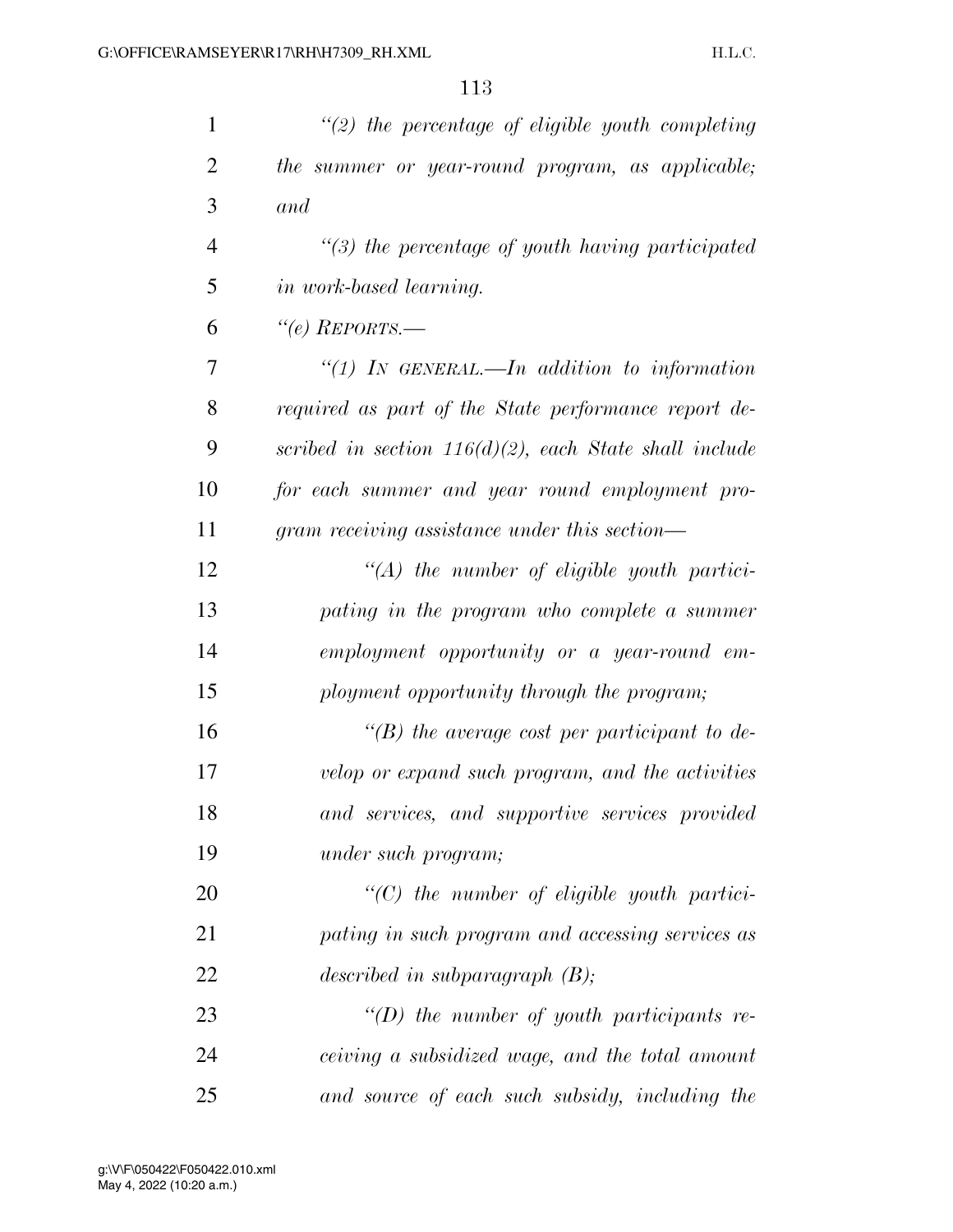| $\mathbf{1}$   | average amount of the subsidy covered by funds     |
|----------------|----------------------------------------------------|
| $\overline{2}$ | received under this section;                       |
| 3              | $\lq\lq(E)$ the average number of hours and weeks  |
| $\overline{4}$ | worked and the average amount of wages earned      |
| 5              | by eligible youth participating in the program;    |
| 6              | $\lq\lq(F)$ the average number of hours spent      |
| 7              | $\overline{on}$ —                                  |
| 8              | $"(i)$ recruitment and retention strate-           |
| 9              | gies; and                                          |
| 10             | $``(ii)$ support for participating youth,          |
| 11             | such as time management, career planning,          |
| 12             | and financial literacy training;                   |
| 13             | $\lq\lq(G)$ the percent of eligible youth partici- |
| 14             | pating in the program that are placed in—          |
| 15             | $"(i)$ an employment opportunity in the            |
| 16             | nonprofit sector;                                  |
| 17             | $``(ii)$ an employment opportunity in              |
| 18             | the public sector; and                             |
| 19             | $``(iii)$ an employment opportunity in             |
| 20             | the for-profit sector; and                         |
| 21             | $H$ any other information that the Sec-            |
| 22             | retary of Labor determines necessary to monitor    |
| 23             | the effectiveness of the summer or year-round em-  |
| 24             | ployment program.                                  |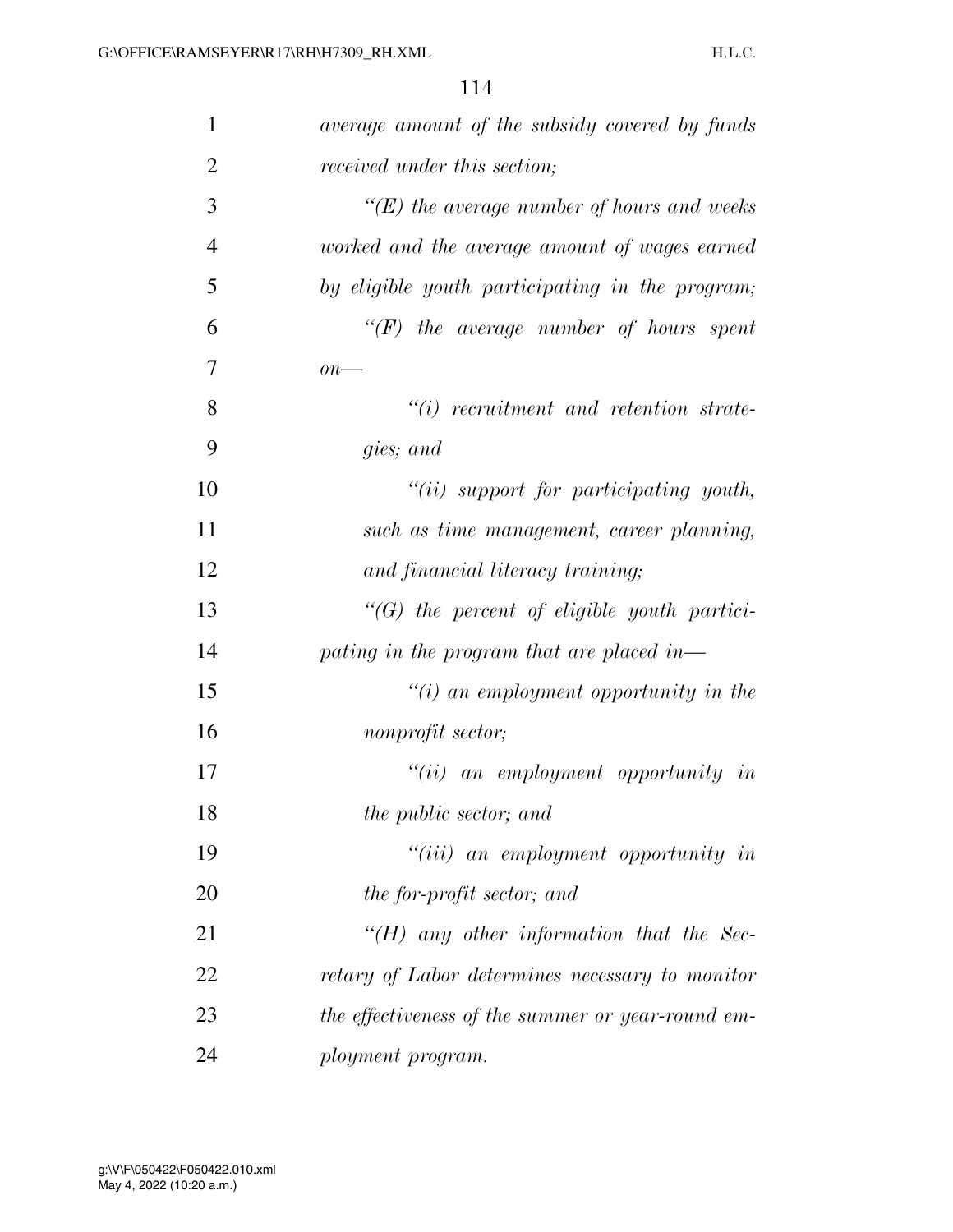*''(2) DISAGGREGATION.—The information re- quired to be reported under subparagraphs (A), (B), and (G) of paragraphs (1) shall be disaggregated by race, ethnicity, sex, age, and the subpopulations of eli-gible youth (as defined in section 3).''.* 

## *CHAPTER 3—ADULT AND DISLOCATED WORKER EMPLOYMENT AND TRAINING ACTIVITIES*

## *SEC. 241. WITHIN STATE ALLOCATIONS.*

 *Section 133(b)(2) (29 U.S.C. 3173(b)(2)) is amend-ed—* 

 *(1) in subparagraph (A)(iii), by striking ''The term, used with respect to fiscal year 2013 or 2014, means a percentage of the amount allocated to local areas under paragraphs (2)(A) and (3) of section 133(b) of the Workforce Investment Act of 1998 (as in effect on the day before the date of enactment of this Act), received through an allocation made under paragraph (2)(A) or (3) of that section for fiscal year 2013 or 2014, respectively.''; and* 

 *(2) in subparagraph (B)(iv), by striking ''The term, used with respect to fiscal year 2014, means a percentage of the amount allocated to local areas under section 133(b)(2)(B) of the Workforce Invest-ment Act of 1998 (as in effect on the day before the*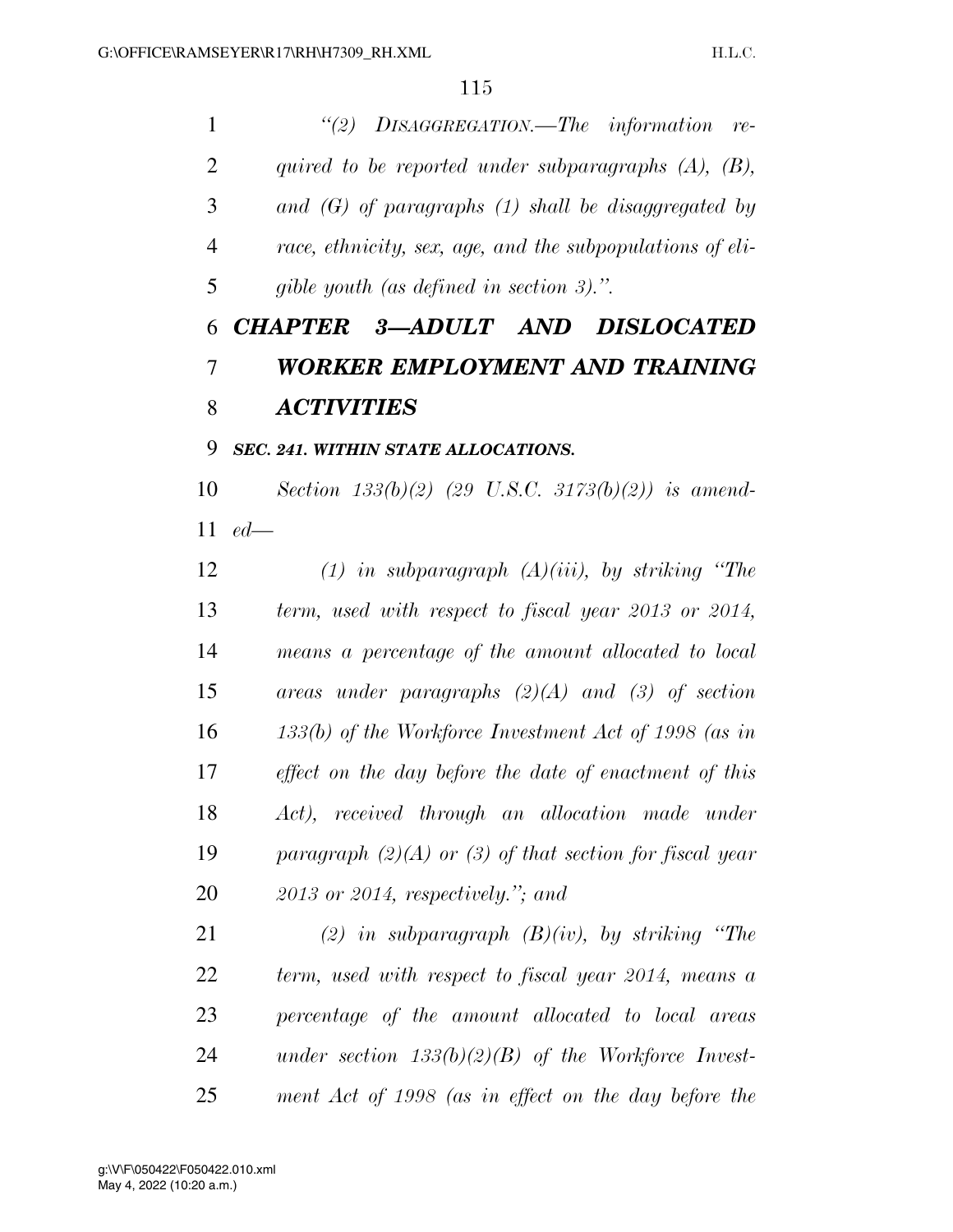| 1              | date of enactment of this Act), received through an al-  |
|----------------|----------------------------------------------------------|
| $\overline{2}$ | location made under that section for fiscal year         |
| 3              | 2014."                                                   |
| 4              | SEC. 242. USE OF FUNDS FOR EMPLOYMENT AND TRAINING       |
| 5              | <b>ACTIVITIES.</b>                                       |
| 6              | (a) REQUIRED STATEWIDE EMPLOYMENT AND TRAIN-             |
| 7              | <b>ING ACTIVITIES.-</b>                                  |
| 8              | (1) STATEWIDE RAPID RESPONSE ACTIVITIES.-                |
| 9              | Section $134(a)(2)(A)(ii)$ (29 U.S.C. 3174(a)(2)(A)(ii)) |
| 10             | is amended by striking ", and section $133(a)(2)$ of the |
| 11             | Workforce Investment Act of 1998 (as in effect on the    |
| 12             | day before the date of enactment of this $Act)$ ".       |
| 13             | (2) STATEWIDE EMPLOYMENT AND TRAINING AC-                |
| 14             | TIVITIES.—Section $134(a)(2)(B)(i)$ (29<br>U.S.C.        |
| 15             | $3174(a)(2)(B)$ is amended by striking subclauses        |
| 16             | $(III)$ and $(IV)$ and inserting the following:          |
| 17             | "(III) local areas by providing in-                      |
| 18             | formation on and support for the effec-                  |
| 19             | tive development, convening, and im-                     |
| 20             | plementation of industry or sector                       |
| 21             | partnerships described in subsection                     |
| 22             | (c)(5);                                                  |
| 23             | $\lq (IV)$ local areas for carrying out                  |
| 24             | career pathway development efforts,                      |
| 25             | which may include alignment and co-                      |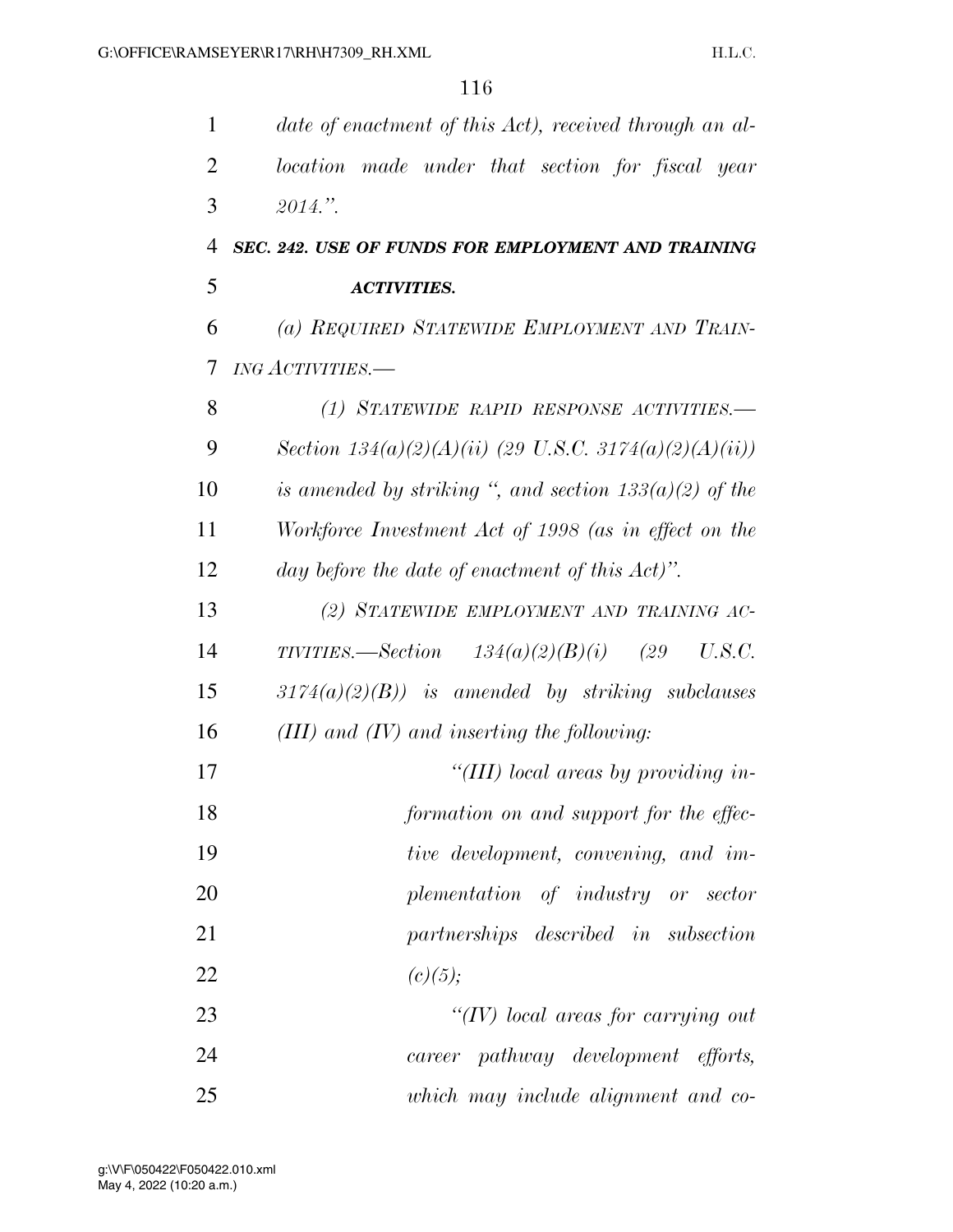| $\mathbf{1}$   | ordination efforts with career and tech-               |
|----------------|--------------------------------------------------------|
| $\overline{2}$ | nical education programs of study; and                 |
| 3              |                                                        |
|                | $\lq\lq(V)$ local areas, one-stop opera-               |
| $\overline{4}$ | one-stop partners, and eligible<br>tors,               |
| 5              | providers, including for-                              |
| 6              | $"(aa)$ the continuous develop-                        |
| 7              | ment and training of staff on                          |
| 8              | strategies for preparing individ-                      |
| 9              | <i>uals with barriers to employment</i>                |
| 10             | to enter in-demand industry sec-                       |
| 11             | tors or occupations and nontradi-                      |
| 12             | <i>tional occupations</i> ;                            |
| 13             | "(bb) the development of $ex$ -                        |
| 14             | emplary program activities; and                        |
| 15             | $``(cc)$ the provision of tech-                        |
| 16             | nical assistance to local areas that                   |
| 17             | fail to meet local performance ac-                     |
| 18             | countability measures described in                     |
| 19             | section $116(c)$ ;".                                   |
| 20             | $(b)$ ALLOWABLE<br>STATEWIDE EMPLOYMENT<br>AND         |
| 21             | TRAINING ACTIVITIES.—Section $134(a)(3)(A)$ (29 U.S.C. |
| 22             | $3174(a)(3)(A)$ is amended—                            |
| 23             | $(1)$ in clause (ii), by inserting "or bringing evi-   |
| 24             | denced-based programs to scale" after "strategies";    |
| 25             | $(2)$ by amending clause $(iii)$ to read as follows:   |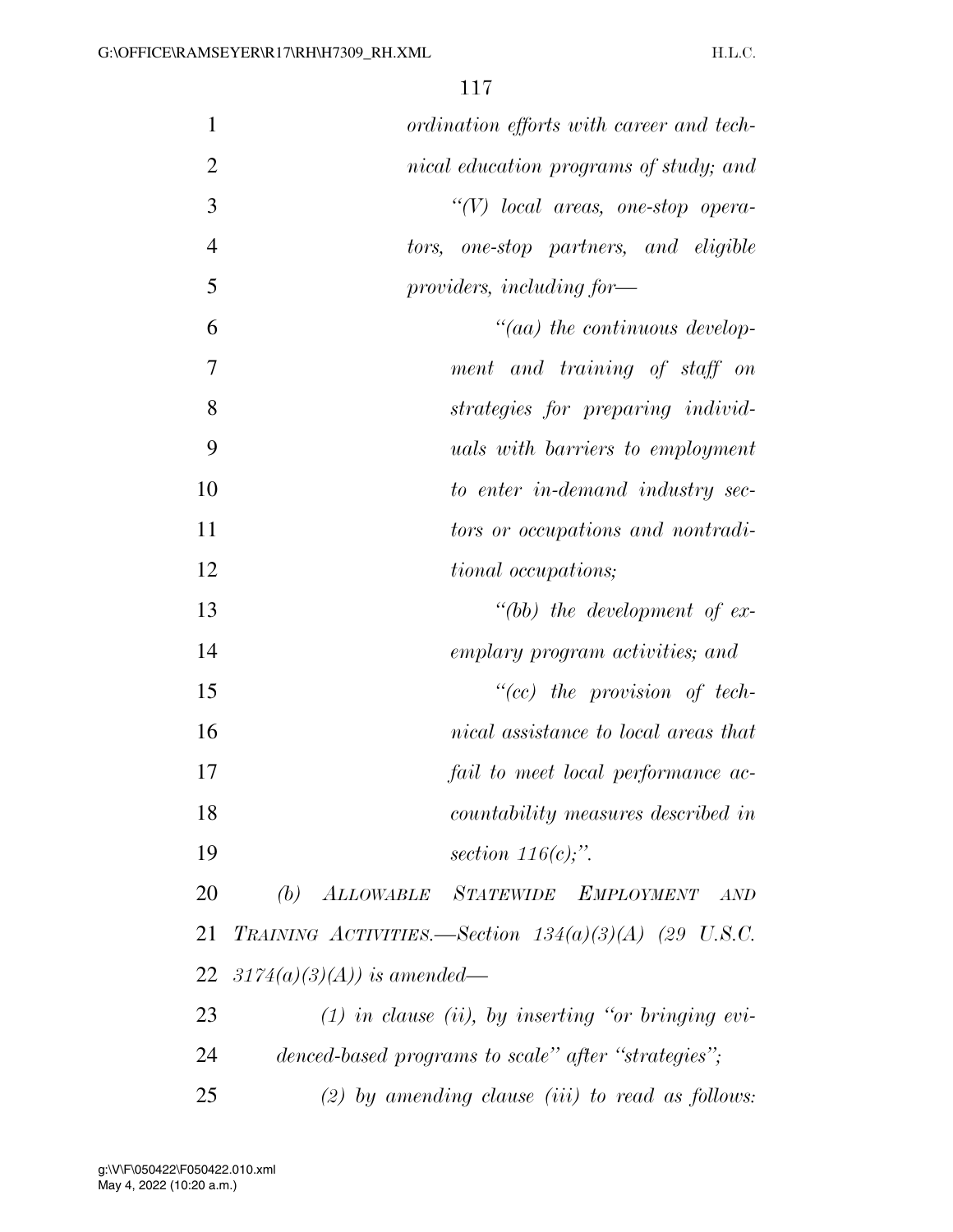| $\mathbf{1}$   | $"(iii)$ the development or identification         |
|----------------|----------------------------------------------------|
| $\overline{2}$ | of, and sharing of information (in trans-          |
| 3              | parent, linked, open, and interoperable data       |
| $\overline{4}$ | formats) about, education and training pro-        |
| 5              | grams that—                                        |
| 6              | $\lq (I)$ respond to real-time labor               |
| 7              | market analysis;                                   |
| 8              | $H(II)$ utilize direct assessment and              |
| 9              | prior learning assessment to measure               |
| 10             | and provide credit for prior knowledge,            |
| 11             | skills, competencies, and experiences;             |
| 12             | "(III) evaluate such skills and                    |
| 13             | <i>competencies for adaptability, ensure</i>       |
| 14             | credits are portable and stackable for             |
| 15             | more skilled employment; and                       |
| 16             | $``(IV)$ accelerate course or creden-              |
| 17             | tial completion, and facilitate the shar-          |
| 18             | ing of information about such pro-                 |
| 19             | grams in transparent, linked, open,                |
| 20             | and interoperable data formats;";                  |
| 21             | $(3)$ by amending clause $(v)$ to read as follows: |
| 22             | "(v) supporting the development of al-             |
| 23             | ternative programs and other activities that       |
| 24             | enhance the choices available to older indi-       |
| 25             | viduals (including options for self-employ-        |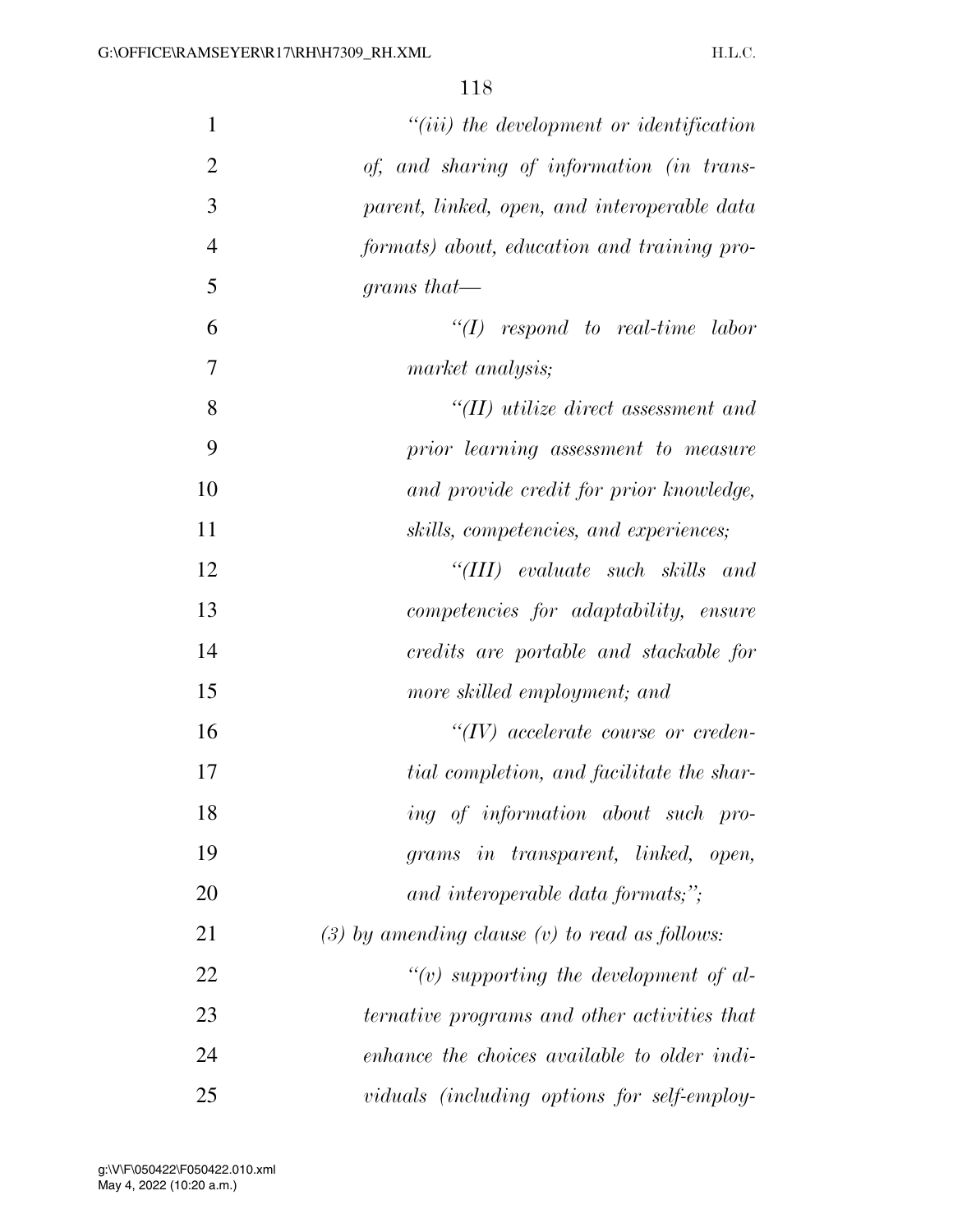| $\mathbf{1}$   | ment and other wage-earning activities that                                   |
|----------------|-------------------------------------------------------------------------------|
| $\overline{2}$ | lead to economic self-sufficiency), and en-                                   |
| 3              | hance skills (such as digital literacy) in                                    |
| $\overline{4}$ | older individuals;";                                                          |
| 5              | $(4)$ in clause $(viii)(II)$ —                                                |
| 6              | $(A)$ by amending item $(dd)$ to read as fol-                                 |
| 7              | lows:                                                                         |
| 8              | $" (dd) \quad \alpha \alpha \nu t \quad \alpha \alpha \nu t \quad \text{in.}$ |
| 9              | eracy, and digital literacy activi-                                           |
| 10             | ties, including those provided by                                             |
| 11             | <i>public libraries;"</i> ;                                                   |
| 12             | $(B)$ in item (ee), by striking "ex-offenders"                                |
| 13             | and inserting "justice-involved individuals";                                 |
| 14             | $(C)$ by striking "and" at the end of item                                    |
| 15             | $(f\!f);$ and                                                                 |
| 16             | $(D)$ by adding at the end the following:                                     |
| 17             | " $(gg)$ programs under<br><i>the</i>                                         |
| 18             | Older Americans Act of 1965 (42)                                              |
| 19             | U.S.C. 3001 et seq.) that support                                             |
| 20             | employment and economic secu-                                                 |
| 21             | rity; and                                                                     |
| 22             | "(hh) State domestic violence                                                 |
| 23             | coalitions (as defined in section                                             |
| 24             | 302 of the Family Violence Pre-                                               |
| 25             | vention and Services Act (42                                                  |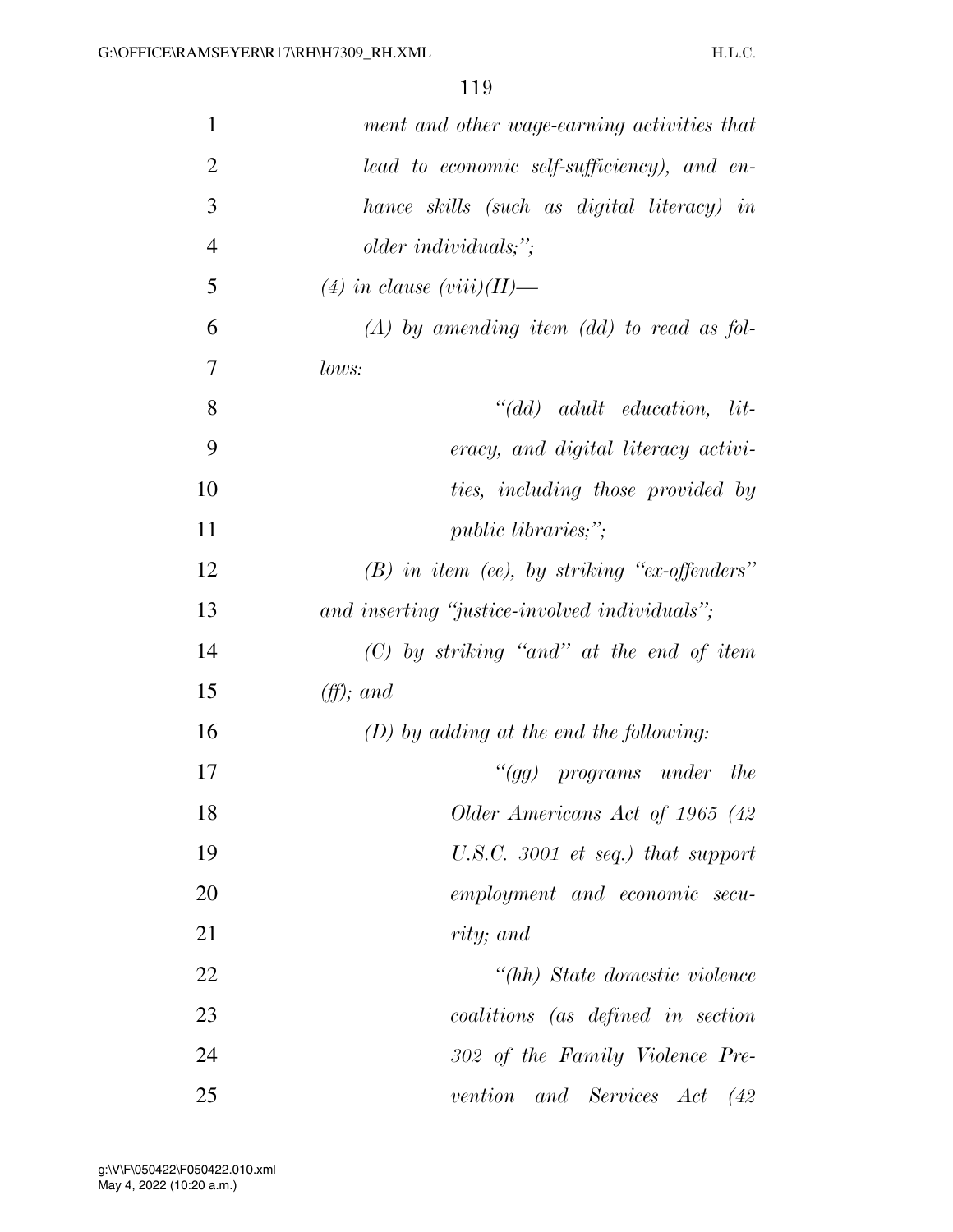| $\mathbf{1}$   | $U.S.C.$ $10402)$ ) and tribal coali-                |
|----------------|------------------------------------------------------|
| $\mathfrak{2}$ | tions (as defined in section                         |
| 3              | $40002(a)$ of the Violence Against                   |
| $\overline{4}$ | Women Act of 1994 (34 U.S.C.                         |
| 5              | $12291(a))$ .".                                      |
| 6              | (c) REQUIRED LOCAL EMPLOYMENT AND TRAINING           |
| 7              | ACTIVITIES.                                          |
| 8              | (1) IN GENERAL.—Section $134(c)(1)(A)$ (29           |
| 9              | U.S.C. 3174(c)(1)(A)) is amended by striking clauses |
| 10             | $(iv)$ and $(v)$ and inserting the following:        |
| 11             | $``(iv)$ to provide supportive services de-          |
| 12             | scribed in paragraph (4) to adults and dis-          |
| 13             | located workers, respectively, through the           |
| 14             | one-stop delivery system in accordance with          |
| 15             | such paragraph;                                      |
| 16             | $\lq\lq(v)$ to establish and develop relation-       |
| 17             | ships and networks with large and small              |
| 18             | employers and their intermediaries; and              |
| 19             | $``(vi)$ to develop, convene, or implement           |
| 20             | industry or sector partnerships described in         |
| 21             | paragraph $(5)$ .".                                  |
| 22             | $(2)$ CAREER SERVICES.—                              |
| 23             | (A) SERVICES PROVIDED.—Section                       |
| 24             | $134(c)(2)(A)$ (29 U.S.C. 3174(c)(2)(A)) is          |
| 25             | $amended -$                                          |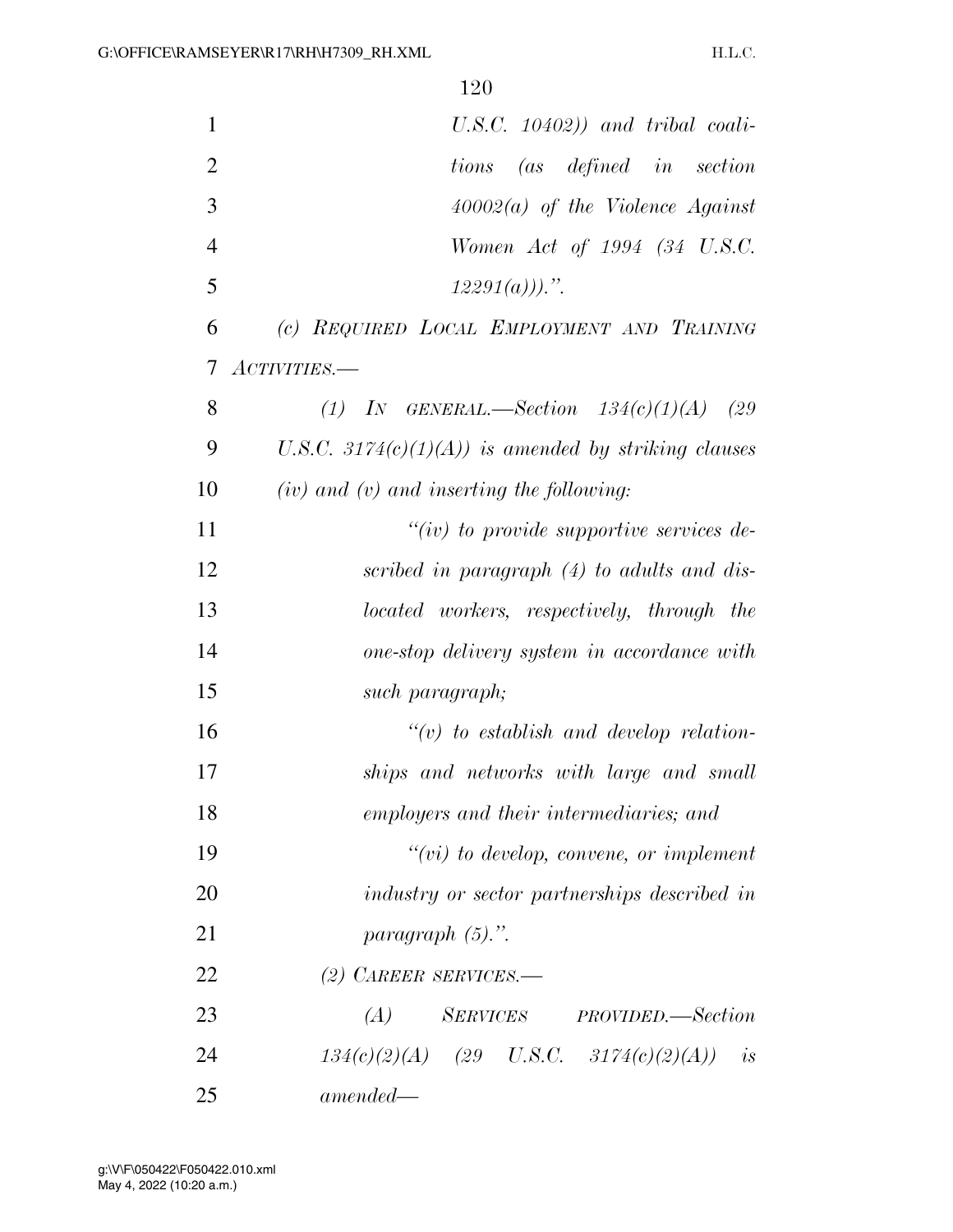*(i) by amending clause (iii) to read as follows:* 

| 3              | $``(iii)$ initial assessment of skill levels   |
|----------------|------------------------------------------------|
| $\overline{4}$ | (including literacy, digital literacy,         |
| 5              | numeracy, and English language pro-            |
| 6              | ficiency), competencies, abilities, current    |
| 7              | applicable foreign academic and profes-        |
| 8              | sional credentials, guidance and services on   |
| 9              | transferring high-skilled foreign certifi-     |
| 10             | cations, and supportive service needs, which   |
| 11             | may include diagnostic testing and use of      |
| 12             | other assessment tools;";                      |
| 13             | $(ii)$ by amending clause $(vi)$ to read as    |
| 14             | follows:                                       |
| 15             | $``(vi)$ provision of workforce and labor      |
| 16             | market employment statistics information       |
| 17             | and related skills development information,    |
| 18             | including the provision of accurate informa-   |
| 19             | tion relating to local, regional, and national |
| 20             | labor market areas, including—                 |
| 21             | $\lq (I)$ job vacancy listings in such         |
| 22             | labor market areas;                            |
| 23             | " $(II)$ information on job skills             |
| 24             | and credentials necessary to obtain the        |
| 25             | jobs described in subclause $(I)$ ; and        |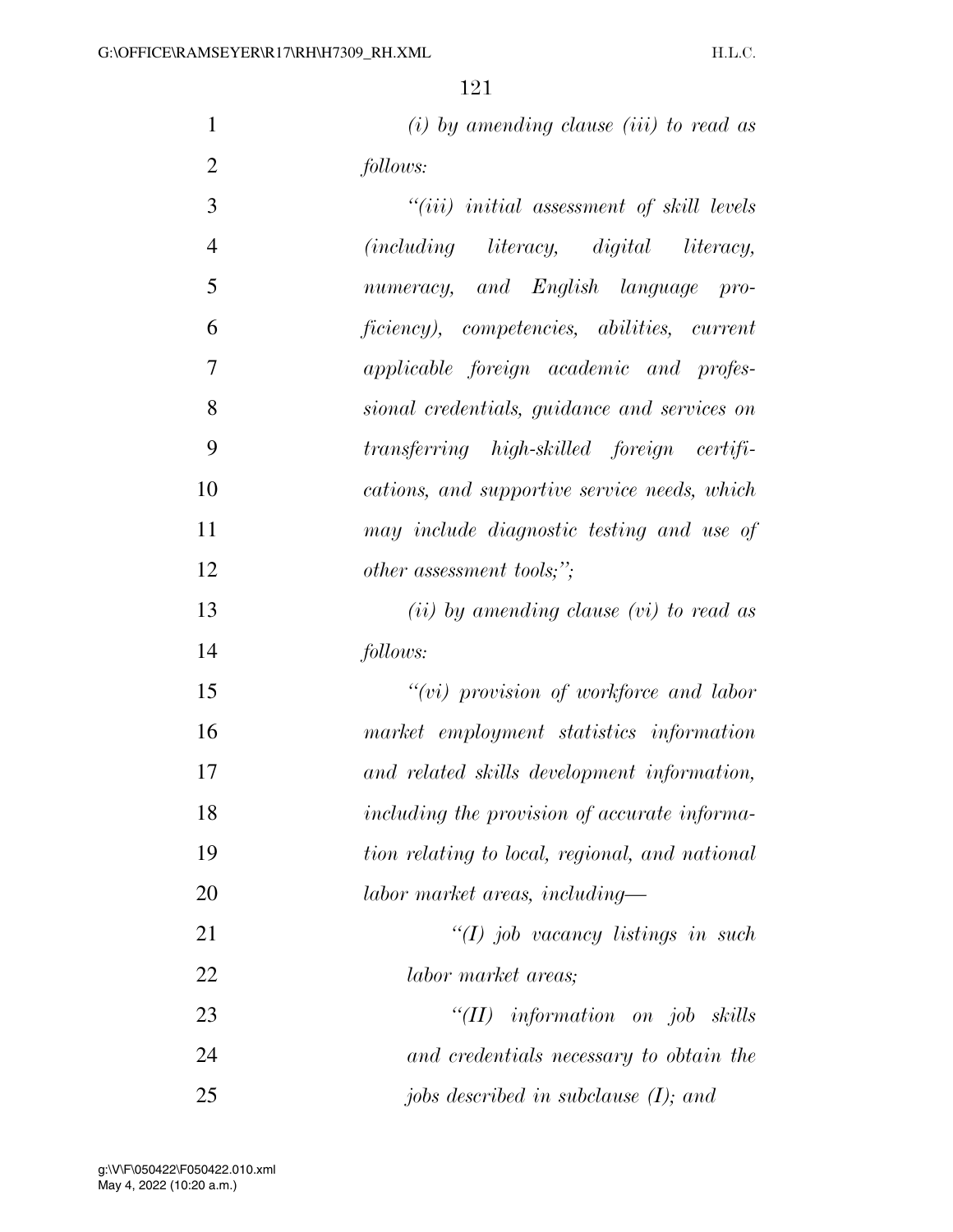| $\mathbf{1}$   | $``(III)$ information on education           |
|----------------|----------------------------------------------|
| $\overline{2}$ |                                              |
|                | and skills development programs that         |
| 3              | <i>available for attaining needed</i><br>are |
| $\overline{4}$ | skills and credentials for the jobs de-      |
| 5              | scribed in subclause $(I)$ , including in-   |
| 6              | formation—                                   |
| 7              | $``(aa)$ on the pathways to                  |
| 8              | such skills and credentials (in-             |
| 9              | cluding information on career                |
| 10             | pathway programs in the local                |
| 11             | area);                                       |
| 12             | $" (bb)$ on the quality of such              |
| 13             | education and training programs,             |
| 14             | consistent with the performance              |
| 15             | information provided under clause            |
| 16             | $(vii)$ ; and                                |
| 17             | "(cc) on the comparability of                |
| 18             | current foreign academic and pro-            |
| 19             | fessional certifications to needed           |
| 20             | skills and credentials; and                  |
| 21             | ``(IV)<br>$information$ relating to          |
| 22             | local occupations in demand and the          |
| 23             | earnings, skill requirements, and op-        |
| 24             | portunities for advancement for such         |
| 25             | <i>occupations</i> ;";                       |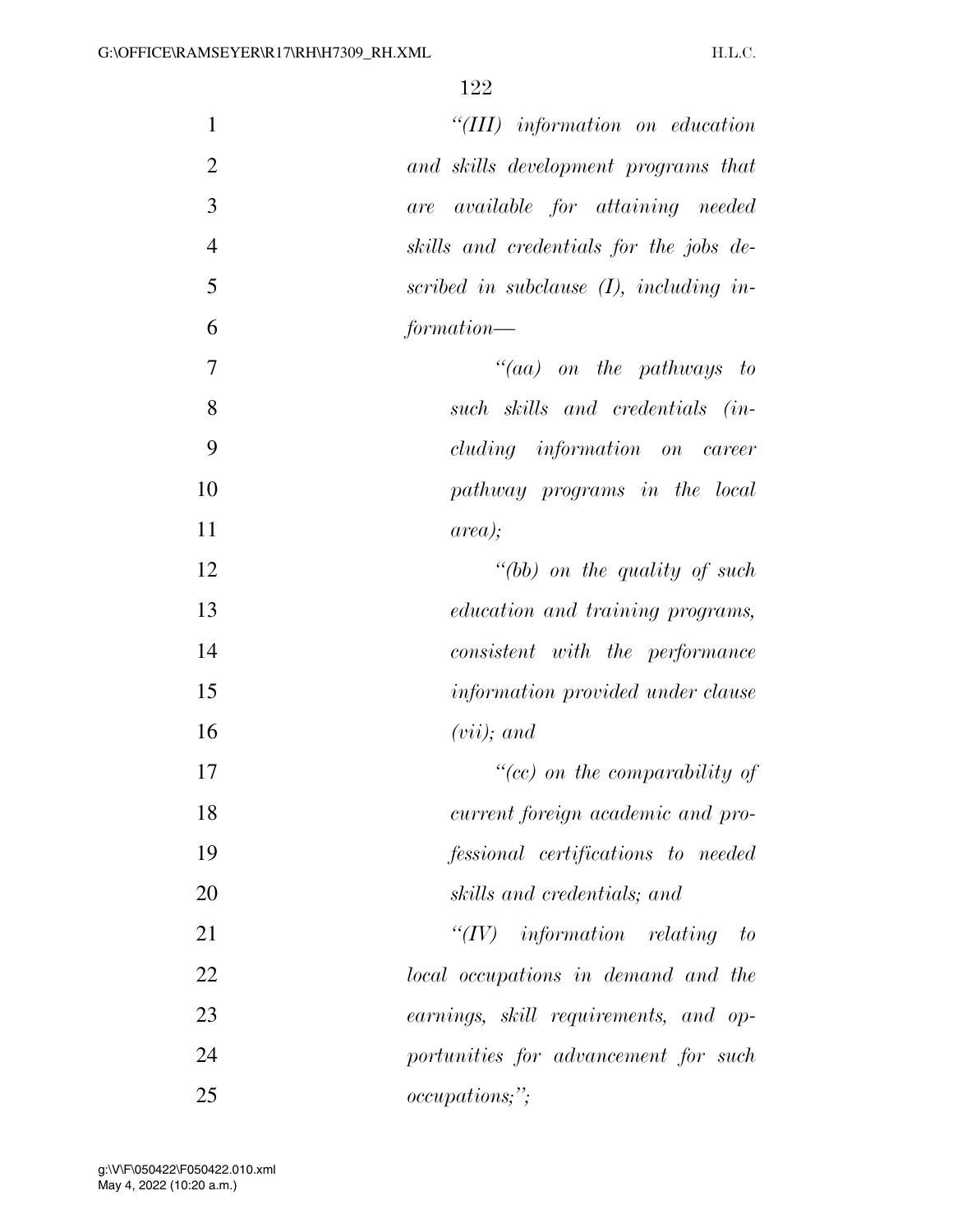| $\mathbf{1}$   | $(iii)$ by amending clause $(xi)$ to read         |
|----------------|---------------------------------------------------|
| $\overline{2}$ | <i>as follows:</i>                                |
| 3              | $\tilde{f}(xi)$ assistance in identifying and es- |
| $\overline{4}$ | tablishing eligibility for programs of finan-     |
| 5              | cial aid assistance for training and edu-         |
| 6              | cation programs that are not funded under         |
| $\overline{7}$ | this Act, including Federal financial aid         |
| 8              | under title IV of the Higher Education Act        |
| 9              | of 1965 (20 U.S.C. 1070 et seq.) and              |
| 10             | through State-funded education and train-         |
| 11             | <i>ing programs</i> ;";                           |
| 12             | $(iv)$ in clause $(xii)$ , by striking sub-       |
| 13             | clauses $(IV)$ through $(XI)$ and inserting the   |
| 14             | following:                                        |
| 15             | $``(IV)$ individual counseling, in-               |
| 16             | cluding career counseling;                        |
| 17             | $\lq\lq(V)$ career planning;                      |

 *''(VI) assessment and development of employability skills, including devel- opment of learning skills, communica- tion skills, interviewing skills, punc- tuality, and professional conduct, to prepare individuals for unsubsidized employment or training;*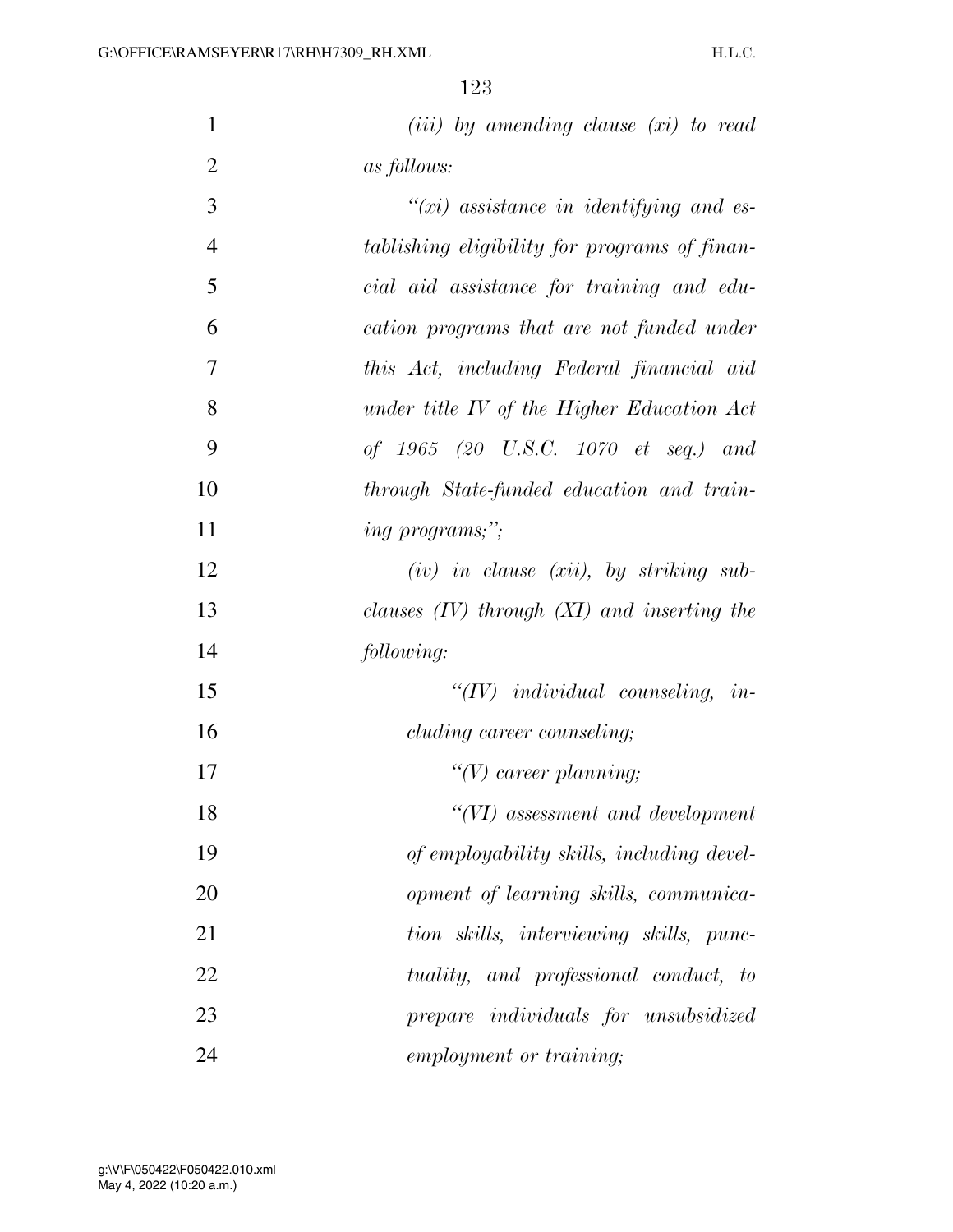| $\mathbf{1}$   | "(VII) financial literacy services,                   |
|----------------|-------------------------------------------------------|
| $\overline{2}$ | such as the activities described in sec-              |
| 3              | <i>tion</i> $129(b)(2)(D)$ ;                          |
| $\overline{4}$ | "(VIII) out-of-area job search as-                    |
| 5              | sistance and relocation assistance; or                |
| 6              | " $(IX)$ English language acquisi-                    |
| $\overline{7}$ | tion<br>and integrated education and                  |
| 8              | <i>training programs; and"; and</i>                   |
| 9              | $(v)$ in clause (xiii), by inserting "and             |
| 10             | options for further skill upgrading and ca-           |
| 11             | reer advancement" after "the workplace".              |
| 12             | USE OF PREVIOUS ASSESSMENTS.-<br>(B)                  |
| 13             | Subparagraph $(B)$ of section $134(c)(2)$ (29         |
| 14             | U.S.C. 3174 $(c)(2)$ ) is amended to read as follows: |
| 15             | "(B) USE OF PREVIOUS ASSESSMENTS.— $A$                |
| 16             | one-stop operator or one-stop partner shall not be    |
| 17             | required to conduct a new interview, evaluation,      |
| 18             | or assessment of a participant under subpara-         |
| 19             | graph $(A)(xii)$ if the one-stop operator or one-     |
| 20             | stop partner determines that it is—                   |
| 21             | $\lq\lq(i)$ appropriate to use a recent inter-        |
| 22             | view, evaluation, or assessment of the par-           |
| 23             | ticipant conducted for another education or           |
| 24             | <i>training program; and</i>                          |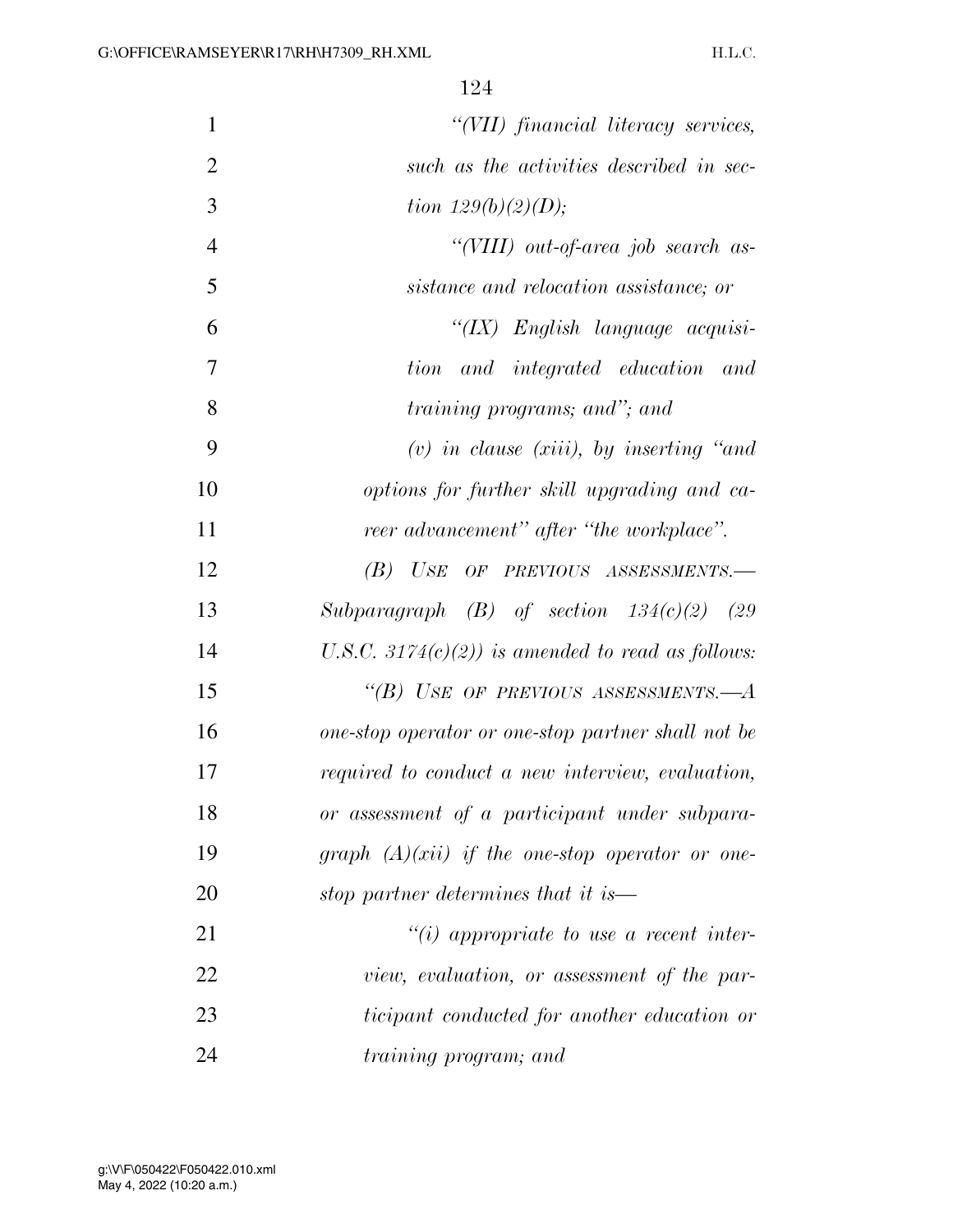| $\mathbf{1}$   | $"(ii)$ using such recent interview, eval-         |
|----------------|----------------------------------------------------|
| $\overline{2}$ | <i>uation, or assessment may accelerate eligi-</i> |
| 3              | bility determination or facilitate enrollment      |
| $\overline{4}$ | in a training program for which such par-          |
| 5              | <i>ticipant has been selected.</i> ".              |
| 6              | (C) DELIVERY OF SERVICES.-Subpara-                 |
| $\overline{7}$ | graph (C) of section $134(c)(2)$ (29 U.S.C.        |
| 8              | $3174(c)(2)$ ) is amended by inserting "or commu-  |
| 9              | nity-based organizations to serve individuals      |
| 10             | with barriers to employment," after "nonprofit     |
| 11             | service providers,".                               |
| 12             | (3) TRAINING SERVICES.—                            |
| 13             | (A) IN GENERAL.—Section $134(c)(3)(A)$ (29         |
| 14             | U.S.C. 3174(c)(3)(A)) is amended—                  |
| 15             | (i) in clause $(i)(II)$ , by inserting before      |
| 16             | the semicolon at the end the following: ", or      |
| 17             | to jobs that may be performed remotely";           |
| 18             | and                                                |
| 19             | $(ii)$ by adding at the end the following:         |
| 20             | "(iv) ADULT EDUCATION AND FAMILY                   |
| 21             | LITERACY ACTIVITIES. $\frac{1}{n}$ the case of an  |
| 22             | individual who is determined to not have           |
| 23             | the skills and qualifications to successfully      |
| 24             | participate in the selected program of train-      |
| 25             | ing services under clause $(i)(I)(cc)$ , the one-  |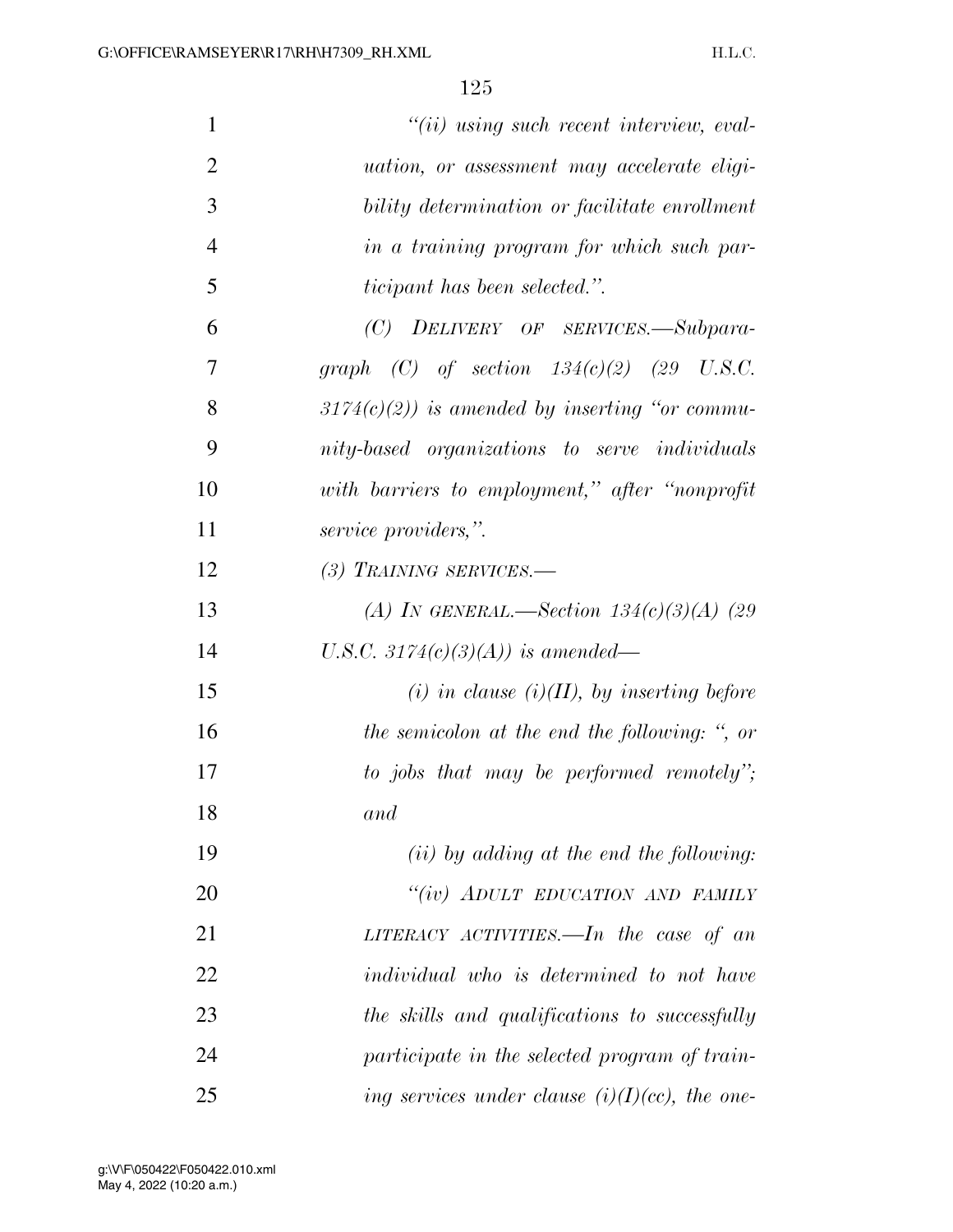| 1              | stop operator or one-stop partner shall                   |
|----------------|-----------------------------------------------------------|
| $\overline{2}$ | make available, or refer such individual to,              |
| 3              | adult education and family literacy activi-               |
| $\overline{4}$ | <i>ties under title II.".</i>                             |
| 5              | (B) QUALIFICATION.—Section $134(c)(3)(B)$                 |
| 6              | $(29 \text{ U.S.C. } 3174(c)(3)(B))$ is amended by adding |
| 7              | at the end the following:                                 |
| 8              | "(iv) PARTICIPATION DURING PENDING                        |
| 9              | $APPLICATION. - An individual who meets$                  |
| 10             | the eligibility requirements under subpara-               |
| 11             | graph $(A)(i)$ to participate in a program of             |
| 12             | training services may participate in such a               |
| 13             | program during the period in which such                   |
| 14             | <i>individual's enrollment in such program is</i>         |
| 15             | being reviewed under this section, except                 |
| 16             | that the provider of such program shall only              |
| 17             | receive reimbursement under this Act for the              |
| 18             | individual's participation during such pe-                |
| 19             | riod if such individual's enrollment is ap-               |
| 20             | proved under this section.".                              |
| 21             | TRAINING SERVICES.—Section<br>(C)                         |
| 22             | $134(c)(3)(D)$ is amended, in the matter pre-             |
| 23             | ceding clause (i), by striking "Training services         |
| 24             | may include" and inserting "Training services"            |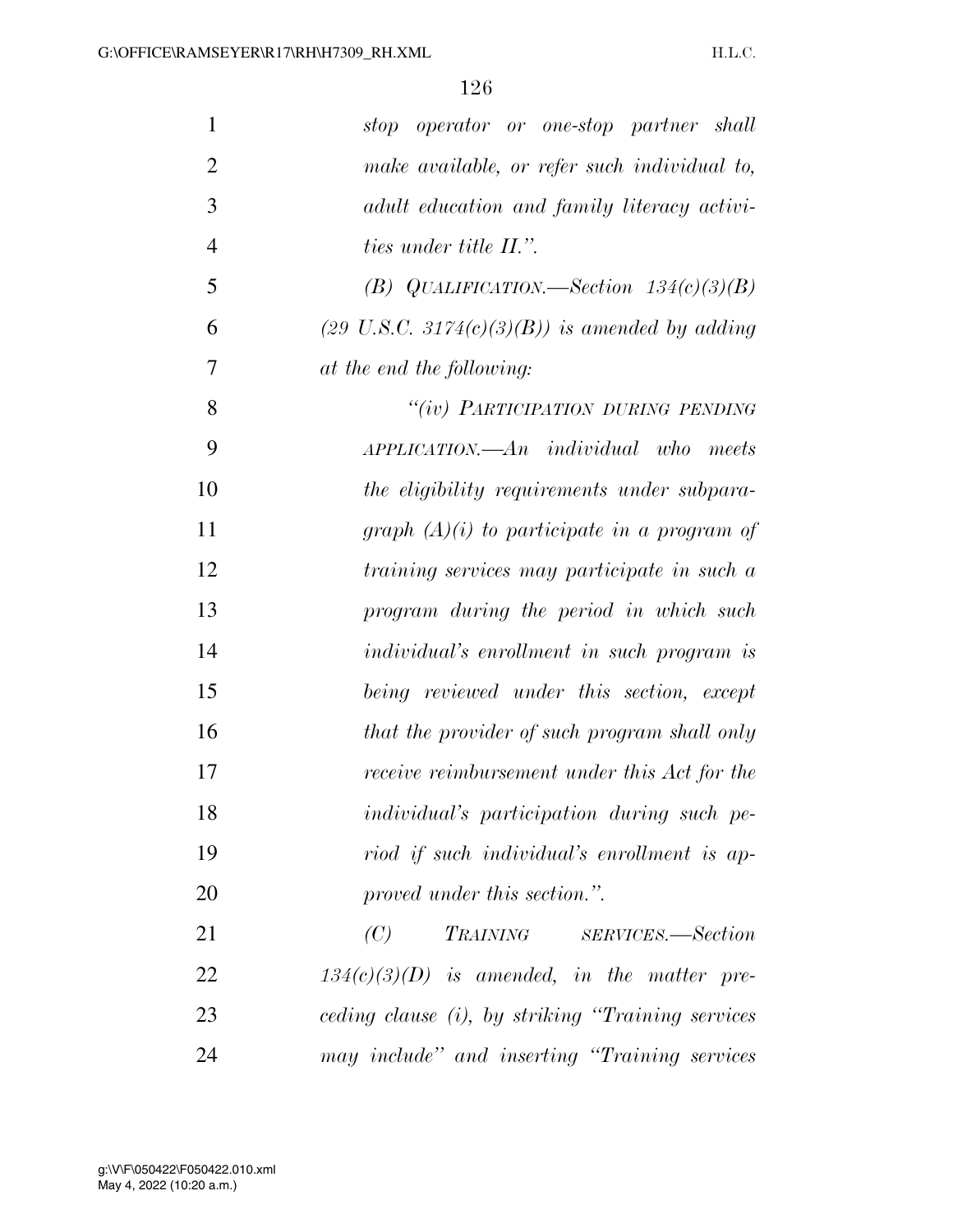| $\mathbf{1}$   | may be delivered in-person or virtually, and       |
|----------------|----------------------------------------------------|
| $\overline{2}$ | may include".                                      |
| 3              | (D) PRIORITY.—Section $134(c)(3)(E)$ (29           |
| $\overline{4}$ | U.S.C. 3174 $(c)(3)(E)$ is amended to read as fol- |
| 5              | lows:                                              |
| 6              | " $(E)$ Priority.—                                 |
| 7              | "(i) IN GENERAL.—With respect to                   |
| 8              | funds allocated to a local area for adult em-      |
| 9              | ployment and training activities under             |
| 10             | paragraph $(2)(A)$ or $(3)$ of section 133(b),     |
| 11             | not less than 75 percent of such funds, used       |
| 12             | to provide career services described in para-      |
| 13             | graph $(2)(A)(xii)$ , training services, and       |
| 14             | supportive services, shall be used to provide      |
| 15             | such services to-                                  |
| 16             | $``(I)$ recipients of public assist-               |
| 17             | ance;                                              |
| 18             | $``(II)$ other low-income individ-                 |
| 19             | <i>uals</i> ;                                      |
| 20             | $``(III)$ individuals who<br>have                  |
| 21             | foundational skill needs; and                      |
| 22             | $\lq (IV)$ individuals with barriers to            |
| 23             | employment who are not described in                |
| 24             | subclauses $(I)$ through $(III)$ .                 |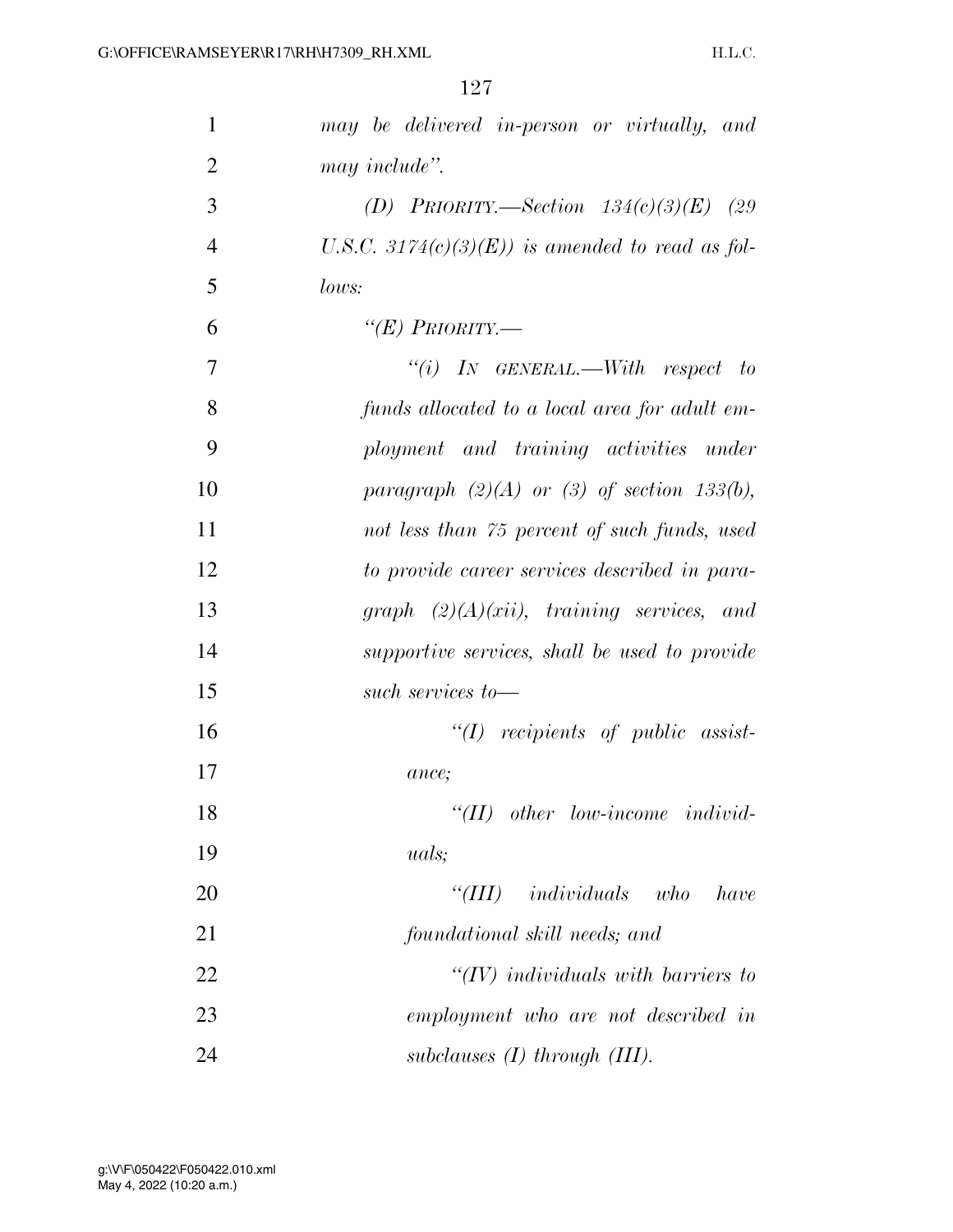| $\mathbf{1}$   | "(ii) DETERMINATIONS OF PRIORITY.-                |
|----------------|---------------------------------------------------|
| $\overline{2}$ | The appropriate local board and the Gov-          |
| 3              | ernor shall direct the one-stop operators in      |
| $\overline{4}$ | the local area with regard to making deter-       |
| 5              | minations on how to prioritize the popu-          |
| 6              | lations listed in subclauses $(I)$ through $(IV)$ |
| 7              | of clause (i) for purposes of clause (i).";       |
| 8              | (E)<br>USE<br>OF INDIVIDUAL TRAINING AC-          |
| 9              | COUNTS.—Section $134(c)(3)(G)$ (29 U.S.C.         |
| 10             | $3174(c)(3)(G)$ is amended—                       |
| 11             | $(i)$ by amending clause $(i)$ to read as         |
| 12             | follows:                                          |
| 13             | "(i) IN GENERAL.—                                 |
| 14             | "(I) TRAINING SERVICES.—Except                    |
| 15             | as provided in clause (ii), training              |
| 16             | services provided under this paragraph            |
| 17             | shall be provided through the use of in-          |
| 18             | dividual training accounts in accord-             |
| 19             | ance with this paragraph, and shall be            |
| 20             | provided to eligible individuals through          |
| 21             | the one-stop delivery system.                     |
| 22             | $AUTHORIZED$ $COSTS. - An$<br>$\lq(TI)$           |
| 23             | <i>individual training account may pro-</i>       |
| 24             | vide any costs with respect to such               |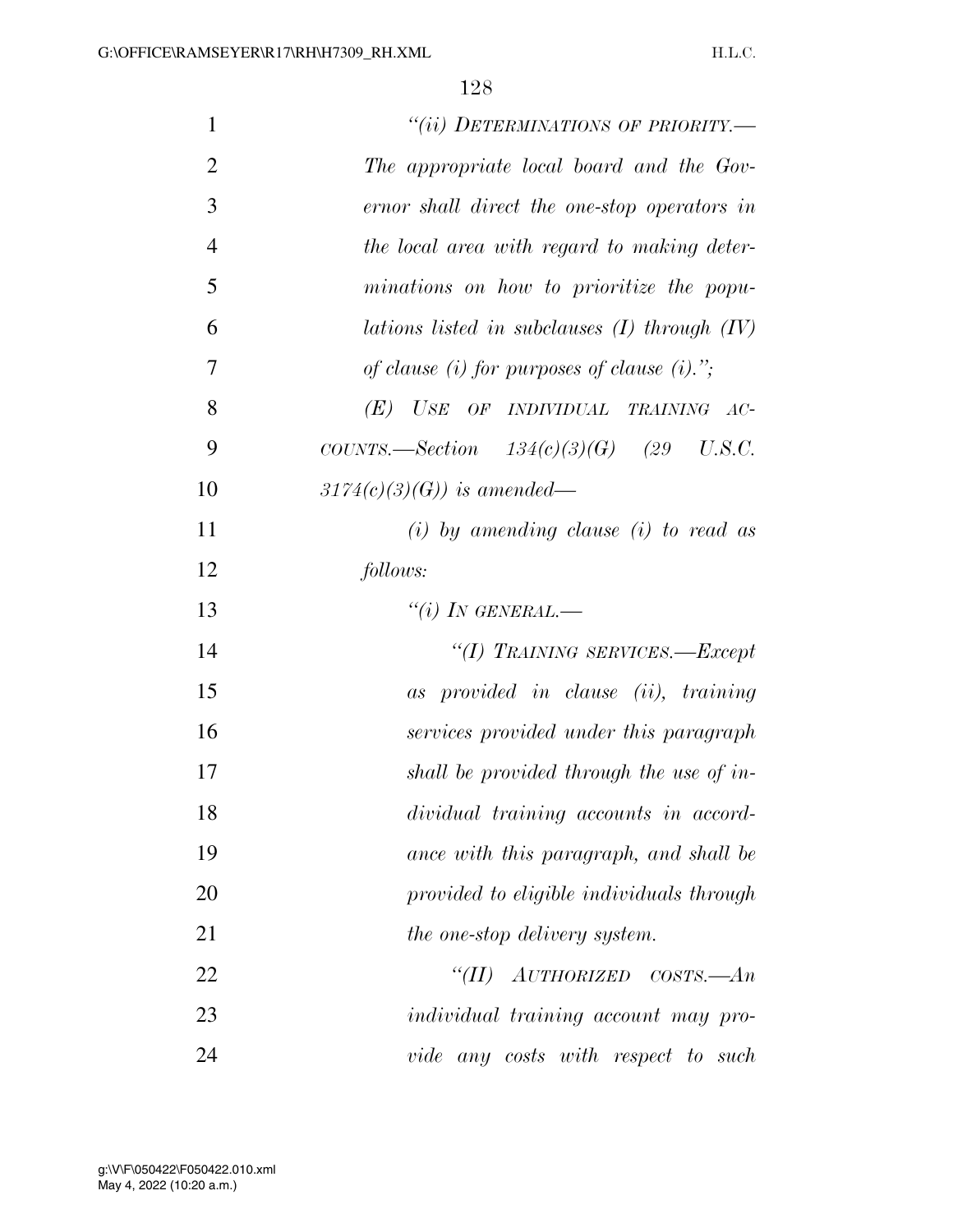| $\mathbf{1}$   | training services, as determined by the                             |
|----------------|---------------------------------------------------------------------|
| $\overline{2}$ | local board, including—                                             |
| 3              | $\degree$ (aa) the costs of course ma-                              |
| $\overline{4}$ | terials, supplies, uniforms, tech-                                  |
| 5              | nology, and other required fees for                                 |
| 6              | graduation, licensure, or certifi-                                  |
| 7              | cation; and                                                         |
| 8              | "(bb) in the case of a pro-                                         |
| 9              | vider that charges tuition and fees                                 |
| 10             | for a training program, the cost of                                 |
| 11             | such tuition and fees.";                                            |
| 12             | $(ii)$ in clause (ii), by amending sub-                             |
| 13             | clause $(IV)$ to read as follows:                                   |
| 14             | $``(IV)$ the local board determines                                 |
| 15             | that there is a training program dem-                               |
| 16             | onstrating effectiveness (including cost                            |
| 17             | effectiveness), and that can be offered                             |
| 18             | in the local area by a community-                                   |
| 19             | based organization or another private,                              |
| 20             | nonprofit organization to serve indi-                               |
| 21             | viduals with barriers to employment;";                              |
| 22             | and                                                                 |
| 23             | ( <i>iii</i> ) by striking clauses ( <i>iii</i> ) and ( <i>iv</i> ) |
| 24             | and inserting the following:                                        |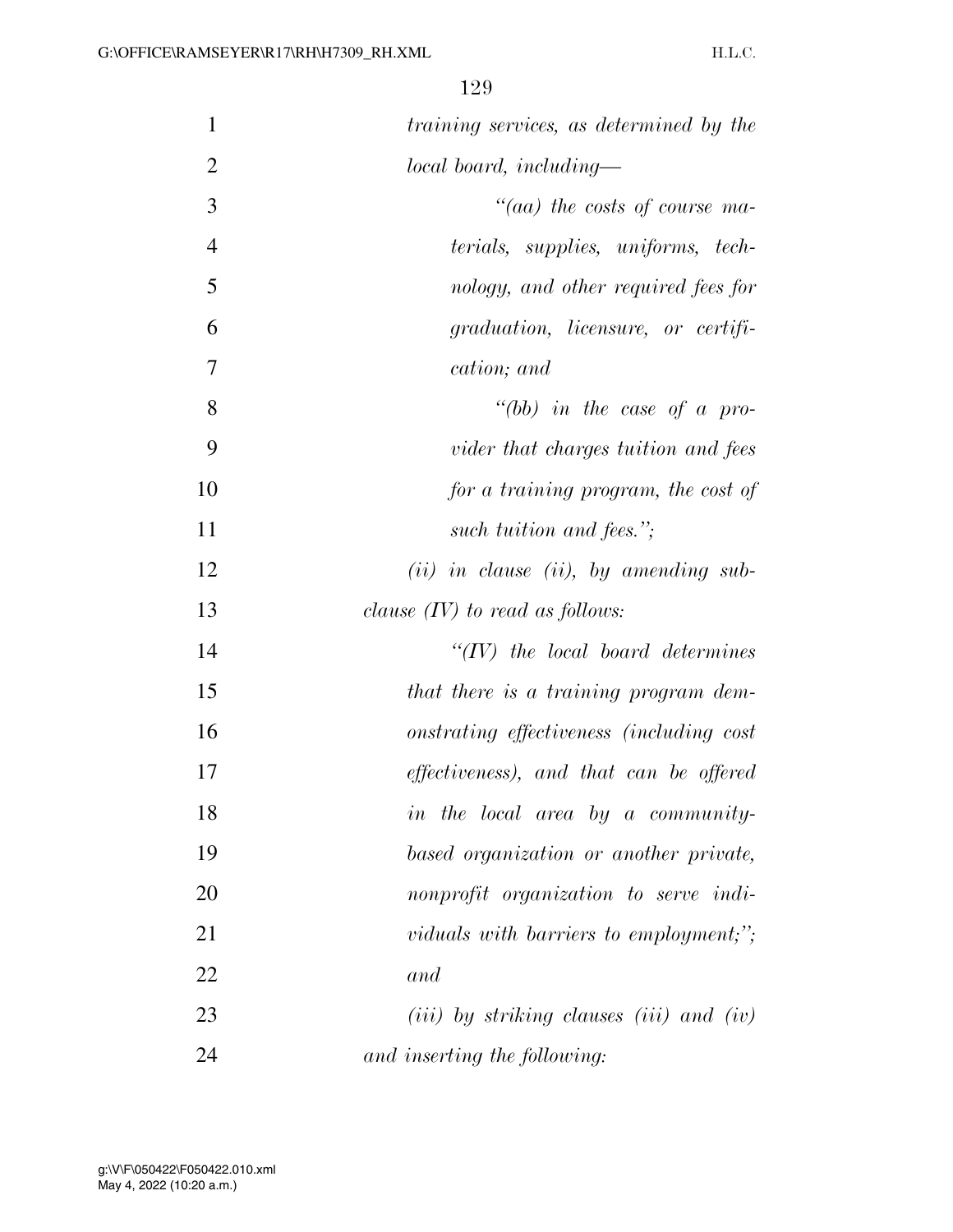| $\mathbf{1}$   | "(iii) LINKAGE TO OCCUPATIONS IN               |
|----------------|------------------------------------------------|
| $\overline{2}$ | DEMAND.                                        |
| 3              | "(I) IN GENERAL.—Subject to                    |
| $\overline{4}$ | $subclause$ (II), training services pro-       |
| 5              | vided under this paragraph shall be di-        |
| 6              | rectly linked to an in-demand industry         |
| 7              | sector or occupation in the local area         |
| 8              | or the planning region, or in another          |
| 9              | area to which an adult or dislocated           |
| 10             | worker receiving such services is will-        |
| 11             | ing to relocate or that may be per-            |
| 12             | formed remotely.                               |
| 13             | "(II) EXCEPTION.— A local board                |
| 14             | may approve training services for oc-          |
| 15             | cupations determined by the local              |
| 16             | board to be in sectors of the economy          |
| 17             | that have a high potential for sus-            |
| 18             | tained demand or growth in the local           |
| 19             | area.                                          |
| 20             | CREDENTIAL IN DEMAND.-To<br>``(iv)             |
| 21             | the extent practicable, training services pro- |
| 22             | vided under this paragraph shall result in     |
| 23             | the attainment of skills and credentials that  |
| 24             | are portable and stackable.                    |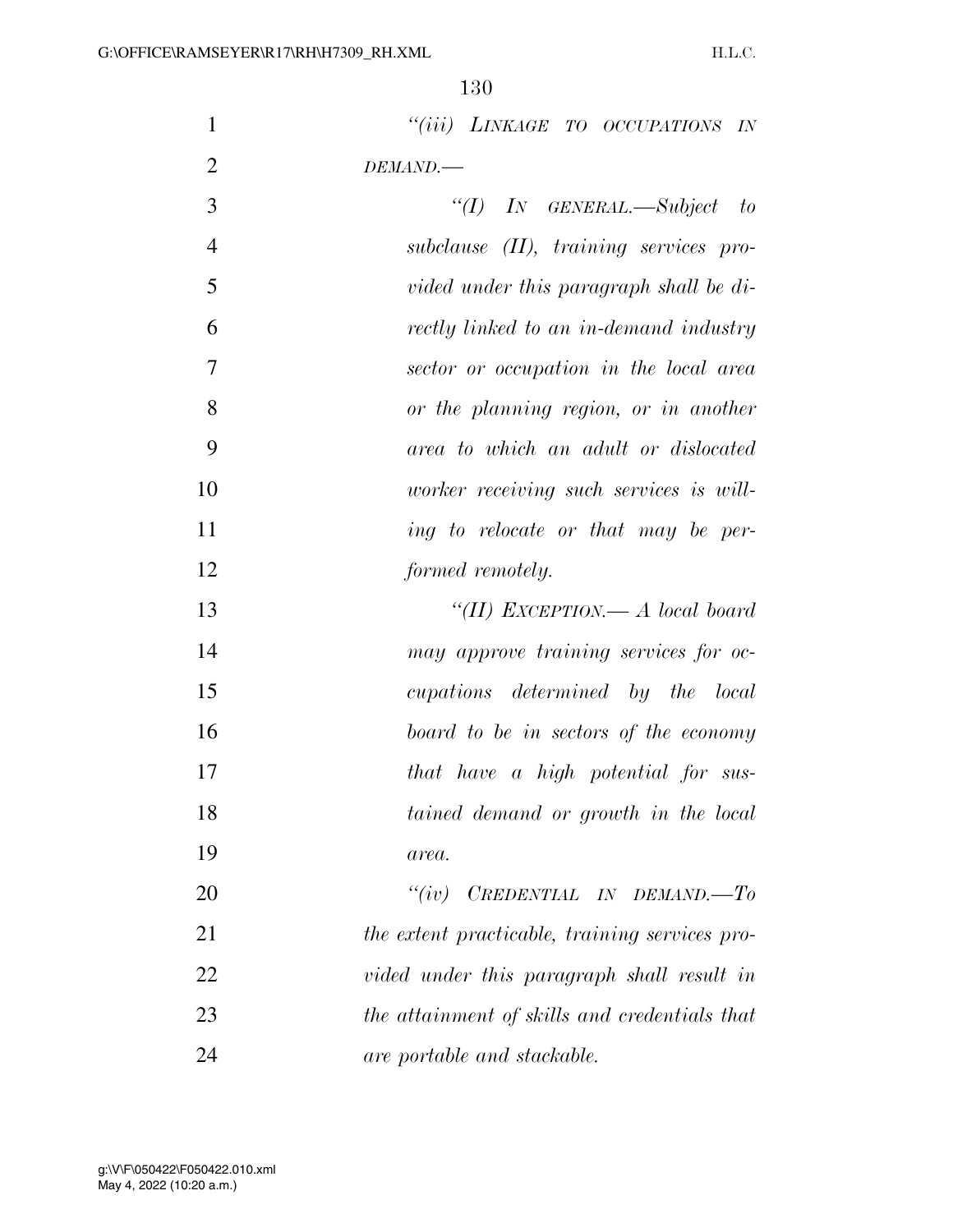| $\mathbf{1}$   | "(v) RULE OF CONSTRUCTION.—Noth-               |
|----------------|------------------------------------------------|
| $\overline{2}$ | ing in this paragraph shall be construed to    |
| 3              | preclude the combined use of individual        |
| $\overline{4}$ | training accounts and contracts in the pro-    |
| 5              | vision of training services, including ar-     |
| 6              | rangements that allow individuals receiving    |
| 7              | <i>individual</i> training accounts to obtain  |
| 8              | training services that are contracted for      |
| 9              | under clause $(ii).$ ".                        |
| 10             | $(F)$ REIMBURSEMENT FOR ON-THE-JOB             |
| 11             | TRAINING. $-$ Section 134(c)(3)(H) (29 U.S.C.  |
| 12             | $3174(c)(3)(H)$ is amended to read as follows: |
| 13             | "(H) REIMBURSEMENT FOR ON-THE-JOB              |
| 14             | TRAINING.                                      |
| 15             | $``(i)$ REIMBURSEMENT LEVELS.-For              |
| 16             | purposes of the provision of on-the-job        |
| 17             | training under this paragraph, the Gov-        |
| 18             | ernor or local board involved may increase     |
| 19             | the amount of the reimbursement to an          |
| 20             | amount of up to 90 percent of the wage rate    |
| 21             | of a participant for a program carried out     |
| 22             | under chapter 2 or this chapter, if—           |
| 23             | "(I) the Governor approves the in-             |
| 24             | crease with respect to a program car-          |
| 25             | ried out with funds reserved by the            |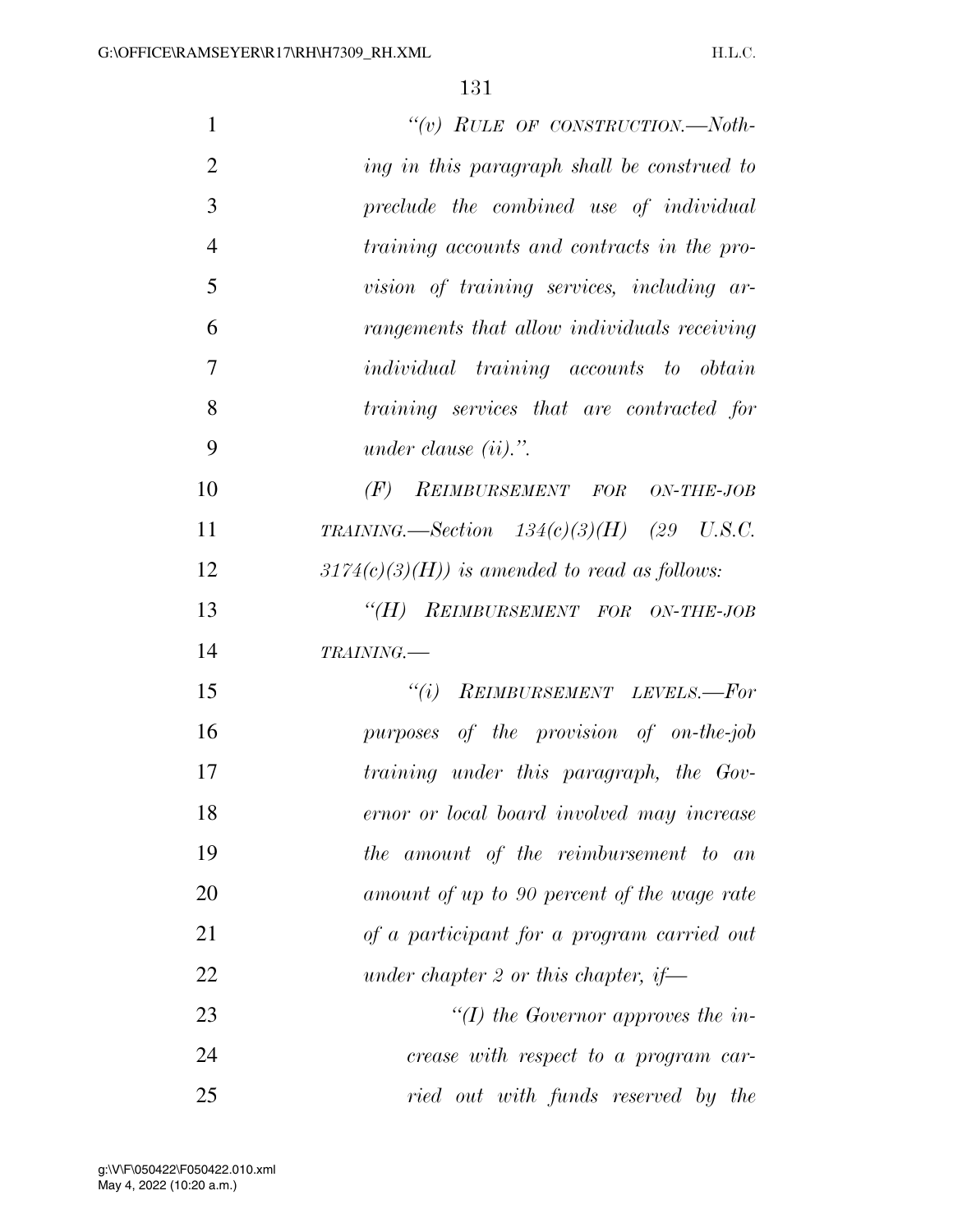| $\mathbf{1}$   | State under such chapter, taking into     |
|----------------|-------------------------------------------|
| $\overline{2}$ | account the factors described in clause   |
| 3              | $(iii)$ ; or                              |
| $\overline{4}$ | "(II) the local board approves the        |
| 5              | increase with respect to a program car-   |
| 6              | ried out with funds allocated to a local  |
| 7              | area under such chapter, taking into      |
| 8              | account the factors described in clause   |
| 9              | $(iii)$ .                                 |
| 10             | "(ii) VERIFICATION BY ONE-STOP OP-        |
| 11             | $ERATOR.$ —The one-stop operator within a |
| 12             | local area shall—                         |
| 13             | $\lq (I)$ at least once during the on-    |
| 14             | the-job training program, verify that     |
| 15             | the employer meets the conditions         |
| 16             | $that-$                                   |
| 17             | $\degree$ (aa) were certified by the      |
| 18             | employer in the contract for such         |
| 19             | program; and                              |
| 20             | $" (bb)$ are consistent with the          |
| 21             | factors described in clause (iii),        |
| 22             | according to a methodology deter-         |
| 23             | mined by the local board with             |
| 24             | consent from the Governor; and            |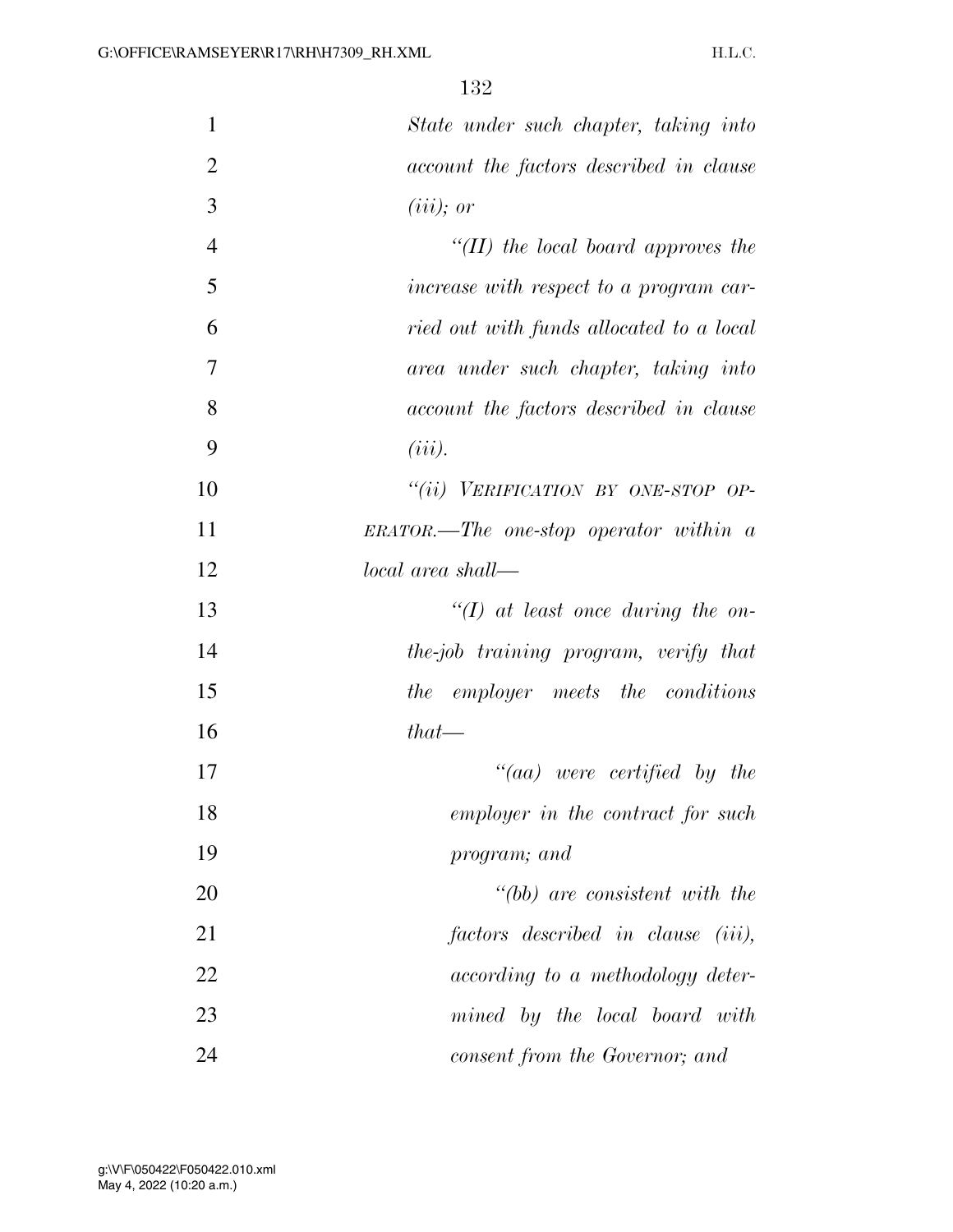| $\mathbf{1}$   | $``(II)$ terminate the employer's                         |
|----------------|-----------------------------------------------------------|
| $\mathfrak{2}$ | contract for such program if the em-                      |
| 3              | ployer is not meeting such conditions.                    |
| $\overline{4}$ | "( <i>iii</i> ) $\textit{FACTORS.}$ —For purposes of this |
| 5              | subparagraph, the Governor or local board,                |
| 6              | respectively, may take into account factors               |
| $\overline{7}$ | $consisting of \frown$                                    |
| 8              | "(I) basic indicators of job qual-                        |
| 9              | <i>ity, including—</i>                                    |
| 10             | "(aa) wage level upon com-                                |
| 11             | pletion of a training program;                            |
| 12             | "(bb) availability of benefits,                           |
| 13             | such as paid time off, health in-                         |
| 14             | surance, and retirement savings                           |
| 15             | plan; and                                                 |
| 16             | $``(cc)$ a safe workplace, such                           |
| 17             | a record of compliance with<br>as                         |
| 18             | safety regulations consistent with                        |
| 19             | or better than the industry aver-                         |
| 20             | age and adoption of an independ-                          |
| 21             | ently certified injury and illness                        |
| 22             | prevention program;                                       |
| 23             | $\lq(T)$<br>the characteristics of the                    |
| 24             | <i>participants</i> ;                                     |
| 25             | "(III) the size of the employer;                          |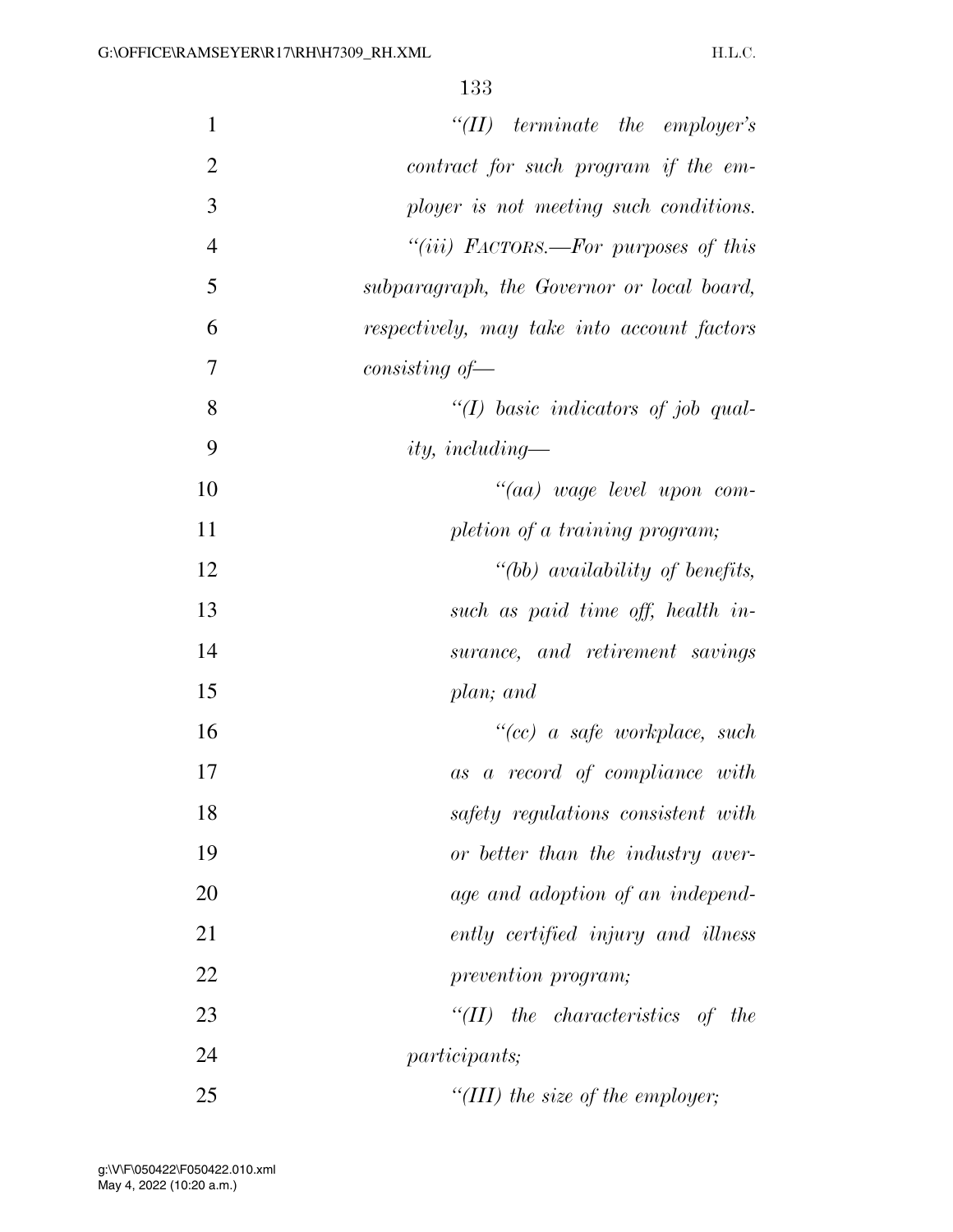| 1              | "(IV) the quality of employer-pro-                   |
|----------------|------------------------------------------------------|
| $\overline{2}$ | vided training and advancement op-                   |
| 3              | portunities; and                                     |
| $\overline{4}$ | "(V) such other factors as the Gov-                  |
| 5              | ernor or local board, respectively, may              |
| 6              | determine to be appropriate, which                   |
| 7              | may include the number of employees                  |
| 8              | participating in the training, opportu-              |
| 9              | nities for promotions, predictable and               |
| 10             | stable work schedule, and relation of                |
| 11             | the training to the competitiveness of a             |
| 12             | <i>participant.</i> "                                |
| 13             | (4) SUPPORTIVE SERVICES.—Section $134(c)$ (29)       |
| 14             | U.S.C. 3174) is further amended by adding at the end |
| 15             | <i>the following:</i>                                |
| 16             | "(4) SUPPORTIVE SERVICES.—                           |
| 17             | "(A) IN GENERAL.—A portion of the funds              |
| 18             | allocated to a local area for adults under para-     |
| 19             | graph $(2)(A)$ or $(3)$ , as appropriate, of section |
| 20             | $133(b)$ , and a portion of the funds allocated to   |
| 21             | the local area for dislocated workers under sec-     |
| 22             | tion $133(b)(2)(B)$ —                                |
| 23             | $"(i)$ shall be used to provide supportive           |
| 24             | services (that are not needs-related pay-            |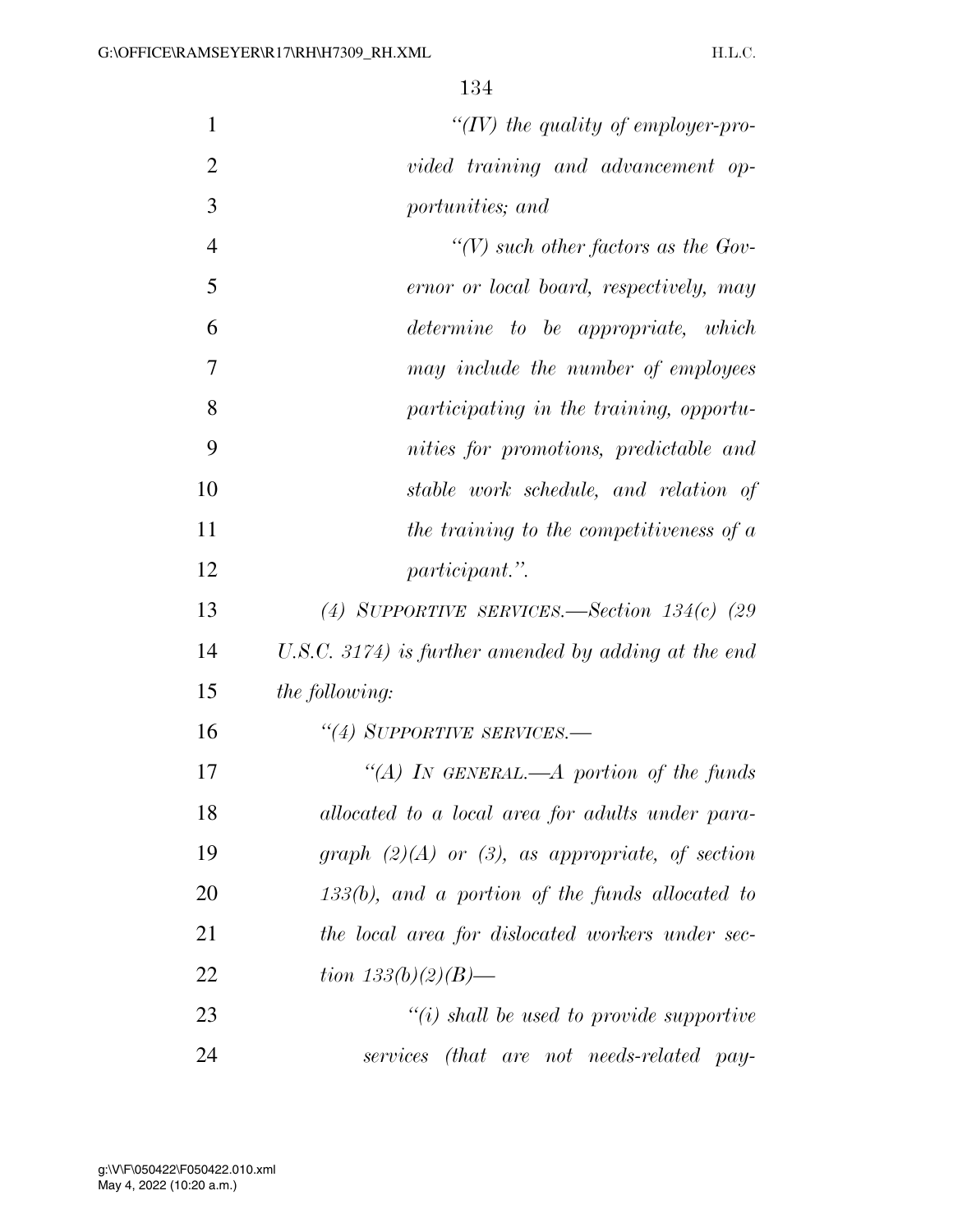| $\mathbf{1}$   | ments) to adults and dislocated workers, re-     |
|----------------|--------------------------------------------------|
| $\overline{2}$ | spectively                                       |
| 3              | $\lq (I)$ who are participating in pro-          |
| $\overline{4}$ | grams with activities authorized in              |
| 5              | paragraph $(2)$ or $(3)$ of subsection $(c)$ ,   |
| 6              | or who entered unsubsidized employ-              |
| 7              | ment after participating in such pro-            |
| 8              | grams, for up to 12 months following             |
| 9              | the date of first employment; and                |
| 10             | $``(II)$ who are unable to obtain                |
| 11             | such supportive services through other           |
| 12             | programs providing such services; and            |
| 13             | $``(ii)$ may be used to provide needs-re-        |
| 14             | lated payments to adults and dislocated          |
| 15             | workers, respectively, who are unemployed        |
| 16             | and do not qualify for (or have ceased to        |
| 17             | qualify for) unemployment compensation           |
| 18             | for the purpose of enabling such individuals     |
| 19             | to participate in programs of training serv-     |
| 20             | ices under subsection $(c)(3)$ .                 |
| 21             | "(B) ADDITIONAL ELIGIBILITY REQUIRE-             |
| 22             | MENTS FOR NEEDS-RELATED PAYMENTS.-In ad-         |
| 23             | dition to the requirements contained in subpara- |
| 24             | $graph (A)(ii)$ , a dislocated worker who has    |
| 25             | ceased to qualify for unemployment compensa-     |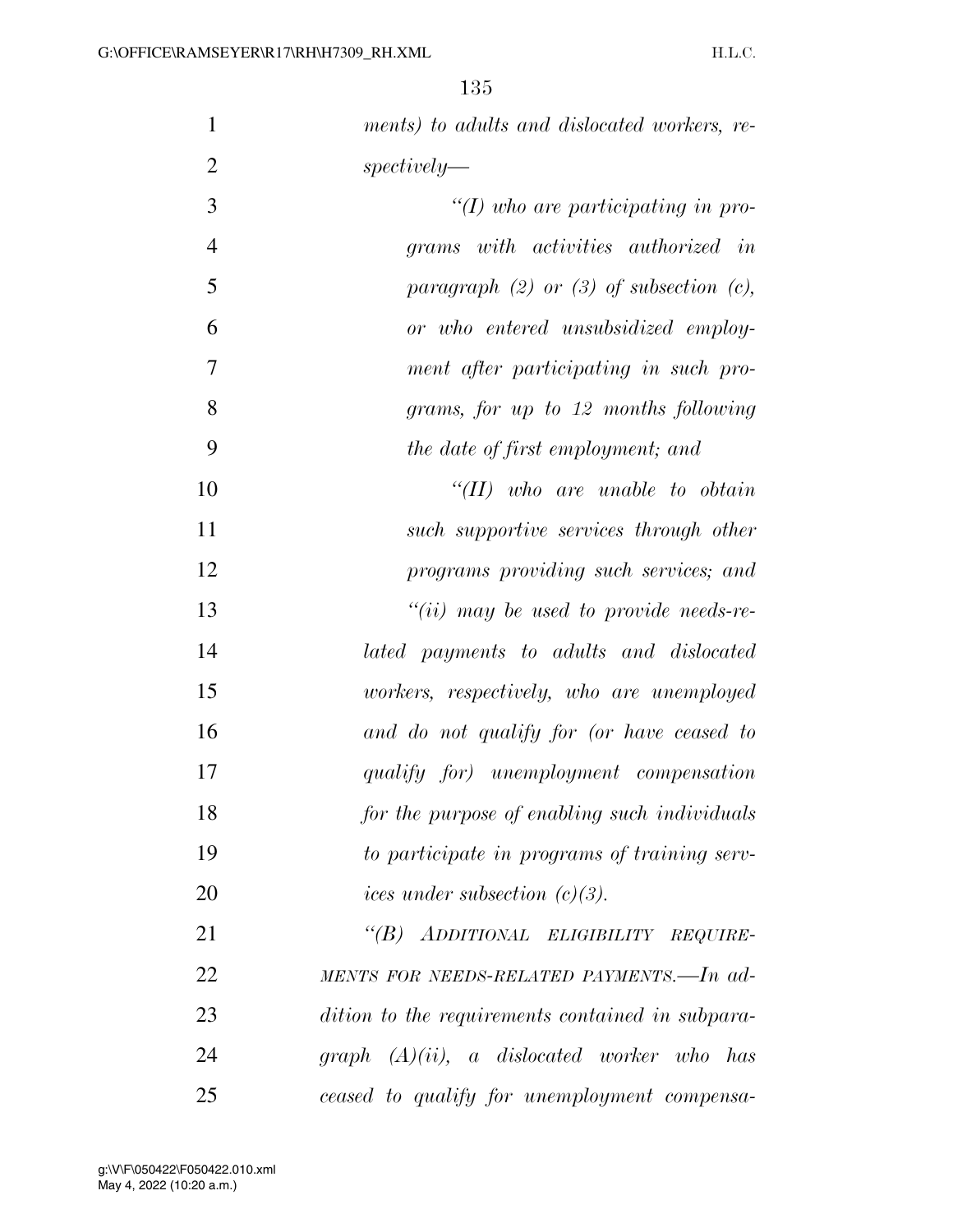| $\mathbf{1}$   | tion may be eligible to receive needs-related pay- |
|----------------|----------------------------------------------------|
| $\overline{2}$ | ments under this paragraph only if such worker     |
| 3              | is enrolled in training services.                  |
| $\overline{4}$ | "(C) LEVEL OF PAYMENTS.—The level of $a$           |
| 5              | needs-related payment made to a dislocated         |
| 6              | worker under this paragraph shall not exceed the   |
| 7              | greater of $-$                                     |
| 8              | $``(i)$ the applicable level of unemploy-          |
| 9              | ment compensation; or                              |
| 10             | "(ii) if such worker did not qualify for           |
| 11             | unemployment compensation, an amount               |
| 12             | equal to 150 percent of the poverty line, for      |
| 13             | an equivalent period, which amount shall be        |
| 14             | adjusted to reflect changes in total family        |
| 15             | income.".                                          |
| 16             | (d) PERMISSIBLE LOCAL EMPLOYMENT AND TRAINING      |
| 17             | ACTIVITIES.-                                       |
| 18             | $(1)$ IN GENERAL.—Section $134(d)(1)(A)$<br>(29)   |
| 19             | U.S.C. 3174(d)(1)(A)) is amended—                  |
| 20             | $(A)$ in clause $(vii)$ —                          |
| 21             | $(i)$ by inserting "and" at the end of             |
| 22             | subclause $(III)$ ; and                            |
| 23             | $(ii)$ by adding at the end the following:         |
| 24             | $``(IV)$ to strengthen, through pro-               |
| 25             | <i>fessional</i> development activities, the       |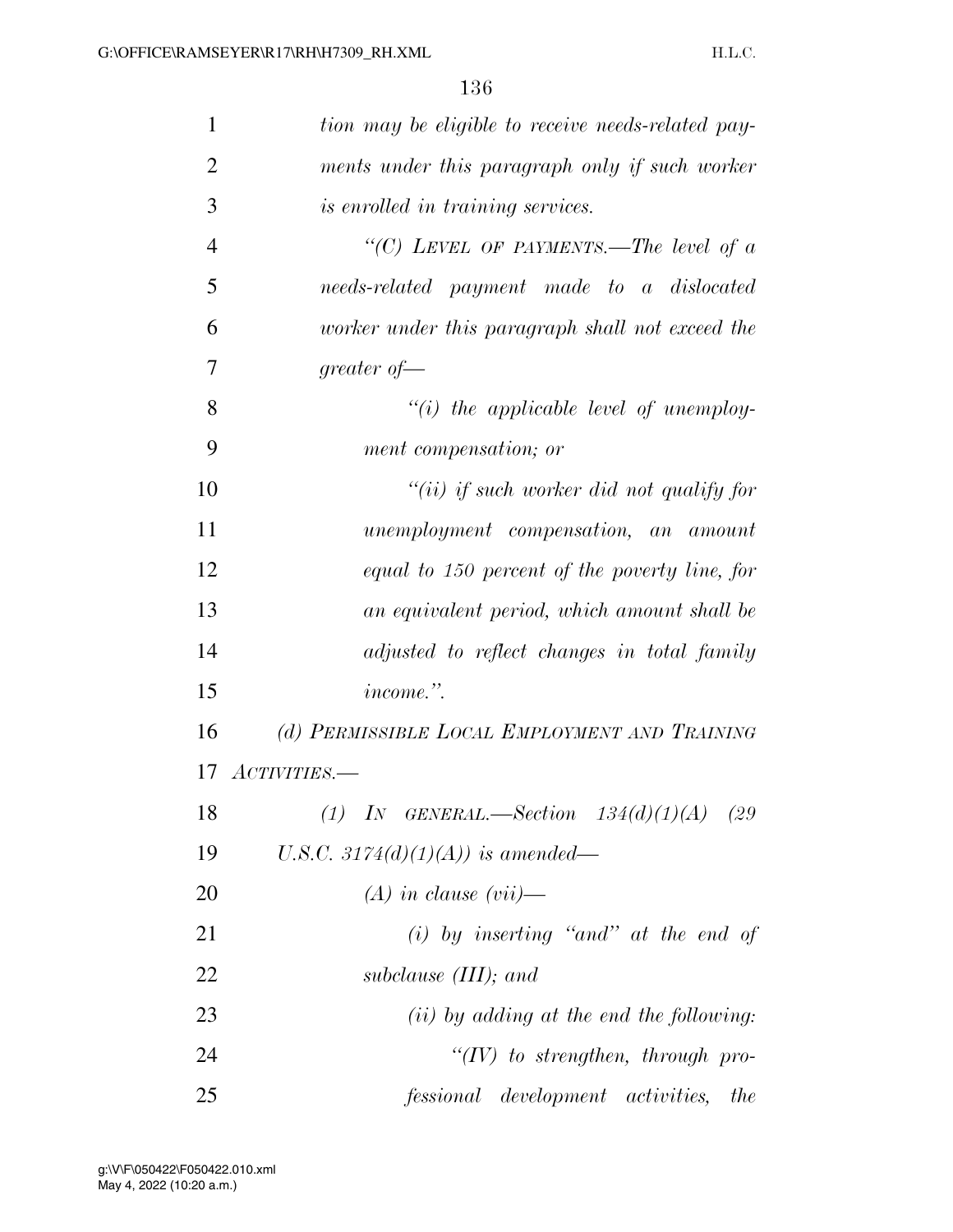| $\mathbf{1}$   | knowledge and capacity of staff to use              |
|----------------|-----------------------------------------------------|
| $\overline{2}$ | the latest digital technologies, tools and          |
| 3              | strategies to equitably deliver high                |
| $\overline{4}$ | quality services and outcomes for job-              |
| 5              | seekers, workers, and employers;";                  |
| 6              | $(B)$ in clause (viii), strike "displaced home-     |
| 7              | makers" and insert "displaced caregivers"; and      |
| 8              | (C) in clause $(ix)(II)(bb)$ , by inserting ",      |
| 9              | technical assistance in support of job quality,     |
| 10             | adoption of skills-based and equitable hiring       |
| 11             | practices" after "apprenticeship".                  |
| 12             | (2) INCUMBENT WORKER TRAINING PROGRAMS;             |
| 13             | TRANSITIONAL JOBS.—Section $134(d)$ (29 U.S.C.      |
| 14             | $3174(d)$ , as amended by this section, is further  |
| 15             | amended by striking paragraphs (2) through (5), and |
| 16             | <i>inserting the following:</i>                     |
| 17             | (2)<br>INCUMBENT WORKER TRAINING<br>$PRO-$          |
| 18             | $GRAMS$ .                                           |
| 19             | "(A) IN GENERAL.—                                   |
| 20             | "(i) STANDARD RESERVATION<br>OF                     |
| 21             | FUNDS.—The local board may reserve and              |
| 22             | use not more than 25 percent of the funds           |
| 23             | allocated to the local area involved under          |
| 24             | section $133(b)$ to pay for the Federal share       |
| 25             | of the cost of providing training through a         |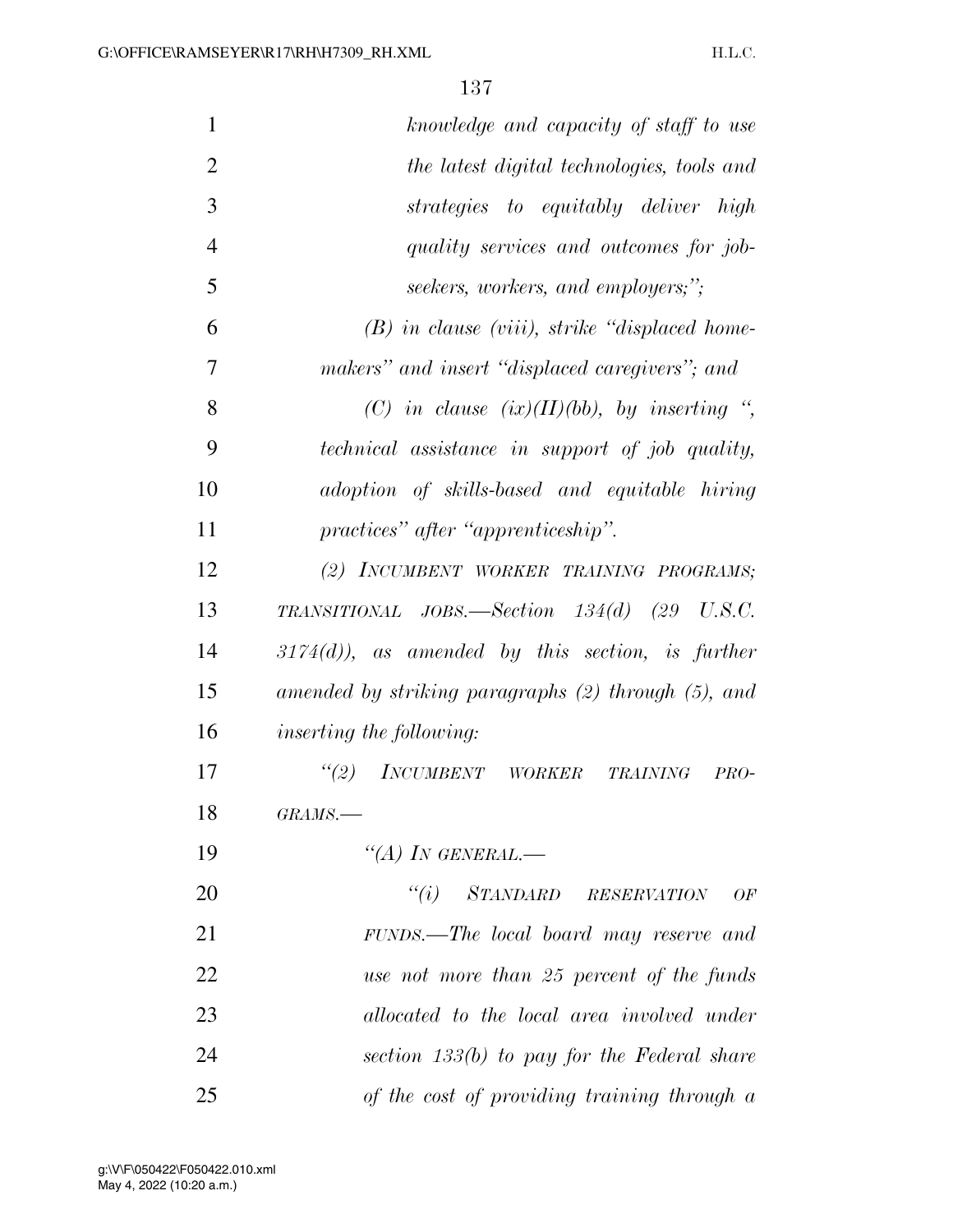*training program for incumbent workers, carried out in accordance with this para-graph.* 

 *''(ii) INCREASE IN RESERVATION OF FUNDS.—The local board may increase such reservation of funds for a program year if the Governor determines that the training from such funds from the prior program year resulted in career promotions for work- ers receiving such training and created new job vacancies. For a program year for which the reservation of funds is so in- creased, clause (i) shall be applied by sub-stituting '30 percent' for '25 percent'.* 

 *''(iii) DETERMINATION OF ELIGI- BILITY.—In order for a local board to deter- mine that an employer is eligible to receive funding under clause (i), the local board shall take into account factors consisting of—* 

 *''(I) the basic indicators of job quality described in subsection*  23  $(c)(3)(H)(iii)(I);$ 

 *''(II) the characteristics of the participants in the program;*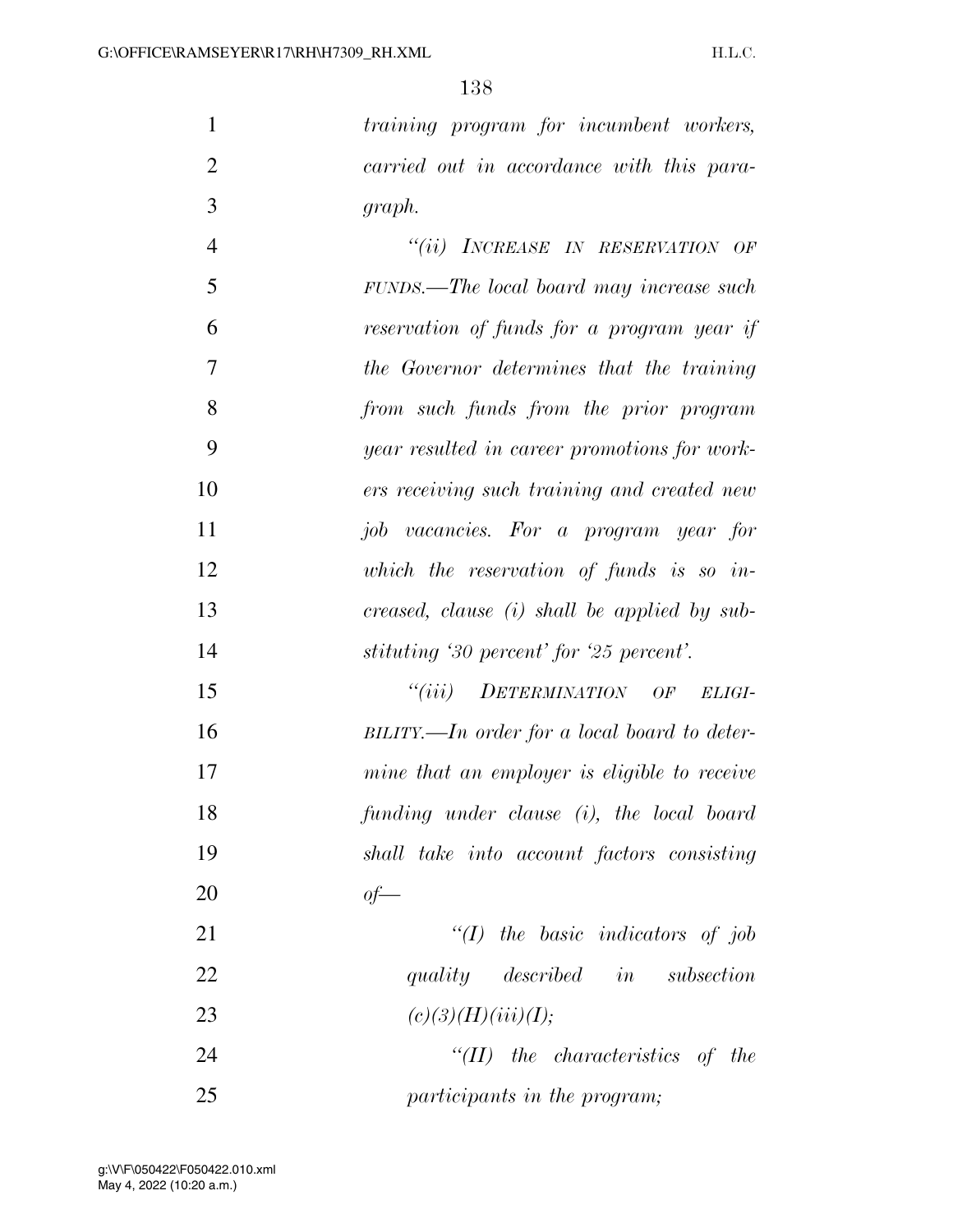| $\mathbf{1}$   | "(III) the relationship of the                             |
|----------------|------------------------------------------------------------|
| $\overline{2}$ | training to the competitiveness of a                       |
| 3              | participant and the employer; and                          |
| $\overline{4}$ | " $(IV)$ such other factors as the                         |
| 5              | local board may determine to be ap-                        |
| 6              | propriate, which may include the num-                      |
| 7              | ber of employees participating in the                      |
| 8              | training, and the existence of other                       |
| 9              | training and advancement opportuni-                        |
| 10             | ties provided by the employer.                             |
| 11             | "(iv) STATEWIDE IMPACT.—The Gov-                           |
| 12             | ernor or State board involved may make                     |
| 13             | recommendations to the local board for pro-                |
| 14             | viding incumbent worker training that has                  |
| 15             | <i>statewide impact.</i>                                   |
| 16             | "(B) TRAINING ACTIVITIES.—The training                     |
| 17             | program for incumbent workers carried out                  |
| 18             | under this paragraph shall be carried out by the           |
| 19             | local board in conjunction with the employers or           |
| 20             | groups of employers of such workers (which may             |
| 21             | include employers in partnership with other en-            |
| 22             | <i>tities for the purposes of delivering training) for</i> |
| 23             | the purpose of assisting such workers in obtain-           |
| 24             | ing the skills necessary to retain employment or           |
| 25             | avert layoffs.                                             |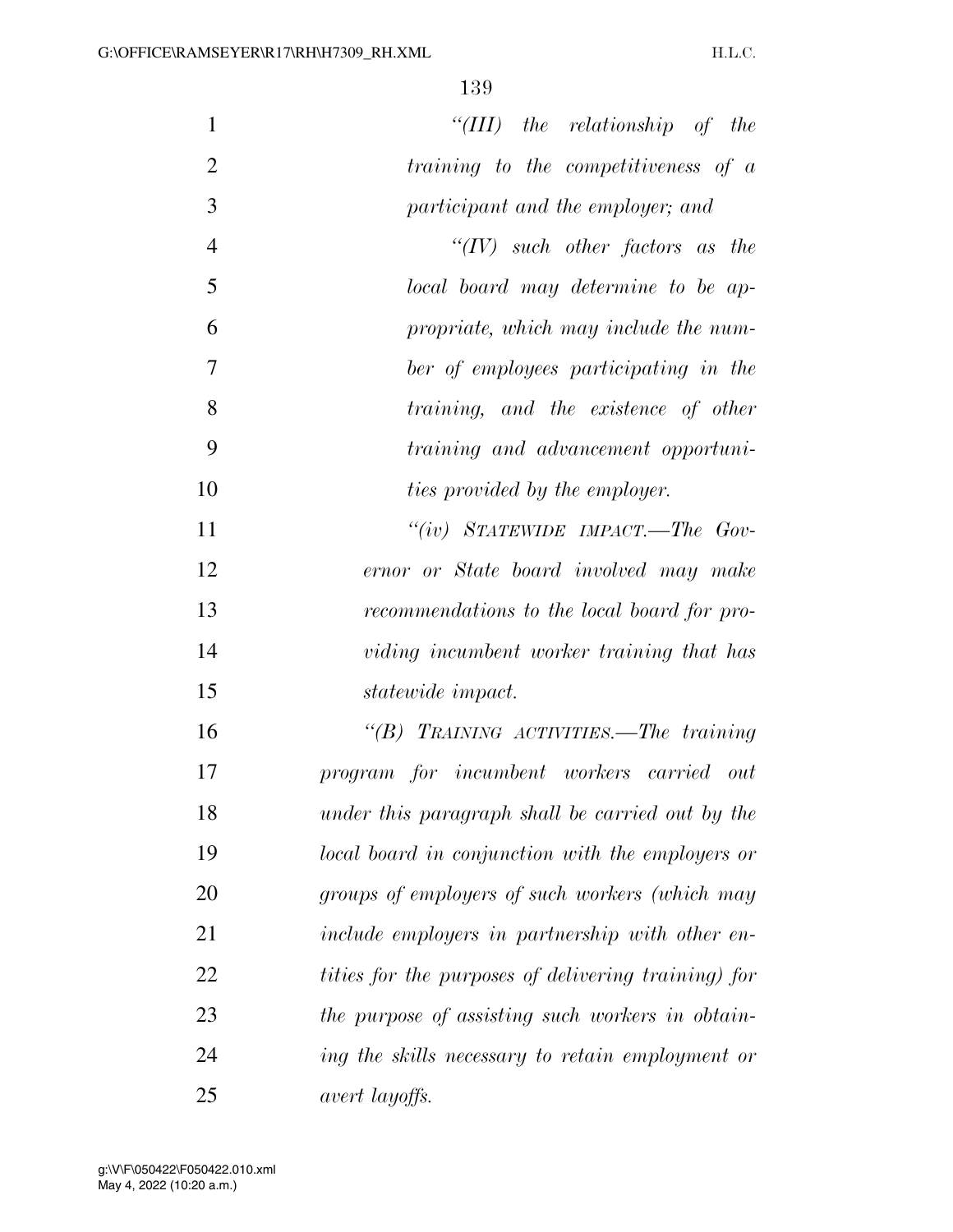| $\mathbf{1}$   | "(C) EMPLOYER PAYMENT OF NON-FEDERAL             |
|----------------|--------------------------------------------------|
| $\overline{2}$ | SHARE.—Employers participating in the pro-       |
| 3              | gram carried out under this paragraph shall be   |
| $\overline{4}$ | required to pay for the non-Federal share of the |
| 5              | cost of providing the training to incumbent      |
| 6              | <i>workers of the employers.</i>                 |
| 7              | "(D) NON-FEDERAL SHARE.-                         |
| 8              | "(i) FACTORS.—Subject to clauses (ii)            |
| 9              | and (iii), the local board shall establish the   |
| 10             | non-Federal share of the cost of providing       |
| 11             | training through a training program for in-      |
| 12             | cumbent workers, by considering the indica-      |
| 13             | tors described in subsection $(c)(3)(H)(iii)$    |
| 14             | and how many of such indicators the em-          |
| 15             | ployer certifies will be met with respect to     |
| 16             | the employment of incumbent workers upon         |
| 17             | completion of training funded under this         |
| 18             | section.                                         |
| 19             | "(ii) $LIMITS.$ —The non-Federal share           |
| 20             | shall not be less than—                          |
| 21             | "(I) 10 percent of the cost, for em-             |
| 22             | ployers with not more than 50 employ-            |
| 23             | ees;                                             |
| 24             | "(II) 25 percent of the cost, for                |
| 25             | employers with more than 50 employ-              |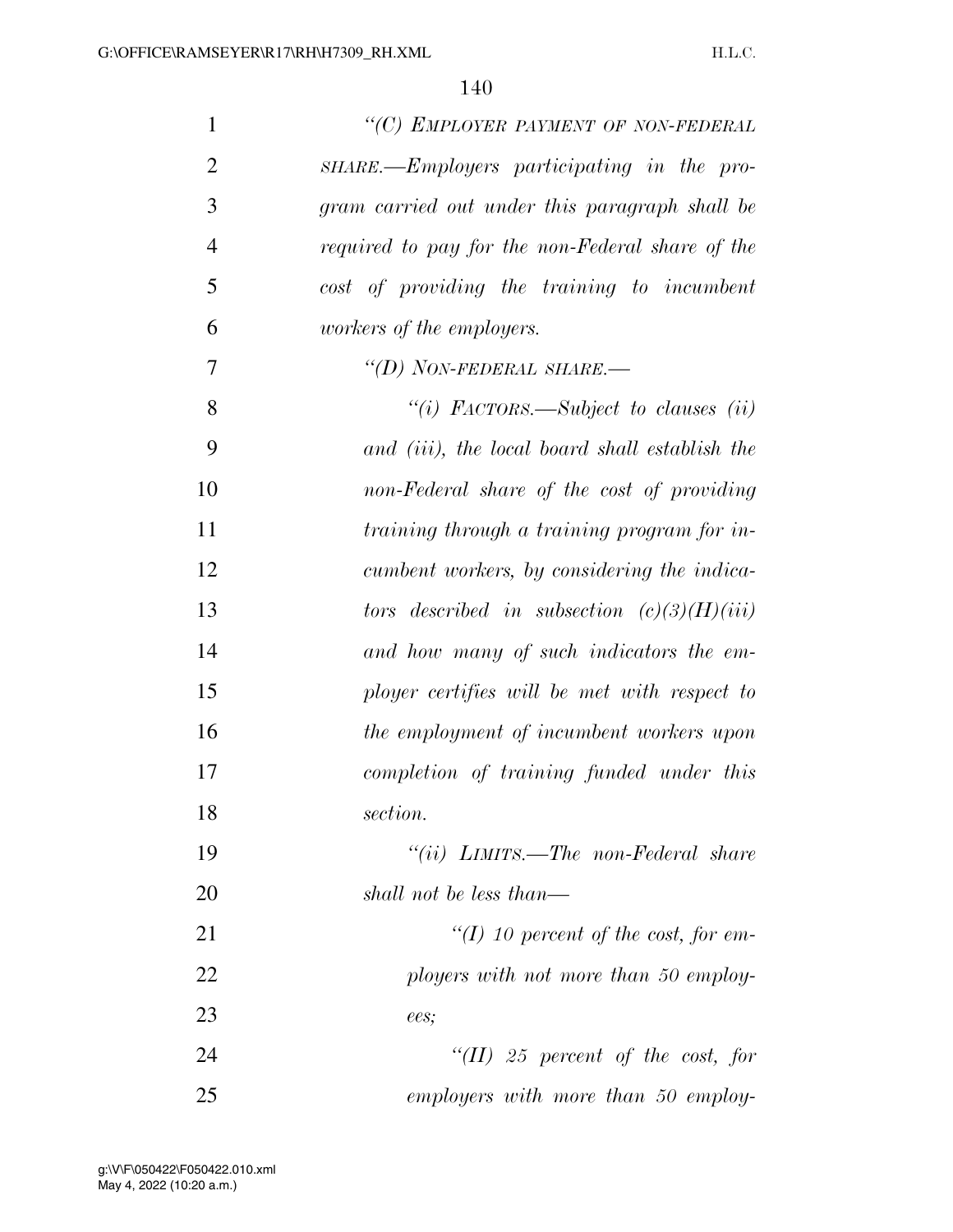| $\mathbf{1}$   | ees but not more than 100 employees;              |
|----------------|---------------------------------------------------|
| $\overline{2}$ | and                                               |
| 3              | "(III) 50 percent of the cost, for                |
| $\overline{4}$ | employers with more than 100 employ-              |
| 5              | ees.                                              |
| 6              | "(iii) CALCULATION OF EMPLOYER                    |
| 7              | SHARE.—The non-Federal share provided             |
| 8              | by an employer participating in the pro-          |
| 9              | gram may include the amount of the wages          |
| 10             | paid by the employer to a worker while the        |
| 11             | worker is attending a training program            |
| 12             | under this paragraph. The employer may            |
| 13             | provide the share in cash or in kind, fairly      |
| 14             | evaluated.                                        |
| 15             | "(E) VERIFICATION BY ONE-STOP OPER-               |
| 16             | ATOR.—Upon completion of the incumbent work-      |
| 17             | er training program funded under this section,    |
| 18             | the one-stop operator within a local area shall   |
| 19             | verify that the employer met the conditions that  |
| 20             | were certified to prior to receiving the Federal  |
| 21             | share of the training program's costs, consistent |
| 22             | with this paragraph, according to a methodology   |
| 23             | determined by the Governor or local board. If     |
| 24             | such conditions were not met, the one-stop oper-  |
| 25             | ator shall prohibit the employer from receiving   |

May 4, 2022 (10:20 a.m.) g:\V\F\050422\F050422.010.xml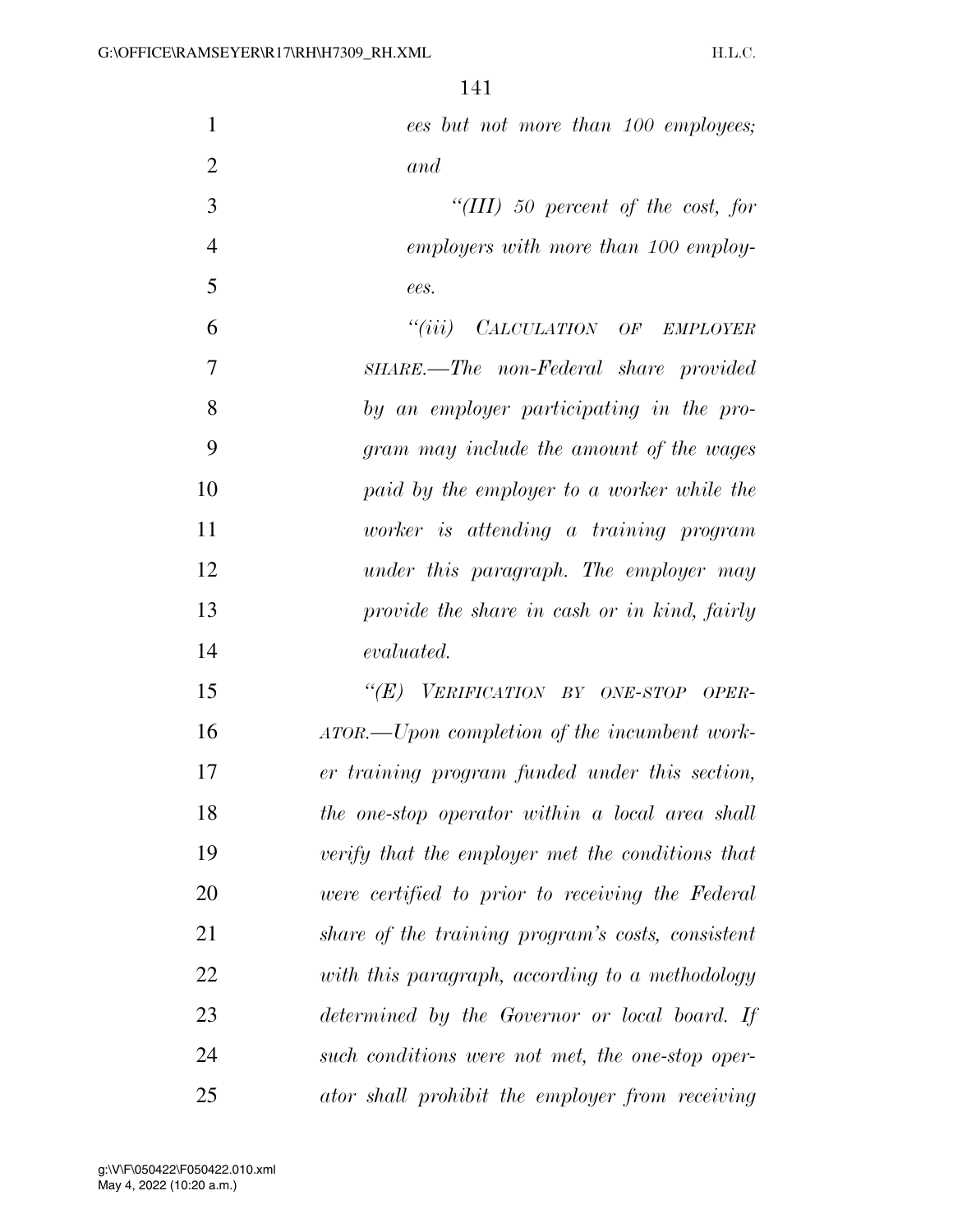| $\mathbf{1}$   | funds for incumbent worker training under this            |
|----------------|-----------------------------------------------------------|
| $\overline{2}$ | section for a period of 5 years.                          |
| 3              | "(3) TRANSITIONAL JOBS.—The local board may               |
| $\overline{4}$ | use not more than 40 percent of the funds allocated       |
| 5              | to the local area involved under section $133(b)$ to pro- |
| 6              | vide transitional jobs under subsection $(c)(3)$ that—    |
| 7              | $H(A)$ are time-limited work experiences that             |
| 8              | are subsidized and are in the public, private,            |
| 9              | employment social enterprise, or nonprofit sec-           |
| 10             | tors for individuals with barriers to employment          |
| 11             | who are chronically unemployed or have an in-             |
| 12             | consistent work history;                                  |
| 13             | $\lq\lq B$ are combined with comprehensive em-            |
| 14             | ployment and supportive services; and                     |
| 15             | $\lq$ (C) are designed to assist the individuals          |
| 16             | described in subparagraph $(A)$ to establish a            |
| 17             | work history, demonstrate success in the work-            |
| 18             | place, and develop skills that lead to entry into         |
| 19             | and retention in unsubsidized employment.".               |
| 20             | <b>CHAPTER 4-GENERAL WORKFORCE</b>                        |
| 21             | <b>INVESTMENT PROVISIONS</b>                              |
| 22             | <b>SEC. 251. AUTHORIZATION OF APPROPRIATIONS.</b>         |
| 23             | Section 136 (29 U.S.C. 3181) is amended to read as        |
|                | 24 <i>follows:</i>                                        |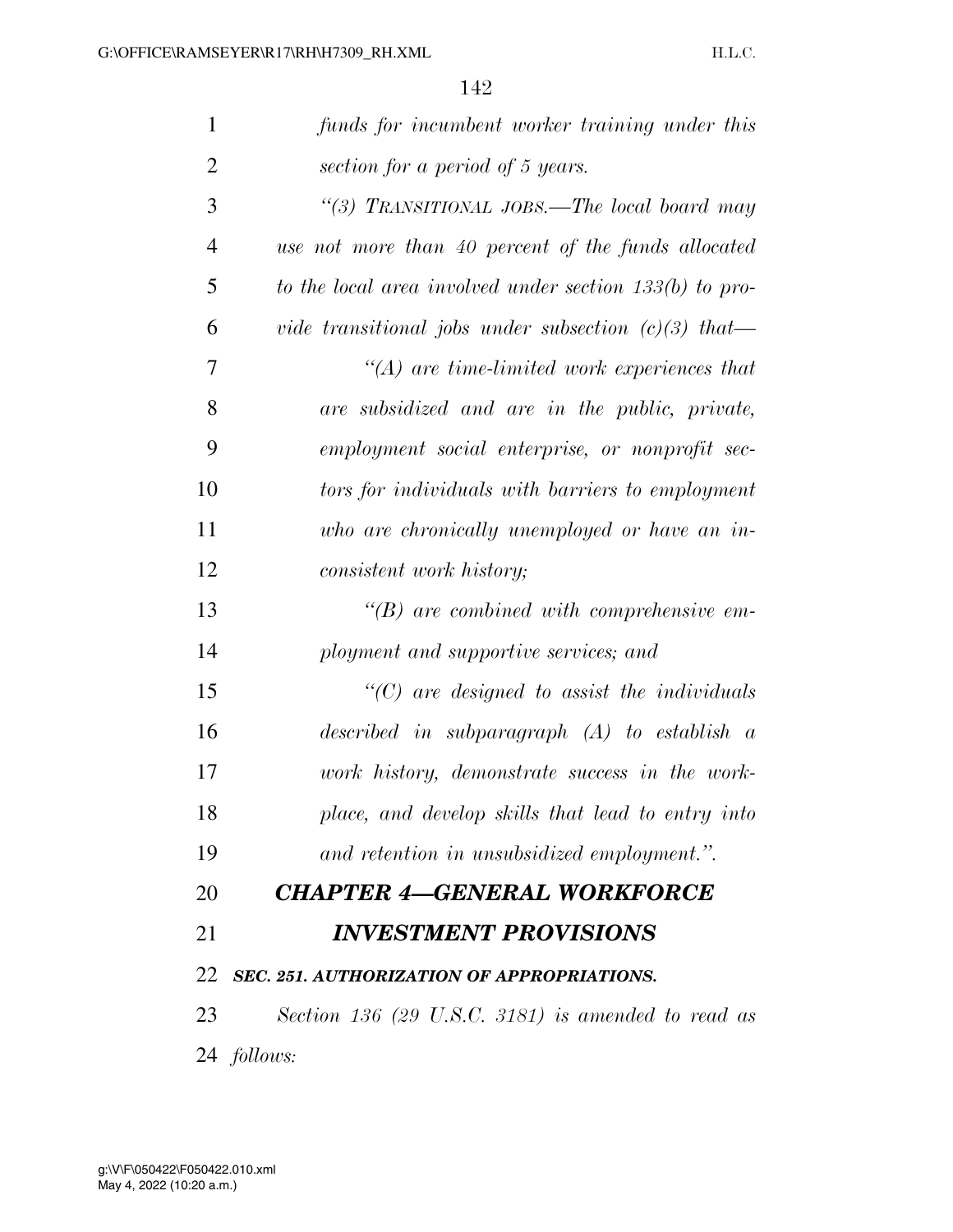## *''SEC. 136. AUTHORIZATION OF APPROPRIATIONS.*

 *''(a) YOUTH WORKFORCE INVESTMENT ACTIVITIES.— There are authorized to be appropriated to carry out the activities described in section 127(a), \$1,026,450,000 for fis- cal year 2023, \$1,129,100,000 for fiscal year 2024, \$1,242,000,000 for fiscal year 2025, \$1,366,200,000 for fis- cal year 2026, \$1,502,800,000 for fiscal year 2027, and \$1,653,100,000 for fiscal year 2028* 

 *''(b) SUMMER AND YEAR-ROUND EMPLOYMENT ACTIVI- TIES..—There are authorized to be appropriated to section 130, \$926,650,000 for fiscal year 2023, \$1,019,300,000 for fiscal year 2024, \$1,121,250,000 for fiscal year 2025, \$1,233,400,000 for fiscal year 2026, \$1,356,750,000 for fis-cal year 2027, and \$1,492,450,000 for fiscal year 2028.* 

 *''(c) ADULT EMPLOYMENT AND TRAINING ACTIVI- TIES.—There are authorized to be appropriated to carry out the activities described in section 132(a)(1), \$1,555,600,000 for fiscal year 2023, \$1,711,200,000 for fiscal year 2024, \$1,882,300,000 for fiscal year 2025, \$2,070,500,000 for fis- cal year 2026, \$2,277,600,000 for fiscal year 2027, and \$2,505,400,000 for fiscal year 2028.* 

 *''(d) DISLOCATED WORKER EMPLOYMENT AND TRAIN- ING ACTIVITIES.—There are authorized to be appropriated to carry out the activities described in section 132(a)(2), \$2,486,300,000 for fiscal year 2023, \$2,734,900,000 for fis-cal year 2024, \$3,008,400,000 for fiscal year 2025,*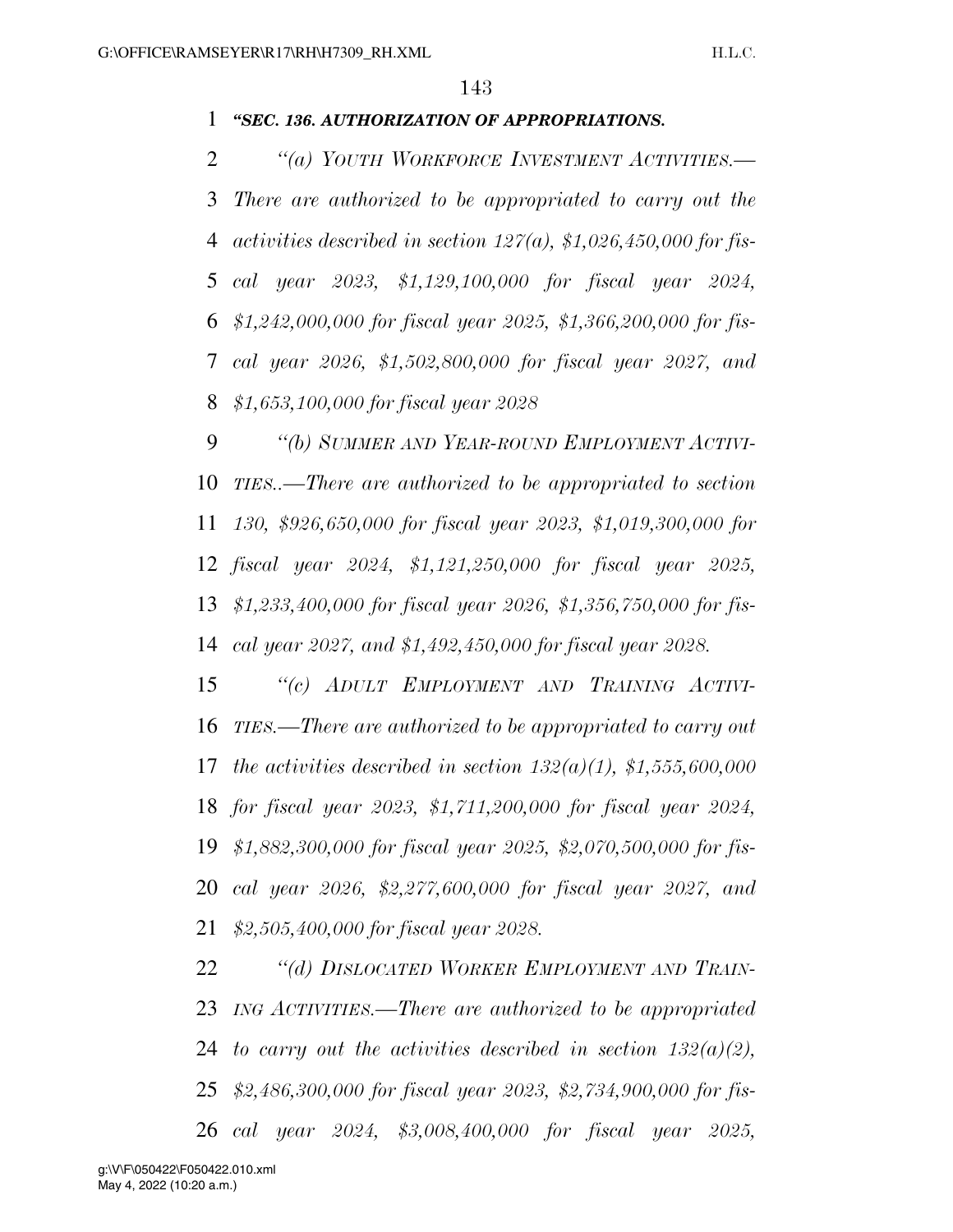| $\mathbf{1}$   | \$3,309,200,000 for fiscal year 2026, \$3,640,100,000 for fis- |
|----------------|----------------------------------------------------------------|
| 2              | cal year 2027, and \$4,004,100,000 for fiscal year 2028.".     |
| 3              | <b>Subtitle C—Job Corps</b>                                    |
| $\overline{4}$ | SEC. 261. AMENDMENTS RELATING TO JOB CORPS.                    |
| 5              | (a) DEFINITIONS.—                                              |
| 6              | (1) IN GENERAL.—Section 142 (29 U.S.C. 3192)                   |
| 7              | <i>is amended—</i>                                             |
| 8              | $(A)$ by amending paragraph $(7)$ to read as                   |
| 9              | follows:                                                       |
| 10             | "(7) JOB CORPS CAMPUS.—The term 'Job Corps                     |
| 11             | campus' means a campus run by an operator selected             |
| 12             | by the Secretary pursuant to section 147, carrying             |
| 13             | out Job Corps activities."; and                                |
| 14             | $(B)$ by adding at the end the following:                      |
| 15             | "(11) STATE.—The term 'State' has the meaning                  |
| 16             | given the term in section 3, except that such term also        |
| 17             | includes outlying areas (as defined in section 3).".           |
| 18             | (2) CONFORMING AMENDMENTS.—Subtitle $C$ of                     |
| 19             | title I (29 U.S.C. 3191 et seq.) is amended—                   |
| 20             | $(A)$ by striking "Job Corps center" each                      |
| 21             | place such term appears (including in any head-                |
| 22             | ings) and inserting "Job Corps campus"; and                    |
| 23             | $(B)$ by striking "Job Corps centers" each                     |
| 24             | place such term appears (including in any head-                |
| 25             | ings) and inserting "Job Corps campuses".                      |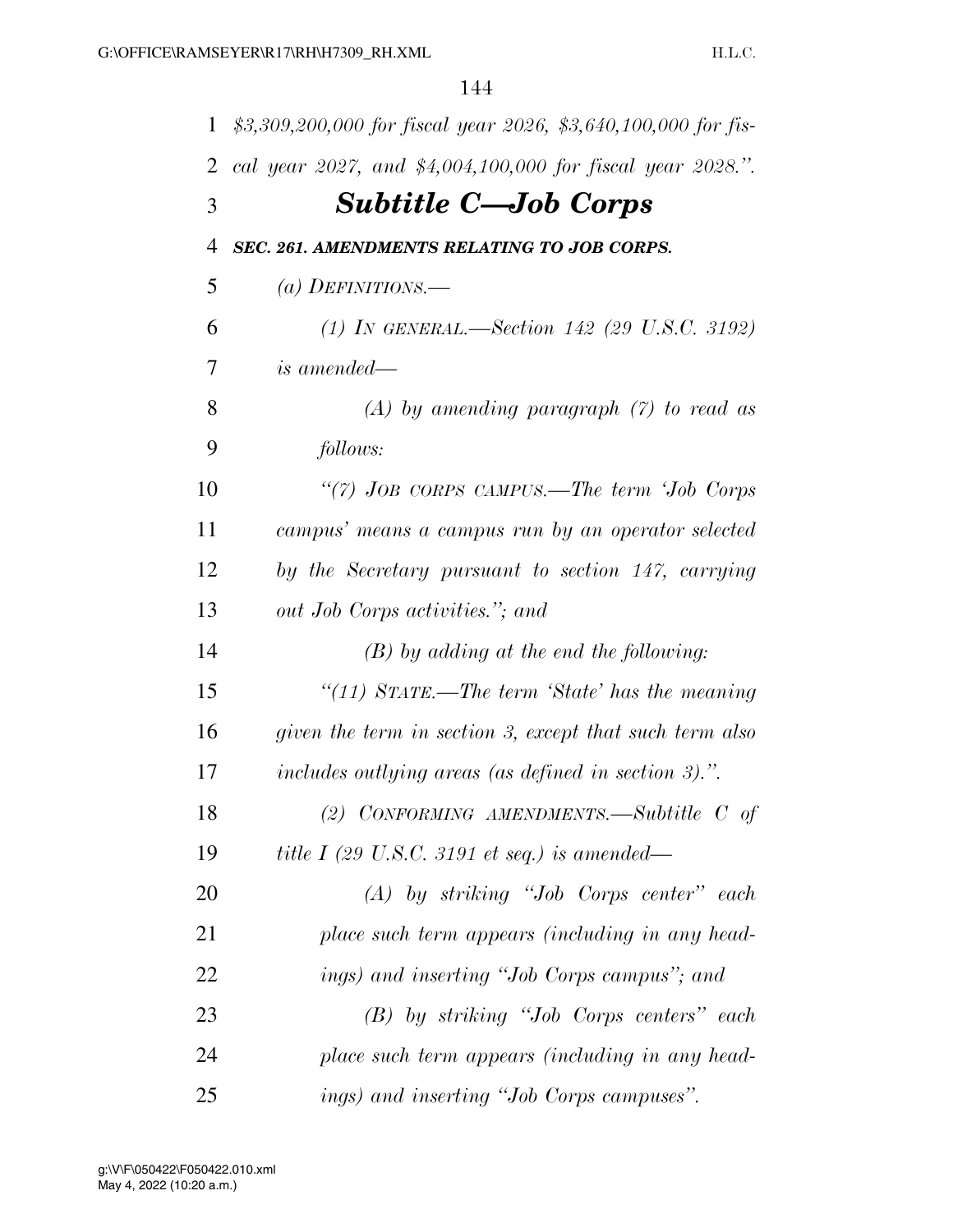| 1              | (b) INDIVIDUALS ELIGIBLE FOR THE JOB CORPS.—         |
|----------------|------------------------------------------------------|
| 2              | Section 144 (29 U.S.C. 3194) is amended—             |
| 3              | $(1)$ in subsection $(a)$ —                          |
| $\overline{4}$ | $(A)$ by amending paragraph $(1)$ to read as         |
| 5              | follows:                                             |
| 6              | $\lq(1)$ not less than age 16 and not more than age  |
| 7              | $24$ on the date of enrollment;";                    |
| 8              | $(B)$ by amending paragraph $(2)$ to read as         |
| 9              | follows:                                             |
| 10             | $\degree$ (2) an individual who is—                  |
| 11             | $\lq (A)$ a low-income individual as defined in      |
| 12             | subsection $(h)(4)$ of section 402A of the Higher    |
| 13             | <i>Education Act of 1965 (20 U.S.C. 1070a-11) as</i> |
| 14             | determined using procedures similar to those in      |
| 15             | subsection $(e)$ of such section; or                 |
| 16             | $\lq\lq(B)$ a resident of a qualified opportunity    |
| 17             | zone as defined in section $1400Z-1(a)$ of the In-   |
| 18             | ternal Revenue Code of 1986; and"; and               |
| 19             | $(C)$ in paragraph $(3)$ —                           |
| 20             | $(i)$ in subparagraph $(A)$ , by striking            |
| 21             | "Basic skills deficient" and inserting "An           |
| 22             | <i>individual with foundational skill needs</i> ";   |
| 23             | $(ii)$ in subparagraph $(B)$ , by striking           |
| 24             | "A school dropout" and inserting "An op-             |
| 25             | portunity youth"; and                                |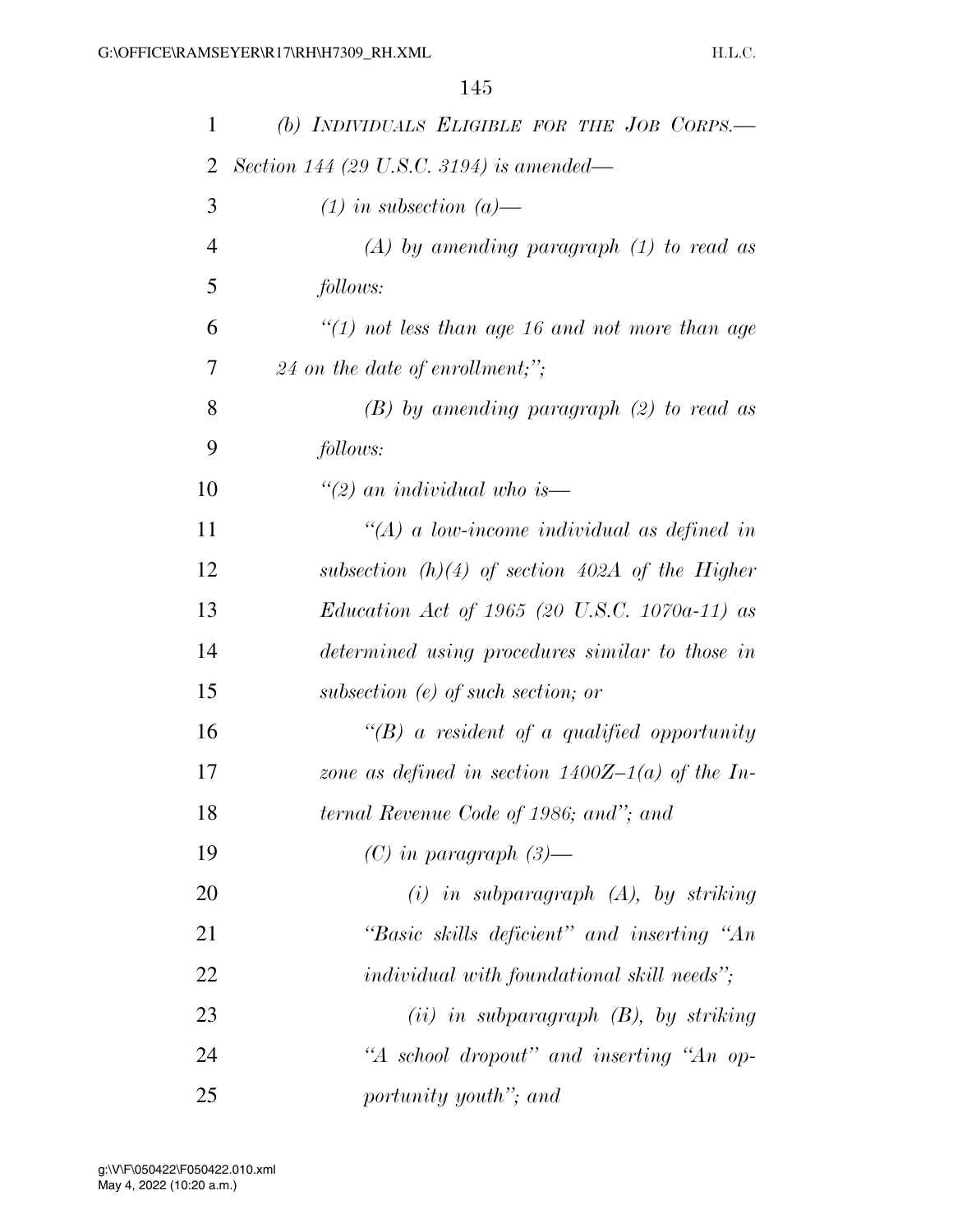| $\mathbf{1}$   | $(iii)$ in subparagraph $(D)$ , by inserting               |
|----------------|------------------------------------------------------------|
| $\overline{2}$ | "or an individual who is pregnant" before                  |
| 3              | the period; and                                            |
| $\overline{4}$ | $(2)$ by amending subsection (b) to read as fol-           |
| 5              | lows:                                                      |
| 6              | "(b) SPECIAL RULE FOR VETERANS.—A veteran shall            |
| 7              | be eligible to become an enrollee if the veteran meets the |
| 8              | <i>requirements of subsection <math>(a)(1)</math>.</i> ".  |
| 9              | (c) RECRUITMENT, SCREENING, SELECTION, AND AS-             |
| 10             | SIGNMENT OF ENROLLEES.—Section $145(a)$ (29 U.S.C.         |
| 11             | $3195(a)$ ) is amended—                                    |
| 12             | $(1)$ in paragraph $(2)$ —                                 |
| 13             | $(A)$ in subparagraph $(D)$ , by striking "and"            |
| 14             | at the end;                                                |
| 15             | $(B)$ in subparagraph $(E)$ , by striking the              |
| 16             | period at the end and inserting "; and"; and               |
| 17             | $(C)$ by adding at the end the following:                  |
| 18             | $H(F)$ assist one-stop centers and other enti-             |
| 19             | ties identified in paragraph (3) in developing             |
| 20             | joint applications for Job Corps, YouthBuild,              |
| 21             | and youth workforce investment activities under            |
| 22             | which an applicant may submit a single appli-              |
| 23             | cation for all such programs."; and                        |
| 24             | $(2)$ in paragraph $(5)$ , by striking the last sen-       |
| 25             | tence.                                                     |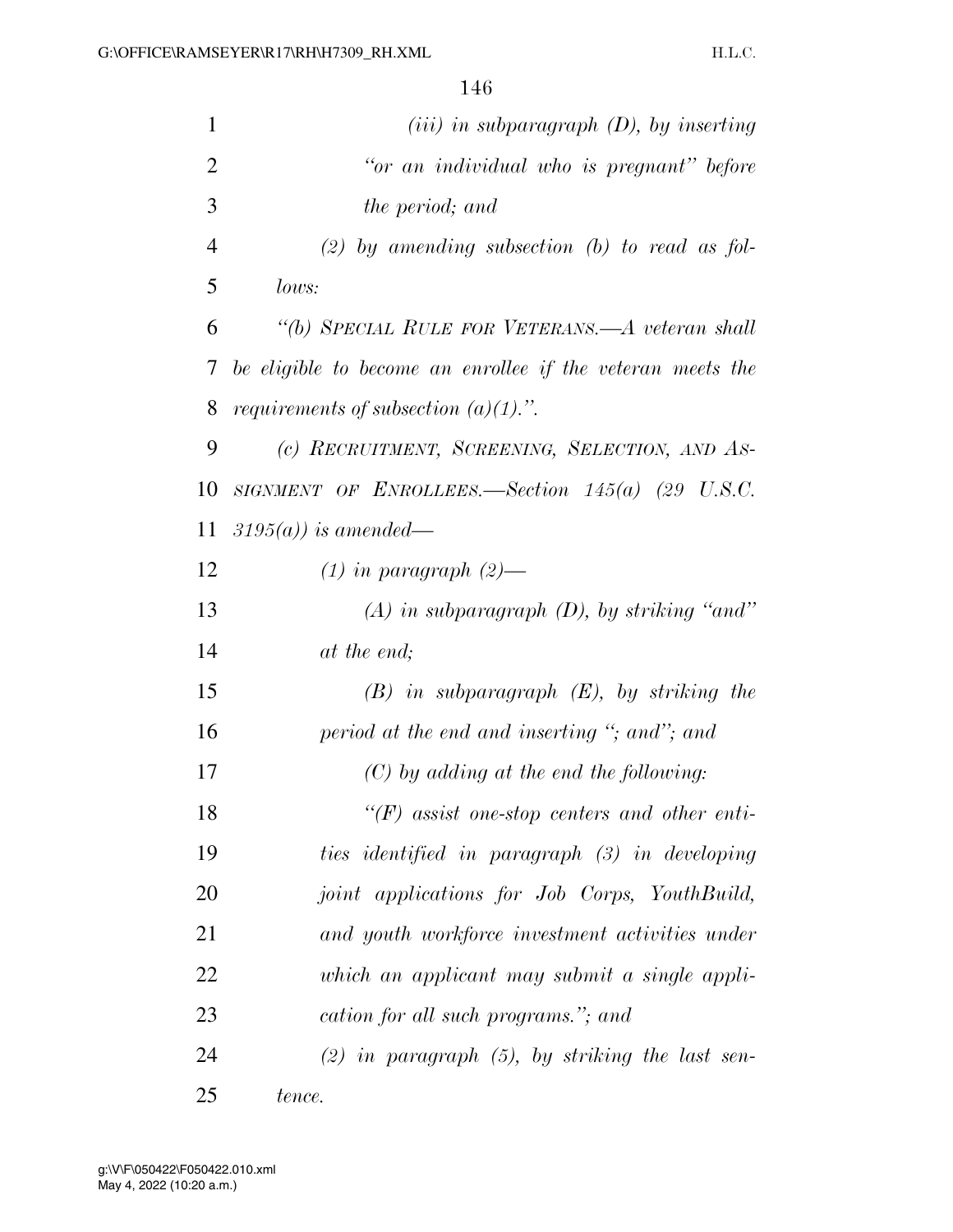| 1              | (d) JOB CORPS CAMPUSES.—Section 147 (29 U.S.C. |
|----------------|------------------------------------------------|
| $\overline{2}$ | $3197$ ) is amended—                           |
| 3              | $(1)$ in subsection $(a)$ —                    |
| $\overline{4}$ | $(A)$ in paragraph $(2)$ —                     |
| 5              | $(i)$ in subparagraph $(A)$ , by inserting     |
| 6              | at the end the following: "Such award shall    |
| 7              | be based upon best value and fair and rea-     |
| 8              | sonable pricing."; and                         |
| 9              | (ii) by amending subparagraph $(B)$ to         |
| 10             | read as follows:                               |
| 11             | "(B) CONSIDERATIONS.—                          |
| 12             | "(i) STUDENT OUTCOMES.—In select-              |
| 13             | ing an entity to operate a Job Corps cam-      |
| 14             | pus, the Secretary shall consider a numeric    |
| 15             | metric of recent past effectiveness of the en- |
| 16             | tity in assisting opportunity youth to con-    |
| 17             | nect to the workforce, to be calculated based  |
| 18             | on data regarding—                             |
| 19             | $\lq (I)$ the percentage of students           |
| 20             | served by the entity who were in edu-          |
| 21             | cation or training activities, or in un-       |
| 22             | subsidized employment, during the sec-         |
| 23             | ond quarter after exit from the relevant       |
| 24             | program;                                       |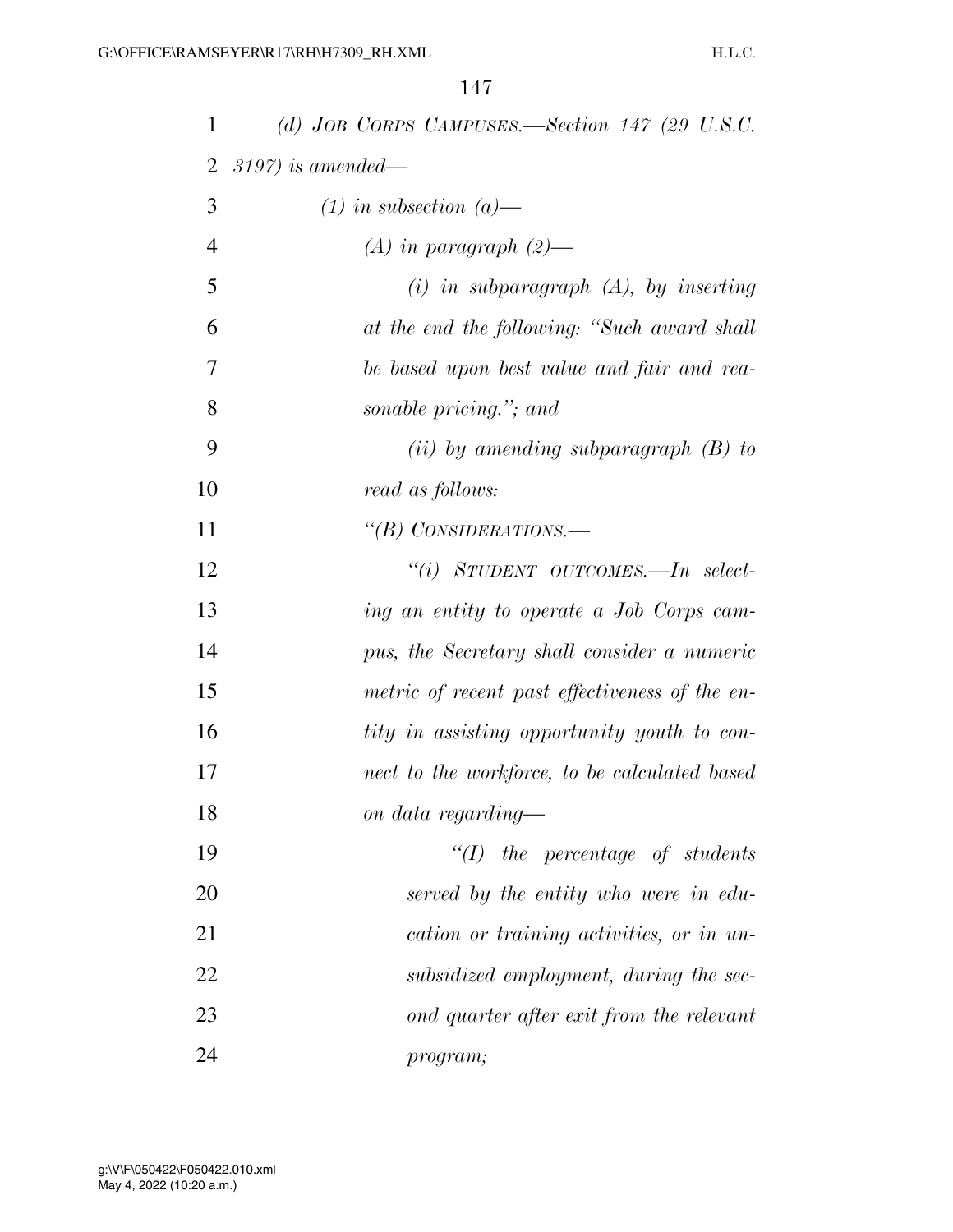| $\mathbf{1}$   | $\lq\lq (II)$ the percentage of students     |
|----------------|----------------------------------------------|
| $\overline{2}$ | served by the entity who were in edu-        |
| 3              | cation or training activities, or in un-     |
| $\overline{4}$ | subsidized employment, during<br>the         |
| 5              | fourth quarter after exit from the rel-      |
| 6              | evant program;                               |
| 7              | "(III) the median earnings of stu-           |
| 8              | dents served by the entity who were in       |
| 9              | unsubsidized employment during the           |
| 10             | second quarter after exit from the rel-      |
| 11             | evant program;                               |
| 12             | $\lq\lq (IV)$ the percentage of students     |
| 13             | served by the entity who obtained a          |
| 14             | recognized postsecondary credential, or      |
| 15             | a secondary school diploma or its rec-       |
| 16             | <i>ognized</i> equivalent, during participa- |
| 17             | tion in or within 1 year after exit from     |
| 18             | the relevant program; and                    |
| 19             | $``(V)$ expected levels of perform-          |
| 20             | under<br>established<br>section<br>ance      |
| 21             | $159(c)(2)$ or similar metrics for re-       |
| 22             | cruitment of eligible youth for relevant     |
| 23             | contracts or grants.                         |
| 24             | $``(ii)$ Market Development.—                |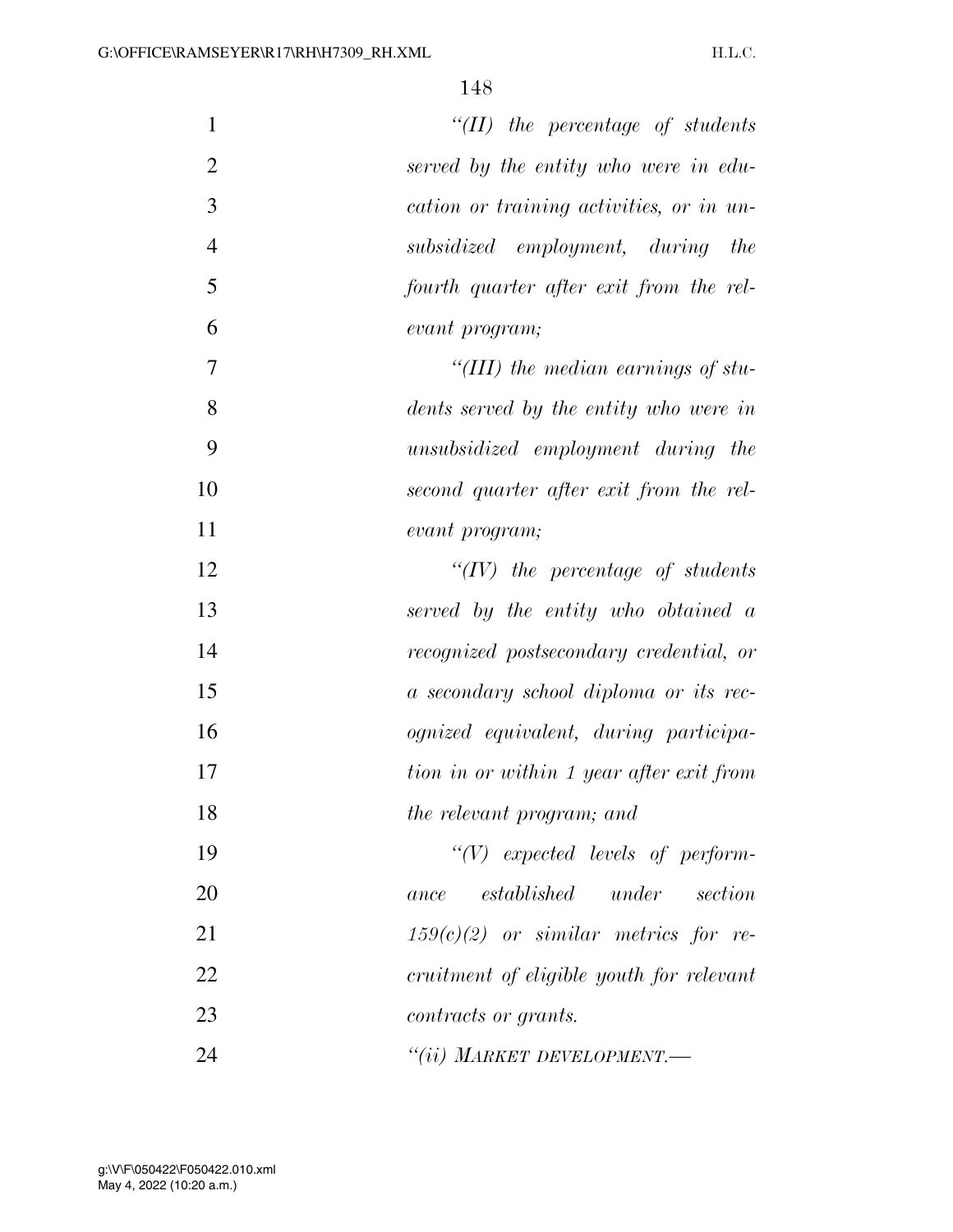| $\mathbf{1}$   | $``(I)$ MENTOR-PROTÉGÉ<br>PRO-                    |
|----------------|---------------------------------------------------|
| $\overline{2}$ | GRAM.—The Secretary shall carry out               |
| 3              | a mentor-protégé program in accord-               |
| $\overline{4}$ | ance with section 45 of the Small Busi-           |
| 5              | ness Act $(15 \text{ U.S.C. } 657r)$ with respect |
| 6              | to Job Corps campus operations.                   |
| $\overline{7}$ | $``(II)$ PAST-PERFORMANCE.—The                    |
| 8              | Secretary shall publish comparable al-            |
| 9              | ternative metrics for entities without            |
| 10             | previous experience in Job Corps cam-             |
| 11             | pus operations to demonstrate their               |
| 12             | past effectiveness in accordance with             |
| 13             | the requirements of clause $(i)$ ,"; and          |
| 14             | $(B)$ in paragraph $(3)$ —                        |
| 15             | $(i)$ in subparagraph $(A)$ , by inserting        |
| 16             | "high-skill, high-wage, or" before "in-de-        |
| 17             | $mand$ ";                                         |
| 18             | $(ii)$ in subparagraph $(C)$ , by striking        |
| 19             | "Workforce Investment Act of 1998" and in-        |
| 20             | serting "Workforce Innovation and Oppor-          |
| 21             | tunity $Act$ <sup>"</sup> ;                       |
| 22             | (iii) by redesignating subparagraph               |
| 23             | $(K)$ as subparagraph $(L)$ ; and                 |
| 24             | $(iv)$ by inserting after subparagraph            |
| 25             | $(J)$ the following:                              |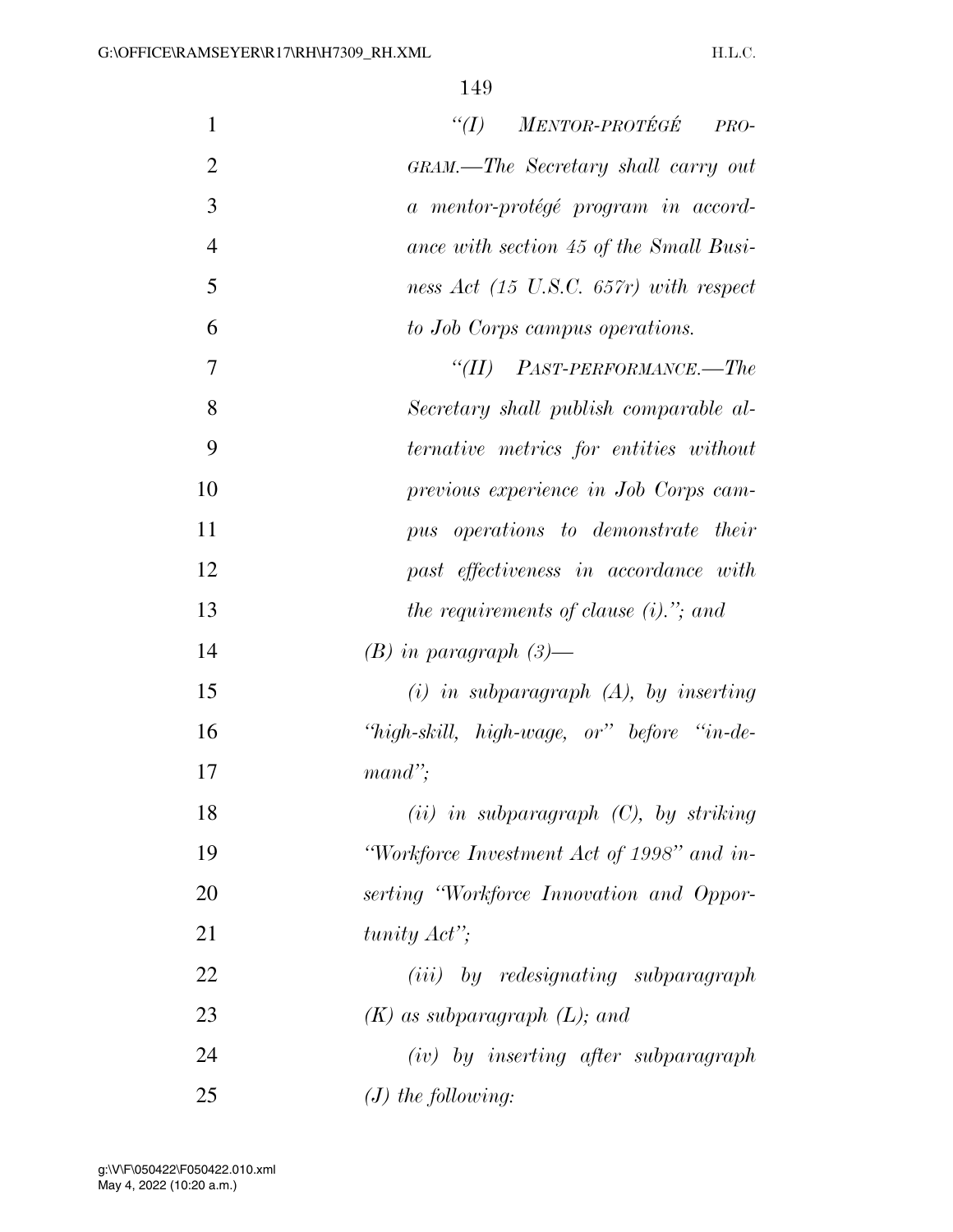| $\mathbf{1}$   | "(K) A description of the entity's ability to             |
|----------------|-----------------------------------------------------------|
| $\overline{2}$ | demonstrate a record of successfully operating a          |
| 3              | safe learning and residential environment for op-         |
| $\overline{4}$ | <i>portunity youth.</i> ";                                |
| 5              | $(2)$ in subsection (b), by striking paragraphs $(2)$     |
| 6              | and $(3)$ and inserting the following:                    |
| 7              | "(2) HIGH PERFORMANCE.—An entity shall be                 |
| 8              | considered to be an operator of a high-performing         |
| 9              | campus if the Job Corps campus operated by the enti-      |
| 10             | ty was ranked among the top 25 percent of Job Corps       |
| 11             | campuses, excluding Civilian Conservation Centers         |
| 12             | $described$ in subsection $(d)$ , for the two most recent |
| 13             | preceding program years.";                                |
| 14             | $(3)$ in subsection (d), by adding at the end the         |
| 15             | following:                                                |
| 16             | "(4) DIRECT HIRE AUTHORITY.—The Secretary                 |
| 17             | of Agriculture may appoint, without regard to the         |
| 18             | provisions of subchapter $I$ of chapter 33 of title 5,    |
| 19             | United States Code (other than sections 3303 and          |
| 20             | 3328 of such title), a graduate of a Civilian Con-        |
| 21             | servation Center who successfully completed a train-      |
| 22             | ing program focused on forestry, wildland fire-           |
| 23             | fighting, or another topic relating to the mission of     |
| 24             | the Forest Service directly to a position with the De-    |
| 25             | partment of Agriculture, Forest Service, for which the    |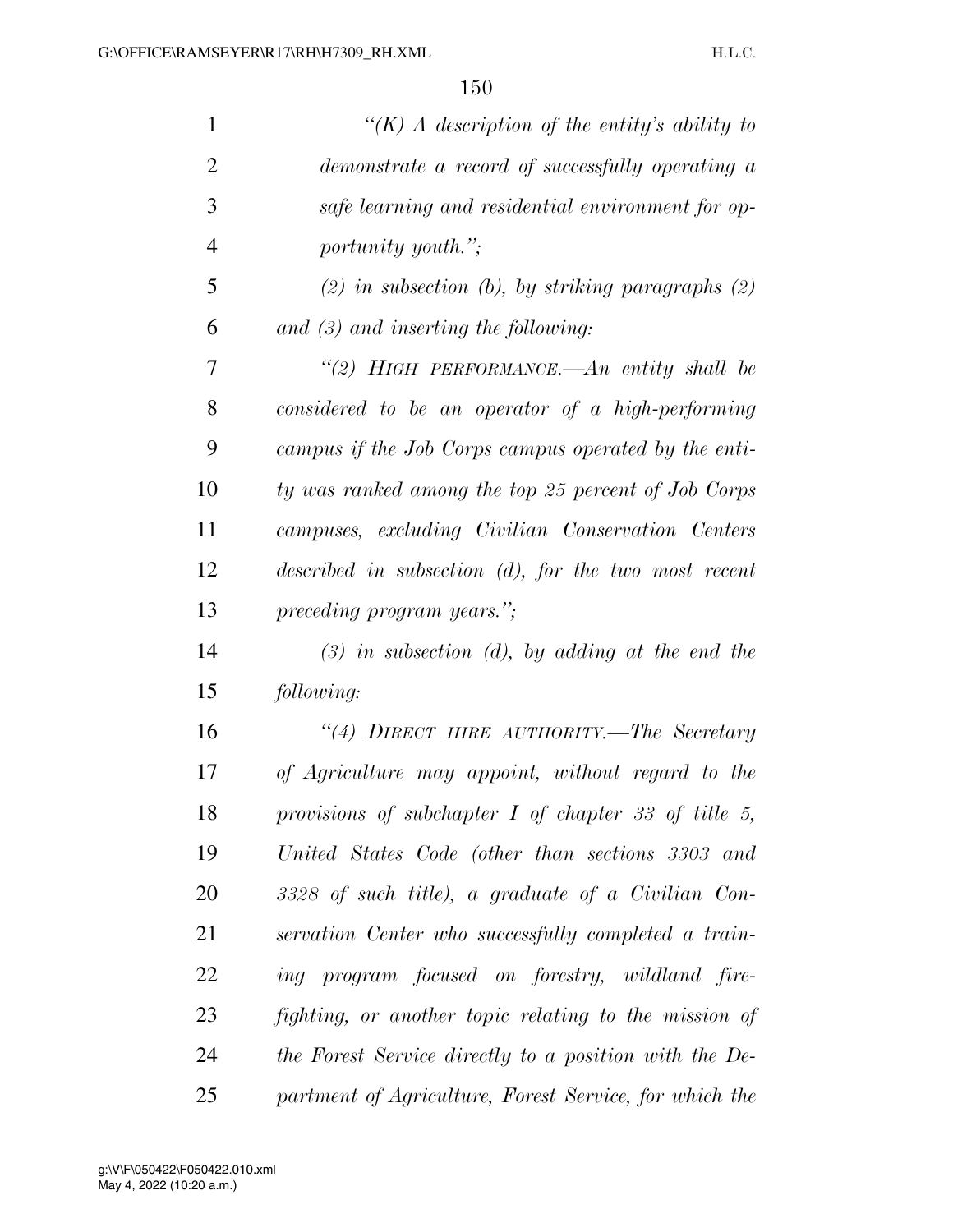| $\mathbf{1}$   | candidate meets Office of Personnel Management                |
|----------------|---------------------------------------------------------------|
| $\overline{2}$ | qualification standards.";                                    |
| 3              | (4) in subsection (f), by striking "2-year" and               |
| $\overline{4}$ | <i>inserting</i> "4-year"; and                                |
| 5              | $(5)$ in subsection $(g)(1)$ , by striking ", for both        |
| 6              | of the 2 most recent preceding program years" and all         |
| 7              | that follows through the end and inserting "the agree-        |
| 8              | ment has been in place for at least 3 years and for           |
| 9              | both of the 2 most recent preceding program years for         |
| 10             | which information is available at the time the deter-         |
| 11             | mination is made, such campus has been ranked in              |
| 12             | <i>the lowest 10 percent of Job Corps campuses."</i> .        |
| 13             | (e) PROGRAM ACTIVITIES.—Section 148(a) (29 U.S.C.             |
| 14             | $3198(a)$ ) is amended, in the subsection heading, by insert- |
| 15             | ing "АСАДЕМІС" before "АСТІVІТІЕЅ".                           |
| 16             | (f) SUPPORT.—Section $150$ (29 U.S.C. 3200)<br>is             |
| 17             | amended—                                                      |
| 18             | $(1)$ in subsection $(c)$ , by striking "3 months" and        |
| 19             | <i>inserting</i> "12 <i>months</i> "; and                     |
| 20             | $(2)$ by adding at the end the following:                     |
| 21             | "(d) PERIOD OF TRANSITION.—Notwithstanding the                |
| 22             | requirements of section $146(b)$ , Job Corps graduates may    |
| 23             | remain enrolled and a resident of a Job Corps campus for      |
| 24             | not more than 1 month after graduation, subject to ap-        |
|                | 25 proval by the director of the Job Corps Campus, in order   |

May 4, 2022 (10:20 a.m.) g:\V\F\050422\F050422.010.xml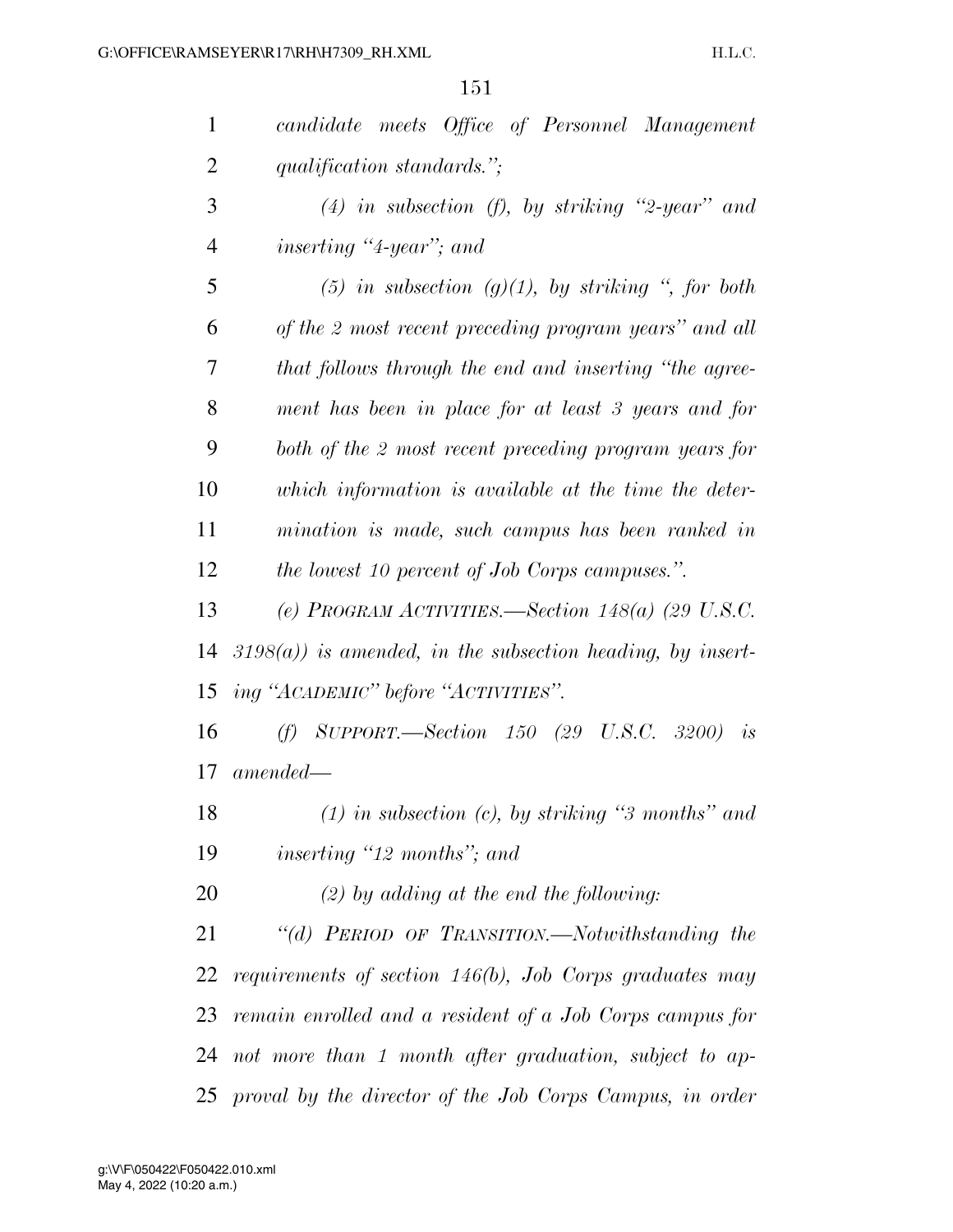*to facilitate their transition into independent living and employment.''.* 

 *(g) OPERATIONS.—Section 151 (29 U.S.C. 3201) is amended to read as follows:* 

*''SEC. 151. OPERATIONS.* 

*''(a) OPERATING PLAN.—* 

 *''(1) IN GENERAL.—The provisions of the con- tract between the Secretary and an entity selected to operate a Job Corps campus shall, including any sub- sequent modifications to such contract, serve as an operating plan for the Job Corps campus.* 

 *''(2) FEDERAL CHANGES TO OPERATING PLAN.— The Secretary may require the operator to submit ad- ditional information, as the Secretary deems nec- essary for compliance with any relevant regulations, which shall be considered part of the operating plan. ''(3) AVAILABILITY.—The Secretary shall make the operating plan described in paragraphs (1) and (2), excluding any proprietary information, available on a publicly accessible website.* 

 *''(b) LOCAL AUTHORITIES.—Subject to the limitations of their approved budgets, the operators of Job Corps cam- puses shall have the authority, without prior approval from the Secretary, to—*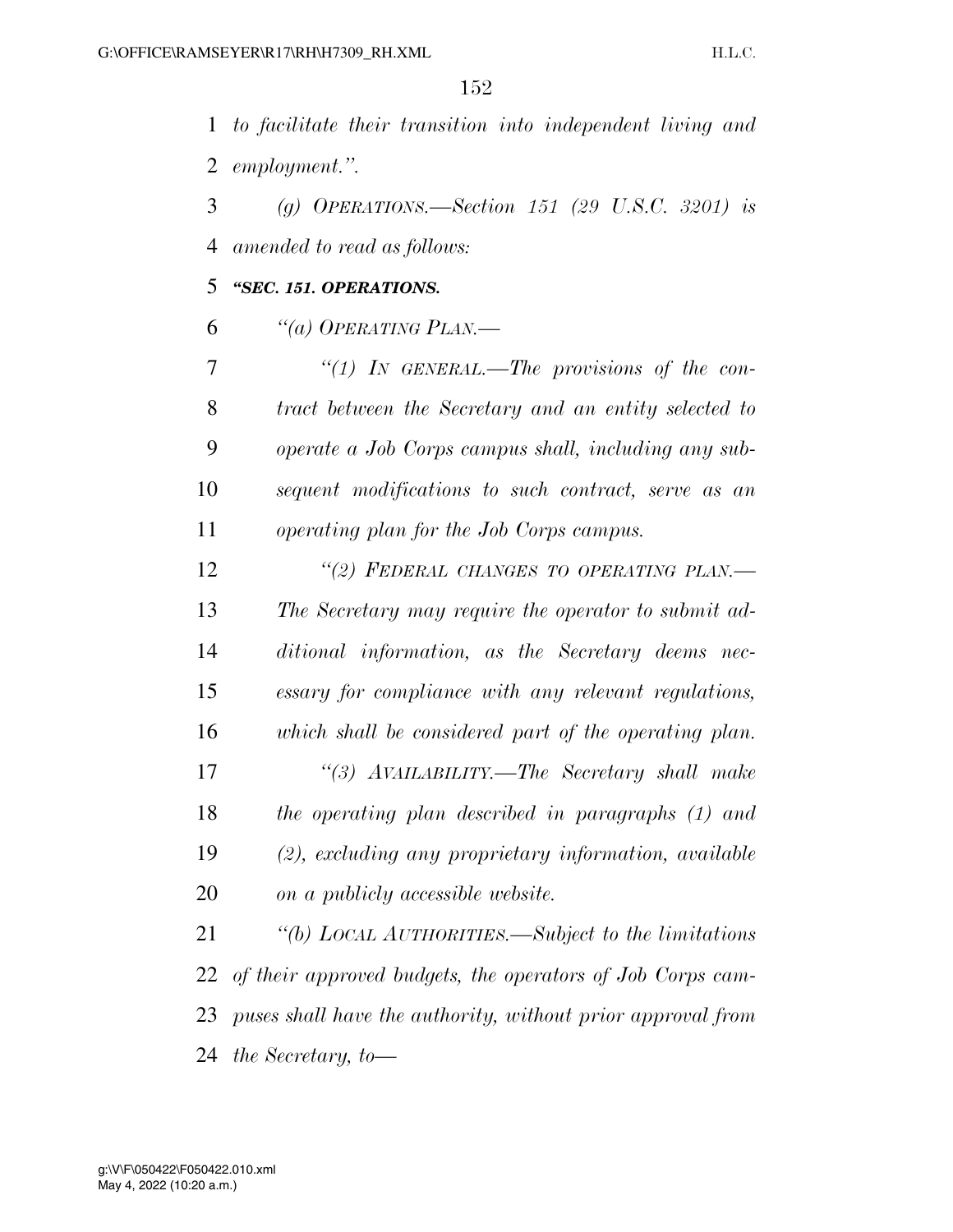| $\mathbf{1}$   | $\lq(1)$ hire staff and invest in staff professional de- |
|----------------|----------------------------------------------------------|
| $\overline{2}$ | <i>velopment</i> ;                                       |
| 3              | $\lq(2)$ enter into agreements with local partners,      |
| $\overline{4}$ | such as secondary and postsecondary schools or em-       |
| 5              | ployers; and                                             |
| 6              | $\lq(3)$ engage with and educate stakeholders about      |
| 7              | Job Corps operations and activities.".                   |
| 8              | STANDARDS OF CONDUCT.—Section 152<br>(h)<br>(29          |
| 9              | U.S.C. 3202) is amended—                                 |
| 10             | $(1)$ in subsection $(a)$ , by striking the second sen-  |
| 11             | tence;                                                   |
| 12             | $(2)$ by amending subsection (b) to read as fol-         |
| 13             | lows:                                                    |
| 14             | "(b) BEHAVIORAL MANAGEMENT PLAN.—                        |
| 15             | "(1) In GENERAL.—As part of the operating                |
| 16             | plan defined in section $151(a)$ , the director of each  |
| 17             | Job Corps campus shall develop and implement a be-       |
| 18             | havioral management plan, subject to the approval of     |
| 19             | the Secretary. Such plan shall include student stand-    |
| 20             | ards of conduct, positive behavioral interventions and   |
| 21             | supports, and multi-tier systems of supports.            |
| 22             | "(2) DISCIPLINARY MEASURES AND DRUG TEST-                |
| 23             | ING.                                                     |
| 24             | DISCIPLINARY MEASURES.-To pro-<br>$\lq (A)$              |
| 25             | mote the proper behavioral standards in the Job          |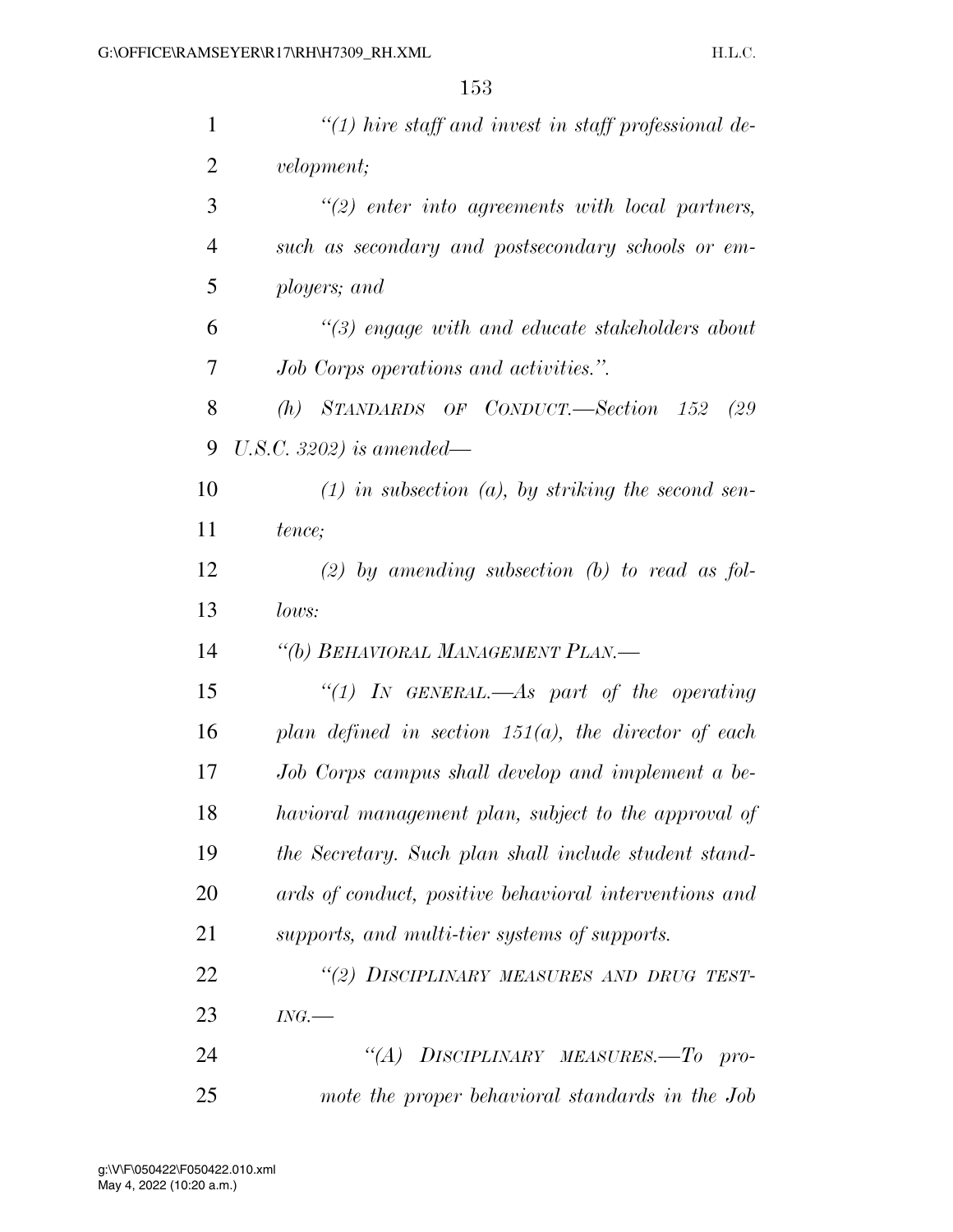| $\mathbf{1}$   | Corps, the director of each Job Corps campus               |
|----------------|------------------------------------------------------------|
| $\overline{2}$ | shall, consistent with the applicable behavioral           |
| 3              | management plan described in paragraph (1),                |
| $\overline{4}$ | have the authority to take appropriate discipli-           |
| 5              | nary measures against enrollees if such director           |
| 6              | determines that an enrollee has committed a vio-           |
| 7              | lation of the standards of conduct. The director           |
| 8              | shall adopt a zero tolerance policy for an act of          |
| 9              | violence or a credible threat of violence that seri-       |
| 10             | ously endangers the safety of students, staff, or          |
| 11             | the local community and for illegal activity on            |
| 12             | <i>the campus.</i>                                         |
| 13             | "(B) DRUG TESTING.—The Secretary shall                     |
| 14             | require drug testing of all enrollees for controlled       |
| 15             | substances, as set forth in section 102 of the Con-        |
| 16             | trolled Substances Act $(21 \text{ U.S.C. } 802)$ , in ac- |
| 17             | cordance with procedures prescribed by the Sec-            |
| 18             | <i>retary under section 145(a).</i>                        |
| 19             | "(C) DEFINITIONS.—In this paragraph:                       |
| 20             | $``(i)$ CONTROLLED SUBSTANCE.—The                          |
| 21             | term 'controlled substance' has the meaning                |
| 22             | given the term in section 102 of the Con-                  |
| 23             | trolled Substances Act (21 U.S.C. 802).                    |
| 24             | "(ii) ZERO TOLERANCE POLICY.—The                           |
| 25             | term 'zero tolerance policy' means a policy                |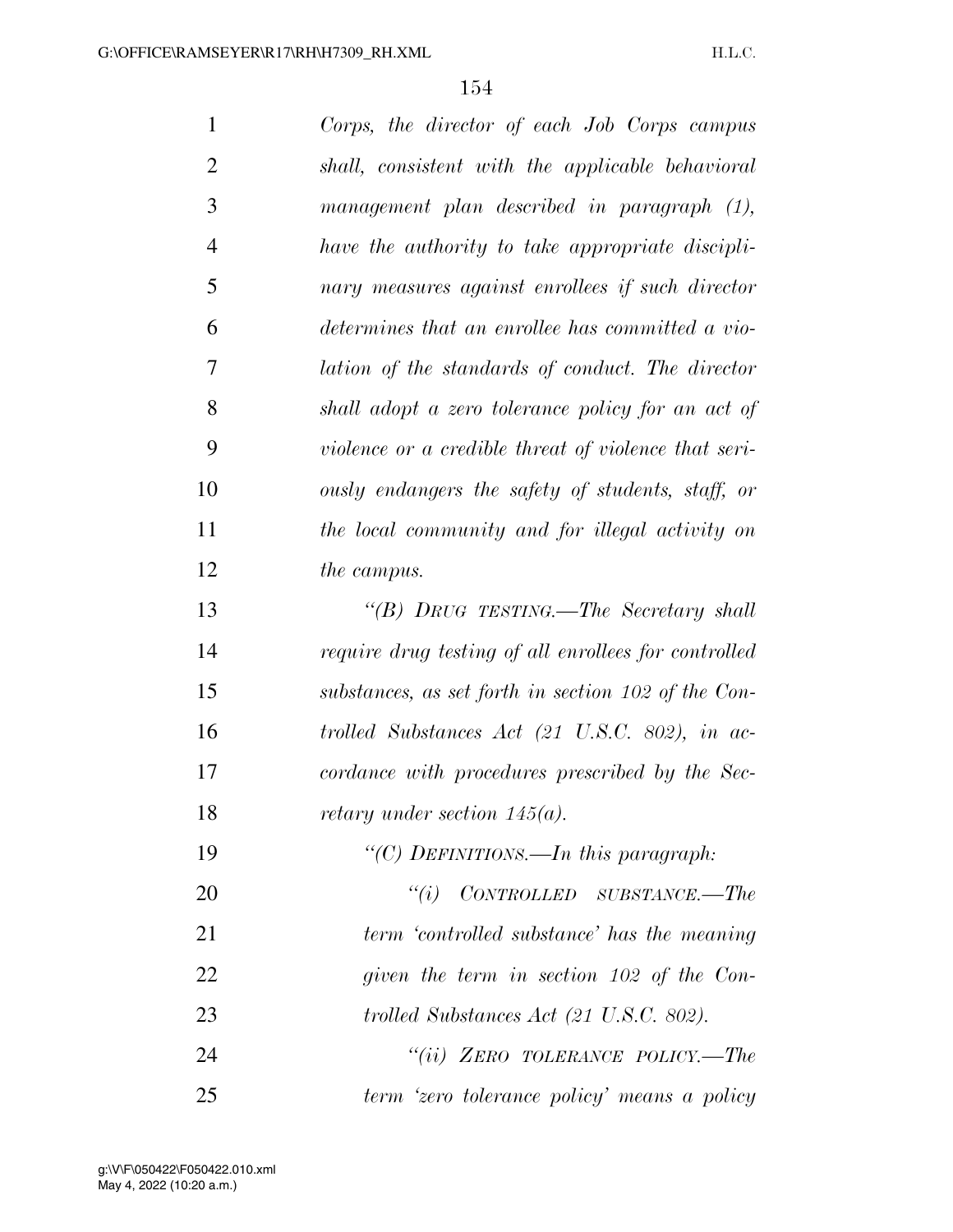| $\mathbf{1}$   | under which an enrollee shall be automati-              |
|----------------|---------------------------------------------------------|
| $\overline{2}$ | cally dismissed from the Job Corps after a              |
| 3              | determination by the director that the en-              |
| $\overline{4}$ | rollee has carried out an act of violence that          |
| 5              | seriously endangers the safety of students,             |
| 6              | staff, or the local community or engaged in             |
| 7              | an illegal activity on the campus.                      |
| 8              | "(3) ADVISORY GROUP.—The Secretary shall pe-            |
| 9              | riodically convene an advisory group of Job Corps       |
| 10             | operators and service providers and subject matter ex-  |
| 11             | perts to review the reporting data collected under      |
| 12             | paragraph (5) and provide recommendations for Job       |
| 13             | Corps behavioral management plans based on evi-         |
| 14             | dence-based research regarding effective and equitable  |
| 15             | behavioral policies.                                    |
| 16             | "(4) LAW ENFORCEMENT AGREEMENTS.—The di-                |
| 17             | rectors of each Job Corps campus shall enter into an    |
| 18             | agreement with the relevant local law enforcement       |
| 19             | agency of jurisdiction regarding the procedures for re- |
| 20             | porting and investigating potentially illegal activity  |
| 21             | on Job Corps campuses.                                  |
| 22             | "(5) INCIDENT REPORTING.—The Secretary shall            |
| 23             | establish procedures for—                               |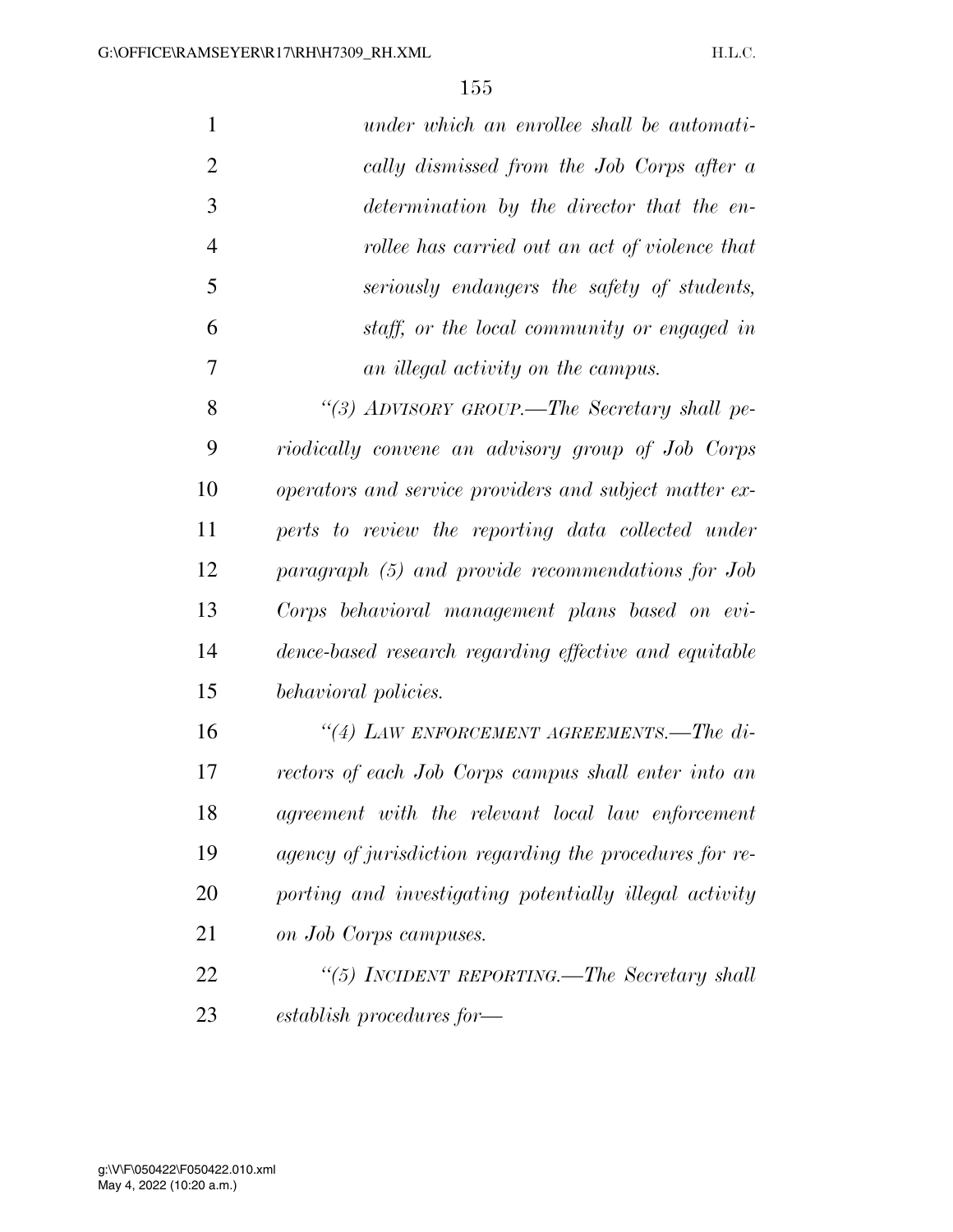| $\mathbf{1}$   | $\lq (A)$ reporting significant health incidents,                |
|----------------|------------------------------------------------------------------|
| $\overline{2}$ | including substance abuse, self-harm, and acci-                  |
| 3              | dents resulting in bodily harm; and                              |
| $\overline{4}$ | $\lq\lq B$ reporting significant behavioral inci-                |
| 5              | dents, defined as acts of violence or illegal activ-             |
| 6              | ity.                                                             |
| 7              | "(6) ACCOUNTABILITY.—The Secretary shall es-                     |
| 8              | tablish standards under which a Job Corps campus                 |
| 9              | shall be required to take performance improvement                |
| 10             | $actions\ described\ in\ section\ 159(f),\ based\ on\ an\ eval-$ |
| 11             | uation of such Job Corps campus, which shall take                |
| 12             | into account reporting data collected under para-                |
| 13             | graph (5) and recommendations of the advisory group              |
| 14             | pursuant to paragraph $(3)$ .".                                  |
| 15             | (i) EXPERIMENTAL PROJECTS AND TECHNICAL AS-                      |
| 16             | SISTANCE.—Section 156(a) (29 U.S.C. 3206(a)) is amended          |
| 17             | to read as follows:                                              |
| 18             | "(a) PROJECTS.—The Secretary may carry out experi-               |
| 19             | mental, research, or demonstration projects relating to evi-     |
| 20             | dence-based strategies for improving the operations of a Job     |
| 21             | Corps campus that was ranked among the bottom 10 per-            |
| 22             | cent of Job Corps campuses. The Secretary may waive any          |
| 23             | provisions of this subtitle that the Secretary finds would       |
|                | 24 prevent the Secretary from carrying out the projects (other   |
|                |                                                                  |

*than sections 145, 147, and 159(c)) provided that—*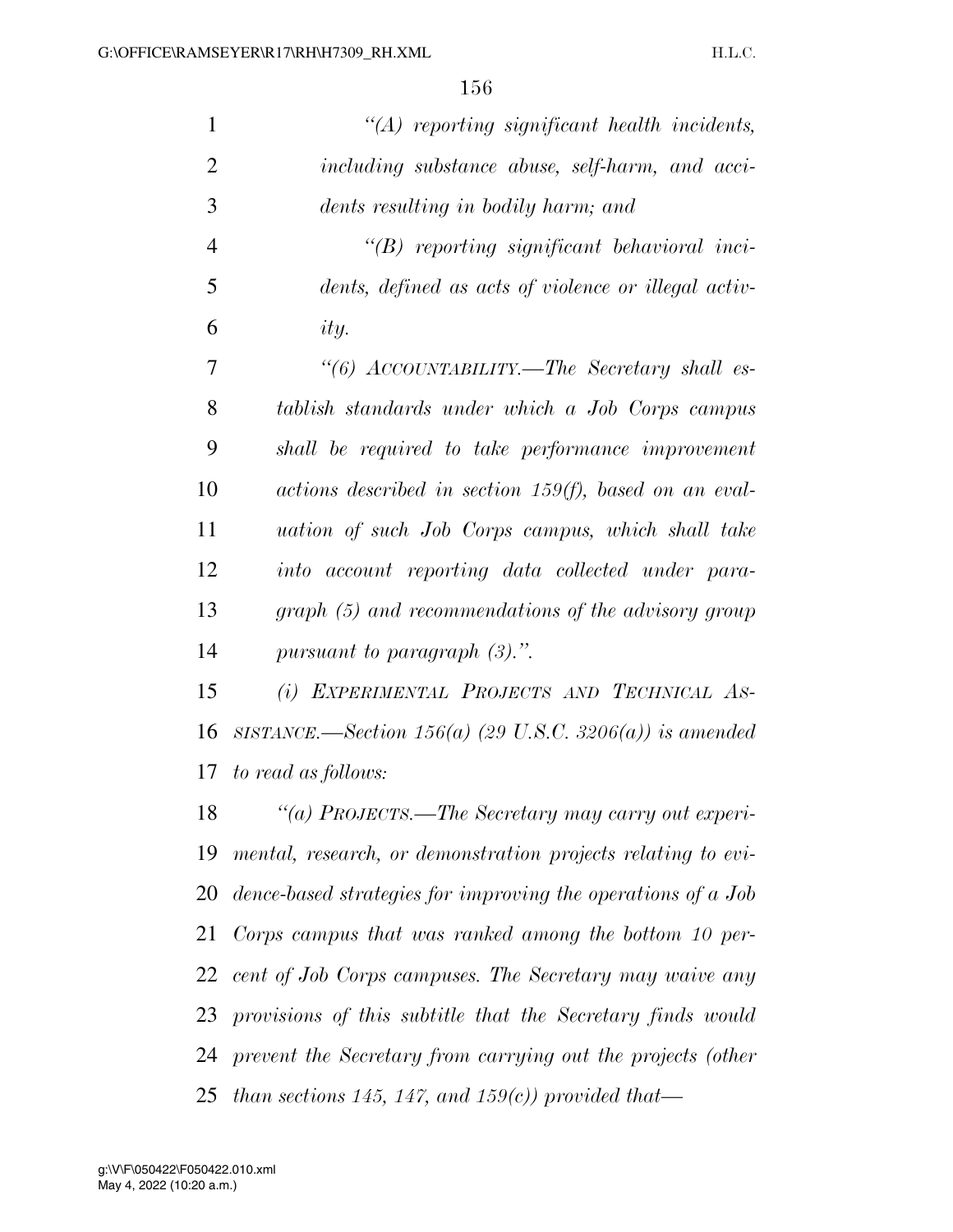| $\mathbf{1}$   | $\lq(1)$ the project will not result in a reduction in   |
|----------------|----------------------------------------------------------|
| $\overline{2}$ | the number of students served; and                       |
| 3              | $\lq(2)$ if the Secretary informs the Committee on       |
| $\overline{4}$ | Education and Labor of the House of Representatives      |
| 5              | and the Committee on Health, Education, Labor, and       |
| 6              | Pensions of the Senate, in writing, not less than 90     |
| 7              | days in advance of issuing such waiver.".                |
| 8              | (j) APPLICATION OF PROVISIONS OF FEDERAL LAW.            |
| 9              | (1) IN GENERAL.—Section 157 (29 U.S.C. 3207)             |
| 10             | is amended by adding at the end the following:           |
| 11             | "(d) SERVICE CONTRACT ACT.-                              |
| 12             | "(1) IN GENERAL.—Operators and service pro-              |
| 13             | viders, including subcontractors thereto, are subject to |
| 14             | and shall be required to abide by chapter 67 of title    |
| 15             | 41, United States Code (commonly known as the            |
| 16             | 'McNamara-O'Hara Service Contract Act of 1965').         |
| 17             | "(2) ACADEMIC AND CAREER<br>TECHNICAL IN-                |
| 18             | STRUCTIONAL EMPLOYEES.—Notwithstanding section           |
| 19             | $6701(3)(C)$ of such chapter, an academic or career      |
| 20             | technical instructional employee at a Job Corps cam-     |
| 21             | pus shall be considered a 'service employee' for pur-    |
| 22             | poses of applying such chapter under paragraph (1).      |
| 23             | "(3) RULE OF CONSTRUCTION.—To the extent                 |
| 24             | compensation levels being paid or scheduled to be        |
| 25             | paid by an employer are, in the aggregate, greater       |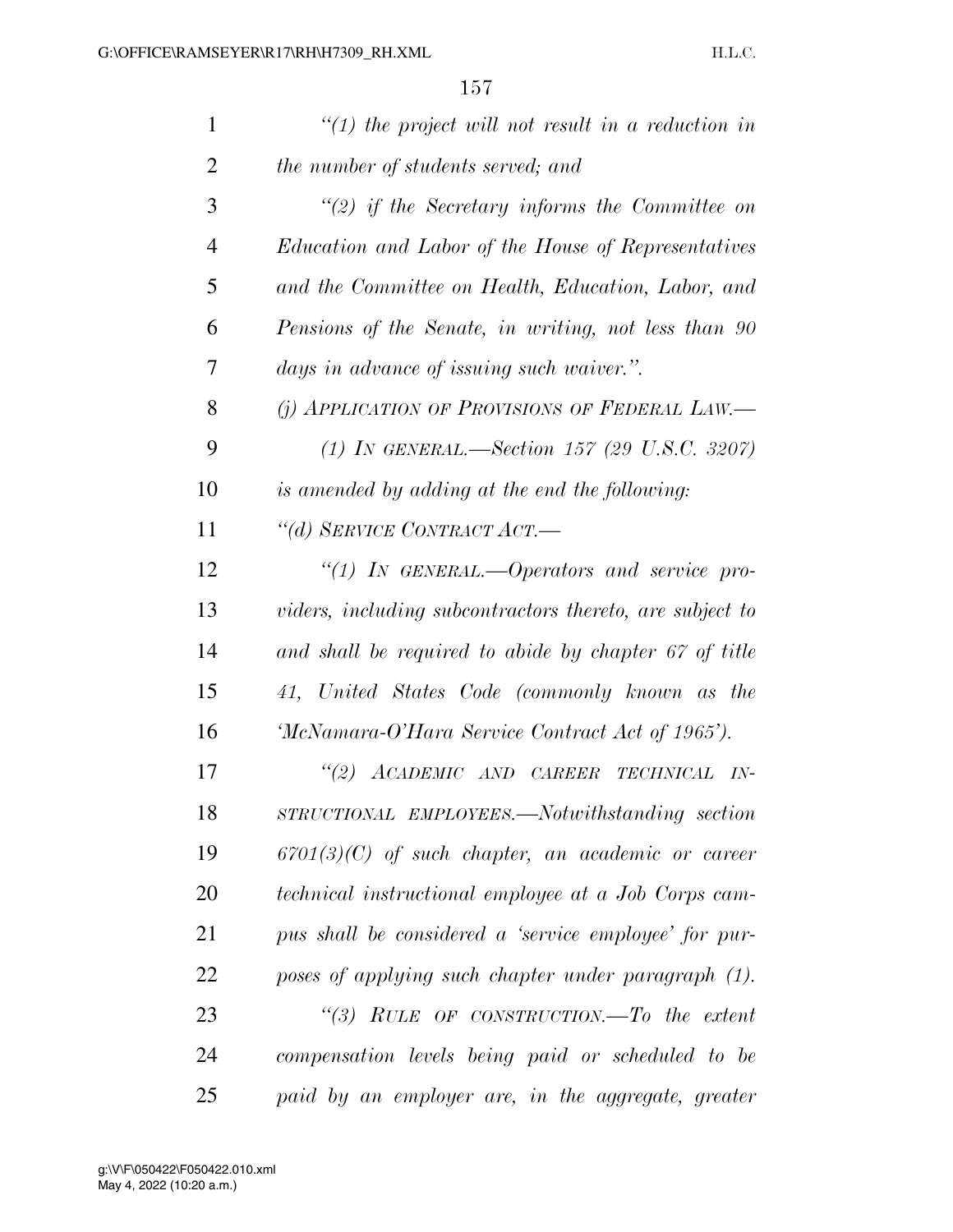*than those determined by the Secretary of Labor to be required under this subsection, or as set forth in a collective bargaining agreement, nothing herein shall be construed to require a reduction of such compensa- tion.''. (2) EFFECTIVE DATE.—* 

 *(A) AGREEMENTS IN EFFECT ON DATE OF ENACTMENT.—Not later than 60 days after the date of enactment of this Act, the Secretary shall, subject to appropriations, modify all agreements with operators and service providers in effect as of such date of enactment to include the require- ments imposed by the amendment made by para-graph (1).* 

 *(B) PENDING SOLICITATIONS.—Upon the date of enactment of this Act, the Secretary shall include the requirements imposed by the amend- ment made by paragraph (1) in any pending so-licitation for an operator or service provider.* 

*(k) STAFFING.—* 

 *(1) IN GENERAL.—To ensure compliance with chapter 67 of title 41, United States Code (commonly known as the 'McNamara-O'Hara Service Contract Act of 1965'), as such chapter is applied by section 157(d) of the Workforce Innovation and Opportunity*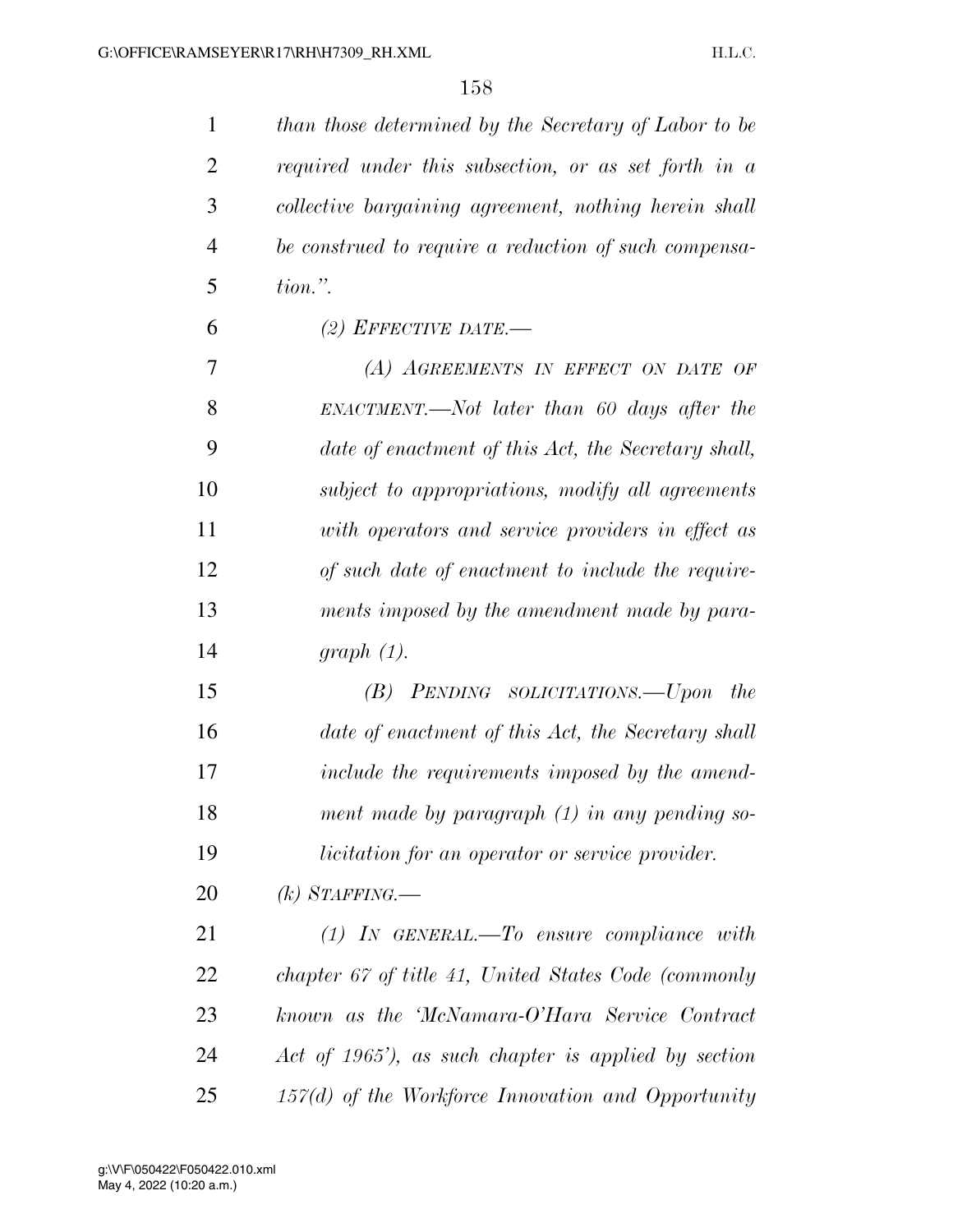*Act, the staffing plan and the associated budget of an entity proposing to be an operator or service provider for a Job Corps campus shall incorporate hourly wages (or salaries as appropriate) and fringe benefit costs for occupational classifications at least equal to the wage determination determined by the Secretary of Labor for the locality of the Job Corps campus. In preparing such wage determination, the Secretary shall compare the specific job classifications at the Job Corps campus with those occupations most closely correlated with those employed by public education providers in the locality with the goal of ensuring equivalency to the maximum extent feasible. (2) ADJUSTMENTS PERMITTED.—The Secretary may further adjust compensation levels in a contract with an operator or service provider to ensure suffi-cient availability and retention of qualified personnel* 

*in the locality.* 

 *(3) ANNUAL UPDATES.—The Secretary shall up- date hourly wages (or salaries as appropriate) and fringe benefit levels for such occupations covered in this paragraph on an annual basis.* 

 *(l) SPECIAL PROVISIONS.—Section 158(f) (29 U.S.C. 3208(f)) is amended—*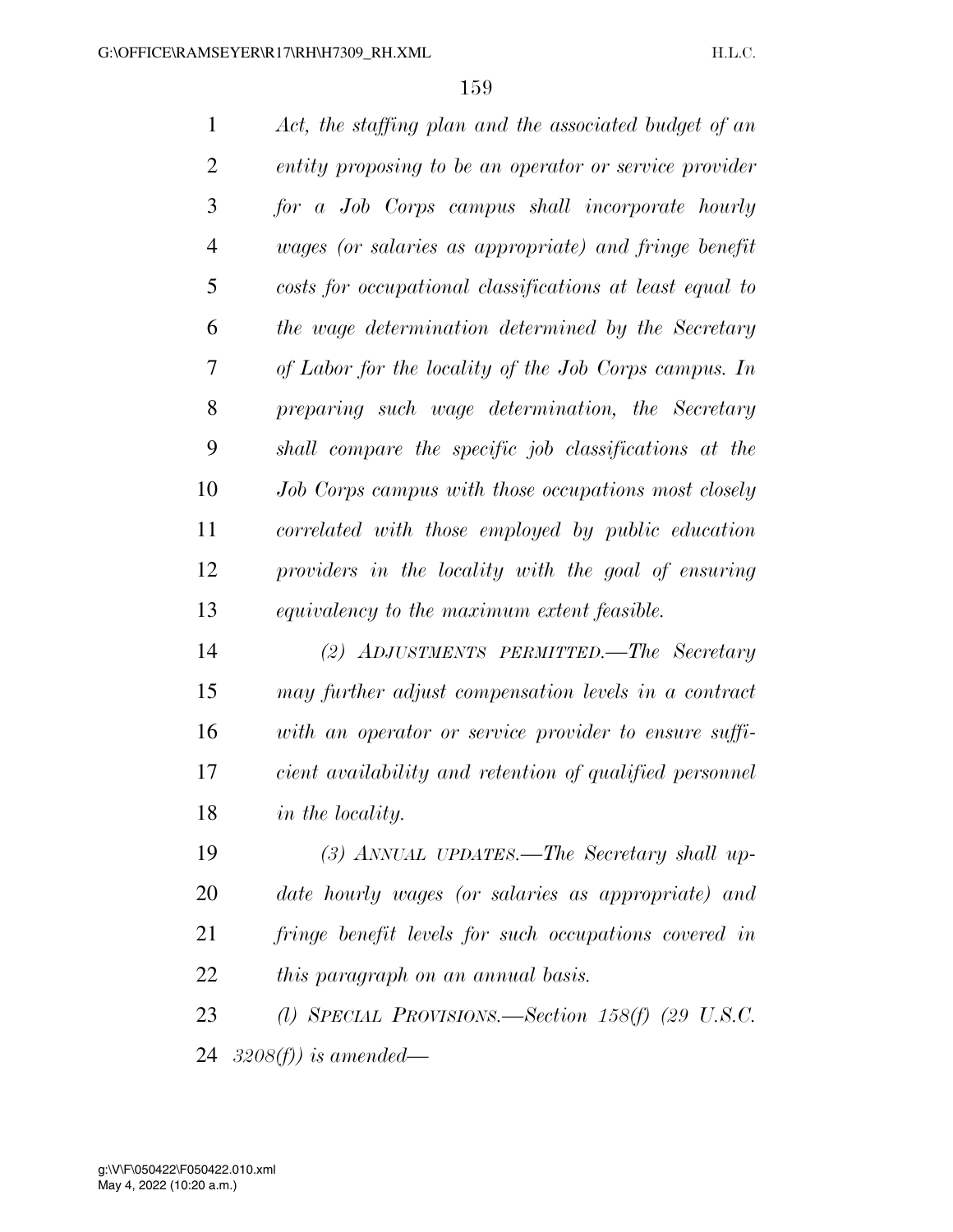| $\mathbf{1}$   | $(1)$ by striking "Secretary" and inserting "direc-    |
|----------------|--------------------------------------------------------|
| $\overline{2}$ | tors of Job Corps campuses";                           |
| 3              | $(2)$ by striking "the Job Corps or individual"        |
| $\overline{4}$ | and inserting "such"; and                              |
| 5              | $(3)$ by adding at the end the following: "Any real    |
| 6              | property acquired shall be directly transferred to the |
| 7              | Secretary in accordance with chapter 5 of title 40     |
| 8              | and on a nonreimbursable basis."                       |
| 9              | (m) MANAGEMENT INFORMATION.-Section 159 (29            |
| 10             | U.S.C. 3209) is amended—                               |
| 11             | $(1)$ in subsection $(a)$ , by adding at the end the   |
| 12             | following:                                             |
| 13             | "(4) ANNUAL RECONCILIATION.—Prior to the ex-           |
| 14             | piration of any appropriated Job Corps operations      |
| 15             | funds for any fiscal year, any anticipated unobligated |
| 16             | funds may, subject to appropriations, be obligated to  |
| 17             | projects identified under subsection $(h)(1)$ .";      |
| 18             | $(2)$ in subsection $(c)$ —                            |
| 19             | $(A)$ by amending paragraph $(1)$ to read as           |
| 20             | follows:                                               |
| 21             | "(1) LEVELS OF PERFORMANCE AND INDICA-                 |
| 22             | $TORS$ .                                               |
| 23             | "(A) IN GENERAL.—At the start of each                  |
| 24             | contract period, and at least every two program        |
| 25             | years in the case of Civilian Conservation Cen-        |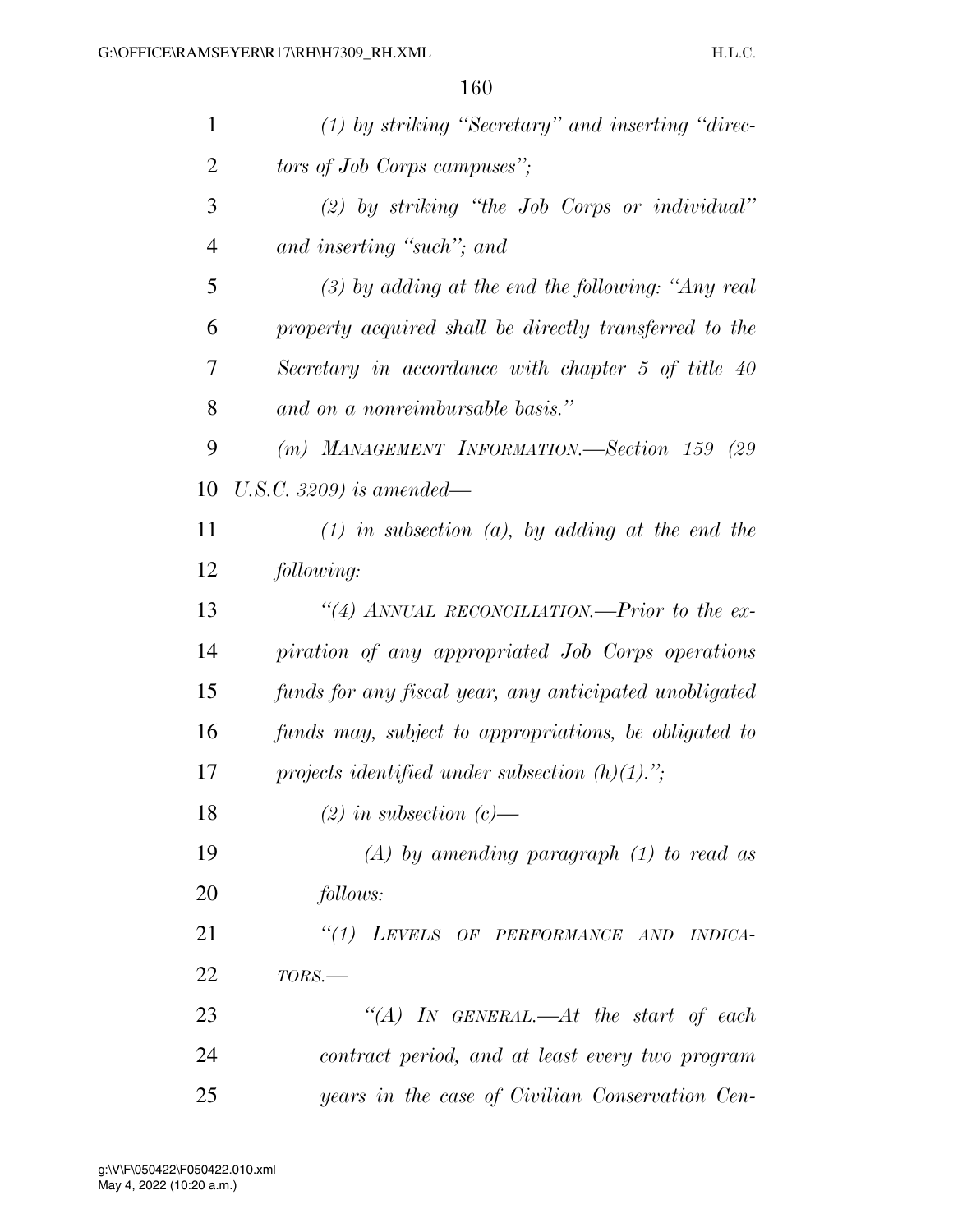| $\mathbf{1}$   | ters, the Secretary shall establish expected levels |
|----------------|-----------------------------------------------------|
| $\overline{2}$ | of performance for each Job Corps campus relat-     |
| 3              | ing to each of the primary indicators of perform-   |
| $\overline{4}$ | ance for eligible youth described in section        |
| 5              | $116(b)(2)(A)(ii)$ using the model described in     |
| 6              | subparagraph $(B)$ .                                |
| $\tau$         | $\lq\lq B$ PERFORMANCE MODEL.—At<br>least           |
| 8              | every four years and no more than every two         |
| 9              | years, the Secretary shall develop a model for es-  |
| 10             | tablishing the expected levels of performance for   |
| 11             | each Job Corps campus, in accordance with the       |
| 12             | following:                                          |
| 13             | "(i) EQUITY.—The model shall account                |
| 14             | for significant correlations between various        |
| 15             | factors and student outcomes, including:            |
| 16             | $\lq (I)$ Student demographics, in-                 |
| 17             | cluding age, gender, race, ethnicity,               |
| 18             | documented disabilities, and education              |
| 19             | level on entry.                                     |
| 20             | $\lq$ ( <i>II</i> ) <i>Employment</i> conditions in |
| 21             | students' home communities.                         |
| 22             | "(ii) DEVELOPMENT.—The model shall                  |
| 23             | be developed by subject matter experts in the       |
| 24             | fields of Job Corps operations, program             |
| 25             | evaluation, statistical analysis, and related       |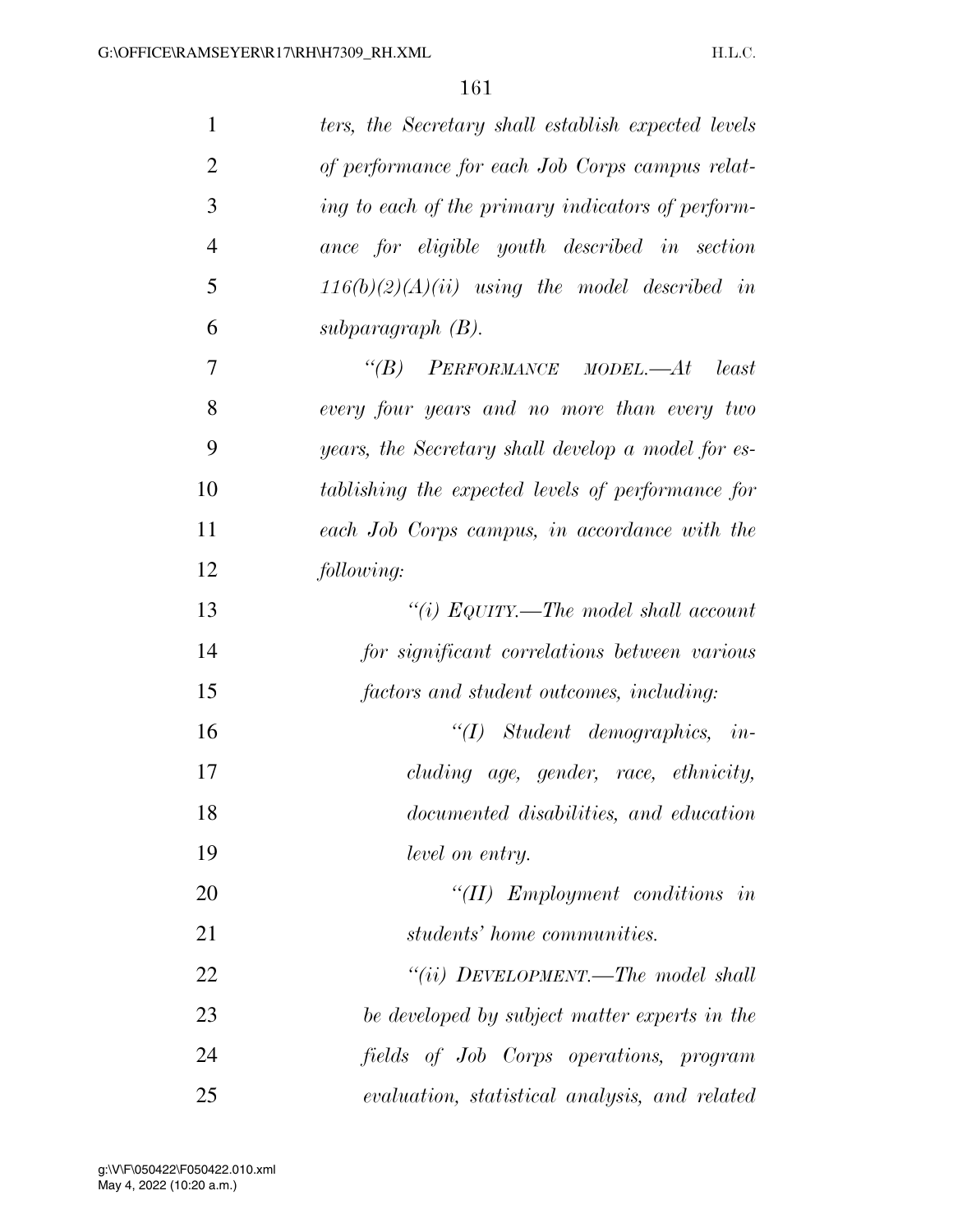| 1              | fields using available Job Corps data as           |
|----------------|----------------------------------------------------|
| $\overline{2}$ | well as regional economic data.                    |
| 3              | "(iii) $TRANSPARENT.$ The perform-                 |
| $\overline{4}$ | ance model and the past effectiveness metric       |
| 5              | identified in section $147(a)(2)(B)(i)$ , includ-  |
| 6              | ing the procedures outlined in section             |
| 7              | $147(a)(2)(B)(iv)$ , shall be published for com-   |
| 8              | ment in the Federal Register.";                    |
| 9              | $(B)$ in paragraph $(2)$ —                         |
| 10             | $(i)$ in subparagraph $(A)$ , by striking          |
| 11             | "and" at the end; and                              |
| 12             | $(ii)$ by striking subparagraph $(B)$ and          |
| 13             | <i>inserting the following:</i>                    |
| 14             | $\lq\lq(B)$ the number of enrollees recruited that |
| 15             | meet the requirements of section $144(a)$ ; and    |
| 16             | $\lq\lq C$ the measurement described in subpara-   |
| 17             | graph $(K)$ of subsection $(d)(1)$ ."; and         |
| 18             | $(C)$ in paragraph $(4)$ —                         |
| 19             | $(i)$ in subparagraph $(A)$ , by striking          |
| 20             | "and" at the end;                                  |
| 21             | $(ii)$ in subparagraph $(B)$ , by striking         |
| 22             | the period at the end and inserting "; and";       |
| 23             | and                                                |
| 24             | $(iii)$ by adding at the end the fol-              |
| 25             | lowing:                                            |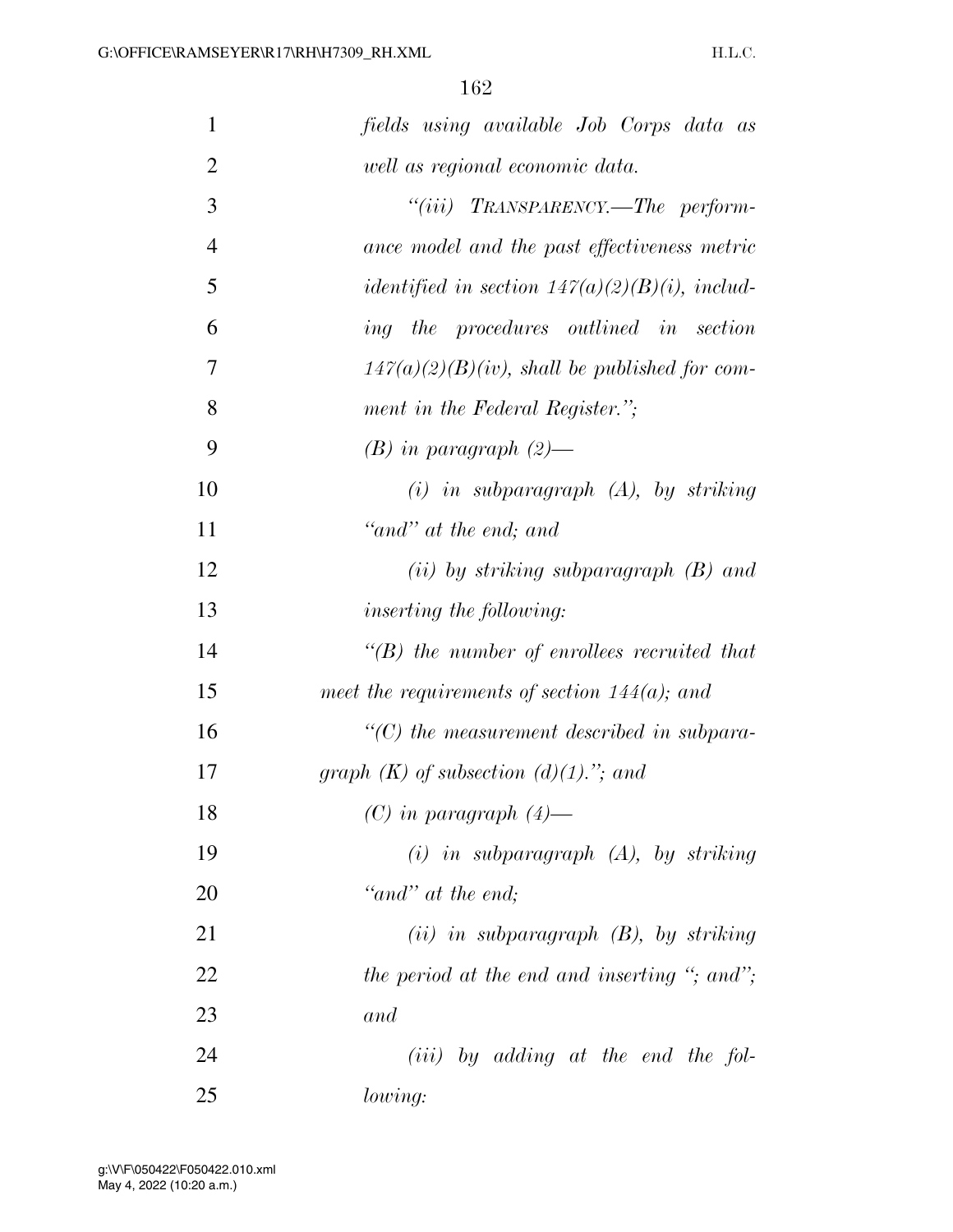| $\mathbf{1}$   | $"$ (C) information on the performance of the          |
|----------------|--------------------------------------------------------|
| $\overline{2}$ | Job Corps selection process in section $147(a)(2)$     |
| 3              | with respect to increasing performance as meas-        |
| $\overline{4}$ |                                                        |
|                | $u$ red pursuant to subparagraph $(A)$ , specifically  |
| 5              | including information on the performance of            |
| 6              | each Job Corps campus as compared to its an-           |
| 7              | nual performance immediately prior to its cur-         |
| 8              | rent operating agreement.";                            |
| 9              | (3) in subsection $(d)(1)$ —                           |
| 10             | $(A)$ by striking subparagraph $(I)$ ; and             |
| 11             | $(B)$ by redesignating subparagraphs $(J)$             |
| 12             | through $(O)$ as subparagraphs $(I)$ through $(N)$ ,   |
| 13             | <i>respectively;</i>                                   |
| 14             | $(4)$ in subsection $(f)$ —                            |
| 15             | $(A)$ in paragraph $(2)$ —                             |
| 16             | $(i)$ in subparagraph $(E)$ , by adding                |
| 17             | "or" at the end;                                       |
| 18             | $(ii)$ in subparagraph $(F)$ , by striking             |
| 19             | "; or" and inserting a period; and                     |
| 20             | (iii) by striking subparagraph $(G);$                  |
| 21             | and                                                    |
| 22             | $(B)$ by amending paragraph $(4)$ to read as           |
| 23             | follows:                                               |
| 24             | "(4) CIVILIAN CONSERVATION CENTERS.—In ad-             |
| 25             | dition to the primary indicators of performance speci- |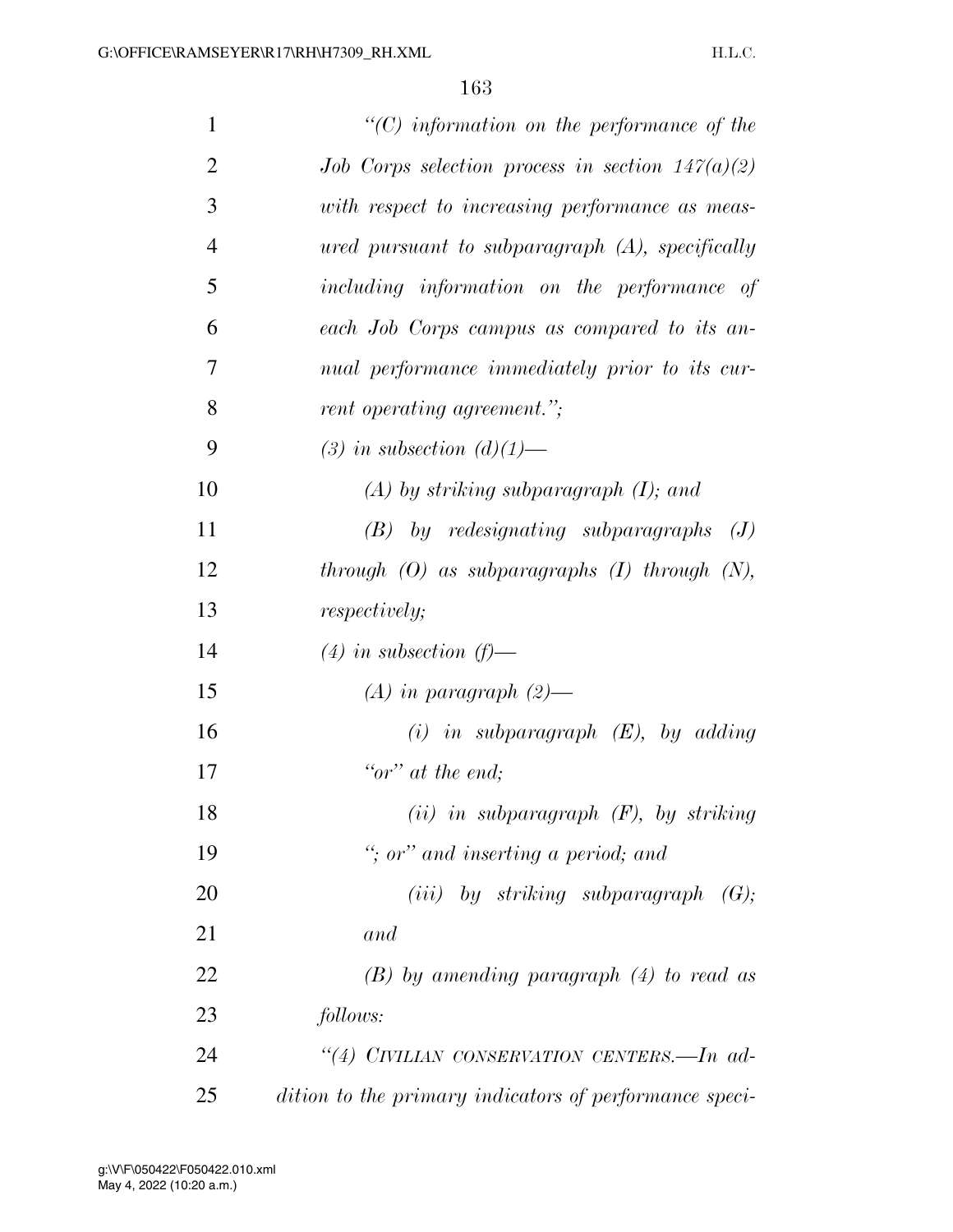| $\mathbf{1}$   | fied in subsection $(c)(1)$ , Civilian Conservation Cen-    |
|----------------|-------------------------------------------------------------|
| 2              | ters shall be evaluated on their contribution to the na-    |
| 3              | tion's conservation goals by the Secretaries of Agri-       |
| $\overline{4}$ | culture and Labor. If the Secretaries jointly conclude      |
| 5              | that a Civilian Conservation Center is not meeting          |
| 6              | these dual performance goals, they may take perform-        |
| 7              | ance improvement actions described in subparagraph          |
| 8              | $(A), (B), or (C)$ of paragraph $(2)$ of this subsection."; |
| 9              | and                                                         |
| 10             | $(5)$ in subsection $(g)(2)$ —                              |
| 11             | $(A)$ by striking "has entered" and inserting               |
| 12             | "enters"; and                                               |
| 13             | $(B)$ by striking "comply" and inserting "at-               |
| 14             | test to compliance".                                        |
| 15             | (n) TECHNICAL AMENDMENT.—Subtitle C of title I $(29$        |
| 16             | U.S.C. 3191 et seq.) is amended by striking "Committee on   |
| 17             | Education and the Workforce" each place it appears and      |
| 18             | inserting "Committee on Education and Labor".               |
| 19             | (o) AUTHORIZATION OF APPROPRIATIONS.-Section                |
| 20             | $162$ (29 U.S.C. 3212) is amended to read as follows:       |
| 21             | "SEC. 162. AUTHORIZATION OF APPROPRIATIONS.                 |
| 22             | "(a) IN GENERAL.—There are authorized to be appro-          |
| 23             | priated to carry out this subtitle—                         |
| 24             | "(1) \$1,809,857,925 for fiscal year 2023;                  |
| 25             | "(2) $$1,873,202,952$ for fiscal year 2024;                 |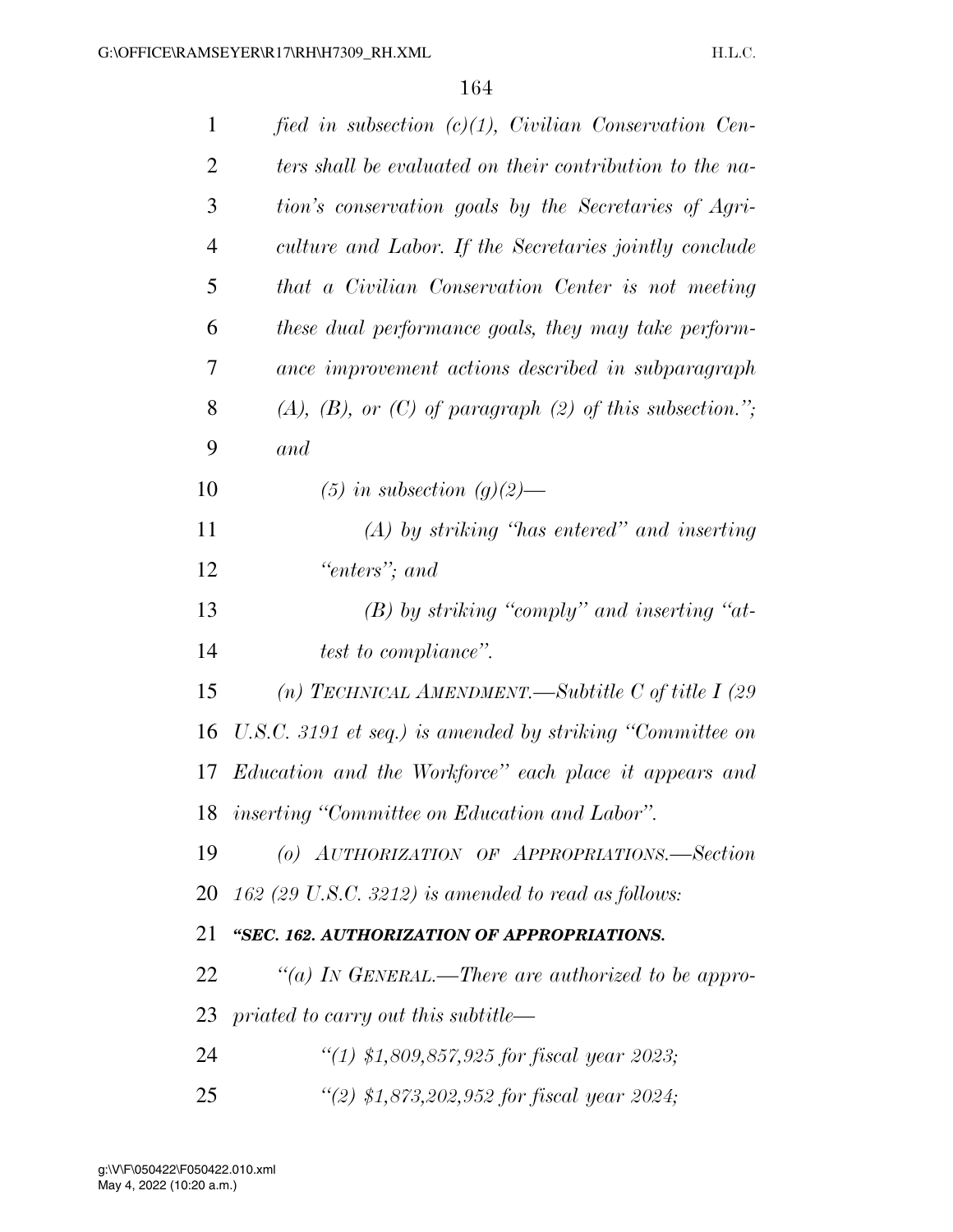| $\mathbf{1}$   | "(3) $$1,938,765,056$ for fiscal year 2025;                     |
|----------------|-----------------------------------------------------------------|
| $\overline{2}$ | "(4) \$2,006,621,833 for fiscal year 2026;                      |
| 3              | "(5) \$2,076,853,597 for fiscal year 2027; and                  |
| 4              | "(6) \$2,149,543,473 for fiscal year 2028.                      |
| 5              | "(b) CONSTRUCTION COSTS.—Of the amount author-                  |
| 6              | ized in subsection (a) for each of fiscal years 2023 through    |
| 7              | $2028, $107,800,000$ shall be for construction, rehabilitation, |
| 8              | and acquisition of Job Corps Campuses.".                        |
| 9              | <b>Subtitle D—National Programs</b>                             |
| 10             | <b>SEC. 271. NATIVE AMERICAN PROGRAMS.</b>                      |
| 11             | Section 166 (29 U.S.C. 3221) is amended—                        |
| 12             | $(1)$ in subsection $(c)$ , by striking ", on a com-            |
| 13             | <i>petitive basis,"</i> ;                                       |
| 14             | $(2)$ in subsection $(d)$ —                                     |
| 15             | $(A)$ in paragraph $(1)$ —                                      |
| 16             | $(i)$ in subparagraph $(A)$ , by striking                       |
| 17             | "and" at the end;                                               |
| 18             | $(ii)$ in subparagraph $(B)$ , by striking                      |
| 19             | the period at the end and inserting "; and";                    |
| 20             | and                                                             |
| 21             | $(iii)$ by adding at the end the fol-                           |
| 22             | lowing:                                                         |
| 23             | $\lq\lq C$ are evidence-based, to the extent prac-              |
| 24             | <i>ticable.</i> "; and                                          |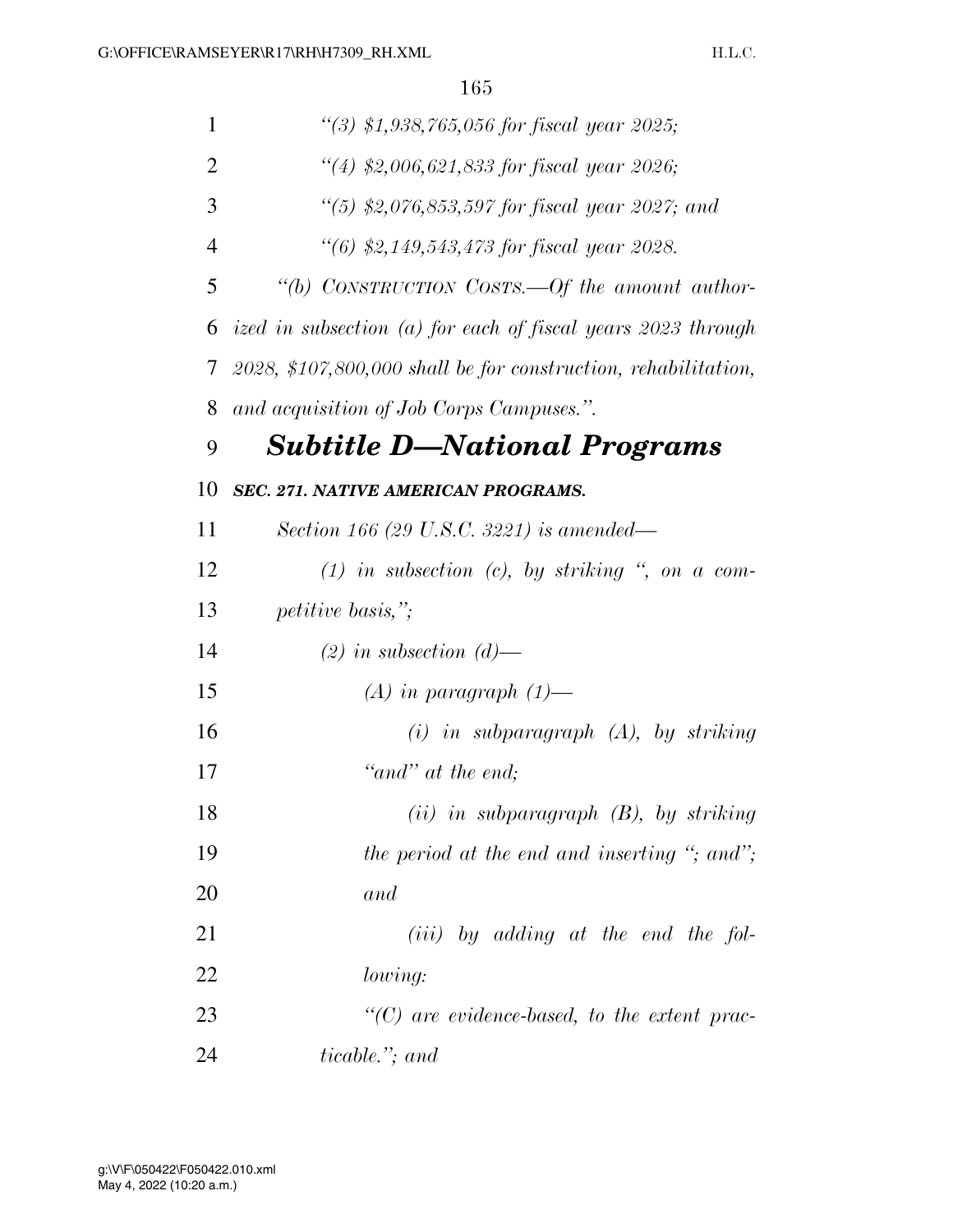| $\mathbf{1}$   | $(B)$ by amending paragraph $(2)$ to read as      |
|----------------|---------------------------------------------------|
| $\overline{2}$ | follows:                                          |
| 3              | "(2) WORKFORCE DEVELOPMENT ACTIVITIES AND         |
| $\overline{4}$ | SUPPLEMENTAL SERVICES.—Funds made available       |
| 5              | under subsection $(c)$ shall be used for—         |
| 6              | "(A) comprehensive workforce development          |
| 7              | activities for Indians, Alaska Natives, or Native |
| 8              | Hawaiians, including training on entrepre-        |
| 9              | neurial skills; or                                |
| 10             | $\lq (B)$ supplemental services for Indian, Alas- |
| 11             | ka Native, or Native Hawaiian youth on or near    |
| 12             | Indian reservations and in Oklahoma, Alaska, or   |
| 13             | Hawaii."; and                                     |
| 14             | $(3)$ in subsection $(i)$ —                       |
| 15             | $(A)$ in paragraph $(1)$ —                        |
| 16             | $(i)$ in the heading, by striking "UNIT"          |
| 17             | and inserting "DIVISION"; and                     |
| 18             | (ii) by striking "unit" and inserting             |
| 19             | "division";                                       |
| 20             | $(B)$ in paragraph $(4)$ —                        |
| 21             | $(i)$ by amending subparagraph $(B)$ to           |
| 22             | read as follows:                                  |
| 23             | "(B) COMPOSITION.—                                |
| 24             | "(i) IN GENERAL.—The Council shall                |
| 25             | be composed of individuals, appointed by          |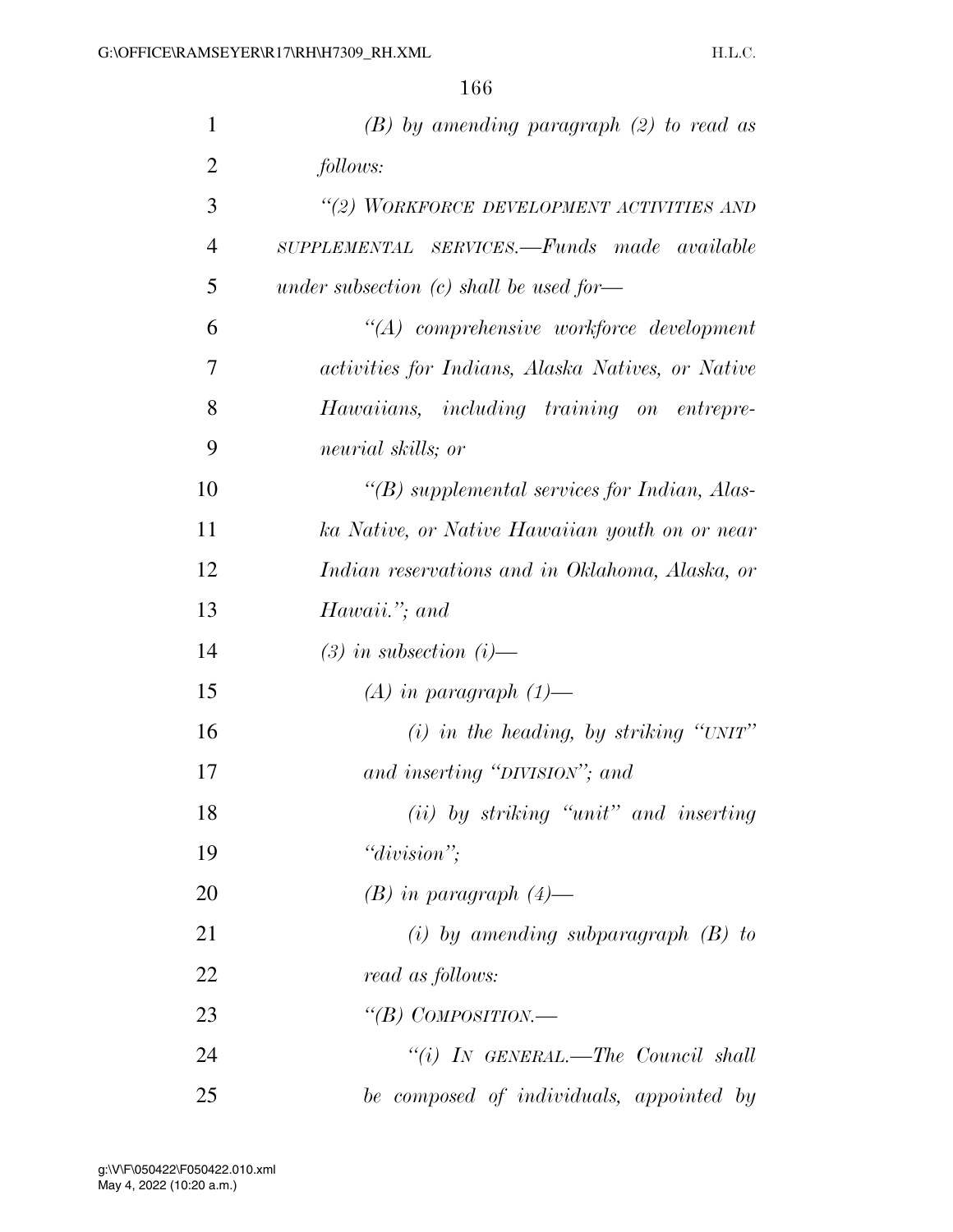| 1              | the Secretary, who are representatives of the         |
|----------------|-------------------------------------------------------|
| $\overline{2}$ | entities described in subsection (c).                 |
| 3              | "(ii) VACANCIES.—Any member ap-                       |
| $\overline{4}$ | pointed to fill a vacancy occurring before            |
| 5              | the expiration of the term for which the              |
| 6              | member's predecessor was appointed shall be           |
| $\overline{7}$ | appointed only for the remainder of that              |
| 8              | term. A member may serve after the expira-            |
| 9              | tion of that member's term until a successor          |
| 10             | has taken office."; and                               |
| 11             | $(ii)$ in subparagraph $(C)$ , by striking            |
| 12             | "unit" and inserting "division"; and                  |
| 13             | $(C)$ in paragraph $(5)$ , by striking "unit"         |
| 14             | and inserting "division".                             |
| 15             | SEC. 272. MIGRANT AND SEASONAL FARMWORKER PRO-        |
| 16             | <b>GRAMS.</b>                                         |
| 17             | Section 167 (29 U.S.C. 3222) is amended—              |
| 18             | $(1)$ in subsection $(d)$ , by inserting "be used for |
| 19             | the 4-year period for which funds are provided under  |
| 20             | this section, and which may" after "which may";       |
| 21             | $(2)$ in subsection $(h)$ —                           |
| 22             | $(A)$ in the heading, by inserting "; FUNDING         |
| 23             | OBLIGATION" after "FUNDING ALLOCATION";               |
| 24             | $(B)$ by striking "From the" and inserting            |
| 25             | <i>the following:</i>                                 |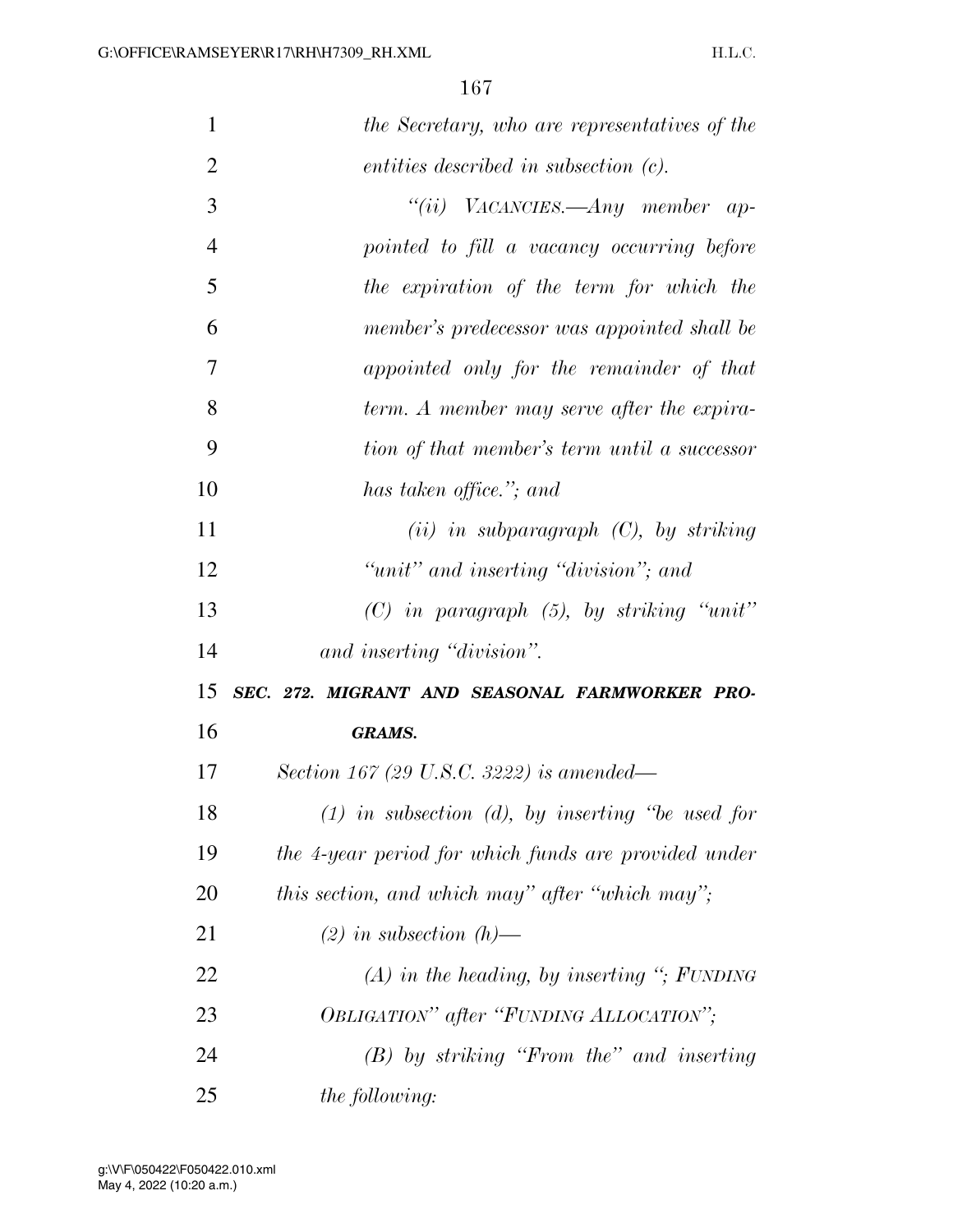H.L.C.

| $\mathbf{1}$   | "(1) FUNDING ALLOCATION.—From the"; and             |
|----------------|-----------------------------------------------------|
| $\overline{2}$ | $(C)$ by adding at the end the following:           |
| 3              | "(2) FUNDING OBLIGATION.—                           |
| $\overline{4}$ | "(A) IN GENERAL.—Funds appropriated                 |
| 5              | and made available to carry out this section for    |
| 6              | any fiscal year may be obligated to any entity      |
| 7              | described in subsection $(b)$ during the period be- |
| 8              | ginning on April 1 of the calendar year that be-    |
| 9              | gins during such fiscal year, and ending on June    |
| 10             | 30 of the following calendar year.                  |
| 11             | "(B) OBLIGATED AMOUNT.—Funds made                   |
| 12             | available under this section for a fiscal year to   |
| 13             | any entity described in subsection (b) shall be     |
| 14             | obligated and available for expenditure by such     |
| 15             | entity for the period beginning on July 1 of the    |
| 16             | calendar year that begins during such fiscal        |
| 17             | year, and ending on June 30 of the following        |
| 18             | calendar year, except that the Secretary may ex-    |
| 19             | tend such period if the Secretary determines that   |
| 20             | such extension is necessary to ensure the effective |
| 21             | use of such funds by such entity."; and             |
| 22             | (3) in subsection (i)(3)(A)(i), by striking "12"    |
| 23             | and inserting "8".                                  |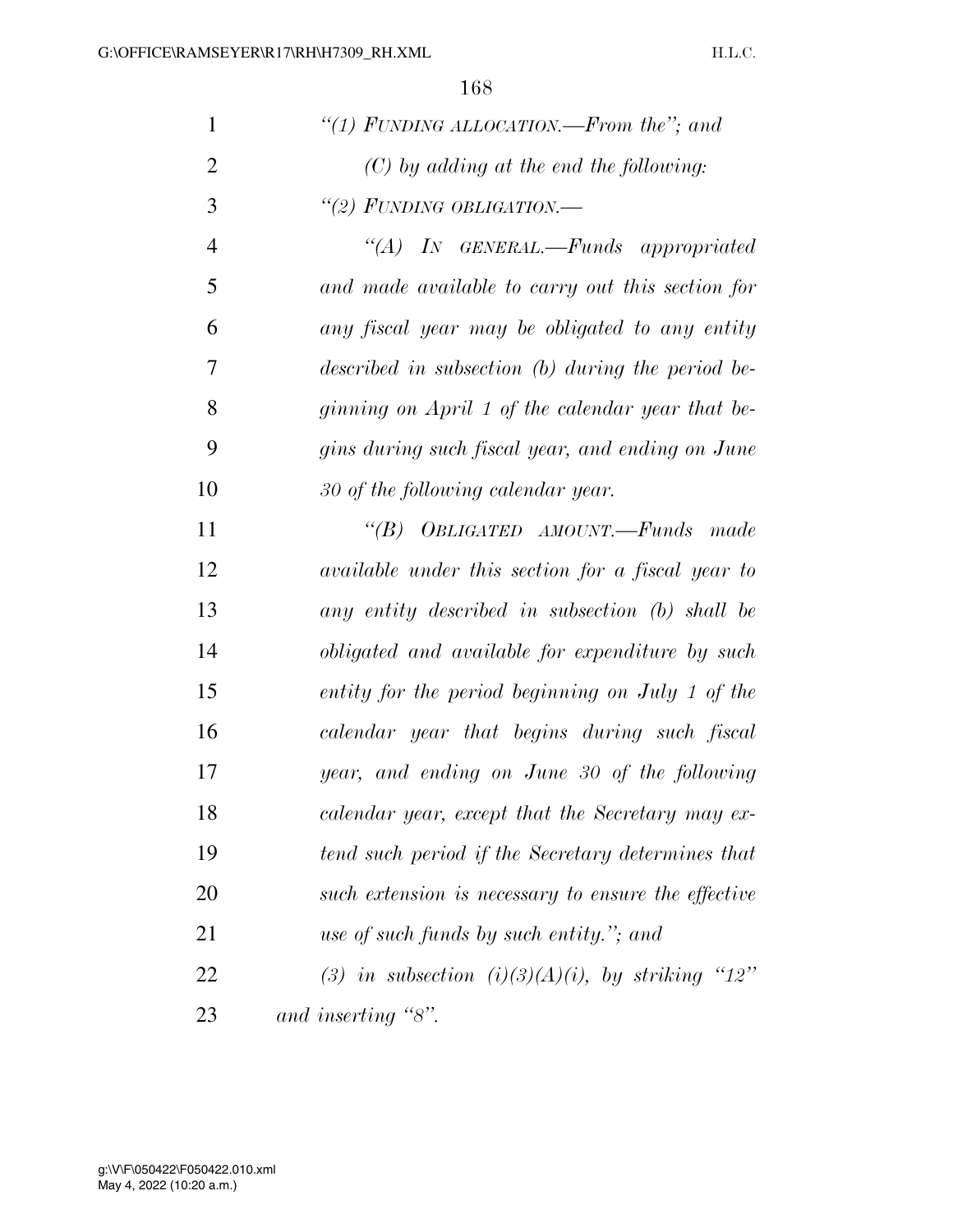## *SEC. 273. TECHNICAL ASSISTANCE.*

|                   |  | Section $168(a)(1)$ (29 U.S.C. 3223(a)(1)) is amend- |  |
|-------------------|--|------------------------------------------------------|--|
| $3 \text{ } ed$ — |  |                                                      |  |

| $\overline{4}$ | $(1)$ in the matter preceding subparagraph $(A)$ ,     |
|----------------|--------------------------------------------------------|
| 5              | by striking "staff development" and inserting "profes- |
| 6              | sional development for staff";                         |

 *(2) in subparagraph (C), by inserting ''profes- sional development and'' after ''the'' the first place it appears;* 

 *(3) in subparagraph (D), by inserting ''profes-sional development and'' after ''the'';* 

 *(4) in subparagraph (G), by striking ''and'' at the end;* 

 *(5) in subparagraph (H), by striking the period at the end and inserting ''; and'' ; and* 

## *(6) by adding at the end the following:*

 *''(I) the training of staff at one-stop centers on trauma-informed approaches, gender and ra- cial biases, and the unique safety challenges faced by survivors of gender-based violence.''.* 

## *SEC. 274. EVALUATIONS AND RESEARCH.*

- *Section 169 (29 U.S.C. 3224) is amended—*
- *(1) in subsection (a)—*
- *(A) in paragraph (4), by striking ''2019''*
- *and inserting ''2027''; and*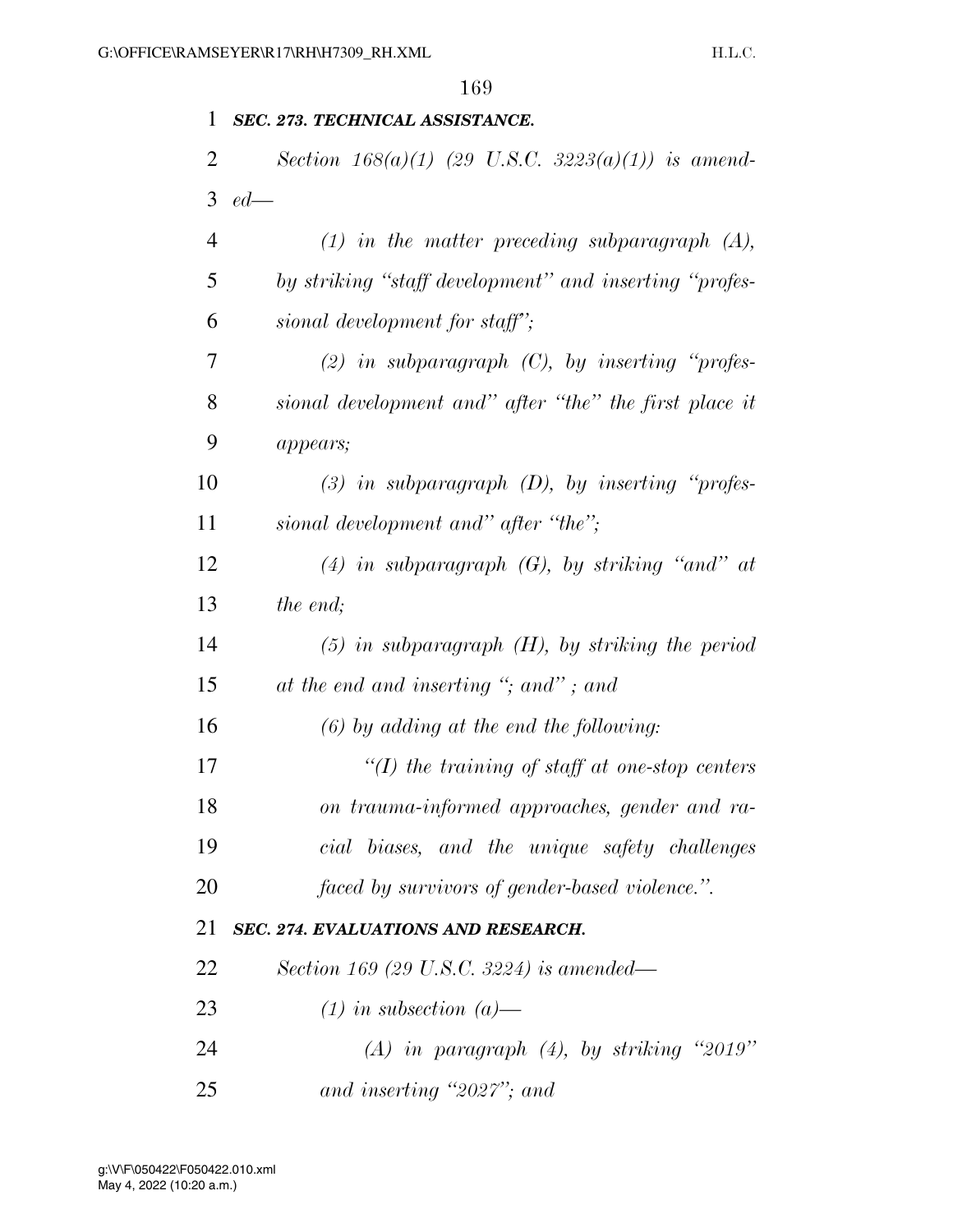| $\mathbf{1}$   | $(B)$ in paragraph $(6)$ , by striking "the          |
|----------------|------------------------------------------------------|
| $\overline{2}$ | Workforce" and inserting "Labor";                    |
| 3              | $(2)$ in subsection $(b)$ —                          |
| $\overline{4}$ | $(A)$ in paragraph $(1)$ , by striking "the          |
| 5              | Workforce" and inserting "Labor"; and                |
| 6              | $(B)$ in paragraph $(4)$ —                           |
| 7              | $(i)$ by striking subparagraphs<br>(B)               |
| 8              | through $(J)$ ;                                      |
| 9              | (ii) by redesignating subparagraph $(K)$             |
| 10             | as subparagraph $(C)$ ;                              |
| 11             | ( <i>iii</i> ) by inserting after subparagraph       |
| 12             | $(A)$ the following:                                 |
| 13             | "(B) STUDY ON CORRECTIONAL EDUCATION                 |
| 14             | AND TRAINING.—The Secretary of Labor, in co-         |
| 15             | ordination with the Secretary of Education, may      |
| 16             | conduct a study to determine the feasibility of,     |
| 17             | and potential means to replicate the measure-        |
| 18             | ment of recidivism for former criminal offenders     |
| 19             | participated in adult employment and<br>who          |
| 20             | training activities under this title or correctional |
| 21             | institution education programs under title II to     |
| 22             | improve the quality and performance of such          |
| 23             | services or activities."; and                        |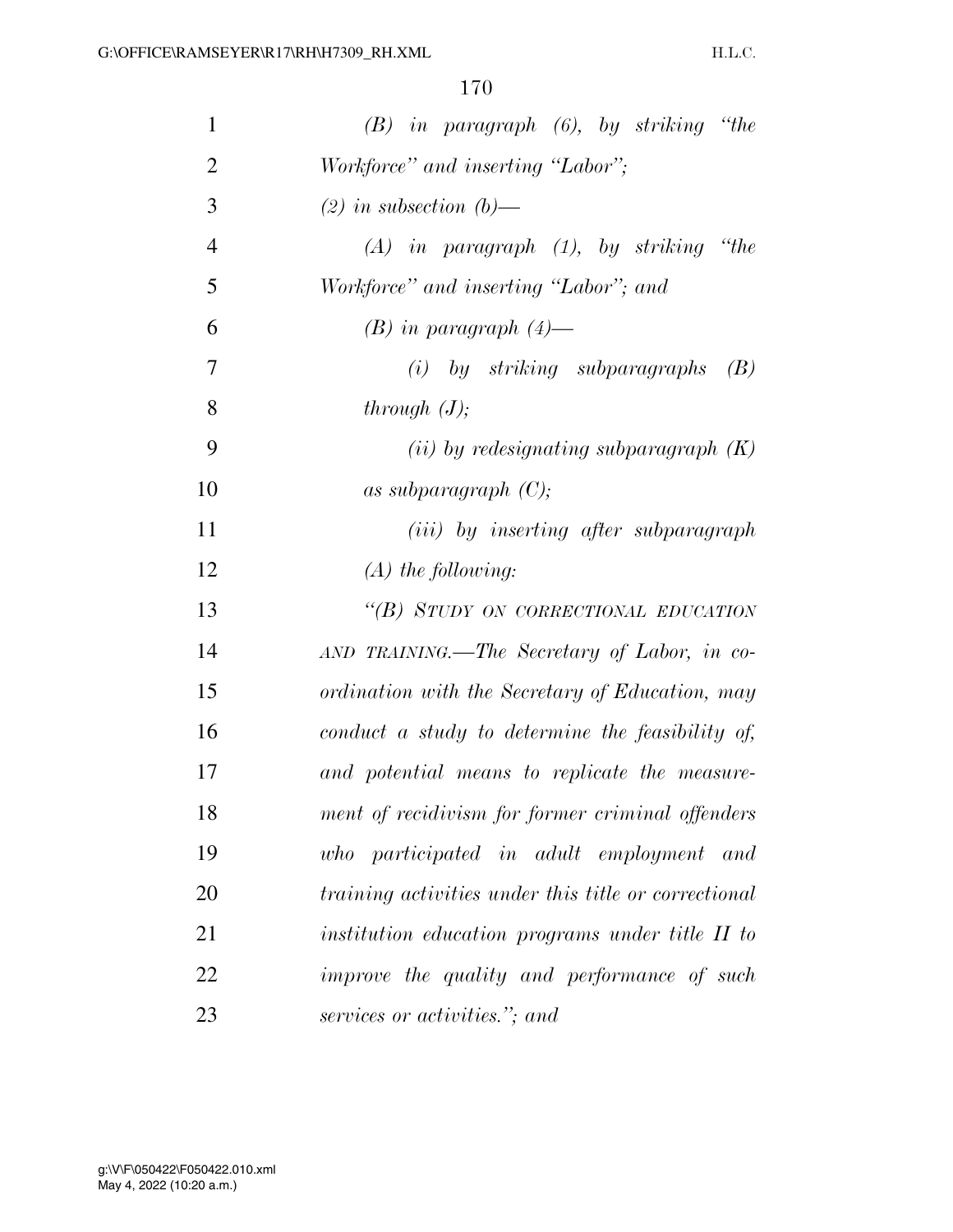| 1              | $(iv)$ in subparagraph $(C)$ , as so redes-                             |
|----------------|-------------------------------------------------------------------------|
| $\overline{2}$ | <i>ignated</i> , by striking "the Workforce" and                        |
| 3              | <i>inserting</i> "Labor";                                               |
| $\overline{4}$ | $(3)$ by redesignating subsection $(c)$ as subsection                   |
| 5              | $(d)$ ; and                                                             |
| 6              | $(4)$ by inserting after subsection (b) the fol-                        |
| 7              | lowing:                                                                 |
| 8              | WORKFORCE DEVELOPMENT INNOVATION<br>$\lq(c)$                            |
| 9              | FUND.                                                                   |
| 10             | "(1) PROGRAM AUTHORIZED.-                                               |
| 11             | "(A) IN GENERAL.—The Secretary may                                      |
| 12             | award workforce development innovation grants,                          |
| 13             | on a competitive basis, to eligible entities to en-                     |
| 14             | $able \; such \; entities \; to \longrightarrow$                        |
| 15             | $"(i) \text{ create}, \text{ implement}, \text{ replicate}, \text{ or}$ |
| 16             | take to scale entrepreneurial, evidence-based,                          |
| 17             | field-initiated innovation programs<br>and                              |
| 18             | services for improving the design and deliv-                            |
| 19             | ery of employment and training services                                 |
| 20             | that generate long-term improvements in                                 |
| 21             | the performance of the workforce develop-                               |
| 22             | ment system, in outcomes for job-seekers (in-                           |
| 23             | cluding individuals with barriers to em-                                |
| 24             | ployment), and in the cost-effectiveness of                             |
| 25             | programs and services; and                                              |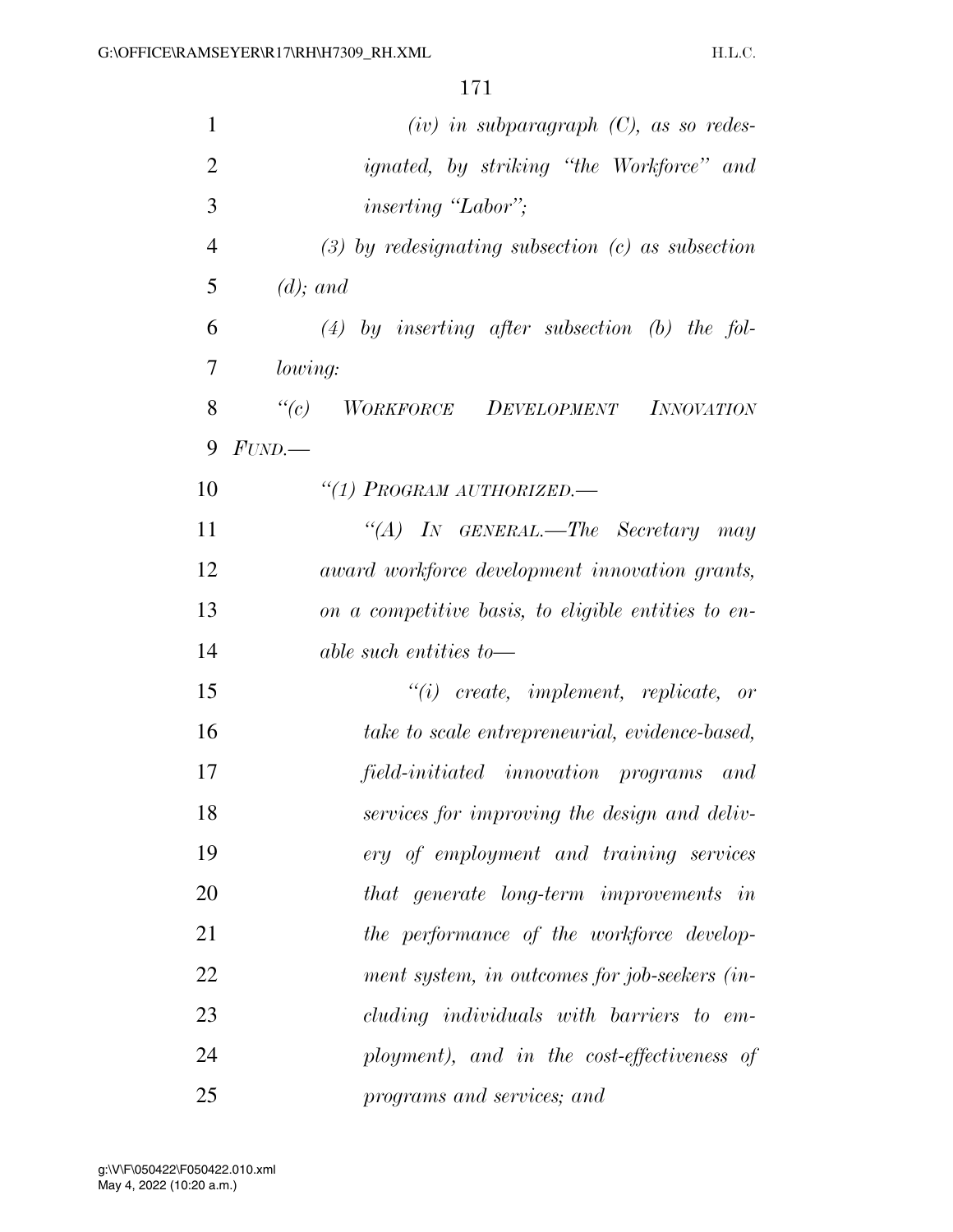| $\mathbf{1}$   | $``(ii)$ rigorously evaluate such pro-         |
|----------------|------------------------------------------------|
| $\overline{2}$ | grams and services in accordance with this     |
| 3              | subsection.                                    |
| $\overline{4}$ | "(B) DESCRIPTION OF GRANTS.—The grants         |
| 5              | described in subparagraph $(A)$ shall include— |
| 6              | "(i) early-phase grants to fund the de-        |
| 7              | velopment, implementation, and feasibility     |
| 8              | testing of an innovation program or service,   |
| 9              | which prior research suggests has promise,     |
| 10             | for the purpose of determining whether such    |
| 11             | program or service can successfully improve    |
| 12             | the design and delivery of employment and      |
| 13             | training services that generate long-term      |
| 14             | improvements in the performance of the         |
| 15             | workforce development system, in outcomes      |
| 16             | for job-seekers (including individuals with    |
| 17             | barriers to employment), and in the cost-ef-   |
| 18             | fectiveness of such programs and services;     |
| 19             | $``(ii)$ mid-phase grants to fund imple-       |
| 20             | mentation and a well-designed and well-im-     |
| 21             | plemented evaluation of such a program or      |
| 22             | service that has been successfully imple-      |
| 23             | mented under an early-phase grant de-          |
| 24             | scribed in clause (i) or other effort meeting  |
| 25             | similar criteria, for the purpose of meas-     |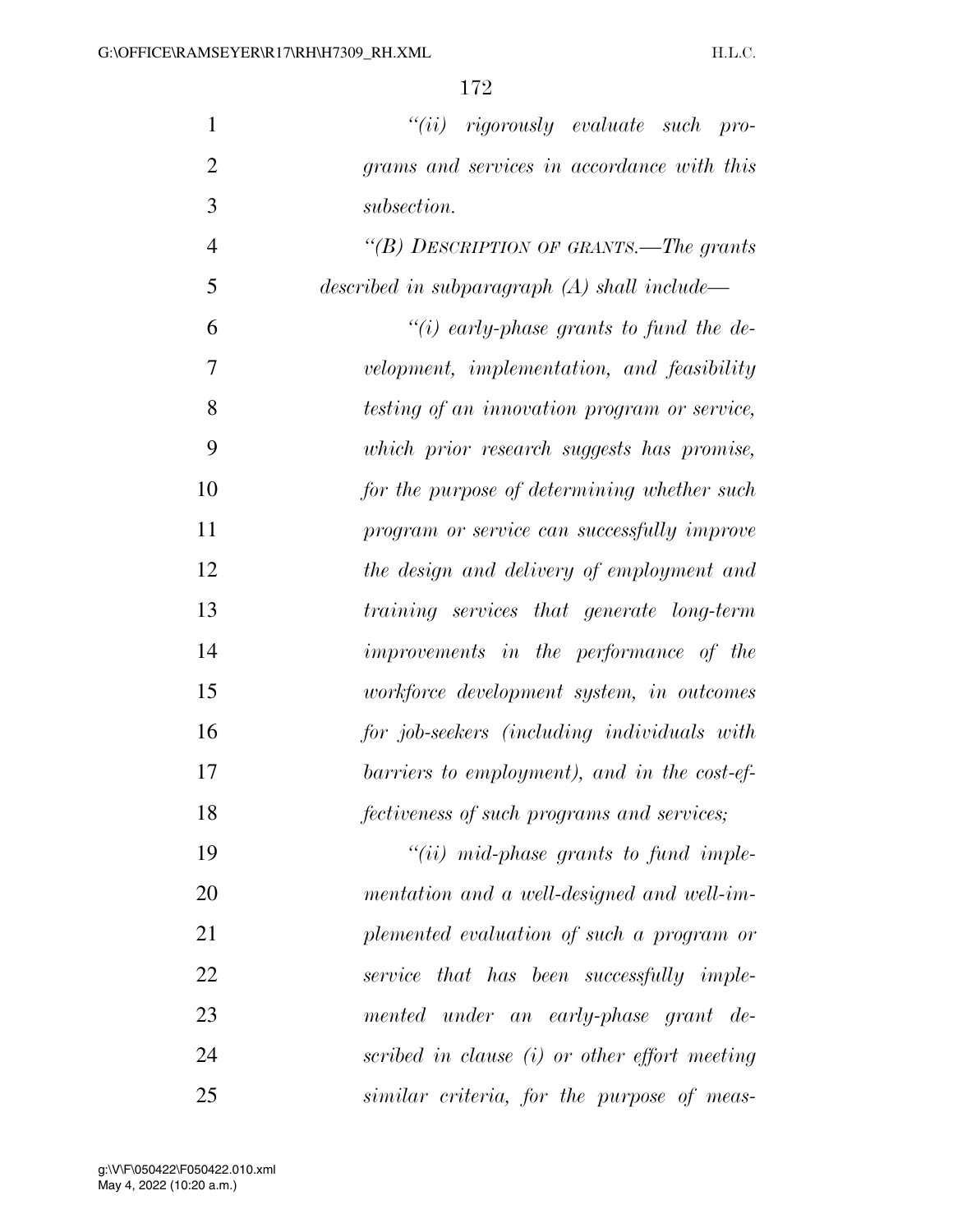| $\mathbf{1}$   | uring the impact and cost effectiveness of             |
|----------------|--------------------------------------------------------|
| $\overline{2}$ | such programs or services, using data col-             |
| 3              | lected pursuant to the implementation of               |
| $\overline{4}$ | such program or service, if possible; and              |
| 5              | $``(iii)$ expansion grants to fund imple-              |
| 6              | mentation and a well-designed and well-im-             |
| 7              | plemented replication evaluation of such a             |
| 8              | program or service that has been found to              |
| 9              | produce sizable, important impacts under a             |
| 10             | mid-phase grant described in clause (ii) or            |
| 11             | other effort meeting similar criteria, for the         |
| 12             | purposes of $-$                                        |
| 13             | $\lq (I)$ determining whether such im-                 |
| 14             | pacts may be successfully reproduced                   |
| 15             | and sustained over time; and                           |
| 16             | $H(H)$ identifying the conditions in                   |
| 17             | which such a program or service is                     |
| 18             | most effective.                                        |
| 19             | "(2) TECHNICAL ASSISTANCE.—Of the funds                |
| 20             | made available to carry out this subsection for a fis- |
| 21             | cal year, the Secretary shall reserve not more than 5  |
| 22             | percent of the funds to-                               |
| 23             | $\lq (A)$ provide technical assistance to eligible     |
| 24             | entities, which may include preapplication work-       |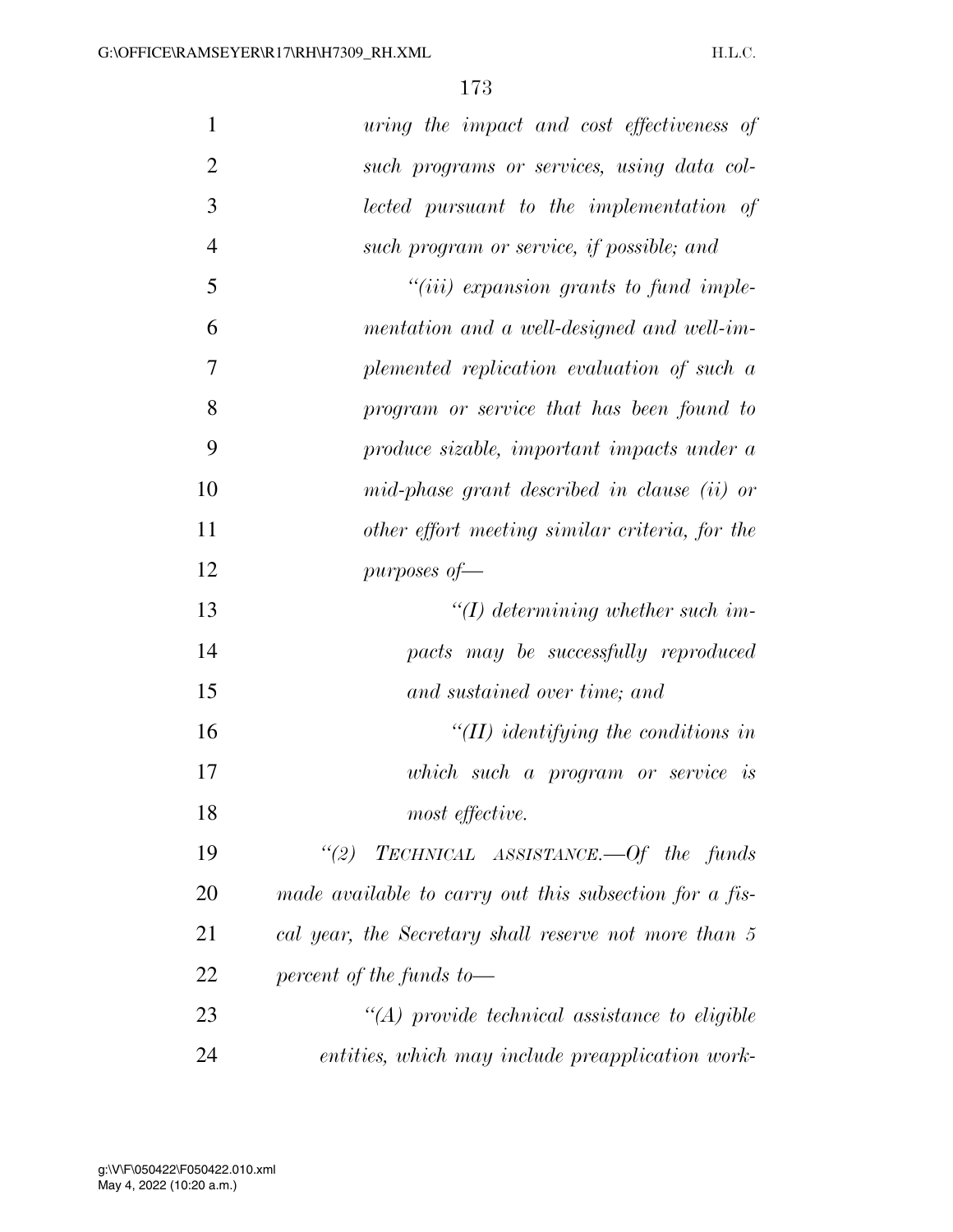| 1              | shops, web-based seminars, and evaluation sup-    |
|----------------|---------------------------------------------------|
| $\overline{2}$ | port; and                                         |
| 3              | $\lq\lq B$ disseminate evidence-based best prac-  |
| $\overline{4}$ | tices.                                            |
| 5              | "(3) DEFINITIONS.—In this subsection:             |
| 6              | "(A) ELIGIBLE ENTITY.—The term 'eligible          |
| 7              | entity' means any of the following:               |
| 8              | $\lq\lq(i)$ A State board.                        |
| 9              | "(ii) $A$ local board.                            |
| 10             | "(iii) An Indian tribe, tribal organiza-          |
| 11             | tion, Alaska Native entity, Indian-con-           |
| 12             | trolled organization serving Indians, or Na-      |
| 13             | tive Hawaiian organization that is eligible       |
| 14             | to receive an award under section 166.            |
| 15             | "(iv) $\Lambda$ community-based, nonprofit, or    |
| 16             | nongovernmental organization serving an           |
| 17             | <i>underserved population.</i>                    |
| 18             | $\lq\lq(v)$ An institution of higher education    |
| 19             | (as defined in section $101$ of the Higher        |
| 20             | <i>Education Act of 1965 (20 U.S.C. 1001)).</i>   |
| 21             | $``(vi)$ A consortium of such entities de-        |
| 22             | scribed under clause $(i)$ through clause $(v)$ . |
| 23             | WELL-DESIGNED AND WELL-IMPLE-<br>$\lq(B)$         |
| 24             | MENTED.—The term 'well-designed and well-im-      |
| 25             | plemented', as applied to an evaluation study,    |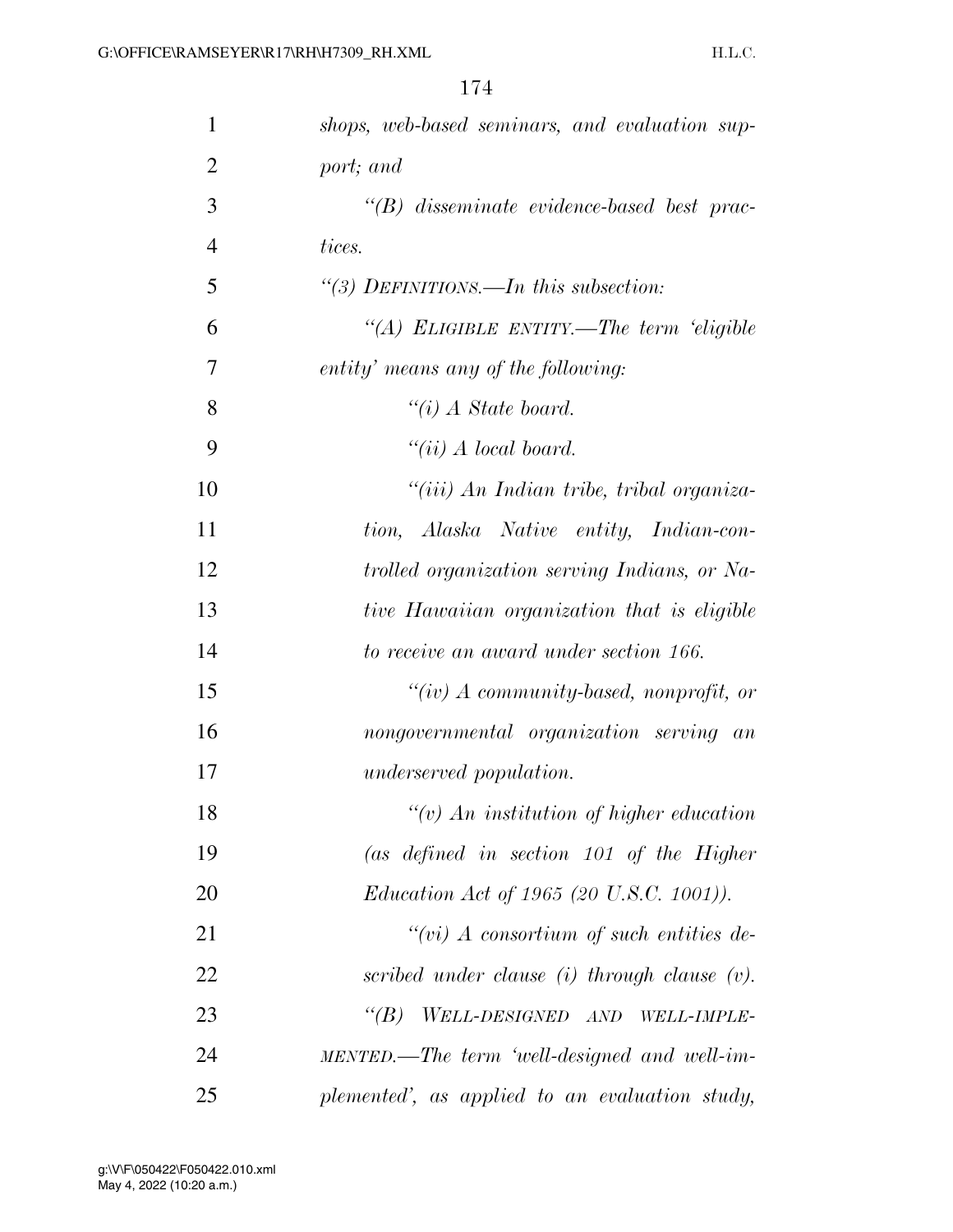| 1              | means a study that is replicable, uses pro-               |
|----------------|-----------------------------------------------------------|
| $\overline{2}$ | grammatic and control groups that are rep-                |
| 3              | resentative of the type of population served by           |
| 4              | the program, uses controls for aggregate shifts           |
| 5              | that might affect baseline numbers, does not have         |
| 6              | problems with attrition from the program, and             |
| 7              | takes measures to avoid creaming.                         |
| 8              | "(4) AUTHORIZATION OF APPROPRIATIONS.-                    |
| 9              | There are authorized to be appropriated to carry out      |
| 10             | this subsection, such sums as may be necessary for        |
| 11             | each of the fiscal years 2023 through 2028.".             |
| 12             | SEC. 275. NATIONAL DISLOCATED WORKER GRANTS.              |
| 13             | Section $170(c)(1)(B)$ (29 U.S.C. 3225(c)(1)(B)) is       |
| 14             | amended by striking "and any other" and all that follows  |
| 15             | through "dislocations." and inserting "which may include  |
| 16             | a national or regional intermediary that provides employ- |
| 17             | ment and training activities to dislocated workers.".     |
| 18             | SEC. 276. YOUTHBUILD PROGRAM.                             |
| 19             | Section 171 (29 U.S.C. 3226) is amended—                  |
| 20             | $(1)$ in subsection $(c)$ —                               |
| 21             | $(A)$ by amending paragraph $(1)$ to read as              |
| 22             | follows:                                                  |
| 23             | "(1) RESERVATION, AMOUNT OF GRANTS.-                      |
| 24             | "(A) RESERVATION.—In any fiscal year in                   |
| 25             | which the amount appropriated to carry out this           |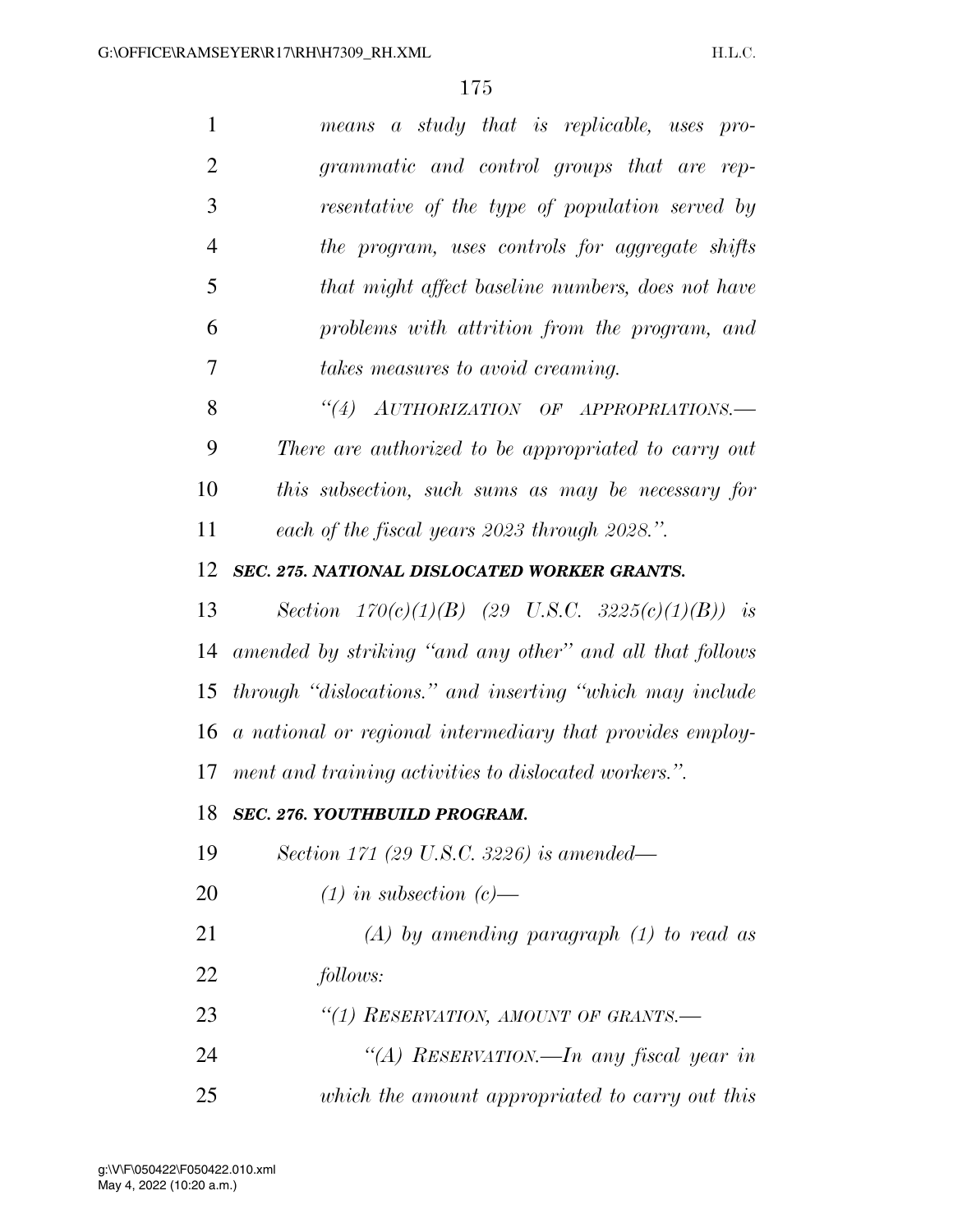| $\mathbf{1}$   | section is greater than $$125,000,000$ , the Sec- |
|----------------|---------------------------------------------------|
| $\overline{2}$ | retary shall reserve 20 percent of such amount    |
| 3              | that is greater than $$125,000,000$ for —         |
| $\overline{4}$ | "(i) grants to applicants that are lo-            |
| 5              | cated in rural areas (as defined by the Sec-      |
| 6              | retary); and                                      |
| 7              | "(ii) programs operated by an Indian              |
| 8              | tribe or for the benefit of the members of an     |
| 9              | Indian Tribe for the purpose of carrying          |
| 10             | out YouthBuild programs approved under            |
| 11             | this section.                                     |
| 12             | "(B) AMOUNT OF GRANTS.—After making               |
| 13             | the reservation described under subparagraph      |
| 14             | $(A)$ , the Secretary may use the remaining       |
| 15             | amount appropriated to carry out this section to  |
| 16             | make grants to applicants for the purpose of car- |
| 17             | rying out YouthBuild programs approved under      |
| 18             | this section.";                                   |
| 19             | $(B)$ in paragraph $(2)$ —                        |
| 20             | $(i)$ in subparagraph $(A)$ —                     |
| 21             | $(I)$ in clause $(iv)(II)$ , by striking          |
| 22             | "English language learners" and in-               |
| 23             | serting "English learners";                       |
| 24             | $(II)$ in clause (vii), by striking               |
| 25             | " $12"$ and inserting " $24"$ ; and               |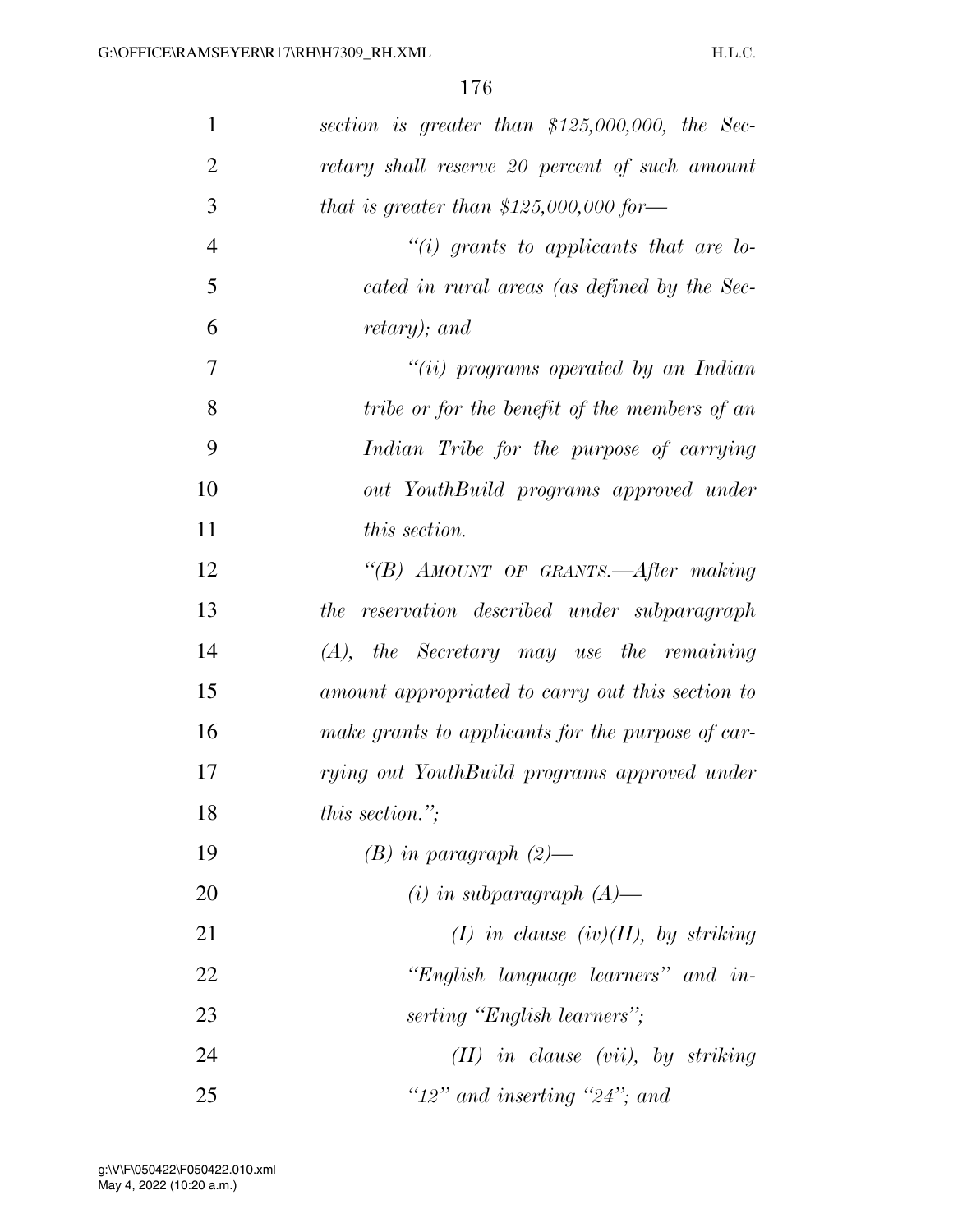| $\mathbf{1}$   | $(ii)$ by adding at the end the following:             |
|----------------|--------------------------------------------------------|
| $\overline{2}$ | "(I) Provision of meals and other food as-             |
| 3              | sistance that is offered to participants in con-       |
| $\overline{4}$ | junction with another activity described in this       |
| 5              | <i>paragraph.</i>                                      |
| 6              | "(J) Informing participants of their eligi-            |
| 7              | bility, and assisting participants in applying,        |
| 8              | for Federal and State means tested benefit pro-        |
| 9              | grams, such as the supplemental nutrition assist-      |
| 10             | ance program, and assistance provided by the           |
| 11             | State through the Child Care Development Block         |
| 12             | Grant Act.                                             |
| 13             | $\lq\lq (K)$ Supportive services for individuals       |
| 14             | with disabilities to ensure such individuals may       |
| 15             | fully participate in a YouthBuild program.";           |
| 16             | and                                                    |
| 17             | $(C)$ by adding at the end the following:              |
| 18             | "(6) USE OF FUNDS FOR MATCH.--Consistent               |
| 19             | with the requirements described under subsection       |
| 20             | $(e)(3)$ , an entity which receives a grant under this |
| 21             | section may use a portion of such grant to meet all    |
| 22             | or a portion of the requirement to provide matching    |
| 23             | funds under section $121(e)$ of the National and Com-  |
| 24             | munity Service Act of 1990 (42 U.S.C. 12571(e)) or     |
| 25             | any other such requirements under such Act.";          |

May 4, 2022 (10:20 a.m.) g:\V\F\050422\F050422.010.xml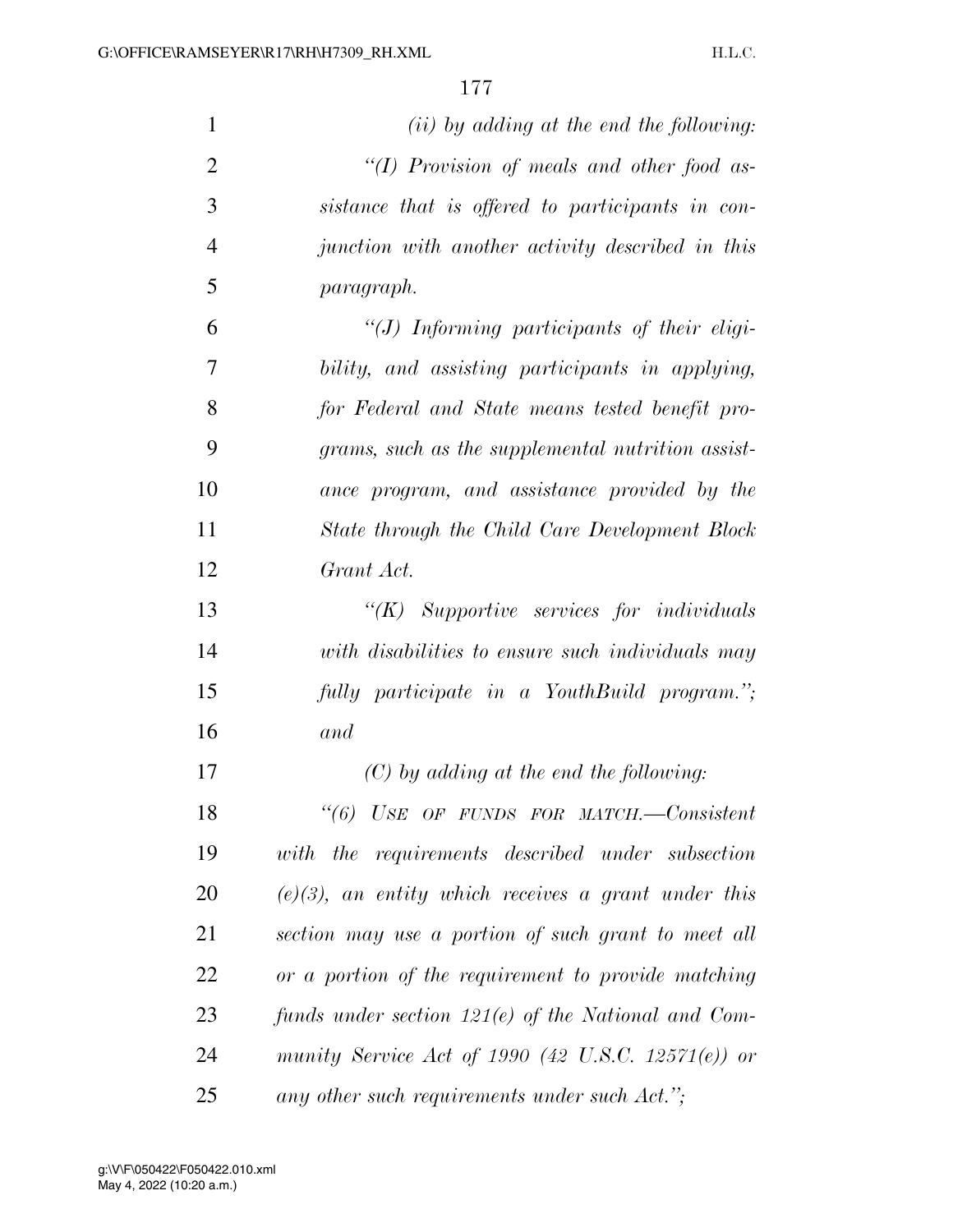| $\mathbf{1}$   | (2) in subsection (e)(1)—                               |
|----------------|---------------------------------------------------------|
| $\overline{2}$ | $(A)$ in subparagraph $(A)(ii)$ , by striking           |
| 3              | "youth offender" and inserting "youth justice-in-       |
| $\overline{4}$ | volved individual"; and                                 |
| 5              | $(B)$ in subparagraph $(B)(i)$ , by striking            |
| 6              | "basic skills deficient" and inserting                  |
| 7              | "foundational skill needs";                             |
| 8              | $(3)$ in subsection (f), by adding at the end the       |
| 9              | following:                                              |
| 10             | "(3) CONSULTATION.—In establishing expected             |
| 11             | levels of performance under paragraph (1), the Sec-     |
| 12             | retary shall consult, on not less than an annual basis, |
| 13             | with YouthBuild programs to ensure such levels of       |
| 14             | performance account for the workforce and postsec-      |
| 15             | ondary experiences of youth served by such pro-         |
| 16             | $grams$ ";                                              |
| 17             | $(4)$ in subsection $(g)$ , by adding at the end the    |
| 18             | following:                                              |
| 19             | "(4) ANNUAL RELEASE OF FUNDING OPPOR-                   |
| 20             | TUNITY ANNOUNCEMENT.—The Secretary shall, to the        |
| 21             | greatest extent practicable, announce new funding op-   |
| 22             | portunities for grants under this section during the    |
| 23             | same time period each year that such grants are an-     |
| 24             | nounced.                                                |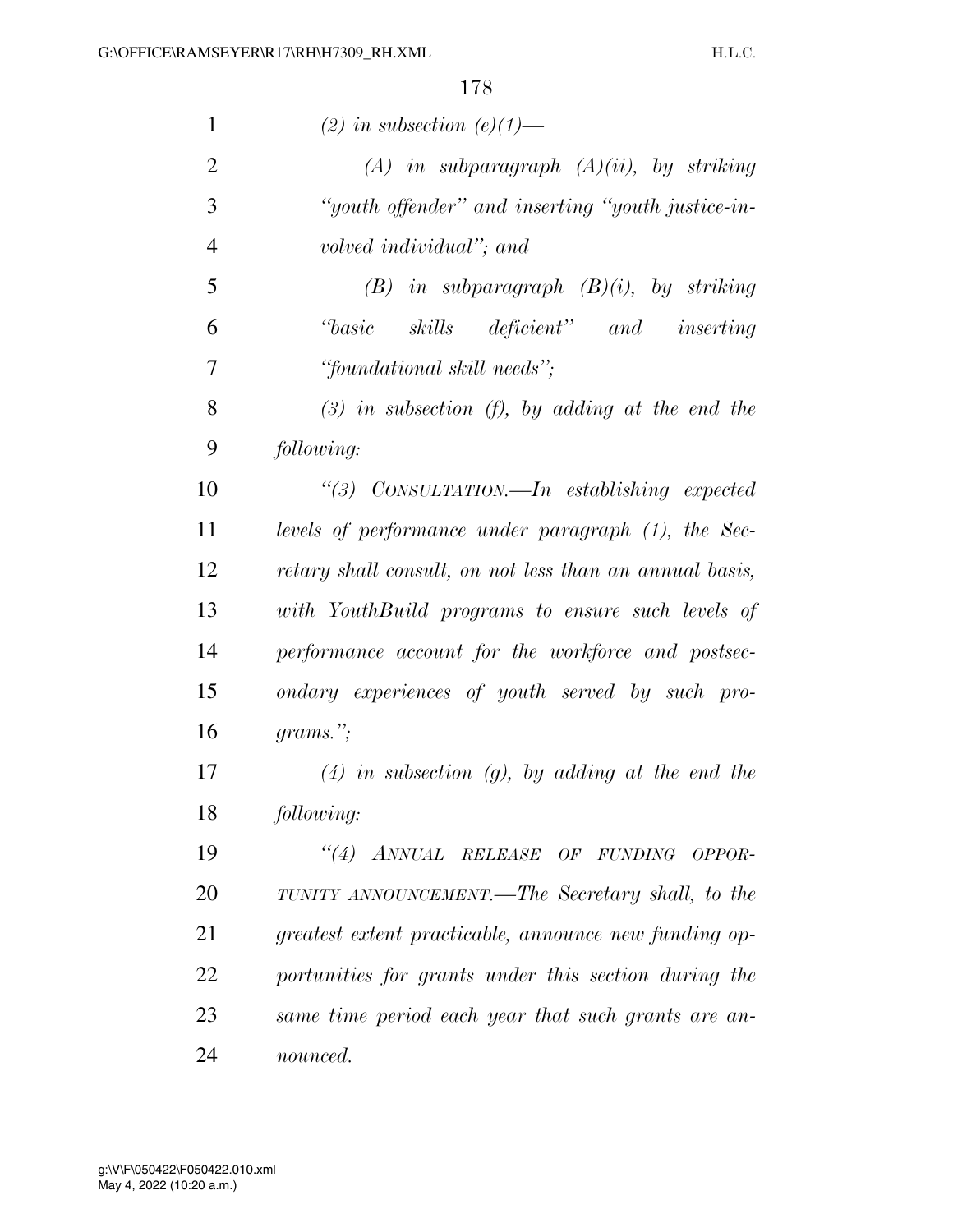| $\mathbf{1}$   | $\binom{11}{3}$<br>STATE WAGE DATA.-States receiving      |
|----------------|-----------------------------------------------------------|
| $\overline{2}$ | grants under this Act shall facilitate access to wage     |
| 3              | data of participants in YouthBuild programs for the       |
| $\overline{4}$ | purpose of meeting the requirements of this section.      |
| 5              | Such facilitation shall not reduce any protections af-    |
| 6              | forded by the State that protect the privacy of partici-  |
| 7              | pant information."; and                                   |
| 8              | $(5)$ by amending subsection (i) to read as fol-          |
| 9              | lows:                                                     |
| 10             | "(i) AUTHORIZATION OF APPROPRIATIONS.—There are           |
| 11             | authorized to be appropriated to carry out this section—  |
| 12             | "(1) \$159,500,000 for fiscal year 2023;                  |
| 13             | "(2) \$167,500,000 for fiscal year 2024;                  |
| 14             | "(3) $$175,900,000$ for fiscal year 2025;                 |
| 15             | "(4) \$184,700,000 for fiscal year 2026;                  |
| 16             | "(5) \$193,000,000 for fiscal year 2027; and              |
| 17             | "(6) \$203,600,000 for fiscal year 2028.".                |
| 18             | SEC. 277. STRENGTHENING COMMUNITY COLLEGES TRAIN-         |
| 19             | <b>ING GRANTS PROGRAM.</b>                                |
| 20             | Subtitle D of title I (29 U.S.C. 3221 et seq.), as amend- |
| 21             | ed by this Act is further amended—                        |
| 22             | (1) by redesignating section 172 as section 176;          |
| 23             | and                                                       |
| 24             | $(2)$ by inserting after section 171 the following:       |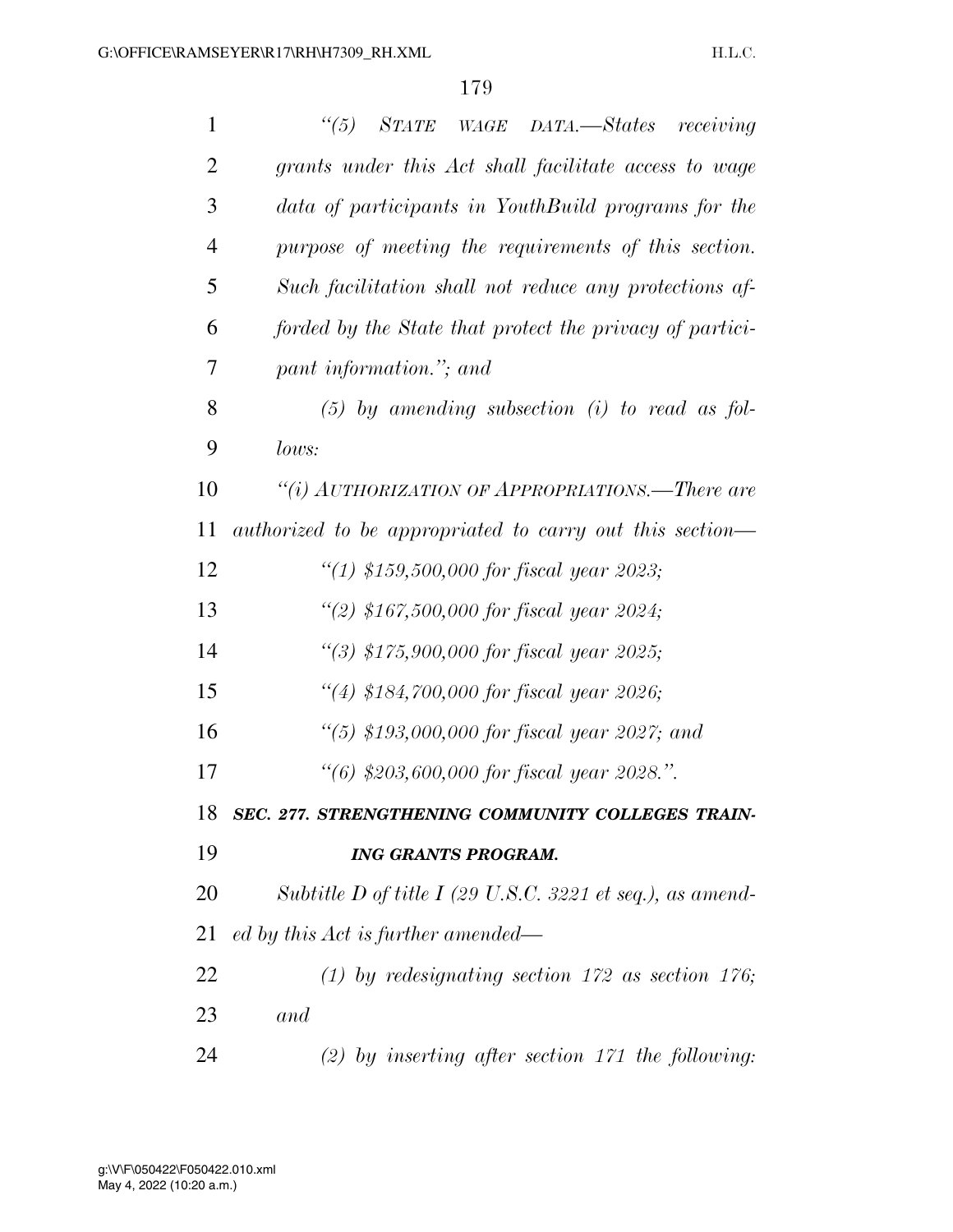| 1              | "SEC. 172. STRENGTHENING COMMUNITY COLLEGES TRAIN-         |
|----------------|------------------------------------------------------------|
| $\overline{2}$ | <b>ING GRANTS PROGRAM.</b>                                 |
| 3              | "(a) PURPOSES.—The purposes of this section are—           |
| $\overline{4}$ | $\lq(1)$ to establish, improve, or expand high-qual-       |
| 5              | <i>ity educational or career training programs at com-</i> |
| 6              | munity colleges; and                                       |
| 7              | $\lq(2)$ to expand opportunities for individuals to        |
| 8              | obtain recognized postsecondary credentials that are       |
| 9              | nationally or regionally portable and stackable for        |
| 10             | high-skill, high-wage, or in-demand industry sectors       |
| 11             | or occupations.                                            |
| 12             | "(b) STRENGTHENING COMMUNITY COLLEGES TRAIN-               |
| 13             | ING GRANTS PROGRAM.-                                       |
| 14             | "(1) IN GENERAL.—From the amounts appro-                   |
| 15             | priated to carry out this section under subsection $(k)$   |
| 16             | and not reserved under paragraph (2), the Secretary        |
| 17             | shall, on a competitive basis, make grants to eligible     |
| 18             | institutions to carry out the activities described in      |
| 19             | subsection $(e)$ .                                         |
| 20             | "(2) RESERVATION.—Of the amounts appro-                    |
| 21             | priated to carry out this section under subsection $(k)$ , |
| 22             | the Secretary may reserve not more than two percent        |
| 23             | for the administration of grants awarded under this        |
| 24             | section, including—                                        |
| 25             | $\lq (A)$ providing technical assistance and tar-          |
| 26             | geted outreach to support eligible institutions            |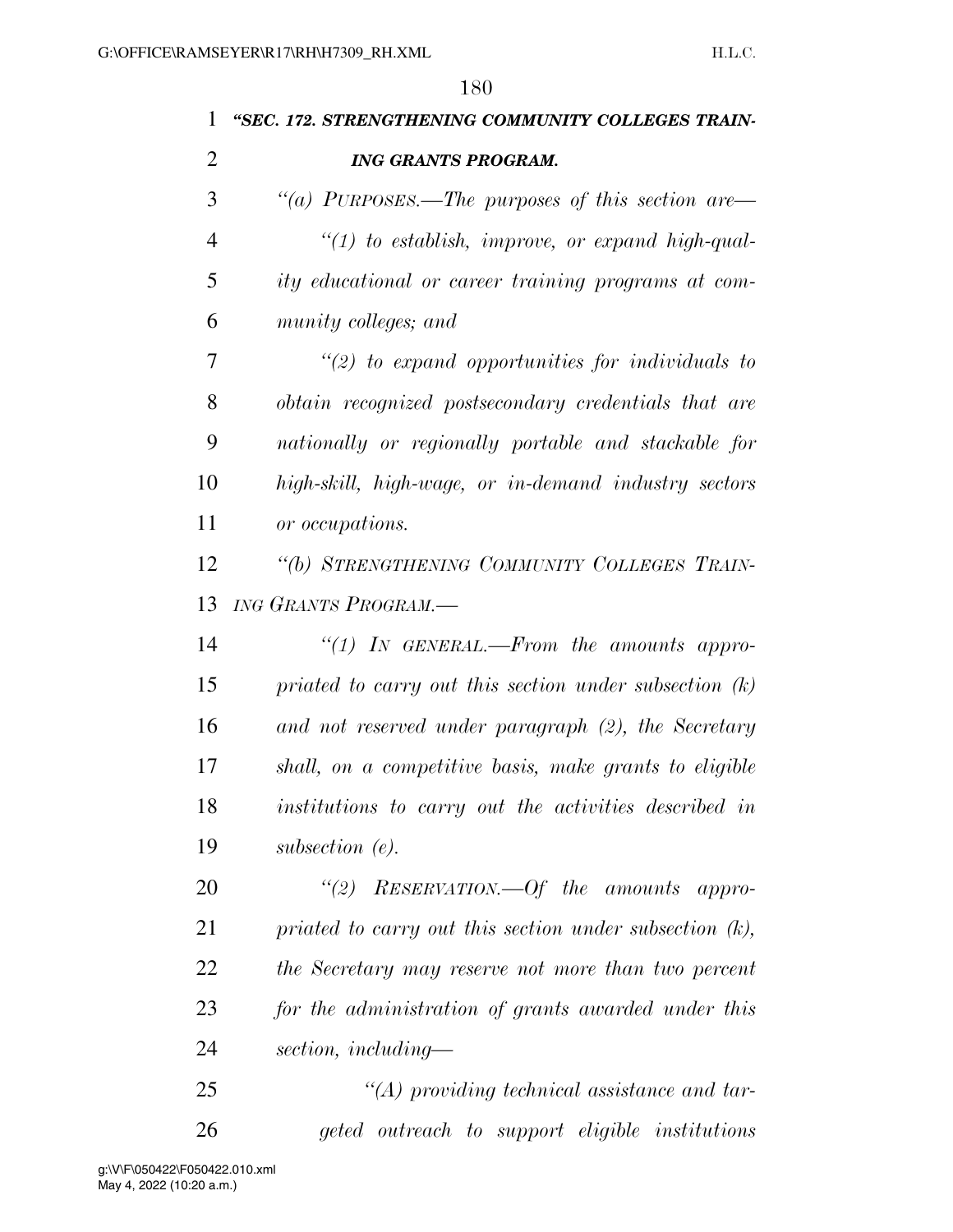| $\mathbf{1}$ | serving a high number or high percentage of low-         |
|--------------|----------------------------------------------------------|
| 2            | income individuals or individuals with barriers          |
| 3            | to employment, and rural-serving eligible insti-         |
| 4            | tutions, to provide guidance and assistance in           |
| 5            | the process of applying for grants under this sec-       |
| 6            | tion; and                                                |
| 7            | $\lq\lq B$ evaluating and reporting on the per-          |
| 8            | formance and impact of programs funded under             |
| 9            | this section in accordance with subsections (f)          |
| 10           | through(h).                                              |
| 11           | "(c) AWARD PERIOD.—                                      |
| 12           | "(1) INITIAL GRANT PERIOD.—Each grant under              |
| 13           | this section shall be awarded for an initial period of   |
| 14           | not more than 4 years.                                   |
| 15           | "(2) SUBSEQUENT GRANTS.—An eligible institu-             |
| 16           | tion that receives an initial grant under this section   |
| 17           | may receive one or more additional grants under this     |
| 18           | section for additional periods of not more than 4        |
| 19           | years each if the eligible institution demonstrates that |
| 20           | the community college and industry partnership sup-      |
| 21           | ported with the initial grant was successful (as deter-  |
| 22           | mined by the Secretary on the basis of the levels of     |
| 23           | performance achieved with respect to the performance     |
| 24           | indicators specified in subsection $(f)$ ).              |
| 25           | "(d) $APPLICATION$ .                                     |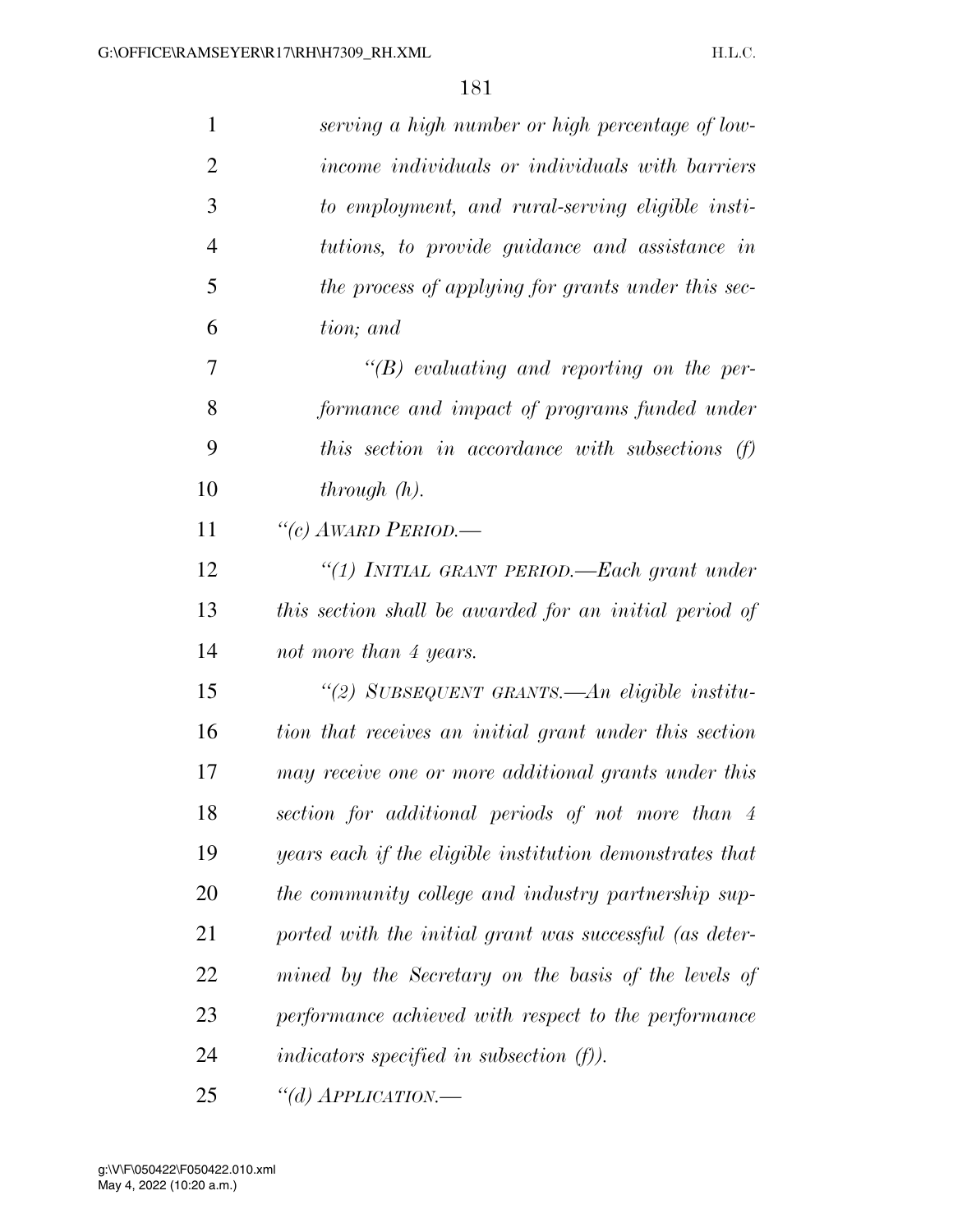| $\mathbf{1}$   | "(1) IN GENERAL.—To be eligible to receive a             |
|----------------|----------------------------------------------------------|
| $\overline{2}$ | grant under this section, an eligible institution shall  |
| 3              | submit an application to the Secretary at such time,     |
| $\overline{4}$ | in such manner, and containing such information as       |
| 5              | <i>the Secretary may require.</i>                        |
| 6              | "(2) CONTENTS.— $At$ a minimum, an applica-              |
| 7              | tion submitted by an eligible institution under para-    |
| 8              | $graph (1) shall include a description of each the fol-$ |
| 9              | lowing:                                                  |
| 10             | $\lq (A)$ The extent to which the eligible insti-        |
| 11             | tution included in the partnership has prior ex-         |
| 12             | perience in leading similar capacity building            |
| 13             | projects that demonstrates the institution's abil-       |
| 14             | to accomplish multi-pronged, complex<br>ity              |
| 15             | projects and an explanation of the results of any        |
| 16             | such projects.                                           |
| 17             | $\lq\lq(B)$ The extent to which the eligible insti-      |
| 18             | tution can—                                              |
| 19             | $``(i)$ leverage additional resources to                 |
| 20             | support the programs funded with the                     |
| 21             | grant; and                                               |
| 22             | $``(ii)$ demonstrate the future sustain-                 |
| 23             | ability of each such program.                            |
| 24             | " $(C)$ The steps the institution will take to           |
| 25             | ensure the quality of each program supported by          |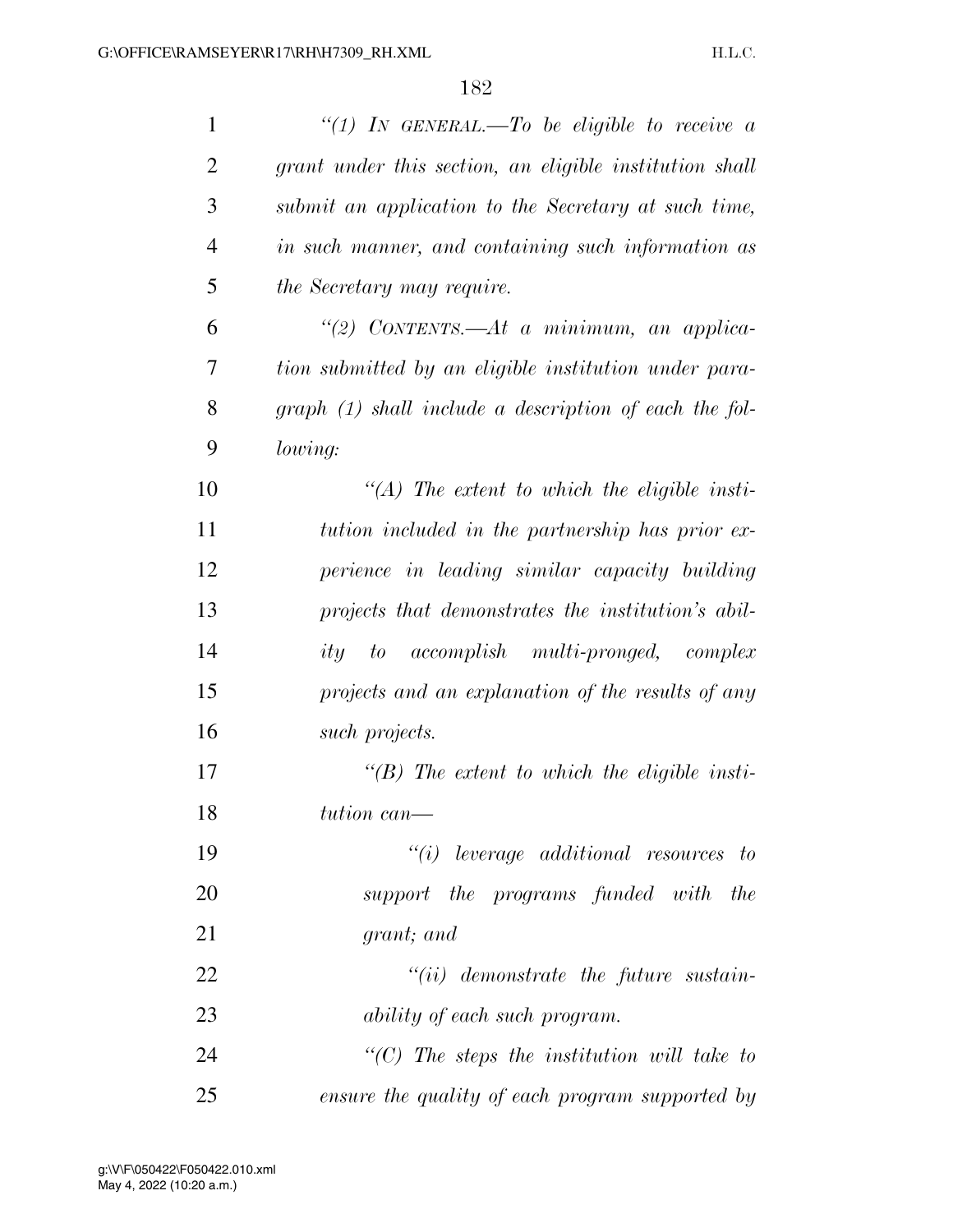| $\mathbf{1}$   | the grant, including the career pathways within   |
|----------------|---------------------------------------------------|
| $\overline{2}$ | such programs.                                    |
| 3              | "(D) The needs that will be addressed by the      |
| $\overline{4}$ | community college and industry partnership        |
| 5              | supported by the grant.                           |
| 6              | " $(E)$ The population and geographic area to     |
| 7              | be served by the partnership.                     |
| 8              | "(F) One or more industries that the part-        |
| 9              | nership will target and data demonstrating that   |
| 10             | those industries are aligned with employer de-    |
| 11             | mand in the geographic area to be served by the   |
| 12             | <i>partnership.</i>                               |
| 13             | $\lq\lq G$ The educational or career training     |
| 14             | programs to be supported by the grant.            |
| 15             | $H$ ) The recognized postsecondary creden-        |
| 16             | tials that are expected to be earned by partici-  |
| 17             | pants in such programs and the related in-de-     |
| 18             | mand industry sectors or occupations for which    |
| 19             | such programs will prepare participants.          |
| 20             | $\lq (I)$ The evidence upon which the education   |
| 21             | and training strategies to be used in the pro-    |
| 22             | grams are based and an explanation of how such    |
| 23             | evidence influenced the design of the programs to |
| 24             | improve education and employment outcomes.        |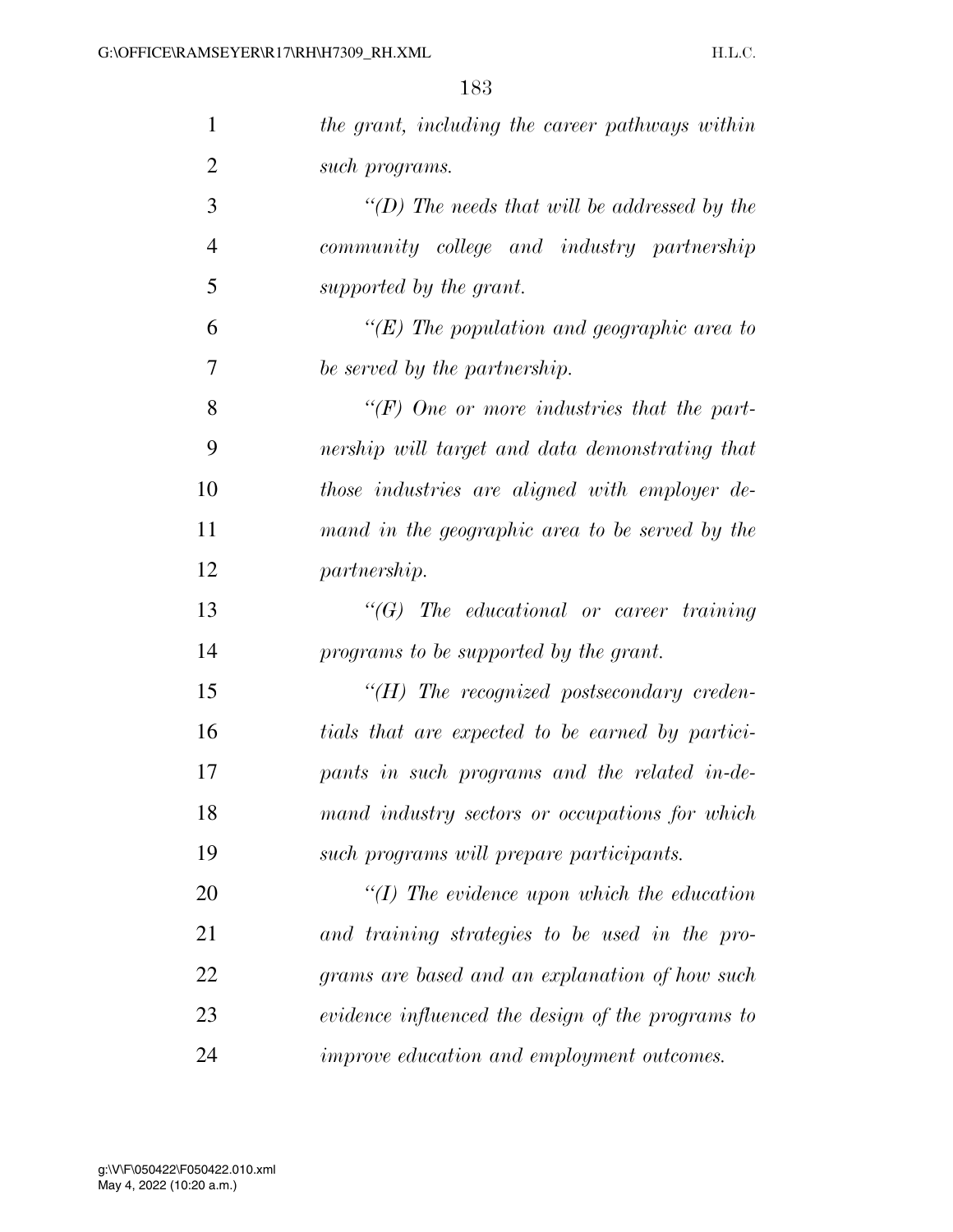| $\mathbf{1}$   | $\lq\lq J$ The methods and strategies the part-   |
|----------------|---------------------------------------------------|
| $\overline{2}$ | nership will use to engage with employers in in-  |
| 3              | demand industry sectors or occupations.           |
| $\overline{4}$ | " $(K)$ The roles and responsibilities of each    |
| 5              | employer, organization, agency, or institution of |
| 6              | higher education with which the eligible institu- |
| 7              | tion will partner to carry out activities under   |
| 8              | this section.                                     |
| 9              | $\lq (L)$ Whether, and to what extent, the ac-    |
| 10             | tivities of the partnership are expected to align |
| 11             | with the workforce strategies identified in—      |
| 12             | "(i) any State plan or local plan sub-            |
| 13             | mitted under this Act by the State, outlying      |
| 14             | area, or locality in which the partnership is     |
| 15             | expected to operate;                              |
| 16             | "(ii) any State plan submitted under              |
| 17             | section 122 of the Carl D. Perkins Career         |
| 18             | and Technical Education Act of 2006 (20           |
| 19             | U.S.C. 2342) by such State or outlying            |
| 20             | area; and                                         |
| 21             | "(iii) any economic development plan              |
| 22             | of the chief executive of such State or out-      |
| 23             | lying area.                                       |
| 24             | "(M) The goals of the partnership with re-        |
| 25             | spect to $-$                                      |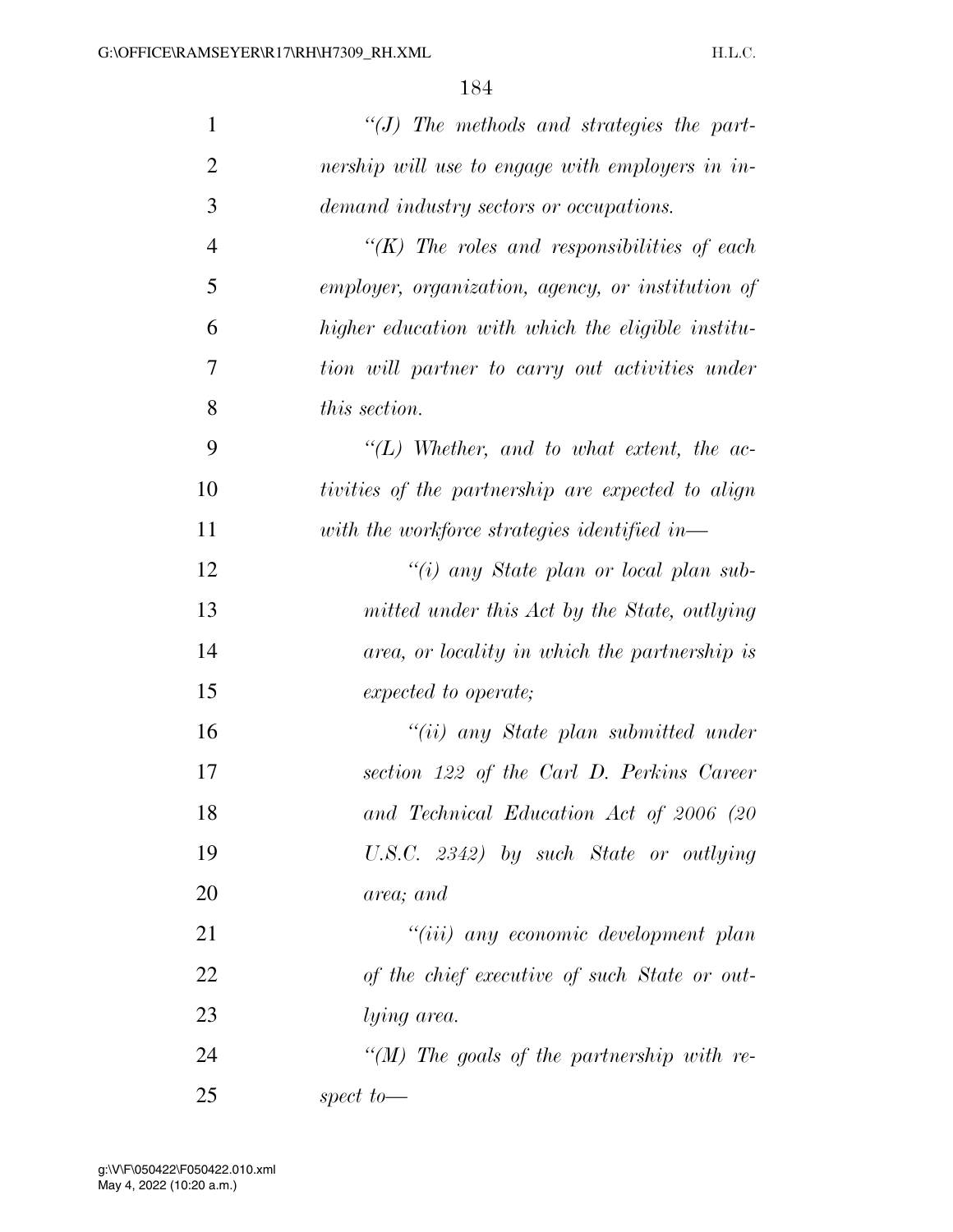| $\mathbf{1}$   | "(i) capacity building (as described in                    |
|----------------|------------------------------------------------------------|
| $\overline{2}$ | subsection $(f)(1)(B)$ ; and                               |
| 3              | $``(ii)$ the expected performance of indi-                 |
| $\overline{4}$ | viduals participating in the programs to be                |
| 5              | offered by the partnership, including with                 |
| 6              | respect to any performance indicators ap-                  |
| 7              | plicable under section 116 or subsection $(f)$             |
| 8              | of this section.                                           |
| 9              | (3)<br>CONSIDERATION OF PREVIOUS<br><i>EXPERI-</i>         |
| 10             | $ENCE$ .—The Secretary may not disqualify an other-        |
| 11             | wise eligible institution from receiving a grant under     |
| 12             | this section solely because such institution lacks pre-    |
| 13             | vious experience in capacity building projects, as de-     |
| 14             | scribed in subparagraph $(2)(A)$ .                         |
| 15             | "(4) PRIORITY.—In awarding grants under this               |
| 16             | section, the Secretary shall give priority to eligible en- |
| 17             | tities that will use the grant to serve—                   |
| 18             | $\lq (A)$ individuals with barriers to employ-             |
| 19             | ment; or                                                   |
| 20             | $\lq\lq B$ incumbent workers who need to gain              |
| 21             | or improve foundational skills to enhance their            |
| 22             | <i>employability.</i>                                      |
| 23             | "(e) USES OF FUNDS.—                                       |
| 24             | "(1) COMMUNITY COLLEGE AND INDUSTRY PART-                  |
| 25             | NERSHIP.—For the purpose of carrying out the ac-           |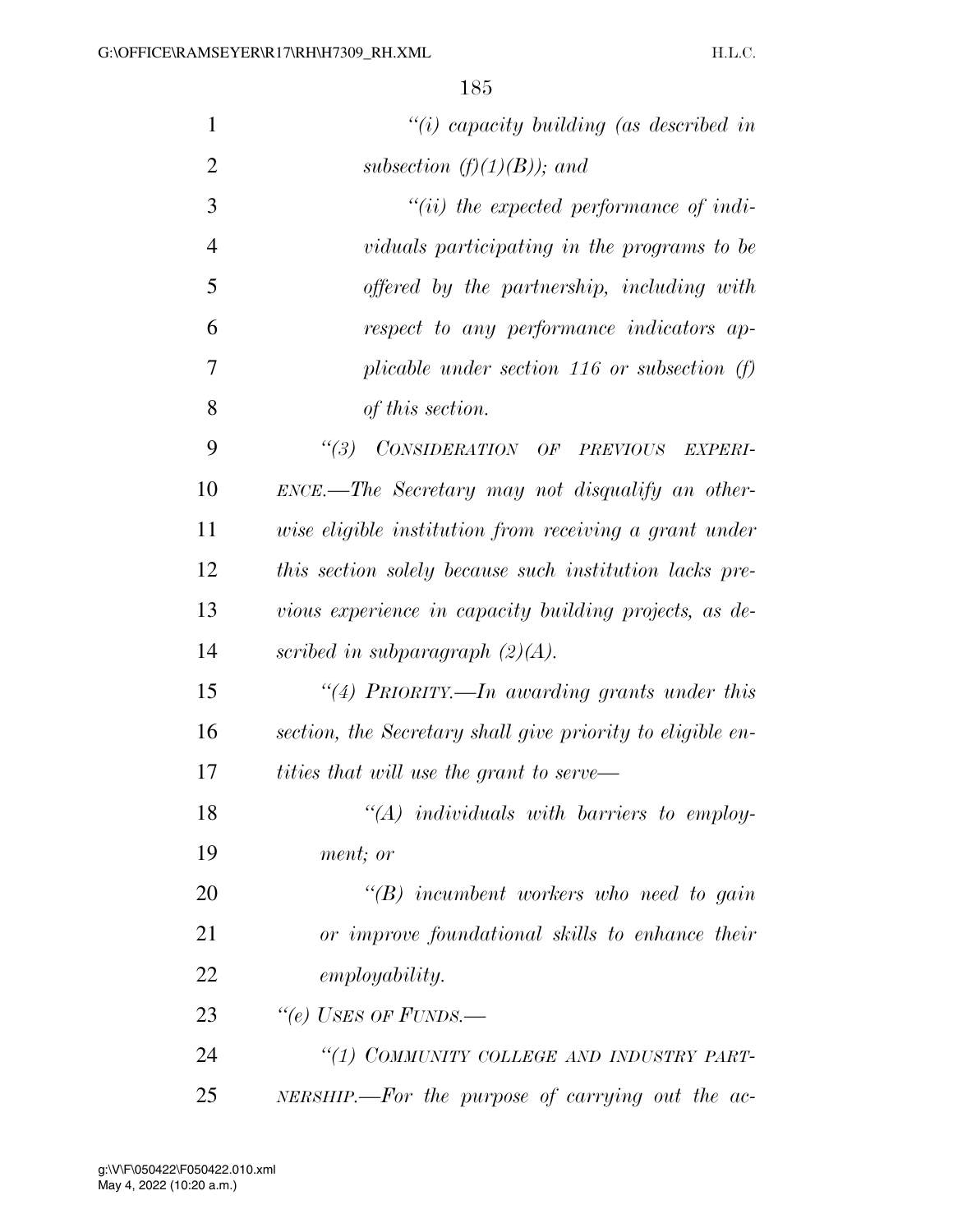| $\mathbf{1}$   | tivities specified in paragraphs (2) and (3), an eligi-  |
|----------------|----------------------------------------------------------|
| $\overline{2}$ | ble institution that receives a grant under this section |
| 3              | shall establish a partnership or continue an existing    |
| $\overline{4}$ | partnership with one or more employers in an in-de-      |
| 5              | mand industry sector or occupation and shall main-       |
| 6              | tain such partnership for the duration of the grant      |
| 7              | period. The eligible institution shall ensure that the   |
| 8              | partnership                                              |
| 9              | $\lq (A)$ targets one or more specific high-skill,       |
| 10             | high-wage, or in-demand industries;                      |
| 11             | $\lq\lq B$ includes collaboration with the work-         |
| 12             | force development system;                                |
| 13             | $\lq\lq C$ serves adult and dislocated workers,          |
| 14             | incumbent workers, and new entrants to the               |
| 15             | <i>workforce</i> ;                                       |
| 16             | $\lq\lq(D)$ uses an evidence-based program design        |
| 17             | that is appropriate for the activities carried out       |
| 18             | by the partnership; and                                  |
| 19             | $\lq\lq(E)$ incorporates, to the extent appropriate,     |
| 20             | virtual service delivery to facilitate technology-       |
| 21             | enabled learning.                                        |
| 22             | "(2) REQUIRED ACTIVITIES.—An eligible institu-           |
| 23             | tion that receives a grant under this section, in con-   |
| 24             | sultation with the partnership established under         |
| 25             | $paramph (1), shall$ —                                   |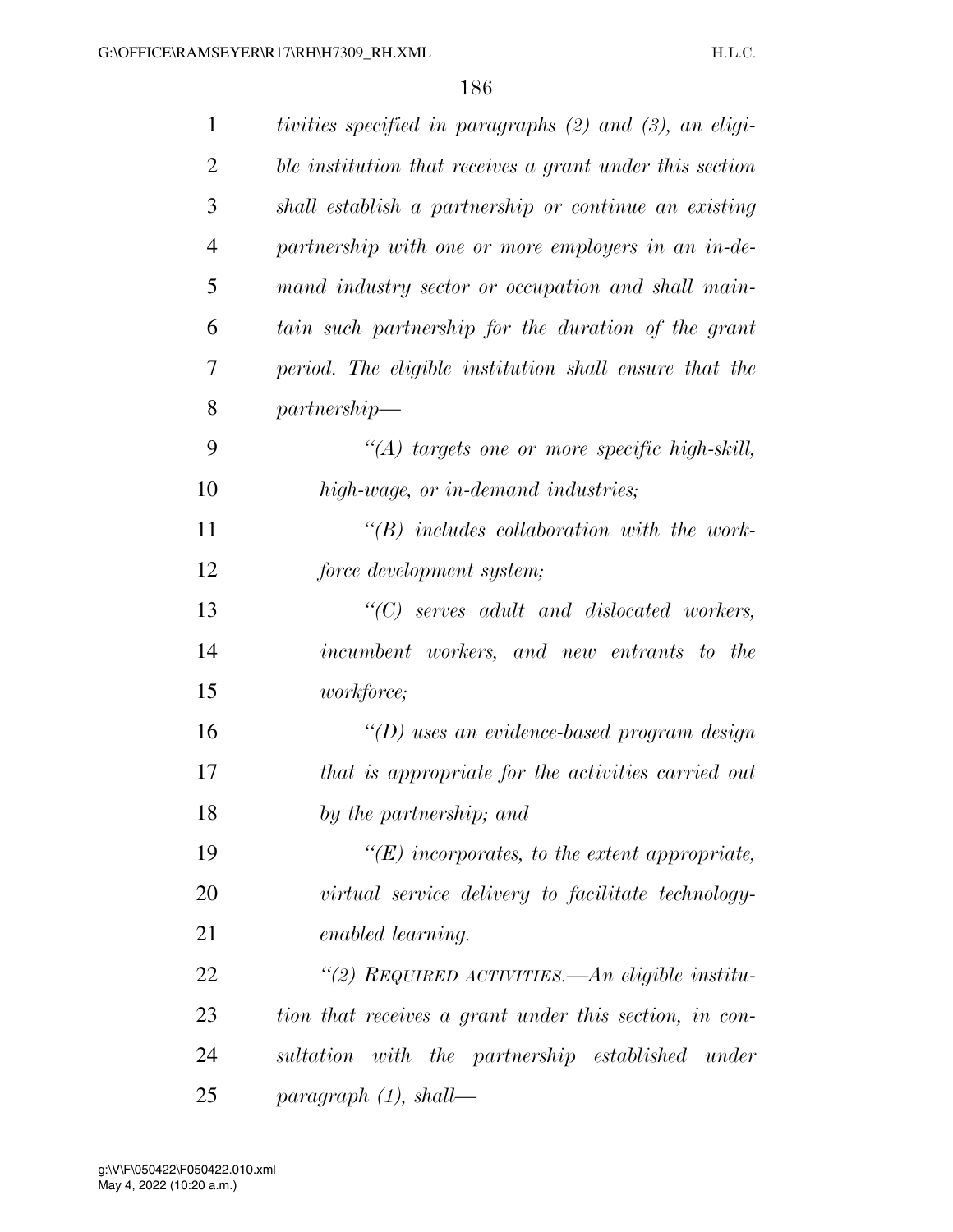| $\mathbf{1}$   | "(A) establish, improve, or expand high                  |
|----------------|----------------------------------------------------------|
| $\overline{2}$ | quality, evidence-based education or career train-       |
| 3              | ing programs, career pathway programs, or                |
| $\overline{4}$ | work-based learning programs (including ap-              |
| 5              | prenticeship programs or pre-apprenticeships             |
| 6              | that qualify an individual for participation in          |
| 7              | an apprenticeship program); and                          |
| 8              | "(B) use not less than 15 percent of the                 |
| 9              | grant to provide supportive services to individ-         |
| 10             | <i>uals participating in the programs funded with</i>    |
| 11             | the grant to facilitate retention and program            |
| 12             | completion, which may include—                           |
| 13             | $"(i)$ childcare, transportation, mental                 |
| 14             | health services, and assistance in obtaining             |
| 15             | health insurance coverage and housing;                   |
| 16             | $``(ii)$ assistance in accessing State and               |
| 17             | Federal means-tested benefits programs;                  |
| 18             | $``(iii) \quad career \quad navigation, \quad coaching,$ |
| 19             | mentorship, and case management services,                |
| 20             | including providing information and out-                 |
| 21             | reach to individuals with barriers to em-                |
| 22             | ployment to encourage such individuals to                |
| 23             | participate in programs funded with the                  |
| 24             | grant; and                                               |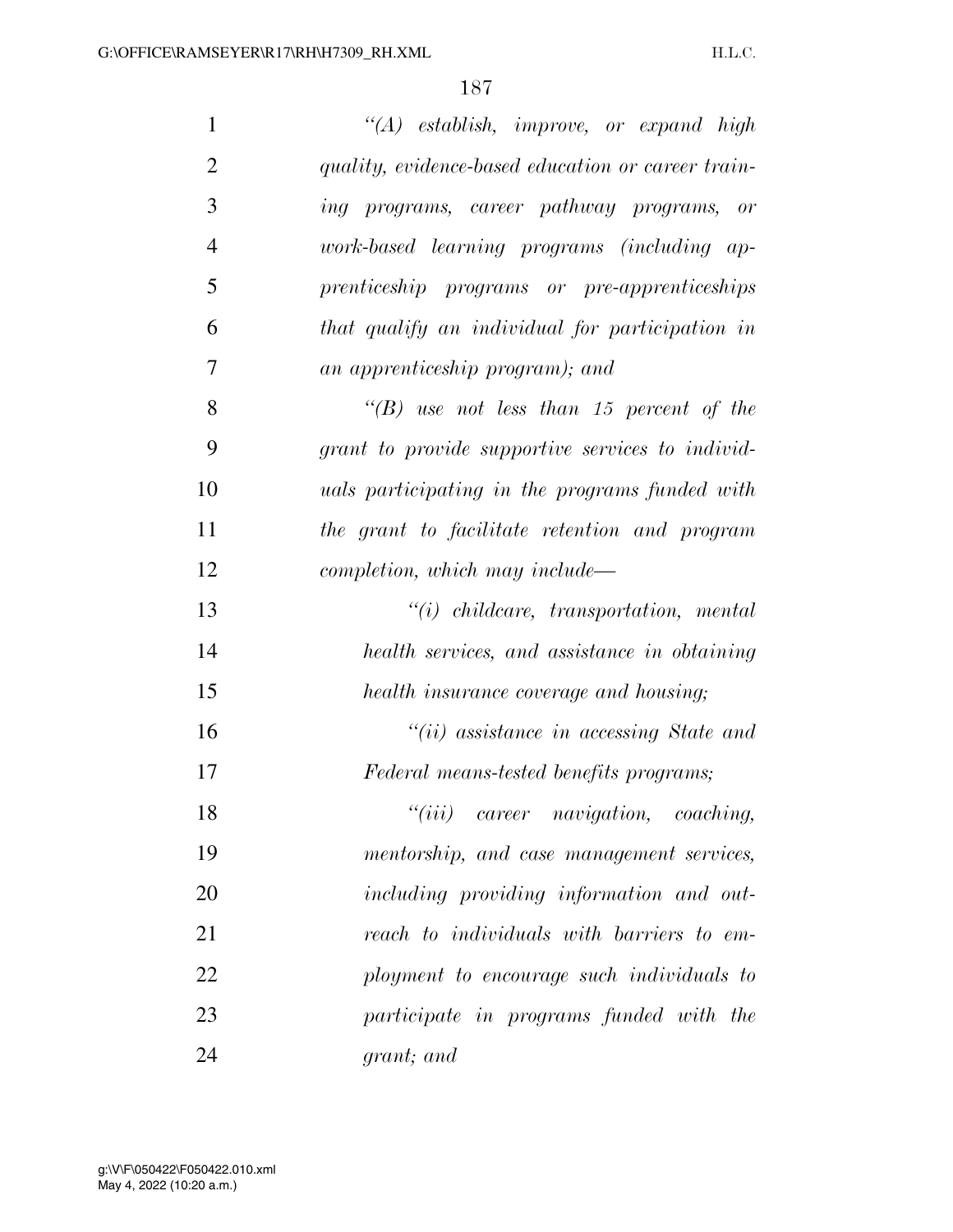| $\mathbf{1}$   | $``(iv)$ providing access to course mate-              |
|----------------|--------------------------------------------------------|
| $\overline{2}$ | rials, technological devices, required equip-          |
| 3              | ment, and other supports necessary for par-            |
| $\overline{4}$ | ticipation in and successful completion of             |
| 5              | such programs.                                         |
| 6              | "(3) ADDITIONAL ACTIVITIES.—In addition to             |
| 7              | the activities required under paragraph (2), an eligi- |
| 8              | ble institution that receives a grant under this sec-  |
| 9              | tion, in consultation with the partnership established |
| 10             | under paragraph $(1)$ , shall carry out one or more of |
| 11             | <i>the following activities:</i>                       |
| 12             | "(A) Establish, improve, or expand—                    |
| 13             | $``(i)$ articulation agreements (as de-                |
| 14             | fined in section $486A(a)$ of the Higher Edu-          |
| 15             | cation Act of 1965 (20 U.S.C. 1093 $a(a)$ ));          |
| 16             | "(ii) credit transfer agreements;                      |
| 17             | "( <i>iii</i> ) corequisite remediation programs       |
| 18             | that enable a student to receive remedial              |
| 19             | education services while enrolled in a post-           |
| 20             | secondary course rather than requiring the             |
| 21             | student to receive remedial education before           |
| 22             | enrolling in a such a course;                          |
| 23             | $``(iv)$ dual or concurrent enrollment                 |
| 24             | programs;                                              |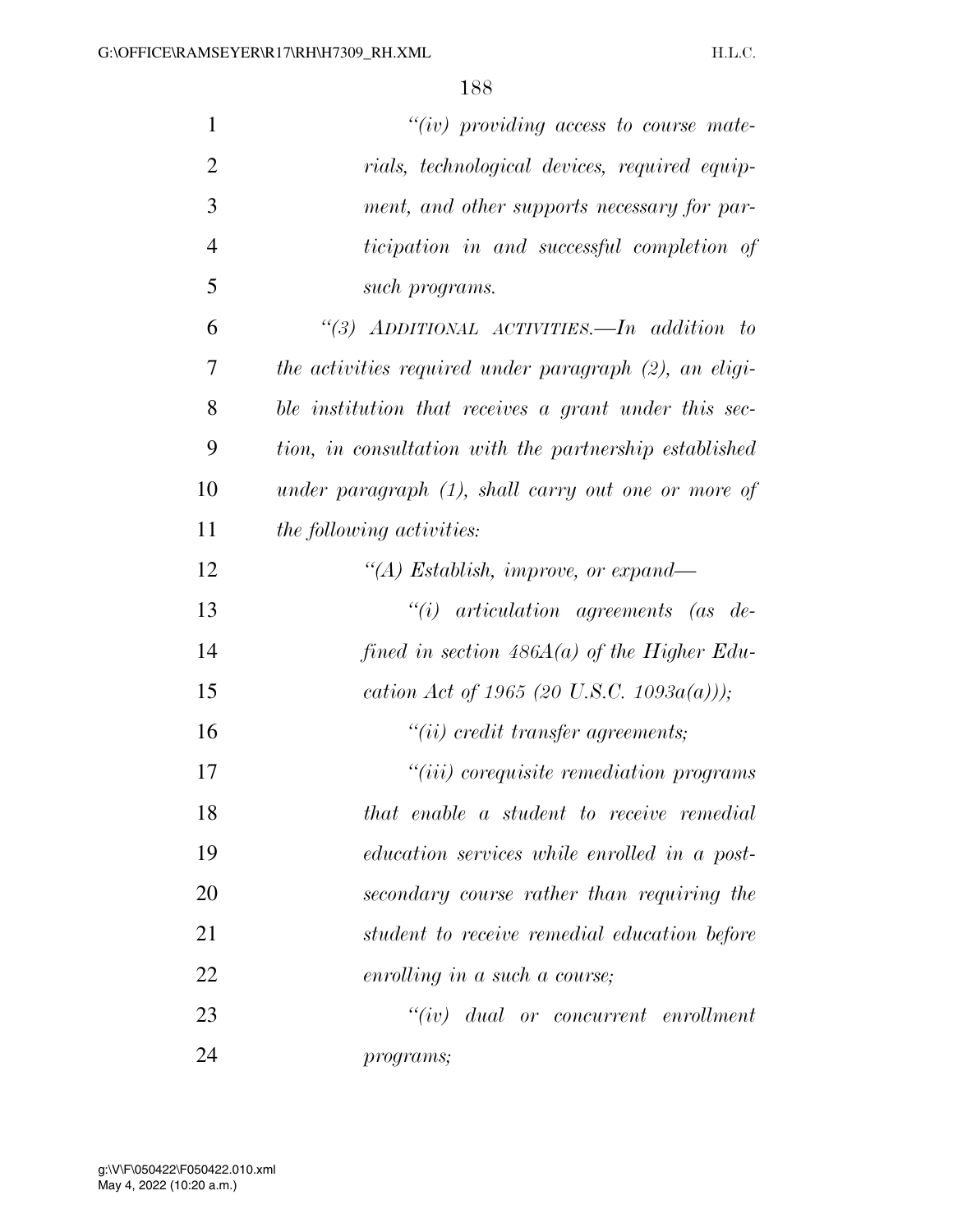| $\mathbf{1}$   | $``(v)$ competency-based education and               |
|----------------|------------------------------------------------------|
| $\overline{2}$ | <i>assessment</i> ; or                               |
| 3              | $``(vi)~policies~and~processes~to~award$             |
| $\overline{4}$ | <i>academic credit for prior learning or for the</i> |
| 5              | programs described in paragraph (2).                 |
| 6              | "(B) Make available, in a format that is             |
| 7              | open, searchable, and easily comparable, infor-      |
| 8              | mation on-                                           |
| 9              | $``(i)$ curricula and recognized postsec-            |
| 10             | ondary credentials offered through programs          |
| 11             | funded with the grant, including any cur-            |
| 12             | ricula or credentials created or further de-         |
| 13             | veloped using such grant;                            |
| 14             | $``(ii)$ the skills or competencies devel-           |
| 15             | oped by individuals who participate in such          |
| 16             | programs; and                                        |
| 17             | $``(iii)$ related employment and earn-               |
| 18             | <i>ings outcomes.</i>                                |
| 19             | $\lq\lq C$ Establish or implement plans for pro-     |
| 20             | viders of the programs described in paragraph        |
| 21             | $(2)$ to meet the criteria and carry out the proce-  |
| 22             | dures necessary to be included on the eligible       |
| 23             | training services provider list described in sec-    |
| 24             | tion $122(d)$ .                                      |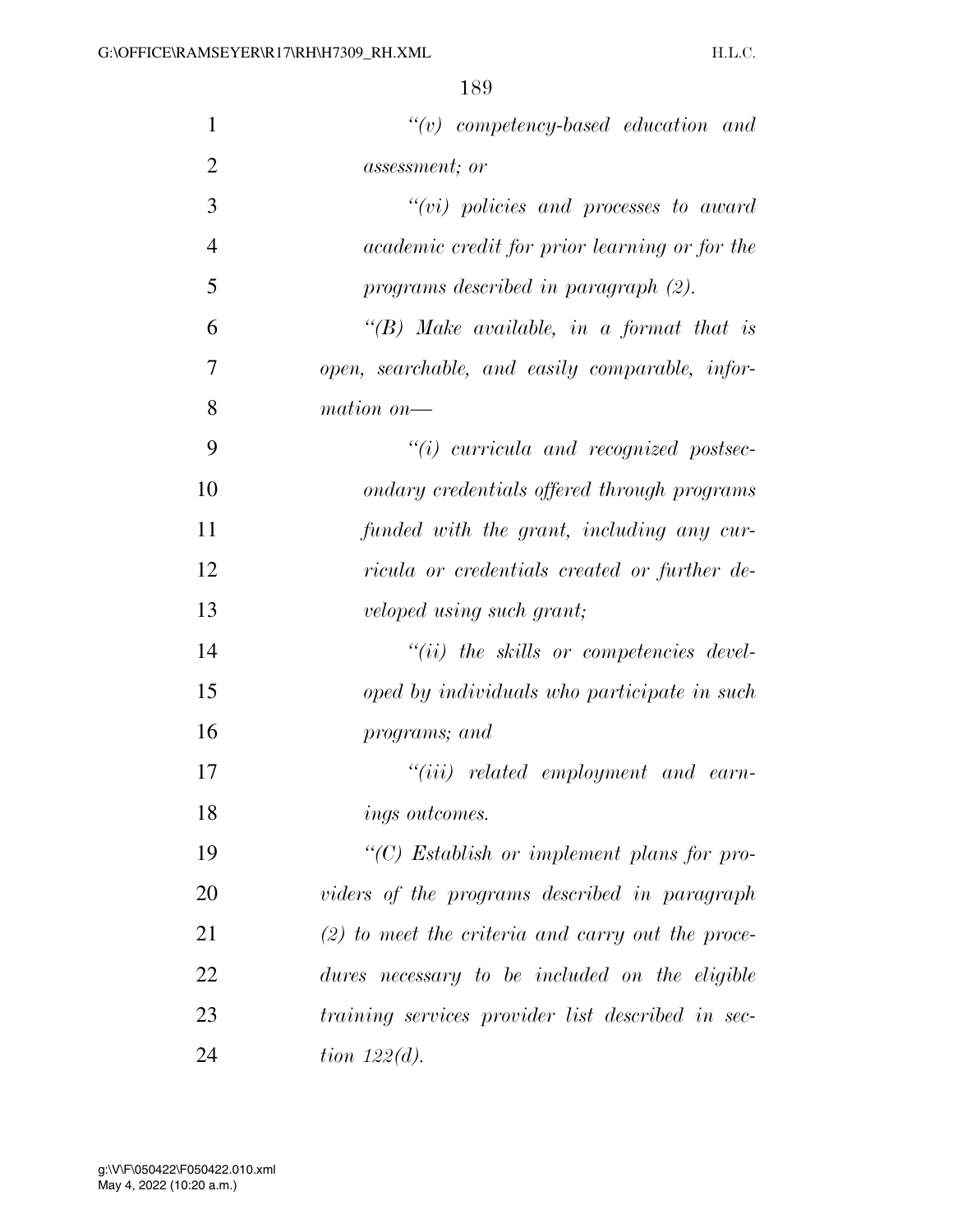*''(D) Purchase, lease, or refurbish special- ized equipment as necessary to carry out such programs.* 

 *''(E) Reduce or eliminate unmet financial need relating to participants' cost of attendance (as defined under section 472 of the Higher Edu- cation Act of 1965 (20 U.S.C. 1087ll)) in such programs.* 

 *''(4) ADMINISTRATIVE COST LIMIT.—An eligible institution may use not more than 10 percent of the funds received under this section for administrative costs, including costs related to collecting information, analysis, and coordination for purposes of subsection (f).* 

 *''(f) PERFORMANCE LEVELS AND PERFORMANCE RE-VIEWS.—* 

 *''(1) IN GENERAL.—The Secretary shall develop and implement guidance that establishes the levels of performance that are expected to be achieved by each community college and industry partnership funded with a grant under this section. Such performance levels shall be based on the following indicators: ''(A) Each of the primary indicators of per-*

*formance for adults described in section 116(b).*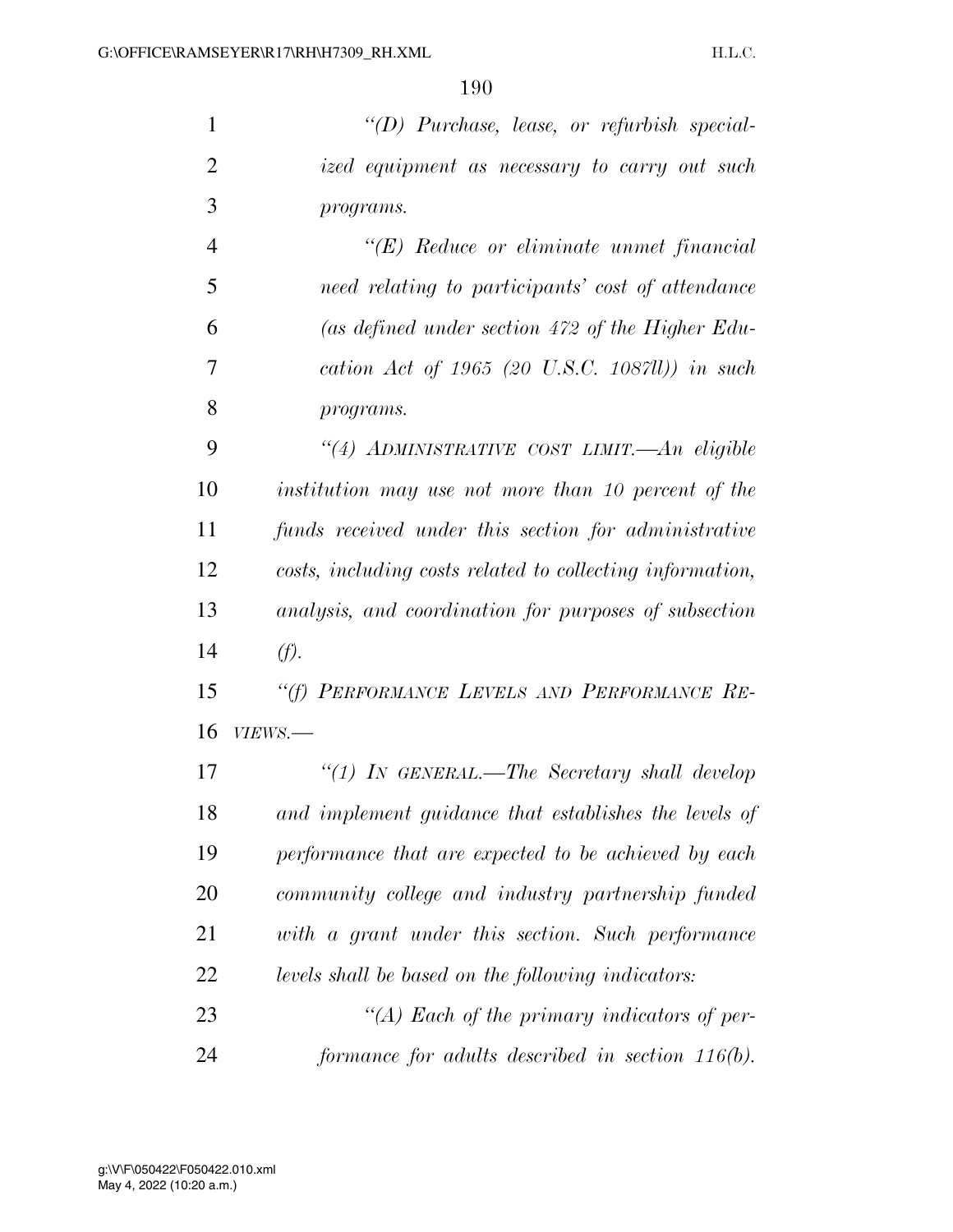| $\mathbf{1}$   | $\lq\lq B$ ) The extent to which the partnership  |
|----------------|---------------------------------------------------|
| $\overline{2}$ | built capacity by—                                |
| 3              | $"(i)$ increasing the breadth and depth           |
| $\overline{4}$ | of employer engagement and investment in          |
| 5              | educational and training programs in the          |
| 6              | in-demand industry sectors and occupations        |
| 7              | targeted by the partnership;                      |
| 8              | $``(ii)$ designing or implementing new            |
| 9              | and accelerated instructional techniques or       |
| 10             | technologies, including the use of advanced       |
| 11             | online and technology-enabled learning; and       |
| 12             | "(iii) increasing program and policy              |
| 13             | alignment across systems and decreasing           |
| 14             | duplicative services or service gaps.             |
| 15             | $\lq\lq C$ ) With respect to individuals who par- |
| 16             | ticipated in an education or training program     |
| 17             | funded with the grant—                            |
| 18             | $"(i)$ the percentage of participants who         |
| 19             | successfully completed a program; and             |
| 20             | $``(ii)$ of the participants who were in-         |
| 21             | cumbent workers at the time of enrollment         |
| 22             | in the program, the percentage who ad-            |
| 23             | vanced into higher-level positions during or      |
| 24             | after completing the program.                     |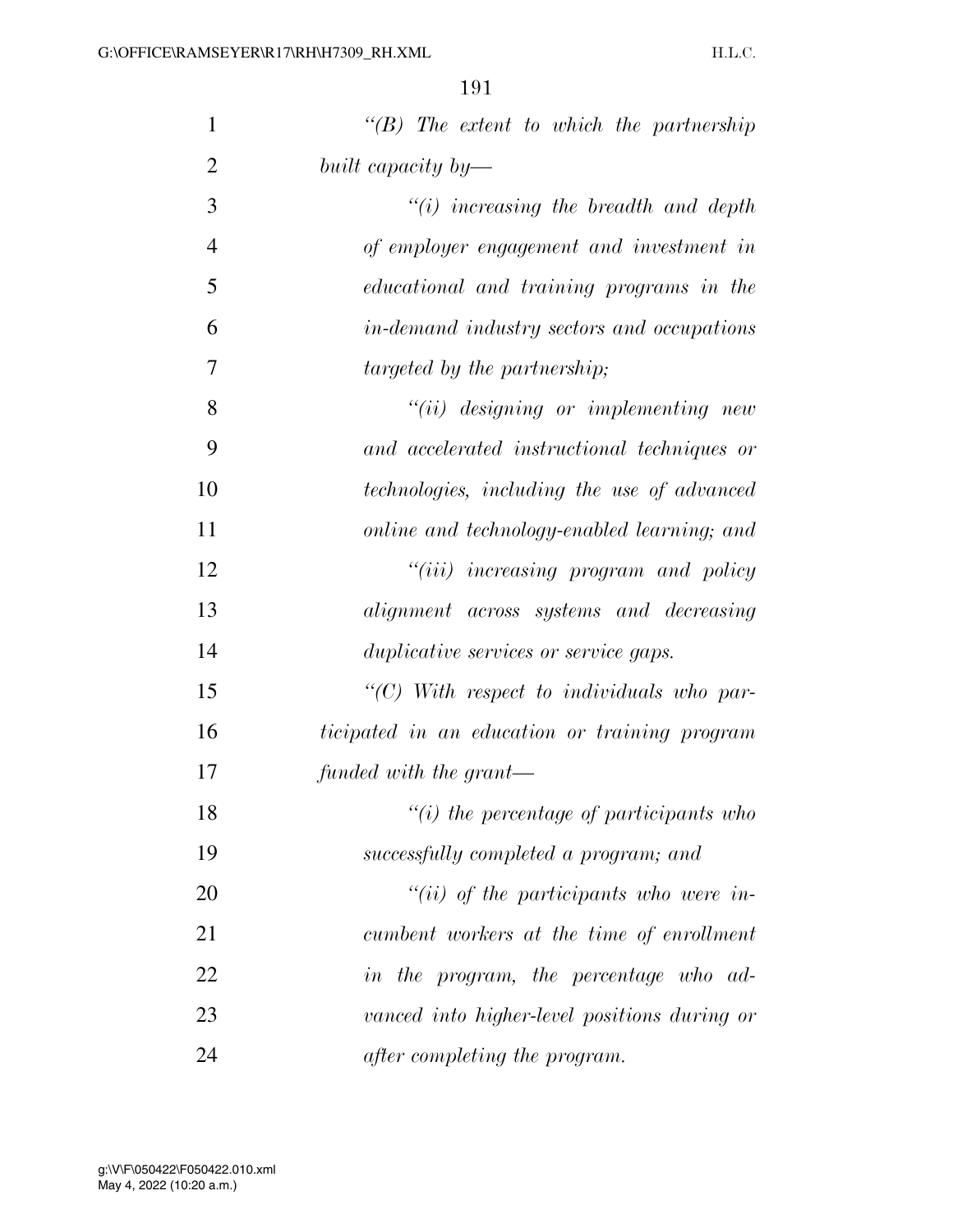| 1              | $\lq\lq D$ Such other indicators of performance      |
|----------------|------------------------------------------------------|
| $\overline{2}$ | as the Secretary determines appropriate.             |
| 3              | "(2) CONSULTATION AND DETERMINATION<br>OF            |
| $\overline{4}$ | PERFORMANCE LEVELS.-                                 |
| 5              | "(A) $CONSULTATION$ <i>developing the</i>            |
| 6              | performance levels under paragraph (1), the Sec-     |
| 7              | retary shall consult with each partnership fund-     |
| 8              | ed with a grant under this section.                  |
| 9              | "(B) DETERMINATION.—After completing                 |
| 10             | the consultation required under subparagraph         |
| 11             | $(A)$ , the Secretary shall separately determine the |
| 12             | performance levels that will apply to each part-     |
| 13             | nership taking into account—                         |
| 14             | $``(i)$ the expected performance levels of           |
| 15             | each eligible entity with respect to the goals       |
| 16             | described in subsection $(d)(2)(M)$ ; and            |
| 17             | $``(ii)$ local economic conditions in the            |
| 18             | <i>geographic area to be served by the partner-</i>  |
| 19             | ship, including differences in unemployment          |
| 20             | rates and job losses or gains in particular          |
| 21             | <i>industries.</i>                                   |
| 22             | "(C) NOTICE AND ACKNOWLEDGMENT.-                     |
| 23             | "(i) NOTICE.—The Secretary shall pro-                |
| 24             | vide each partnership with a written notifi-         |
| 25             | cation that sets forth the performance levels        |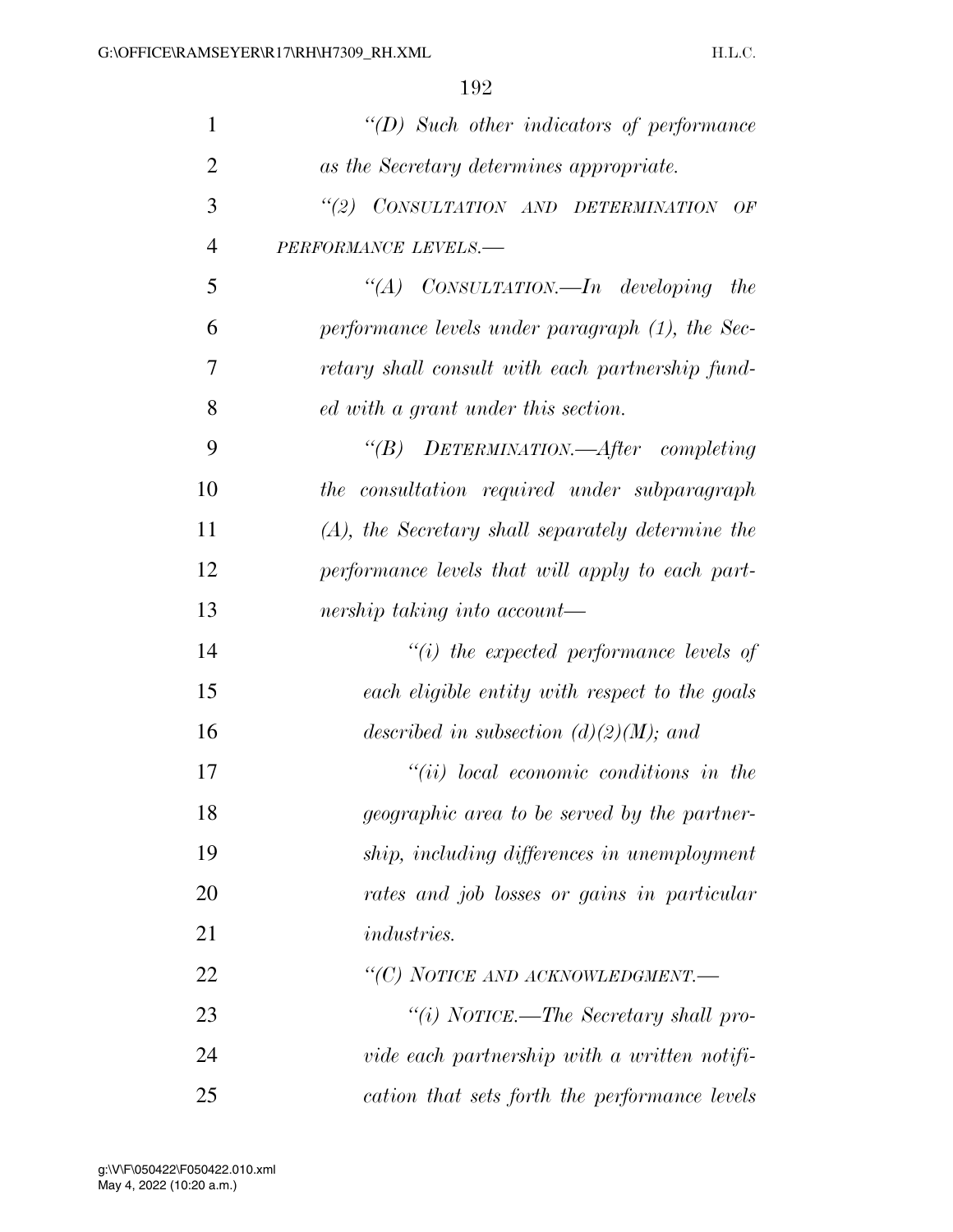| $\mathbf{1}$   | that will apply to the partnership, as deter-             |
|----------------|-----------------------------------------------------------|
| $\overline{2}$ | mined under subparagraph $(B)$ .                          |
| 3              | $``(ii) \quad ACKNOWLEDGMENT. \text{—After}$<br>$re-$     |
| $\overline{4}$ | ceiving the notification described in clause              |
| 5              | $(i)$ , each partnership shall submit to the              |
| 6              | Secretary written confirmation that<br>the                |
| 7              | partnership                                               |
| 8              | $\lq (I)$ received the notification; and                  |
| 9              | "(II) agrees to be evaluated in ac-                       |
| 10             | cordance with the performance levels                      |
| 11             | set by the Secretary.                                     |
| 12             | "(3) PERFORMANCE REVIEWS. $-On$ an annual                 |
| 13             | basis during each year of the grant period, the Sec-      |
| 14             | retary shall evaluate the performance of each partner-    |
| 15             | ship funded with a grant under this section in a          |
| 16             | manner consistent with paragraph (2).                     |
| 17             | (4)<br><b>FAILURE TO</b><br>MEET PERFORMANCE<br>LEV-      |
| 18             | ELS.—After conducting an evaluation under para-           |
| 19             | graph $(3)$ , if the Secretary determines that a partner- |
| 20             | ship did not achieve the performance levels applicable    |
| 21             | to the partnership under paragraph (2) the Secretary      |
| 22             | shall                                                     |
| 23             | $\lq\lq (A)$ provide technical assistance to<br>the       |
| 24             | partnership and                                           |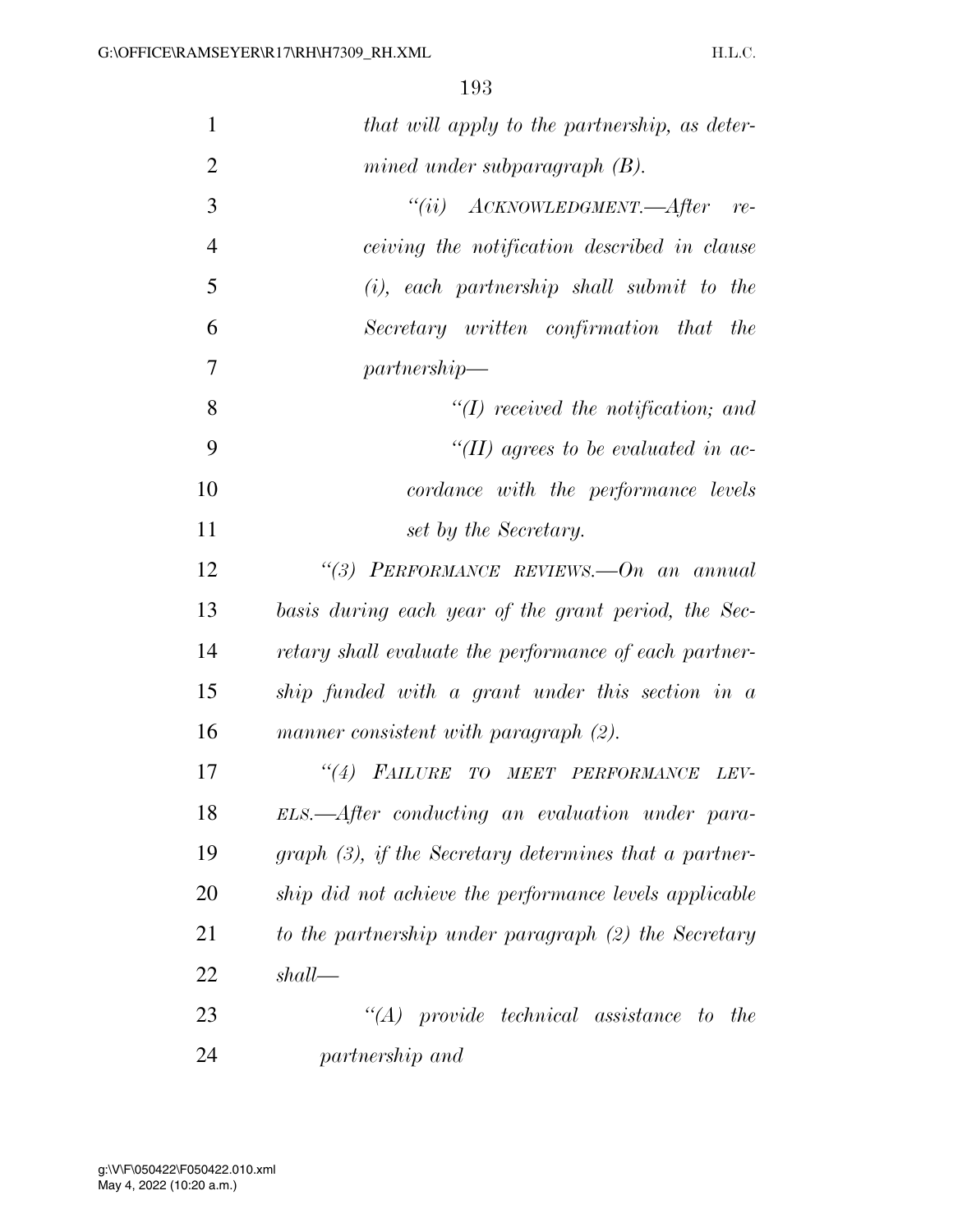| $\mathbf{1}$   | $\lq\lq B$ develop a performance improvement             |
|----------------|----------------------------------------------------------|
| $\overline{2}$ | plan for the partnership.                                |
| 3              | "(g) EVALUATIONS AND REPORTS.—                           |
| $\overline{4}$ | "(1) In GENERAL.—Not later than 5 years after            |
| 5              | the date on which the first grant is made under this     |
| 6              | section, the Secretary shall design and conduct an       |
| 7              | evaluation to determine the overall effectiveness of the |
| 8              | community college and industry partnerships funded       |
| 9              | under this section.                                      |
| 10             | $\lq$ (2) ELEMENTS.—The evaluation conducted             |
| 11             | under paragraph $(1)$ shall include an assessment of     |
| 12             | the general effectiveness of programs and activities     |
| 13             | supported by grants awarded under this section, in-      |
| 14             | cluding the extent to which the programs and activi-     |
| 15             | $ties-$                                                  |
| 16             | $\lq (A)$ developed new or expanded existing             |
| 17             | successful industry sector strategies, including         |
| 18             | the extent to which such partnerships deepened           |
| 19             | employer engagement and developed education              |
| 20             | and training programs that met industry skill            |
| 21             | needs;                                                   |
| 22             | $\lq\lq(B)$ created, expanded, or enhanced career        |
| 23             | pathways, including the extent to which the              |
| 24             | partnerships developed or improved competency-           |
| 25             | based education and assessment, credit for prior         |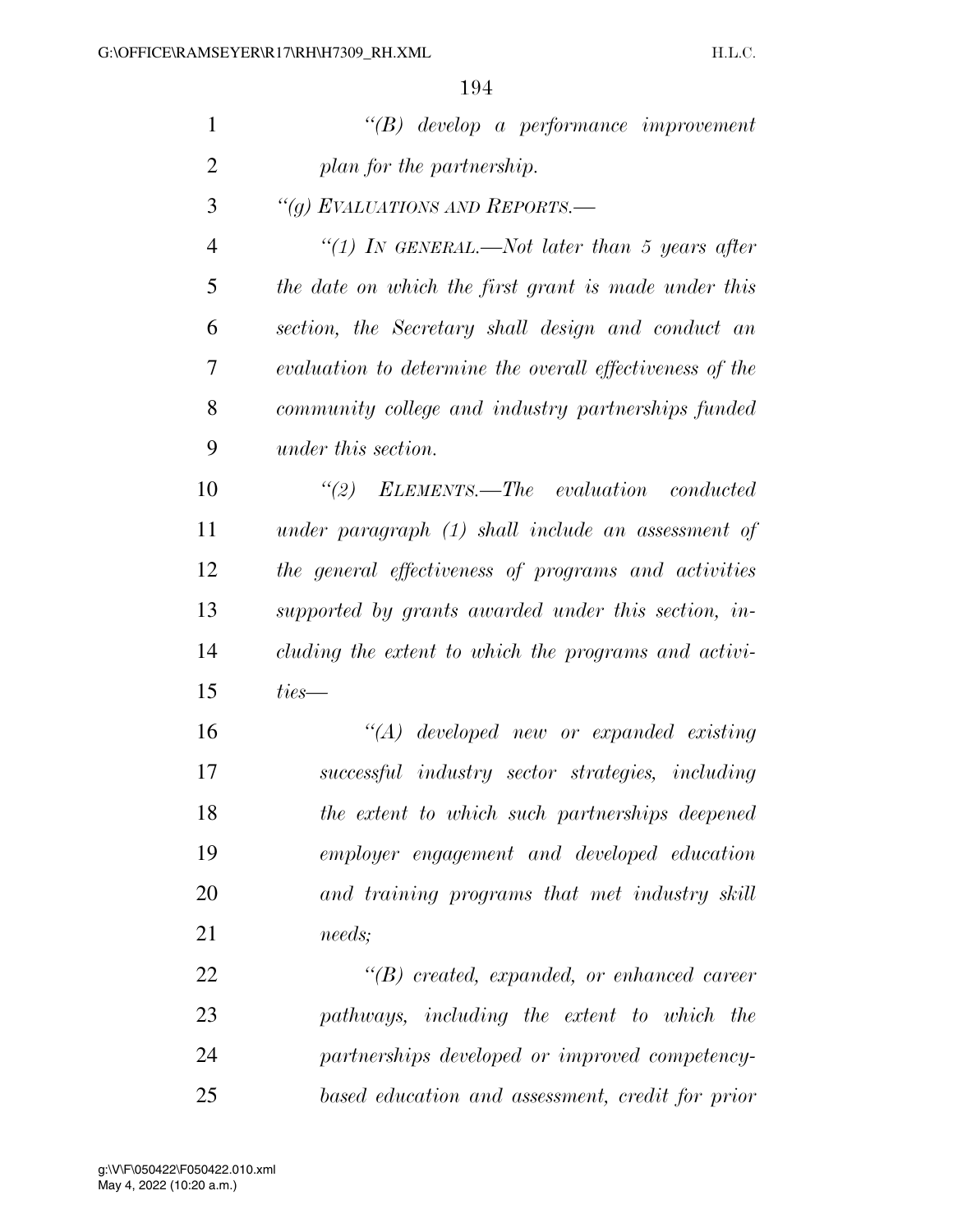| $\mathbf{1}$   | learning, modularized and self-paced curricula,     |
|----------------|-----------------------------------------------------|
| $\overline{2}$ | integrated education and career training, dual      |
| 3              | enrollment in secondary and postsecondary ca-       |
| $\overline{4}$ | reer pathways, stacked and latticed credentials,    |
| 5              | and online and distance learning;                   |
| 6              | $\lq\lq C$ created alignment between community      |
| 7              | colleges and the workforce development system;      |
| 8              | " $(D)$ assisted individuals with finding, re-      |
| 9              | taining, or advancing in employment;                |
| 10             | $\lq\lq (E)$ assisted individuals with earning rec- |
| 11             | ognized postsecondary credentials; and              |
| 12             | " $(F)$ served various demographic groups, in-      |
| 13             | cluding people of different geographic locations,   |
| 14             | ages, races, national origins, and sex.             |
| 15             | "(3) DESIGN REQUIREMENTS.—The evaluation            |
| 16             | under this subsection shall—                        |
| 17             | $\lq (A)$ be designed by the Secretary (acting      |
| 18             | through the Chief Evaluation Officer) in con-       |
| 19             | junction with the partnerships being evaluated;     |
| 20             | $\lq\lq B$ include analysis of participant feed-    |
| 21             | back and outcome and process measures; and          |
| 22             | "(C) use designs that employ the most rig-          |
| 23             | orous analytical and statistical methods that are   |
| 24             | reasonably feasible, such as the use of control     |
| 25             | groups.                                             |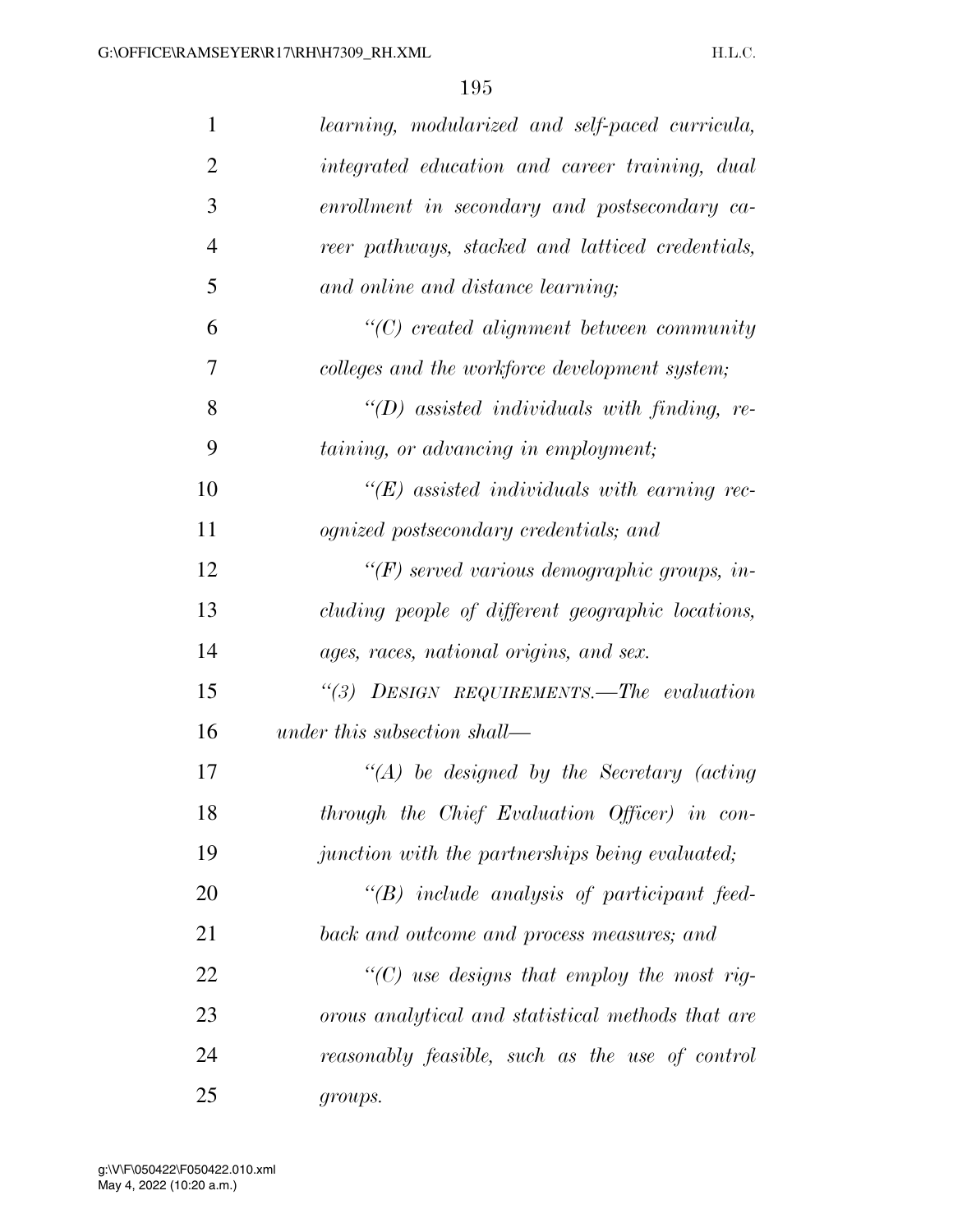| $\mathbf{1}$   | "(4) DATA ACCESSIBILITY.—The Secretary shall           |
|----------------|--------------------------------------------------------|
| $\overline{2}$ | make available on a publicty accessible website of the |
| 3              | Department of Labor any data collected as part of the  |
| $\overline{4}$ | evaluation under this subsection. Such data shall be   |
| 5              | made available in an aggregated format that does not   |
| 6              | reveal personally identifiable information.            |
| 7              | "(5) PUBLICATION AND REPORTING OF EVALUA-              |
| 8              | TION FINDINGS.—The Secretary (acting through the       |
| 9              | Chief Evaluation Officer) shall—                       |
| 10             | $\lq (A)$ in accordance with the timeline deter-       |
| 11             | mined to be appropriate by the Chief Evaluation        |
| 12             | Officer, publish an interim report on the pre-         |
| 13             | liminary results of the evaluation conducted           |
| 14             | under this subsection;                                 |
| 15             | "(B) not later than 60 days after the date             |
| 16             | on which the evaluation is completed under this        |
| 17             | subsection, submit to the Committee on Edu-            |
| 18             | cation and Labor of the House of Representatives       |
| 19             | and the Committee on Health, Education, Labor,         |
| 20             | and Pensions of the Senate a report on such            |
| 21             | evaluation; and                                        |
| 22             | $\lq\lq C$ ) not later than 90 days after such com-    |
| 23             | pletion date, publish and make the results of the      |
| 24             | evaluation available on a publicly accessible          |
| 25             | <i>website of the Department of Labor.</i>             |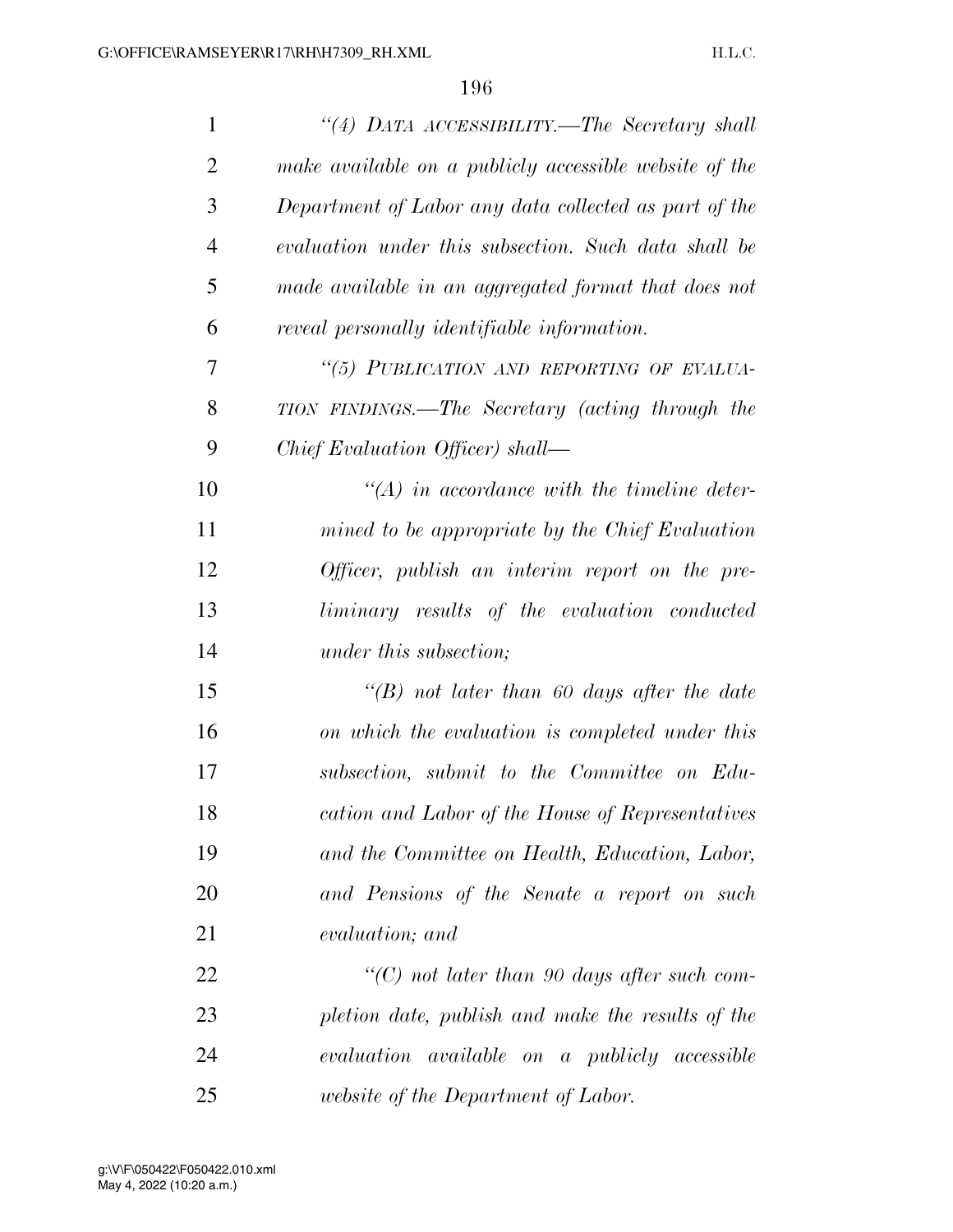| $\mathbf{1}$ | "(h) ANNUAL REPORTS.—The Secretary shall make                |
|--------------|--------------------------------------------------------------|
| 2            | available on a publicly accessible website of the Department |
| 3            | of Labor, in transparent, linked, open, and interoperable    |
| 4            | data formats, the following information:                     |
| 5            | $"(1)$ The performance of partnerships on the ca-            |
| 6            | pacity-building performance indicator set forth under        |
| 7            | subsection $(f)(1)(B)$ .                                     |
| 8            | "(2) The performance of partnerships on the par-             |
| 9            | ticipant outcome performance indicators set forth            |
| 10           | under subsection $(f)(1)(C)$ .                               |
| 11           | $\lq(3)$ The number of individuals enrolled in em-           |
| 12           | ployment and training activities funded with a grant         |
| 13           | under this section.                                          |
| 14           | "(i) DEFINITIONS.—In this section:                           |
| 15           | "(1) COMMUNITY COLLEGE.—The term 'commu-                     |
| 16           | nity college' means—                                         |
| 17           | $\lq (A)$ a public institution of higher edu-                |
| 18           | cation (as defined in section $101(a)$ of the High-          |
| 19           | er Education Act $(20 \text{ U.S.C. } 1001(a)), at$          |
| 20           | which—                                                       |
| 21           | $``(i)$ the highest degree awarded is an                     |
| 22           | <i>associate degree; or</i>                                  |
| 23           | $``(ii)$ an associate degree is the most                     |
| 24           | frequently awarded degree;                                   |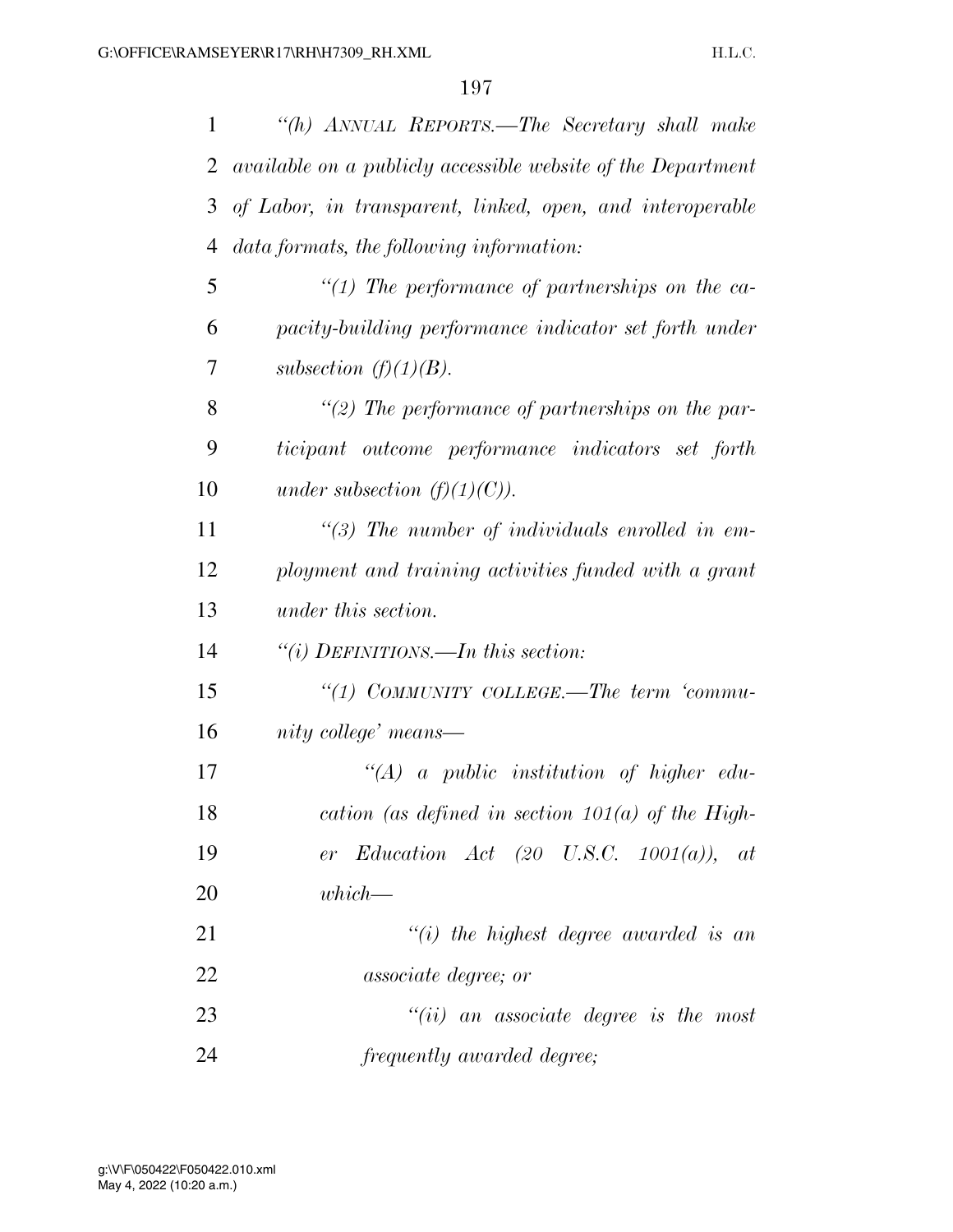| $\mathbf{1}$   | "(B) a branch campus of a 4-year public                  |
|----------------|----------------------------------------------------------|
| $\overline{2}$ | institution of higher education (as defined in sec-      |
| 3              | tion 101 of the Higher Education Act of 1965             |
| $\overline{4}$ | $(20 \text{ U.S.C. } 1001)$ , if, at such branch campus— |
| 5              | $``(i)$ the highest degree awarded is an                 |
| 6              | associate degree; or                                     |
| 7              | $``(ii)$ an associate degree is the most                 |
| 8              | frequently awarded degree;                               |
| 9              | "(C) a 2-year Tribal College or University               |
| 10             | (as defined in section 316(b)(3) of the Higher           |
| 11             | <i>Education Act of 1965 (20 U.S.C. 1059c(b)(3)))</i> ;  |
| 12             | or                                                       |
| 13             | "(D) a degree-granting Tribal College or                 |
| 14             | University (as defined in section 316(b)(3) of the       |
| 15             | Higher Education Act of 1965 (20 U.S.C.                  |
| 16             | $1059c(b)(3))$ at which—                                 |
| 17             | $``(i)$ the highest degree awarded is an                 |
| 18             | <i>associate degree; or</i>                              |
| 19             | $"(ii)$ an associate degree is the most                  |
| 20             | frequently awarded degree.                               |
| 21             | "(2) ELIGIBLE INSTITUTION.—The term 'eligible            |
| 22             | <i>institution'</i> means—                               |
| 23             | $\lq (A)$ a community college;                           |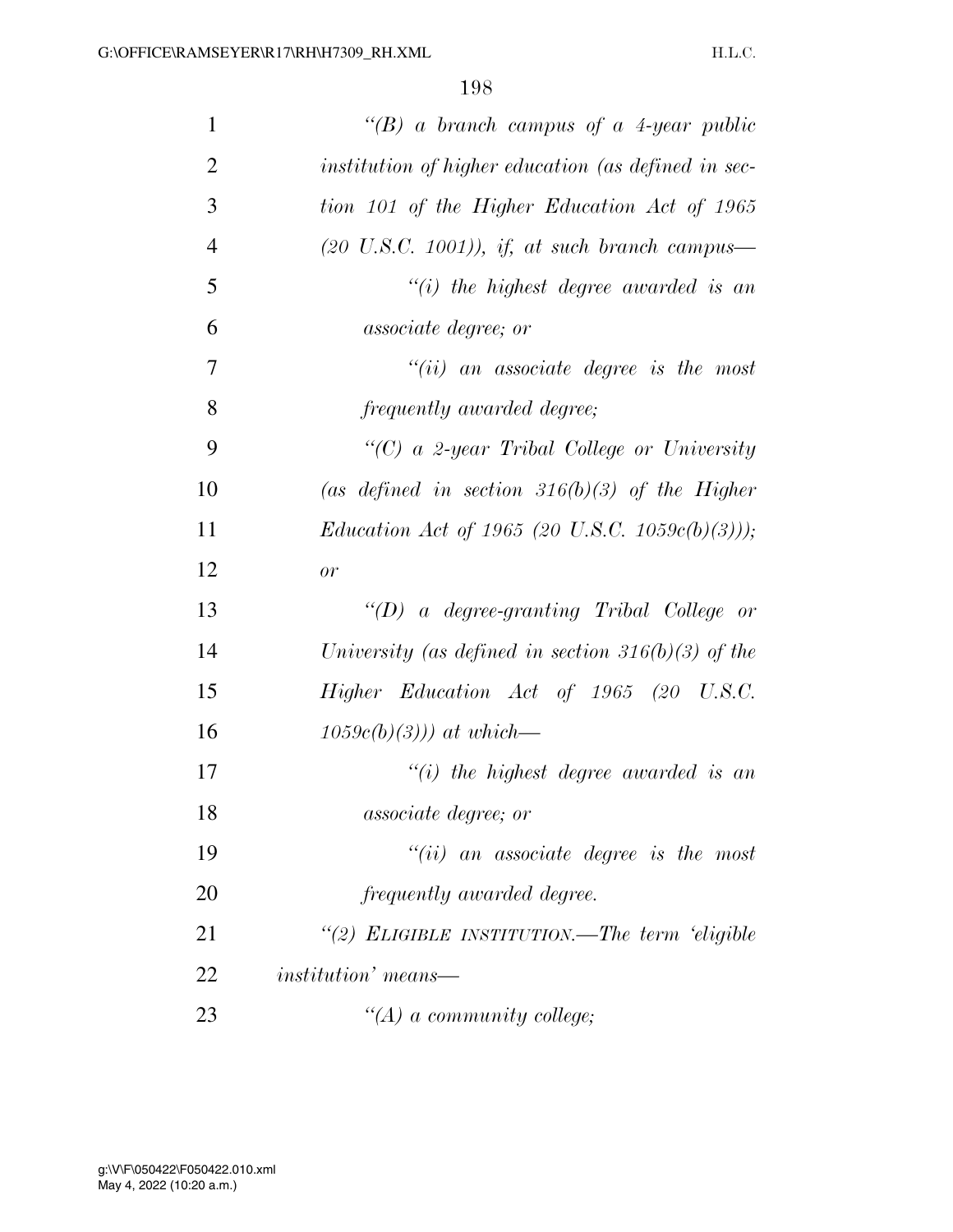| $\mathbf{1}$   | $\lq\lq(B)$ a postsecondary vocational institution               |
|----------------|------------------------------------------------------------------|
| $\overline{2}$ | (as defined in section 102(c) of the Higher Edu-                 |
| 3              | cation Act of 1965 (20 U.S.C. 1002(c))); or                      |
| $\overline{4}$ | $\lq\lq C$ a consortium of such colleges or insti-               |
| 5              | tutions.                                                         |
| 6              | SUPPLEMENT NOT SUPPLANT.-Funds<br>``(j)<br>made                  |
| 7              | <i>available under this section shall be used to supplement,</i> |
| 8              | and not supplant other Federal, State, and local public          |
| 9              | funds made available for carrying out the activities de-         |
| 10             | scribed in this section.                                         |
| 11             | "(k) AUTHORIZATION OF APPROPRIATIONS.—There                      |
| 12             | are authorized to be appropriated to carry out this sec-         |
| 13             | $tion$ —                                                         |
| 14             | "(1) \$100,000,000 for fiscal year 2023;                         |
| 15             | "(2) \$110,000,000 for fiscal year 2024;                         |
| 16             | "(3) $$121,000,000$ for fiscal year 2025;                        |
| 17             | "(4) \$133,000,000 for fiscal year 2026;                         |
| 18             | "(5) $$146,000,000$ for fiscal year 2027; and                    |
| 19             | "(6) \$161,000,000 for fiscal year 2028.".                       |
| 20             | SEC. 278. REENTRY EMPLOYMENT OPPORTUNITIES.                      |
| 21             | Subtitle D of title I (29 U.S.C. 3221 et seq.), as amend-        |
| 22             | ed by this Act, is further amended by inserting after section    |
| 23             | 172, as added by the preceding section, the following:           |
| 24             | "SEC. 173. REENTRY EMPLOYMENT OPPORTUNITIES.                     |
| 25             | "(a) PURPOSES.—The purposes of this section are—                 |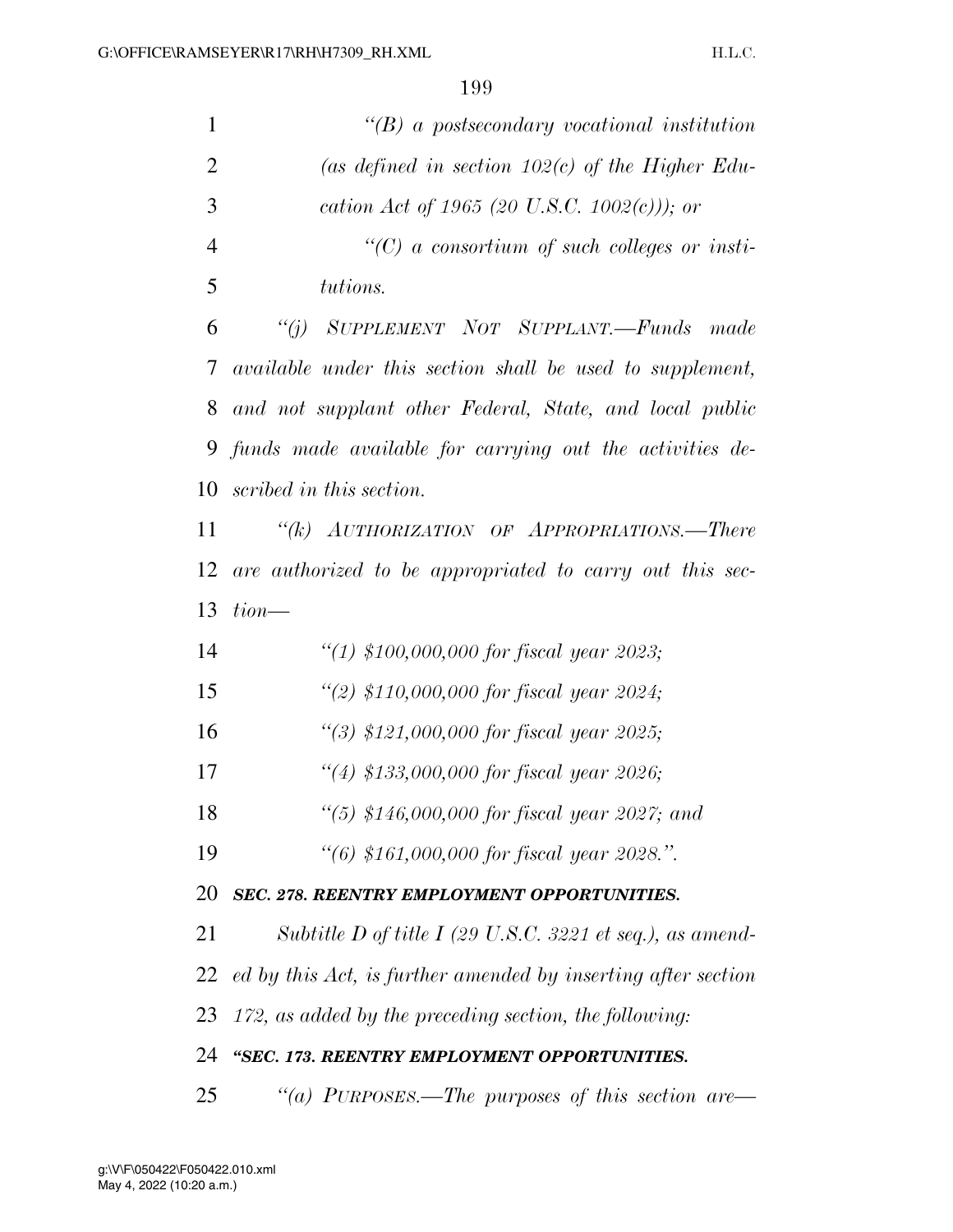| $\mathbf{1}$   | $"(1)$ to improve the employment, earnings, and        |
|----------------|--------------------------------------------------------|
| $\overline{2}$ | skill attainment, and reduce recidivism, of adults and |
| 3              | youth who have been involved with the justice system;  |
| $\overline{4}$ | $\lq(2)$ to prompt innovation and improvement in       |
| 5              | the reentry of justice-involved individuals into the   |
| 6              | workforce so that successful initiatives can be estab- |
| 7              | lished or continued and replicated; and                |
| 8              | $\lq(3)$ to further develop the evidence on how to     |
| 9              | improve employment, earnings, and skill attainment,    |
| 10             | and reduce recidivism of justice-involved individuals, |
| 11             | through rigorous evaluations of specific services pro- |
| 12             | vided, including how they affect different populations |
| 13             | and how they are best combined and sequenced.          |
| 14             | "(b) REENTRY EMPLOYMENT COMPETITIVE GRANTS,            |
| 15             | CONTRACTS, AND COOPERATIVE AGREEMENTS AUTHOR-          |
| 16             | IZED.-                                                 |
| 17             | "(1) IN GENERAL.—From the amounts appro-               |
| 18             | priated under subsection $(h)(1)$ and not reserved     |
| 19             | under subsection $(h)(2)$ , the Secretary-             |
| 20             | $\lq\lq (A)$ shall, on a competitive basis, make       |
| 21             | grants to, or enter into contracts or cooperative      |
| 22             | agreements with, eligible entities to implement        |
| 23             | reentry projects that serve eligible adults or eligi-  |
| 24             | ble youth; and                                         |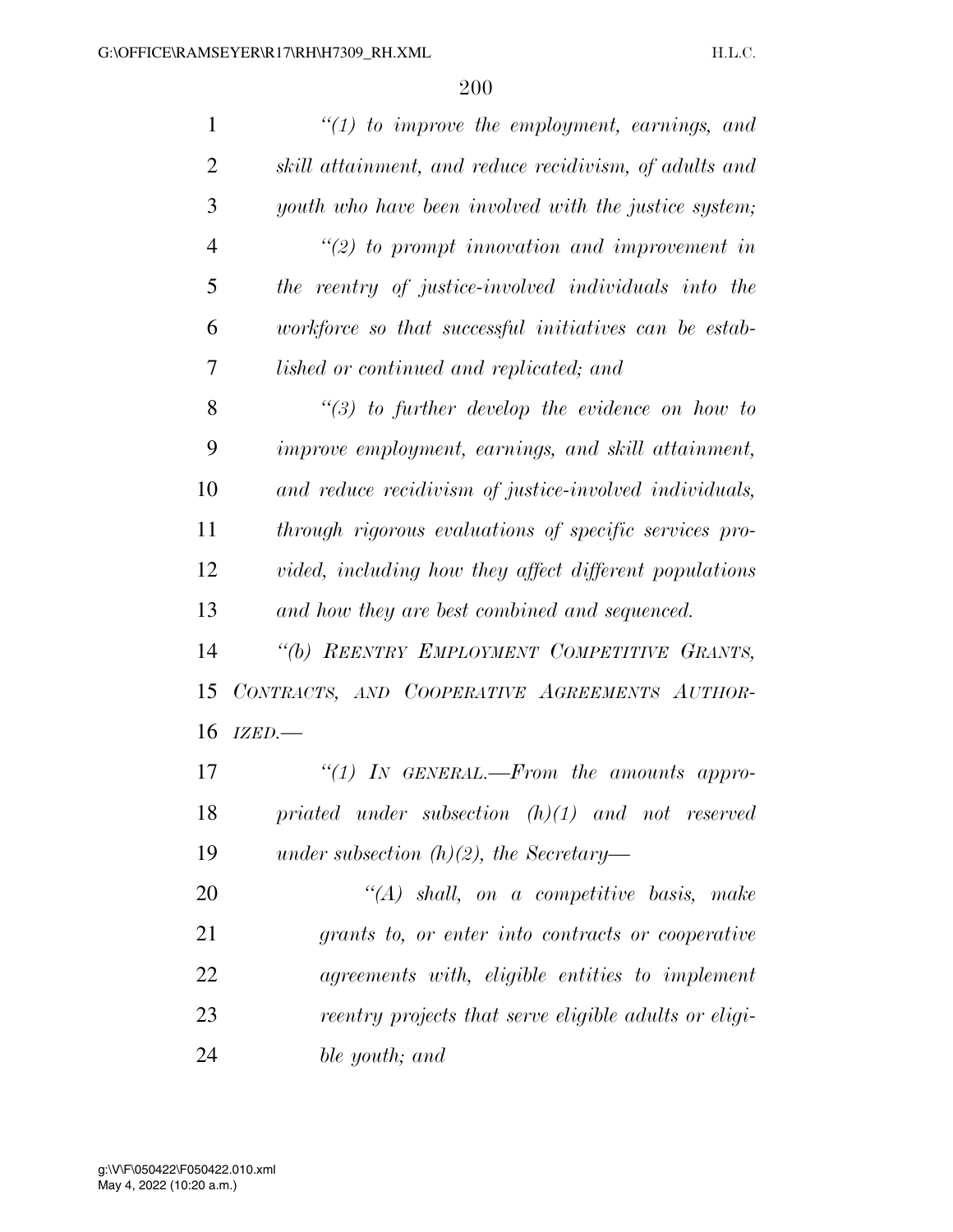| $\mathbf{1}$   | "(B) may use not more than 30 percent of                   |
|----------------|------------------------------------------------------------|
| $\overline{2}$ | such amounts to award funds under subpara-                 |
| 3              | $graph(A)$ to eligible entities that are national or       |
| $\overline{4}$ | regional intermediaries to-                                |
| 5              | $\lq\lq(i)$ implement the reentry projects de-             |
| 6              | scribed in subparagraph $(A)$ ; or                         |
| 7              | $``(ii)$ provide such funds to other eligi-                |
| 8              | ble entities—                                              |
| 9              | $\lq (I)$ to implement such reentry                        |
| 10             | projects; and                                              |
| 11             | "(II) to monitor and support such                          |
| 12             | <i>entities.</i>                                           |
| 13             | "(2) AWARD PERIODS.—The Secretary shall                    |
| 14             | award funds under this section for an initial period       |
| 15             | of not more than 4 years, and may renew such               |
| 16             | awards for additional 4-year periods.                      |
| 17             | "(3) PRIORITY.—In awarding funds under this                |
| 18             | section, the Secretary shall give priority to eligible en- |
| 19             | tities whose applications submitted under subsection       |
| 20             | $(c)$ demonstrate a commitment to use such funds to        |
| 21             | <i>implement reentry projects—</i>                         |
| 22             | $\lq (A)$ that will serve high-crime or high-pov-          |
| 23             | erty areas;                                                |
| 24             | that will enroll in such reentry<br>$\lq(B)$               |
| 25             | projects eligible youth or eligible adults—                |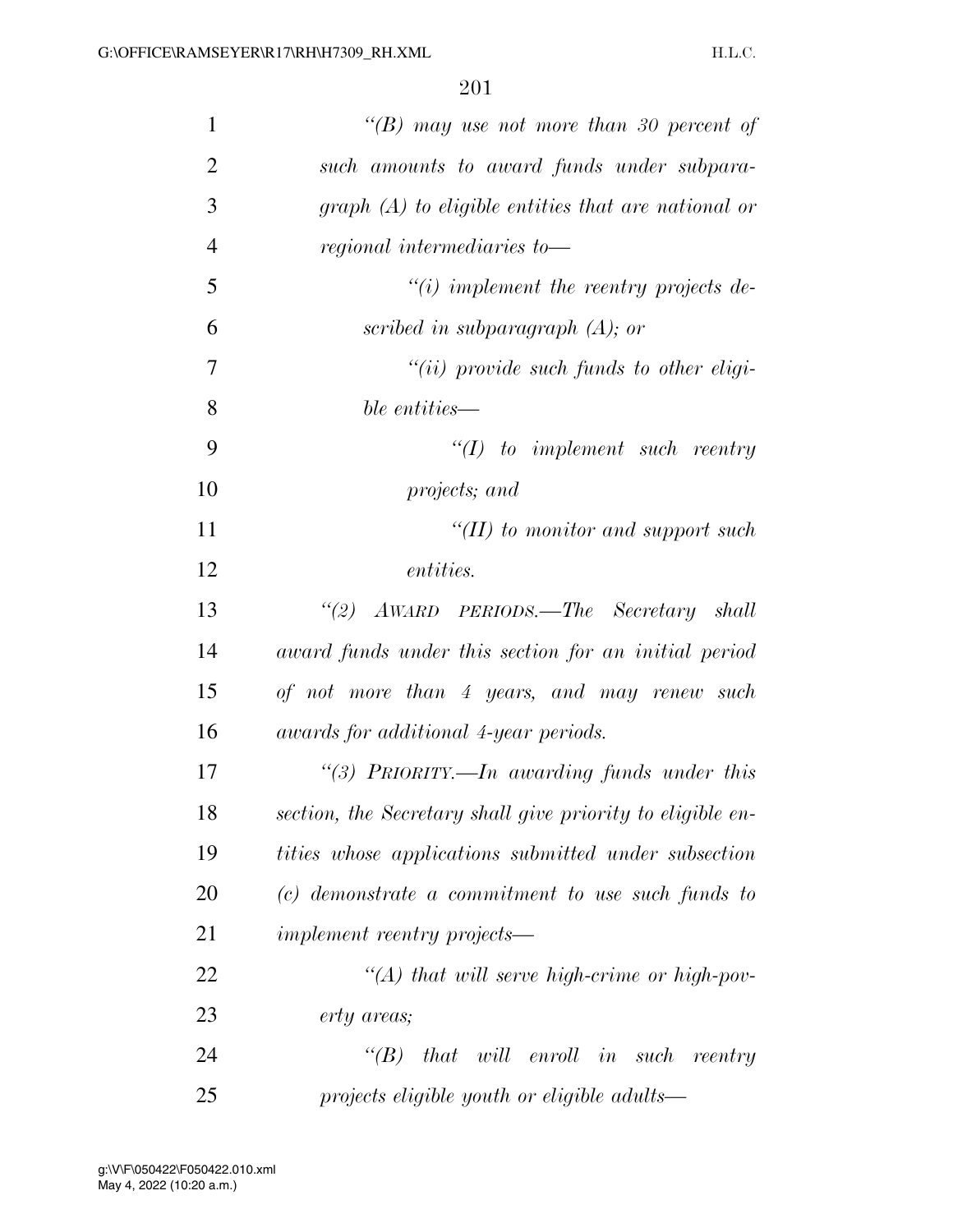| $\mathbf{1}$   | $"(i)$ prior to the release of such indi-           |
|----------------|-----------------------------------------------------|
| $\overline{2}$ | viduals from incarceration in a correctional        |
| 3              | <i>institution</i> ; <i>or</i>                      |
| $\overline{4}$ | "(ii) not later than 90 days after such             |
| 5              | <i>release</i> ;                                    |
| 6              | $\lq\lq C$ whose strategy and design are evi-       |
| 7              | dence-based;                                        |
| 8              | "(D) that establish partnerships with—              |
| 9              | $``(i) \; business\; or$                            |
| 10             | $``(ii)$ institutions of higher education to        |
| 11             | provide project participants with programs          |
| 12             | of study leading to recognized postsecondary        |
| 13             | credentials in in-demand occupations;               |
| 14             | $\lq\lq(E)$ that provide training services that are |
| 15             | designed to meet the basic requirements of an       |
| 16             | employer (including a group of employers) and       |
| 17             | are conducted with a commitment by the em-          |
| 18             | ployer to employ individuals upon successful        |
| 19             | completion of the training; or                      |
| 20             | $\lq\lq(F)$ that demonstrate a track record and     |
| 21             | ongoing commitment of developing, imple-            |
| 22             | menting, and refining reentry programs that in-     |
| 23             | clude employment, education, training, and sup-     |
| 24             | port services for adults and youth with current     |
| 25             | or prior justice system involvement.                |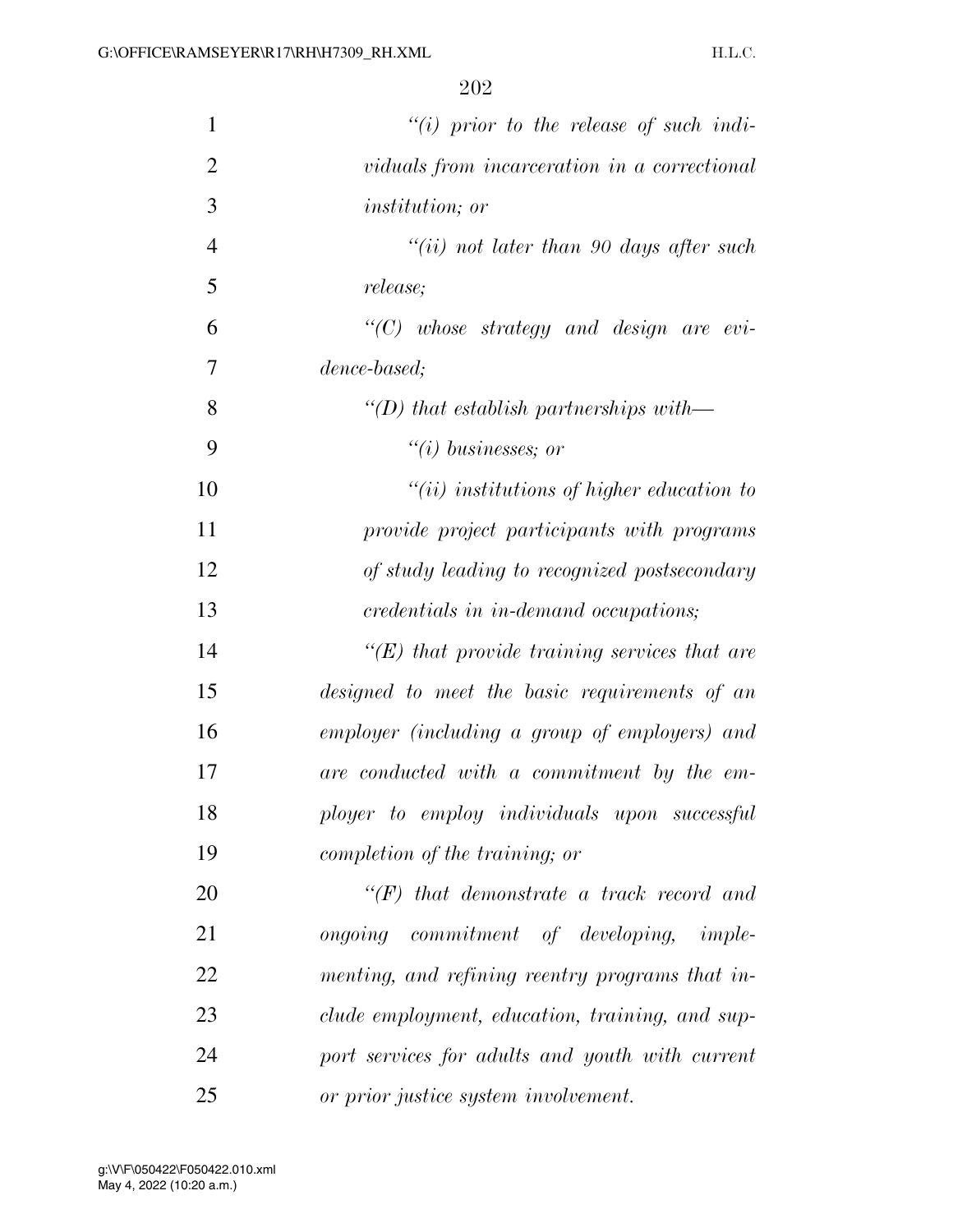| $\mathbf{1}$   | "(c) APPLICATION.-                                    |
|----------------|-------------------------------------------------------|
| $\overline{2}$ | "(1) FORM AND PROCEDURE.—To be qualified to           |
| 3              | receive funds under this section, an eligible entity  |
| $\overline{4}$ | shall submit an application at such time, and in such |
| 5              | manner, as determined by the Secretary, and con-      |
| 6              | taining the information described in paragraph (2).   |
| 7              | "(2) CONTENTS.—An application submitted by            |
| 8              | an eligible entity under paragraph (1) shall contain  |
| 9              | the following:                                        |
| 10             | "(A) A description of the eligible entity, in-        |
| 11             | cluding the experience of the eligible entity in      |
| 12             | providing employment and training services for        |
| 13             | justice-involved individuals.                         |
| 14             | $\lq (B)$ A description of the needs that will be     |
| 15             | addressed by the reentry project supported by the     |
| 16             | funds received under this section, and the target     |
| 17             | participant population and the geographic area        |
| 18             | to be served.                                         |
| 19             | "(C) A description of the proposed employ-            |
| 20             | ment and training activities and supportive           |
| 21             | services, if applicable, to be provided under such    |
| 22             | reentry project, and how such activities and serv-    |
| 23             | ices will prepare participants for employment in      |
| 24             | <i>in-demand industry sectors and occupations</i>     |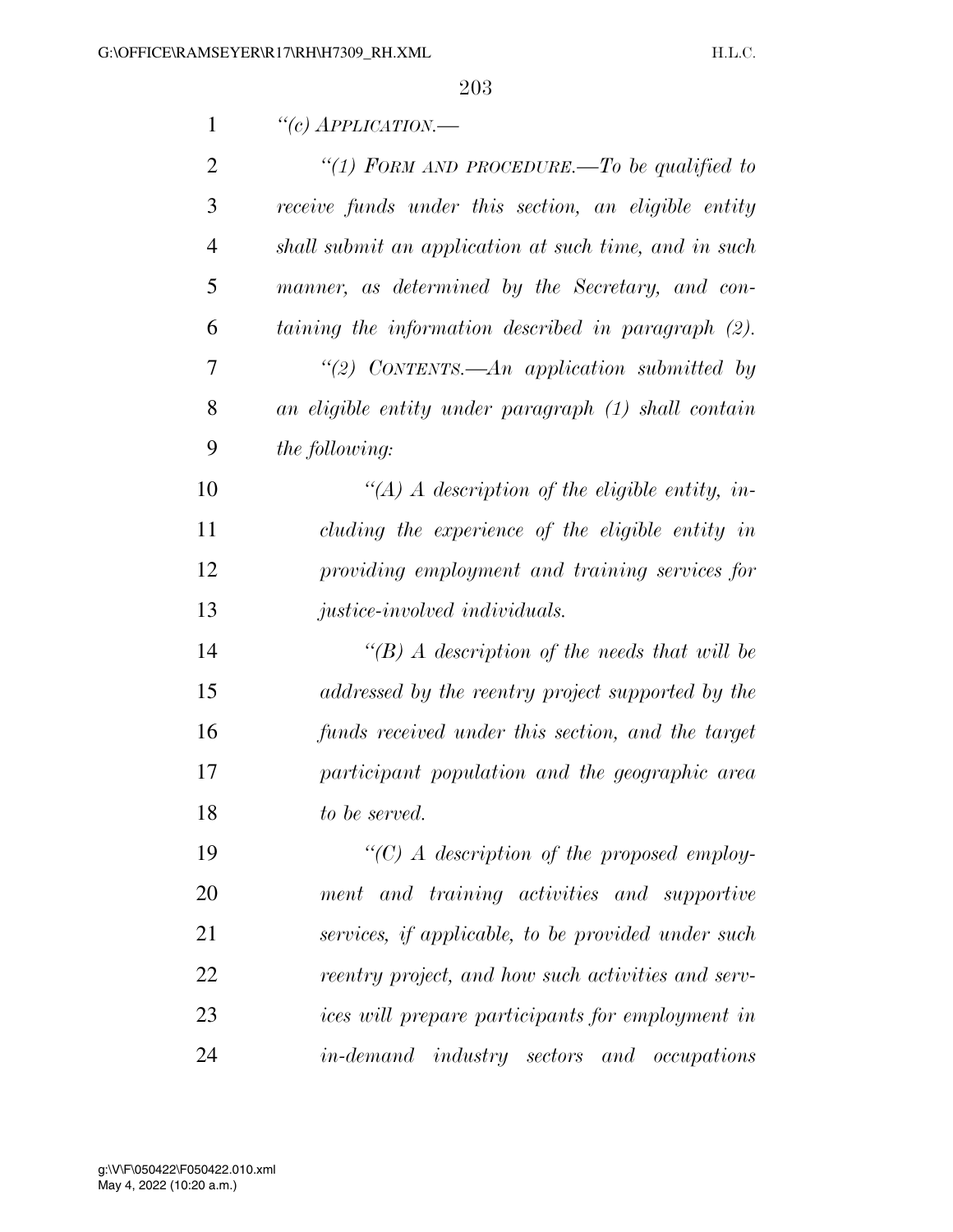| $\mathbf{1}$   | within the geographic area to be served by such    |
|----------------|----------------------------------------------------|
| $\overline{2}$ | reentry project.                                   |
| 3              | $\lq (D)$ The anticipated schedule for carrying    |
| $\overline{4}$ | out the activities proposed under the reentry      |
| 5              | project.                                           |
| 6              | "(E) A description of $-$                          |
| 7              | $\lq\lq(i)$ the partnerships the eligible entity   |
| 8              | will establish with agencies and entities          |
| 9              | within the criminal justice system, local          |
| 10             | boards and one-stops, community-based or-          |
| 11             | <i>ganizations, and employers (including local</i> |
| 12             | businesses) to provide participants of the re-     |
| 13             | entry project with work-based learning, job        |
| 14             | placement, and recruitment (if applicable);        |
| 15             | and                                                |
| 16             | $``(ii)$ how the eligible entity will co-          |
| 17             | ordinate its activities with other services        |
| 18             | and benefits available to justice-involved in-     |
| 19             | dividuals in the geographic area to be             |
| 20             | served by the reentry project.                     |
| 21             | $\lq (F)$ A description of the manner in which     |
| 22             | individuals will be recruited and selected for     |
| 23             | participation for the reentry project.             |
| 24             | $\lq\lq(G)$ A detailed budget and a description of |
| 25             | the system of fiscal controls, and auditing and    |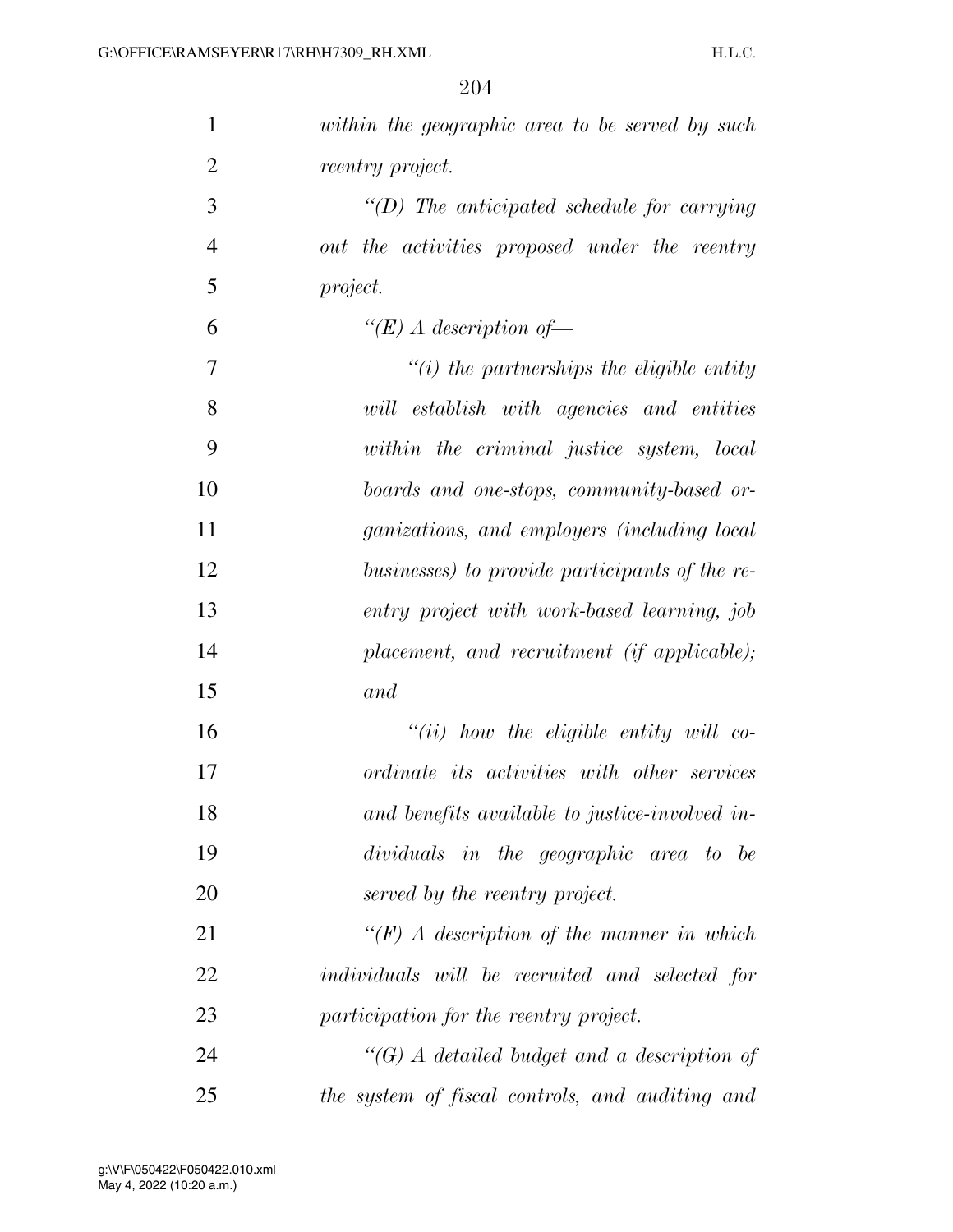| $\mathbf{1}$   | accountability procedures, that will be used to          |
|----------------|----------------------------------------------------------|
| $\overline{2}$ | ensure fiscal soundness for the reentry project.         |
| 3              | " $(H)$ A description of the expected levels of          |
| $\overline{4}$ | performance to be achieved with respect to the           |
| 5              | performance measures described in subsection             |
| 6              | (e).                                                     |
| 7              | $\lq (I)$ A description of the evidence-based            |
| 8              | practices the eligible entity will use in adminis-       |
| 9              | <i>tration of the reentry project.</i>                   |
| 10             | $\lq (J)$ An assurance that the eligible entity          |
| 11             | will collect, disaggregate by race, ethnicity, gen-      |
| 12             | der, and other participant characteristics, and          |
| 13             | report to the Secretary the data required with re-       |
| 14             | spect to the reentry project carried out by the eli-     |
| 15             | gible entity for purposes of the evaluation under        |
| 16             | <i>this section.</i>                                     |
| 17             | "(K) Any other information required by the               |
| 18             | Secretary.                                               |
| 19             | "(d) USES OF FUNDS.—                                     |
| 20             | "(1) In GENERAL.—An eligible entity that re-             |
| 21             | ceives funds under this section shall use such funds to  |
| 22             | implement a reentry project for eligible adults, eligi-  |
| 23             | ble youth, or both that provides one or more of the fol- |
| 24             | <i>lowing services:</i>                                  |
| 25             | $\lq (A)$ Supportive services.                           |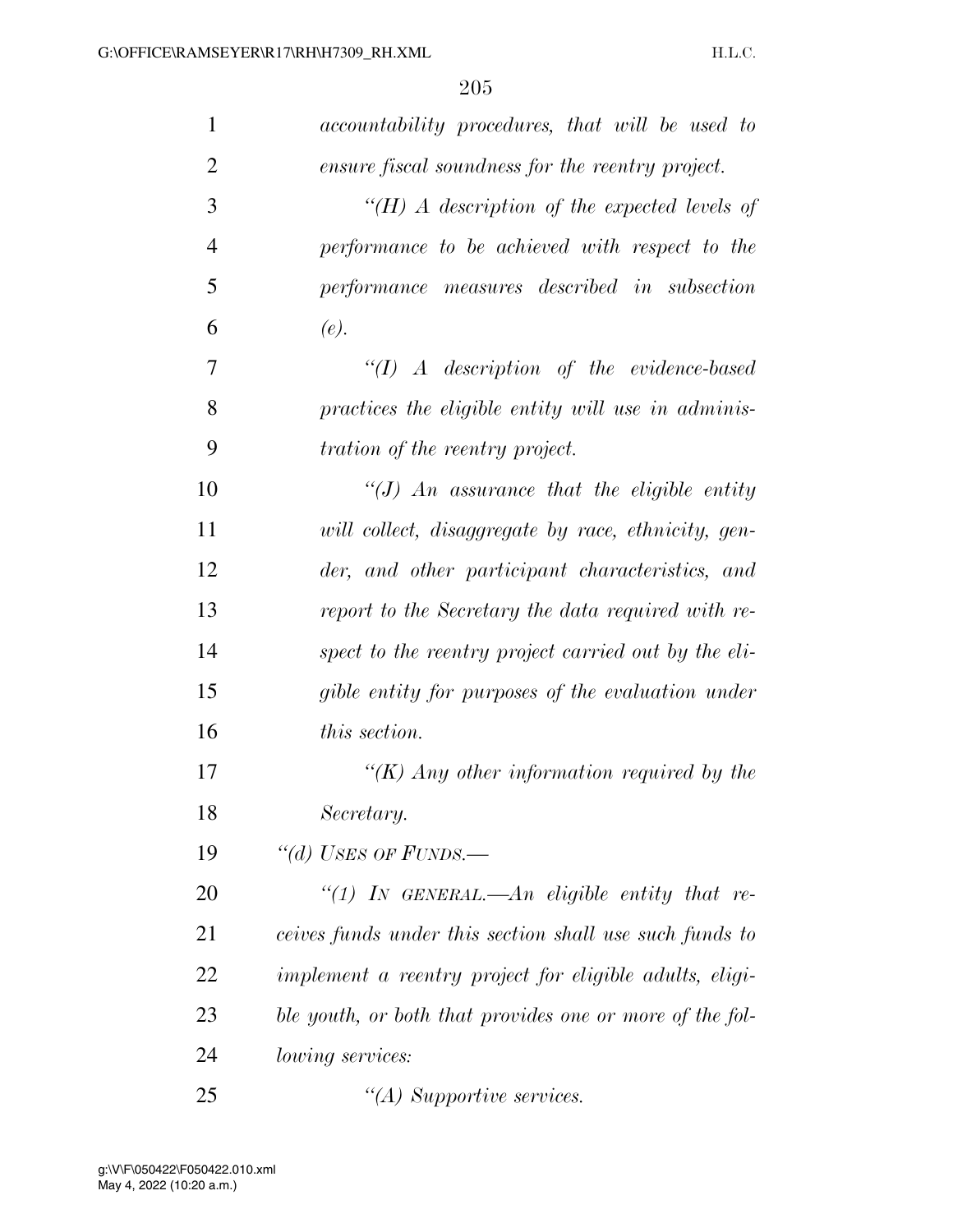| $\mathbf{1}$   | " $(B)$ For participants who are eligible              |
|----------------|--------------------------------------------------------|
| $\overline{2}$ | youth, one or more of the program elements list-       |
| 3              | ed in subparagraphs $(A)$ through $(N)$ of section     |
| $\overline{4}$ | $129(c)(2)$ .                                          |
| 5              | $\lq\lq C$ ) One or more of the individualized ca-     |
| 6              | reer services listed in subclause $(I)$ through $(IX)$ |
| 7              | of section $134(c)(2)(A)(xii)$ .                       |
| 8              | "(D) Follow-up services after placement in             |
| 9              | unsubsidized employment as described in section        |
| 10             | $134(c)(2)(A)(xiii)$ .                                 |
| 11             | " $(E)$ One or more of the training services"          |
| 12             | listed in clauses (i) through $(x)(i)$ in section      |
| 13             | $134(c)(3)(D)$ , including subsidized employment       |
| 14             | opportunities through transitional jobs.               |
| 15             | " $(F)$ Apprenticeship programs.                       |
| 16             | $\lq\lq G$ Education in digital literacy skills.       |
| 17             | $H$ ) Mentoring.                                       |
| 18             | $"(1)$ Provision of or referral to evidence-           |
| 19             | based mental health treatment by licensed practi-      |
| 20             | tioners.                                               |
| 21             | "(J) Assistance in obtaining employment as             |
| 22             | a result of the establishment and development by       |
| 23             | the eligible entity of relationships and networks      |
| 24             | with large and small employers.                        |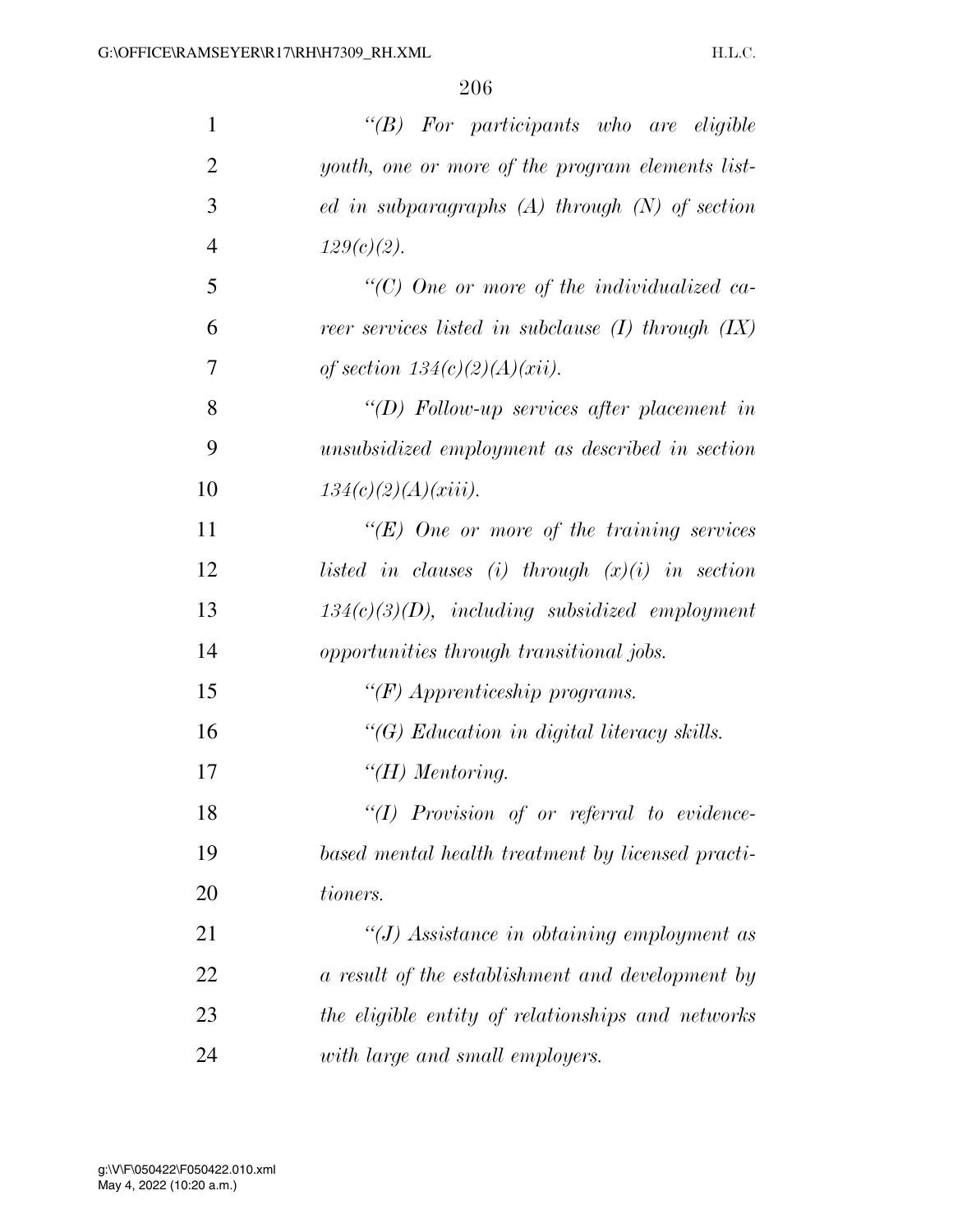| $\mathbf{1}$   | $\lq\lq (K)$ Assistance with driver's license rein-    |
|----------------|--------------------------------------------------------|
| $\overline{2}$ | statement and fees for driver's licenses and other     |
| 3              | necessary documents for employment.                    |
| $\overline{4}$ | " $(L)$ Provision of or referral to substance          |
| 5              | abuse treatment services, provided that funds          |
| 6              | awarded under this section are only used to pro-       |
| 7              | vide such services to participants who are unable      |
| 8              | to obtain such services through other programs         |
| 9              | providing such services.                               |
| 10             | $\lq (M)$ Assistance in obtaining employment           |
| 11             | as a result of the coordination by the eligible en-    |
| 12             | tity with employers to develop customized train-       |
| 13             | ing programs and on-the-job training.                  |
| 14             | "(2) ADMINISTRATIVE COST LIMIT.—An eligible            |
| 15             | entity may not use more than 10 percent of the funds   |
| 16             | received under this section for administrative costs,  |
| 17             | including for costs related to collecting information, |
| 18             | analysis, and coordination for purposes of subsection  |
| 19             | (e) or $(f)$ .                                         |
| 20             | "(e) LEVELS OF PERFORMANCE.-                           |
| 21             | "(1) ESTABLISHMENT OF LEVELS.-                         |
| 22             | "(A) IN GENERAL.—The Secretary shall es-               |
| 23             | tablish expected levels of performance for reentry     |
| 24             | projects funded this section for—                      |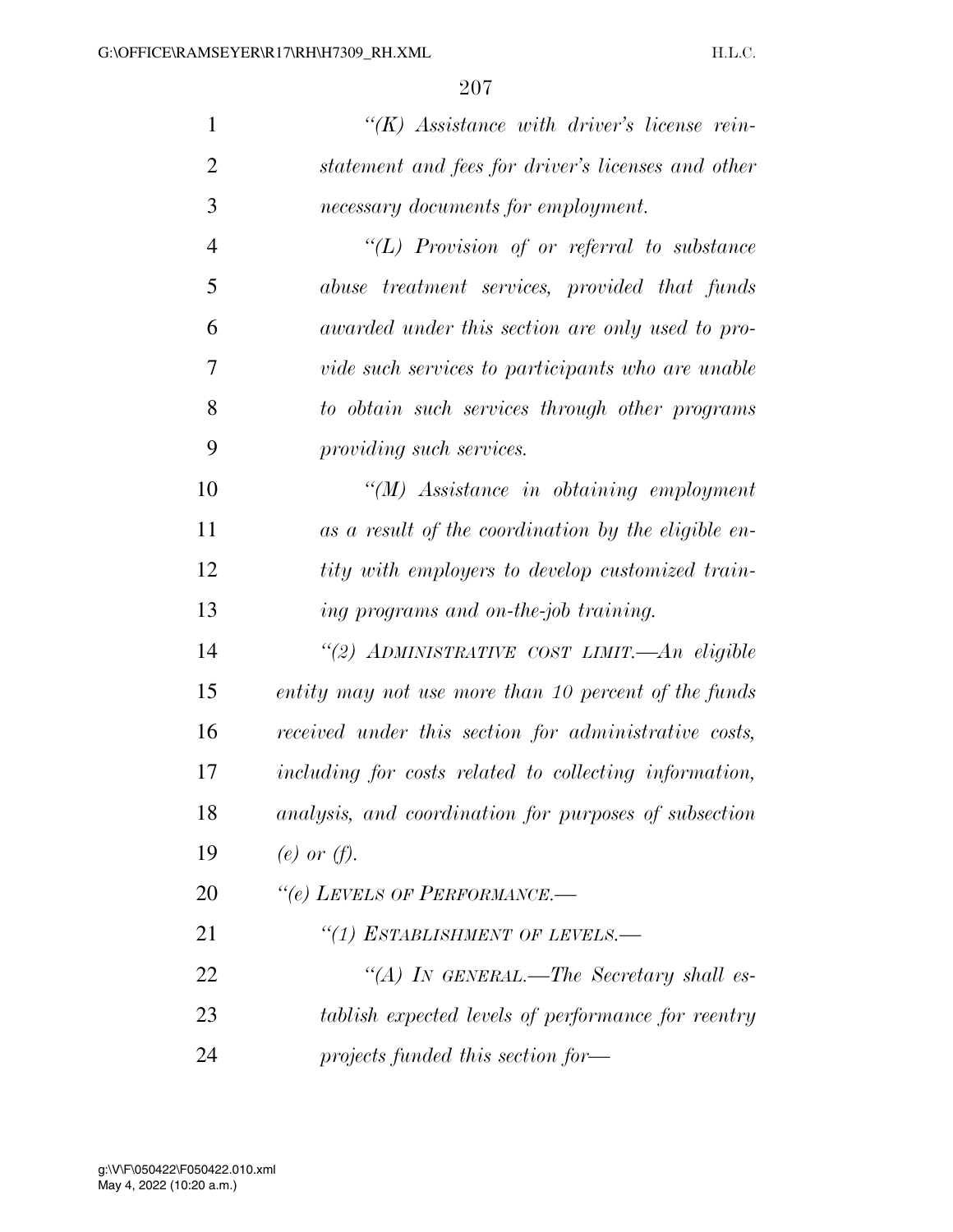| $\mathbf{1}$   | $"(i)$ each of the primary indicators of                  |
|----------------|-----------------------------------------------------------|
| $\overline{2}$ | performance for adults and youth described                |
| 3              | in section $116(b)$ ; and                                 |
| $\overline{4}$ | $"(ii)$ the additional performance indi-                  |
| 5              | cators described in paragraph (2).                        |
| 6              | $\lq\lq B$ UPDATES. The levels established                |
| 7              | under subparagraph $(A)$ shall be updated for             |
| 8              | each 4-year award period.                                 |
| 9              | "(2) ADDITIONAL INDICATORS OF PERFORM-                    |
| 10             | $\Delta NCE$ . In addition to the indicators described in |
| 11             | paragraph $(1)(A)(i)$ , the Secretary-                    |
| 12             | $\lq (A)$ shall establish an indicator of perform-        |
| 13             | ance for projects funded under this section with          |
| 14             | respect participant recidivism; and                       |
| 15             | $\lq (B)$ may establish other performance indi-           |
| 16             | cators for such projects as the Secretary deter-          |
| 17             | <i>mines appropriate.</i>                                 |
| 18             | "(3) AGREEMENT ON PERFORMANCE LEVELS.-                    |
| 19             | establishing and updating performance levels<br>In        |
| 20             | under paragraph (1), the Secretary shall reach agree-     |
| 21             | ment on such levels with the eligible entities receiving  |
| 22             | awards under this section that will be subject to such    |
| 23             | levels, based on factors including—                       |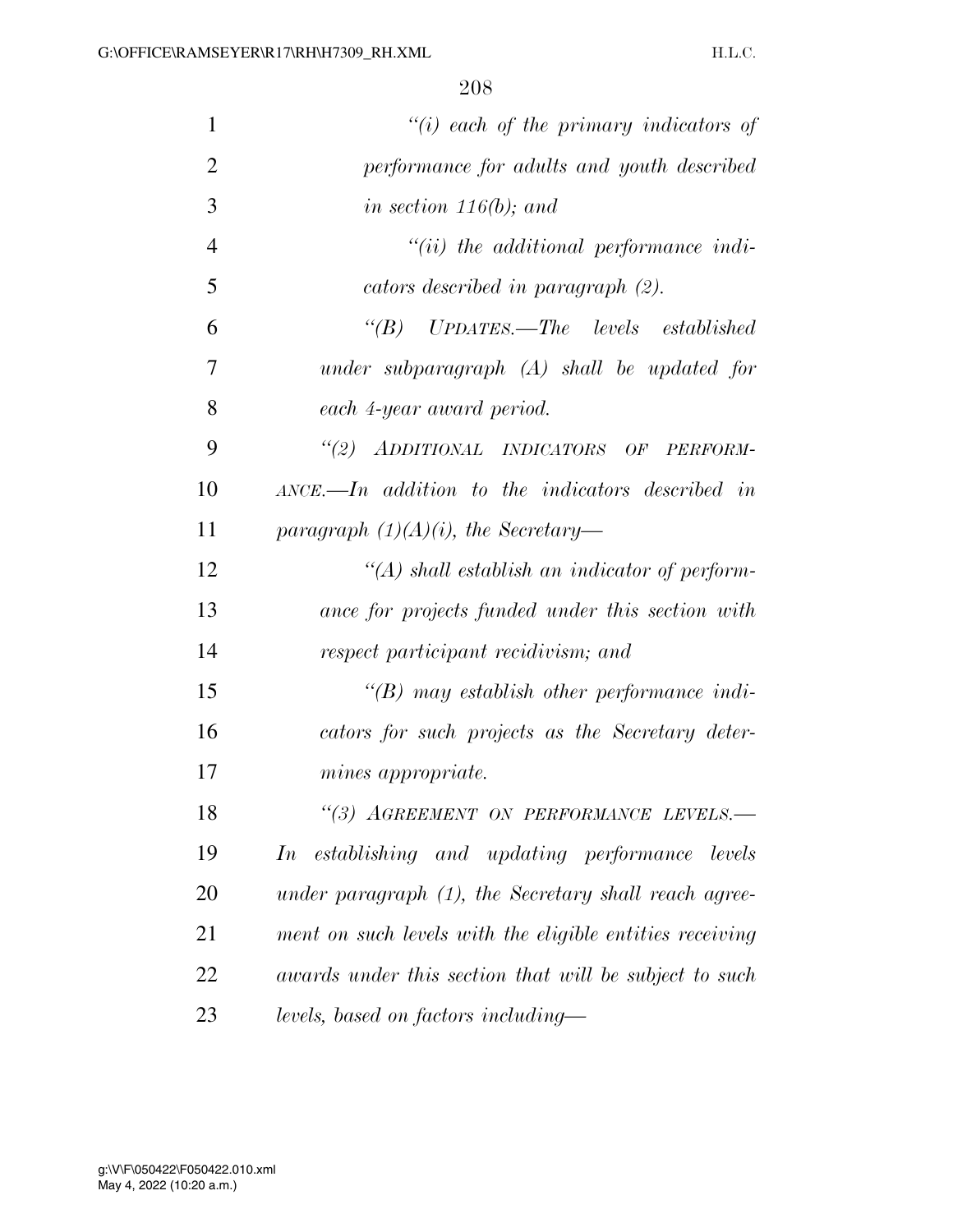| $\mathbf{1}$   | $\lq (A)$ the expected performance levels of each       |
|----------------|---------------------------------------------------------|
| $\overline{2}$ | such eligible entity described in the application       |
| 3              | submitted under subsection $(c)(2)(H);$                 |
| $\overline{4}$ | $\lq\lq B$ ) local economic conditions of the geo-      |
| 5              | graphic area to be served by each such eligible         |
| 6              | entity, including differences in unemployment           |
| 7              | rates and job losses or gains in particular indus-      |
| 8              | tries; and                                              |
| 9              | $"$ (C) the characteristics of the participants         |
| 10             | of the projects when the participants enter the         |
| 11             | $project \, involved, \, including-$                    |
| 12             | $\lq\lq(i)$ criminal records and indicators of          |
| 13             | poor work history;                                      |
| 14             | $"(ii)$ lack of work experience;                        |
| 15             | $``(iii)$ lack of educational or occupa-                |
| 16             | tional skills attainment;                               |
| 17             | " $(iv)$ low levels of literacy or English              |
| 18             | <i>proficiency</i> ;                                    |
| 19             | " $(v)$ disability status;                              |
| 20             | $``(vi)$ homelessness; and                              |
| 21             | $"(vii)$ receipt of public assistance.                  |
| 22             | "(4) FAILURE TO MEET PERFORMANCE<br>LEV-                |
| 23             | $ELS$ . In the case of an eligible entity that fails to |
| 24             | meet the performance levels established under para-     |
| 25             | $graph (1)$ for the reentry project involved for any    |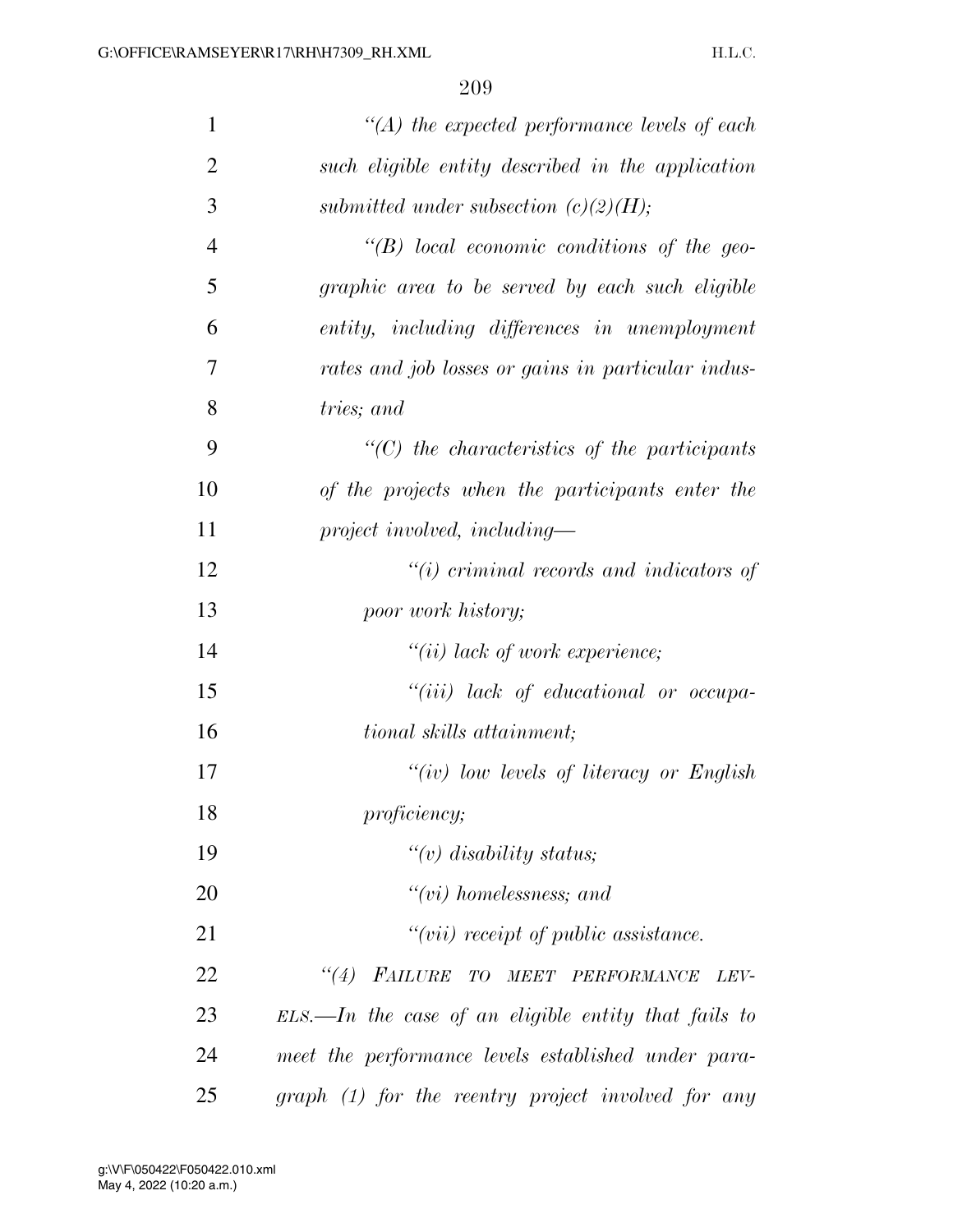| $\mathbf{1}$   | award year, the Secretary shall provide technical as-   |
|----------------|---------------------------------------------------------|
| $\overline{2}$ | sistance to the eligible entity, including the develop- |
| 3              | ment of a performance improvement plan.                 |
| $\overline{4}$ | "(f) EVALUATION OF REENTRY PROJECTS.-                   |
| 5              | "(1) In GENERAL.—Not later than 5 years after           |
| 6              | the first award of funds under this section is made,    |
| 7              | the Secretary (acting through the Chief Evaluation      |
| 8              | Officer) shall meet the following requirements:         |
| 9              | "(A) DESIGN AND CONDUCT OF EVALUA-                      |
| 10             | TION.—Design and conduct an evaluation to               |
| 11             | evaluate the effectiveness of the reentry projects      |
| 12             | funded under this section, which meets the re-          |
| 13             | quirements of paragraph (2), and includes an            |
| 14             | evaluation of each of the following:                    |
| 15             | "(i) The effectiveness of such projects in              |
| 16             | assisting individuals with finding employ-              |
| 17             | ment and maintaining employment at the                  |
| 18             | second quarter and fourth quarter after un-             |
| 19             | subsidized employment is obtained.                      |
| 20             | $``(ii)$ The effectiveness of such projects             |
| 21             | in assisting individuals with earning recog-            |
| 22             | nized postsecondary credentials.                        |
| 23             | $``(iii)$ The effectiveness of such projects            |
| 24             | in relation to their cost, including the ex-            |
| 25             | tent to which the projects improve reentry              |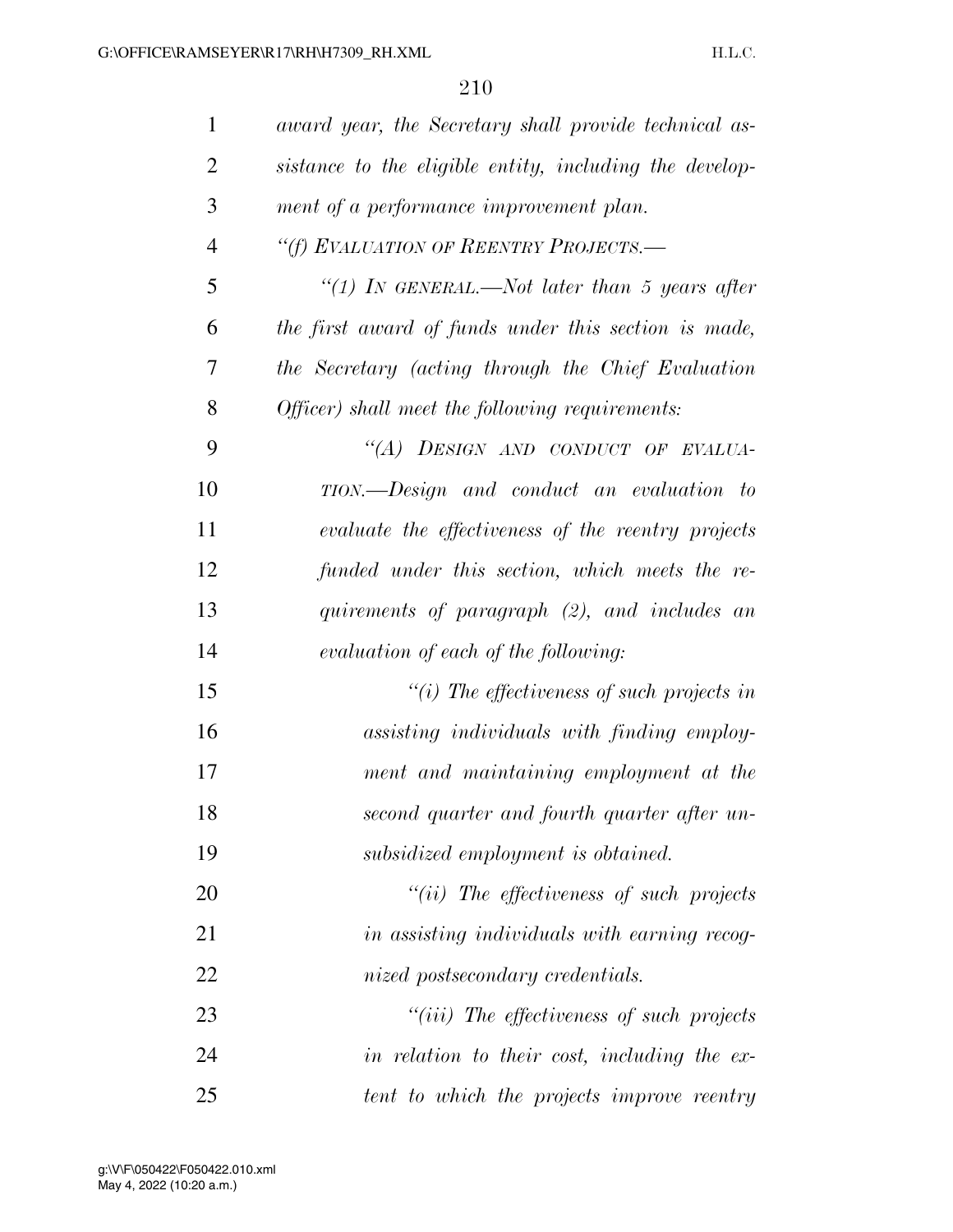| $\mathbf{1}$   | outcomes, including in wages earned, bene-        |
|----------------|---------------------------------------------------|
| $\overline{2}$ | fits provided by employers, career advance-       |
| 3              | ment, measurable skills gains, credentials        |
| $\overline{4}$ | earned, housing, health, and recidivism of        |
| 5              | participants in comparison to comparably          |
| 6              | situated individuals who did not partici-         |
| 7              | pate in such projects.                            |
| 8              | "(iv) The effectiveness of specific serv-         |
| 9              | ices and interventions provided and of the        |
| 10             | overall project design.                           |
| 11             | "(v) If applicable, the extent to which           |
| 12             | such projects meet the needs of various de-       |
| 13             | mographic groups, including people of dif-        |
| 14             | ferent geographic locations, ages, races, na-     |
| 15             | tional origins, sex, and criminal records,        |
| 16             | and individuals with disabilities.                |
| 17             | "(vi) If applicable, the appropriate se-          |
| 18             | quencing, combination, or concurrent struc-       |
| 19             | ture, of services for each subpopulation of       |
| 20             | <i>individuals</i> who are participants of such   |
| 21             | projects, such as the order, combination, or      |
| 22             | <i>concurrent structure and services in which</i> |
| 23             | transitional jobs and occupational skills         |
| 24             | training are provided, to ensure that such        |
| 25             | participants are prepared to fully benefit        |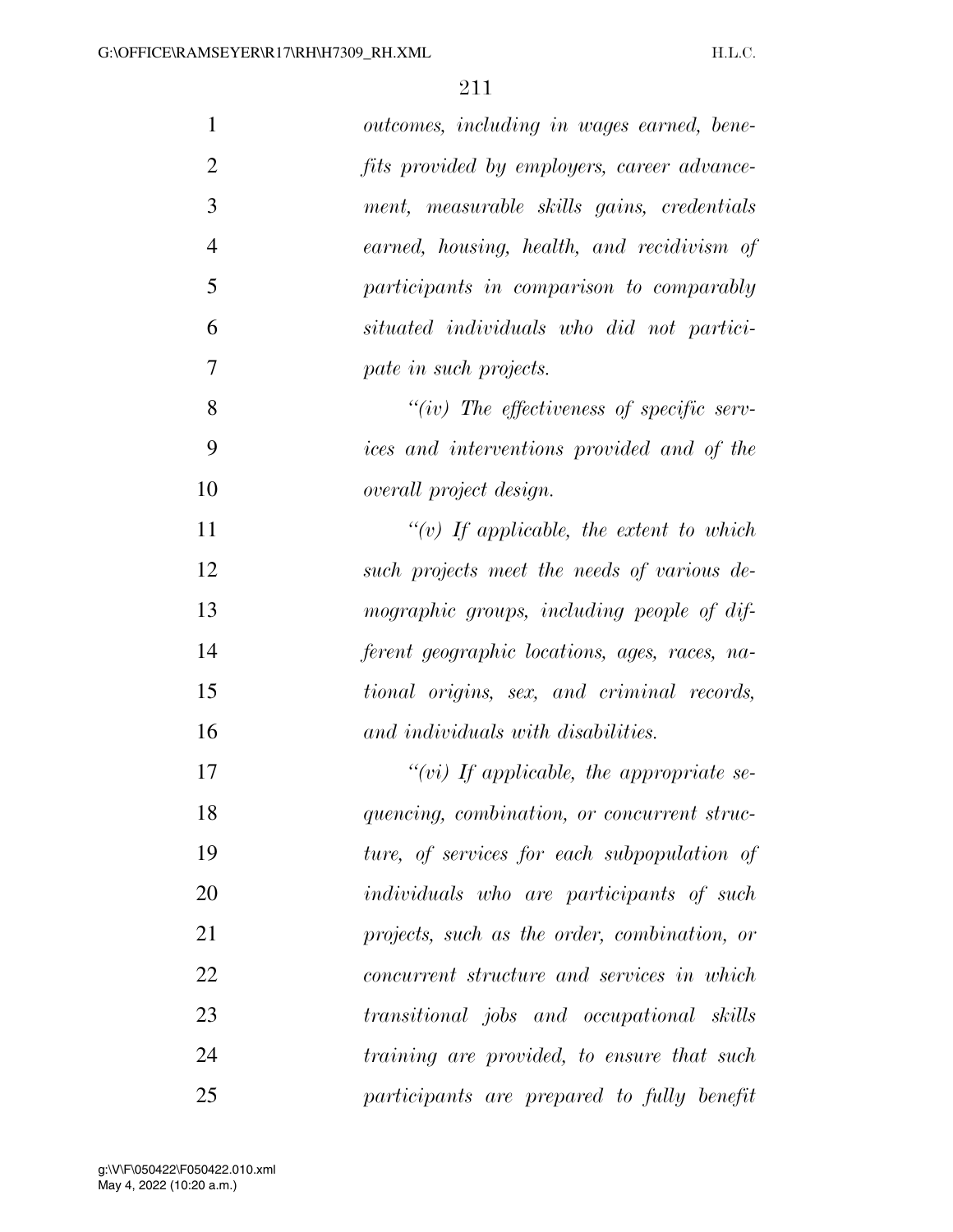| 1              | from employment and training services pro-          |
|----------------|-----------------------------------------------------|
| $\overline{2}$ | vided under the project.                            |
| 3              | $``(vii)$ Limitations or barriers to edu-           |
| 4              | cation and employment as a result of occu-          |
| 5              | pational or educational licensing restric-          |
| 6              | tions, access to financial aid, and access to       |
| 7              | housing.                                            |
| 8              | "(viii) The quality and effectiveness of            |
| 9              | technical assistance provided by the Sec-           |
| 10             | retary for implementing such projects.              |
| 11             | "(ix) Other elements that the Chief                 |
| 12             | Evaluation Officer may determine to be ap-          |
| 13             | <i>propriate.</i>                                   |
| 14             | "(B) DATA ACCESSIBILITY.—Make avail-                |
| 15             | able, on the publicly accessible website of the De- |
| 16             | partment of Labor, data collected during the        |
| 17             | course of evaluation under this subsection, in an   |
| 18             | aggregated format that does not provide person-     |
| 19             | ally identifiable information.                      |
| 20             | "(2) DESIGN REQUIREMENTS. $An$ evaluation           |
| 21             | under this subsection—                              |
| 22             | "(A) shall—                                         |
| 23             | $``(i)$ be designed by the Secretary (act-          |
| 24             | ing through the Chief Evaluation Officer) in        |
| 25             | conjunction with the eligible entities car-         |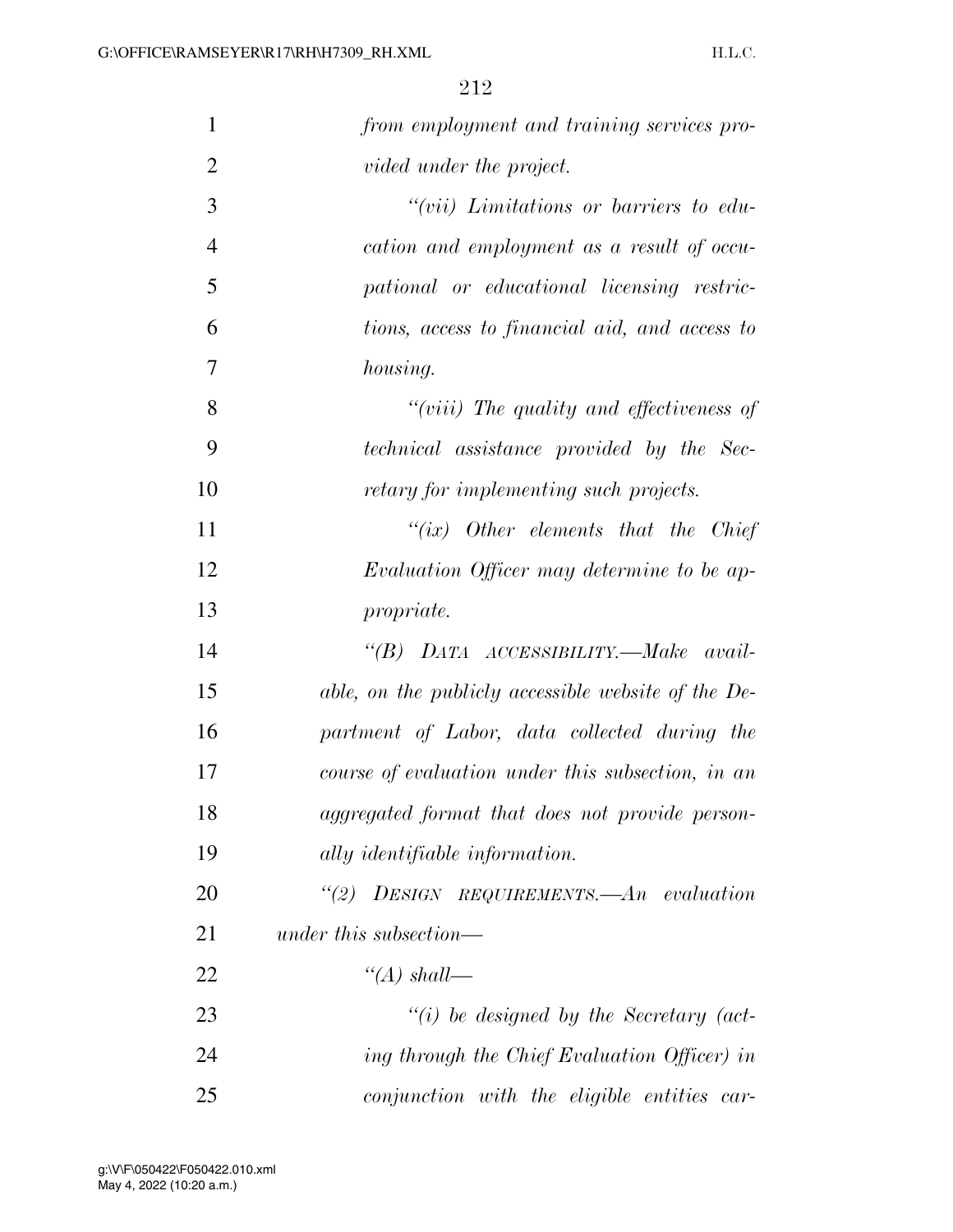| $\mathbf{1}$   | rying out the reentry projects being evalu-      |
|----------------|--------------------------------------------------|
| $\overline{2}$ | ated;                                            |
| 3              | $``(ii)$ include analysis of participant         |
| $\overline{4}$ | feedback and outcome and process measures;       |
| 5              | and                                              |
| 6              | $``(iii)$ use designs that employ the most       |
| 7              | rigorous analytical and statistical methods      |
| 8              | that are reasonably feasible, such as the use    |
| 9              | of control groups; and                           |
| 10             | "(B) may not—                                    |
| 11             | $"(i)$ collect personally identifiable in-       |
| 12             | formation, except to the extent such infor-      |
| 13             | mation is necessary to conduct the evalua-       |
| 14             | tion; or                                         |
| 15             | $``(ii)$ reveal or share personally identi-      |
| 16             | <i>fiable information.</i>                       |
| 17             | "(3) PUBLICATION AND REPORTING OF EVALUA-        |
| 18             | TION FINDINGS.—The Secretary (acting through the |
| 19             | Chief Evaluation Officer) shall—                 |
| 20             | $\lq (A)$ in accordance with the timeline deter- |
| 21             | mined to be appropriate by the Chief Evaluation  |
| 22             | Officer, publish an interim report on such eval- |
| 23             | <i>uation</i> ;                                  |
| 24             | "(B) not later than 90 days after the date       |
| 25             | on which any evaluation is completed under this  |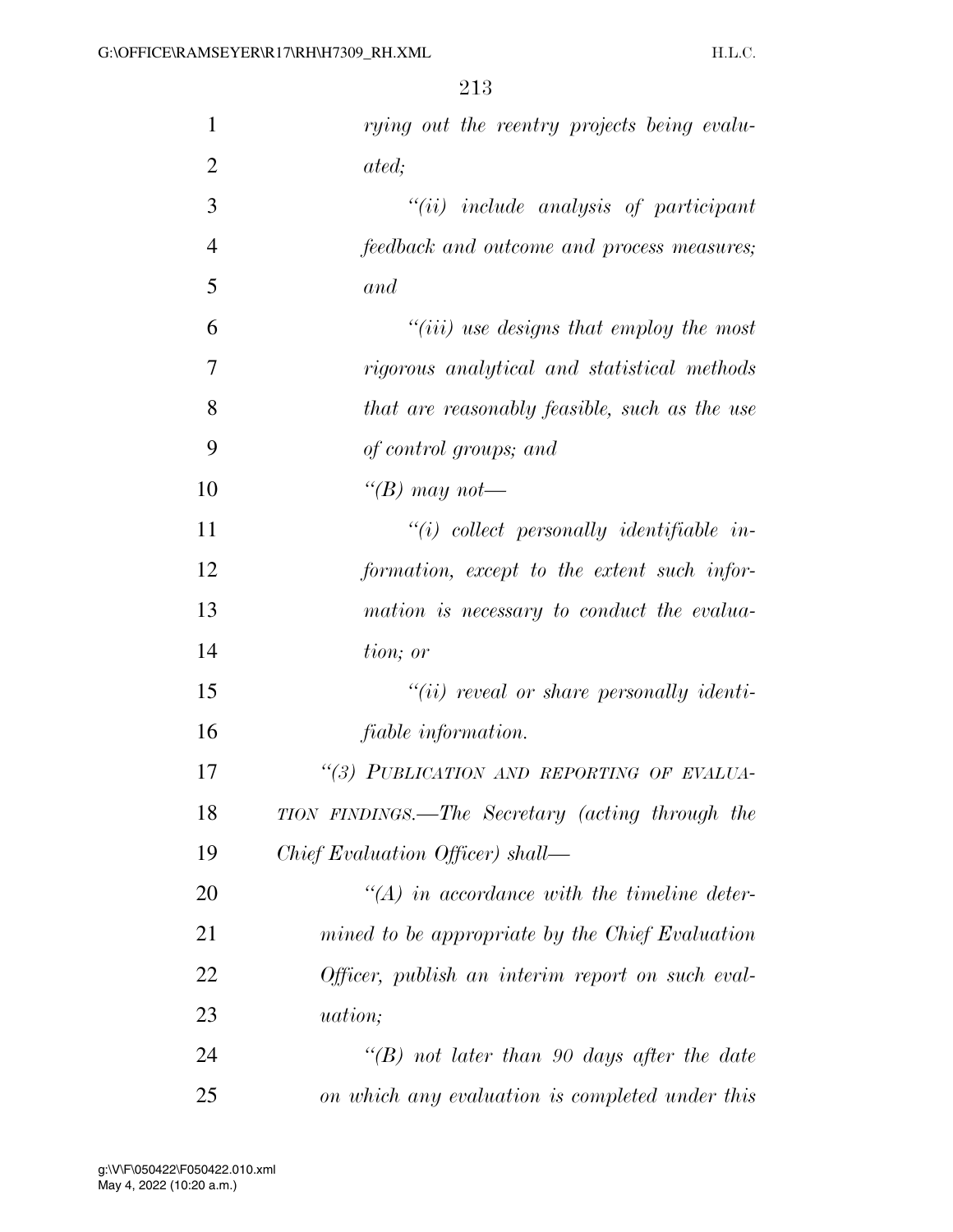| $\mathbf{1}$   | subsection, publish and make publicly available        |
|----------------|--------------------------------------------------------|
| $\overline{2}$ | such evaluation; and                                   |
| 3              | $\lq\lq C$ not later than 60 days after the com-       |
| $\overline{4}$ | pletion date described in subparagraph $(B)$ , sub-    |
| 5              | mit to the Committee on Education and Labor            |
| 6              | of the House of Representatives and the Com-           |
| 7              | mittee on Health, Education, Labor, and Pen-           |
| 8              | sions of the Senate a report on such evaluation.       |
| 9              | "(g) ANNUAL REPORT.—                                   |
| 10             | "(1) CONTENTS.—Subject to paragraph $(2)$ , the        |
| 11             | Secretary shall post, using transparent, linked, open, |
| 12             | and interoperable data formats, on its publicly acces- |
| 13             | sible website an annual report on—                     |
| 14             | $\lq (A)$ the number of individuals who partici-       |
| 15             | pated in projects assisted under this section for      |
| 16             | <i>the preceding year</i> ;                            |
| 17             | $\lq (B)$ the percentage of such individuals who       |
| 18             | successfully completed the requirements of such        |
| 19             | projects; and                                          |
| 20             | $\lq\lq C$ ) the performance of eligible entities on   |
| 21             | such projects as measured by the performance in-       |
| 22             | $dicators set forth$ in subsection $(e)$ .             |
| 23             | "(2) DISAGGREGATION.—The information pro-              |
| 24             | vided under subparagraphs $(A)$ through $(C)$ of para- |
| 25             | graph (1) with respect to a year<br>shall<br>be        |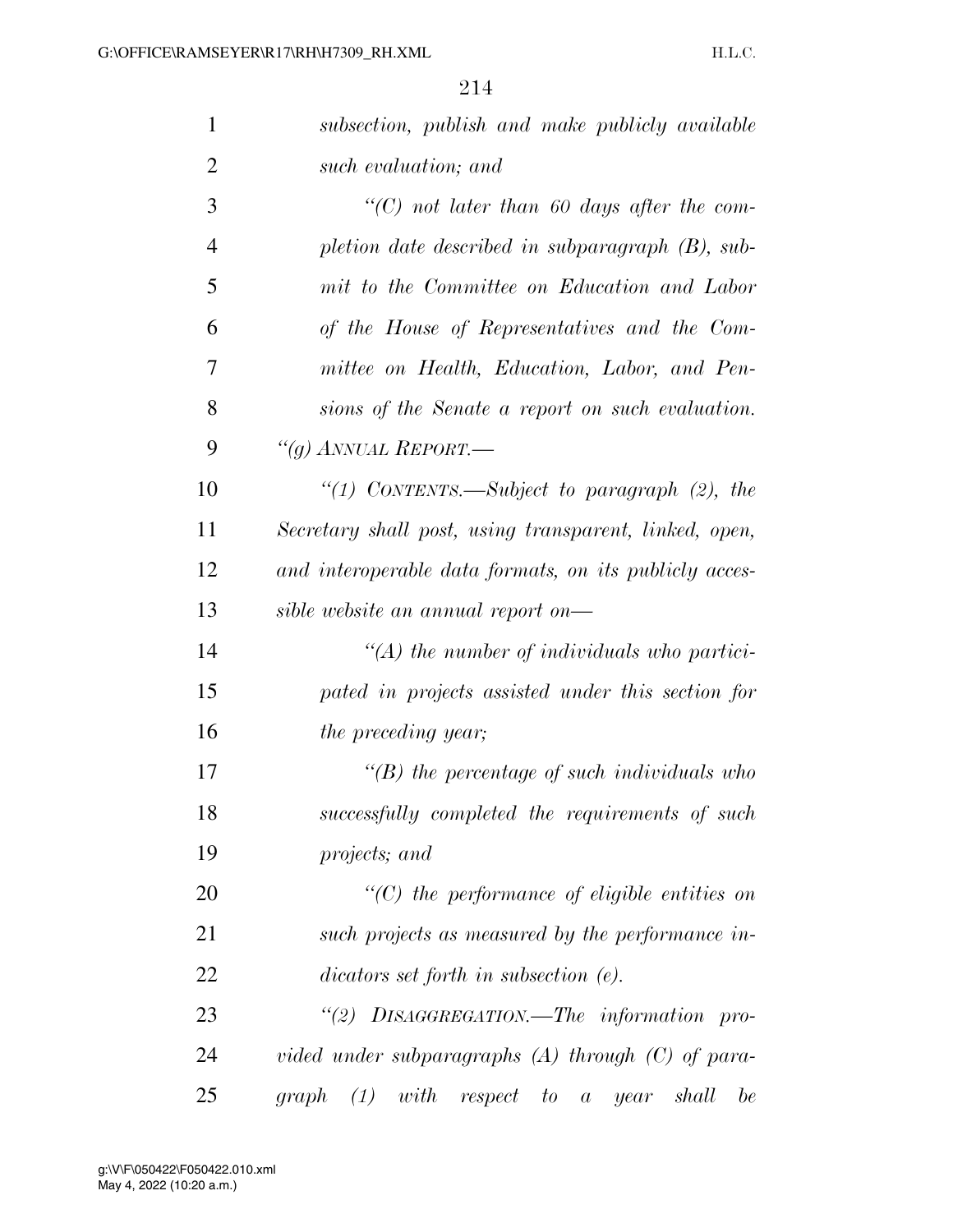| $\mathbf{1}$   | disaggregated by each project assisted under this sec- |
|----------------|--------------------------------------------------------|
| $\overline{2}$ | tion for such year.                                    |
| 3              | "(h) AUTHORIZATION OF APPROPRIATIONS; RESERVA-         |
| $\overline{4}$ | $TIONS$ .                                              |
| 5              | "(1) AUTHORIZATION OF APPROPRIATIONS.-                 |
| 6              | There are authorized to be appropriated to carry out   |
| 7              | this section—                                          |
| 8              | "(A) \$250,000,000 for fiscal year 2023;               |
| 9              | "(B) \$300,000,000 for fiscal year 2024;               |
| 10             | "(C) $$350,000,000$ for fiscal year 2025;              |
| 11             | "(D) $$400,000,000$ for fiscal year 2026;              |
| 12             | "(E) \$450,000,000 for fiscal year 2027; and           |
| 13             | "(F) $$500,000,000$ for fiscal year 2028.              |
| 14             | "(2) RESERVATION OF FUNDS.—Of the funds ap-            |
| 15             | propriated under paragraph (1) for a fiscal year, the  |
| 16             | $Secretary-$                                           |
| 17             | $H(A)$ may reserve not more than 5 percent             |
| 18             | for the administration of grants, contracts, and       |
| 19             | cooperative agreements awarded under this sec-         |
| 20             | tion, of which not more than 2 percent may be          |
| 21             | reserved for the provision of-                         |
| 22             | $``(i)$ technical assistance to eligible en-           |
| 23             | tities that receive funds under this section;          |
| 24             | and                                                    |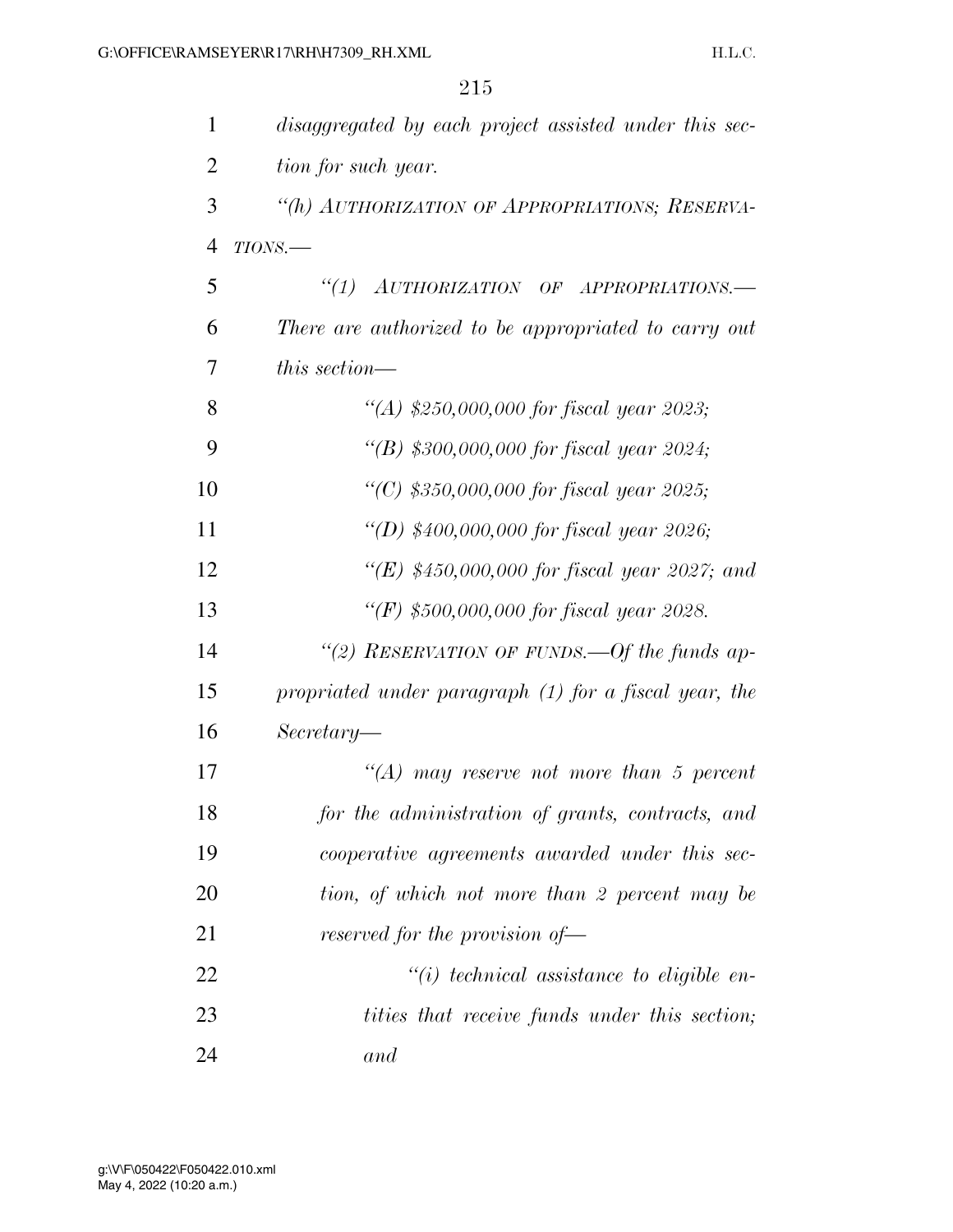| $\mathbf{1}$   | $``(ii)$ outreach and technical assistance                  |
|----------------|-------------------------------------------------------------|
| $\overline{2}$ | to eligible entities desiring to receive such               |
| 3              | funds, including assistance with application                |
| $\overline{4}$ | development and submission; and                             |
| 5              | $\lq\lq(B)$ shall reserve not less than 1 percent           |
| 6              | and not more than 2.5 percent for the evaluation            |
| 7              | <i>activities under subsection (f) or to support eligi-</i> |
| 8              | ble entities with any required data collection,             |
| 9              | analysis, and coordination related to such eval-            |
| 10             | <i>uation activities.</i>                                   |
| 11             | "(i) DEFINITIONS.—In this section:                          |
| 12             | "(1) CHIEF EVALUATION OFFICER.—The term                     |
| 13             | 'Chief Evaluation Officer' means the head of the inde-      |
| 14             | pendent evaluation office located organizationally in       |
| 15             | the Office of the Assistant Secretary for Policy of the     |
| 16             | Department of Labor.                                        |
| 17             | "(2) COMMUNITY SUPERVISION.—The term 'com-                  |
| 18             | munity supervision' means mandatory oversight (in-          |
| 19             | cluding probation and parole) of a formerly incarcer-       |
| 20             | ated person—                                                |
| 21             | $\lq (A)$ who was convicted of a crime by a                 |
| 22             | judge or parole board; and                                  |
| 23             | "(B) who is living outside a secure facility.               |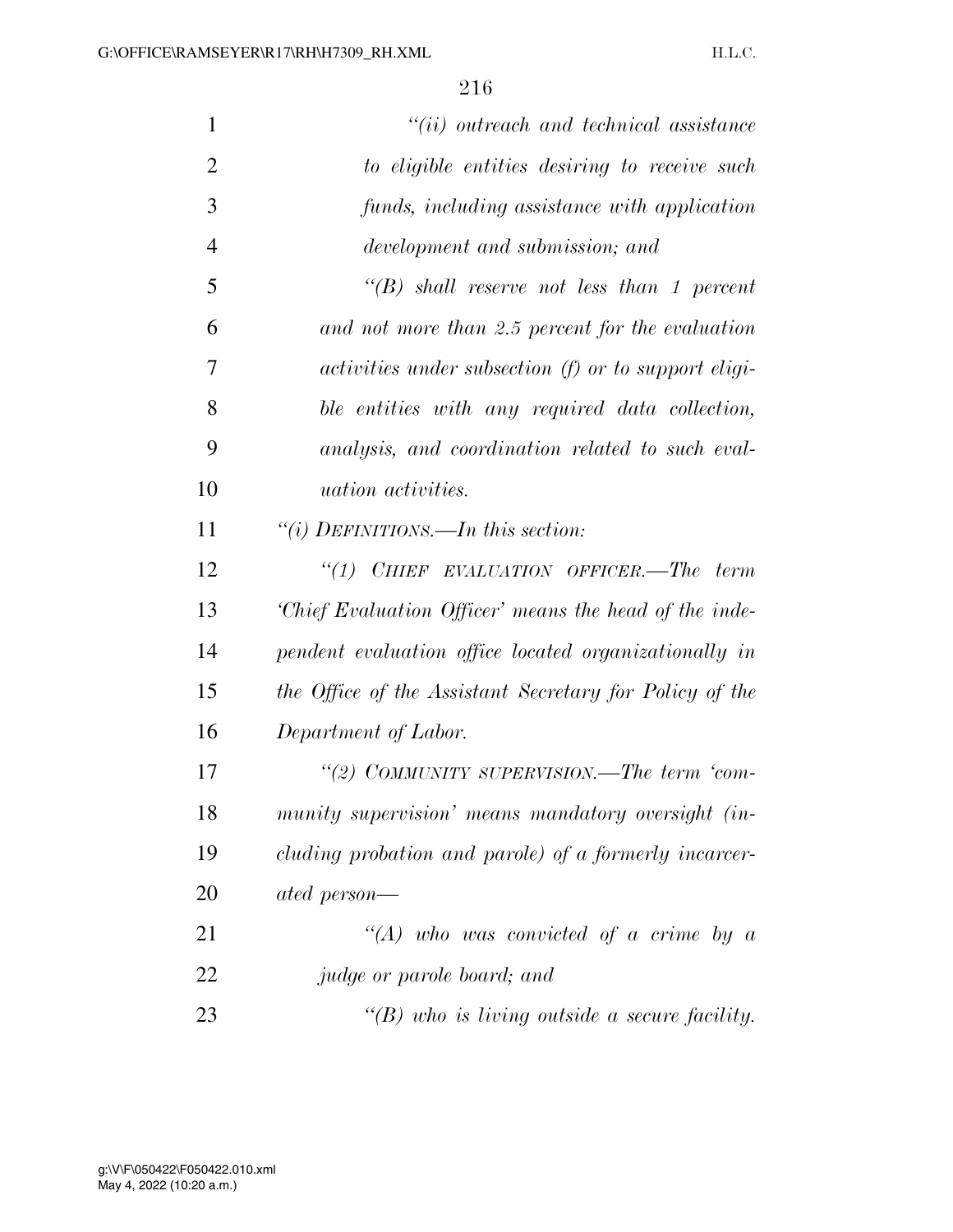| $\mathbf{1}$   | CORRECTIONAL INSTITUTION.—The term<br>(3)            |
|----------------|------------------------------------------------------|
| $\overline{2}$ | 'correctional institution' has the meaning given the |
| 3              | term in section $225(e)$ .                           |
| $\overline{4}$ | "(4) ELIGIBLE ENTITY.—The term 'eligible enti-       |
| 5              | $ty'$ means—                                         |
| 6              | $\lq (A)$ a private nonprofit organization under     |
| 7              | section $501(c)(3)$ of the Internal Revenue Code of  |
| 8              | 1986, including a community-based or faith-          |
| 9              | based organization;                                  |
| 10             | "(B) a local board;                                  |
| 11             | $\lq\lq C$ a State or local government;              |
| 12             | "(D) an Indian or Native American entity             |
| 13             | eligible for grants under section 166;               |
| 14             | $\lq\lq (E)$ a labor organization or joint labor-    |
| 15             | management organization; or                          |
| 16             | $\lq\lq(F)$ a consortium of the entities described   |
| 17             | in subparagraphs $(A)$ through $(E)$ .               |
| 18             | "(5) ELIGIBLE ADULT.—The term 'eligible adult'       |
| 19             | means a justice-involved individual who-             |
| 20             | "(A) is age 25 or older; and                         |
| 21             | $\lq\lq(B)$ in the case of an individual that was    |
| 22             | previously incarcerated, was released from incar-    |
| 23             | ceration not more than 3 years prior to enroll-      |
| 24             | ment in a project funded under this section.         |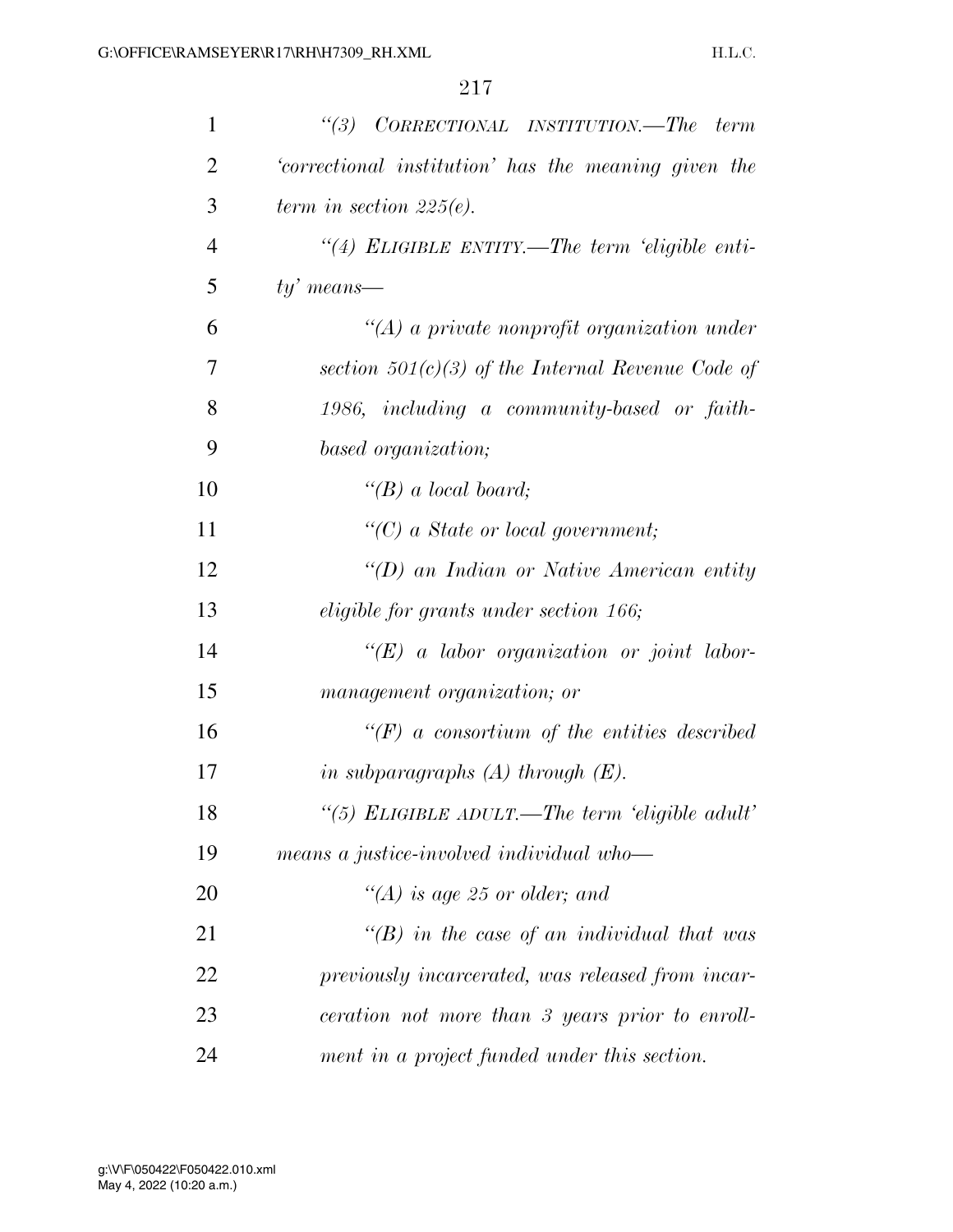| $\mathbf{1}$   | (6)<br>ELIGIBLE YOUTH.—The term 'eligible                     |
|----------------|---------------------------------------------------------------|
| $\overline{2}$ | youth' means a justice-involved individual who is not         |
| 3              | younger than age 14 or older than age 24.                     |
| $\overline{4}$ | "(7) HIGH-CRIME.—The term 'high-crime', when                  |
| 5              | used with respect to a geographic area, means an              |
| 6              | area with crime rates that are higher than the rate           |
| 7              | for the overall city (for urban areas) or of non-metro-       |
| 8              | politan area in the State (for rural areas), as such          |
| 9              | terms are used by the Bureau of Labor Statistics.             |
| 10             | "(8) HIGH-POVERTY.—The term $high-power$ ,"                   |
| 11             | when used with respect to a geographic area, means            |
| 12             | an area with a poverty rate of at least 25 percent as         |
| 13             | determined based on the most recently available data          |
| 14             | from the American Community Survey conducted by               |
| 15             | <i>the Bureau of the Census.</i> ".                           |
| 16             | SEC. 279.<br>SECTORAL EMPLOYMENT THROUGH CAREER               |
| 17             | TRAINING FOR OCCUPATIONAL READINESS                           |
| 18             | (SECTOR) PROGRAM.                                             |
| 19             | Subtitle D of title I (29 U.S.C. 3221 et seq.), as amend-     |
| 20             | ed by this Act, is further amended by inserting after section |
| 21             | 173, as added by the preceding section, the following:        |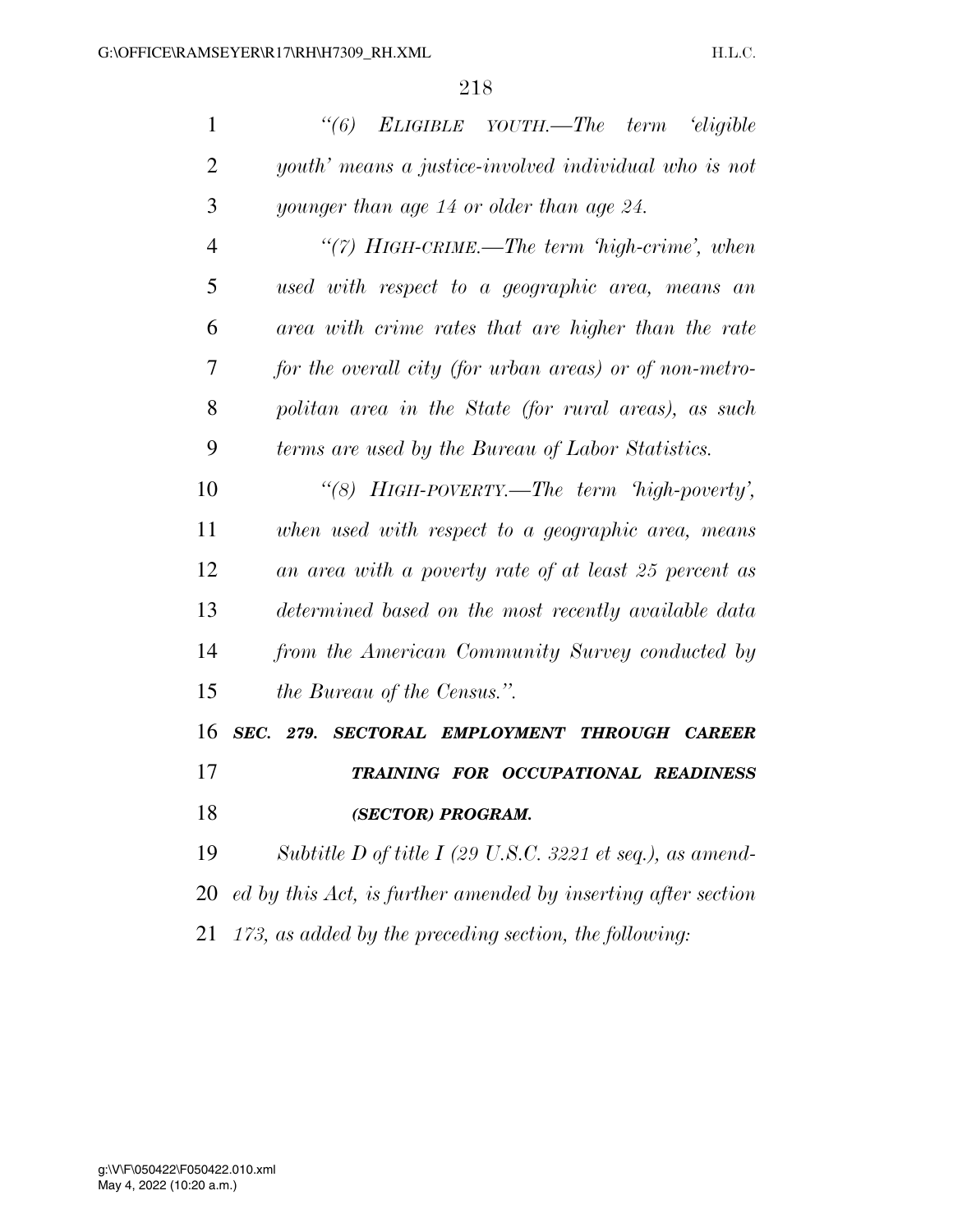# *''SEC. 174. SECTORAL EMPLOYMENT THROUGH CAREER TRAINING FOR OCCUPATIONAL READINESS (SECTOR) PROGRAM.*

 *''(a) IN GENERAL.—From amounts appropriated under subsection (e)(1), and not reserved under subsection (e)(2), the Secretary shall—* 

 *''(1) use not less than 80 percent of such amounts to award grants under subsection (b) to each State to develop, convene, or expand industry or sec-tor partnerships; and* 

 *''(2) use not less than 20 percent of such amounts to award grants under subsection (c), on a competitive basis, to eligible industry or sector part- nerships for the purposes of expanding workforce de- velopment and employment opportunities for high- skill, high-wage, or in-demand industry sectors or oc-cupations, as determined by the Secretary.* 

*''(b) FORMULA GRANTS.—* 

*''(1) DISTRIBUTION OF FUNDS.—* 

 *''(A) STATE ALLOTMENT.—From the amount determined by the Secretary under sub- section (a)(1), the Secretary shall allot funds to each State on the basis of the relative allotment the State received under section 132(b) for such fiscal year, compared to the total amount allot-*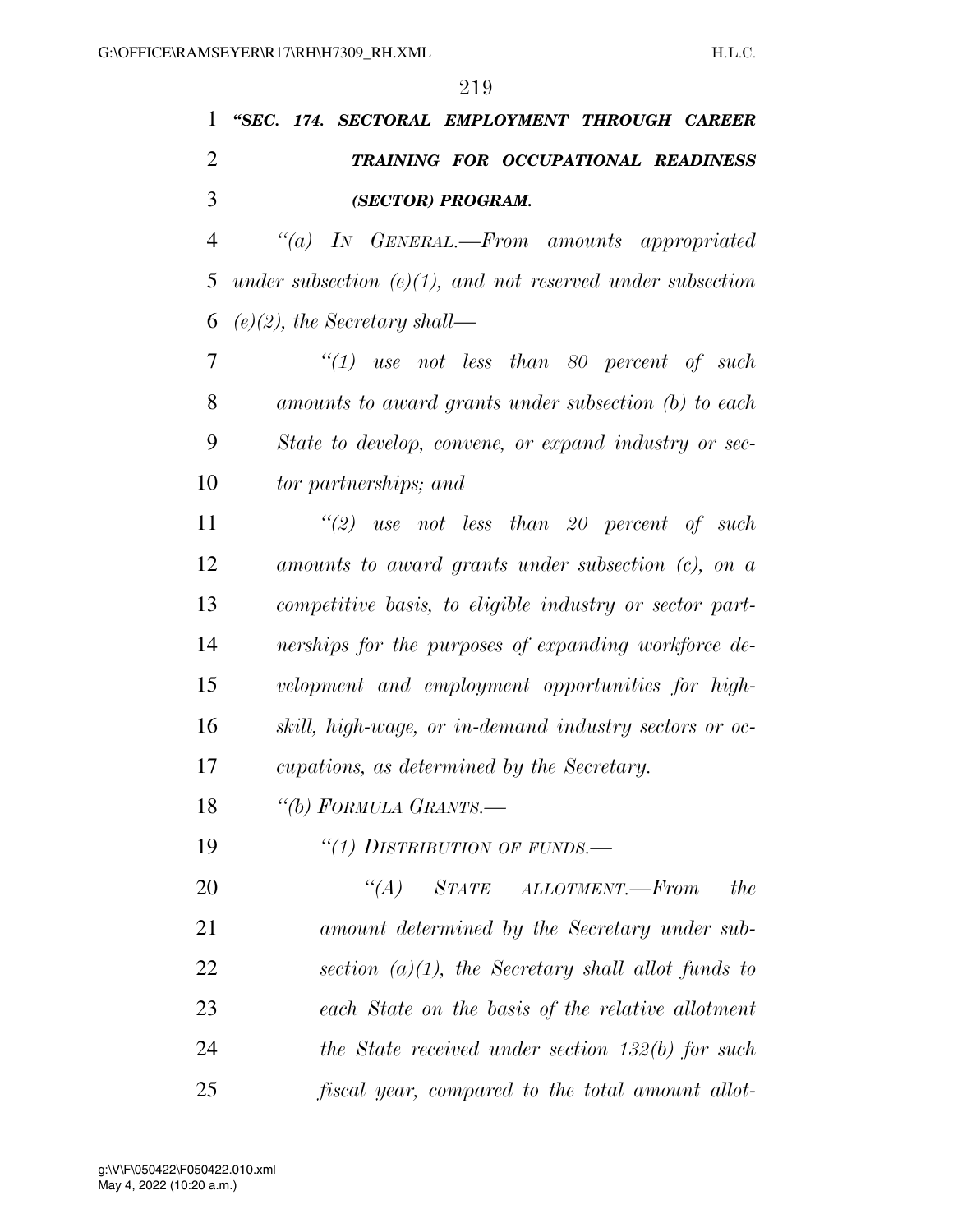| $\mathbf{1}$   | ted to all States under section 132(b) for such     |
|----------------|-----------------------------------------------------|
| $\overline{2}$ | fiscal year.                                        |
| 3              | "(B) LOCAL AREA ALLOCATIONS.—The Sec-               |
| $\overline{4}$ | retary shall use the amounts allotted under sub-    |
| 5              | paragraph $(A)$ to distribute funds in the State to |
| 6              | carry out the activities described in paragraph     |
| 7              | $(2)$ by-                                           |
| 8              | "(i) allocating funds to each local area            |
| 9              | of the State on the basis of the relative allo-     |
| 10             | cation the local area received under section        |
| 11             | $133(b)$ for such fiscal year, compared to the      |
| 12             | total amount allocated to all local areas in        |
| 13             | the State under section $133(b)$ for such fis-      |
| 14             | cal year; or                                        |
| 15             | "(ii) allocating funds to local areas of            |
| 16             | the State that have the highest rates of un-        |
| 17             | employment or poverty, or the highest num-          |
| 18             | bers of individuals with barriers to employ-        |
| 19             | ment in the State.                                  |
| 20             | "(C) TRANSFER AUTHORITY.—A local board              |
| 21             | may transfer, if such a transfer is approved by     |
| 22             | the Governor, up to and including 100 percent       |
| 23             | of the funds allocated to the local area under sec- |
| 24             | tion $133(b)$ , and up to and including 100 per-    |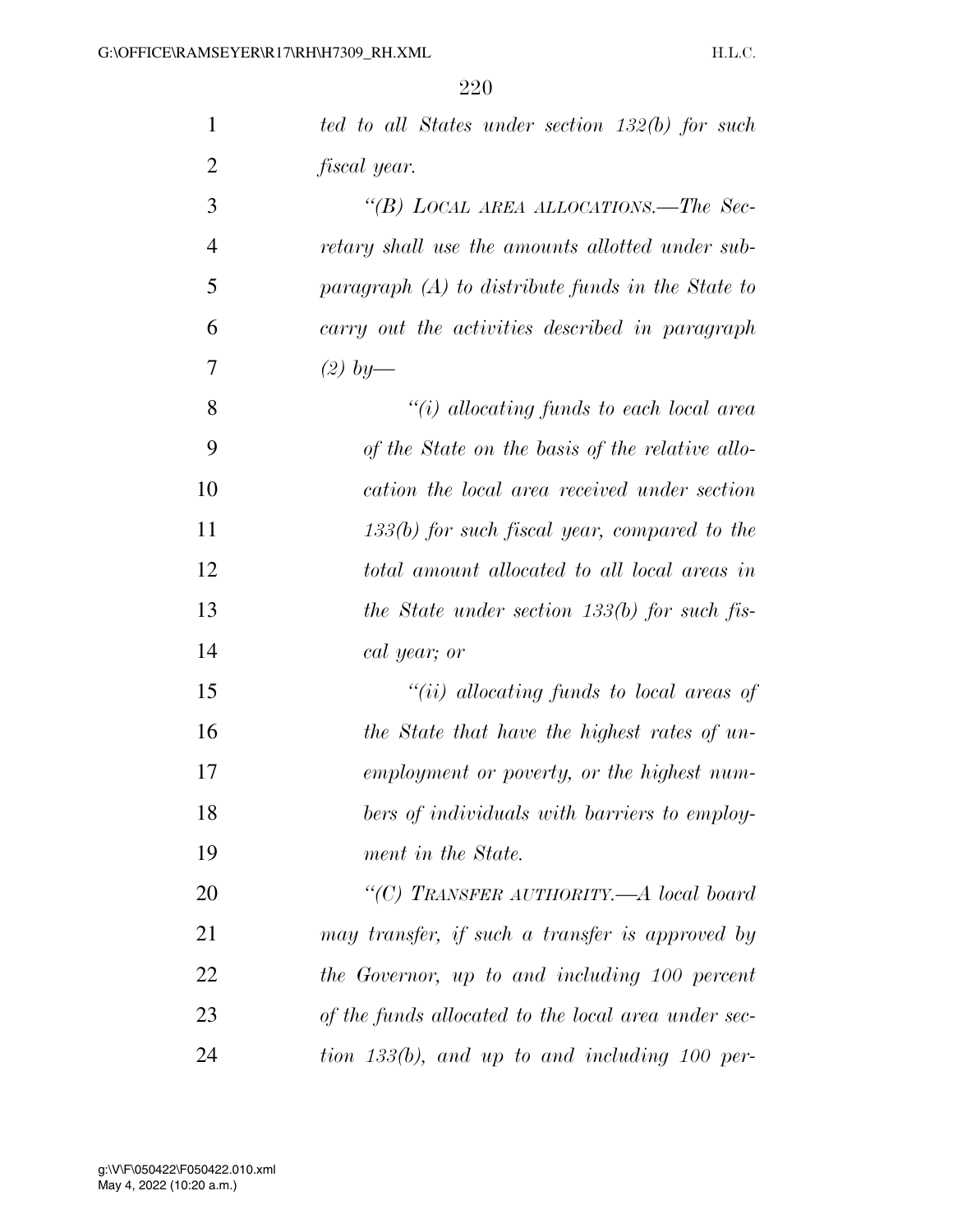| 1              | cent of the funds allocated to the local area under |
|----------------|-----------------------------------------------------|
| $\overline{2}$ | this subsection for a fiscal year between—          |
| 3              | $"(i)$ adult employment and training                |
| 4              | <i>activities</i> ; and                             |
| 5              | $``(ii)$ activities under this section.             |
| 6              | "(2) USE OF FUNDS.—The funds awarded under          |
| 7              | paragraph $(1)$ may be used to-                     |
| 8              | "(A) regularly convene stakeholders in $\alpha$     |
| 9              | collaborative structure to identify, develop, im-   |
| 10             | prove, or expand training, employment, and          |
| 11             | growth opportunities for high-skill, high-wage, or  |
| 12             | in-demand industry sectors or occupations;          |
| 13             | $\lq\lq B$ form, expand, and improve training       |
| 14             | programs, to be managed by eligible industry        |
| 15             | and sector partnerships that include attainment     |
| 16             | of industry-recognized credentials, the integra-    |
| 17             | tion of work-based learning activities with train-  |
| 18             | ing curricula and occupational certification pro-   |
| 19             | grams, and that address specific workforce issues   |
| 20             | and needs of groups of workers, with a priority     |
| 21             | on individuals with a barrier to employment,        |
| 22             | within regional labor markets in the State;         |
| 23             | $"$ (C) strengthen the coordination of eligible     |
| 24             | industry and sector partnerships and programs       |
| 25             | with the programs administered under subtitle B     |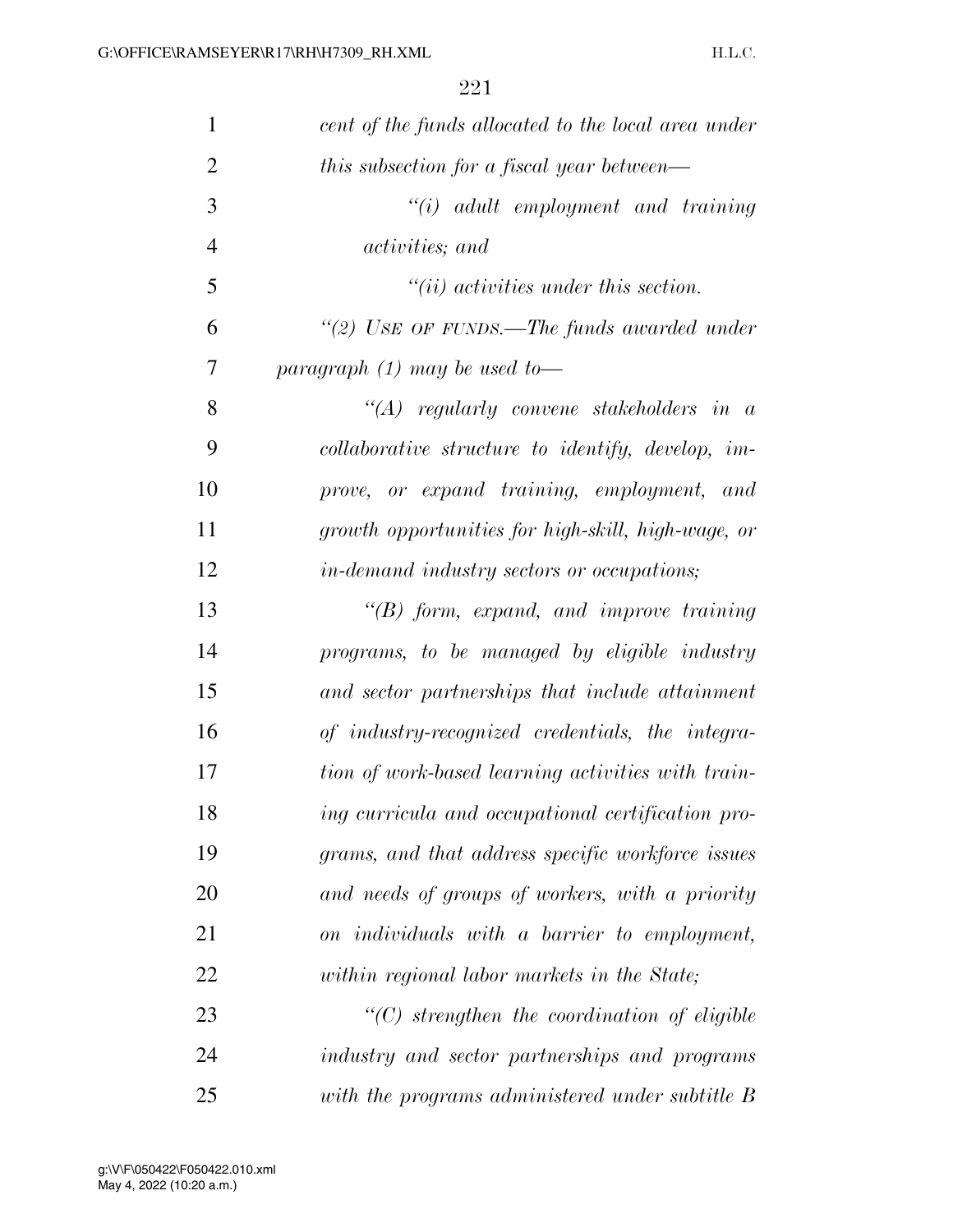| 1              | of this title and with the one-stop partners de-        |
|----------------|---------------------------------------------------------|
| $\overline{2}$ | scribed in section 121; and                             |
| 3              | "(D) to directly provide, or arrange for the            |
| $\overline{4}$ | provision of, services to help individuals with         |
| 5              | barriers to employment and other participants           |
| 6              | complete and successfully transition out of train-      |
| 7              | ing described in subparagraph $(B)$ , which serv-       |
| 8              | ices shall include career services, supportive serv-    |
| 9              | ices, or the provision of needs-related payments.       |
| 10             | "(c) COMPETITIVE GRANTS.-                               |
| 11             | "(1) GRANTS AUTHORIZED.—From the amount                 |
| 12             | determined by the Secretary under subsection $(a)(2)$ , |
| 13             | the Secretary shall award grants, on a competitive      |
| 14             | basis, to eligible industry or sector partnerships for  |
| 15             | the purposes described in subsection $(a)(2)$ .         |
| 16             | "(2) APPLICATION.—                                      |
| 17             | "(A) FORM AND PROCEDURE.—To receive a                   |
| 18             | grant under this subsection, the lead applicant         |
| 19             | on behalf of an eligible industry or sector part-       |
| 20             | nership shall submit to the Secretary an applica-       |
| 21             | tion at such time, in such manner, and con-             |
| 22             | taining such information as specified by the Sec-       |
| 23             | retary.                                                 |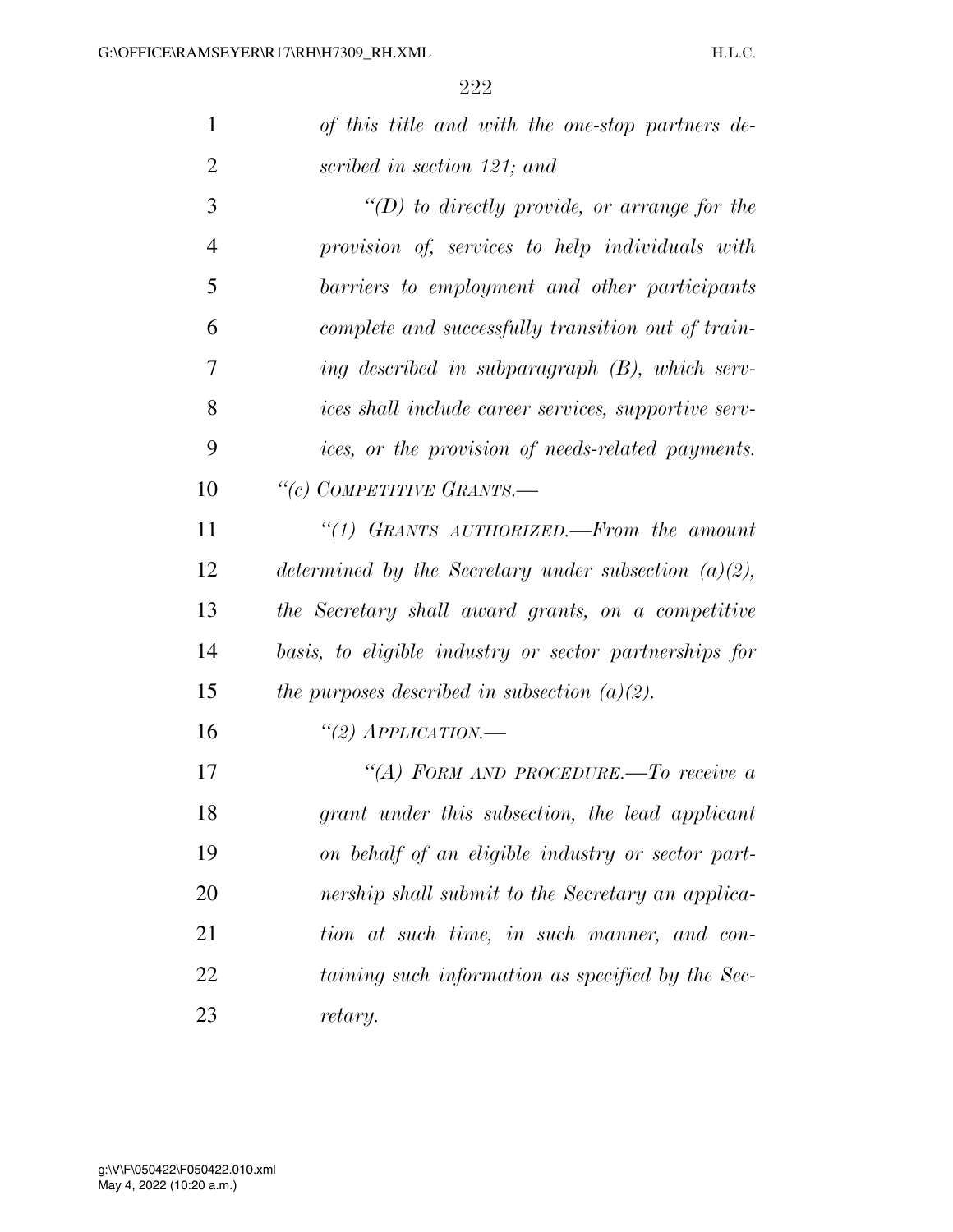| $\mathbf{1}$   | "(B) CONTENTS.—An application submitted          |
|----------------|--------------------------------------------------|
| $\overline{2}$ | under paragraph $(1)$ shall contain at a min-    |
| 3              | <i>imum the following:</i>                       |
| $\overline{4}$ | $``(i)$ Identification of the high-skill,        |
| 5              | high-wage, or in-demand industry sector or       |
| 6              | occupation on which such partnership is fo-      |
| 7              | cused.                                           |
| 8              | "(ii) A description of the activities to         |
| 9              | be carried out under the grant.                  |
| 10             | "(iii) $\Lambda$ description of the workers that |
| 11             | will be targeted for recruitment as program      |
| 12             | participants, how a priority of service          |
| 13             | under the grant will be provided to individ-     |
| 14             | <i>uals with barriers to employment, and how</i> |
| 15             | the activities will be designed to maximize      |
| 16             | access and eliminate barriers to entry to        |
| 17             | training and other activities for such indi-     |
| 18             | viduals.                                         |
| 19             | "(iv) A description of other Federal or          |
| 20             | non-Federal resources that will be leveraged     |
| 21             | in support of the eligible industry or sector    |
| 22             | partnership (including cash or in-kind con-      |
| 23             | tributions from private-sector partners).        |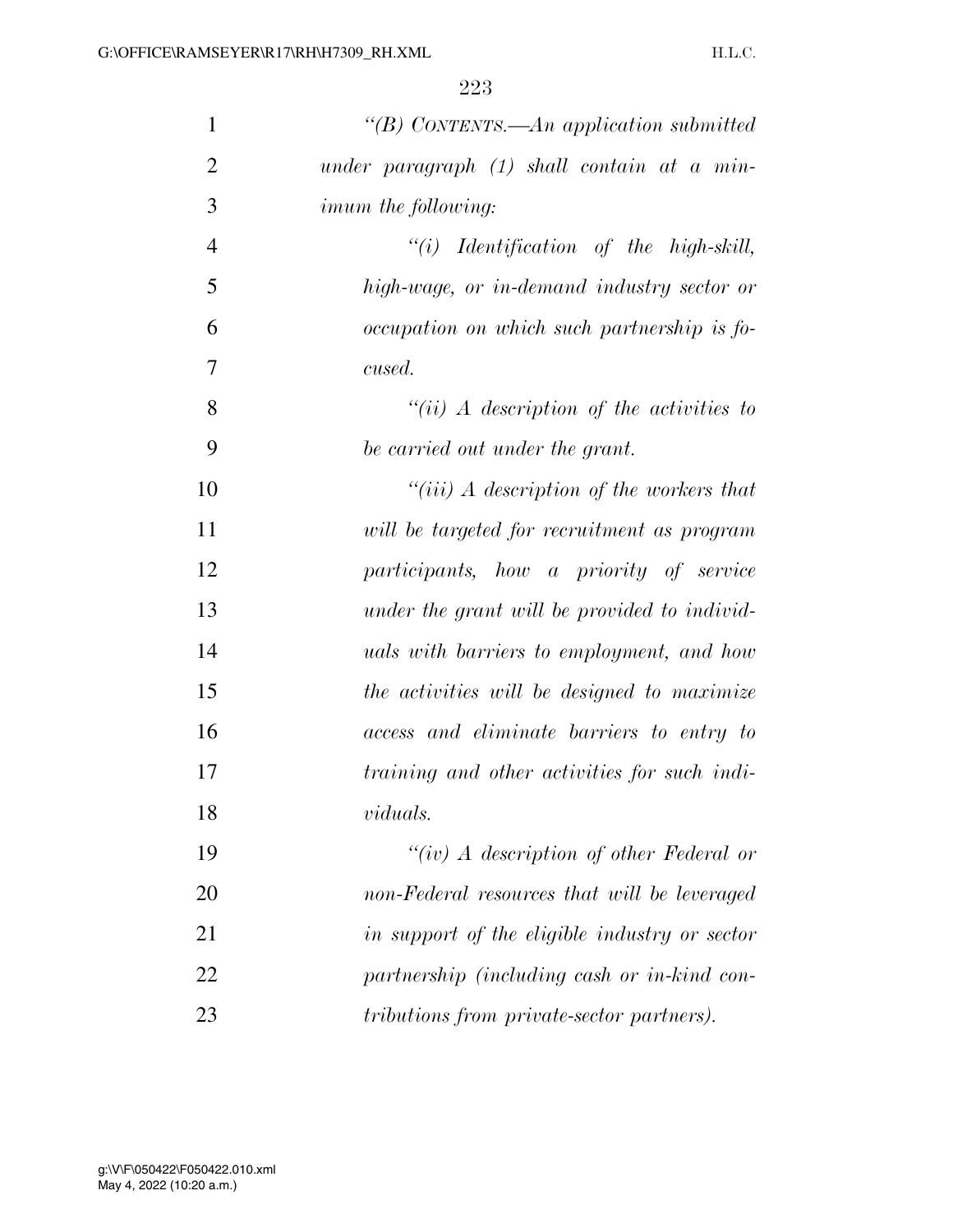*''(3) USES OF FUNDS.—An eligible industry or sector partnership awarded a grant under this sub-section shall use such grant funds—* 

 *''(A) to engage and regularly convene stake- holders in a collaborative structure to identify, develop, improve, or expand training, employ- ment, and growth opportunities for the high- skill, high-wage, or in-demand industry sector or occupation on which such partnership is focused;* 

 *''(B) to directly provide, or arrange for the provision of, high-quality, evidence-based train- ing for high-skill, high-wage, or in-demand in- dustry sectors or occupations on which such partnership is focused, which shall include train- ing that leads to the attainment of nationally or regionally portable and stackable recognized postsecondary credentials for the industry sector or occupations described in paragraph (A), in-cluding—* 

 *''(i) training provided through appren- ticeship programs, or pre-apprenticeship programs that articulate to apprenticeship programs, labor organizations, or joint labor-management partnerships;*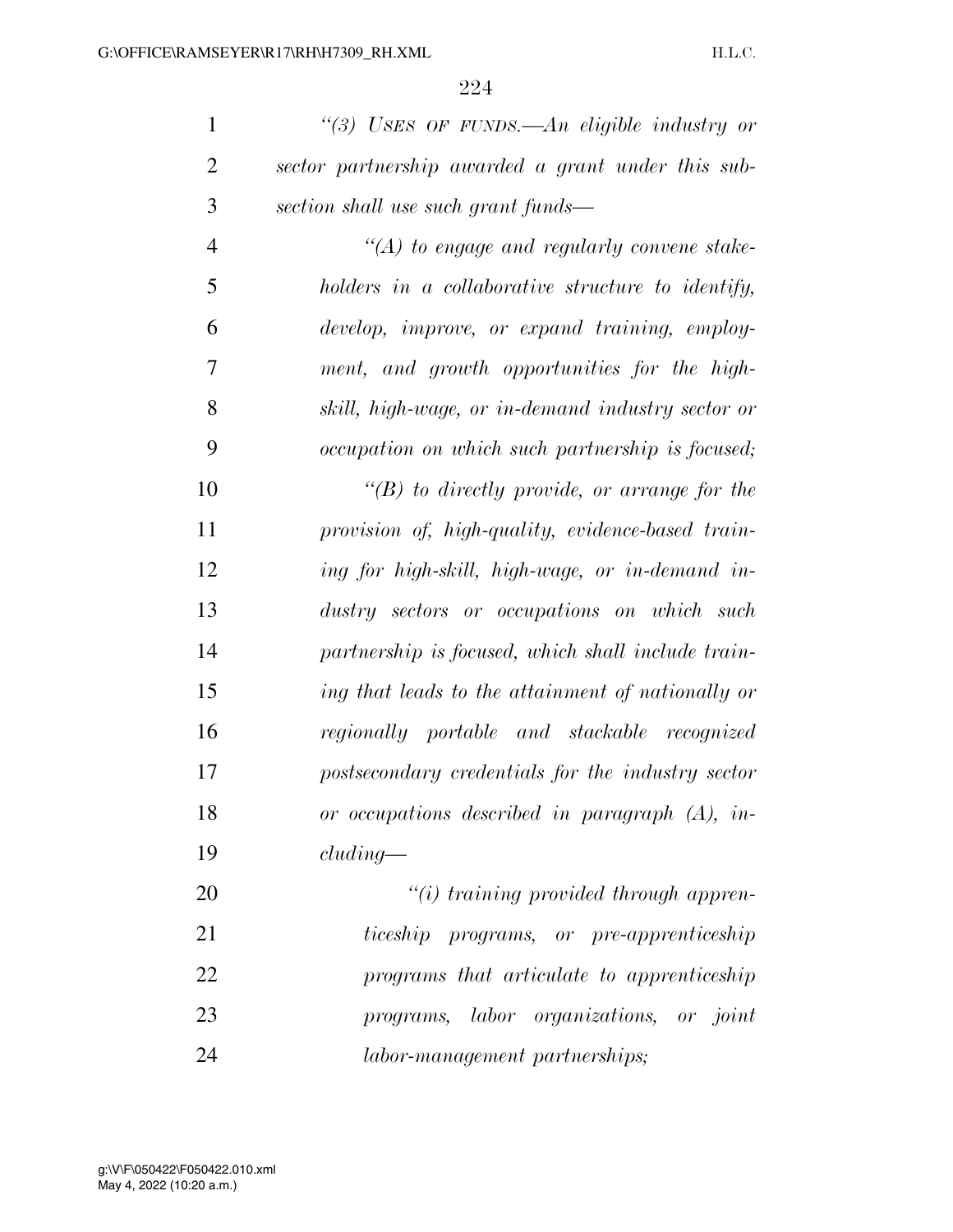| $\mathbf{1}$   | $``(ii)$ on-the job training, customized               |
|----------------|--------------------------------------------------------|
| $\overline{2}$ | training, and paid internships and work                |
| 3              | <i>experience</i> ;                                    |
| $\overline{4}$ | $``(iii)$ incumbent worker training to                 |
| 5              | support lower wage workers in upgrading                |
| 6              | skills and advancing along a career path-              |
| 7              | way; and                                               |
| 8              | $``(iv)$ training services, in addition to             |
| 9              | those described in clauses (i) through (iii),          |
| 10             | <i>that</i> are authorized under section               |
| 11             | $134(c)(3)(D)$ , including occupational skills         |
| 12             | training; and                                          |
| 13             | $\lq\lq C$ to directly provide, or arrange for the     |
| 14             | provision of, services to help individuals with        |
| 15             | barriers to employment and other participants          |
| 16             | complete and successfully transition out of train-     |
| 17             | ing described in subparagraph (B), which serv-         |
| 18             | ices shall include career services, supportive serv-   |
| 19             | ices, or the provision of needs-related payments       |
| 20             | authorized under subsections $(c)(2)$ , $(c)(4)$ , and |
| 21             | $(d)(3)$ of section 134.                               |
| 22             | "(4) PRIORITY IN SELECTION OF GRANTS.-The              |
| 23             | Secretary shall give priority consideration in appli-  |
| 24             | cations that demonstrate the ability to serve eligible |
| 25             | individuals in targeted economic regions that are ex-  |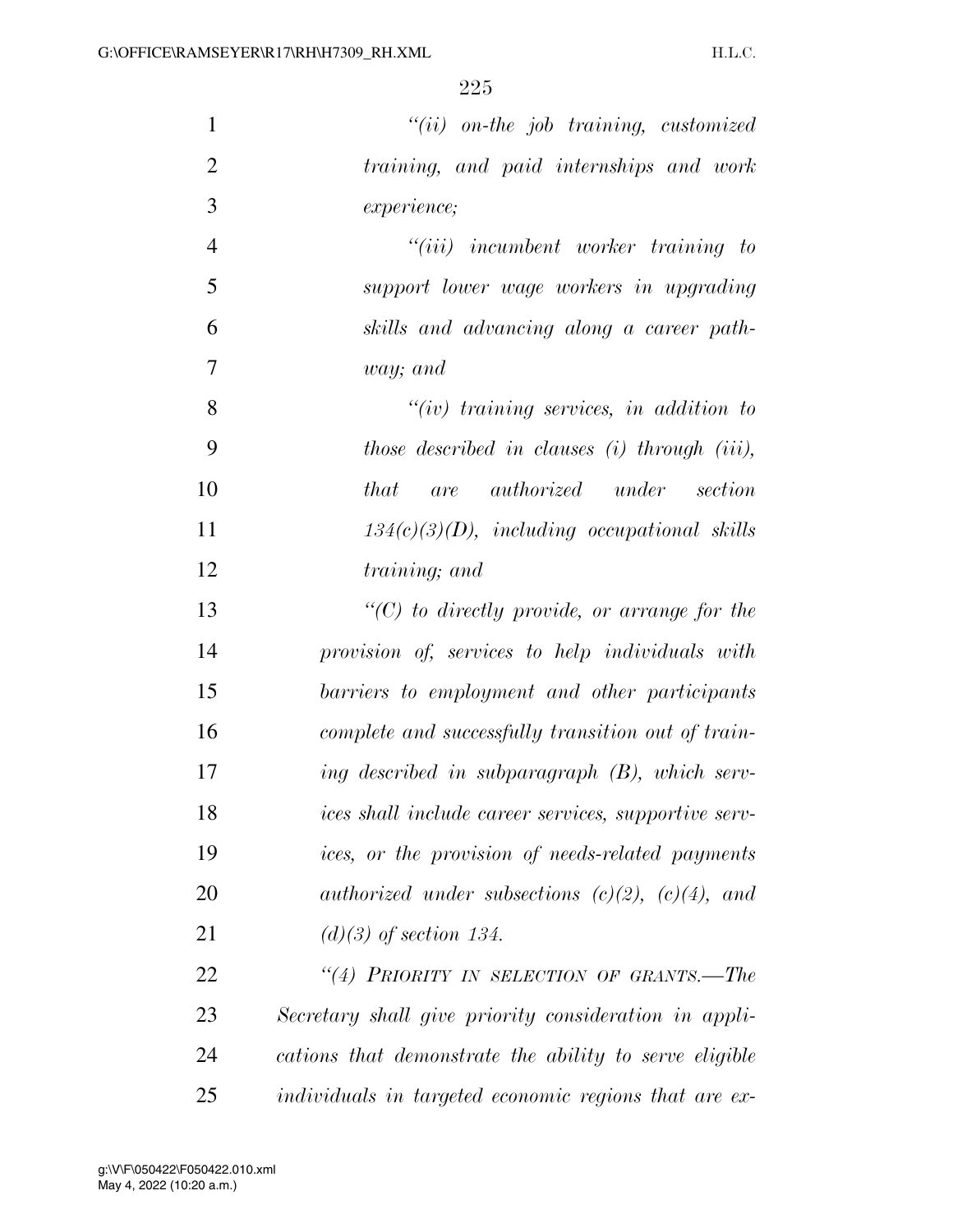| 1              | periencing high-poverty, have traditionally been un-   |
|----------------|--------------------------------------------------------|
| $\overline{2}$ | derserved by regional economic development and sec-    |
| 3              | tor partnership activities (including rural areas), or |
| $\overline{4}$ | is facing or at risk of facing significant worker dis- |
| 5              | location due to a disruption or change in the regional |
| 6              | or State economy or labor market.                      |
| 7              | "(d) PROGRAM ACCOUNTABILITY AND EVALUATION.-           |
| 8              | " $(1)$ IN GENERAL.—The grants awarded under           |
| 9              | this section are subject to $-$                        |
| 10             | $\lq (A)$ the primary indicators of performance        |
| 11             | under section $116(b)(2)(A)$ and expected levels of    |
| 12             | performance relating to such indicators; and           |
| 13             | $\lq\lq(B)$ such additional measures as the Sec-       |
| 14             | retary deems appropriate, which may include            |
| 15             | skills attainment, wage or career progression,         |
| 16             | training-related employment, and additional job        |
| 17             | quality measures.                                      |
| 18             | "(2) EVALUATION.—Not later than 5 years after          |
| 19             | the first award of funds under this section is made    |
| <b>20</b>      | the Secretary (acting through the chief evaluation of- |
| 21             | ficer) shall design and conduct an evaluation to       |
| 22             | evaluate the effectiveness of the program carried out  |
| 23             | this section.                                          |
| 24             | "(3) PUBLICATION.—The Secretary shall publish          |
| 25             | the outcomes of grantees under the indicators and      |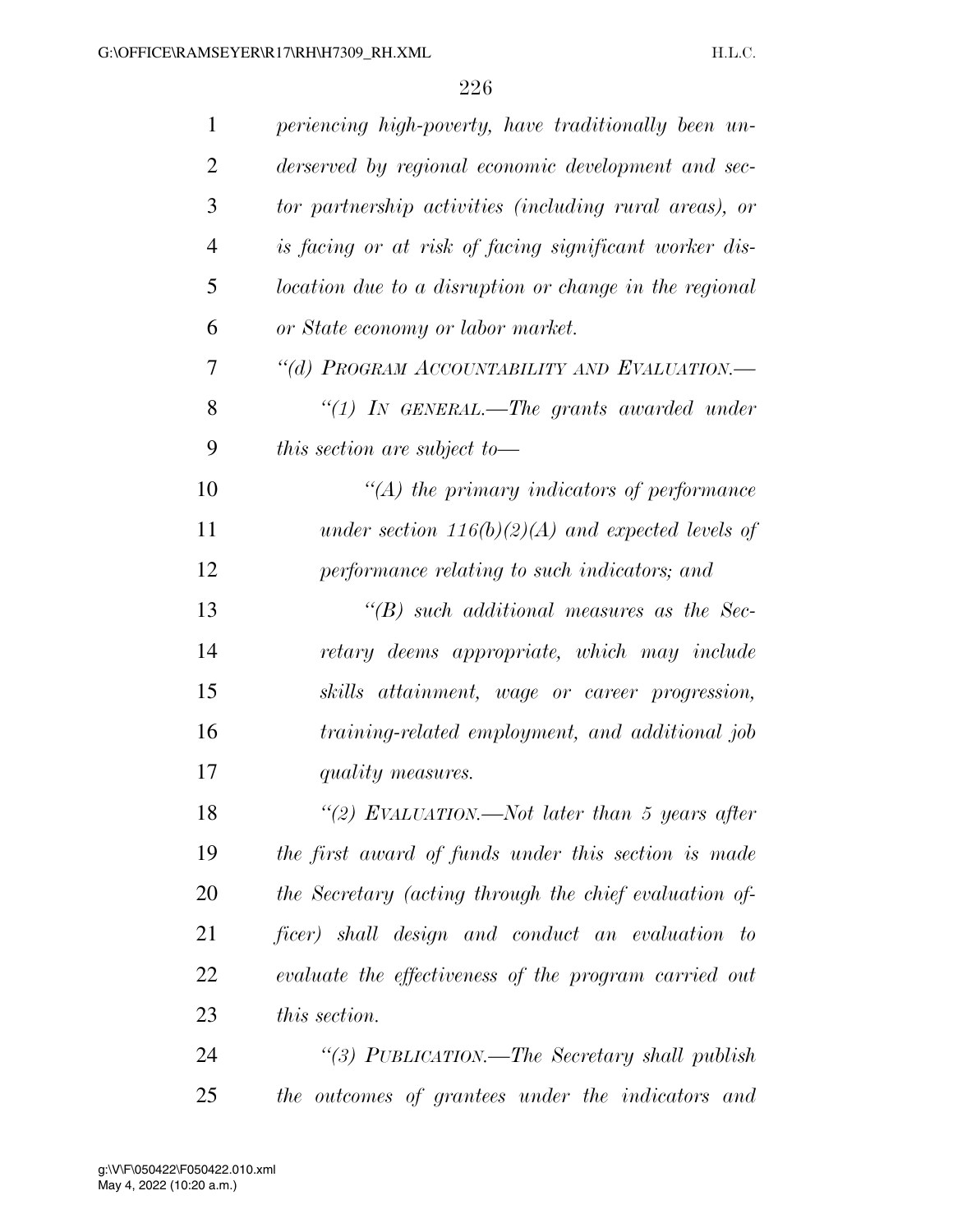| 1              | measures described in paragraph (1) and the evalua-   |
|----------------|-------------------------------------------------------|
| $\overline{2}$ | tion described in paragraph (2) on a publicly acces-  |
| 3              | sible website, and submit the evaluation findings to  |
| $\overline{4}$ | the Committee on Education and Labor of the House     |
| 5              | of Representatives and the Committee on Health,       |
| 6              | Education, Labor and Pensions of the Senate.          |
| 7              | "(e) AUTHORIZATION OF APPROPRIATIONS; RESERVA-        |
| 8              | $TIONS$ .                                             |
| 9              | ``(1)<br>AUTHORIZATION OF APPROPRIATIONS.             |
| 10             | There are authorized to be appropriated to carry out  |
| 11             | this section—                                         |
| 12             | "(A) \$1,000,000,000 for fiscal year 2023;            |
| 13             | "(B) \$1,100,000,000 for fiscal year 2024;            |
| 14             | "(C) \$1,210,000,000 for fiscal year 2025;            |
| 15             | "(D) \$1,331,000,000 for fiscal year 2026;            |
| 16             | "(E) $$1,464,100,000$ for fiscal year 2027;           |
| 17             | and                                                   |
| 18             | "(F) \$1,610,510,000 for fiscal year 2028.            |
| 19             | "(2) RESERVATION OF FUNDS.—Of the funds ap-           |
| 20             | propriated under paragraph (1) for a fiscal year, the |
| 21             | Secretary may reserve not more than 5 percent         |
| 22             | $which$ —                                             |
| 23             | "(A) may be used for administration of the            |
| 24             | program described in this section, in addition to     |
| 25             | any other funds available for these activities, in-   |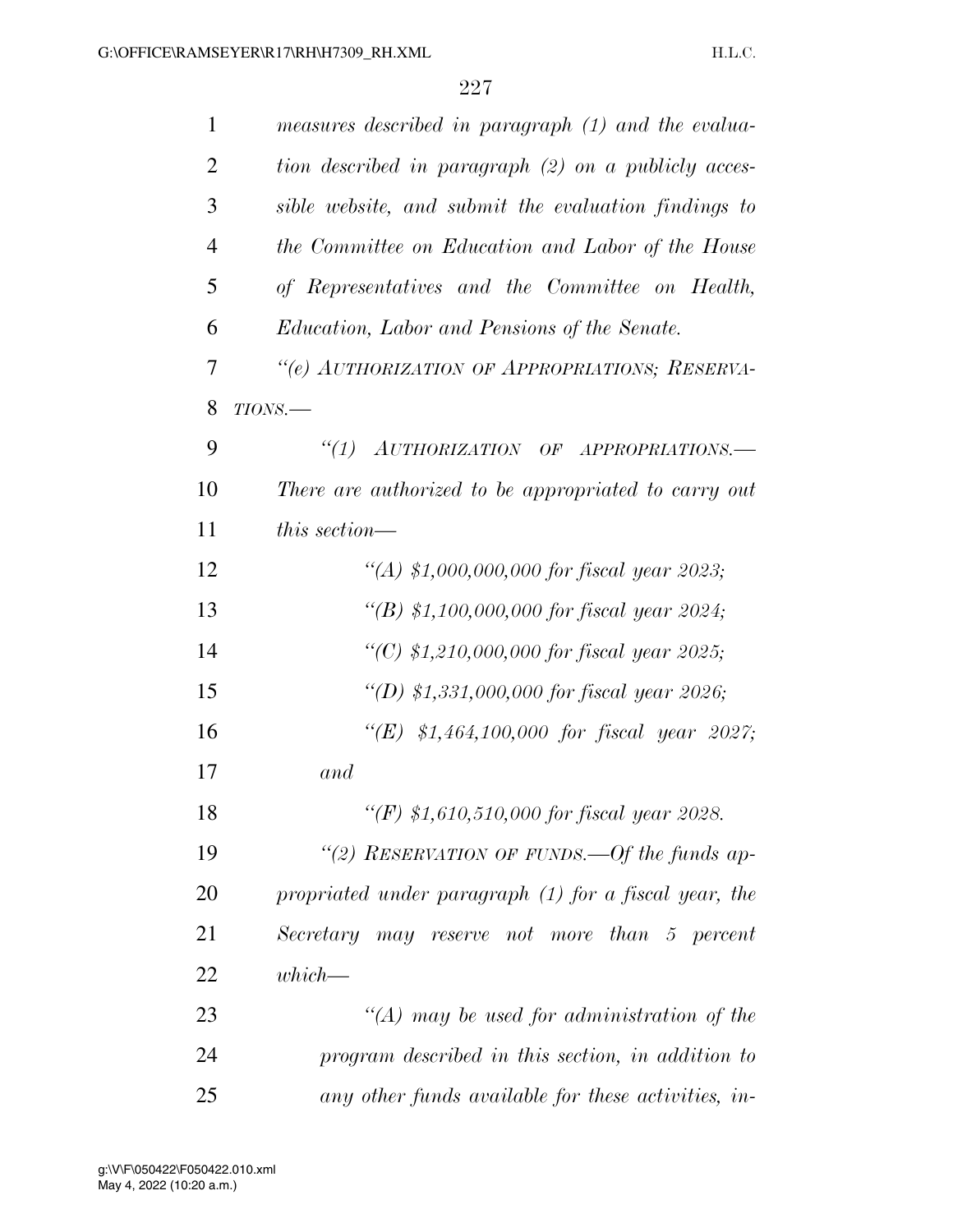| $\mathbf{1}$   | cluding providing comprehensive technical assist-       |
|----------------|---------------------------------------------------------|
| $\overline{2}$ | ance, targeted outreach to eligible partnerships        |
| 3              | serving local areas with high unemployment              |
| $\overline{4}$ | rates or high percentages of low-income individ-        |
| 5              | <i>uals or individuals with barriers to employment;</i> |
| 6              | and oversight to support eligible partnerships;         |
| 7              | and                                                     |
| 8              | $\lq\lq(B)$ shall be used to conduct an evaluation      |
| 9              | of the activities carried out under this section        |
| 10             | and for reporting on the performance and im-            |
| 11             | pact of programs funded under this section.             |
| 12             | "(f) DEFINITIONS.—In this section:                      |
| 13             | "(1) ELIGIBLE INDUSTRY OR SECTOR PARTNER-               |
| 14             | SHIP.—The term 'eligible industry or sector partner-    |
| 15             | $ship'$ means—                                          |
| 16             | $\lq\lq (A)$ an industry or sector partnership,         |
| 17             | which shall include multiple representatives de-        |
| 18             | scribed in each of clauses (i) through (iii) of         |
| 19             | paragraph $(26)(A)$ of section 3; or                    |
| 20             | "(B) a partnership of multiple entities de-             |
| 21             | scribed in section $3(26)$ and a State board or         |
| 22             | local board, that is in the process of establishing     |
| 23             | an industry or sector partnership.                      |
| 24             | "(2) LEAD APPLICANT.—The term 'lead appli-              |
| 25             | cant' means an applicant for a grant under this sec-    |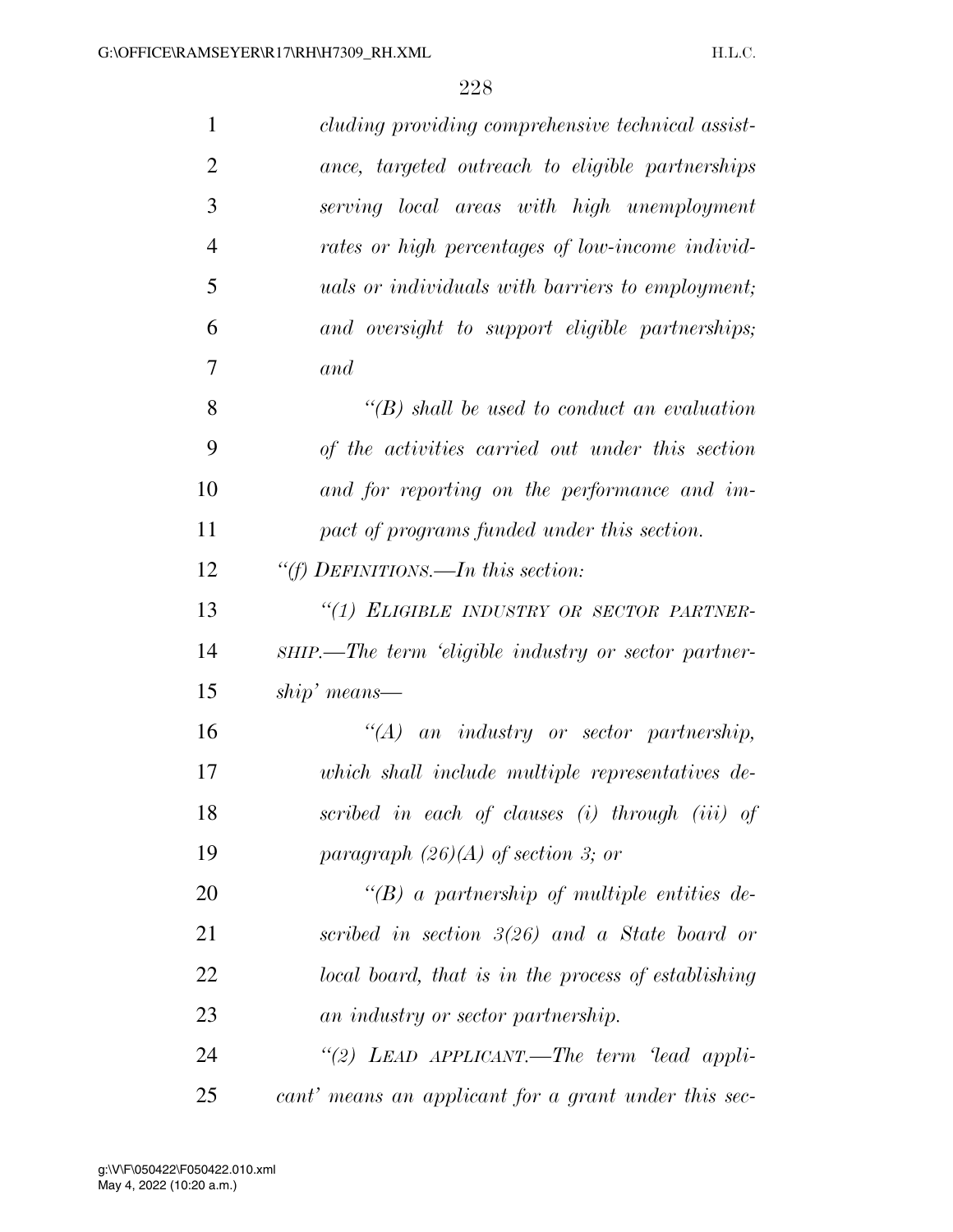*tion that is a State board, local board, institution of higher education, labor-management partnership, labor organization, industry association, or other State and regional nonprofit organizations with expe- rience in designing, convening, and expanding indus-try or sector partnerships.''.* 

*SEC. 280. WORKFORCE DATA QUALITY INITIATIVE GRANTS.* 

 *Subtitle D of title I (29 U.S.C. 3221 et seq.), as amend- ed by this Act, is further amended by inserting after section 174, as added by the preceding section, the following:* 

## *''SEC. 175. WORKFORCE DATA QUALITY INITIATIVE GRANTS.*

 *''(a) AUTHORITY.—The Secretary is authorized to award grants, on a competitive basis, to States to create workforce longitudinal administrative databases and asso- ciated resources for the purpose of strengthening workforce development program quality, protecting privacy, and im-proving transparency.* 

 *''(b) PRIORITY.—In awarding grants under this sec-tion, the Secretary shall give priority to States that—* 

 *''(1) have not previously received such a grant; ''(2) have the greatest need to improve their data infrastructure;* 

 *''(3) will use non-Federal contributions to im-prove State data infrastructure and related resources;*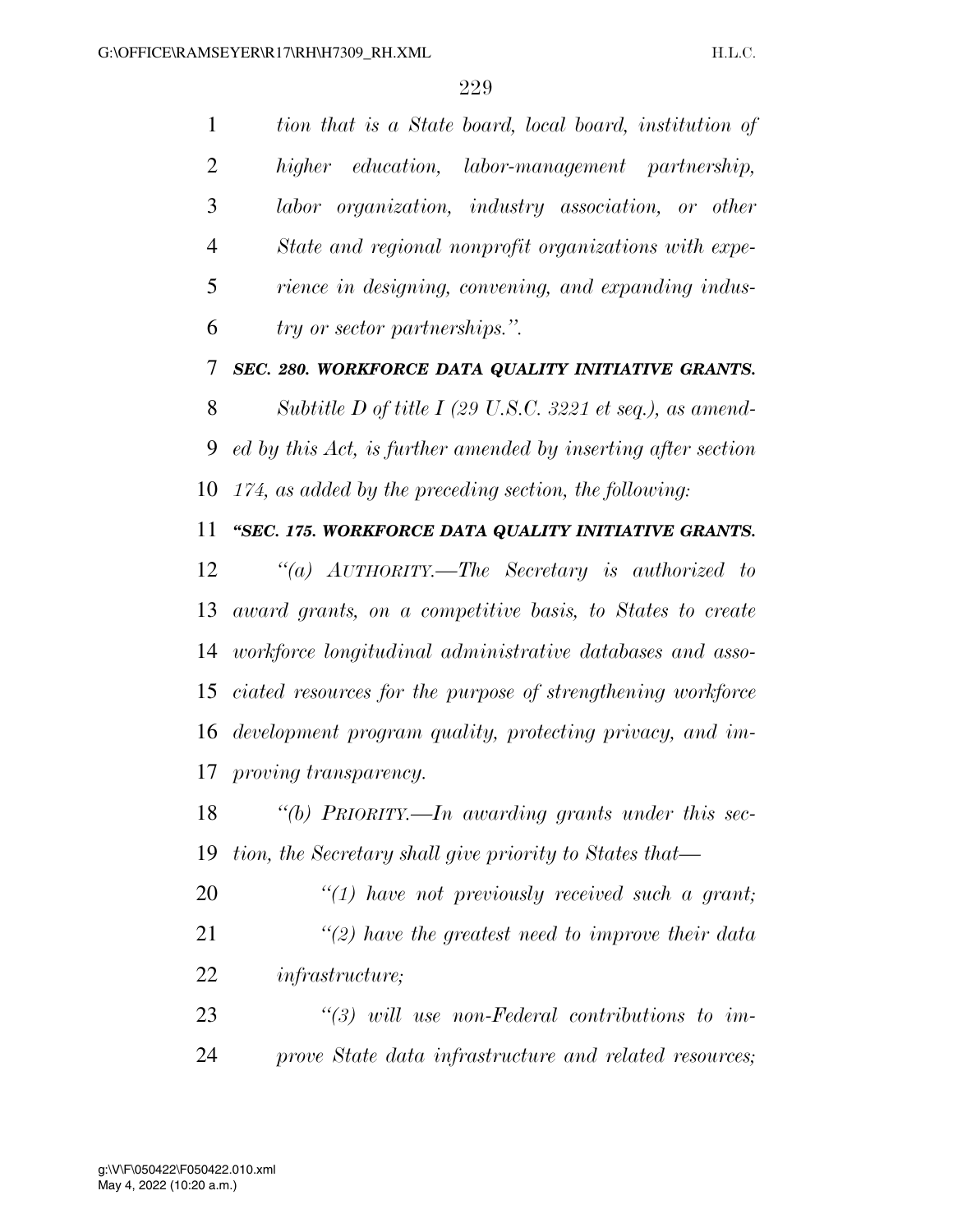*''(4) support co-enrollment in workforce related programs;* 

 *''(5) participate and contribute data to the State's linked longitudinal data system, including submitting data that when linked with elementary and secondary school and postsecondary data, pro- vides the State the ability to create more data tools and analytics; and* 

 *''(6) enable research and program improvement activities.* 

 *''(c) SUPPLEMENT, NOT SUPPLANT.—Funds made available under this section shall be used to supplement, and not supplant, other Federal, State, or local funds used for developing State data systems.* 

 *''(d) ADMINISTRATIVE COSTS.—The Secretary shall re- serve not more than 10 percent of funds made available to carry out this section for each fiscal year for the provision of technical assistance to support the implementation of grants awarded under this section.* 

 *''(e) PRIVACY.—Nothing in this section shall require the disaggregation of data when the number of individuals in a category is insufficient to yield statistically reliable information or when the results would reveal personally identifiable information about an individual, or would re-*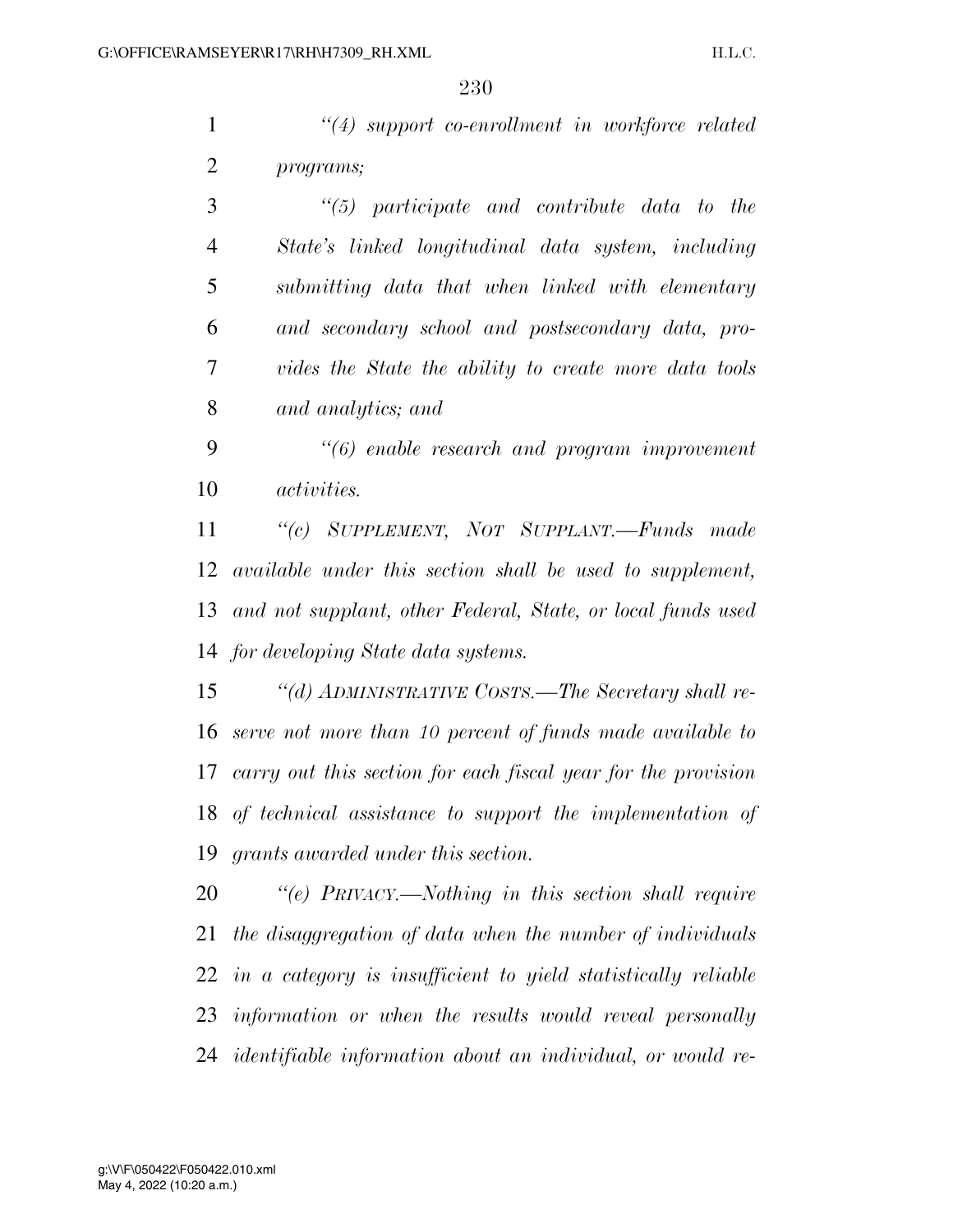*veal such information when combined with other released information.* 

| "(f) AUTHORIZATION OF APPROPRIATIONS.—There are              |
|--------------------------------------------------------------|
| authorized to be appropriated to carry out this section—     |
| "(1) $$40,000,000$ for fiscal year 2023;                     |
| "(2) $$35,000,000$ for fiscal year 2024;                     |
| $\lq(3)$ \$30,000,000 for fiscal year 2025;                  |
| "(4) $$25,000,000$ for fiscal year 2026;                     |
| "(5) \$20,000,000 for fiscal year 2027; and                  |
| "(6) \$15,000,000 for fiscal year 2028.                      |
| "(g) DEFINITION.—In this section, the term 'State' has       |
| the meaning given the term in section 3, except such term    |
| also includes each of the outlying areas (as defined in sec- |
| tion $3$ ).".                                                |
| SEC. 281. AUTHORIZATION OF APPROPRIATIONS.                   |
| Section 176 (as redesignated by section 277), is             |
| 17 amended to read as follows:                               |
| "SEC. 176. AUTHORIZATION OF APPROPRIATIONS.                  |
| "(a) NATIVE AMERICAN PROGRAMS.—There are au-                 |
| 20 thorized to be appropriated to carry out section 166 (not |
| including subsection $(k)$ of such section)—                 |
| "(1) $$66,400,000$ for fiscal year 2023;                     |
| "(2) $$73,000,000$ for fiscal year 2024;                     |
| $\lq(3)$ \$80,300,000 for fiscal year 2025;                  |
|                                                              |

*''(4) \$88,300,000 for fiscal year 2026;*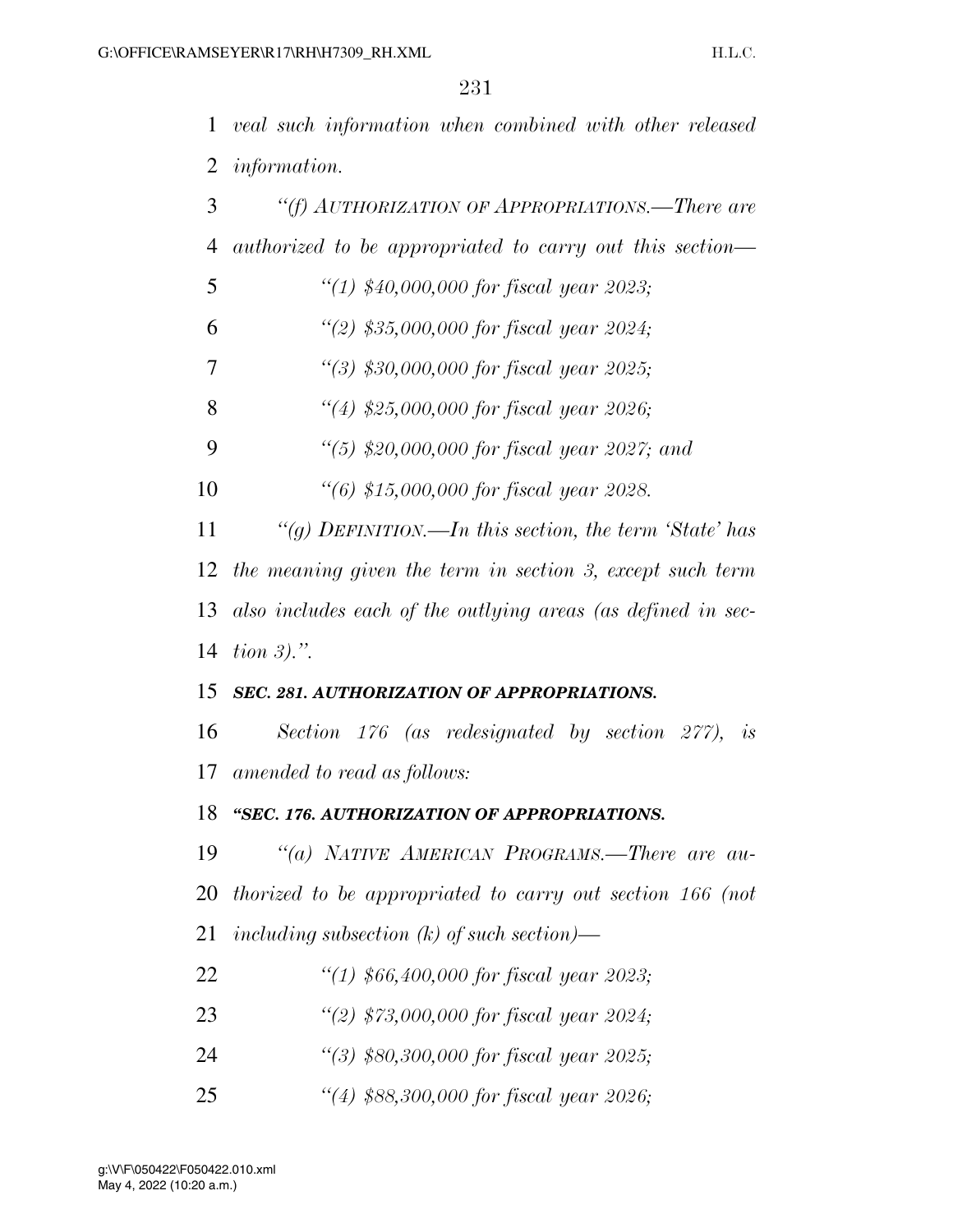| $\mathbf{1}$   | "(5) $$97,100,000$ for fiscal year 2027; and            |
|----------------|---------------------------------------------------------|
| $\overline{2}$ | "(6) \$106,800,000 for fiscal year 2028.                |
| 3              | MIGRANT AND SEASONAL FARMWORKER PRO-<br>$\lq(b)$        |
| 4              | GRAMS.—There are authorized to be appropriated to carry |
| 5              | out section 167—                                        |
| 6              | "(1) \$109,100,000 for fiscal year 2023;                |
| 7              | "(2) $$114,600,000$ for fiscal year 2024;               |
| 8              | "(3) \$120,300,000 for fiscal year 2025;                |
| 9              | "(4) \$126,300,000 for fiscal year 2026;                |
| 10             | "(5) $$132,600,000$ for fiscal year 2027; and           |
| 11             | "(6) \$139,200,000 for fiscal year 2028.                |
| 12             | "(c) TECHNICAL ASSISTANCE.—There are authorized         |
| 13             | to be appropriated to carry out section 168-            |
| 14             | "(1) \$3,600,000 for fiscal year 2023;                  |
| 15             | "(2) \$3,800,000 for fiscal year 2024;                  |
| 16             | $\lq(3)$ \$4,000,000 for fiscal year 2025;              |
| 17             | "(4) $$4,200,000$ for fiscal year 2026;                 |
| 18             | "(5) $$4,400,000$ for fiscal year 2027; and             |
| 19             | $\lq(6)$ \$4,600,000 for fiscal year 2028.              |
| 20             | "(d) EVALUATIONS AND RESEARCH.-There are au-            |
| 21             | thorized to be appropriated to carry out section 169—   |
| 22             | "(1) \$116,700,000 for fiscal year 2023;                |
| 23             | "(2) $$122,500,000$ for fiscal year 2024;               |
| 24             | "(3) $$128,600,000$ for fiscal year 2025;               |
| 25             | "(4) $$135,000,000$ for fiscal year 2026;               |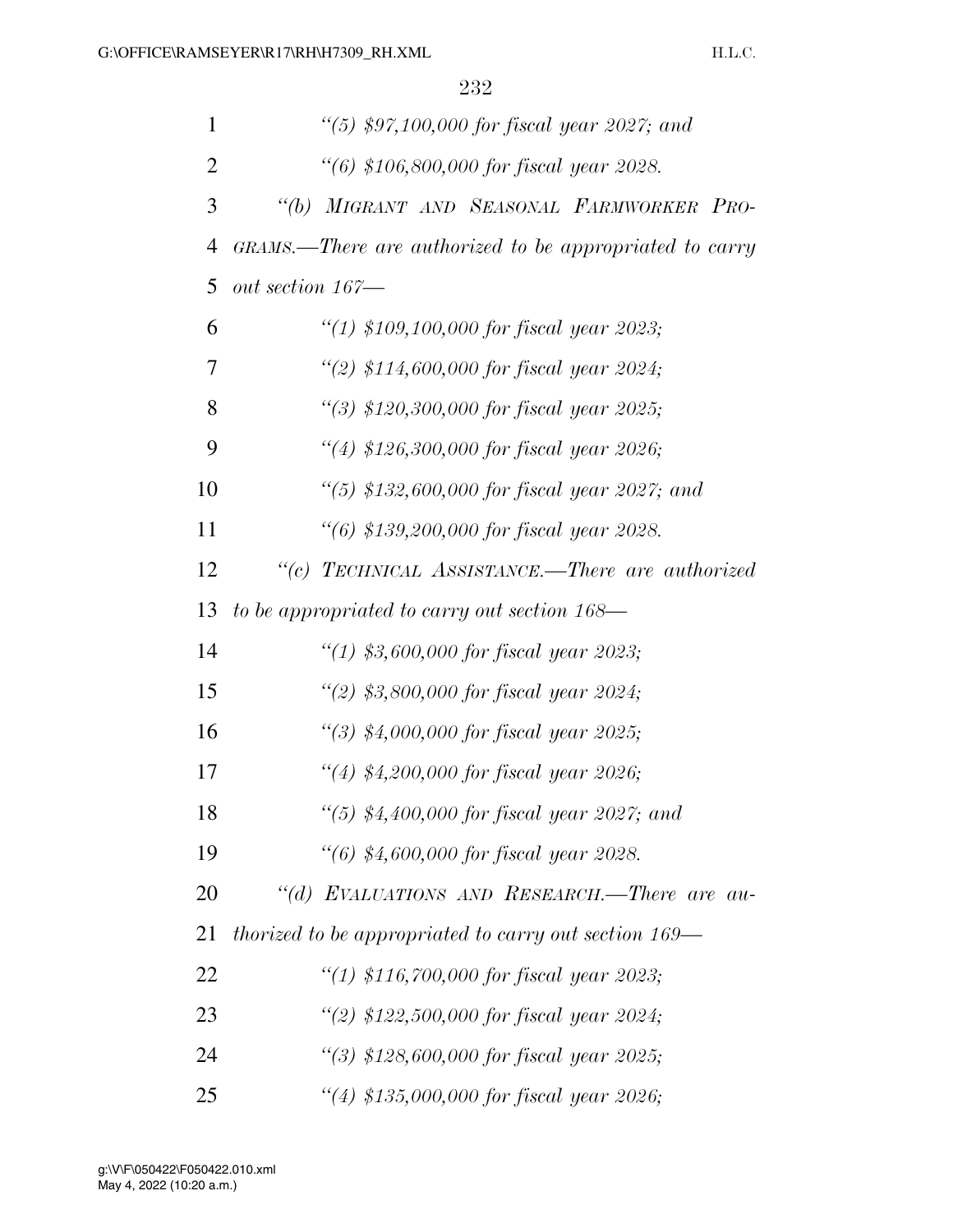H.L.C.

| 1              | "(5) \$141,800,000 for fiscal year 2027; and            |
|----------------|---------------------------------------------------------|
| 2              | "(6) $$148,900,000$ for fiscal year 2028.".             |
| 3              | <b>Subtitle E-Administration</b>                        |
| $\overline{4}$ | <b>SEC. 291. NONDISCRIMINATION.</b>                     |
| 5              | Section 188 (29 U.S.C. 3248) is amended—                |
| 6              | $(1)$ in subsection $(a)(5)$ , by adding at the end the |
| 7              | following: "Provided that it shall not be a violation"  |
| 8              | of this paragraph to exclude any individual from        |
| 9              | participation or employment in programs or activi-      |
| 10             | ties receiving Federal financial assistance where such  |
| 11             | participation or employment, or access to the prem-     |
| 12             | ises upon which any part of such program, activity,     |
| 13             | or employment is performed, is subject to any require-  |
| 14             | ments imposed in the interest of the national security  |
| 15             | of the United States under any security program in      |
| 16             | effect pursuant to or administered under any statute    |
| 17             | or regulation of the United States, Executive Order of  |
| 18             | the President, or other Federal contractual require-    |
| 19             | ment, and such individual does not meet such require-   |
| 20             | ments."; and                                            |
| 21             | $(4)$ in subsection (e) is amended by striking          |
|                |                                                         |

 *''Workforce Innovation and Opportunity Act'' and in- serting ''Workforce Innovation and Opportunity Act of 2022''.*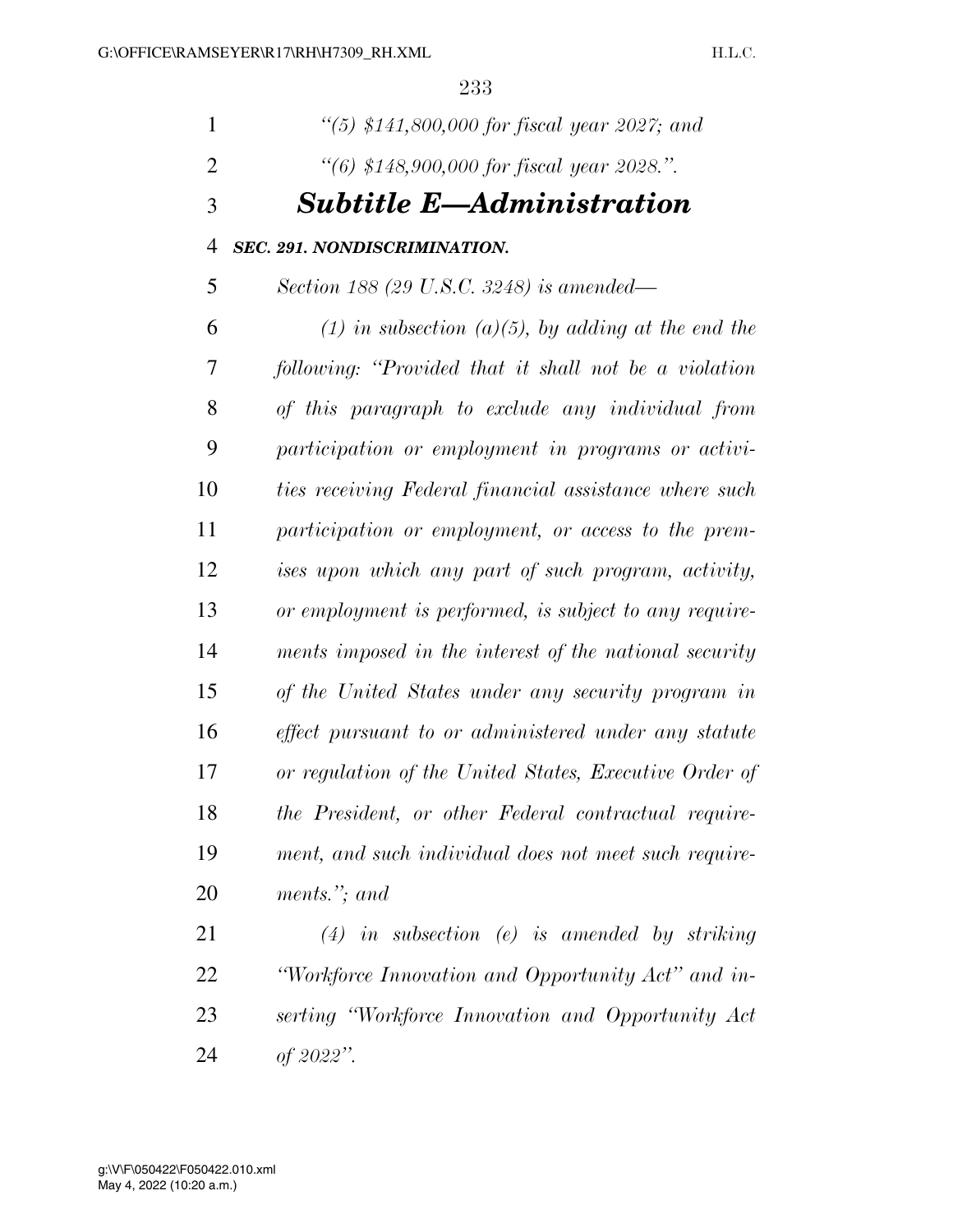| 1  | SEC. 292. SECRETARIAL ADMINISTRATIVE AUTHORITIES             |
|----|--------------------------------------------------------------|
| 2  | <b>AND RESPONSIBILITIES.</b>                                 |
| 3  | Section 189 (29 U.S.C. 3249) is amended—                     |
| 4  | $(1)$ in subsection $(d)$ , by striking "the Workforce"      |
| 5  | and inserting "Labor";                                       |
| 6  | (2) in subsection $(g)(2)(B)(ii)$ , by striking "sub-        |
| 7  | section (a) or (b) of section 169 (relating to evalua-       |
| 8  | tions, research projects, studies and reports, and           |
| 9  | multistate projects)" and inserting "subsection $(a)$ ,      |
| 10 | $(b)$ , or $(c)$ of section 169 relating to evaluations, re- |
| 11 | search projects, studies and reports, multistate             |
| 12 | projects, and the workforce development innovation           |
| 13 | $\text{find}$ ";                                             |
| 14 | $(3)$ by striking subsection $(h)$ ;                         |
| 15 | $(4)$ by redesignating subsection $(i)$ as subsection        |
| 16 | $(h)$ ; and                                                  |
| 17 | (5) by amending paragraph $(3)(A)(ii)$ of sub-               |
| 18 | section $(h)$ (as so redesignated) to read as follows:       |
| 19 | $``(ii)$ any of the statutory or regulatory                  |
| 20 | requirements of the Wagner-Peyser Act (29                    |
| 21 | U.S.C. 49 et seq.) (excluding requirements                   |
| 22 | relating to the provision of services to un-                 |
| 23 | employment insurance claimants and vet-                      |
| 24 | erans, the colocation of employment service                  |
| 25 | offices with one-stop centers, the designation               |
| 26 | of a cooperating State agency, and require-                  |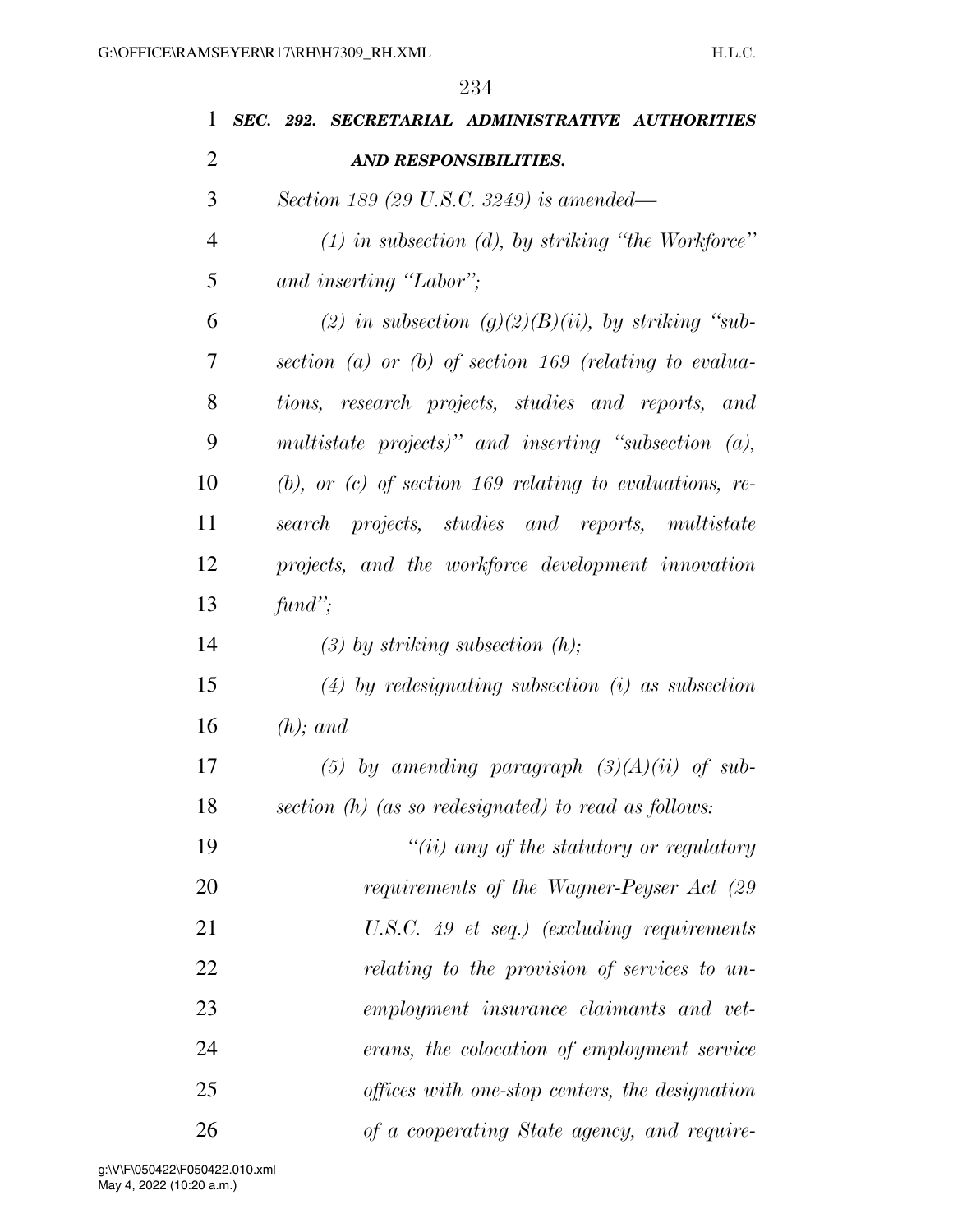| $\mathbf{1}$   | ments relating to universal access to basic             |
|----------------|---------------------------------------------------------|
| $\overline{2}$ | labor exchange services without cost to job-            |
| 3              | seekers).".                                             |
| $\overline{4}$ | <b>SEC. 293. GUARD RAILS FOR PROGRAM INTEGRITY.</b>     |
| 5              | Section 194 (29 U.S.C. 3254) is amended by adding       |
| 6              | at the end the following:                               |
| 7              | $\lq(16)$ An institution of higher education that is    |
| 8              | a proprietary institution of higher education (as de-   |
| 9              | fined in section $102(a)(1)(A)$ of the Higher Education |
| 10             | Act of 1965 (20 U.S.C. 1002(a)(1)(A)) may not be—       |
| 11             | $\lq (A)$ designated or certified as a one-stop         |
| 12             | operator under section $121(d)$ , or awarded funds      |
| 13             | under this title to operate a one-stop center; or       |
| 14             | " $(B)$ appointed to a State board or local             |
| 15             | board under section 101 or 107, respectively.".         |
| 16             | TITLE III—ADULT EDUCATION                               |
| 17             | AND FAMILY LITERACY                                     |
| 18             | SEC. 301. FAMILY LITERACY.                              |
| 19             | The heading of title II of the Workforce Innovation and |
| 20             | Opportunity Act (29 U.S.C. 3271 et seq.) is amended by  |
| 21             | inserting "FAMILY" before "LITERACY".                   |
| 22             | SEC. 302. PURPOSE.                                      |
| 23             | Section 202 (29 U.S.C. 3271) is amended—                |
| 24             | $(1)$ in the matter preceding paragraph $(1)$ , by      |
| 25             | <i>inserting "family" before "literacy activities";</i> |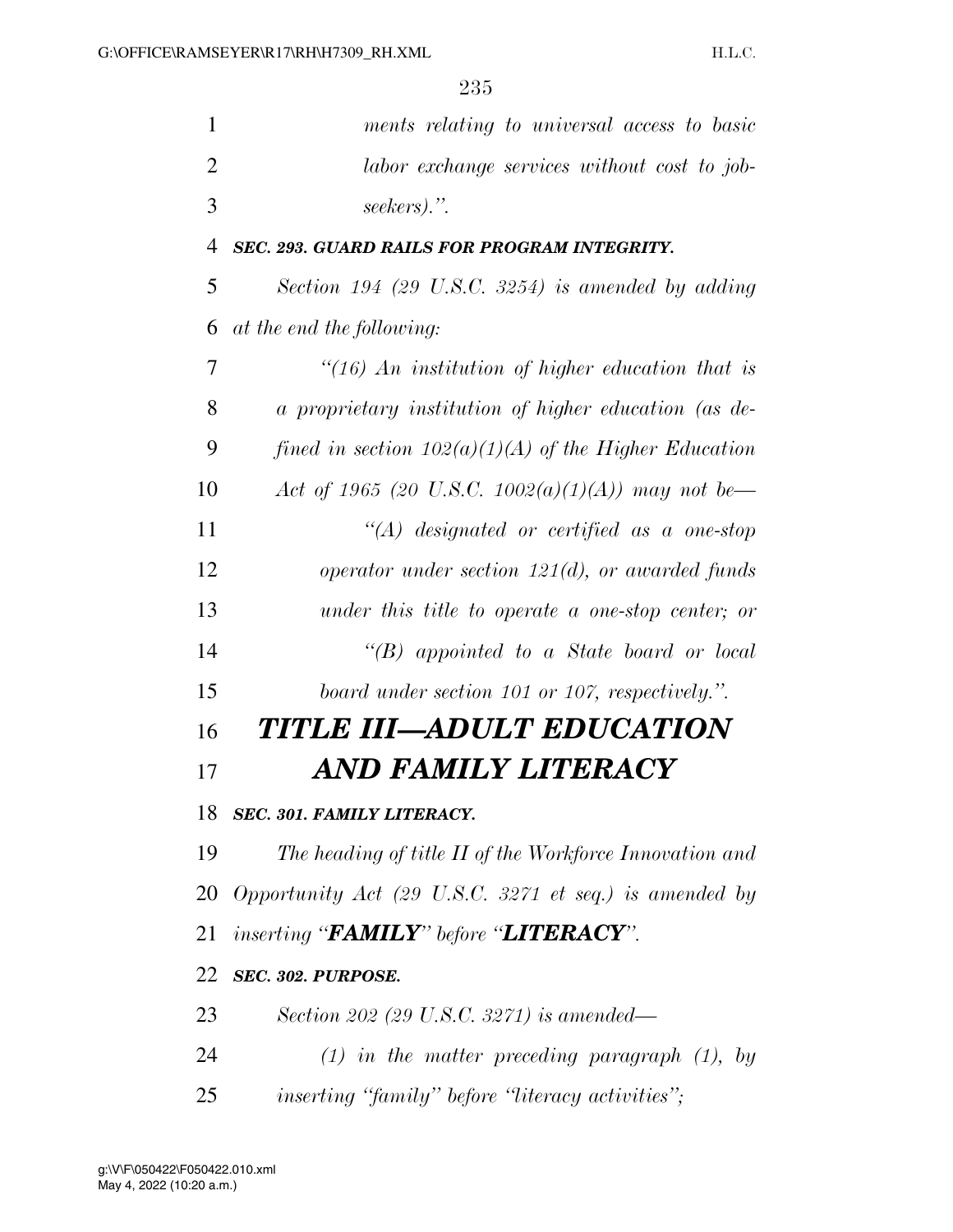| $\mathbf{1}$   | $(2)$ by amending paragraph $(1)$ to read as fol-         |
|----------------|-----------------------------------------------------------|
| $\overline{2}$ | lows:                                                     |
| 3              | $\lq(1)$ assist adults to become literate and obtain      |
| $\overline{4}$ | the knowledge and skills (including digital skills) nec-  |
| 5              | essary for employment, economic self-sufficiency, and     |
| 6              | full participation in all aspects of adult life;";        |
| 7              | (3) in paragraph $(4)(A)$ —                               |
| 8              | $(A)$ in clause (i), by striking "and" at the             |
| 9              | end; and                                                  |
| 10             | $(B)$ by inserting after clause (ii) the fol-             |
| 11             | lowing:                                                   |
| 12             | "(iii) digital skills; and";                              |
| 13             | <b>SEC. 303. DEFINITIONS.</b>                             |
| 14             | Section 203 (29 U.S.C. 3272) is amended—                  |
| 15             | $(1)$ in paragraph $(1)$ —                                |
| 16             | $(A)$ in subparagraph $(B)$ , by striking "and"           |
| 17             | at the end;                                               |
| 18             | $(B)$ by redesignating subparagraph $(C)$ as              |
| 19             | subparagraph $(D)$ ; and                                  |
| 20             | $(C)$ by inserting after subparagraph $(B)$ the           |
| 21             | following:                                                |
| 22             | $\lq\lq C$ develop and use digitial technology            |
| 23             | skills; and";                                             |
| 24             | (2) in paragraph (2), by inserting $\degree$ , digital    |
| 25             | skills activities offered in conjunction with other adult |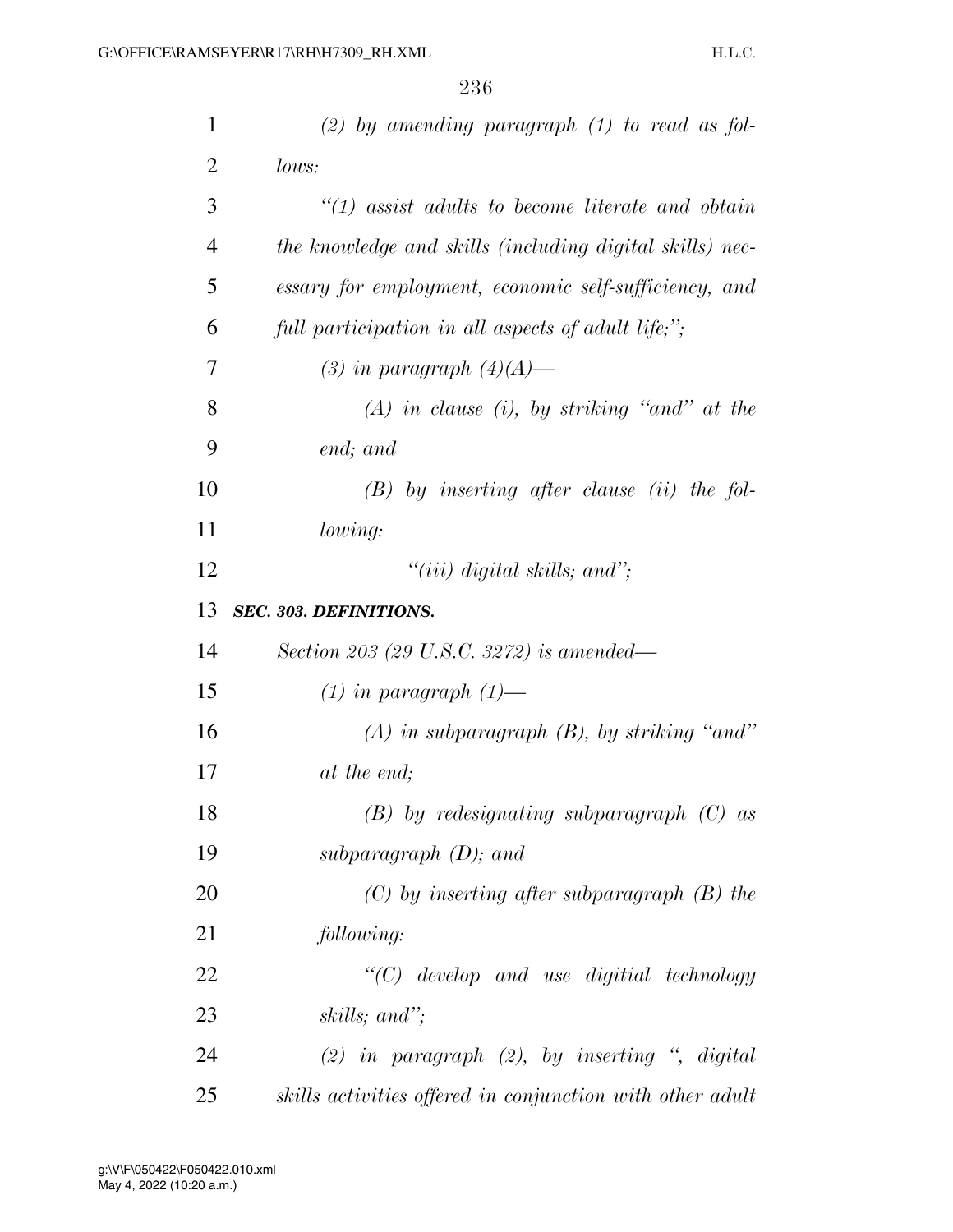| $\mathbf{1}$   | education and literacy activities" after "family lit-    |
|----------------|----------------------------------------------------------|
| $\overline{2}$ | eracy activities";                                       |
| 3              | $(3)$ in paragraph $(3)$ , by inserting "family" be-     |
| $\overline{4}$ | fore "literacy activities";                              |
| 5              | (4) in paragraph $(4)(C)(i)$ , by striking "is basic     |
| 6              | skills deficient" and inserting "has foundational skills |
| 7              | needs";                                                  |
| 8              | $(5)$ in paragraph $(9)$ —                               |
| 9              | $(A)$ in the matter preceding subparagraph               |
| 10             | $(A)$ , by striking "economic prospects" and insert-     |
| 11             | ing "economic and educational prospects"; and            |
| 12             | $(B)$ by adding at the end the following:                |
| 13             | $\lq\lq (E)$ Digital literacy activities to enable       |
| 14             | parents or family members to develop and use             |
| 15             | digital literacy skills to support their children's      |
| 16             | $learning.$ ";                                           |
| 17             | $(6)$ by amending paragraph $(11)$ to read as fol-       |
| 18             | lows:                                                    |
| 19             | "(11) INTEGRATED EDUCATION AND TRAINING.-                |
| 20             | The term 'integrated education and training' means       |
| 21             | a service approach that provides adult education and     |
| 22             | family literacy activities concurrently and contex-      |
| 23             | tually with workforce preparation activities and         |
| 24             | workforce training (and which may be provided con-       |
| 25             | currently with other adult education activities and      |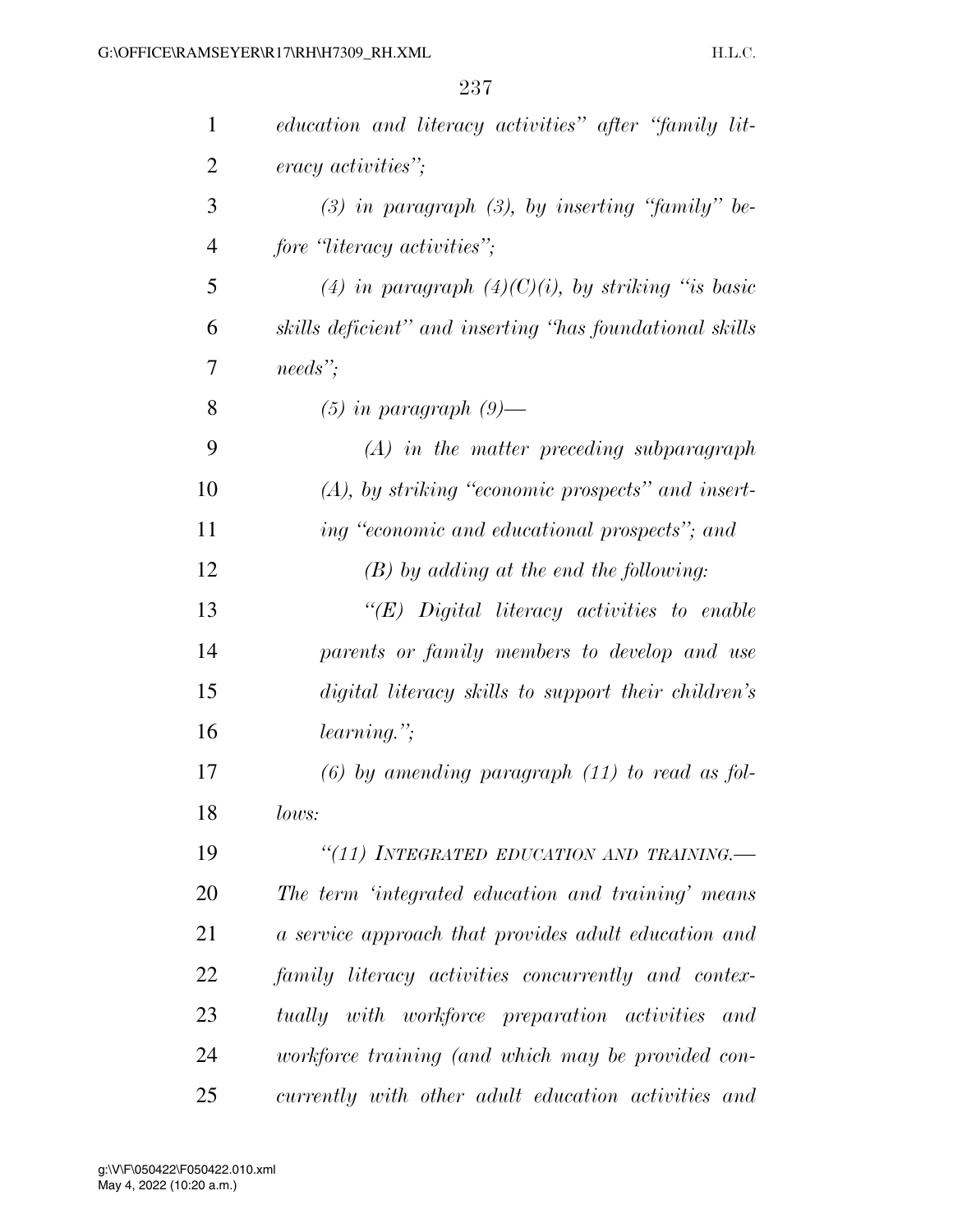| $\mathbf{1}$   | services, such as adult basic education) for a specific     |
|----------------|-------------------------------------------------------------|
| $\overline{2}$ | high-wage, high demand occupation or occupational           |
| 3              | cluster (including, as appropriate, for apprenticeship      |
| $\overline{4}$ | and pre-apprenticeship programs) for the purpose of         |
| 5              | educational and career advancement.";                       |
| 6              | $(7)$ by amending paragraph $(12)$ to read as fol-          |
| 7              | lows:                                                       |
| 8              | <i>INTEGRATED ENGLISH</i><br>(12)<br><b>LITERACY</b><br>AND |
| 9              | CIVICS EDUCATION.—The term 'integrated English lit-         |
| 10             | eracy and civics education' means instruction in lit-       |
| 11             | eracy and English and other education services pro-         |
| 12             | vided to English language learners who are adults,          |
| 13             | including professionals with degrees and credentials        |
| 14             | in their native countries—                                  |
| 15             | "(A) that enables such adults—                              |
| 16             | $``(i)$ to achieve competency in<br>the                     |
| 17             | English language;                                           |
| 18             | $``(ii)$ to build knowledge of United                       |
| 19             | States history and civics;                                  |
| 20             | "( <i>iii</i> ) to prepare for United States citi-          |
| 21             | zenship and the naturalization process;                     |
| 22             | "(iv) to use digital technology at levels                   |
| 23             | of proficiency necessary to function effec-                 |
| 24             | tively as a worker, a parent or a family                    |
| 25             | member, and a member of society;                            |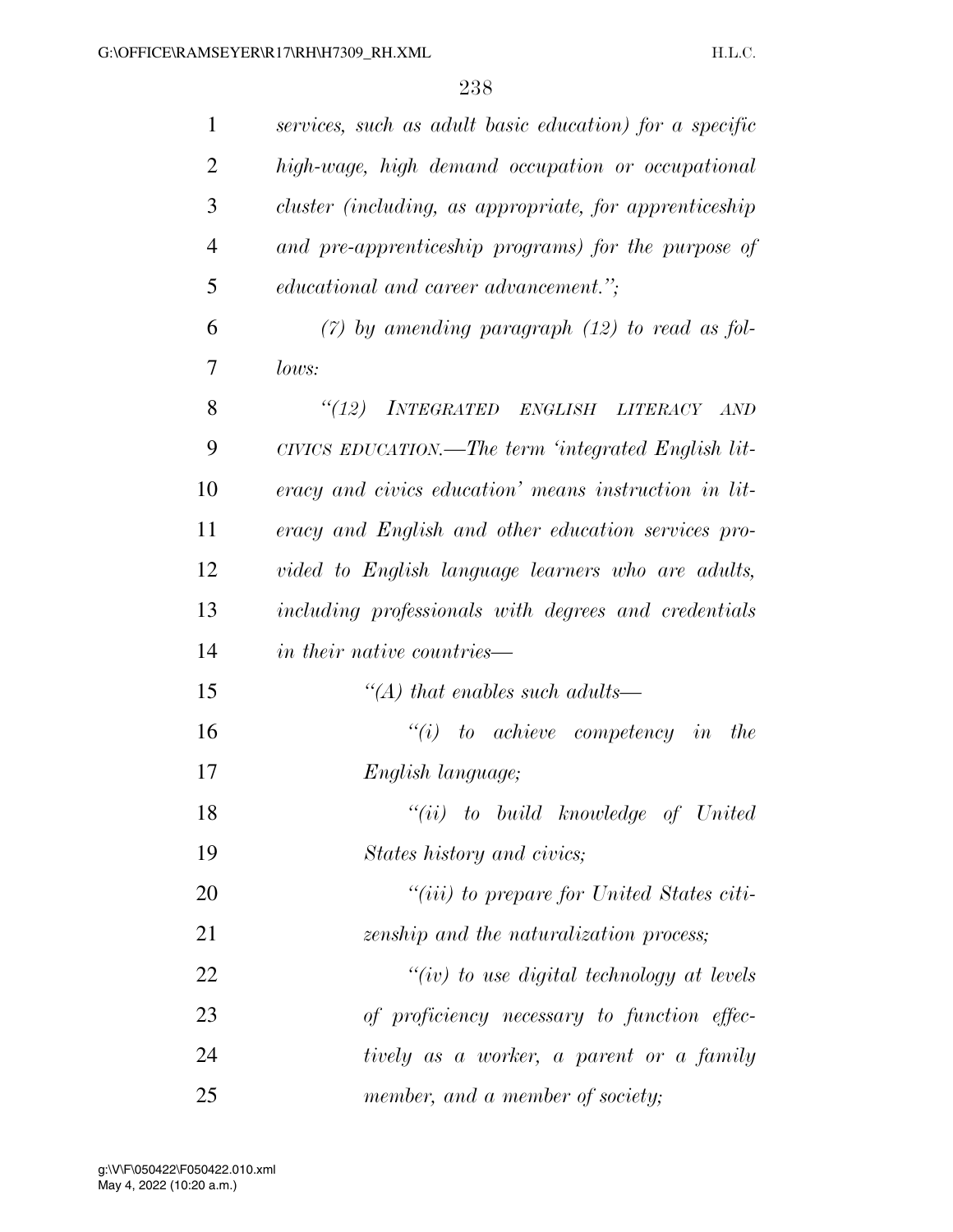| $\mathbf{1}$   | " $(v)$ to apply for Federal and other       |
|----------------|----------------------------------------------|
| $\overline{2}$ | student financial aid and enroll in postsec- |
| 3              | ondary education or other further learning;  |
| $\overline{4}$ | and                                          |
| 5              | $``(vi)$ to locate and apply for registered  |
| 6              | apprenticeship or pre-apprenticeship pro-    |
| 7              | grams; and                                   |
| 8              | $\lq (B)$ which may include—                 |
| 9              | $``(i)$ preparation for a high school        |
| 10             | equivalency diploma or postsecondary         |
| 11             | training or education;                       |
| 12             | $"(ii)$ preparation for employment;          |
| 13             | $"(iii)$ preparation for apprenticeship      |
| 14             | or pre-apprenticeship programs, or the pro-  |
| 15             | vision of information regarding where to     |
| 16             | <i>acquire that preparation; or</i>          |
| 17             | $``(iv)$ instruction in—                     |
| 18             | " $(I)$ navigating the early child-          |
| 19             | hood, elementary and secondary, and          |
| 20             | postsecondary education systems;             |
| 21             | $\lq$ (II) financial literacy;               |
| 22             | "(III) the housing market in the             |
| 23             | United States; or                            |
| 24             | $``(IV)$ accessing Federal, State,           |
| 25             | and local health care systems.";             |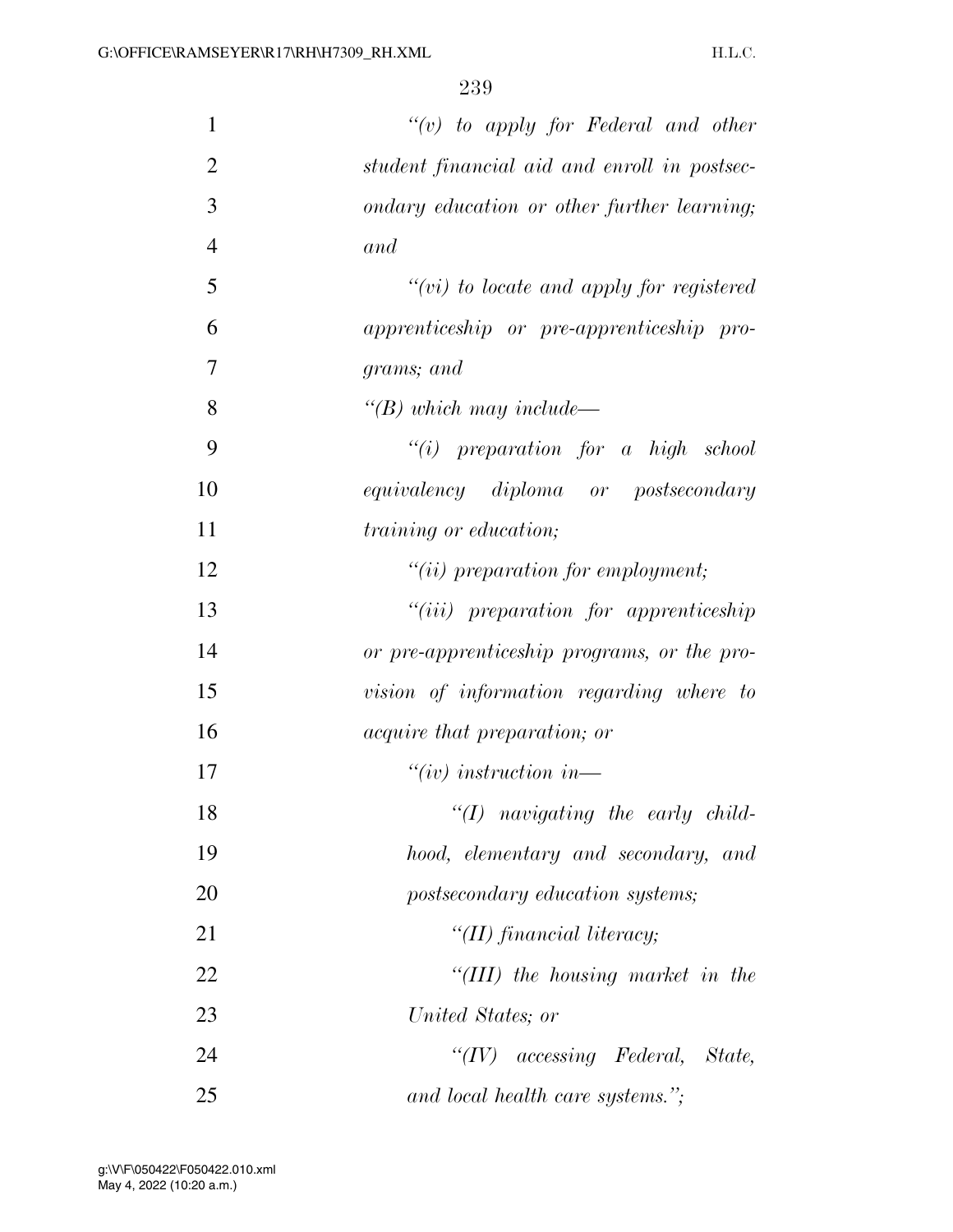| $\mathbf{1}$   | $(8)$ in paragraph $(13)$ by striking "and solve       |
|----------------|--------------------------------------------------------|
| $\overline{2}$ | problems," and all that follows through the period at  |
| 3              | the end and inserting "solve problems, and use digital |
| $\overline{4}$ | technology at levels of proficiency necessary to func- |
| 5              | tion effectively as an employee, a parent or a family  |
| 6              | member, and a member of society.";                     |
| 7              | $(9)$ by redesignating paragraphs $(16)$ and $(17)$    |
| 8              | as paragraphs $(17)$ and $(18)$ , respectively;        |
| 9              | $(10)$ by inserting after paragraph $(15)$ , the fol-  |
| 10             | lowing:                                                |
| 11             | "(16) UNIVERSAL DESIGN FOR LEARNING.—The               |
| 12             | term 'universal design for learning' has the meaning   |
| 13             | given the term in section 103 of the Higher Education  |
| 14             | Act of 1965 (20 U.S.C. 1003)."; and                    |
| 15             | $(11)$ in paragraph $(18)$ , as redesignated by para-  |
| 16             | graph $(9)$ —                                          |
| 17             | $(A)$ by striking "using information" and              |
| 18             | inserting "using and acquiring information";           |
| 19             | and                                                    |
| 20             | $(B)$ by striking "education or training" and          |
| 21             | inserting "education or training (including reg-       |
| 22             | istered apprenticeship and pre-apprenticeship          |
| 23             | programs)".                                            |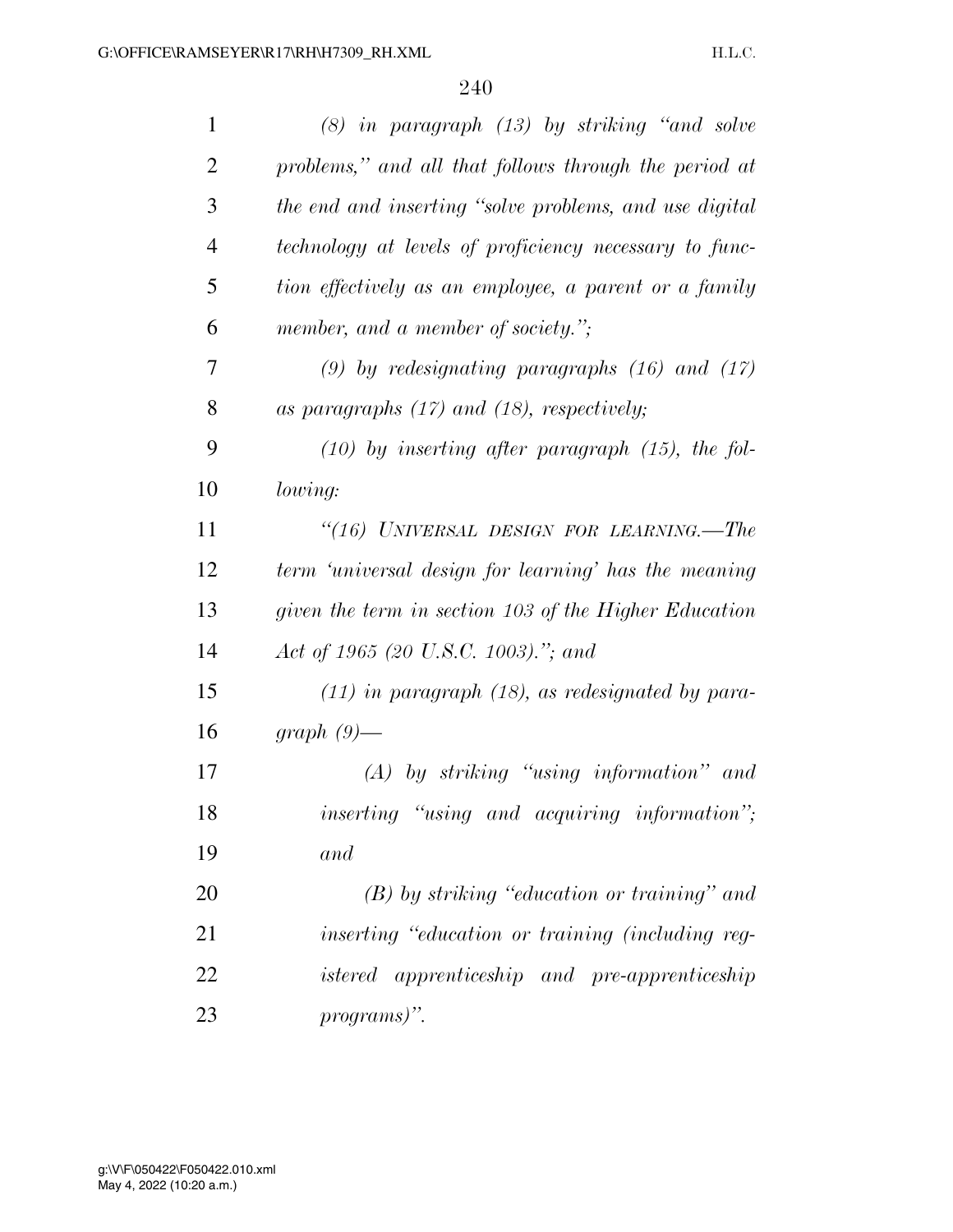## *SEC. 304. AUTHORIZATION OF APPROPRIATIONS.*

 *Section 206 (29 U.S.C. 3275) is amended by striking ''\$577,667,000 for fiscal year 2015'' and all that follows through the period at the end and inserting ''\$785,100,000 for fiscal year 2023, \$824,400,000 for fiscal year 2024, \$865,600,000 for fiscal year 2025, \$908,900,000 for fiscal year 2026, \$954,300,000 for fiscal year 2027, and \$1,002,000,000 for fiscal year 2028.''.* 

#### *SEC. 305. PERFORMANCE ACCOUNTABILITY SYSTEM.*

 *Section 212 (29 U.S.C. 3292) is amended to read as follows:* 

## *''SEC. 212. PERFORMANCE ACCOUNTABILITY SYSTEM.*

 *''(a) IN GENERAL.—Programs and activities author- ized in this title are subject to the performance account-ability provisions described in section 116.* 

 *''(b) INNOVATIVE PERFORMANCE ACCOUNTABILITY SYSTEM DEMONSTRATION PROGRAM.—* 

 *''(1) IN GENERAL.—The Secretary may authorize one or more eligible entities to implement an innova- tive performance accountability system that uses al- ternative primary indicators of performance that re- flect the objectives and activities of the entity's adult education and family literacy programs and measure the attainment of the education and employment goals of the participants in such programs. The inno-*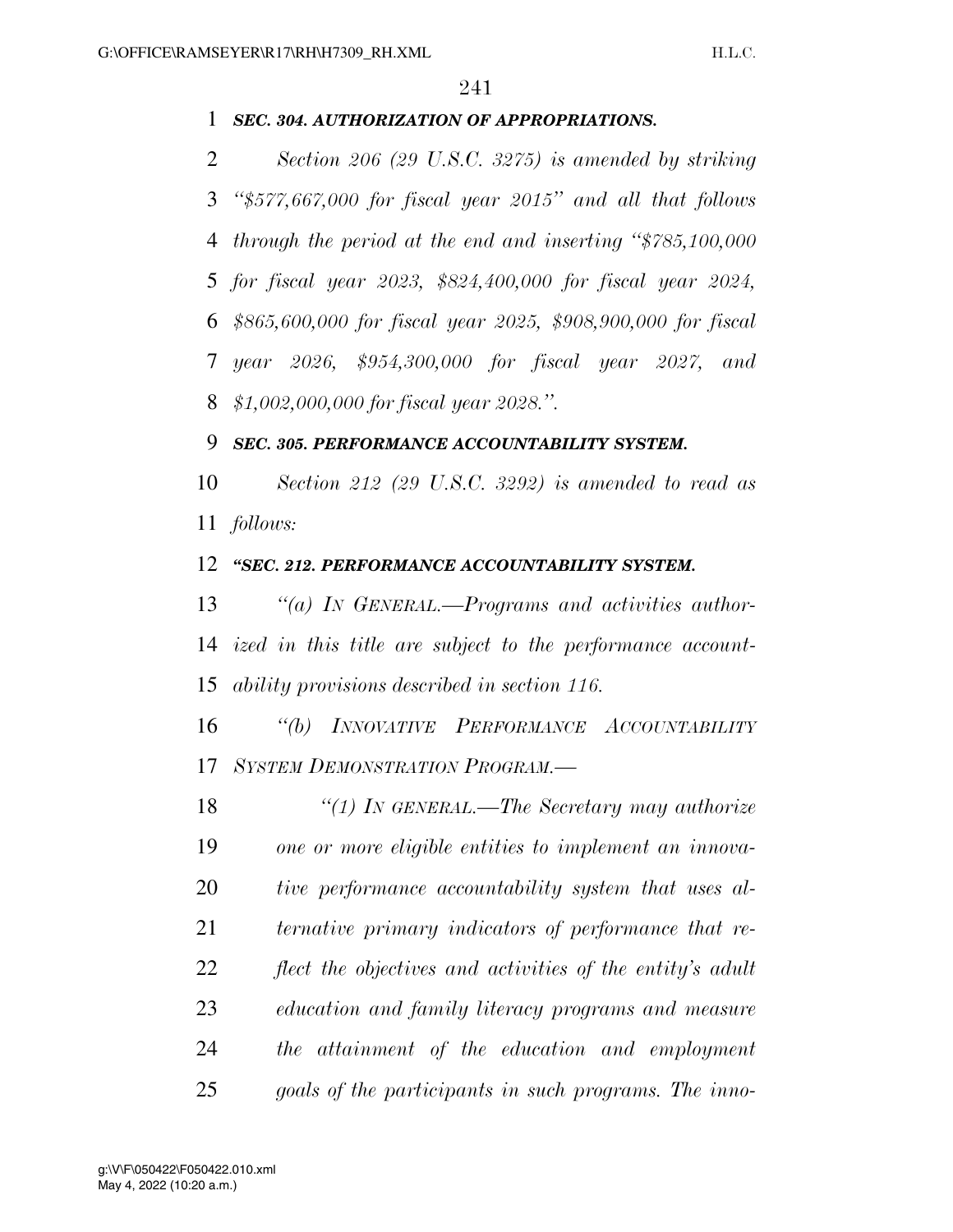| $\mathbf{1}$   | vative performance accountability system may in- |
|----------------|--------------------------------------------------|
| $\overline{2}$ | clude                                            |
| 3              | $\lq (A)$ performance indicators attained while  |
| $\overline{4}$ | an individual is enrolled in an adult education  |
| 5              | and family literacy program; and                 |
| 6              | $\lq\lq B$ performance indicators attained after |
| 7              | an individual exits such a program.              |
| 8              | "(2) DEMONSTRATION PERIOD.-                      |
| 9              | "(A) IN GENERAL.—Except as provided in           |
| 10             | subparagraph $(B)$ , the period during which an  |
| 11             | eligible entity may carry out an innovative ac-  |
| 12             | countability system authorized under this sub-   |
| 13             | section shall be a period determined by the Sec- |
| 14             | retary that does not exceed five years.          |
| 15             | "(B) EXTENSION.—The Secretary may ex-            |
| 16             | tend, by up to one year, the demonstration pe-   |
| 17             | riod determined under subparagraph (A) for an    |
| 18             | eligible entity if—                              |
| 19             | $"(i)$ the Secretary determines that the         |
| 20             | <i>innovative accountability system imple-</i>   |
| 21             | mented by the entity is successfully meeting     |
| 22             | the objectives of this subsection; and           |
| 23             | $``(ii)$ the total period during which the       |
| 24             | entity implements such system under the          |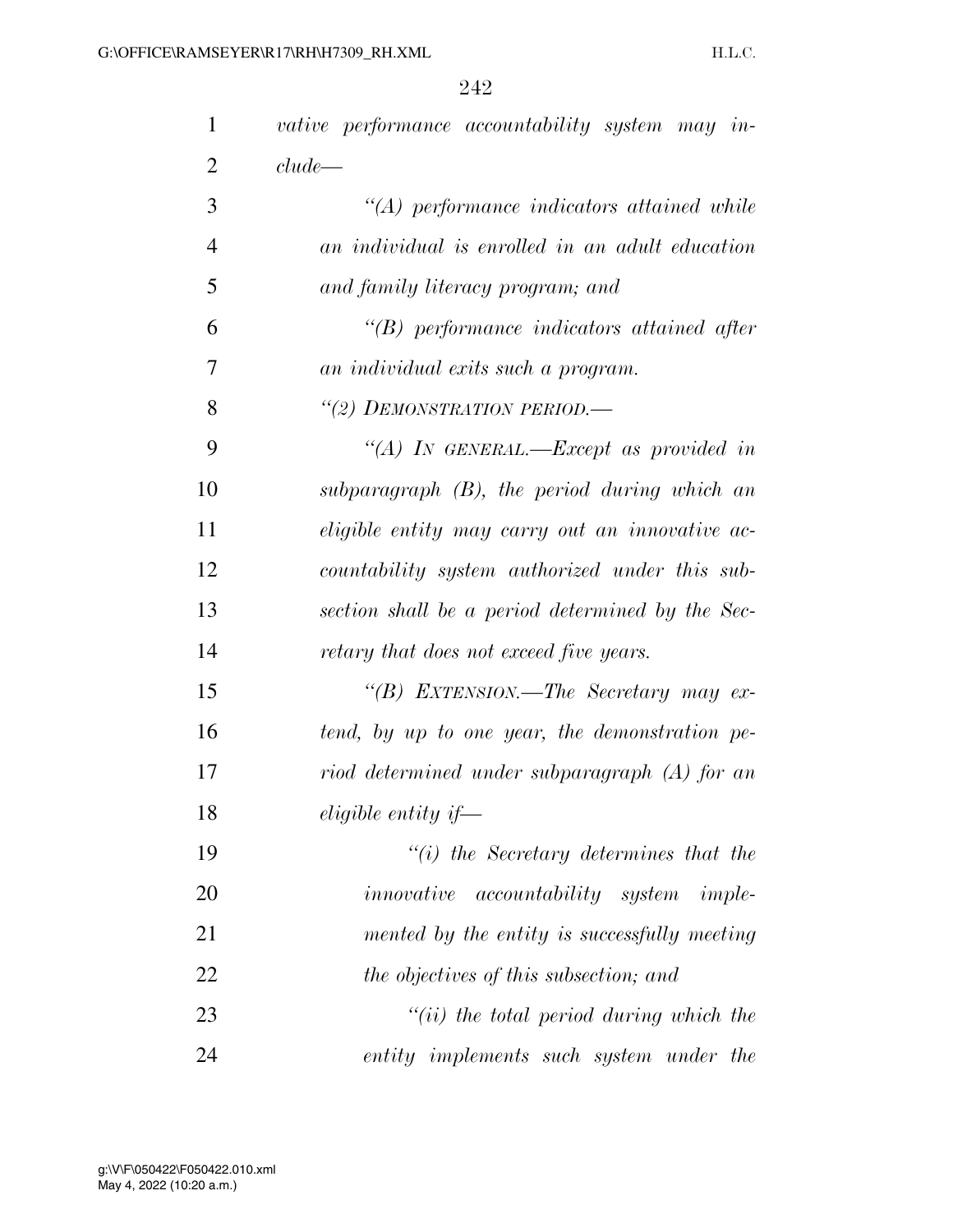| $\mathbf{1}$   | demonstration program, inclusive of such                 |
|----------------|----------------------------------------------------------|
| $\mathfrak{2}$ | extension, does not exceed six years.                    |
| 3              | "(3) $APPLICATION$ .                                     |
| $\overline{4}$ | "(A) IN GENERAL.—Subject to subpara-                     |
| 5              | $graph (C)$ , an eligible entity that seeks author-      |
| 6              | <i>ization to implement an innovative performance</i>    |
| 7              | <i>accountability system under this subsection shall</i> |
| 8              | submit to the Secretary an application at such           |
| 9              | time, in such manner, and containing such in-            |
| 10             | formation as the Secretary may require.                  |
| 11             | "(B) CONTENTS.—At a minimum, each ap-                    |
| 12             | plication under this paragraph shall include—            |
| 13             | $``(i)$ a description of the objectives of               |
| 14             | the innovative performance accountability                |
| 15             | system proposed by the eligible entity;                  |
| 16             | $``(ii)$ a description of such account-                  |
| 17             | ability system, including a description of               |
| 18             | the performance indicators to be used;                   |
| 19             | $``(iii)$ the duration of the period over                |
| 20             | which the entity intends to carry out the                |
| 21             | proposed accountability system;                          |
| 22             | "(iv) an explanation of why the entity                   |
| 23             | believes the alternative indicators of per-              |
| 24             | formance proposed by the entity would more               |
| 25             | accurately measure the attainment of the                 |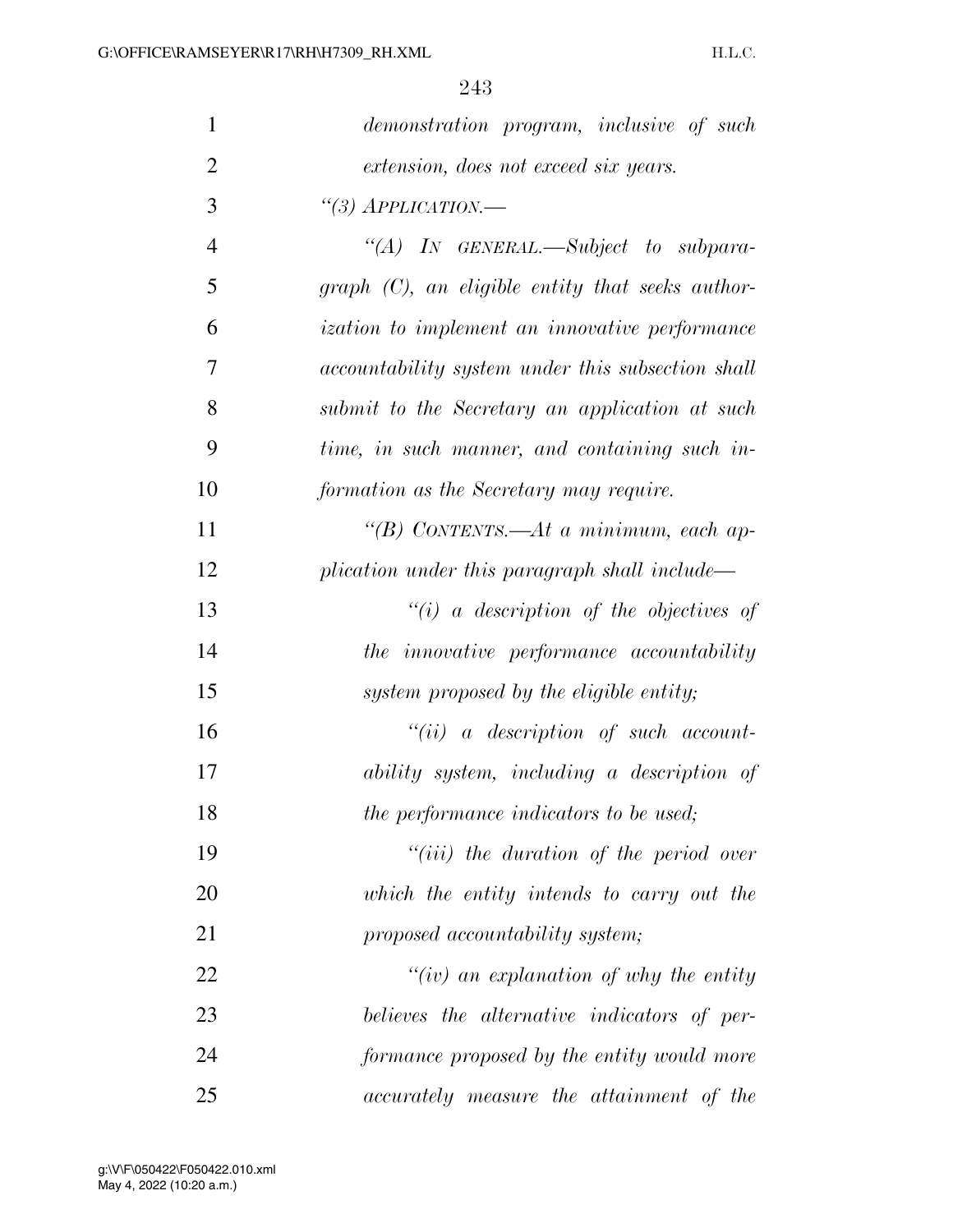| $\mathbf{1}$   | objectives of the entity's adult education and    |
|----------------|---------------------------------------------------|
| $\overline{2}$ | family literacy programs compared to the          |
| 3              | indicators of performance described in sec-       |
| $\overline{4}$ | tion $116(b)(2)(A)(i);$                           |
| 5              | $\lq\lq(v)$ an explanation of how the pro-        |
| 6              | posed performance indicators are expected         |
| 7              | to provide a valid and reliable measurement       |
| 8              | of the effectiveness of the entity's adult edu-   |
| 9              | cation and family literacy programs with          |
| 10             | respect to the individuals served by such         |
| 11             | programs;                                         |
| 12             | $``(vi)$ a description of how the entity          |
| 13             | will report to the Secretary and make pub-        |
| 14             | licly available the proposed indicators of        |
| 15             | performance on a timely basis;                    |
| 16             | "(vii) an assurance that the entity will          |
| 17             | prepare and submit the final report re-           |
| 18             | quired under paragraph (4); and                   |
| 19             | "(viii) a description of how the inno-            |
| 20             | vative accountability system may be rel-          |
| 21             | evant to and replicated by States and out-        |
| 22             | <i>lying areas.</i>                               |
| 23             | "(C) REVIEW OF CERTAIN APPLICATIONS.-             |
| 24             | In a case in which an eligible entity that is a   |
| 25             | consortium of eligible providers seeks authoriza- |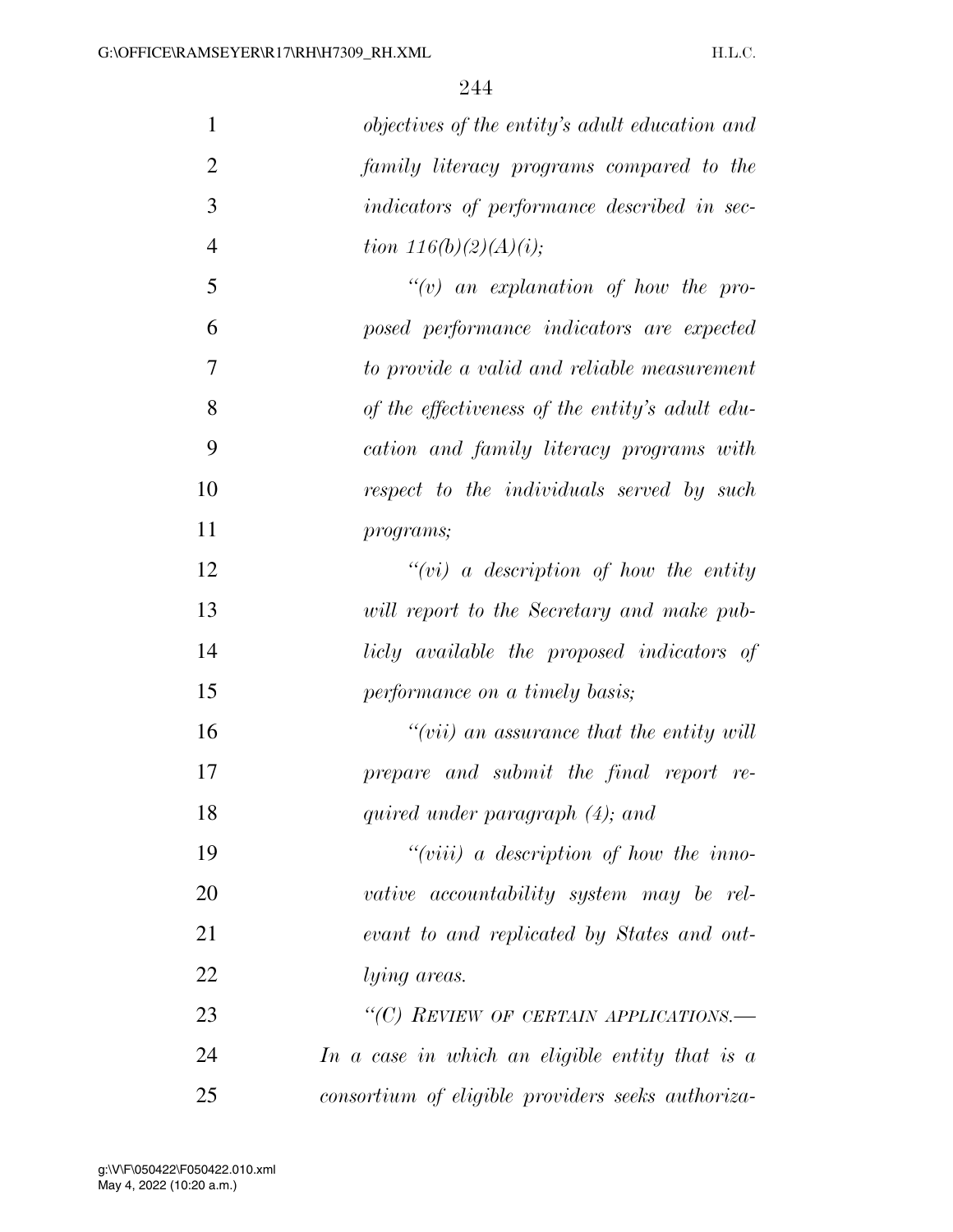| $\mathbf{1}$   | tion to implement an innovative performance ac-      |
|----------------|------------------------------------------------------|
| $\overline{2}$ | countability system under this subsection—           |
| 3              | $``(i)$ the consortium shall submit the              |
| $\overline{4}$ | application described in subparagraph $(A)$          |
| 5              | to the eligible agency of the State or out-          |
| 6              | lying area in which the consortium intends           |
| 7              | to implement the system;                             |
| 8              | $"(ii)$ the eligible agency shall review             |
| 9              | the application; and                                 |
| 10             | $``(iii)$ if the eligible agency approves            |
| 11             | the application, the agency shall forward            |
| 12             | the application to the Secretary together            |
| 13             | with any comments of the agency regarding            |
| 14             | the content of the application.                      |
| 15             | $``(4)$ Progress report.                             |
| 16             | "(A) IN GENERAL.—Not later than $180$                |
| 17             | days before the end of the initial demonstration     |
| 18             | period applicable to an eligible entity under        |
| 19             | paragraph $(2)(A)$ , and before the Secretary au-    |
| 20             | thorizes any extension of the demonstration pe-      |
| 21             | riod under paragraph $(2)(B)$ for such entity, the   |
| 22             | eligible entity shall submit to the Secretary a re-  |
| 23             | port on the initial progress (in this paragraph      |
| 24             | referred to as the 'progress report') of the innova- |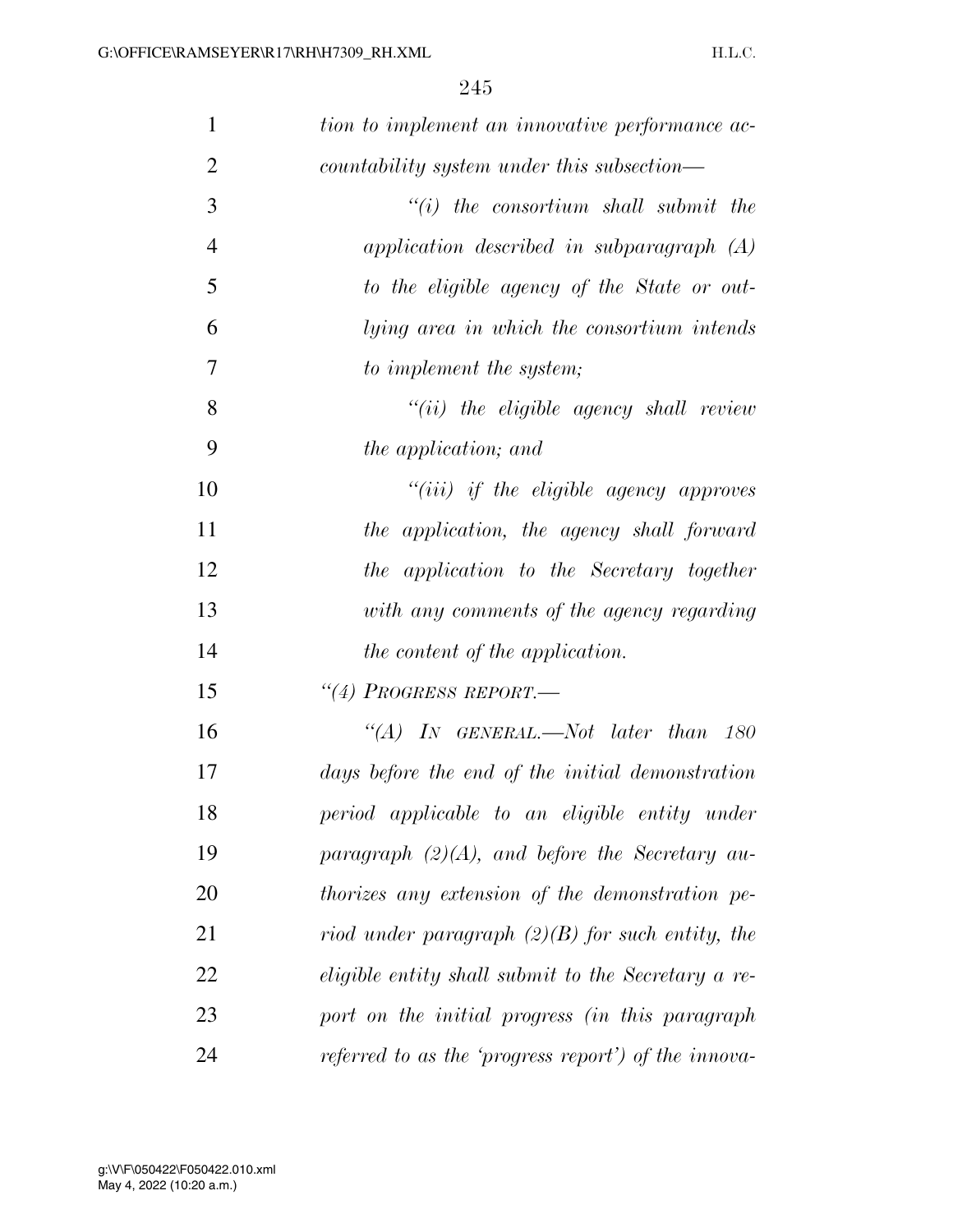| $\mathbf{1}$   | tive accountability system implemented by the el- |
|----------------|---------------------------------------------------|
| $\overline{2}$ | <i>igible entity under this section.</i>          |
| 3              | "(B) ELEMENTS.—The progress report                |
| $\overline{4}$ | under subparagraph $(A)$ shall be based on the    |
| 5              | annual information submitted by participating     |
| 6              | local providers and shall include an assessment   |
| 7              | of the following:                                 |
| 8              | $``(i)$ The burden placed on the local            |
| 9              | programs to implement and carry out the           |
| 10             | <i>innovative</i> accountability system.          |
| 11             | $``(ii)$ Whether and to what extent—              |
| 12             | $\lq (I)$ the eligible entity has solic-          |
| 13             | <i>ited feedback from local program direc-</i>    |
| 14             | tors and instructors about their satis-           |
| 15             | faction with the innovative account-              |
| 16             | <i>ability system;</i>                            |
| 17             | $``(II)$ local program instructors                |
| 18             | $directors$ have demonstrated $a$<br>and          |
| 19             | commitment and capacity to imple-                 |
| 20             | ment or continue to implement the sys-            |
| 21             | tem;                                              |
| 22             | "(III) the system was used to                     |
| 23             | measure the performance indicators for            |
| 24             | all students participating in the sys-            |
| 25             | tem; and                                          |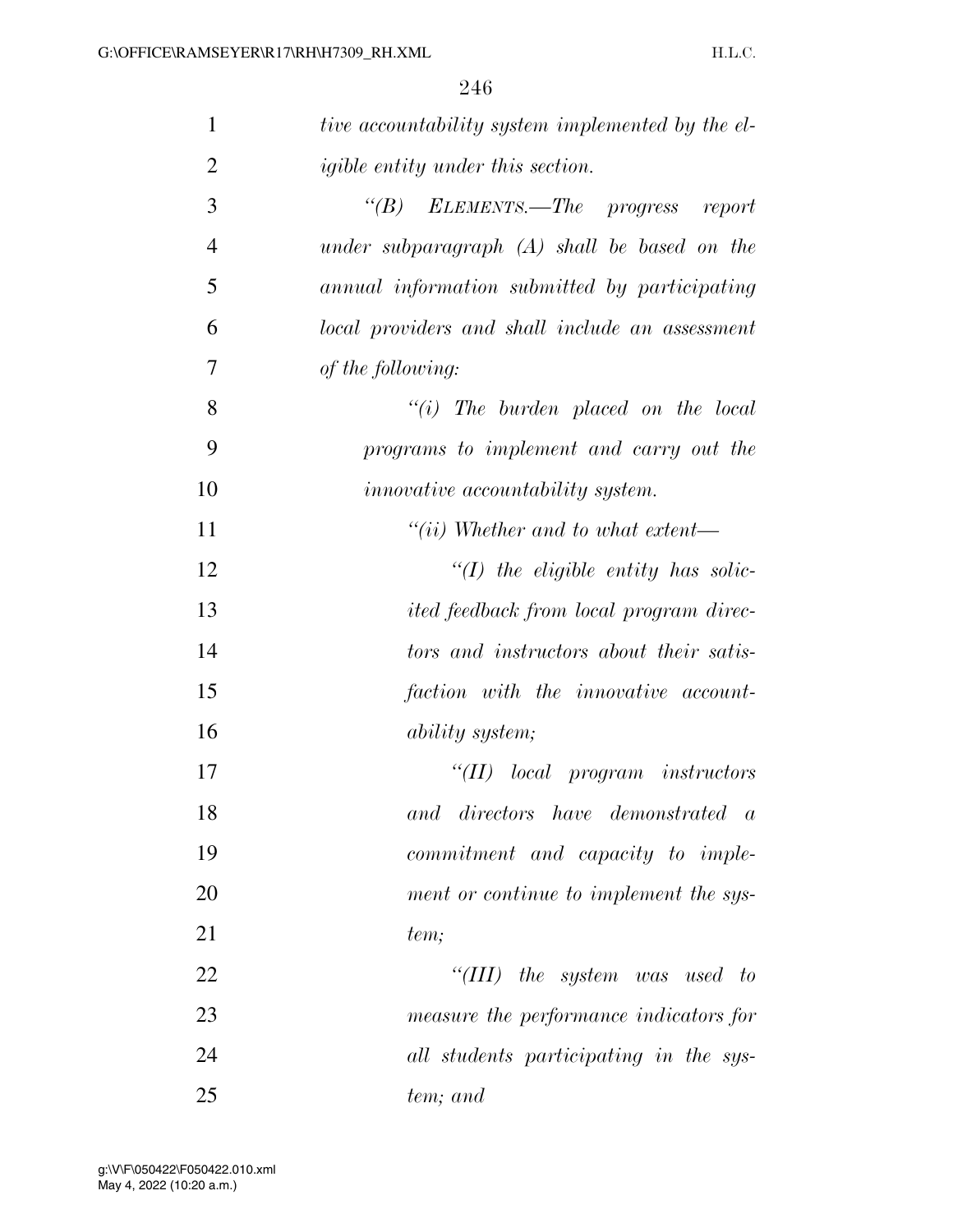| $\mathbf{1}$   | $``(IV)$ the innovative account-                  |
|----------------|---------------------------------------------------|
| $\overline{2}$ | ability system can be used across                 |
| 3              | States.                                           |
| $\overline{4}$ | "(C) PEER REVIEW.—                                |
| 5              | "(i) IN GENERAL.—The eligible entity              |
| 6              | shall conduct a peer review of the innova-        |
| $\tau$         | tive performance accountability system im-        |
| 8              | plemented by the eligible entity under this       |
| 9              | section.                                          |
| 10             | "(ii) PEER REVIEW TEAM.—For pur-                  |
| 11             | poses of conducting the peer review under         |
| 12             | clause $(i)$ , the eligible entity shall assemble |
| 13             | a team of subject matter experts who-             |
| 14             | $\lq (I)$ are knowledgeable about in-             |
| 15             | novative accountability systems; and              |
| 16             | $``(II)$ have demonstrated experi-                |
| 17             | ence developing and implementing such             |
| 18             | <i>systems.</i>                                   |
| 19             | $``(iii)$ METHODOLOGY.—The method-                |
| 20             | ology of the peer review shall meet require-      |
| 21             | ments to be jointly established by the Sec-       |
| 22             | retary of Labor and Secretary of Education.       |
| 23             | $``(iv)$ ELEMENTS.—The peer review                |
| 24             | shall determine the extent to which the in-       |
| 25             | novative accountability system includes pri-      |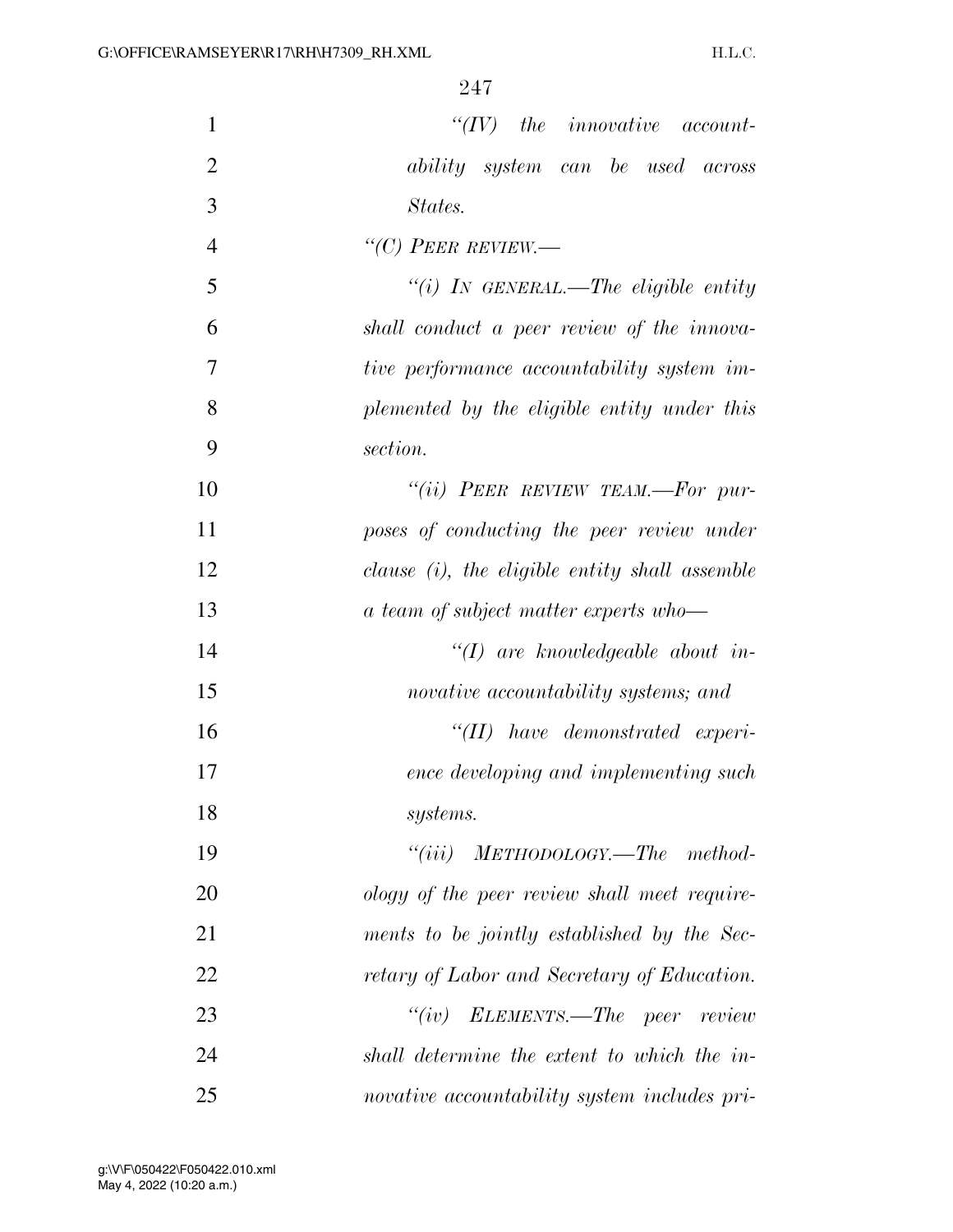| $\mathbf{1}$   | mary indicators that reflect the objectives                |
|----------------|------------------------------------------------------------|
| $\overline{2}$ | and activities of the State's adult education              |
| 3              | and family literacy programs.                              |
| $\overline{4}$ | "(D) COMMENTS.—The eligible entity shall                   |
| 5              | provide a response to the findings of the progress         |
| 6              | report.                                                    |
| 7              | "(E) PUBLIC AVAILABILITY.—The progress                     |
| 8              | report under this paragraph, including any com-            |
| 9              | ments provided under subparagraph $(D)$ , shall be         |
| 10             | made available on a publicly accessible website of         |
| 11             | the eligible entity.                                       |
| 12             | "(5) FINAL REPORT.—Not later than one year                 |
| 13             | after the conclusion of the demonstration period ap-       |
| 14             | plicable to an eligible entity under paragraph $(2)$ , the |
| 15             | entity shall submit to the Secretary a report on the       |
| 16             | results of the innovative performance accountability       |
| 17             | system implemented by the entity under this sub-           |
| 18             | section. Each such report shall include the entity's as-   |
| 19             | sessment of whether, and to what extent, the innova-       |
| 20             | tive performance accountability system achieved its        |
| 21             | <i>objectives.</i>                                         |
| 22             | "(6) CONTINUED REPORTING.—An eligible entity               |
| 23             | shall continue to report to the State, or the Secretary,   |
| 24             | as applicable, on the indicators of performance de-        |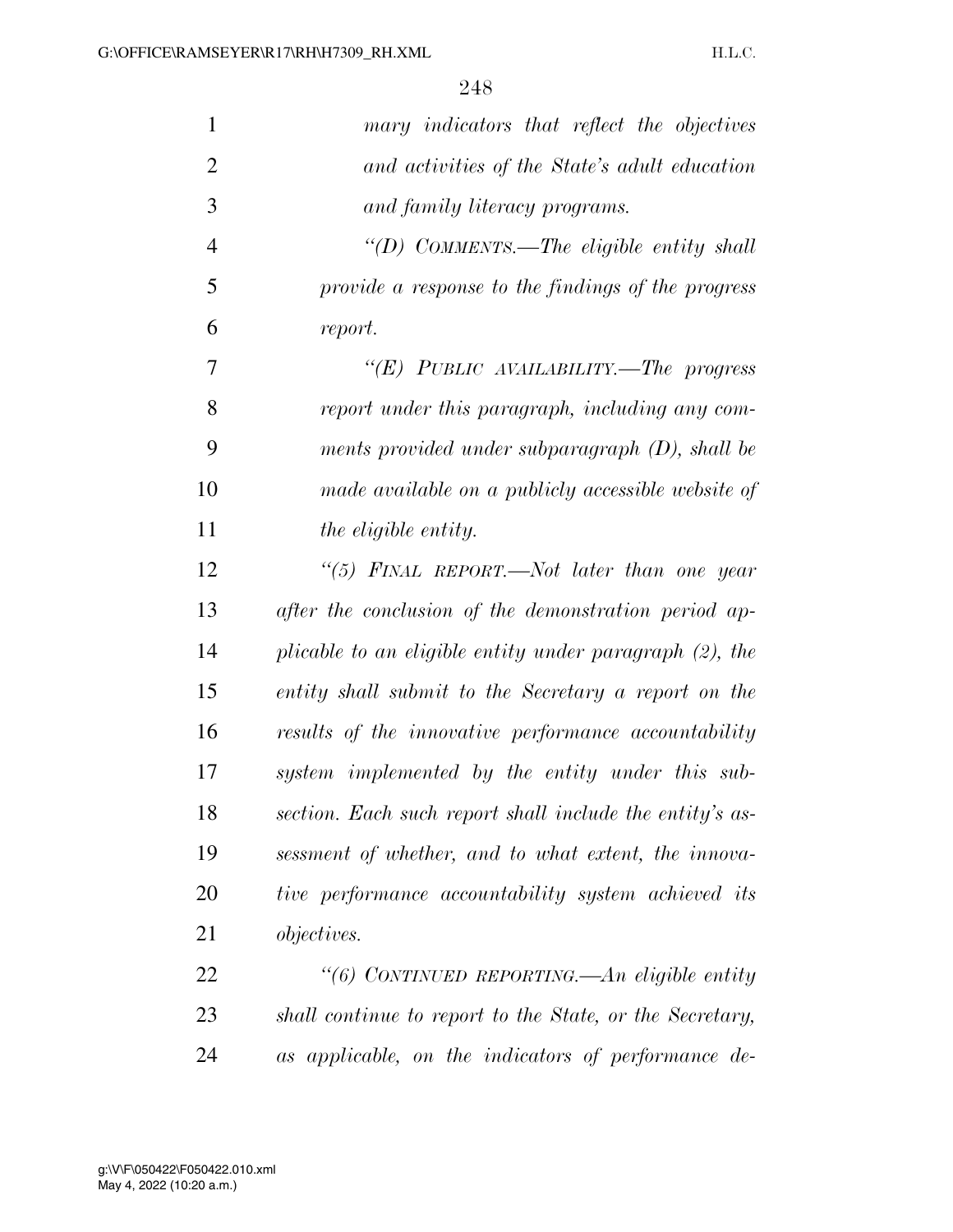| $\mathbf{1}$   | scribed in section $116(b)(2)(A)(i)$ during the dem-    |
|----------------|---------------------------------------------------------|
| 2              | onstration period.                                      |
| 3              | "(7) DEVELOPMENT AND DISSEMINATION<br>OF                |
| $\overline{4}$ | <b>BEST PRACTICES.—The Secretary shall—</b>             |
| 5              | $\lq (A)$ based on the results of the demonstra-        |
| 6              | tion programs authorized under this subsection          |
| 7              | and in consultation with the Director of the In-        |
| 8              | stitute of Education Sciences and the Secretary         |
| 9              | of Labor, identify best practices for the develop-      |
| 10             | ment and implementation of innovative perform-          |
| 11             | ance accountability systems; and                        |
| 12             | $\lq\lq B$ disseminate information on<br><i>those</i>   |
| 13             | practices, including by making such information         |
| 14             | available on a publicly accessible website of the       |
| 15             | Department of Education.                                |
| 16             | $\lq(8)$<br>RELATIONSHIP TO<br>OTHER<br><i>REQUIRE-</i> |
| 17             | MENTS.—Nothing in this subsection shall be construed    |
| 18             | to supersede the requirements of section 116 or to au-  |
| 19             | thorize the Secretary to modify or replace the per-     |
| 20             | formance accountability measures required under sec-    |
| 21             | tion 116. An eligible entity participating in a dem-    |
| 22             | onstration program under this subsection shall be sub-  |
| 23             | ject to the applicable requirements of section 116      |
| 24             | while participating in such program.                    |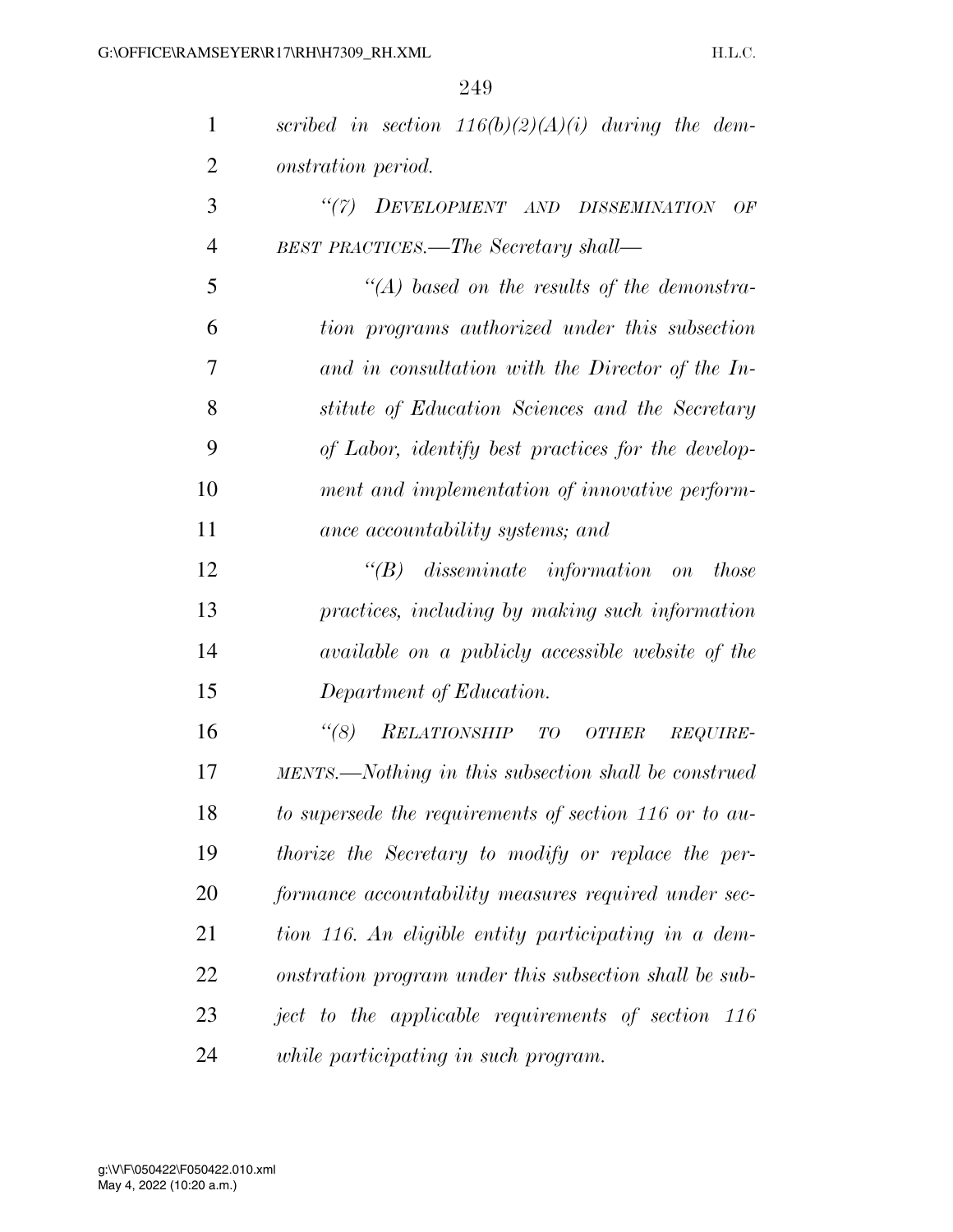| $\mathbf{1}$   | "(9) ELIGIBLE ENTITY DEFINED.—In this sub-                        |
|----------------|-------------------------------------------------------------------|
| $\overline{2}$ | section, the term 'eligible entity' means—                        |
| 3              | $\lq (A)$ an eligible agency;                                     |
| $\overline{4}$ | $\lq\lq(B)$ a consortium of eligible agencies; or                 |
| 5              | " $(C)$ a consortium of eligible providers                        |
| 6              | within a State or outlying area.".                                |
| 7              | SEC. 306. STATE DISTRIBUTION OF FUNDS; MATCHING RE-               |
| 8              | <b>QUIREMENT.</b>                                                 |
| 9              | Section 222(b) $(29 \text{ U.S. C. } 3302(b))$ is amended by add- |
| 10             | ing at the end the following:                                     |
| 11             | "(3) PUBLIC AVAILABILITY OF INFORMATION ON                        |
| 12             | MATCHING FUNDS.—Each eligible agency shall main-                  |
| 13             | tain, on a publicly accessible website of such agency             |
| 14             | and in an easily accessible format, information docu-             |
| 15             | menting the non-Federal contributions made available              |
| 16             | to adult education and family literacy programs pur-              |
| 17             | suant to this subsection, including—                              |
| 18             | $\lq (A)$ the sources of such contributions; and                  |
| 19             | "(B) in the case of funds made available by                       |
| 20             | a State or outlying area, an explanation of how                   |
| 21             | such funds are distributed to eligible providers."                |
| 22             | <b>SEC. 307. STATE LEADERSHIP ACTIVITIES.</b>                     |
| 23             | Section 223(a) (29 U.S.C. 3303(a)) is amended—                    |
| 24             | $(1)$ in paragraph $(1)(C)$ —                                     |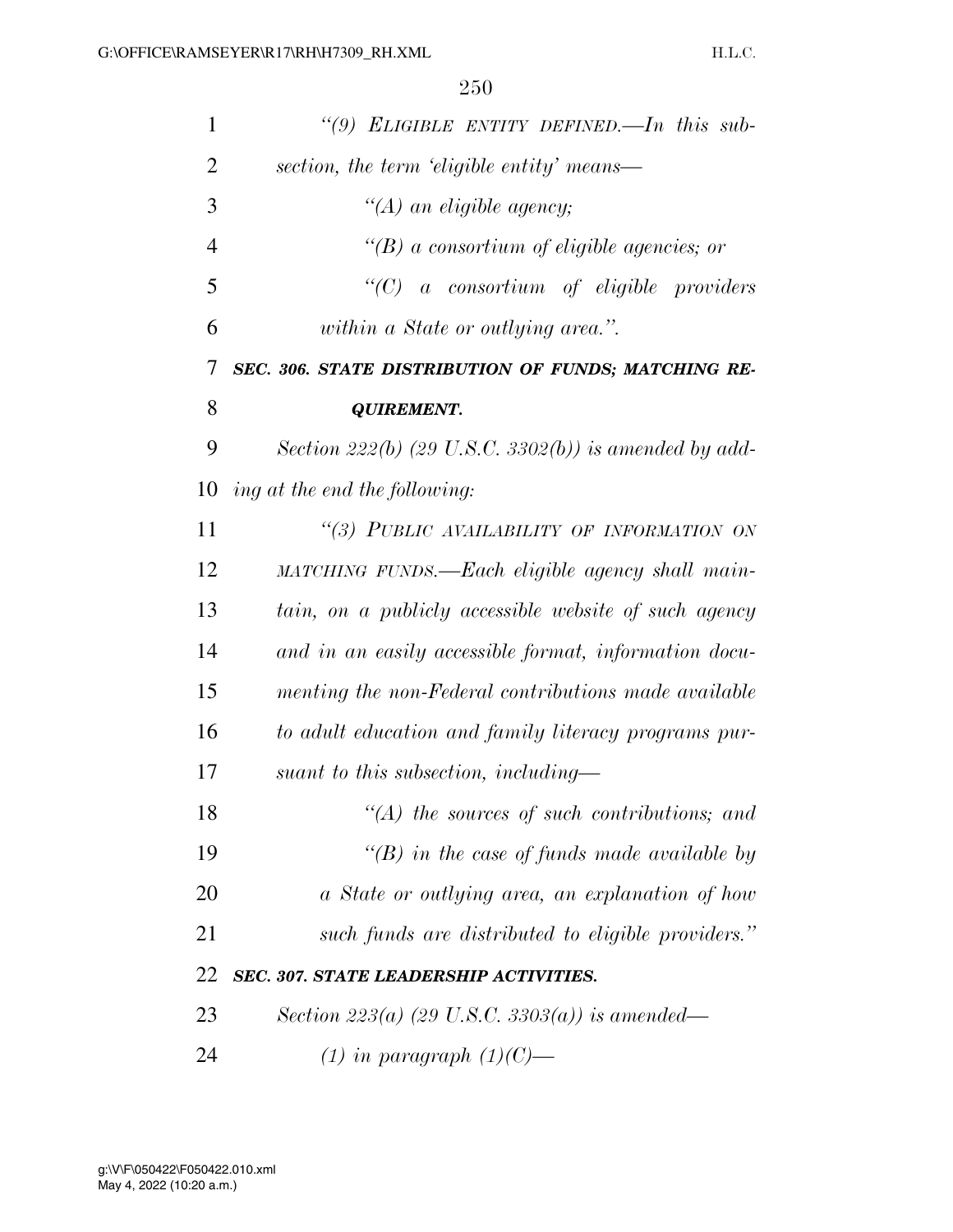| 1              | $(A)$ by amending clause (ii) to read as fol-     |
|----------------|---------------------------------------------------|
| $\overline{2}$ | lows:                                             |
| 3              | "(ii) the role of eligible providers as $a$       |
| $\overline{4}$ | one-stop partner to provide access to em-         |
| 5              | ployment, education (including apprentice-        |
| 6              | ship and pre-apprenticeship programs), and        |
| 7              | <i>training services;"</i> ;                      |
| 8              | $(B)$ in clause (iii), by striking the period at  |
| 9              | the end and inserting "; and"; and                |
| 10             | $(C)$ by adding at the end the following:         |
| 11             | $``(iv)$ assistance for students to be able       |
| 12             | to locate and apply for apprenticeship and        |
| 13             | pre-apprenticeship programs."; and                |
| 14             | $(2)$ in paragraph $(2)$ —                        |
| 15             | $(A)$ in subparagraph $(J)$ , by striking the pe- |
| 16             | riod at the end and inserting ", such as the de-  |
| 17             | velopment and maintenance of policies for the     |
| 18             | credentialing of adult educators who demonstrate  |
| 19             | <i>effectiveness.</i> ";                          |
| 20             | $(B)$ by redesignating subparagraph $(M)$ as      |
| 21             | subparagraph $(N)$ ; and                          |
| 22             | $(C)$ by inserting after subparagraph $(L)$ the   |
| 23             | following:                                        |
| 24             | $\lq (M)$ Strengthening the quality of adult      |
| 25             | education and family literacy programs in the     |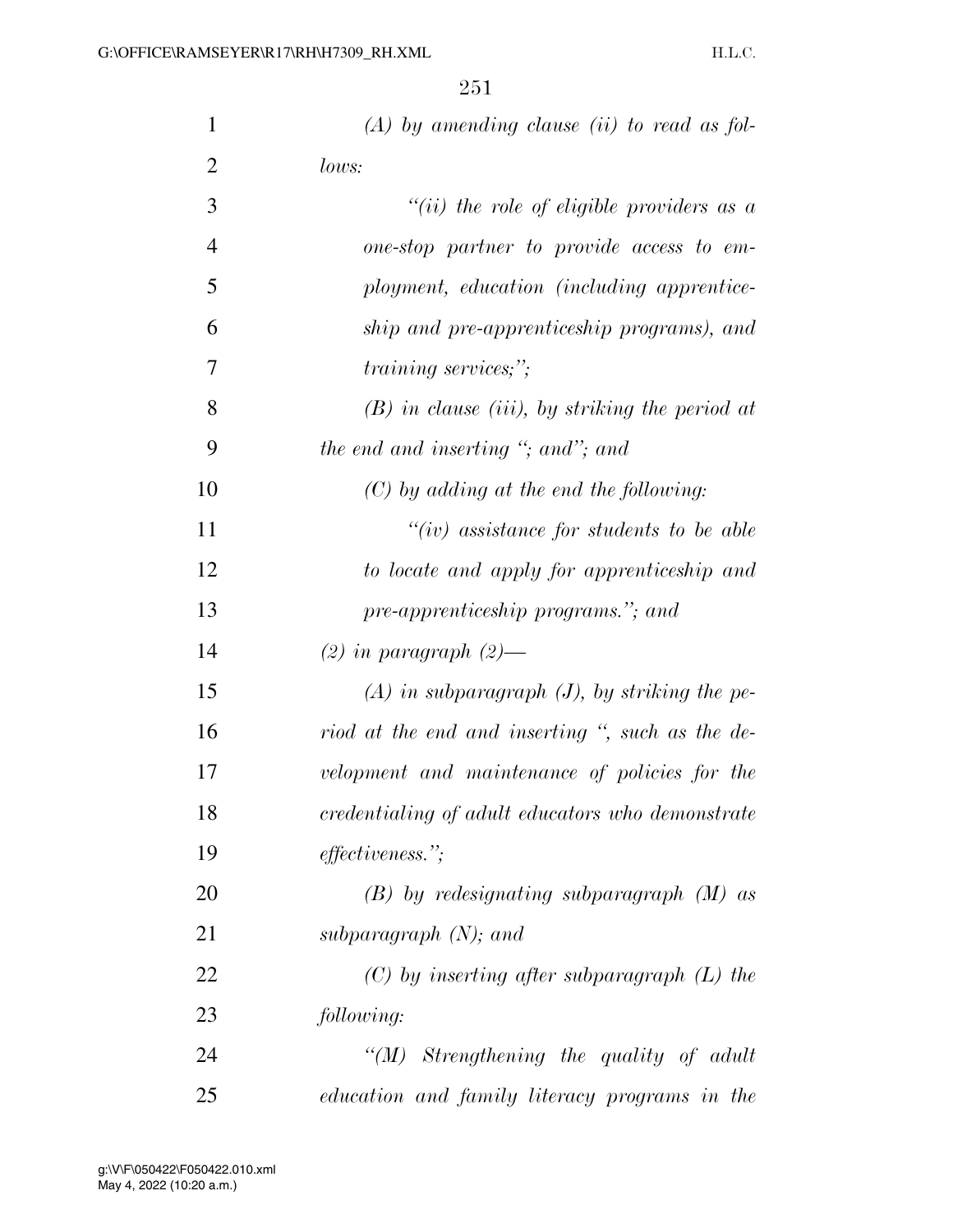| $\mathbf{1}$   | State through support for improved credentials,               |
|----------------|---------------------------------------------------------------|
| $\overline{2}$ | program quality standards, and certification                  |
| 3              | and accreditation requirements.".                             |
| 4              | SEC. 308. GRANTS AND CONTRACTS FOR ELIGIBLE PRO-              |
| 5              | <b>VIDERS.</b>                                                |
| 6              | Section 231(e)(6) (29 U.S.C. 3321(e)(6)) is amended           |
| 7 <sup>1</sup> | by striking "including scientifically valid research and ef-  |
| 8              | fective educational practice" and inserting "including the    |
| 9              | application of the principles of universal design for learn-  |
| 10             | ing, scientifically valid research, and effective educational |
| 11             | <i>practice</i> ".                                            |
| 12             | SEC. 309. LOCAL ADMINISTRATIVE COST LIMITS.                   |
| 13             | Section 233(a) (29 U.S.C. 3323(a)) is amended—                |
| 14             | $(1)$ in paragraph $(1)$ , by striking "95 percent"           |
| 15             | and inserting "85 percent"; and                               |
| 16             | (2) by amending paragraph $(2)$ to read as fol-               |
| 17             | <i>lows:</i>                                                  |
| 18             | "(2) of the remaining amount—                                 |
| 19             | $\lq (A)$ not more than 10 percent may be used                |
| 20             | for professional development for adult educators;             |
| 21             | and                                                           |
| 22             | "(B) not more than 5 percent may be used                      |
| 23             | for planning, administration (including car-                  |
| 24             | rying out the requirements of section 116), and               |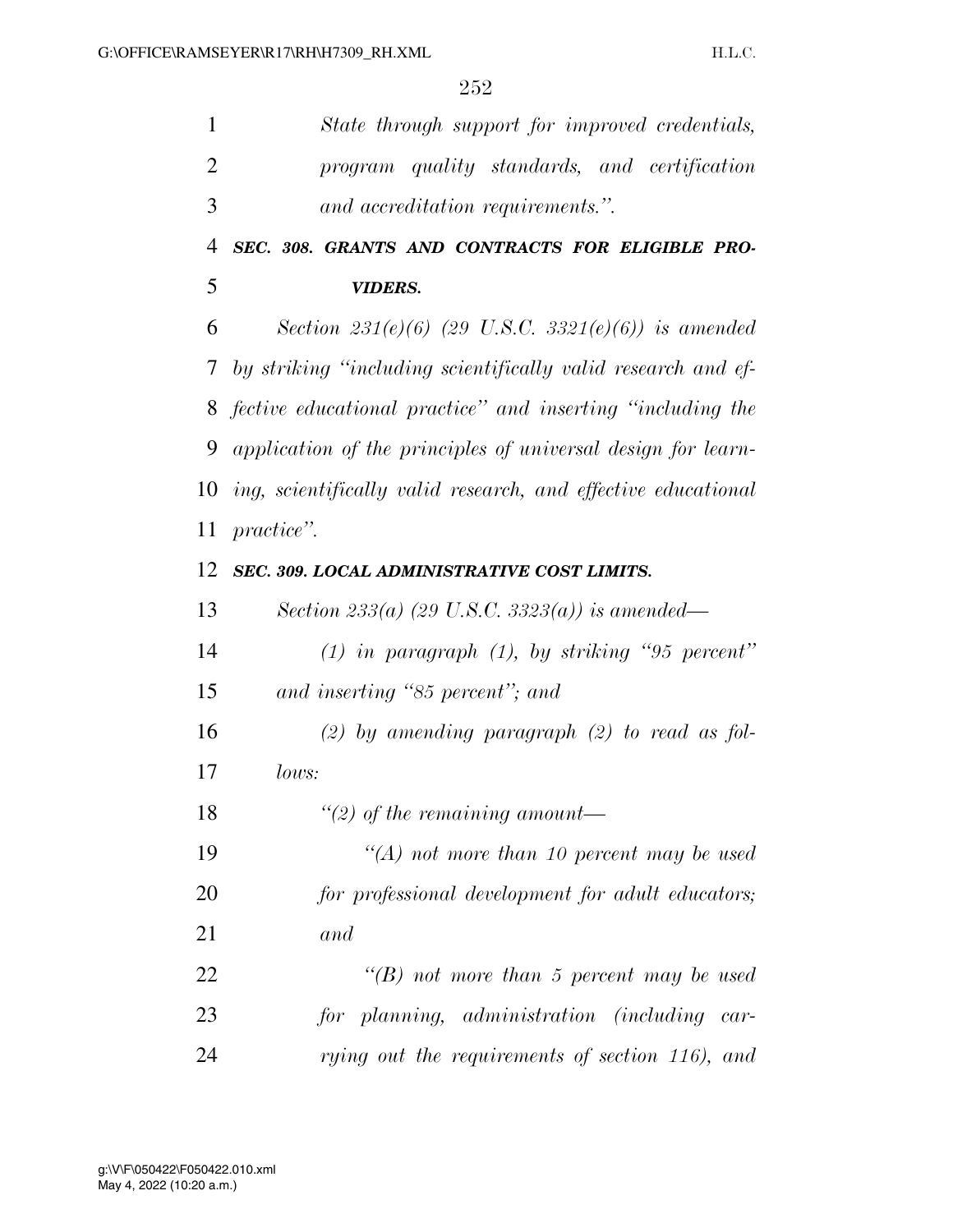| $\mathbf{1}$   | the activities described in paragraphs (3) and        |
|----------------|-------------------------------------------------------|
| $\overline{2}$ | $(5)$ of section 232.".                               |
| 3              | SEC. 310. NATIONAL LEADERSHIP ACTIVITIES.             |
| 4              | Section 242 (29 U.S.C. 3332) is amended—              |
| 5              | $(1)$ by amending paragraph $(1)$ of subsection $(b)$ |
| 6              | to read as follows:                                   |
| 7              | $"(1)$ assistance to help States meet the require-    |
| 8              | ments of section 116, including assistance to ensure  |
| 9              | $that$ —                                              |
| 10             | $\lq (A)$ the outcomes and other data required        |
| 11             | pursuant to that section are collected and re-        |
| 12             | ported in a timely and accessible manner; and         |
| 13             | $\lq\lq B$ such data are reported consistently        |
| 14             | across States and eligible providers and are re-      |
| 15             | viewed for quality and consistency by the De-         |
| 16             | partment of Education;";                              |
| 17             | $(2)$ in subsection $(c)$ —                           |
| 18             | $(A)$ in paragraph $(1)$ —                            |
| 19             | $(i)$ by striking "and" at the end of sub-            |
| 20             | paragnph(C);                                          |
| 21             | $(ii)$ in subparagraph $(D)$ , by striking            |
| 22             | the period at the end and inserting "; and";          |
| 23             | and                                                   |
| 24             | $(iii)$ by adding at the end the fol-                 |
| 25             | lowing:                                               |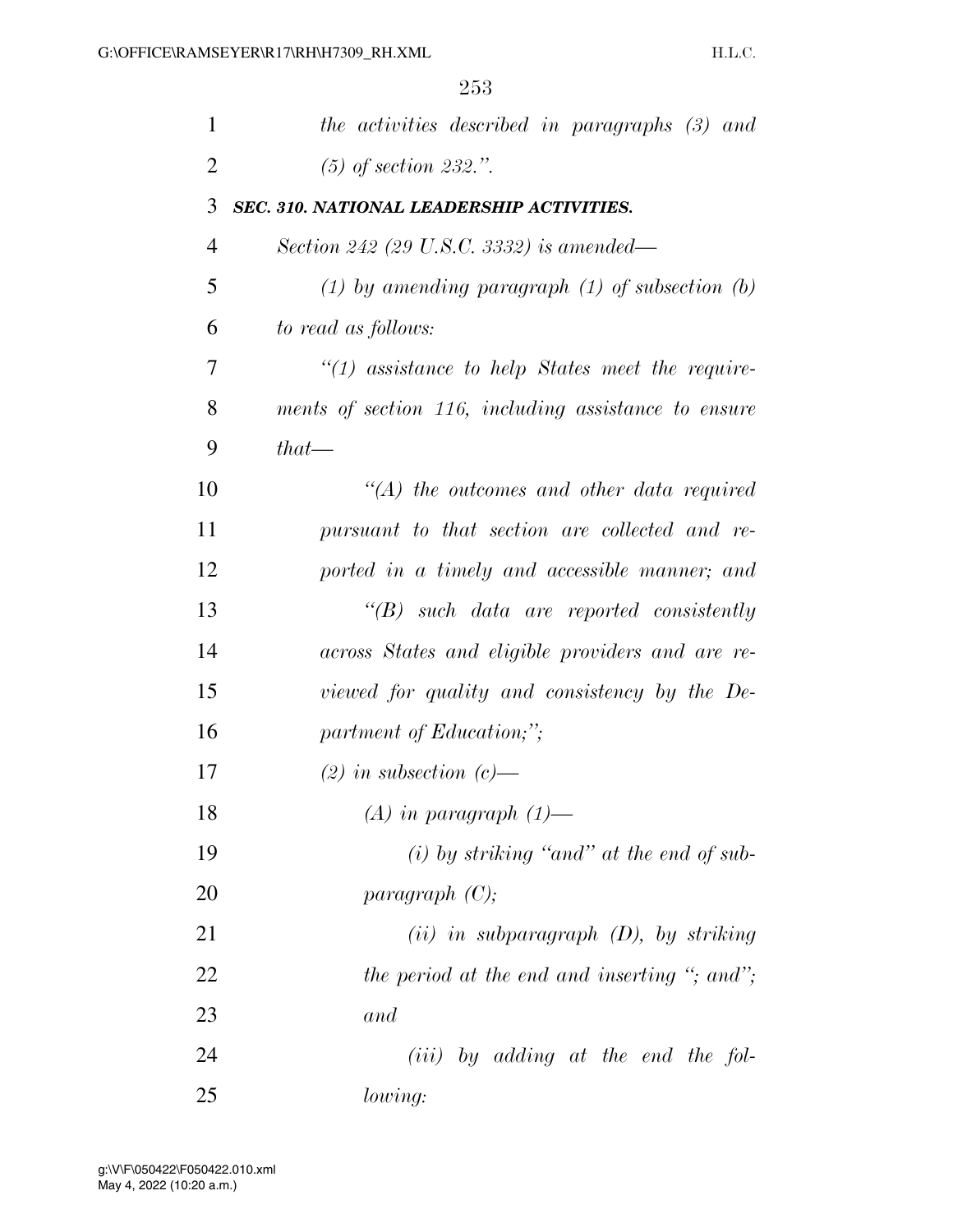| $\mathbf{1}$   | $\lq\lq(E)$ assistance in the dissemination or pro- |
|----------------|-----------------------------------------------------|
| $\overline{2}$ | vision of information for apprenticeship and        |
| 3              | pre-apprenticeship programs."; and                  |
| $\overline{4}$ | $(B)$ in paragraph $(2)$ —                          |
| 5              | $(i)$ in subparagraph $(F)$ , by striking           |
| 6              | "and" at the end;                                   |
| 7              | (ii) by redesignating subparagraph $(G)$            |
| 8              | as subparagraph $(L)$ ; and                         |
| 9              | ( <i>iii</i> ) by inserting after subparagraph      |
| 10             | $(F)$ the following:                                |
| 11             | $\lq\lq G$ developing and rigorously evaluating     |
| 12             | model programs for the preparation of effective     |
| 13             | <i>adult educators;</i>                             |
| 14             | "(H) carrying out initiatives to support the        |
| 15             | professionalization of adult education through—     |
| 16             | $"(i)$ the creation and implementation              |
| 17             | of full-time staffing models; and                   |
| 18             | $``(ii)$ improved credentials, program              |
| 19             | quality standards, and certification and ac-        |
| 20             | creditation requirements that States may            |
| 21             | adopt on a voluntary basis;                         |
| 22             | " $(I)$ carrying out initiatives to support the     |
| 23             | professionalization of adult education through      |
| 24             | the creation and implementation of full-time        |
| 25             | staffing models;                                    |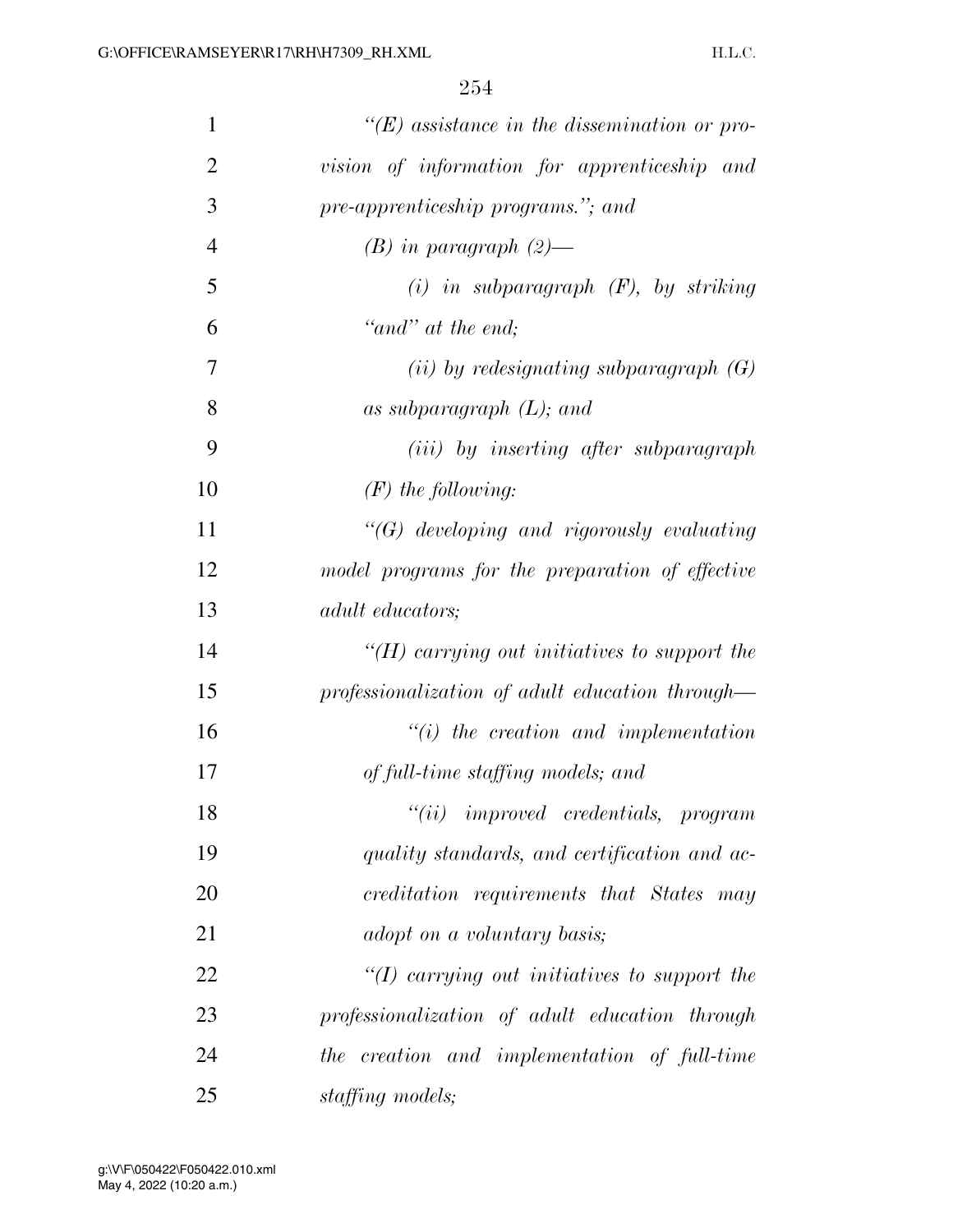| $\mathbf{1}$   | $``(J)$ providing professional development                    |
|----------------|---------------------------------------------------------------|
| $\overline{2}$ | and technical assistance to adult educators;                  |
| 3              | $\lq\lq (K)$ incorporating the principles of uni-             |
| $\overline{4}$ | versal design for learning for any activity car-              |
| 5              | ried out under subsection (b); and".                          |
| 6              | SEC. 311. INTEGRATED ENGLISH LITERACY AND CIVICS              |
| 7              | <b>EDUCATION.</b>                                             |
| 8              | Section 243 (29 U.S.C. 3333) is amended—                      |
| 9              | $(1)$ by amending subsection $(a)$ to read as fol-            |
| 10             | lows:                                                         |
| 11             | "(a) IN GENERAL.—From funds made available under              |
| 12             | section $211(a)(2)$ for each fiscal year, the Secretary shall |
| 13             | award grants to States, from allotments under subsection      |
| 14             | (b), for English literacy and civics education, in combina-   |
| 15             | tion with workforce preparation activities, workplace adult   |
| 16             | education and family literacy activities, apprenticeship      |
| 17             | and pre-apprenticeship programs, integrated education and     |
| 18             | <i>training activities, or work-based learning.</i> ";        |
| 19             | $(2)$ in subsection $(c)$ —                                   |
| 20             | $(A)$ in paragraph $(1)$ , by striking ", and                 |
| 21             | place such adults in,"; and                                   |
| 22             | $(B)$ in paragraph $(2)$ , by inserting before                |
| 23             | the period the following: ", including the identi-            |
| 24             | fication of in-demand industries and the place-               |
| 25             | ment of adult English language learners in un-                |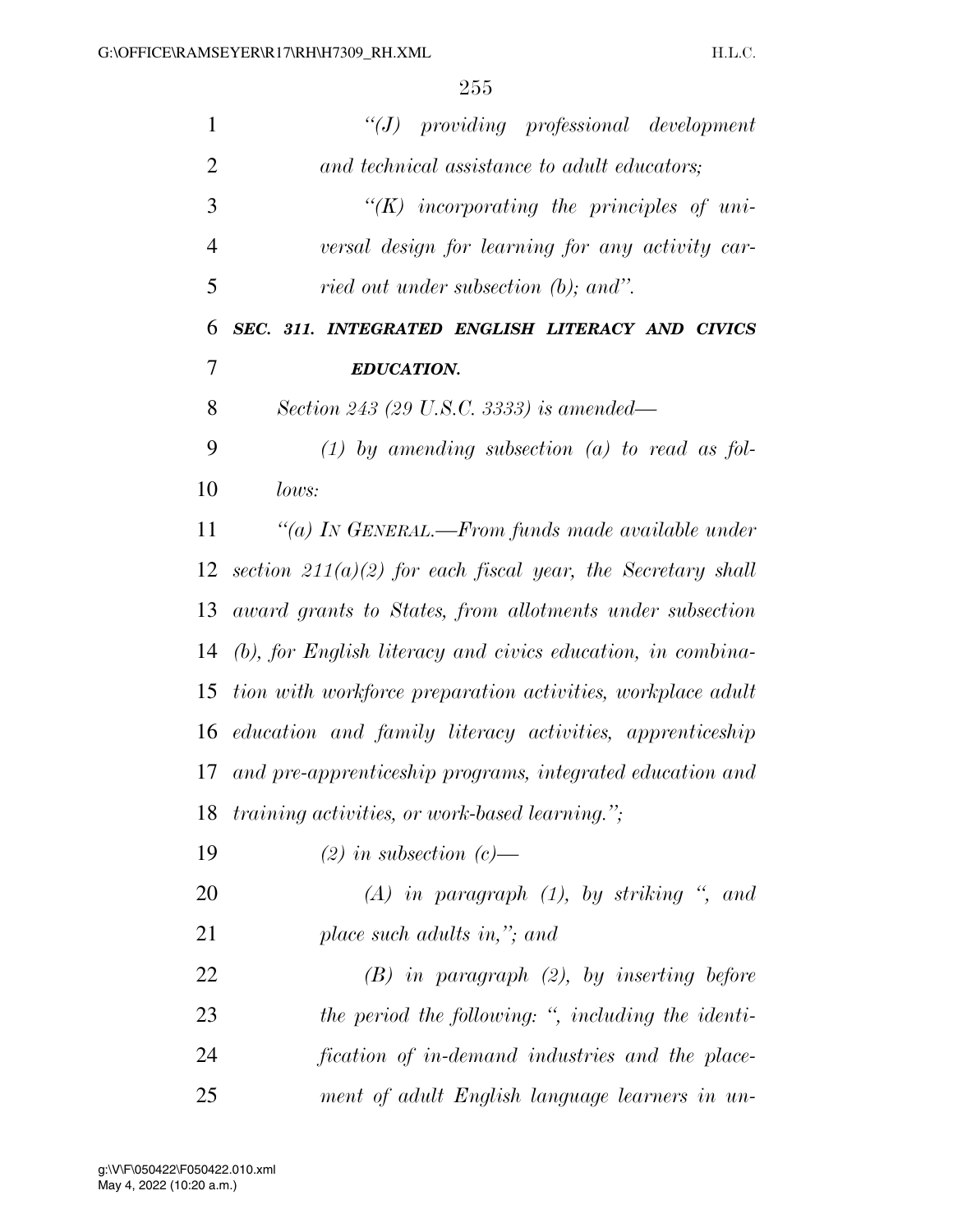| $\mathbf{1}$   | subsidized employment within these industries";            |
|----------------|------------------------------------------------------------|
| $\overline{2}$ | and                                                        |
| 3              | $(3)$ by adding at the end the following:                  |
| 4              | "(e) STATE DEFINED.—In this section, the term 'State'      |
| 5              | has the meaning given the term in section 3, except that   |
| 6              | such term also includes each of the outlying areas (as de- |
| $\tau$         | fined in section $3$ .".                                   |
| 8              | SEC. 312. TECHNICAL CORRECTIONS TO OTHER LAWS.             |
| 9              | Section $9215(c)$ of the Every Student Succeeds Act        |
| 10             | (Public Law 114–95) is amended—                            |
| 11             | $(1)$ in the subsection heading, by striking               |
| 12             | "ADULT EDUCATION AND LITERACY ACT" and insert-             |
| 13             | ing "ADULT EDUCATION AND FAMILY LITERACY                   |
| 14             | $Acr$ ; and                                                |
| 15             | $(2)$ by striking "the Adult Education and Lit-            |
| 16             | eracy Act" and inserting "the Adult Education and          |
| 17             | Family Literacy Act".                                      |
| 18             | <b>TITLE IV-GENERAL PROVISIONS</b>                         |
| 19             | SEC. 401. PROHIBITION OF NATIONAL DATABASE MANAGE-         |
| 20             | <b>MENT.</b>                                               |
| 21             | Section $501(b)$ (29 U.S.C. 3341) is amended to read       |
| 22             | <i>as follows:</i>                                         |
| 23             | "(b) PROHIBITION OF NATIONAL DATABASE MANAGE-              |
| 24             | MENT.—Nothing in this Act (or the amendments to other      |
| 25             | laws made by the Workforce Innovation and Opportunity      |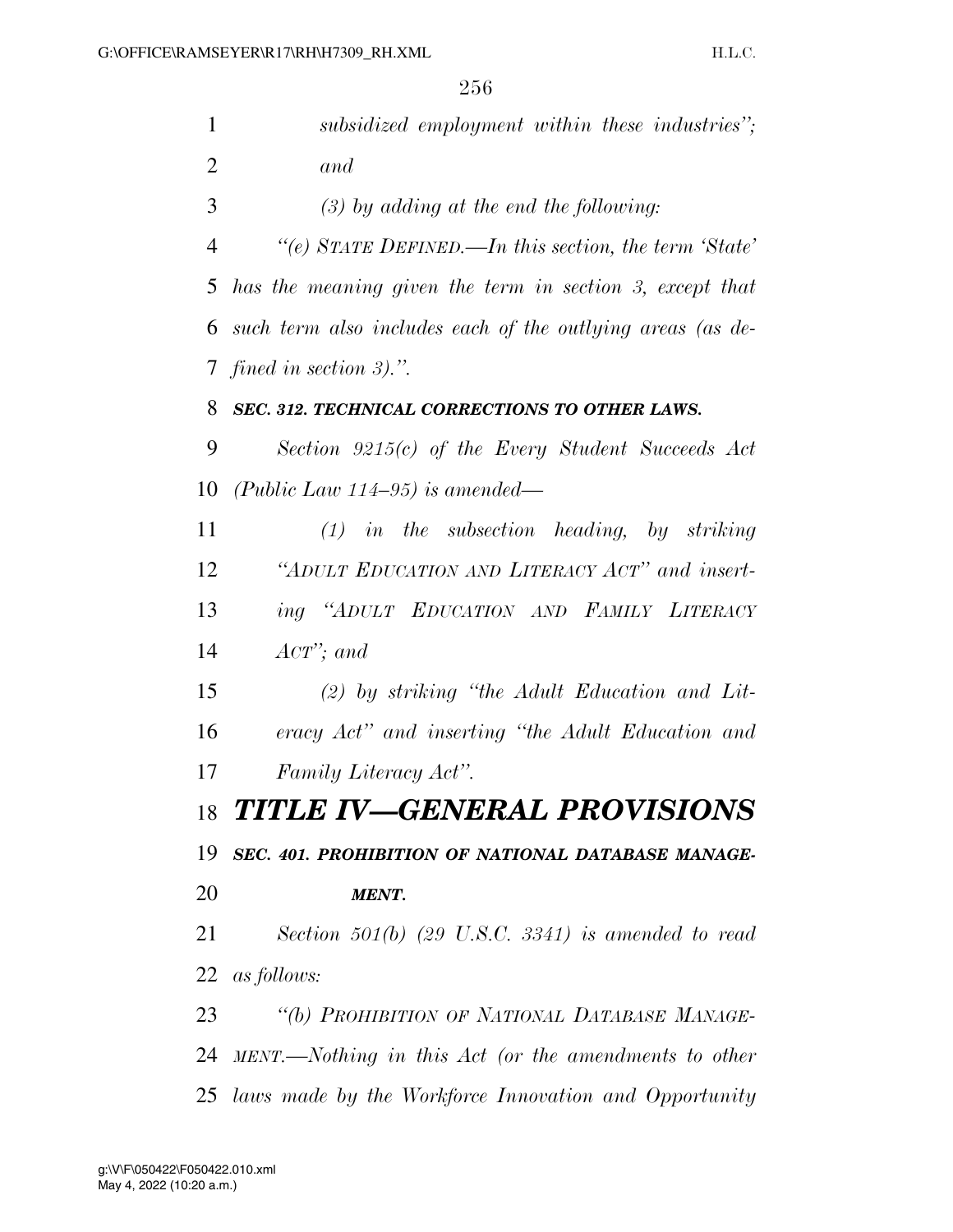*Act of 2022) shall be construed to permit the development, management, analysis, or maintenance by a private entity (whether for-profit or non-profit) of a national database of personally identifiable information of individuals receiving services under title I, or the amendments to other laws made by the Workforce Innovation and Opportunity Act of 2022.''.* 

## *SEC. 402. ACCESSIBILITY.*

 *Subtitle A of title V (29 U.S.C. 3341 et seq.) is further amended by adding at the end the following:* 

## *''SEC. 507. ACCESSIBILITY.*

 *''Any uses of digital technology for the purpose of de- livery of service under this Act shall ensure that the website or electronic communication conform to Level AA of the Web Content Accessibility Guidelines 2.0 of the Web Accessi-bility Initiative (or any successor guidelines).''.* 

# *TITLE V—AMENDMENTS TO THE WAGNER-PEYSER ACT*

*SEC. 501. INCLUSION OF COMMONWEALTH OF THE NORTH-*

 *ERN MARIANA ISLANDS AND AMERICAN SAMOA.* 

 *The Wagner-Peyser Act (29 U.S.C. 49 et seq.) is amended—* 

*(1) in section 2(5) (29 U.S.C. 49a(5))—*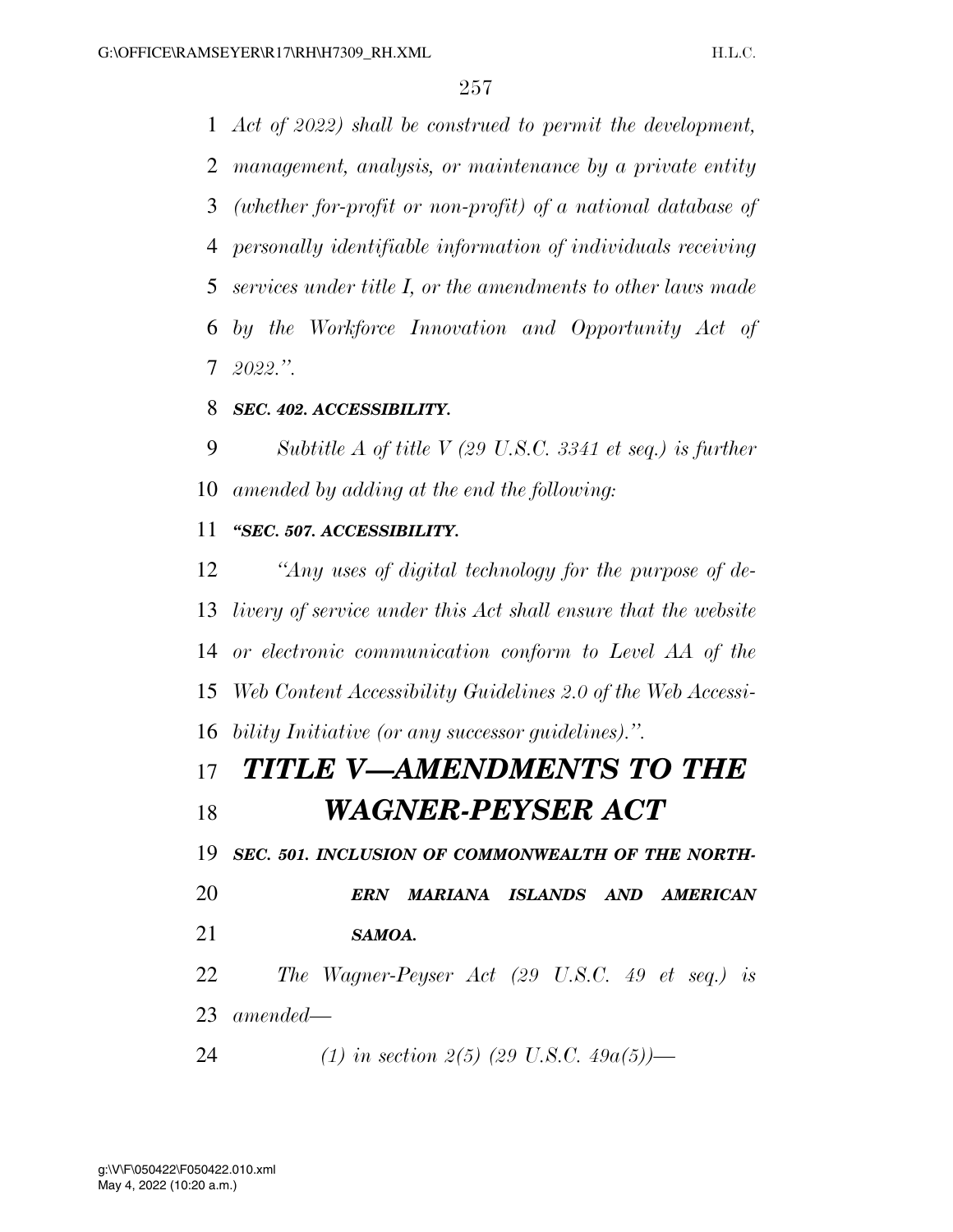| $\mathbf{1}$   | $(A)$ by striking "the Commonwealth of                 |
|----------------|--------------------------------------------------------|
| $\overline{2}$ | Puerto Rico" and inserting "Puerto Rico"; and          |
| 3              | $(B)$ by inserting "the Commonwealth of the            |
| $\overline{4}$ | Northern Mariana Islands, American Samoa,"             |
| 5              | after "Guam,";                                         |
| 6              | (2) in section $5(b)(1)$ (29 U.S.C. 49d(b)(1)), by     |
| 7              | inserting "the Commonwealth of the Northern Mar-       |
| 8              | iana Islands, and American Samoa," after "Guam,";      |
| 9              | (3) in section 6(a) (29 U.S.C. 49e(a))—                |
| 10             | $(A)$ by inserting ", the Commonwealth of              |
| 11             | the Northern Mariana Islands, and American             |
| 12             | Samoa" after "except for Guam";                        |
| 13             | $(B)$ by striking "allot to Guam" and insert-          |
| 14             | ing the following: "allot to—                          |
| 15             | "(1) Guam";                                            |
| 16             | $(C)$ by striking the period at the end and            |
| 17             | inserting $\degree$ ; and $\degree$ ; and              |
| 18             | $(D)$ by adding at the end the following:              |
| 19             | $\lq(2)$ the Commonwealth of the Northern Mariana      |
| 20             | Islands and American Samoa an amount which, in         |
| 21             | relation to the total amount available for the fiscal  |
| 22             | year, is equal to the allotment percentage that Guam   |
| 23             | received of amounts available under this Act in fiscal |
| 24             | year 1983."; and                                       |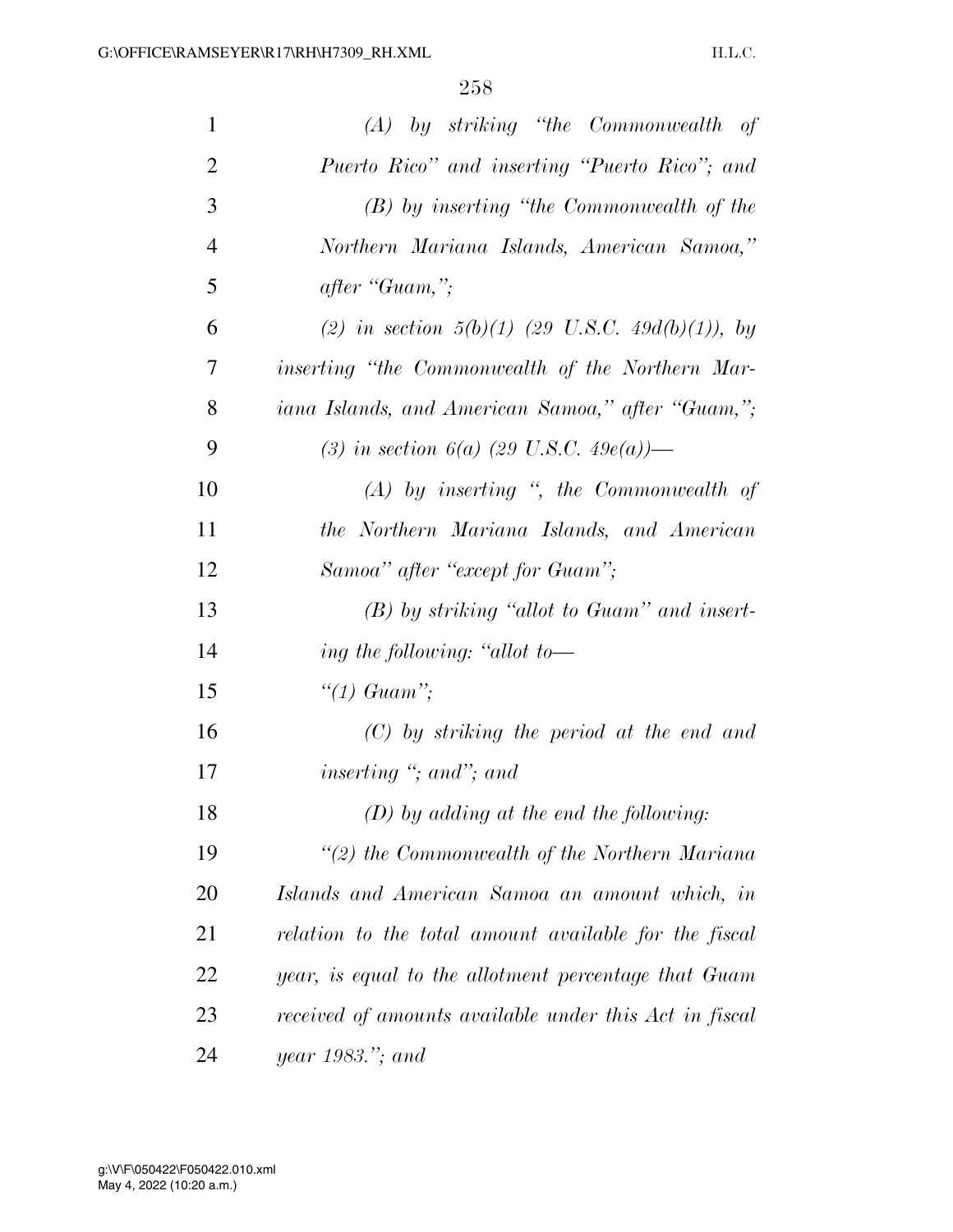| $\mathbf{1}$   | (4) in section $6(b)(1)$ (29 U.S.C. 49 $e(b)(1)$ ), in             |
|----------------|--------------------------------------------------------------------|
| $\overline{2}$ | the matter following subparagraph (B), by inserting                |
| 3              | ", the Commonwealth of the Northern Mariana Is-                    |
| 4              | lands, American Samoa," after "does not include                    |
| 5              | Guam".                                                             |
| 6              | SEC. 502. WORKFORCE AND LABOR MARKET INFORMATION                   |
| 7              | <b>SYSTEM.</b>                                                     |
| 8              | Section $15(g)$ of the Wagner-Peyser Act (29 U.S.C.                |
| 9              | 49l–2(g)) is amended to read as follows:                           |
| 10             | "(g) $AUTHORIZATION$ OF $APPROPRIATIONS$ . There                   |
| 11             | are authorized to be appropriated to carry out this section        |
|                | 12 \$74,400,000 for fiscal year 2023, \$78,100,000 for fiscal year |
| 13             | 2024, \$82,000,000 for fiscal year 2025, \$86,100,000 for fis-     |
| 14             | cal year 2026, \$90,400,000 for fiscal year 2027, and              |
| 15             | \$94,900,000 for fiscal year 2028.".                               |
| 16             | <b>TITLE VI-AMENDMENTS TO THE</b>                                  |
| 17             | <b>REHABILITATION ACT OF 1973</b>                                  |
| 18             | SEC. 601. AUTHORIZATION OF APPROPRIATIONS.                         |
| 19             | (a) STATE PLANS.—Paragraph $(1)$ of section $100(b)$               |
| 20             | of the Rehabilitation Act of 1973 (29 U.S.C. 720(b)) is            |
| 21             | amended to read as follows:                                        |
| 22             | "(1) In GENERAL.—For the purpose of making                         |
| 23             | grants to States under part B to assist States in                  |
| 24             | meeting the costs of vocational rehabilitation services            |
| 25             | provided in accordance with State plans under sec-                 |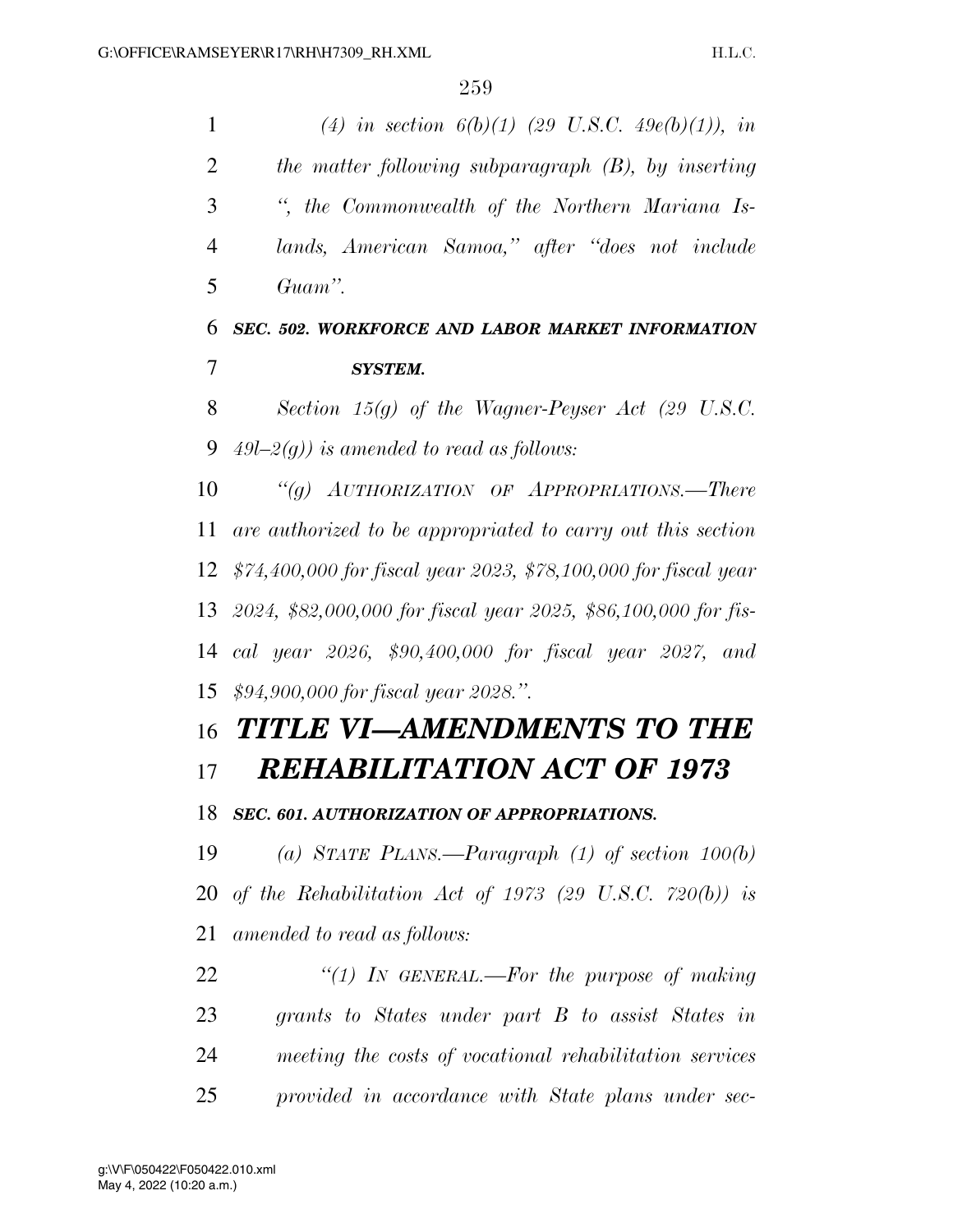| $\mathbf{1}$   | tion 101, there are authorized to be appropriated such      |
|----------------|-------------------------------------------------------------|
| $\overline{2}$ | sums as may be necessary for each of the fiscal years       |
| 3              | $2023$ through 2028, except that—                           |
| $\overline{4}$ | "(A) for fiscal year 2023 the amount to be                  |
| 5              | appropriated<br>shall be not<br>less<br><i>than</i>         |
| 6              | $$4,052,400,000;$ and                                       |
| 7              | "(B) for fiscal year 2024 and each of the                   |
| 8              | succeeding fiscal years, the amount to be appro-            |
| 9              | priated for such a fiscal year shall not be less            |
| 10             | than the amount of the appropriation under this             |
| 11             | paragraph for the immediately preceding fiscal              |
| 12             | year, increased by the percentage change in the             |
| 13             | Consumer Price Index determined under sub-                  |
| 14             | section (c) for the immediately preceding fiscal            |
| 15             | year.".                                                     |
| 16             | (b) CLIENT ASSISTANCE PROGRAM.—Section 112(h) of            |
| 17             | the Rehabilitation Act of 1973 (29 U.S.C. 732(h)) is amend- |
| 18             | ed to read as follows:                                      |
| 19             | "(h) There are authorized to be appropriated to carry       |
| 20             | out the provisions of this section—                         |
| 21             | "(1) \$15,507,800 for fiscal year 2023;                     |
| 22             | "(2) \$16,283,190 for fiscal year 2024;                     |
| 23             | $\lq(3)$ \$17,097,350 for fiscal year 2025;                 |
| 24             | "(4) \$17,952,217 for fiscal year 2026;                     |
| 25             | "(5) \$18,849,828 for fiscal year 2027; and                 |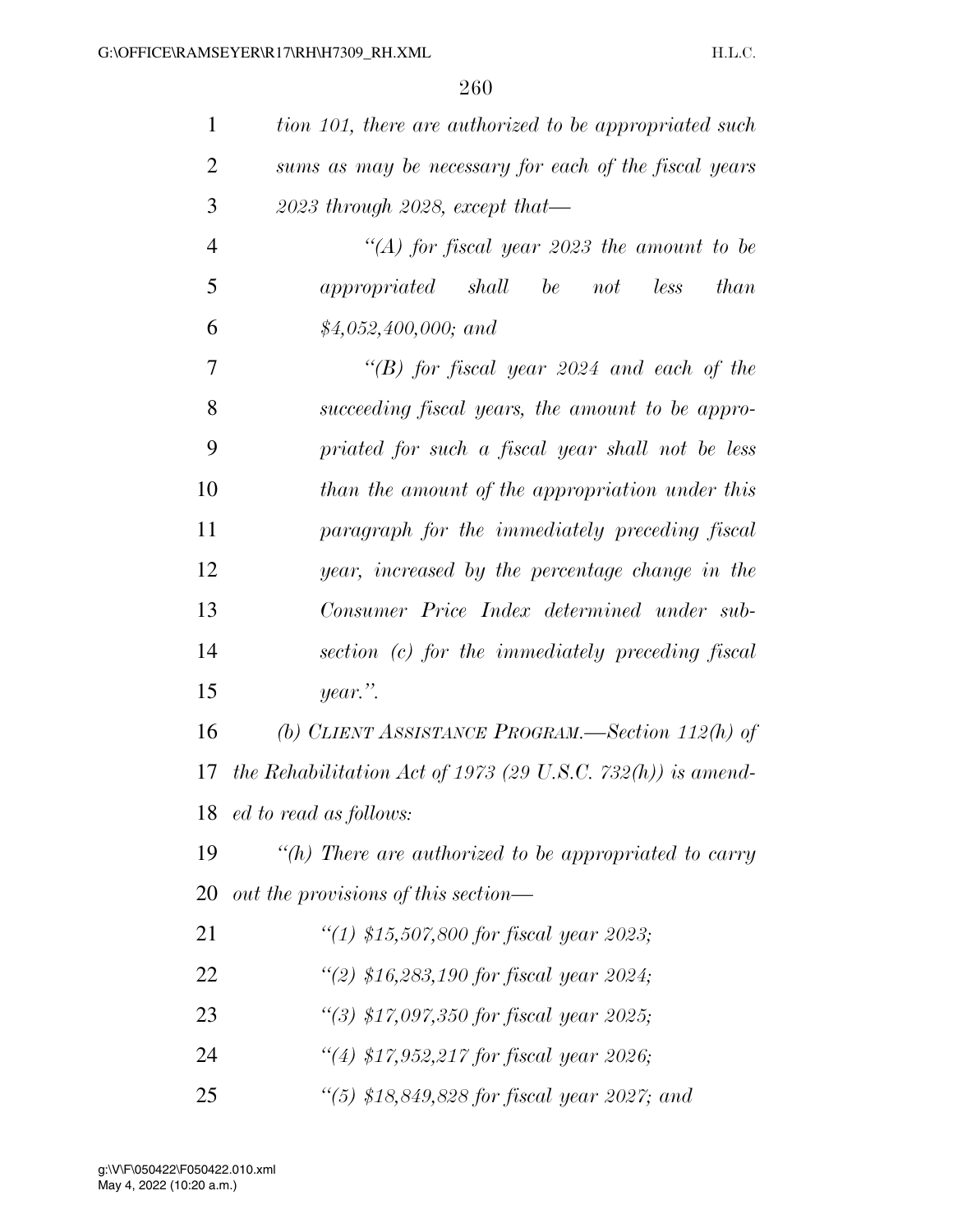*''(6) \$19,792,319 for fiscal year 2028.''. (c) RESEARCH AND TRAINING.—Section 201 of the Re- habilitation Act of 1973 (29 U.S.C. 761) is amended to read as follows:* 

## *''SEC. 201. AUTHORIZATION OF APPROPRIATIONS.*

 *''There are authorized to be appropriated to carry out this title \$134,357,300 for fiscal year 2023, \$141,075,165 for fiscal year 2024, \$148,128,923 for fiscal year 2025, \$155,535,369 for fiscal year 2026, \$163,312,138 for fiscal year 2027, and \$171,477,745 for fiscal year 2028.''.* 

 *(d) TRAINING.—Section 302(i) of the Rehabilitation Act of 1973 (29 U.S.C. 772(i)) is amended to read as fol-lows:* 

 *''(i) AUTHORIZATION OF APPROPRIATIONS.—There are authorized to be appropriated to carry out this section \$43,494,001 for fiscal year 2023, \$45,668,701 for fiscal year 2024, \$47,952,136 for fiscal year 2025, \$50,349,743 for fis- cal year 2026, \$52,867,230 for fiscal year 2027, and \$55,510,592 for fiscal year 2028.''.* 

 *(e) DEMONSTRATION AND TRAINING PROGRAMS.—Sec- tion 303(e) of the Rehabilitation Act of 1973 (29 U.S.C. 773(e)) is amended to read as follows:* 

 *''(e) AUTHORIZATION OF APPROPRIATIONS.—For the purpose of carrying out this section there are authorized to be appropriated \$7,489,900 for fiscal year 2023,*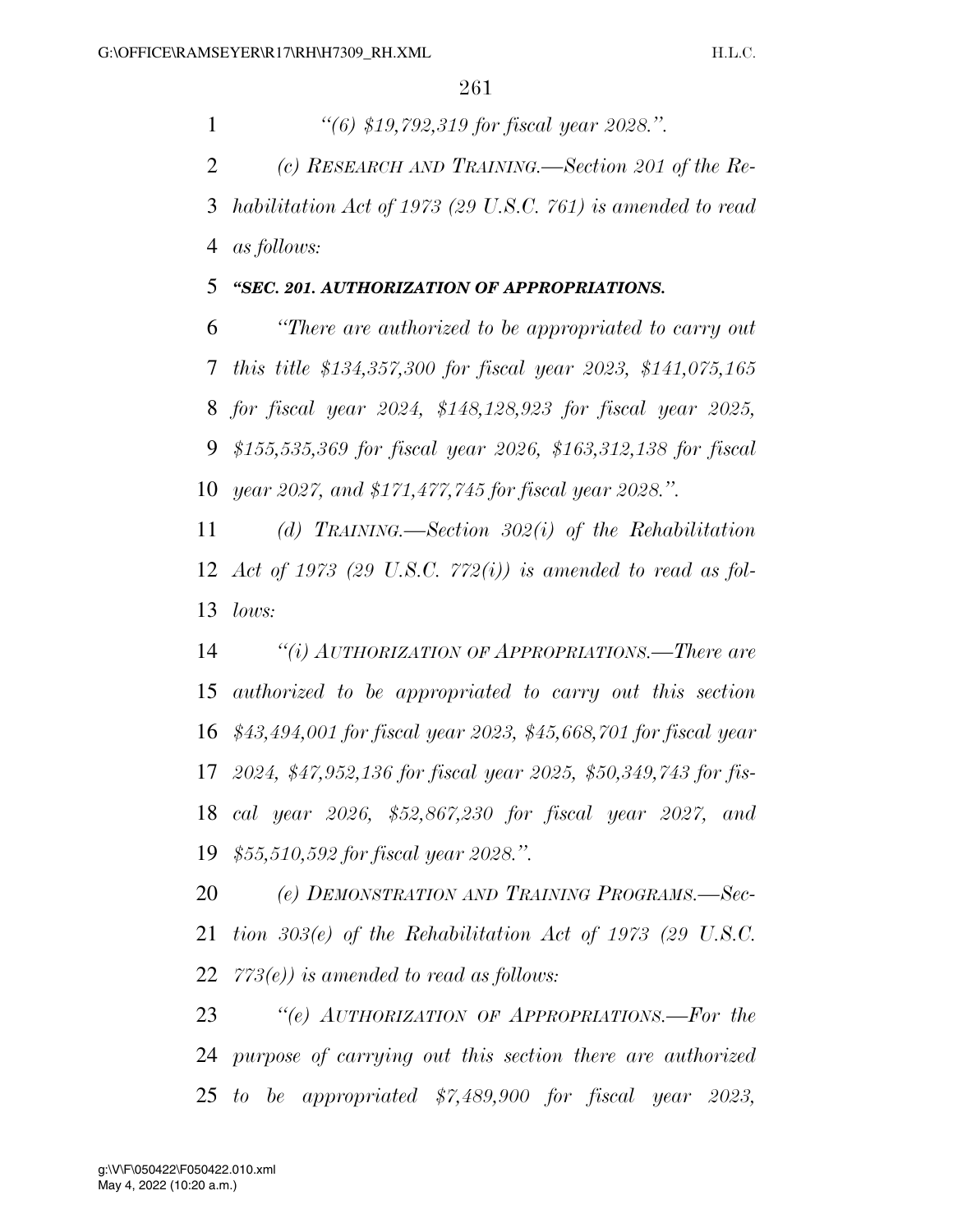*\$7,864,395 for fiscal year 2024, \$8,257,615 for fiscal year 2025, \$8,670,495 for fiscal year 2026, \$9,104,020 for fiscal year 2027, and \$9,559,221 for fiscal year 2028.''.* 

 *(f) NATIONAL COUNCIL ON DISABILITY.—Section 405 of the Rehabilitation Act of 1973 (29 U.S.C. 785) is amend-ed to read as follows:* 

## *''SEC. 405. AUTHORIZATION OF APPROPRIATIONS.*

 *''There are authorized to be appropriated to carry out this title \$4,117,300 for fiscal year 2023, \$4,323,165 for fis- cal year 2024, \$4,539,323 for fiscal year 2025, \$4,766,289 for fiscal year 2026, \$5,004,604 for fiscal year 2027, and \$5,254,834 for fiscal year 2028.''.* 

 *(g) ARCHITECTURAL AND TRANSPORTATION BARRIERS COMPLIANCE BOARD.—Section 502(j) of the Rehabilitation Act of 1973 (29 U.S.C. 792(j)) is amended to read as fol-lows:* 

 *''(j) There are authorized to be appropriated for the purpose of carrying out the duties and functions of the Ac- cess Board under this section \$10,835,000 for fiscal year 2023, \$11,376,750 for fiscal year 2024, \$11,945,588 for fis- cal year 2025, \$12,542,867 for fiscal year 2026, \$13,170,010 for fiscal year 2027, and \$13,828,511 for fiscal year 2028.''.*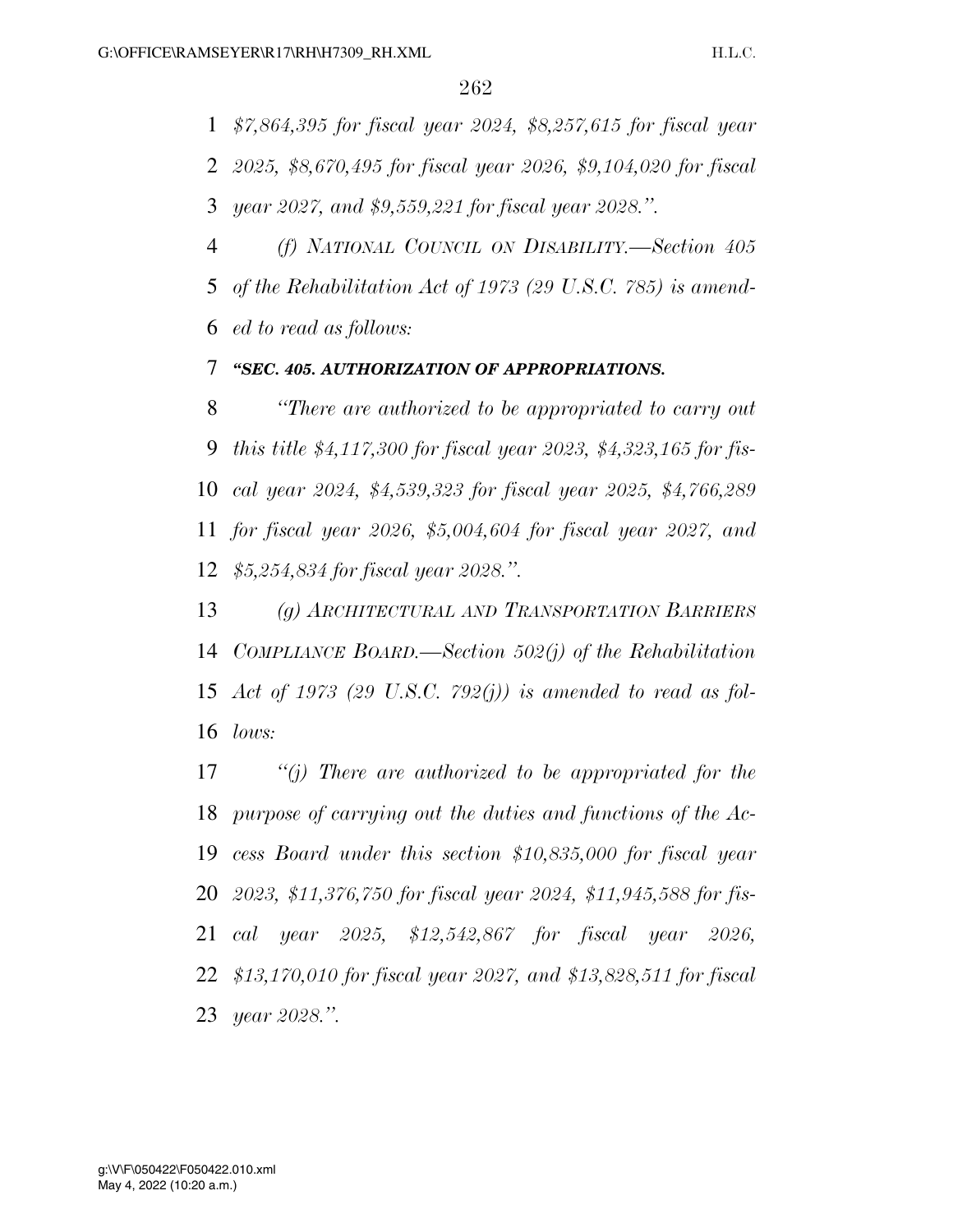*(h) PROTECTION AND ADVOCACY OF INDIVIDUAL RIGHTS.—Section 509(l) of the Rehabilitation Act of 1973 (29 U.S.C. 794e(l)) is amended to read as follows:* 

 *''(l) AUTHORIZATION OF APPROPRIATIONS.—There are authorized to be appropriated to carry out this section \$22,808,500 for fiscal year 2023, \$23,948,925 for fiscal year 2024, \$25,146,371 for fiscal year 2025, \$26,403,690 for fis- cal year 2026, \$27,723,874 for fiscal year 2027, and \$29,110,068 for fiscal year 2028.''.* 

 *(i) EMPLOYMENT OPPORTUNITIES FOR INDIVIDUALS WITH DISABILITIES.—Section 610 of the Rehabilitation Act of 1973 (29 U.S.C. 29 U.S.C. 795o) is amended to read as follows:* 

#### *''SEC. 610. AUTHORIZATION OF APPROPRIATIONS.*

 *''There is authorized to be appropriated to carry out this title \$35,599,300 for fiscal year 2023, \$37,379,265 for fiscal year 2024, \$39,248,228 for fiscal year 2025, \$41,210,640 for fiscal year 2026, \$43,271,172 for fiscal year 2027, and \$45,434,730 for fiscal year 2028.''.* 

 *(j) INDEPENDENT LIVING SERVICES.—Section 714 of the Rehabilitation Act of 1973 (29 U.S.C. 796e–3) is amended to read as follows:* 

#### *''SEC. 714. AUTHORIZATION OF APPROPRIATIONS.*

 *''There are authorized to be appropriated to carry out this part \$29,564,700 for fiscal year 2023, \$31,042,935 for*